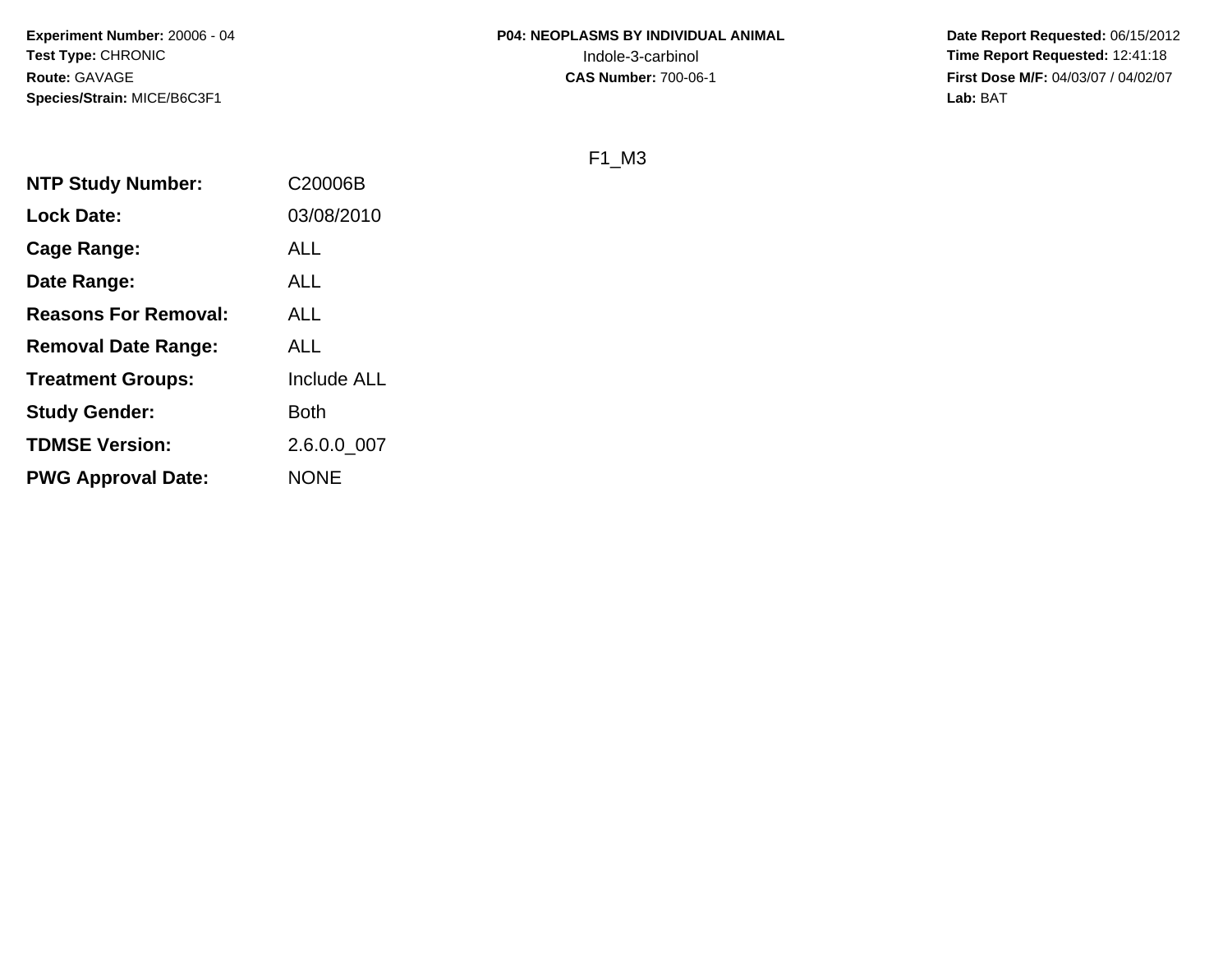# **P04: NEOPLASMS BY INDIVIDUAL ANIMAL**<br>Indole-3-carbinol Indole-3-carbinol **Time Report Requested:** 12:41:18

| <b>B6C3F1 MICE MALE</b>                                                                            | DAY ON TEST                                                                     | $\frac{0}{7}$<br>$\ensuremath{\mathsf{3}}$<br>$\mathbf{1}$   | $\begin{array}{c} 0 \\ 6 \\ 7 \end{array}$<br>3                             | 0<br>$\overline{7}$<br>$\ensuremath{\mathsf{3}}$<br>$\overline{2}$ | $\frac{0}{7}$<br>$\frac{3}{2}$                                 | 0<br>$\overline{4}$<br>$\,6\,$<br>3                 | $\begin{array}{c} 0 \\ 7 \end{array}$<br>$\ensuremath{\mathsf{3}}$<br>$\overline{2}$ | $\frac{0}{7}$<br>$\ensuremath{\mathsf{3}}$<br>$\pmb{0}$      | $\begin{array}{c} 0 \\ 5 \end{array}$<br>$\overline{4}$<br>$6\phantom{1}$ | $\frac{0}{7}$<br>$\ensuremath{\mathsf{3}}$<br>$\mathbf{1}$ | $\begin{array}{c} 0 \\ 7 \end{array}$<br>$\ensuremath{\mathsf{3}}$<br>$\mathbf 0$ | $\frac{0}{7}$<br>$\overline{1}$<br>$\overline{1}$                             | 0<br>$\overline{6}$<br>$\overline{4}$<br>$\overline{4}$                 | $\begin{array}{c} 0 \\ 5 \end{array}$<br>$\pmb{0}$<br>$\mathbf{1}$ | $\begin{array}{c} 0 \\ 5 \\ 3 \end{array}$<br>$\overline{2}$      | $\begin{array}{c} 0 \\ 7 \end{array}$<br>$\frac{3}{2}$              | $\frac{0}{7}$<br>$\frac{3}{2}$                                         | $\begin{array}{c} 0 \\ 7 \end{array}$<br>$\ensuremath{\mathsf{3}}$<br>$\overline{1}$ | $\begin{array}{c} 0 \\ 7 \end{array}$<br>$\frac{3}{2}$         | $\frac{0}{7}$<br>1<br>$\overline{7}$      | $\frac{0}{7}$<br>$\frac{3}{1}$                                                   | $\frac{0}{7}$<br>$\ensuremath{\mathsf{3}}$<br>$\mathbf{1}$               | 0<br>$\overline{7}$<br>$\ensuremath{\mathsf{3}}$<br>$\mathbf{1}$ | $\begin{matrix} 0 \\ 6 \\ 2 \end{matrix}$<br>$6\phantom{1}$ | 0<br>$\overline{4}$<br>$\,6\,$<br>9                                    | $\mathbf 0$<br>6<br>8<br>$\mathbf 0$                         |                       |
|----------------------------------------------------------------------------------------------------|---------------------------------------------------------------------------------|--------------------------------------------------------------|-----------------------------------------------------------------------------|--------------------------------------------------------------------|----------------------------------------------------------------|-----------------------------------------------------|--------------------------------------------------------------------------------------|--------------------------------------------------------------|---------------------------------------------------------------------------|------------------------------------------------------------|-----------------------------------------------------------------------------------|-------------------------------------------------------------------------------|-------------------------------------------------------------------------|--------------------------------------------------------------------|-------------------------------------------------------------------|---------------------------------------------------------------------|------------------------------------------------------------------------|--------------------------------------------------------------------------------------|----------------------------------------------------------------|-------------------------------------------|----------------------------------------------------------------------------------|--------------------------------------------------------------------------|------------------------------------------------------------------|-------------------------------------------------------------|------------------------------------------------------------------------|--------------------------------------------------------------|-----------------------|
| 0 mg/kg                                                                                            | <b>ANIMAL ID</b>                                                                | $\pmb{0}$<br>$\overline{0}$<br>$\mathbf 0$<br>$\overline{1}$ | $\pmb{0}$<br>$\pmb{0}$<br>$\boldsymbol{0}$<br>$\mathbf 0$<br>$\overline{2}$ | $\mathbf 0$<br>0<br>$\mathbf 0$<br>0<br>3                          | $\mathbf 0$<br>$\pmb{0}$<br>$\mathbf 0$<br>0<br>$\overline{4}$ | 0<br>$\mathbf 0$<br>$\mathbf 0$<br>$\mathbf 0$<br>5 | $\mathbf 0$<br>$\mathbf 0$<br>$\mathbf 0$<br>0<br>6                                  | 0<br>$\pmb{0}$<br>$\mathbf 0$<br>$\pmb{0}$<br>$\overline{7}$ | $\mathbf 0$<br>$\mathbf 0$<br>$\mathbf 0$<br>$\mathbf 0$<br>8             | $\mathbf 0$<br>$\pmb{0}$<br>0<br>$\pmb{0}$<br>9            | 0<br>$\mathbf 0$<br>$\mathbf 0$<br>$\mathbf{1}$<br>$\mathbf 0$                    | $\mathbf 0$<br>$\mathbf 0$<br>$\mathbf 0$<br>$\overline{1}$<br>$\overline{1}$ | $\mathbf 0$<br>$\mathbf 0$<br>$\mathbf 0$<br>$\mathbf{1}$<br>$\sqrt{2}$ | $\mathbf 0$<br>$\mathbf 0$<br>$\mathbf 0$<br>$\mathbf{1}$<br>3     | 0<br>$\mathbf 0$<br>$\mathbf 0$<br>$\mathbf{1}$<br>$\overline{4}$ | $\boldsymbol{0}$<br>$\mathbf 0$<br>$\mathbf 0$<br>$\mathbf{1}$<br>5 | $\mathbf 0$<br>$\mathsf{O}\xspace$<br>$\mathbf 0$<br>$\mathbf{1}$<br>6 | $\mathbf 0$<br>$\mathbf 0$<br>$\mathbf 0$<br>$\mathbf{1}$<br>$\overline{7}$          | $\mathbf 0$<br>$\mathsf 0$<br>$\mathbf 0$<br>$\mathbf{1}$<br>8 | 0<br>$\mathbf 0$<br>$\mathbf 0$<br>1<br>9 | 0<br>$\mathsf{O}\xspace$<br>$\ddot{\mathbf{0}}$<br>$\overline{2}$<br>$\mathbf 0$ | $\mathbf 0$<br>$\mathbf 0$<br>$\mathbf 0$<br>$\sqrt{2}$<br>$\mathbf{1}$  | $\mathbf 0$<br>0<br>0<br>$\frac{2}{2}$                           | $\mathbf 0$<br>$\mathbf 0$<br>$\mathbf 0$<br>$\frac{2}{3}$  | $\mathbf 0$<br>$\overline{0}$<br>0<br>$\overline{2}$<br>$\overline{4}$ | $\mathbf 0$<br>$\mathbf 0$<br>$\mathbf 0$<br>$\sqrt{2}$<br>5 | males<br>$($ cont $)$ |
| <b>ALIMENTARY SYSTEM</b>                                                                           |                                                                                 |                                                              |                                                                             |                                                                    |                                                                |                                                     |                                                                                      |                                                              |                                                                           |                                                            |                                                                                   |                                                                               |                                                                         |                                                                    |                                                                   |                                                                     |                                                                        |                                                                                      |                                                                |                                           |                                                                                  |                                                                          |                                                                  |                                                             |                                                                        |                                                              |                       |
| Esophagus                                                                                          |                                                                                 |                                                              |                                                                             |                                                                    |                                                                |                                                     |                                                                                      |                                                              |                                                                           |                                                            |                                                                                   |                                                                               |                                                                         |                                                                    |                                                                   |                                                                     |                                                                        |                                                                                      |                                                                |                                           |                                                                                  |                                                                          |                                                                  |                                                             |                                                                        |                                                              |                       |
| Gallbladder<br>Histiocytic Sarcoma<br>Squamous Cell Carcinoma, Metastatic,<br>Stomach, Forestomach |                                                                                 |                                                              |                                                                             |                                                                    |                                                                |                                                     |                                                                                      |                                                              |                                                                           |                                                            |                                                                                   |                                                                               |                                                                         |                                                                    |                                                                   |                                                                     |                                                                        |                                                                                      |                                                                |                                           |                                                                                  |                                                                          |                                                                  |                                                             |                                                                        |                                                              |                       |
| Intestine Large, Cecum                                                                             |                                                                                 |                                                              |                                                                             |                                                                    |                                                                |                                                     |                                                                                      |                                                              |                                                                           |                                                            |                                                                                   |                                                                               |                                                                         |                                                                    |                                                                   |                                                                     |                                                                        |                                                                                      |                                                                |                                           |                                                                                  |                                                                          |                                                                  |                                                             | ÷                                                                      | $\overline{+}$                                               |                       |
| Intestine Large, Colon                                                                             |                                                                                 |                                                              |                                                                             |                                                                    |                                                                |                                                     |                                                                                      |                                                              |                                                                           |                                                            |                                                                                   |                                                                               |                                                                         |                                                                    |                                                                   |                                                                     |                                                                        |                                                                                      |                                                                |                                           |                                                                                  |                                                                          |                                                                  |                                                             |                                                                        |                                                              |                       |
| Intestine Large, Rectum                                                                            |                                                                                 |                                                              |                                                                             |                                                                    |                                                                |                                                     |                                                                                      |                                                              |                                                                           |                                                            |                                                                                   |                                                                               |                                                                         |                                                                    |                                                                   |                                                                     |                                                                        |                                                                                      |                                                                |                                           |                                                                                  |                                                                          |                                                                  |                                                             |                                                                        |                                                              |                       |
| Intestine Small, Duodenum<br>Adenoma                                                               |                                                                                 |                                                              |                                                                             | X                                                                  |                                                                |                                                     |                                                                                      |                                                              |                                                                           |                                                            |                                                                                   |                                                                               |                                                                         |                                                                    |                                                                   |                                                                     |                                                                        |                                                                                      |                                                                |                                           |                                                                                  |                                                                          |                                                                  |                                                             |                                                                        |                                                              |                       |
| Intestine Small, Ileum                                                                             |                                                                                 |                                                              |                                                                             |                                                                    |                                                                |                                                     |                                                                                      |                                                              |                                                                           |                                                            |                                                                                   |                                                                               |                                                                         |                                                                    |                                                                   |                                                                     |                                                                        |                                                                                      |                                                                |                                           |                                                                                  |                                                                          |                                                                  |                                                             |                                                                        |                                                              |                       |
| Intestine Small, Jejunum<br>Adenoma                                                                |                                                                                 |                                                              |                                                                             |                                                                    |                                                                |                                                     |                                                                                      |                                                              |                                                                           |                                                            |                                                                                   |                                                                               |                                                                         |                                                                    |                                                                   |                                                                     |                                                                        |                                                                                      |                                                                |                                           |                                                                                  |                                                                          |                                                                  |                                                             |                                                                        | $\overline{+}$                                               |                       |
| Liver<br>Hemangiosarcoma<br>Hemangiosarcoma, Multiple                                              |                                                                                 |                                                              |                                                                             |                                                                    |                                                                |                                                     |                                                                                      |                                                              |                                                                           |                                                            |                                                                                   |                                                                               |                                                                         |                                                                    |                                                                   |                                                                     |                                                                        |                                                                                      |                                                                |                                           |                                                                                  |                                                                          |                                                                  | X                                                           |                                                                        |                                                              |                       |
| Hepatoblastoma<br>Hepatocellular Adenoma                                                           |                                                                                 |                                                              | X                                                                           |                                                                    |                                                                | X                                                   |                                                                                      |                                                              |                                                                           |                                                            |                                                                                   |                                                                               |                                                                         |                                                                    |                                                                   |                                                                     |                                                                        | $\pmb{\times}$                                                                       |                                                                |                                           | $\mathsf X$                                                                      | $\mathsf X$                                                              |                                                                  |                                                             |                                                                        |                                                              |                       |
| Hepatocellular Adenoma, Multiple                                                                   |                                                                                 | $\mathsf X$                                                  |                                                                             |                                                                    |                                                                |                                                     | $\mathsf{X}$                                                                         | $\mathsf{X}$                                                 |                                                                           | X                                                          |                                                                                   | X                                                                             | $\boldsymbol{X}$                                                        |                                                                    | X                                                                 | X X                                                                 |                                                                        |                                                                                      |                                                                |                                           |                                                                                  |                                                                          |                                                                  |                                                             |                                                                        |                                                              |                       |
| Hepatocellular Carcinoma                                                                           |                                                                                 |                                                              |                                                                             |                                                                    |                                                                |                                                     |                                                                                      |                                                              |                                                                           |                                                            |                                                                                   | $\boldsymbol{\mathsf{X}}$                                                     |                                                                         |                                                                    |                                                                   |                                                                     |                                                                        |                                                                                      | $X$ $X$                                                        |                                           |                                                                                  |                                                                          |                                                                  |                                                             |                                                                        |                                                              |                       |
| Hepatocellular Carcinoma, Multiple                                                                 |                                                                                 |                                                              |                                                                             |                                                                    | Χ                                                              |                                                     |                                                                                      |                                                              |                                                                           |                                                            |                                                                                   |                                                                               | X                                                                       |                                                                    |                                                                   |                                                                     | X                                                                      |                                                                                      |                                                                |                                           |                                                                                  |                                                                          |                                                                  |                                                             |                                                                        |                                                              |                       |
| +  Tissue examined microscopically<br>X  Lesion present<br>I Insufficient tissue                   | *  Total animals with tissue examined microscopically; Total animals with tumor |                                                              |                                                                             |                                                                    |                                                                |                                                     |                                                                                      |                                                              |                                                                           |                                                            |                                                                                   |                                                                               |                                                                         |                                                                    |                                                                   |                                                                     |                                                                        |                                                                                      |                                                                |                                           | M  Missing tissue                                                                | A  Autolysis precludes evaluation<br>BLANK  Not examined microscopically |                                                                  |                                                             |                                                                        |                                                              |                       |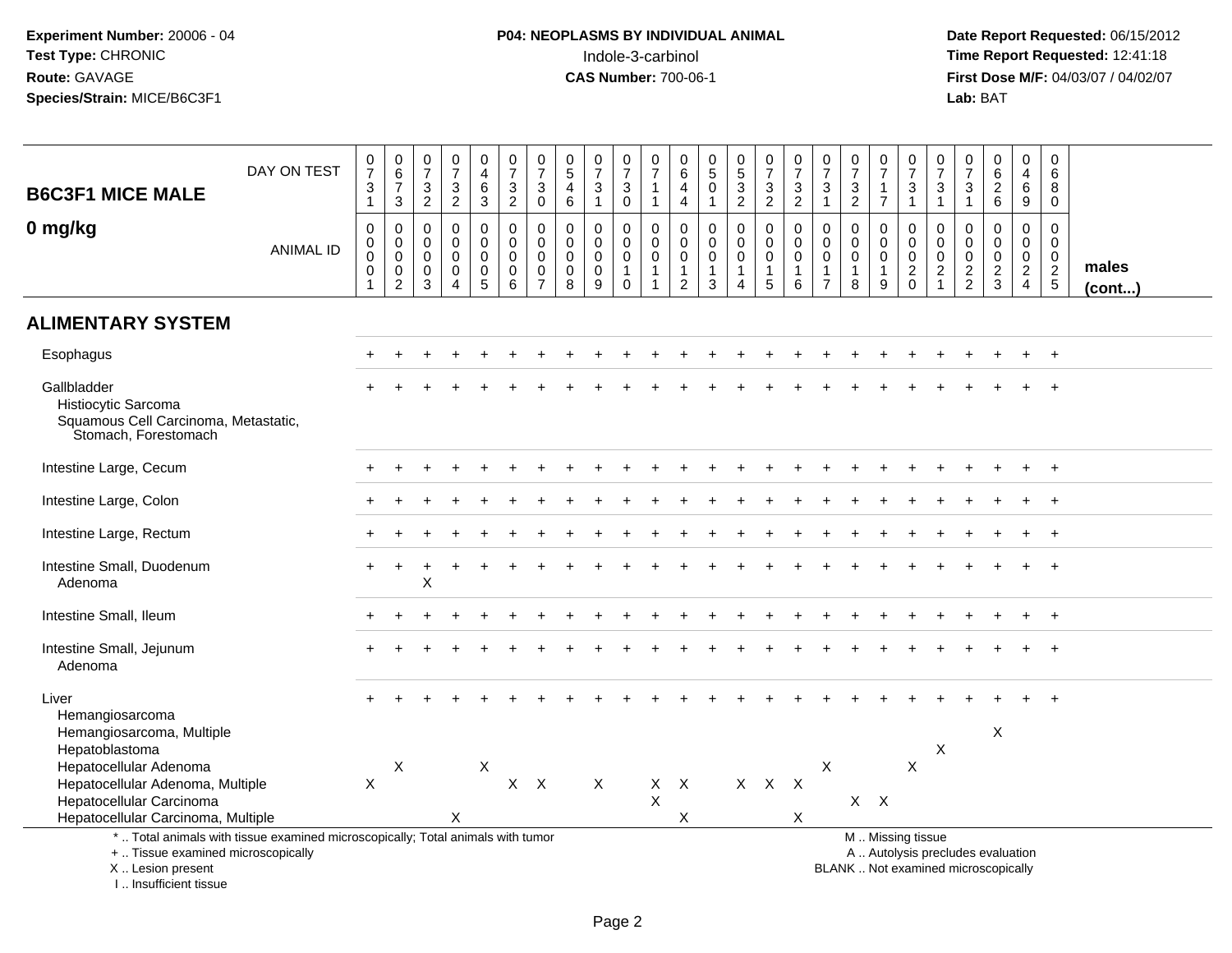# **P04: NEOPLASMS BY INDIVIDUAL ANIMAL**<br>Indole-3-carbinol Indole-3-carbinol **Time Report Requested:** 12:41:18

| <b>B6C3F1 MICE MALE</b>                                                                                                                         | DAY ON TEST                                                                     | $\frac{0}{7}$<br>$\sqrt{3}$<br>$\mathbf{1}$                               | 0<br>$6\phantom{a}$<br>$\overline{7}$<br>3                   | $\frac{0}{7}$<br>$\ensuremath{\mathsf{3}}$<br>$\overline{2}$ | $\frac{0}{7}$<br>$\frac{3}{2}$                                          | 0<br>$\overline{\mathbf{4}}$<br>$\,6\,$<br>3                             | $\frac{0}{7}$<br>$\frac{3}{2}$                                | 0<br>$\overline{7}$<br>$\mathbf{3}$<br>$\mathbf 0$ | 0<br>$\overline{5}$<br>$\overline{4}$<br>6                    | 0<br>$\overline{7}$<br>3<br>$\mathbf{1}$            | $\frac{0}{7}$<br>$\sqrt{3}$<br>$\mathbf 0$                      | 0<br>$\overline{7}$<br>$\mathbf{1}$<br>$\mathbf{1}$            | 0<br>$\,6$<br>$\overline{4}$<br>4                                            | $\begin{array}{c} 0 \\ 5 \end{array}$<br>$\pmb{0}$<br>$\mathbf{1}$ | $\begin{array}{c} 0 \\ 5 \end{array}$<br>$\frac{3}{2}$ | $\begin{array}{c} 0 \\ 7 \end{array}$<br>$\frac{3}{2}$         | 0<br>$\overline{7}$<br>$\mathbf{3}$<br>$\overline{2}$ | $\frac{0}{7}$<br>$\mathfrak{Z}$<br>$\mathbf{1}$                              | $\frac{0}{7}$<br>$\frac{3}{2}$                    | $\frac{0}{7}$<br>$\mathbf{1}$<br>$\overline{7}$          | 0<br>$\overline{7}$<br>$\ensuremath{\mathsf{3}}$<br>$\mathbf{1}$ | 0<br>$\overline{7}$<br>$\sqrt{3}$<br>$\mathbf{1}$       | $\begin{array}{c} 0 \\ 7 \end{array}$<br>$\mathbf{3}$<br>$\mathbf{1}$ | 0<br>$\overline{6}$<br>$\overline{\mathbf{c}}$<br>$\,6\,$                | 0<br>$\overline{4}$<br>6<br>9                    | 0<br>$\,6\,$<br>8<br>$\mathbf 0$                        |                       |
|-------------------------------------------------------------------------------------------------------------------------------------------------|---------------------------------------------------------------------------------|---------------------------------------------------------------------------|--------------------------------------------------------------|--------------------------------------------------------------|-------------------------------------------------------------------------|--------------------------------------------------------------------------|---------------------------------------------------------------|----------------------------------------------------|---------------------------------------------------------------|-----------------------------------------------------|-----------------------------------------------------------------|----------------------------------------------------------------|------------------------------------------------------------------------------|--------------------------------------------------------------------|--------------------------------------------------------|----------------------------------------------------------------|-------------------------------------------------------|------------------------------------------------------------------------------|---------------------------------------------------|----------------------------------------------------------|------------------------------------------------------------------|---------------------------------------------------------|-----------------------------------------------------------------------|--------------------------------------------------------------------------|--------------------------------------------------|---------------------------------------------------------|-----------------------|
| 0 mg/kg                                                                                                                                         | <b>ANIMAL ID</b>                                                                | $\pmb{0}$<br>$\boldsymbol{0}$<br>$\mathbf 0$<br>$\pmb{0}$<br>$\mathbf{1}$ | 0<br>$\pmb{0}$<br>$\mathbf 0$<br>$\pmb{0}$<br>$\overline{c}$ | $\mathbf 0$<br>$\mathbf 0$<br>$\mathbf 0$<br>0<br>3          | $\mathbf 0$<br>$\mathbf 0$<br>$\Omega$<br>$\mathsf 0$<br>$\overline{4}$ | 0<br>$\mathbf 0$<br>$\mathbf 0$<br>$\mathsf{O}\xspace$<br>$\overline{5}$ | $\mathbf 0$<br>$\mathbf 0$<br>$\mathbf 0$<br>$\mathbf 0$<br>6 | 0<br>$\Omega$<br>$\Omega$<br>0<br>$\overline{7}$   | $\mathbf 0$<br>$\mathbf{0}$<br>$\mathbf{0}$<br>$\pmb{0}$<br>8 | 0<br>$\mathbf 0$<br>$\mathbf 0$<br>$\mathbf 0$<br>9 | 0<br>$\mathsf{O}$<br>$\mathbf 0$<br>$\mathbf{1}$<br>$\mathbf 0$ | $\mathbf 0$<br>$\mathbf 0$<br>$\mathbf 0$<br>$\mathbf{1}$<br>1 | $\mathbf 0$<br>$\mathbf{0}$<br>$\mathbf 0$<br>$\mathbf{1}$<br>$\overline{2}$ | $\mathbf 0$<br>$\mathbf 0$<br>0<br>$\mathbf{1}$<br>3               | 0<br>$\mathbf 0$<br>0<br>$\mathbf{1}$<br>4             | $\mathbf 0$<br>$\mathbf 0$<br>$\mathbf 0$<br>$\mathbf{1}$<br>5 | $\mathbf 0$<br>$\Omega$<br>$\mathbf 0$<br>1<br>6      | $\mathbf 0$<br>$\mathbf{0}$<br>$\mathbf 0$<br>$\mathbf{1}$<br>$\overline{7}$ | 0<br>$\Omega$<br>$\mathbf 0$<br>$\mathbf{1}$<br>8 | 0<br>$\mathbf 0$<br>$\mathbf 0$<br>$\mathbf{1}$<br>$9\,$ | $\mathbf 0$<br>$\mathbf 0$<br>$\mathbf 0$<br>$\frac{2}{0}$       | $\mathbf 0$<br>$\mathbf 0$<br>$\mathbf 0$<br>$\sqrt{2}$ | $\mathbf 0$<br>$\Omega$<br>$\mathbf 0$<br>$\frac{2}{2}$               | 0<br>$\mathbf 0$<br>$\mathbf 0$<br>$\frac{2}{3}$                         | 0<br>$\mathbf 0$<br>$\mathbf 0$<br>$\frac{2}{4}$ | $\Omega$<br>$\mathbf 0$<br>$\mathbf 0$<br>$\frac{2}{5}$ | males<br>$($ cont $)$ |
| Histiocytic Sarcoma<br>Squamous Cell Carcinoma, Metastatic,<br>Stomach, Forestomach                                                             |                                                                                 |                                                                           |                                                              |                                                              |                                                                         |                                                                          |                                                               |                                                    |                                                               |                                                     |                                                                 |                                                                |                                                                              |                                                                    |                                                        |                                                                |                                                       |                                                                              |                                                   |                                                          |                                                                  |                                                         |                                                                       |                                                                          |                                                  |                                                         |                       |
| Mesentery<br>Hepatocellular Carcinoma, Metastatic, Liver<br>Histiocytic Sarcoma<br>Squamous Cell Carcinoma, Metastatic,<br>Stomach, Forestomach |                                                                                 |                                                                           |                                                              |                                                              | $\ddot{}$                                                               |                                                                          |                                                               |                                                    |                                                               |                                                     |                                                                 |                                                                |                                                                              |                                                                    |                                                        |                                                                |                                                       |                                                                              |                                                   | $+$ $+$                                                  |                                                                  |                                                         |                                                                       |                                                                          |                                                  |                                                         |                       |
| Pancreas<br>Hepatocellular Carcinoma, Metastatic, Liver<br>Squamous Cell Carcinoma, Metastatic,<br>Stomach, Forestomach                         |                                                                                 |                                                                           |                                                              |                                                              |                                                                         |                                                                          |                                                               |                                                    |                                                               |                                                     |                                                                 |                                                                |                                                                              |                                                                    |                                                        |                                                                |                                                       |                                                                              |                                                   |                                                          |                                                                  |                                                         |                                                                       |                                                                          |                                                  |                                                         |                       |
| <b>Salivary Glands</b><br>Adenoma<br>Hemangiosarcoma                                                                                            |                                                                                 |                                                                           |                                                              |                                                              |                                                                         |                                                                          |                                                               |                                                    |                                                               |                                                     |                                                                 |                                                                |                                                                              |                                                                    |                                                        |                                                                |                                                       |                                                                              |                                                   |                                                          |                                                                  |                                                         |                                                                       |                                                                          | $+$                                              | $+$<br>X                                                |                       |
| Stomach, Forestomach<br>Squamous Cell Carcinoma<br>Squamous Cell Papilloma                                                                      |                                                                                 |                                                                           |                                                              |                                                              |                                                                         |                                                                          |                                                               |                                                    |                                                               |                                                     |                                                                 |                                                                |                                                                              |                                                                    |                                                        |                                                                |                                                       |                                                                              |                                                   |                                                          |                                                                  |                                                         |                                                                       |                                                                          |                                                  | $\ddot{}$                                               |                       |
| Stomach, Glandular                                                                                                                              |                                                                                 |                                                                           |                                                              |                                                              |                                                                         |                                                                          |                                                               |                                                    |                                                               |                                                     |                                                                 |                                                                |                                                                              |                                                                    |                                                        |                                                                |                                                       |                                                                              |                                                   |                                                          |                                                                  |                                                         |                                                                       |                                                                          |                                                  | $+$                                                     |                       |
| Tooth                                                                                                                                           |                                                                                 |                                                                           | $+$                                                          | $\ddot{}$                                                    |                                                                         |                                                                          |                                                               | $\ddot{}$                                          |                                                               |                                                     |                                                                 |                                                                |                                                                              |                                                                    |                                                        |                                                                |                                                       |                                                                              |                                                   |                                                          |                                                                  |                                                         |                                                                       | $+$                                                                      |                                                  |                                                         |                       |
| <b>CARDIOVASCULAR SYSTEM</b>                                                                                                                    |                                                                                 |                                                                           |                                                              |                                                              |                                                                         |                                                                          |                                                               |                                                    |                                                               |                                                     |                                                                 |                                                                |                                                                              |                                                                    |                                                        |                                                                |                                                       |                                                                              |                                                   |                                                          |                                                                  |                                                         |                                                                       |                                                                          |                                                  |                                                         |                       |
| <b>Blood Vessel</b>                                                                                                                             |                                                                                 |                                                                           |                                                              |                                                              |                                                                         |                                                                          |                                                               |                                                    |                                                               |                                                     |                                                                 |                                                                |                                                                              |                                                                    |                                                        |                                                                |                                                       |                                                                              |                                                   |                                                          |                                                                  |                                                         |                                                                       |                                                                          |                                                  | $+$                                                     |                       |
| Heart                                                                                                                                           |                                                                                 |                                                                           | $+$                                                          | $\ddot{}$                                                    | $\ddot{}$                                                               | $\ddot{}$                                                                | $\ddot{}$                                                     | $+$                                                | $+$                                                           | $+$                                                 | $+$                                                             | $+$                                                            | ÷                                                                            |                                                                    |                                                        |                                                                |                                                       |                                                                              | $\div$                                            | $+$                                                      | $+$                                                              |                                                         | $+$ $+$ $+$                                                           |                                                                          | $+$                                              | $^{+}$                                                  |                       |
| +  Tissue examined microscopically<br>X  Lesion present<br>I., Insufficient tissue                                                              | *  Total animals with tissue examined microscopically; Total animals with tumor |                                                                           |                                                              |                                                              |                                                                         |                                                                          |                                                               |                                                    |                                                               |                                                     |                                                                 |                                                                |                                                                              |                                                                    |                                                        |                                                                |                                                       |                                                                              |                                                   |                                                          | M  Missing tissue                                                |                                                         |                                                                       | A  Autolysis precludes evaluation<br>BLANK  Not examined microscopically |                                                  |                                                         |                       |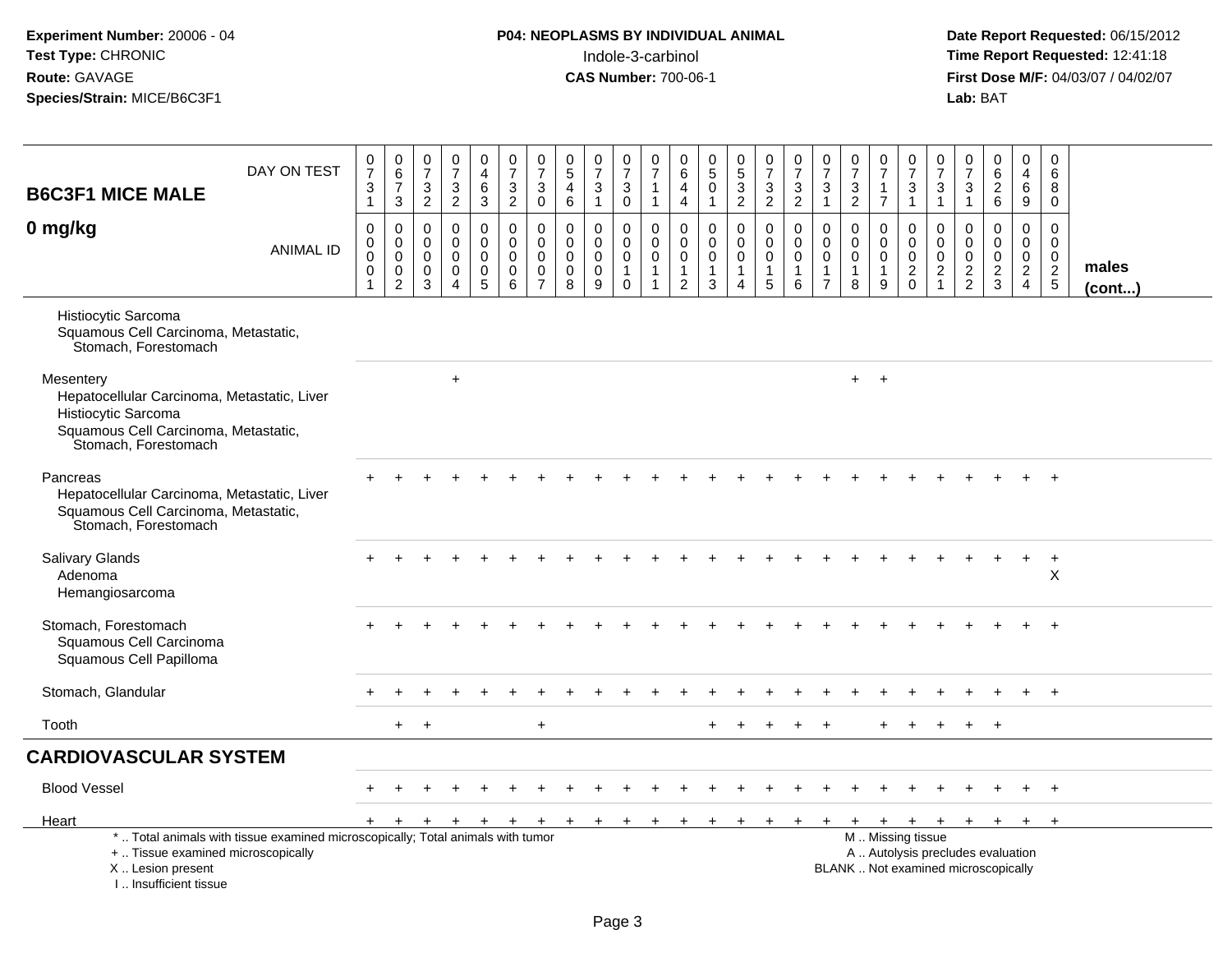| <b>B6C3F1 MICE MALE</b>                                                            | DAY ON TEST                                                                     | $\frac{0}{7}$<br>3<br>$\mathbf{1}$                                        | $\begin{array}{c} 0 \\ 6 \end{array}$<br>$\boldsymbol{7}$<br>$\mathbf{3}$ | 0<br>$\boldsymbol{7}$<br>$\mathbf{3}$<br>$\overline{c}$ | $\begin{array}{c} 0 \\ 7 \end{array}$<br>$\sqrt{3}$<br>$\overline{2}$             | $\pmb{0}$<br>$\overline{4}$<br>$\,6\,$<br>$\ensuremath{\mathsf{3}}$          | $\frac{0}{7}$<br>$\mathsf 3$<br>$\overline{c}$                | $\begin{array}{c} 0 \\ 7 \end{array}$<br>$\mathbf{3}$<br>$\mathbf 0$ | $\pmb{0}$<br>$\sqrt{5}$<br>$\overline{4}$<br>$\,6\,$ | $\frac{0}{7}$<br>$\sqrt{3}$<br>$\mathbf{1}$      | $\frac{0}{7}$<br>$\mathbf{3}$<br>$\mathsf{O}\xspace$           | $\begin{array}{c} 0 \\ 7 \end{array}$<br>$\overline{1}$<br>$\overline{1}$ | $\,0\,$<br>$\,6$<br>4<br>$\overline{4}$                                        | $\mathbf 0$<br>$\sqrt{5}$<br>$\mathbf 0$<br>1          | $\begin{array}{c} 0 \\ 5 \\ 3 \end{array}$<br>$\sqrt{2}$                   | $\frac{0}{7}$<br>$\mathbf{3}$<br>$\overline{2}$               | $\frac{0}{7}$<br>$\mathbf 3$<br>$\overline{2}$                  | $\frac{0}{7}$<br>3<br>$\mathbf{1}$                     | $\frac{0}{7}$<br>$\sqrt{3}$<br>$\boldsymbol{2}$                     | $\begin{array}{c} 0 \\ 7 \end{array}$<br>$\mathbf{1}$<br>$\overline{7}$             | $\frac{0}{7}$<br>$\ensuremath{\mathsf{3}}$<br>$\overline{1}$ | $\frac{0}{7}$<br>$\sqrt{3}$<br>$\overline{1}$                | 0<br>$\overline{7}$<br>3<br>$\mathbf{1}$                | $\pmb{0}$<br>6<br>$\overline{2}$<br>6                                    | $\pmb{0}$<br>$\overline{4}$<br>6<br>$9\,$               | $\pmb{0}$<br>$\,6\,$<br>8<br>$\mathbf 0$               |                       |
|------------------------------------------------------------------------------------|---------------------------------------------------------------------------------|---------------------------------------------------------------------------|---------------------------------------------------------------------------|---------------------------------------------------------|-----------------------------------------------------------------------------------|------------------------------------------------------------------------------|---------------------------------------------------------------|----------------------------------------------------------------------|------------------------------------------------------|--------------------------------------------------|----------------------------------------------------------------|---------------------------------------------------------------------------|--------------------------------------------------------------------------------|--------------------------------------------------------|----------------------------------------------------------------------------|---------------------------------------------------------------|-----------------------------------------------------------------|--------------------------------------------------------|---------------------------------------------------------------------|-------------------------------------------------------------------------------------|--------------------------------------------------------------|--------------------------------------------------------------|---------------------------------------------------------|--------------------------------------------------------------------------|---------------------------------------------------------|--------------------------------------------------------|-----------------------|
| 0 mg/kg                                                                            | <b>ANIMAL ID</b>                                                                | $\mathbf 0$<br>$\pmb{0}$<br>$\boldsymbol{0}$<br>$\pmb{0}$<br>$\mathbf{1}$ | $\Omega$<br>$\mathbf 0$<br>$\mathbf 0$<br>$\pmb{0}$<br>$\boldsymbol{2}$   | $\Omega$<br>0<br>0<br>0<br>$\mathbf{3}$                 | $\mathbf 0$<br>$\mathbf 0$<br>$\mathbf 0$<br>$\mathbf 0$<br>$\boldsymbol{\Delta}$ | $\pmb{0}$<br>$\pmb{0}$<br>$\pmb{0}$<br>$\begin{array}{c} 0 \\ 5 \end{array}$ | $\mathbf 0$<br>$\mathbf 0$<br>$\mathbf 0$<br>$\mathbf 0$<br>6 | $\mathbf 0$<br>$\boldsymbol{0}$<br>$\boldsymbol{0}$<br>$\frac{0}{7}$ | $\mathbf 0$<br>$\mathbf 0$<br>$\mathbf 0$<br>0<br>8  | $\Omega$<br>$\mathbf 0$<br>$\mathbf 0$<br>0<br>9 | $\mathbf 0$<br>0<br>$\mathbf 0$<br>$\mathbf{1}$<br>$\mathbf 0$ | $\Omega$<br>$\mathbf 0$<br>$\mathbf 0$<br>$\overline{1}$<br>1             | $\pmb{0}$<br>$\mathsf{O}\xspace$<br>$\pmb{0}$<br>$\mathbf 1$<br>$\overline{c}$ | $\mathbf 0$<br>0<br>0<br>$\mathbf 1$<br>$\mathfrak{Z}$ | $\mathbf 0$<br>$\mathbf 0$<br>$\mathbf 0$<br>$\mathbf 1$<br>$\overline{4}$ | 0<br>$\mathsf 0$<br>$\mathbf 0$<br>$\mathbf{1}$<br>$\sqrt{5}$ | $\Omega$<br>$\mathbf 0$<br>$\mathbf 0$<br>$\mathbf{1}$<br>$6\,$ | 0<br>$\mathbf 0$<br>$\mathbf 0$<br>1<br>$\overline{7}$ | $\Omega$<br>$\mathbf 0$<br>$\mathsf{O}\xspace$<br>$\mathbf{1}$<br>8 | $\mathbf 0$<br>$\mathbf 0$<br>$\mathsf{O}\xspace$<br>$\mathbf{1}$<br>$\overline{9}$ | $\Omega$<br>$\mathsf{O}$<br>$\mathbf 0$<br>$^2_{\rm 0}$      | $\Omega$<br>$\mathbf 0$<br>$\boldsymbol{0}$<br>$\frac{2}{1}$ | $\Omega$<br>$\mathbf 0$<br>$\mathbf 0$<br>$\frac{2}{2}$ | $\Omega$<br>$\mathbf 0$<br>$\mathbf 0$<br>$\frac{2}{3}$                  | $\Omega$<br>$\mathbf 0$<br>$\mathbf 0$<br>$\frac{2}{4}$ | $\mathbf 0$<br>$\mathbf 0$<br>$\pmb{0}$<br>$rac{2}{5}$ | males<br>$($ cont $)$ |
| Histiocytic Sarcoma                                                                |                                                                                 |                                                                           |                                                                           |                                                         |                                                                                   |                                                                              |                                                               |                                                                      |                                                      |                                                  |                                                                |                                                                           |                                                                                |                                                        |                                                                            |                                                               |                                                                 |                                                        |                                                                     |                                                                                     |                                                              |                                                              |                                                         |                                                                          |                                                         |                                                        |                       |
| <b>ENDOCRINE SYSTEM</b>                                                            |                                                                                 |                                                                           |                                                                           |                                                         |                                                                                   |                                                                              |                                                               |                                                                      |                                                      |                                                  |                                                                |                                                                           |                                                                                |                                                        |                                                                            |                                                               |                                                                 |                                                        |                                                                     |                                                                                     |                                                              |                                                              |                                                         |                                                                          |                                                         |                                                        |                       |
| <b>Adrenal Cortex</b>                                                              |                                                                                 |                                                                           |                                                                           |                                                         |                                                                                   |                                                                              |                                                               |                                                                      |                                                      |                                                  |                                                                |                                                                           |                                                                                |                                                        |                                                                            |                                                               |                                                                 |                                                        |                                                                     |                                                                                     |                                                              |                                                              |                                                         |                                                                          |                                                         | $\overline{+}$                                         |                       |
| Adrenal Medulla                                                                    |                                                                                 |                                                                           |                                                                           |                                                         |                                                                                   |                                                                              |                                                               |                                                                      |                                                      |                                                  |                                                                |                                                                           |                                                                                |                                                        |                                                                            |                                                               |                                                                 |                                                        |                                                                     |                                                                                     |                                                              |                                                              |                                                         |                                                                          |                                                         | $\ddot{}$                                              |                       |
| Islets, Pancreatic<br>Adenoma                                                      |                                                                                 |                                                                           |                                                                           |                                                         |                                                                                   |                                                                              |                                                               |                                                                      |                                                      |                                                  |                                                                |                                                                           |                                                                                |                                                        |                                                                            |                                                               |                                                                 |                                                        |                                                                     |                                                                                     |                                                              |                                                              |                                                         |                                                                          |                                                         |                                                        |                       |
| Parathyroid Gland                                                                  |                                                                                 |                                                                           |                                                                           |                                                         |                                                                                   |                                                                              |                                                               |                                                                      | м                                                    |                                                  |                                                                |                                                                           |                                                                                |                                                        |                                                                            |                                                               |                                                                 |                                                        |                                                                     |                                                                                     |                                                              |                                                              |                                                         |                                                                          |                                                         | $\ddot{}$                                              |                       |
| <b>Pituitary Gland</b>                                                             |                                                                                 |                                                                           |                                                                           |                                                         |                                                                                   |                                                                              |                                                               |                                                                      |                                                      |                                                  |                                                                |                                                                           |                                                                                |                                                        |                                                                            |                                                               |                                                                 |                                                        |                                                                     |                                                                                     |                                                              |                                                              |                                                         |                                                                          |                                                         | $\div$                                                 |                       |
| <b>Thyroid Gland</b>                                                               |                                                                                 | $\pm$                                                                     |                                                                           |                                                         |                                                                                   |                                                                              |                                                               |                                                                      |                                                      |                                                  |                                                                |                                                                           |                                                                                |                                                        |                                                                            |                                                               |                                                                 |                                                        |                                                                     |                                                                                     |                                                              |                                                              |                                                         |                                                                          | $\ddot{}$                                               | $\overline{+}$                                         |                       |
| <b>GENERAL BODY SYSTEM</b>                                                         |                                                                                 |                                                                           |                                                                           |                                                         |                                                                                   |                                                                              |                                                               |                                                                      |                                                      |                                                  |                                                                |                                                                           |                                                                                |                                                        |                                                                            |                                                               |                                                                 |                                                        |                                                                     |                                                                                     |                                                              |                                                              |                                                         |                                                                          |                                                         |                                                        |                       |
| <b>NONE</b>                                                                        |                                                                                 |                                                                           |                                                                           |                                                         |                                                                                   |                                                                              |                                                               |                                                                      |                                                      |                                                  |                                                                |                                                                           |                                                                                |                                                        |                                                                            |                                                               |                                                                 |                                                        |                                                                     |                                                                                     |                                                              |                                                              |                                                         |                                                                          |                                                         |                                                        |                       |
| <b>GENITAL SYSTEM</b>                                                              |                                                                                 |                                                                           |                                                                           |                                                         |                                                                                   |                                                                              |                                                               |                                                                      |                                                      |                                                  |                                                                |                                                                           |                                                                                |                                                        |                                                                            |                                                               |                                                                 |                                                        |                                                                     |                                                                                     |                                                              |                                                              |                                                         |                                                                          |                                                         |                                                        |                       |
| <b>Coagulating Gland</b>                                                           |                                                                                 |                                                                           |                                                                           |                                                         |                                                                                   |                                                                              | $\ddot{}$                                                     |                                                                      |                                                      |                                                  |                                                                |                                                                           |                                                                                |                                                        |                                                                            |                                                               |                                                                 |                                                        |                                                                     |                                                                                     |                                                              |                                                              |                                                         |                                                                          |                                                         |                                                        |                       |
| Epididymis<br>Hepatocellular Carcinoma, Metastatic, Liver                          |                                                                                 |                                                                           |                                                                           |                                                         |                                                                                   |                                                                              |                                                               |                                                                      |                                                      |                                                  |                                                                |                                                                           |                                                                                |                                                        |                                                                            |                                                               |                                                                 |                                                        |                                                                     |                                                                                     |                                                              |                                                              |                                                         |                                                                          | $\ddot{}$                                               | $\ddot{}$                                              |                       |
| <b>Preputial Gland</b>                                                             |                                                                                 |                                                                           |                                                                           |                                                         |                                                                                   |                                                                              |                                                               |                                                                      |                                                      |                                                  |                                                                |                                                                           |                                                                                |                                                        |                                                                            |                                                               |                                                                 |                                                        |                                                                     |                                                                                     |                                                              |                                                              |                                                         |                                                                          |                                                         | $\ddot{}$                                              |                       |
| Prostate                                                                           |                                                                                 |                                                                           |                                                                           |                                                         |                                                                                   |                                                                              |                                                               |                                                                      |                                                      |                                                  |                                                                |                                                                           |                                                                                |                                                        |                                                                            |                                                               |                                                                 |                                                        |                                                                     |                                                                                     |                                                              |                                                              |                                                         |                                                                          |                                                         |                                                        |                       |
| +  Tissue examined microscopically<br>X  Lesion present<br>I., Insufficient tissue | *  Total animals with tissue examined microscopically; Total animals with tumor |                                                                           |                                                                           |                                                         |                                                                                   |                                                                              |                                                               |                                                                      |                                                      |                                                  |                                                                |                                                                           |                                                                                |                                                        |                                                                            |                                                               |                                                                 |                                                        |                                                                     |                                                                                     | M  Missing tissue                                            |                                                              |                                                         | A  Autolysis precludes evaluation<br>BLANK  Not examined microscopically |                                                         |                                                        |                       |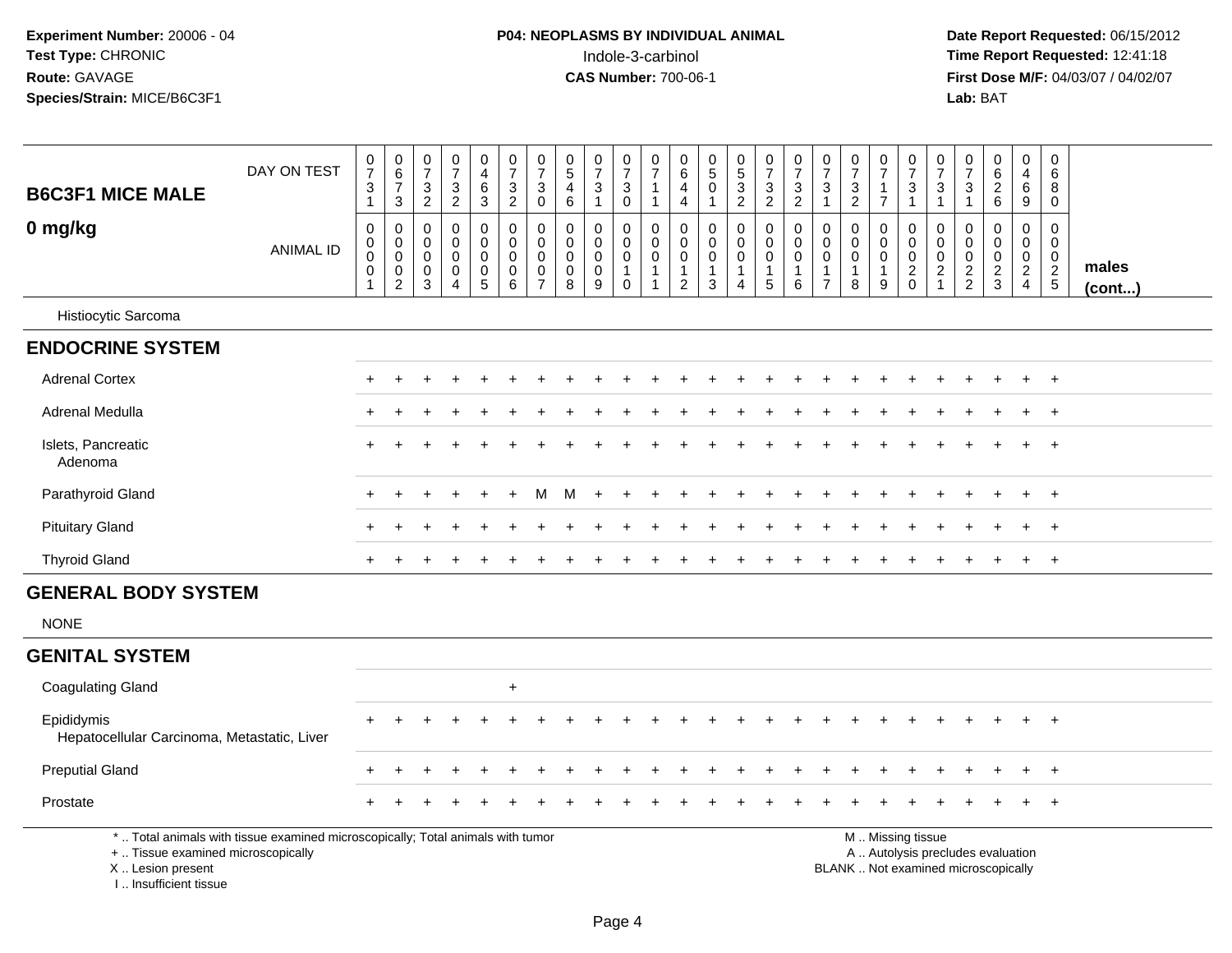#### **P04: NEOPLASMS BY INDIVIDUAL ANIMAL**Indole-3-carbinol **Time Report Requested:** 12:41:18

 **Date Report Requested:** 06/15/2012 **First Dose M/F:** 04/03/07 / 04/02/07<br>Lab: BAT **Lab:** BAT

| <b>B6C3F1 MICE MALE</b><br>0 mg/kg                                                                                                       | DAY ON TEST<br><b>ANIMAL ID</b> | $\frac{0}{7}$<br>$\mathbf{3}$<br>$\overline{1}$<br>$\pmb{0}$<br>$\begin{smallmatrix}0\\0\end{smallmatrix}$<br>$\mathbf 0$<br>$\overline{1}$ | $\begin{array}{c} 0 \\ 6 \\ 7 \end{array}$<br>$\mathbf{3}$<br>$\pmb{0}$<br>$\overline{0}$ <sub>0</sub><br>$\pmb{0}$<br>$\overline{2}$ | $\frac{0}{7}$<br>3<br>$\overline{2}$<br>$\mathbf 0$<br>$\mathbf 0$<br>$\mathbf 0$<br>$\mathbf 0$<br>3 | $\frac{0}{7}$<br>$\frac{3}{2}$<br>$\mathbf 0$<br>$\mathbf 0$<br>$\mathbf 0$<br>$\mathbf 0$<br>$\boldsymbol{\Lambda}$ | 0<br>$\overline{\mathbf{4}}$<br>$\,6\,$<br>$\mathbf{3}$<br>$\pmb{0}$<br>$\mathbf 0$<br>$\mathsf 0$<br>$\mathbf 0$<br>5 | $\frac{0}{7}$<br>$\mathbf{3}$<br>$\overline{2}$<br>$\pmb{0}$<br>$\overline{0}$<br>$\mathbf 0$<br>$\mathbf 0$<br>6 | $\frac{0}{7}$<br>3<br>$\mathbf 0$<br>$\mathbf 0$<br>$\mathsf{O}\xspace$<br>$\mathbf 0$<br>$\mathbf 0$<br>$\overline{7}$ | $\begin{array}{c} 0 \\ 5 \end{array}$<br>$\overline{4}$<br>6<br>0<br>$\pmb{0}$<br>0<br>$\mathbf 0$<br>8 | $\frac{0}{7}$<br>$\sqrt{3}$<br>$\mathbf{1}$<br>$\mathbf 0$<br>$\ddot{\mathbf{0}}$<br>$\mathbf 0$<br>$\mathbf 0$<br>9 | $\frac{0}{7}$<br>3<br>$\mathbf 0$<br>0<br>$\ddot{\mathbf{0}}$<br>$\mathbf 0$<br>$\overline{1}$<br>$\mathbf 0$ | $\frac{0}{7}$<br>$\mathbf{1}$<br>$\mathbf{1}$<br>$\pmb{0}$<br>$\overline{0}$<br>$\mathbf 0$<br>$\mathbf{1}$<br>$\mathbf{1}$ | 0<br>$6\phantom{a}$<br>4<br>$\overline{4}$<br>0<br>$\mathbf 0$<br>$\mathbf 0$<br>$\mathbf 1$<br>$\overline{2}$ | $\begin{array}{c} 0 \\ 5 \\ 0 \end{array}$<br>$\mathbf{1}$<br>$\mathbf 0$<br>$\ddot{\mathbf{0}}$<br>$\ddot{\mathbf{0}}$<br>$\mathbf{1}$<br>3 | $\begin{array}{c} 0 \\ 5 \\ 3 \\ 2 \end{array}$<br>$\begin{smallmatrix} 0\\0 \end{smallmatrix}$<br>$\overline{0}$<br>$\mathbf{1}$<br>$\overline{4}$ | $\frac{0}{7}$<br>$\mathbf{3}$<br>$\overline{2}$<br>$\begin{smallmatrix}0\0\end{smallmatrix}$<br>$\mathbf 0$<br>5 | $\frac{0}{7}$<br>$\frac{3}{2}$<br>$_{\rm 0}^{\rm 0}$<br>$\ddot{\mathbf{0}}$<br>$\overline{1}$<br>6 | $\frac{0}{7}$<br>$\mathbf{3}$<br>$\mathbf{1}$<br>0<br>$\mathbf 0$<br>$\mathbf 0$<br>$\overline{1}$<br>$\overline{7}$ | $\frac{0}{7}$<br>$\mathbf{3}$<br>2<br>$\pmb{0}$<br>$\mathsf 0$<br>$\mathbf 0$<br>$\mathbf{1}$<br>8 | $\frac{0}{7}$<br>$\mathbf{1}$<br>$\overline{7}$<br>0<br>$\mathbf 0$<br>0<br>$\mathbf{1}$<br>9 | $\frac{0}{7}$<br>$\mathbf{3}$<br>$\mathbf{1}$<br>0<br>$\ddot{\mathbf{0}}$<br>$\mathbf 0$<br>$\overline{c}$<br>$\Omega$ | $\frac{0}{7}$<br>$\mathbf{3}$<br>$\mathbf{1}$<br>$\pmb{0}$<br>$\ddot{\mathbf{0}}$<br>$\ddot{\mathbf{0}}$<br>$\overline{2}$ | $\frac{0}{7}$<br>3<br>$\overline{1}$<br>$\mathbf 0$<br>$\mathbf 0$<br>$\mathsf{O}\xspace$<br>$\frac{2}{2}$ | 0626<br>$\mathbf 0$<br>$\mathbf 0$<br>$\mathbf 0$<br>$\frac{2}{3}$ | 0<br>$\frac{4}{6}$<br>$\overline{9}$<br>$\pmb{0}$<br>$\ddot{\mathbf{0}}$<br>$\mathbf 0$<br>$\frac{2}{4}$ | 0<br>6<br>8<br>$\mathbf{0}$<br>$\mathbf 0$<br>$\overline{0}$<br>$\frac{0}{2}$<br>5 | males<br>$($ cont $)$ |
|------------------------------------------------------------------------------------------------------------------------------------------|---------------------------------|---------------------------------------------------------------------------------------------------------------------------------------------|---------------------------------------------------------------------------------------------------------------------------------------|-------------------------------------------------------------------------------------------------------|----------------------------------------------------------------------------------------------------------------------|------------------------------------------------------------------------------------------------------------------------|-------------------------------------------------------------------------------------------------------------------|-------------------------------------------------------------------------------------------------------------------------|---------------------------------------------------------------------------------------------------------|----------------------------------------------------------------------------------------------------------------------|---------------------------------------------------------------------------------------------------------------|-----------------------------------------------------------------------------------------------------------------------------|----------------------------------------------------------------------------------------------------------------|----------------------------------------------------------------------------------------------------------------------------------------------|-----------------------------------------------------------------------------------------------------------------------------------------------------|------------------------------------------------------------------------------------------------------------------|----------------------------------------------------------------------------------------------------|----------------------------------------------------------------------------------------------------------------------|----------------------------------------------------------------------------------------------------|-----------------------------------------------------------------------------------------------|------------------------------------------------------------------------------------------------------------------------|----------------------------------------------------------------------------------------------------------------------------|------------------------------------------------------------------------------------------------------------|--------------------------------------------------------------------|----------------------------------------------------------------------------------------------------------|------------------------------------------------------------------------------------|-----------------------|
| Squamous Cell Carcinoma, Metastatic,<br>Stomach, Forestomach                                                                             |                                 |                                                                                                                                             |                                                                                                                                       |                                                                                                       |                                                                                                                      |                                                                                                                        |                                                                                                                   |                                                                                                                         |                                                                                                         |                                                                                                                      |                                                                                                               |                                                                                                                             |                                                                                                                |                                                                                                                                              |                                                                                                                                                     |                                                                                                                  |                                                                                                    |                                                                                                                      |                                                                                                    |                                                                                               |                                                                                                                        |                                                                                                                            |                                                                                                            |                                                                    |                                                                                                          |                                                                                    |                       |
| <b>Seminal Vesicle</b>                                                                                                                   |                                 |                                                                                                                                             |                                                                                                                                       |                                                                                                       |                                                                                                                      |                                                                                                                        |                                                                                                                   |                                                                                                                         |                                                                                                         |                                                                                                                      |                                                                                                               |                                                                                                                             |                                                                                                                |                                                                                                                                              |                                                                                                                                                     |                                                                                                                  |                                                                                                    |                                                                                                                      |                                                                                                    |                                                                                               |                                                                                                                        |                                                                                                                            |                                                                                                            |                                                                    |                                                                                                          | $\overline{ }$                                                                     |                       |
| <b>Testes</b>                                                                                                                            |                                 |                                                                                                                                             |                                                                                                                                       |                                                                                                       |                                                                                                                      |                                                                                                                        |                                                                                                                   |                                                                                                                         |                                                                                                         |                                                                                                                      |                                                                                                               |                                                                                                                             |                                                                                                                |                                                                                                                                              |                                                                                                                                                     |                                                                                                                  |                                                                                                    |                                                                                                                      |                                                                                                    |                                                                                               |                                                                                                                        |                                                                                                                            |                                                                                                            |                                                                    |                                                                                                          | $\overline{+}$                                                                     |                       |
| <b>HEMATOPOIETIC SYSTEM</b>                                                                                                              |                                 |                                                                                                                                             |                                                                                                                                       |                                                                                                       |                                                                                                                      |                                                                                                                        |                                                                                                                   |                                                                                                                         |                                                                                                         |                                                                                                                      |                                                                                                               |                                                                                                                             |                                                                                                                |                                                                                                                                              |                                                                                                                                                     |                                                                                                                  |                                                                                                    |                                                                                                                      |                                                                                                    |                                                                                               |                                                                                                                        |                                                                                                                            |                                                                                                            |                                                                    |                                                                                                          |                                                                                    |                       |
| <b>Bone Marrow</b><br>Hemangiosarcoma                                                                                                    |                                 |                                                                                                                                             |                                                                                                                                       |                                                                                                       |                                                                                                                      |                                                                                                                        |                                                                                                                   |                                                                                                                         |                                                                                                         |                                                                                                                      |                                                                                                               |                                                                                                                             |                                                                                                                |                                                                                                                                              |                                                                                                                                                     |                                                                                                                  |                                                                                                    |                                                                                                                      |                                                                                                    |                                                                                               |                                                                                                                        |                                                                                                                            |                                                                                                            | X                                                                  |                                                                                                          | $\overline{1}$                                                                     |                       |
| Lymph Node<br>Inguinal, Lymphoma Malignant<br>Lumbar, Lymphoma Malignant<br>Mediastinal, Lymphoma Malignant<br>Renal, Lymphoma Malignant |                                 |                                                                                                                                             |                                                                                                                                       |                                                                                                       |                                                                                                                      |                                                                                                                        |                                                                                                                   |                                                                                                                         |                                                                                                         |                                                                                                                      |                                                                                                               |                                                                                                                             |                                                                                                                |                                                                                                                                              |                                                                                                                                                     |                                                                                                                  |                                                                                                    |                                                                                                                      |                                                                                                    |                                                                                               |                                                                                                                        |                                                                                                                            |                                                                                                            |                                                                    |                                                                                                          |                                                                                    |                       |
| Lymph Node, Mandibular<br>Lymphoma Malignant                                                                                             |                                 |                                                                                                                                             |                                                                                                                                       |                                                                                                       |                                                                                                                      |                                                                                                                        |                                                                                                                   |                                                                                                                         |                                                                                                         |                                                                                                                      |                                                                                                               | X                                                                                                                           |                                                                                                                |                                                                                                                                              |                                                                                                                                                     |                                                                                                                  |                                                                                                    |                                                                                                                      |                                                                                                    |                                                                                               |                                                                                                                        |                                                                                                                            |                                                                                                            |                                                                    |                                                                                                          |                                                                                    |                       |
| Lymph Node, Mesenteric<br>Lymphoma Malignant                                                                                             |                                 |                                                                                                                                             |                                                                                                                                       |                                                                                                       |                                                                                                                      |                                                                                                                        |                                                                                                                   |                                                                                                                         |                                                                                                         |                                                                                                                      |                                                                                                               | $\boldsymbol{\mathsf{X}}$                                                                                                   |                                                                                                                |                                                                                                                                              |                                                                                                                                                     |                                                                                                                  |                                                                                                    |                                                                                                                      |                                                                                                    |                                                                                               |                                                                                                                        |                                                                                                                            |                                                                                                            |                                                                    |                                                                                                          |                                                                                    |                       |
| Spleen<br>Hemangiosarcoma<br>Lymphoma Malignant                                                                                          |                                 |                                                                                                                                             |                                                                                                                                       |                                                                                                       |                                                                                                                      |                                                                                                                        |                                                                                                                   |                                                                                                                         |                                                                                                         |                                                                                                                      |                                                                                                               | $\times$                                                                                                                    |                                                                                                                |                                                                                                                                              |                                                                                                                                                     |                                                                                                                  |                                                                                                    |                                                                                                                      |                                                                                                    |                                                                                               |                                                                                                                        |                                                                                                                            |                                                                                                            | $\mathsf{X}$                                                       |                                                                                                          | $\overline{1}$                                                                     |                       |
| Thymus<br>Lymphoma Malignant                                                                                                             |                                 |                                                                                                                                             |                                                                                                                                       |                                                                                                       |                                                                                                                      |                                                                                                                        |                                                                                                                   |                                                                                                                         |                                                                                                         |                                                                                                                      |                                                                                                               | $\boldsymbol{\mathsf{X}}$                                                                                                   |                                                                                                                |                                                                                                                                              |                                                                                                                                                     |                                                                                                                  |                                                                                                    |                                                                                                                      |                                                                                                    |                                                                                               |                                                                                                                        |                                                                                                                            |                                                                                                            |                                                                    |                                                                                                          |                                                                                    |                       |

\* .. Total animals with tissue examined microscopically; Total animals with tumor

+ .. Tissue examined microscopically

 Lesion present BLANK .. Not examined microscopicallyX .. Lesion present

I .. Insufficient tissue

 M .. Missing tissuey the contract of the contract of the contract of the contract of the contract of the contract of the contract of  $A$ . Autolysis precludes evaluation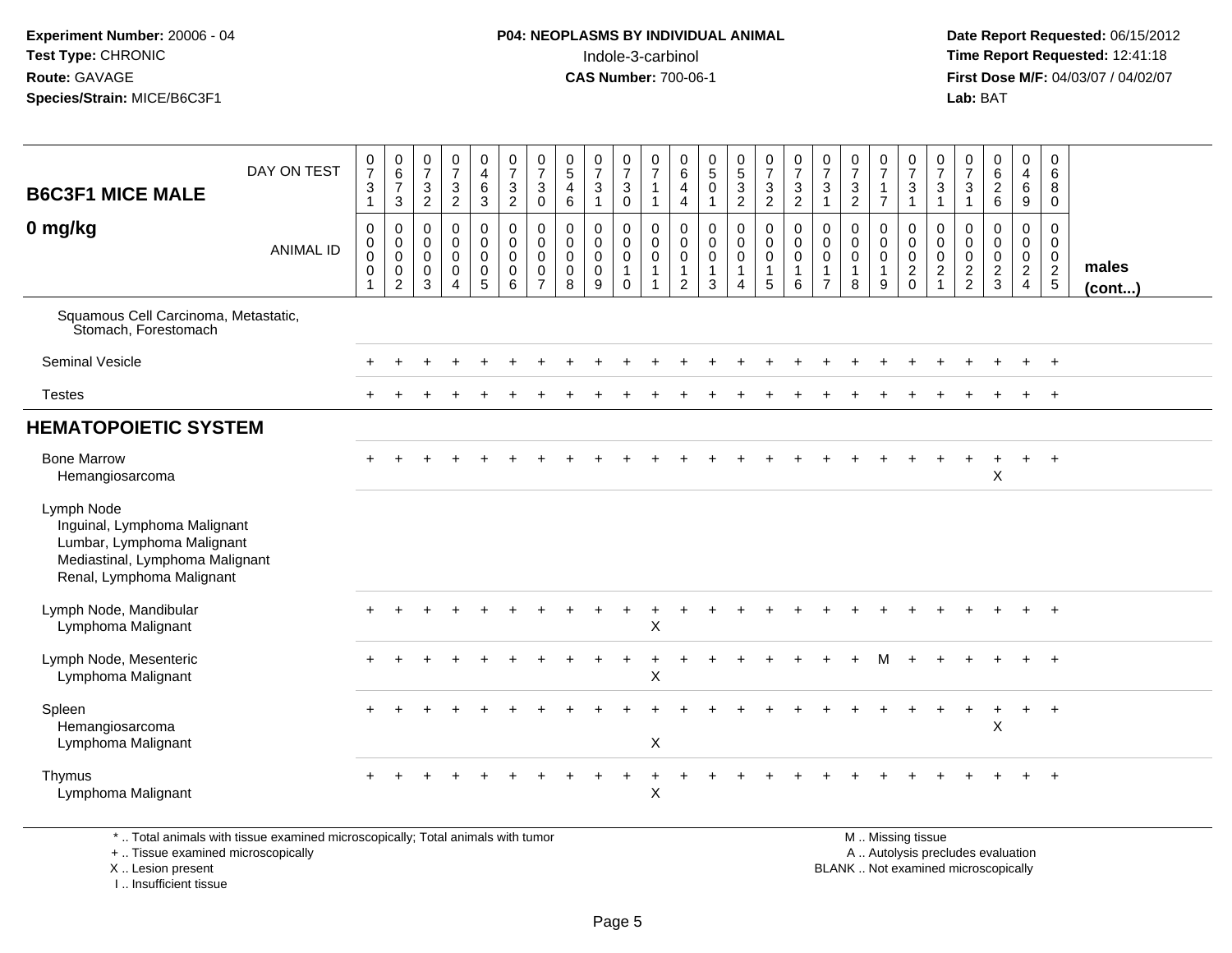| <b>B6C3F1 MICE MALE</b>                                                                                                              | DAY ON TEST                                                                     | $\frac{0}{7}$<br>3<br>$\mathbf{1}$           | $\begin{array}{c} 0 \\ 6 \end{array}$<br>$\overline{7}$<br>$\mathbf{3}$        | $\begin{array}{c} 0 \\ 7 \end{array}$<br>3<br>$\overline{2}$  | $\begin{array}{c} 0 \\ 7 \end{array}$<br>$\frac{3}{2}$                    | 0<br>$\overline{4}$<br>$\,6\,$<br>$\overline{3}$                 | $\frac{0}{7}$<br>$\sqrt{3}$<br>$\overline{2}$     | $\frac{0}{7}$<br>3<br>$\mathsf{O}\xspace$              | $\begin{smallmatrix}0\0\5\end{smallmatrix}$<br>$\overline{4}$<br>$\,6\,$ | $\frac{0}{7}$<br>$\sqrt{3}$<br>$\mathbf{1}$ | $\begin{smallmatrix}0\\7\end{smallmatrix}$<br>$\sqrt{3}$<br>$\mathbf 0$ | 0<br>$\overline{7}$<br>$\overline{1}$<br>$\mathbf{1}$                       | 0<br>$\,6\,$<br>$\overline{4}$<br>4                                       | 0<br>$\overline{5}$<br>$\mathbf 0$<br>$\mathbf{1}$                        | $\begin{array}{c} 0 \\ 5 \\ 3 \\ 2 \end{array}$      | $\begin{array}{c} 0 \\ 7 \end{array}$<br>$\frac{3}{2}$                      | $\begin{array}{c} 0 \\ 7 \end{array}$<br>$\frac{3}{2}$ | $\frac{0}{7}$<br>$\mathbf 3$<br>$\mathbf{1}$                      | $\frac{0}{7}$<br>$\frac{3}{2}$                                 | $\frac{0}{7}$<br>1<br>$\overline{7}$                 | $\frac{0}{7}$<br>$\sqrt{3}$<br>$\mathbf{1}$     | 0<br>$\overline{7}$<br>3<br>$\mathbf{1}$                                    | 0<br>$\overline{7}$<br>$\sqrt{3}$<br>$\mathbf{1}$          | 0626                                                                     | $\mathbf 0$<br>$\overline{4}$<br>$\,6\,$<br>$\overline{9}$ | 0<br>$\,6\,$<br>8<br>$\mathbf 0$                         |                 |
|--------------------------------------------------------------------------------------------------------------------------------------|---------------------------------------------------------------------------------|----------------------------------------------|--------------------------------------------------------------------------------|---------------------------------------------------------------|---------------------------------------------------------------------------|------------------------------------------------------------------|---------------------------------------------------|--------------------------------------------------------|--------------------------------------------------------------------------|---------------------------------------------|-------------------------------------------------------------------------|-----------------------------------------------------------------------------|---------------------------------------------------------------------------|---------------------------------------------------------------------------|------------------------------------------------------|-----------------------------------------------------------------------------|--------------------------------------------------------|-------------------------------------------------------------------|----------------------------------------------------------------|------------------------------------------------------|-------------------------------------------------|-----------------------------------------------------------------------------|------------------------------------------------------------|--------------------------------------------------------------------------|------------------------------------------------------------|----------------------------------------------------------|-----------------|
| 0 mg/kg                                                                                                                              | <b>ANIMAL ID</b>                                                                | $\mathbf 0$<br>0<br>0<br>0<br>$\overline{1}$ | $\pmb{0}$<br>$\pmb{0}$<br>$\ddot{\mathbf{0}}$<br>$\mathbf 0$<br>$\overline{2}$ | $\mathbf 0$<br>$\mathbf 0$<br>$\mathbf 0$<br>$\mathbf 0$<br>3 | $\pmb{0}$<br>$\mathbf{0}$<br>$\mathbf 0$<br>$\mathbf 0$<br>$\overline{4}$ | 0<br>$\mathbf 0$<br>$\mathbf 0$<br>$\mathbf 0$<br>$\overline{5}$ | $\pmb{0}$<br>$\mathbf 0$<br>$\mathbf 0$<br>0<br>6 | 0<br>$\mathbf 0$<br>$\mathbf 0$<br>0<br>$\overline{7}$ | $\mathbf 0$<br>$\mathbf 0$<br>$\mathbf 0$<br>0<br>8                      | $\mathbf 0$<br>$\mathbf 0$<br>0<br>0<br>9   | $\mathbf 0$<br>0<br>$\mathbf 0$<br>$\mathbf{1}$<br>$\mathbf 0$          | $\mathbf 0$<br>$\mathbf 0$<br>$\mathbf 0$<br>$\mathbf{1}$<br>$\overline{1}$ | $\pmb{0}$<br>$\mathbf 0$<br>$\mathbf 0$<br>$\mathbf{1}$<br>$\overline{2}$ | $\pmb{0}$<br>$\mathbf 0$<br>$\mathbf 0$<br>$\mathbf{1}$<br>$\overline{3}$ | $\mathbf 0$<br>$\mathbf 0$<br>0<br>$\mathbf{1}$<br>4 | $\mathsf 0$<br>$\mathbf 0$<br>$\mathbf 0$<br>$\mathbf{1}$<br>$\overline{5}$ | $\pmb{0}$<br>0<br>0<br>$\mathbf{1}$<br>6               | $\mathbf 0$<br>0<br>$\mathbf 0$<br>$\mathbf{1}$<br>$\overline{7}$ | $\mathbf 0$<br>$\mathbf 0$<br>$\mathbf 0$<br>$\mathbf{1}$<br>8 | 0<br>$\mathbf 0$<br>$\mathbf 0$<br>$\mathbf{1}$<br>9 | 0<br>$\mathbf 0$<br>$\mathbf 0$<br>$^2_{\rm 0}$ | $\mathbf 0$<br>$\mathbf 0$<br>$\mathbf 0$<br>$\overline{c}$<br>$\mathbf{1}$ | $\mathbf 0$<br>$\mathbf 0$<br>$\mathbf 0$<br>$\frac{2}{2}$ | $\mathbf 0$<br>$\mathbf 0$<br>$\pmb{0}$<br>$\frac{2}{3}$                 | 0<br>$\mathbf 0$<br>$\pmb{0}$<br>$\frac{2}{4}$             | $\mathbf 0$<br>$\mathbf 0$<br>$\mathbf 0$<br>$rac{2}{5}$ | males<br>(cont) |
| Squamous Cell Carcinoma, Metastatic,<br>Stomach, Forestomach<br>Thymoma Benign                                                       |                                                                                 |                                              |                                                                                |                                                               |                                                                           |                                                                  |                                                   |                                                        |                                                                          |                                             |                                                                         |                                                                             |                                                                           |                                                                           |                                                      |                                                                             |                                                        |                                                                   |                                                                |                                                      |                                                 |                                                                             |                                                            |                                                                          |                                                            |                                                          |                 |
| <b>INTEGUMENTARY SYSTEM</b>                                                                                                          |                                                                                 |                                              |                                                                                |                                                               |                                                                           |                                                                  |                                                   |                                                        |                                                                          |                                             |                                                                         |                                                                             |                                                                           |                                                                           |                                                      |                                                                             |                                                        |                                                                   |                                                                |                                                      |                                                 |                                                                             |                                                            |                                                                          |                                                            |                                                          |                 |
| <b>Mammary Gland</b>                                                                                                                 |                                                                                 | M                                            | M                                                                              | M                                                             | M                                                                         | M                                                                | M                                                 | M                                                      | M                                                                        | M                                           | M                                                                       | M                                                                           | $+$                                                                       | М                                                                         | M                                                    | M                                                                           | M                                                      | M                                                                 | M                                                              | M                                                    | M                                               | M                                                                           | M                                                          | M                                                                        |                                                            | M M                                                      |                 |
| <b>Skin</b><br>Subcutaneous Tissue, Fibrosarcoma                                                                                     |                                                                                 |                                              |                                                                                |                                                               |                                                                           |                                                                  |                                                   |                                                        |                                                                          |                                             |                                                                         |                                                                             |                                                                           |                                                                           |                                                      |                                                                             |                                                        |                                                                   |                                                                |                                                      |                                                 |                                                                             |                                                            |                                                                          | $\mathsf X$                                                | $\overline{+}$                                           |                 |
| <b>MUSCULOSKELETAL SYSTEM</b>                                                                                                        |                                                                                 |                                              |                                                                                |                                                               |                                                                           |                                                                  |                                                   |                                                        |                                                                          |                                             |                                                                         |                                                                             |                                                                           |                                                                           |                                                      |                                                                             |                                                        |                                                                   |                                                                |                                                      |                                                 |                                                                             |                                                            |                                                                          |                                                            |                                                          |                 |
| Bone                                                                                                                                 |                                                                                 |                                              |                                                                                |                                                               |                                                                           |                                                                  |                                                   |                                                        |                                                                          |                                             |                                                                         |                                                                             |                                                                           |                                                                           |                                                      |                                                                             |                                                        |                                                                   |                                                                |                                                      |                                                 |                                                                             |                                                            |                                                                          |                                                            | $+$                                                      |                 |
| <b>NERVOUS SYSTEM</b>                                                                                                                |                                                                                 |                                              |                                                                                |                                                               |                                                                           |                                                                  |                                                   |                                                        |                                                                          |                                             |                                                                         |                                                                             |                                                                           |                                                                           |                                                      |                                                                             |                                                        |                                                                   |                                                                |                                                      |                                                 |                                                                             |                                                            |                                                                          |                                                            |                                                          |                 |
| <b>Brain</b><br>Granular Cell Tumor Benign                                                                                           |                                                                                 |                                              |                                                                                |                                                               |                                                                           |                                                                  |                                                   |                                                        |                                                                          |                                             |                                                                         |                                                                             |                                                                           |                                                                           | X                                                    |                                                                             |                                                        |                                                                   |                                                                |                                                      |                                                 |                                                                             |                                                            |                                                                          |                                                            | $+$                                                      |                 |
| <b>RESPIRATORY SYSTEM</b>                                                                                                            |                                                                                 |                                              |                                                                                |                                                               |                                                                           |                                                                  |                                                   |                                                        |                                                                          |                                             |                                                                         |                                                                             |                                                                           |                                                                           |                                                      |                                                                             |                                                        |                                                                   |                                                                |                                                      |                                                 |                                                                             |                                                            |                                                                          |                                                            |                                                          |                 |
| Lung<br>Alveolar/Bronchiolar Adenoma<br>Alveolar/Bronchiolar Carcinoma                                                               |                                                                                 |                                              |                                                                                |                                                               |                                                                           |                                                                  |                                                   |                                                        |                                                                          |                                             |                                                                         |                                                                             |                                                                           |                                                                           |                                                      |                                                                             |                                                        |                                                                   |                                                                |                                                      |                                                 |                                                                             | X                                                          |                                                                          | $+$                                                        | $+$                                                      |                 |
| Alveolar/Bronchiolar Carcinoma, Multiple<br>Hepatocellular Carcinoma, Metastatic, Liver<br>Histiocytic Sarcoma<br>Lymphoma Malignant |                                                                                 |                                              |                                                                                |                                                               | Χ                                                                         |                                                                  |                                                   |                                                        |                                                                          |                                             |                                                                         | $\boldsymbol{\mathsf{X}}$<br>$\boldsymbol{\mathsf{X}}$                      |                                                                           |                                                                           |                                                      |                                                                             |                                                        |                                                                   |                                                                | Χ                                                    |                                                 |                                                                             |                                                            |                                                                          |                                                            | X                                                        |                 |
| Nose                                                                                                                                 |                                                                                 |                                              |                                                                                |                                                               |                                                                           |                                                                  |                                                   |                                                        |                                                                          |                                             |                                                                         |                                                                             |                                                                           |                                                                           |                                                      |                                                                             |                                                        |                                                                   |                                                                |                                                      |                                                 |                                                                             |                                                            |                                                                          |                                                            |                                                          |                 |
| +  Tissue examined microscopically<br>X  Lesion present<br>L. Insufficient tissue                                                    | *  Total animals with tissue examined microscopically; Total animals with tumor |                                              |                                                                                |                                                               |                                                                           |                                                                  |                                                   |                                                        |                                                                          |                                             |                                                                         |                                                                             |                                                                           |                                                                           |                                                      |                                                                             |                                                        |                                                                   |                                                                |                                                      | M  Missing tissue                               |                                                                             |                                                            | A  Autolysis precludes evaluation<br>BLANK  Not examined microscopically |                                                            |                                                          |                 |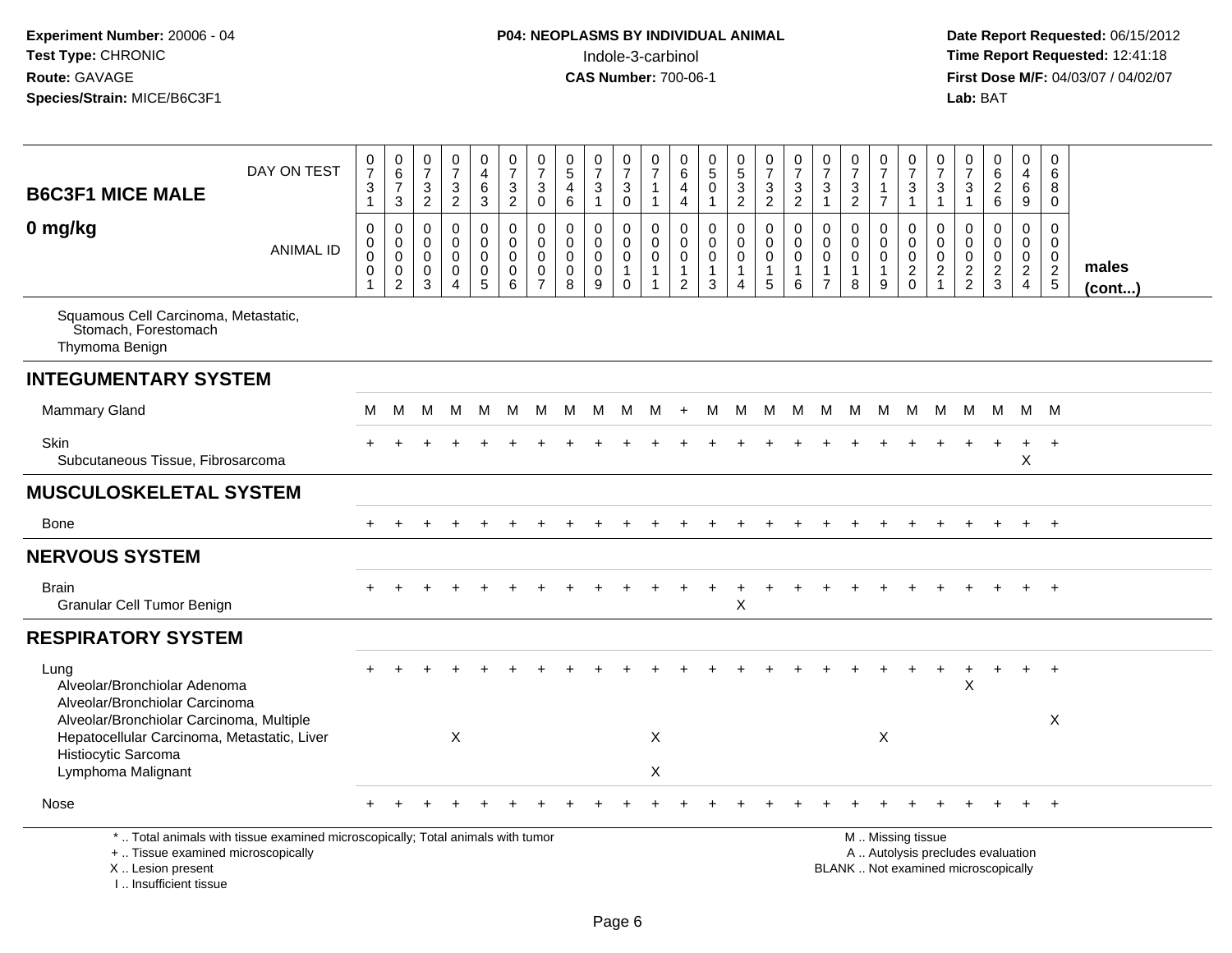# **P04: NEOPLASMS BY INDIVIDUAL ANIMAL**Indole-3-carbinol **Time Report Requested:** 12:41:18

 **Date Report Requested:** 06/15/2012 **First Dose M/F:** 04/03/07 / 04/02/07<br>Lab: BAT **Lab:** BAT

| <b>B6C3F1 MICE MALE</b><br>0 mg/kg                                          | DAY ON TEST<br><b>ANIMAL ID</b> | $\frac{0}{7}$<br>$\mathbf{3}$<br>0<br>$\begin{smallmatrix} 0\\0 \end{smallmatrix}$<br>$\mathbf 0$ | $\begin{matrix} 0 \\ 6 \\ 7 \end{matrix}$<br>3<br>0<br>$\pmb{0}$<br>$\pmb{0}$<br>$\pmb{0}$<br>2 | $\frac{0}{7}$<br>$\sqrt{3}$<br>$\overline{c}$<br>0<br>$\boldsymbol{0}$<br>$\pmb{0}$<br>$\mathbf 0$<br>3 | $\frac{0}{7}$<br>$\mathbf{3}$<br>$\overline{a}$<br>0<br>$\boldsymbol{0}$<br>$\boldsymbol{0}$<br>$\mathbf 0$<br>4 | $\begin{array}{c} 0 \\ 4 \\ 6 \end{array}$<br>$\mathbf{3}$<br>0<br>$_{\rm 0}^{\rm 0}$<br>$\pmb{0}$<br>5 | $\frac{0}{7}$<br>$\sqrt{3}$<br>$\boldsymbol{2}$<br>$\mathbf 0$<br>$\pmb{0}$<br>$\pmb{0}$<br>$\pmb{0}$<br>$6\phantom{1}$ | $\frac{0}{7}$<br>$\mathbf 3$<br>0<br>$\boldsymbol{0}$<br>$\begin{smallmatrix} 0\\0 \end{smallmatrix}$<br>$\pmb{0}$<br>$\overline{7}$ | $\begin{array}{c} 0 \\ 5 \\ 4 \end{array}$<br>6<br>0<br>$\pmb{0}$<br>$\mathbf 0$<br>$\mathbf 0$<br>8 | $\frac{0}{7}$<br>$\mathbf{3}$<br>0<br>$\pmb{0}$<br>$\pmb{0}$<br>$\mathbf 0$<br>9 | $\begin{array}{c} 0 \\ 7 \\ 3 \end{array}$<br>$\mathbf 0$<br>$\pmb{0}$<br>$\begin{matrix} 0 \\ 0 \\ 1 \end{matrix}$<br>$\Omega$ | $\frac{0}{7}$<br>$\mathbf{1}$<br>$\mathbf{1}$<br>0<br>$_{\rm 0}^{\rm 0}$<br>$\mathbf{1}$<br>1 | $\begin{matrix} 0 \\ 6 \end{matrix}$<br>$\overline{4}$<br>4<br>0<br>0<br>$\pmb{0}$<br>$\overline{1}$<br>2 | $\begin{array}{c} 0 \\ 5 \\ 0 \end{array}$<br>$\begin{smallmatrix}0\\0\\0\end{smallmatrix}$<br>$\overline{1}$<br>3 | $\begin{array}{c} 0 \\ 5 \\ 3 \end{array}$<br>$\sqrt{2}$<br>$\overline{0}$<br>$\pmb{0}$<br>$\pmb{0}$<br>$\mathbf{1}$<br>4 | $\frac{0}{7}$<br>$\mathbf{3}$<br>$\overline{c}$<br>0<br>$\pmb{0}$<br>$\pmb{0}$<br>$\mathbf{1}$<br>5 | $\frac{0}{7}$<br>$\mathbf{3}$<br>$\overline{c}$<br>$\begin{smallmatrix}0\0\0\end{smallmatrix}$<br>$\pmb{0}$<br>$\mathbf{1}$<br>6 | $\frac{0}{7}$<br>$\sqrt{3}$<br>0<br>$\pmb{0}$<br>$\pmb{0}$<br>$\mathbf{1}$<br>$\overline{7}$ | $\frac{0}{7}$<br>$\sqrt{3}$<br>$\overline{2}$<br>$\mathbf 0$<br>$\overline{0}$<br>$\mathbf{1}$<br>8 | $\frac{0}{7}$<br>$\mathbf{1}$<br>$\overline{7}$<br>0<br>$\pmb{0}$<br>$\mathbf 0$<br>$\overline{1}$<br>9 | $\begin{array}{c} 0 \\ 7 \\ 3 \end{array}$<br>$\mathbf{1}$<br>$\mathbf 0$<br>$\begin{matrix} 0 \\ 0 \\ 2 \end{matrix}$<br>$\Omega$ | $\frac{0}{7}$<br>3<br>0<br>$\pmb{0}$<br>$\boldsymbol{0}$<br>$\overline{c}$ | $\frac{0}{7}$<br>$\sqrt{3}$<br>0<br>0<br>$\frac{0}{2}$ | $\begin{matrix} 0 \\ 6 \\ 2 \end{matrix}$<br>6<br>0<br>$\pmb{0}$<br>$\pmb{0}$<br>$\frac{2}{3}$ | $\begin{array}{c} 0 \\ 4 \\ 6 \end{array}$<br>9<br>$\mathbf{0}$<br>$\mathbf 0$<br>$\pmb{0}$<br>$\frac{2}{4}$ | 0<br>$\,6\,$<br>8<br>$\mathbf 0$<br>0<br>$\mathbf 0$<br>$\begin{array}{c} 0 \\ 2 \\ 5 \end{array}$ | males<br>(cont) |
|-----------------------------------------------------------------------------|---------------------------------|---------------------------------------------------------------------------------------------------|-------------------------------------------------------------------------------------------------|---------------------------------------------------------------------------------------------------------|------------------------------------------------------------------------------------------------------------------|---------------------------------------------------------------------------------------------------------|-------------------------------------------------------------------------------------------------------------------------|--------------------------------------------------------------------------------------------------------------------------------------|------------------------------------------------------------------------------------------------------|----------------------------------------------------------------------------------|---------------------------------------------------------------------------------------------------------------------------------|-----------------------------------------------------------------------------------------------|-----------------------------------------------------------------------------------------------------------|--------------------------------------------------------------------------------------------------------------------|---------------------------------------------------------------------------------------------------------------------------|-----------------------------------------------------------------------------------------------------|----------------------------------------------------------------------------------------------------------------------------------|----------------------------------------------------------------------------------------------|-----------------------------------------------------------------------------------------------------|---------------------------------------------------------------------------------------------------------|------------------------------------------------------------------------------------------------------------------------------------|----------------------------------------------------------------------------|--------------------------------------------------------|------------------------------------------------------------------------------------------------|--------------------------------------------------------------------------------------------------------------|----------------------------------------------------------------------------------------------------|-----------------|
| Trachea                                                                     |                                 |                                                                                                   |                                                                                                 |                                                                                                         |                                                                                                                  |                                                                                                         |                                                                                                                         |                                                                                                                                      |                                                                                                      |                                                                                  |                                                                                                                                 |                                                                                               |                                                                                                           |                                                                                                                    |                                                                                                                           |                                                                                                     |                                                                                                                                  |                                                                                              |                                                                                                     |                                                                                                         |                                                                                                                                    |                                                                            |                                                        | $\div$                                                                                         | $\ddot{}$                                                                                                    | $+$                                                                                                |                 |
| <b>SPECIAL SENSES SYSTEM</b>                                                |                                 |                                                                                                   |                                                                                                 |                                                                                                         |                                                                                                                  |                                                                                                         |                                                                                                                         |                                                                                                                                      |                                                                                                      |                                                                                  |                                                                                                                                 |                                                                                               |                                                                                                           |                                                                                                                    |                                                                                                                           |                                                                                                     |                                                                                                                                  |                                                                                              |                                                                                                     |                                                                                                         |                                                                                                                                    |                                                                            |                                                        |                                                                                                |                                                                                                              |                                                                                                    |                 |
| Eye                                                                         |                                 |                                                                                                   |                                                                                                 |                                                                                                         |                                                                                                                  |                                                                                                         |                                                                                                                         |                                                                                                                                      |                                                                                                      |                                                                                  |                                                                                                                                 |                                                                                               |                                                                                                           |                                                                                                                    |                                                                                                                           |                                                                                                     |                                                                                                                                  |                                                                                              |                                                                                                     |                                                                                                         |                                                                                                                                    |                                                                            |                                                        |                                                                                                | $\pm$                                                                                                        | $+$                                                                                                |                 |
| Harderian Gland<br>Adenoma<br>Carcinoma                                     |                                 |                                                                                                   | X                                                                                               |                                                                                                         |                                                                                                                  | $\mathsf X$                                                                                             |                                                                                                                         |                                                                                                                                      | $\mathsf X$                                                                                          |                                                                                  | Χ                                                                                                                               |                                                                                               |                                                                                                           | Χ                                                                                                                  |                                                                                                                           |                                                                                                     |                                                                                                                                  |                                                                                              |                                                                                                     |                                                                                                         |                                                                                                                                    |                                                                            |                                                        |                                                                                                |                                                                                                              | $\overline{ }$                                                                                     |                 |
| <b>URINARY SYSTEM</b>                                                       |                                 |                                                                                                   |                                                                                                 |                                                                                                         |                                                                                                                  |                                                                                                         |                                                                                                                         |                                                                                                                                      |                                                                                                      |                                                                                  |                                                                                                                                 |                                                                                               |                                                                                                           |                                                                                                                    |                                                                                                                           |                                                                                                     |                                                                                                                                  |                                                                                              |                                                                                                     |                                                                                                         |                                                                                                                                    |                                                                            |                                                        |                                                                                                |                                                                                                              |                                                                                                    |                 |
| Kidney<br>Hepatocellular Carcinoma, Metastatic, Liver<br>Lymphoma Malignant |                                 |                                                                                                   |                                                                                                 |                                                                                                         |                                                                                                                  |                                                                                                         |                                                                                                                         |                                                                                                                                      |                                                                                                      |                                                                                  |                                                                                                                                 | $\boldsymbol{\mathsf{X}}$                                                                     |                                                                                                           |                                                                                                                    |                                                                                                                           |                                                                                                     |                                                                                                                                  |                                                                                              |                                                                                                     |                                                                                                         |                                                                                                                                    |                                                                            |                                                        |                                                                                                | $\ddot{}$                                                                                                    | $+$                                                                                                |                 |
| <b>Urinary Bladder</b>                                                      |                                 |                                                                                                   |                                                                                                 |                                                                                                         |                                                                                                                  |                                                                                                         |                                                                                                                         |                                                                                                                                      |                                                                                                      |                                                                                  |                                                                                                                                 |                                                                                               |                                                                                                           |                                                                                                                    |                                                                                                                           |                                                                                                     |                                                                                                                                  |                                                                                              |                                                                                                     |                                                                                                         |                                                                                                                                    |                                                                            |                                                        | $\pm$                                                                                          | $+$                                                                                                          | $+$                                                                                                |                 |
| <b>SYSTEMIC LESIONS</b>                                                     |                                 |                                                                                                   |                                                                                                 |                                                                                                         |                                                                                                                  |                                                                                                         |                                                                                                                         |                                                                                                                                      |                                                                                                      |                                                                                  |                                                                                                                                 |                                                                                               |                                                                                                           |                                                                                                                    |                                                                                                                           |                                                                                                     |                                                                                                                                  |                                                                                              |                                                                                                     |                                                                                                         |                                                                                                                                    |                                                                            |                                                        |                                                                                                |                                                                                                              |                                                                                                    |                 |
| Multiple Organ<br>Histiocytic Sarcoma<br>Lymphoma Malignant                 |                                 |                                                                                                   |                                                                                                 |                                                                                                         |                                                                                                                  |                                                                                                         |                                                                                                                         |                                                                                                                                      |                                                                                                      |                                                                                  |                                                                                                                                 | X                                                                                             |                                                                                                           |                                                                                                                    |                                                                                                                           |                                                                                                     |                                                                                                                                  |                                                                                              |                                                                                                     |                                                                                                         |                                                                                                                                    |                                                                            |                                                        |                                                                                                |                                                                                                              | $+$                                                                                                |                 |

\* .. Total animals with tissue examined microscopically; Total animals with tumor

+ .. Tissue examined microscopically

X .. Lesion present

I .. Insufficient tissue

 M .. Missing tissuey the contract of the contract of the contract of the contract of the contract of the contract of the contract of  $A$ . Autolysis precludes evaluation Lesion present BLANK .. Not examined microscopically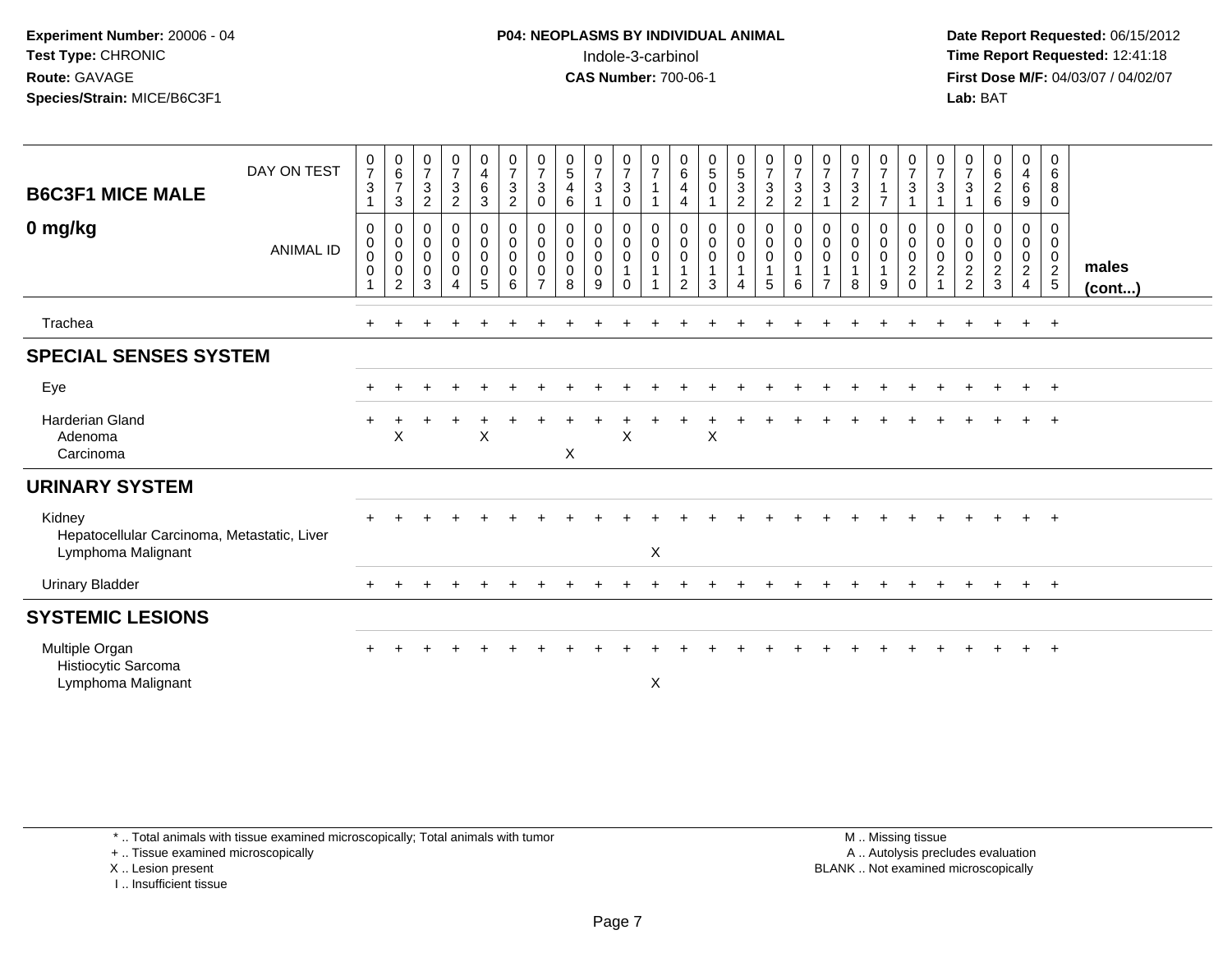# **P04: NEOPLASMS BY INDIVIDUAL ANIMAL**Indole-3-carbinol **Time Report Requested:** 12:41:18

 **Date Report Requested:** 06/15/2012 **First Dose M/F:** 04/03/07 / 04/02/07<br>Lab: BAT **Lab:** BAT

|                                                                                                          |                                                                                 | 0                                                        | 0                                                |                                                            | 0                                                      |                                                                                     | 0                                         |                                                                             |                                                                         | 0                                                                          | 0                                                                | 0                                                               |                                                            |                                                                        | 0                                                               |                                                             |                                                                            | 0                                                                 | 0                                                              | 0                                                                           | 0                                                                                             | 0                                                             | 0                                                                                           | 0                                                | 0                                      | 0                                                       |                                           |
|----------------------------------------------------------------------------------------------------------|---------------------------------------------------------------------------------|----------------------------------------------------------|--------------------------------------------------|------------------------------------------------------------|--------------------------------------------------------|-------------------------------------------------------------------------------------|-------------------------------------------|-----------------------------------------------------------------------------|-------------------------------------------------------------------------|----------------------------------------------------------------------------|------------------------------------------------------------------|-----------------------------------------------------------------|------------------------------------------------------------|------------------------------------------------------------------------|-----------------------------------------------------------------|-------------------------------------------------------------|----------------------------------------------------------------------------|-------------------------------------------------------------------|----------------------------------------------------------------|-----------------------------------------------------------------------------|-----------------------------------------------------------------------------------------------|---------------------------------------------------------------|---------------------------------------------------------------------------------------------|--------------------------------------------------|----------------------------------------|---------------------------------------------------------|-------------------------------------------|
| <b>B6C3F1 MICE MALE</b>                                                                                  | DAY ON TEST                                                                     | $\overline{7}$<br>$\ensuremath{\mathsf{3}}$              | $\overline{7}$<br>$\mathbf{3}$                   | $\begin{array}{c} 0 \\ 5 \end{array}$<br>$\overline{2}$    | $\overline{7}$<br>$\overline{a}$                       | $\begin{matrix} 0 \\ 6 \end{matrix}$<br>$\mathbf{1}$                                | $\overline{6}$<br>$\overline{2}$          | $\frac{0}{7}$<br>$\mathsf 3$                                                | $\begin{matrix} 0 \\ 5 \end{matrix}$<br>$\overline{8}$                  | $\overline{7}$<br>$\ensuremath{\mathsf{3}}$                                | $\overline{7}$<br>$\sqrt{3}$                                     | $\,6\,$<br>$\overline{1}$                                       | $\frac{0}{3}$<br>$\overline{5}$                            | $\frac{0}{7}$<br>$\ensuremath{\mathsf{3}}$                             | $\overline{4}$<br>$\bf 8$                                       | $\frac{0}{7}$<br>$\ensuremath{\mathsf{3}}$                  | $\begin{matrix} 0 \\ 5 \end{matrix}$<br>$\mathbf{1}$                       | $\overline{4}$<br>$\,6$                                           | $\overline{7}$<br>$\ensuremath{\mathsf{3}}$                    | $\overline{7}$<br>$\sqrt{3}$                                                | $\overline{7}$<br>3                                                                           | $\frac{5}{7}$<br>$\sqrt{3}$                                   | $\overline{7}$<br>$\ensuremath{\mathsf{3}}$                                                 | $\overline{7}$<br>$\overline{2}$                 | $6\phantom{a}$<br>6                    | 6<br>9                                                  |                                           |
|                                                                                                          |                                                                                 | 2                                                        | $\overline{2}$                                   | 5                                                          | 8                                                      | 9                                                                                   | 9                                         | $\mathbf 0$                                                                 | 9                                                                       | $\overline{2}$                                                             | $\overline{1}$                                                   | $\mathbf 0$                                                     | $\overline{4}$                                             | $\mathbf 0$                                                            | 3                                                               | $\overline{2}$                                              | 9                                                                          | 5                                                                 |                                                                | $\mathbf{1}$                                                                | $\overline{1}$                                                                                | $\Omega$                                                      | 2                                                                                           | $\mathbf{3}$                                     | $\overline{2}$                         | $\overline{7}$                                          |                                           |
| 0 mg/kg                                                                                                  | <b>ANIMAL ID</b>                                                                | $\mathbf 0$<br>$\mathbf 0$<br>$\pmb{0}$<br>$\frac{2}{6}$ | $\mathbf 0$<br>0<br>$\mathbf 0$<br>$\frac{2}{7}$ | $\mathbf 0$<br>$\mathbf 0$<br>$\mathbf 0$<br>$\frac{2}{8}$ | $\mathbf 0$<br>0<br>$\mathbf 0$<br>$\overline{c}$<br>9 | $\pmb{0}$<br>$\ddot{\mathbf{0}}$<br>$\mathsf 0$<br>$\overline{3}$<br>$\overline{0}$ | $\mathbf 0$<br>$\mathbf 0$<br>0<br>3<br>1 | $\mathbf 0$<br>$\mathbf 0$<br>$\mathbf 0$<br>$\mathbf{3}$<br>$\overline{2}$ | $\mathbf 0$<br>0<br>$\mathsf{O}\xspace$<br>$\sqrt{3}$<br>$\overline{3}$ | $\mathbf{0}$<br>$\mathbf 0$<br>$\mathbf 0$<br>$\sqrt{3}$<br>$\overline{4}$ | $\mathbf 0$<br>$\ddot{\mathbf{0}}$<br>$\pmb{0}$<br>$\frac{3}{5}$ | $\mathbf{0}$<br>$\mathbf 0$<br>$\mathbf 0$<br>$\mathbf{3}$<br>6 | $\mathbf 0$<br>$\mathbf 0$<br>$\mathsf 0$<br>$\frac{3}{7}$ | $\mathbf 0$<br>$\pmb{0}$<br>$\mathsf{O}\xspace$<br>3<br>$\overline{8}$ | 0<br>$\mathsf 0$<br>$\mathbf 0$<br>$\sqrt{3}$<br>$\overline{9}$ | $\mathbf 0$<br>$\pmb{0}$<br>$\mathbf 0$<br>4<br>$\mathbf 0$ | $\Omega$<br>$\mathbf 0$<br>$\mathbf 0$<br>$\overline{4}$<br>$\overline{1}$ | $\mathbf 0$<br>0<br>$\pmb{0}$<br>$\overline{4}$<br>$\overline{2}$ | $\mathbf 0$<br>$\mathbf 0$<br>$\mathbf 0$<br>4<br>$\mathbf{3}$ | $\mathbf 0$<br>$\mathbf 0$<br>$\pmb{0}$<br>$\overline{4}$<br>$\overline{4}$ | $\mathbf 0$<br>$\mathbf 0$<br>$\mathbf 0$<br>$\overline{4}$<br>$\overline{5}$                 | $\Omega$<br>$\mathbf 0$<br>$\mathbf 0$<br>4<br>$6\phantom{a}$ | $\mathbf 0$<br>$\boldsymbol{0}$<br>$\mathbf 0$<br>$\overline{\mathbf{4}}$<br>$\overline{7}$ | $\Omega$<br>$\mathbf 0$<br>$\mathbf 0$<br>4<br>8 | $\Omega$<br>$\mathbf 0$<br>0<br>4<br>9 | $\Omega$<br>$\Omega$<br>$\mathbf 0$<br>5<br>$\mathbf 0$ | * TOTALS                                  |
| <b>ALIMENTARY SYSTEM</b>                                                                                 |                                                                                 |                                                          |                                                  |                                                            |                                                        |                                                                                     |                                           |                                                                             |                                                                         |                                                                            |                                                                  |                                                                 |                                                            |                                                                        |                                                                 |                                                             |                                                                            |                                                                   |                                                                |                                                                             |                                                                                               |                                                               |                                                                                             |                                                  |                                        |                                                         |                                           |
| Esophagus                                                                                                |                                                                                 |                                                          |                                                  |                                                            |                                                        |                                                                                     |                                           |                                                                             |                                                                         |                                                                            |                                                                  |                                                                 |                                                            |                                                                        |                                                                 |                                                             |                                                                            |                                                                   |                                                                |                                                                             |                                                                                               |                                                               |                                                                                             |                                                  |                                        |                                                         | 50                                        |
| Gallbladder<br>Histiocytic Sarcoma<br>Squamous Cell Carcinoma, Metastatic,<br>Stomach, Forestomach       |                                                                                 |                                                          |                                                  | X                                                          |                                                        |                                                                                     |                                           |                                                                             | $\pmb{\times}$                                                          |                                                                            |                                                                  |                                                                 |                                                            |                                                                        |                                                                 |                                                             |                                                                            |                                                                   |                                                                |                                                                             |                                                                                               |                                                               |                                                                                             |                                                  |                                        |                                                         | 50<br>-1<br>1                             |
| Intestine Large, Cecum                                                                                   |                                                                                 |                                                          |                                                  |                                                            |                                                        |                                                                                     |                                           |                                                                             |                                                                         |                                                                            |                                                                  |                                                                 |                                                            |                                                                        |                                                                 |                                                             |                                                                            |                                                                   |                                                                |                                                                             |                                                                                               |                                                               |                                                                                             |                                                  |                                        |                                                         | 50                                        |
| Intestine Large, Colon                                                                                   |                                                                                 |                                                          |                                                  |                                                            |                                                        |                                                                                     |                                           |                                                                             |                                                                         |                                                                            |                                                                  |                                                                 |                                                            |                                                                        |                                                                 |                                                             |                                                                            |                                                                   |                                                                |                                                                             |                                                                                               |                                                               |                                                                                             |                                                  |                                        |                                                         | 50                                        |
| Intestine Large, Rectum                                                                                  |                                                                                 |                                                          |                                                  |                                                            |                                                        |                                                                                     |                                           |                                                                             |                                                                         |                                                                            |                                                                  |                                                                 |                                                            |                                                                        |                                                                 |                                                             |                                                                            |                                                                   |                                                                |                                                                             |                                                                                               |                                                               |                                                                                             |                                                  |                                        |                                                         | 50                                        |
| Intestine Small, Duodenum<br>Adenoma                                                                     |                                                                                 | $\ddot{}$<br>X                                           |                                                  |                                                            |                                                        |                                                                                     |                                           |                                                                             |                                                                         |                                                                            |                                                                  |                                                                 |                                                            |                                                                        |                                                                 |                                                             |                                                                            |                                                                   |                                                                |                                                                             |                                                                                               |                                                               |                                                                                             |                                                  |                                        |                                                         | 50<br>$\overline{2}$                      |
| Intestine Small, Ileum                                                                                   |                                                                                 |                                                          |                                                  |                                                            |                                                        |                                                                                     |                                           |                                                                             |                                                                         |                                                                            |                                                                  |                                                                 |                                                            |                                                                        |                                                                 |                                                             |                                                                            |                                                                   |                                                                |                                                                             |                                                                                               |                                                               |                                                                                             |                                                  |                                        |                                                         | 50                                        |
| Intestine Small, Jejunum<br>Adenoma                                                                      |                                                                                 |                                                          |                                                  |                                                            | X                                                      |                                                                                     |                                           |                                                                             |                                                                         |                                                                            |                                                                  |                                                                 |                                                            |                                                                        |                                                                 |                                                             |                                                                            |                                                                   |                                                                |                                                                             |                                                                                               |                                                               |                                                                                             |                                                  |                                        |                                                         | 50<br>$\mathbf 1$                         |
| Liver<br>Hemangiosarcoma<br>Hemangiosarcoma, Multiple                                                    |                                                                                 |                                                          |                                                  |                                                            | Χ                                                      |                                                                                     |                                           |                                                                             |                                                                         |                                                                            |                                                                  |                                                                 |                                                            | Χ                                                                      |                                                                 |                                                             |                                                                            |                                                                   |                                                                |                                                                             |                                                                                               | X                                                             |                                                                                             |                                                  |                                        |                                                         | 50<br>3<br>$\mathbf{1}$                   |
| Hepatoblastoma<br>Hepatocellular Adenoma<br>Hepatocellular Adenoma, Multiple<br>Hepatocellular Carcinoma |                                                                                 |                                                          | $\boldsymbol{\mathsf{X}}$                        |                                                            |                                                        | X                                                                                   |                                           | $\mathsf X$                                                                 |                                                                         |                                                                            | $X$ $X$                                                          | X                                                               |                                                            | X<br>X                                                                 |                                                                 | X                                                           |                                                                            | $X$ $X$                                                           | X                                                              |                                                                             | X<br>$X$ $X$ $X$                                                                              |                                                               |                                                                                             | $X$ $X$                                          |                                        | X                                                       | $\mathbf 3$<br>11<br>15<br>$\overline{7}$ |
| Hepatocellular Carcinoma, Multiple<br>+  Tissue examined microscopically<br>X  Lesion present            | *  Total animals with tissue examined microscopically; Total animals with tumor |                                                          |                                                  |                                                            |                                                        |                                                                                     |                                           |                                                                             |                                                                         |                                                                            |                                                                  |                                                                 |                                                            |                                                                        | X                                                               |                                                             |                                                                            |                                                                   |                                                                |                                                                             | M  Missing tissue<br>A  Autolysis precludes evaluation<br>BLANK  Not examined microscopically |                                                               |                                                                                             |                                                  | X                                      |                                                         | 5                                         |

I .. Insufficient tissue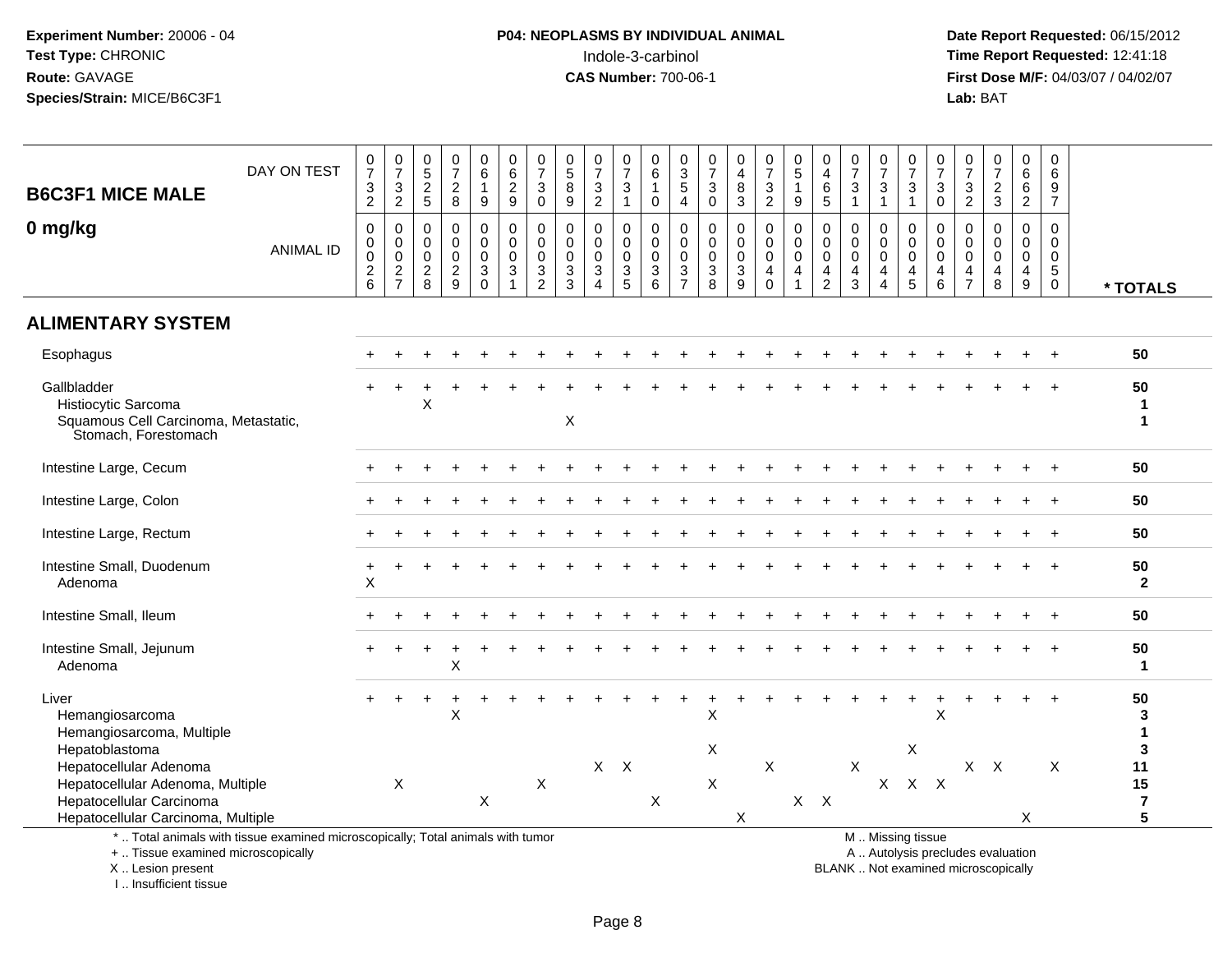# **P04: NEOPLASMS BY INDIVIDUAL ANIMAL**<br>Indole-3-carbinol Indole-3-carbinol **Time Report Requested:** 12:41:18

| <b>B6C3F1 MICE MALE</b>                                                                                                                         | DAY ON TEST                                                                     | $\frac{0}{7}$<br>$\frac{3}{2}$                       | $\begin{array}{c} 0 \\ 7 \end{array}$<br>$\mathsf 3$<br>$\overline{2}$ | $\begin{array}{c} 0 \\ 5 \end{array}$<br>$\frac{2}{5}$    | $\frac{0}{7}$<br>$\sqrt{2}$<br>8                      | 0<br>$6\phantom{a}$<br>$\mathbf{1}$<br>$9\,$             | 0<br>$\,6\,$<br>$\frac{2}{9}$                                         | $\frac{0}{7}$<br>$\ensuremath{\mathsf{3}}$<br>$\mathbf 0$                 | 0<br>$\overline{5}$<br>$\bf 8$<br>9                           | $\boldsymbol{0}$<br>$\overline{7}$<br>$\mathbf{3}$<br>$\overline{2}$                | 0<br>$\overline{7}$<br>3<br>$\mathbf{1}$  | $\Omega$<br>6<br>$\mathbf{1}$<br>$\mathbf 0$                 | 0<br>$\ensuremath{\mathsf{3}}$<br>$\mathbf 5$<br>$\overline{4}$                     | 0<br>$\overline{7}$<br>$\ensuremath{\mathsf{3}}$<br>$\mathbf 0$ | $_4^{\rm 0}$<br>$\bf 8$<br>$\mathbf{3}$                                 | $\frac{0}{7}$<br>$\frac{3}{2}$                                        | $\begin{array}{c} 0 \\ 5 \end{array}$<br>$\mathbf{1}$<br>9                    | 0<br>$\overline{\mathbf{4}}$<br>6<br>5              | 0<br>$\overline{7}$<br>$\sqrt{3}$<br>$\overline{1}$                           | $\frac{0}{7}$<br>3<br>$\mathbf{1}$                          | 0<br>$\overline{7}$<br>$\mathbf{3}$<br>$\overline{1}$ | 0<br>$\overline{7}$<br>$\sqrt{3}$<br>$\mathbf 0$                 | 0<br>$\overline{7}$<br>3<br>$\overline{2}$                        | 0<br>$\overline{7}$<br>$\overline{c}$<br>$\mathbf{3}$                    | 0<br>6<br>$\,6$<br>$\overline{2}$                           | 0<br>6<br>9<br>$\overline{7}$                                               |          |  |
|-------------------------------------------------------------------------------------------------------------------------------------------------|---------------------------------------------------------------------------------|------------------------------------------------------|------------------------------------------------------------------------|-----------------------------------------------------------|-------------------------------------------------------|----------------------------------------------------------|-----------------------------------------------------------------------|---------------------------------------------------------------------------|---------------------------------------------------------------|-------------------------------------------------------------------------------------|-------------------------------------------|--------------------------------------------------------------|-------------------------------------------------------------------------------------|-----------------------------------------------------------------|-------------------------------------------------------------------------|-----------------------------------------------------------------------|-------------------------------------------------------------------------------|-----------------------------------------------------|-------------------------------------------------------------------------------|-------------------------------------------------------------|-------------------------------------------------------|------------------------------------------------------------------|-------------------------------------------------------------------|--------------------------------------------------------------------------|-------------------------------------------------------------|-----------------------------------------------------------------------------|----------|--|
| 0 mg/kg                                                                                                                                         | <b>ANIMAL ID</b>                                                                | $\pmb{0}$<br>$\pmb{0}$<br>$\pmb{0}$<br>$\frac{2}{6}$ | $\pmb{0}$<br>$\mathbf 0$<br>$\mathbf 0$<br>$\frac{2}{7}$               | $\mathbf 0$<br>$\mathbf 0$<br>$\mathbf 0$<br>$_{\rm 8}^2$ | $\mathbf 0$<br>$\Omega$<br>$\pmb{0}$<br>$\frac{2}{9}$ | $\mathbf 0$<br>$\mathbf 0$<br>$\pmb{0}$<br>3<br>$\Omega$ | $\pmb{0}$<br>$\mathbf 0$<br>$\pmb{0}$<br>$\sqrt{3}$<br>$\overline{1}$ | $\pmb{0}$<br>$\mathbf 0$<br>$\mathbf 0$<br>$\mathbf{3}$<br>$\overline{2}$ | $\mathbf 0$<br>$\Omega$<br>$\mathbf 0$<br>3<br>$\overline{3}$ | $\mathbf 0$<br>$\mathbf 0$<br>$\mathbf 0$<br>$\mathbf{3}$<br>$\boldsymbol{\Lambda}$ | 0<br>$\mathbf 0$<br>$\mathsf 0$<br>3<br>5 | $\mathbf 0$<br>$\mathbf 0$<br>$\pmb{0}$<br>$\mathbf{3}$<br>6 | $\mathbf 0$<br>$\mathbf 0$<br>$\mathsf{O}\xspace$<br>$\mathbf{3}$<br>$\overline{7}$ | $\mathbf 0$<br>$\Omega$<br>$\mathbf 0$<br>3<br>$\overline{8}$   | $\mathbf 0$<br>$\mathbf 0$<br>$\pmb{0}$<br>$\sqrt{3}$<br>$\overline{9}$ | $\mathbf 0$<br>$\mathbf 0$<br>$\pmb{0}$<br>$\overline{4}$<br>$\Omega$ | $\mathbf 0$<br>$\mathbf 0$<br>$\mathsf 0$<br>$\overline{4}$<br>$\overline{1}$ | 0<br>$\Omega$<br>$\mathbf 0$<br>4<br>$\overline{2}$ | $\mathbf 0$<br>$\mathbf 0$<br>$\mathbf 0$<br>$\overline{4}$<br>$\overline{3}$ | 0<br>$\Omega$<br>$\mathbf 0$<br>4<br>$\boldsymbol{\Lambda}$ | 0<br>0<br>$\mathbf 0$<br>4<br>5                       | $\mathbf 0$<br>$\mathbf 0$<br>$\mathbf 0$<br>$\overline{4}$<br>6 | $\mathbf 0$<br>$\mathbf{0}$<br>$\mathbf 0$<br>4<br>$\overline{7}$ | $\Omega$<br>$\Omega$<br>$\mathbf 0$<br>4<br>8                            | $\mathbf 0$<br>$\Omega$<br>$\pmb{0}$<br>$\overline{4}$<br>9 | $\mathbf 0$<br>$\mathbf 0$<br>$\mathbf 0$<br>$5\phantom{.0}$<br>$\mathbf 0$ | * TOTALS |  |
| Histiocytic Sarcoma<br>Squamous Cell Carcinoma, Metastatic,<br>Stomach, Forestomach                                                             |                                                                                 |                                                      |                                                                        | X                                                         |                                                       | X                                                        |                                                                       |                                                                           | X                                                             |                                                                                     |                                           |                                                              |                                                                                     |                                                                 |                                                                         |                                                                       |                                                                               |                                                     |                                                                               |                                                             |                                                       |                                                                  |                                                                   |                                                                          |                                                             |                                                                             | 2<br>1   |  |
| Mesentery<br>Hepatocellular Carcinoma, Metastatic, Liver<br>Histiocytic Sarcoma<br>Squamous Cell Carcinoma, Metastatic,<br>Stomach, Forestomach |                                                                                 |                                                      |                                                                        | $+$<br>X                                                  |                                                       |                                                          |                                                                       |                                                                           | $+$<br>X                                                      |                                                                                     |                                           |                                                              |                                                                                     |                                                                 |                                                                         |                                                                       | $\ddot{}$<br>$\sf X$                                                          |                                                     |                                                                               |                                                             |                                                       | $\ddot{}$                                                        |                                                                   |                                                                          |                                                             |                                                                             | 7        |  |
| Pancreas<br>Hepatocellular Carcinoma, Metastatic, Liver<br>Squamous Cell Carcinoma, Metastatic,<br>Stomach, Forestomach                         |                                                                                 |                                                      |                                                                        |                                                           |                                                       |                                                          |                                                                       |                                                                           | X                                                             |                                                                                     |                                           |                                                              |                                                                                     |                                                                 |                                                                         |                                                                       | X                                                                             |                                                     |                                                                               |                                                             |                                                       |                                                                  |                                                                   |                                                                          |                                                             |                                                                             | 50<br>1  |  |
| Salivary Glands<br>Adenoma<br>Hemangiosarcoma                                                                                                   |                                                                                 |                                                      |                                                                        |                                                           |                                                       |                                                          |                                                                       |                                                                           |                                                               |                                                                                     |                                           |                                                              |                                                                                     | X                                                               |                                                                         |                                                                       |                                                                               |                                                     |                                                                               |                                                             |                                                       |                                                                  |                                                                   |                                                                          |                                                             |                                                                             | 50<br>1  |  |
| Stomach, Forestomach<br>Squamous Cell Carcinoma<br>Squamous Cell Papilloma                                                                      |                                                                                 |                                                      | X                                                                      |                                                           |                                                       |                                                          |                                                                       |                                                                           | X                                                             |                                                                                     |                                           |                                                              |                                                                                     |                                                                 |                                                                         |                                                                       |                                                                               |                                                     |                                                                               |                                                             |                                                       |                                                                  |                                                                   |                                                                          |                                                             |                                                                             | 50<br>1  |  |
| Stomach, Glandular                                                                                                                              |                                                                                 |                                                      |                                                                        |                                                           |                                                       |                                                          |                                                                       |                                                                           |                                                               |                                                                                     |                                           |                                                              |                                                                                     |                                                                 |                                                                         |                                                                       |                                                                               |                                                     |                                                                               |                                                             |                                                       |                                                                  |                                                                   |                                                                          |                                                             |                                                                             | 50       |  |
| Tooth                                                                                                                                           |                                                                                 |                                                      |                                                                        |                                                           |                                                       |                                                          |                                                                       |                                                                           |                                                               |                                                                                     |                                           |                                                              |                                                                                     |                                                                 |                                                                         |                                                                       |                                                                               |                                                     |                                                                               |                                                             |                                                       |                                                                  |                                                                   |                                                                          | $+$                                                         |                                                                             | 30       |  |
| <b>CARDIOVASCULAR SYSTEM</b>                                                                                                                    |                                                                                 |                                                      |                                                                        |                                                           |                                                       |                                                          |                                                                       |                                                                           |                                                               |                                                                                     |                                           |                                                              |                                                                                     |                                                                 |                                                                         |                                                                       |                                                                               |                                                     |                                                                               |                                                             |                                                       |                                                                  |                                                                   |                                                                          |                                                             |                                                                             |          |  |
| <b>Blood Vessel</b>                                                                                                                             |                                                                                 |                                                      |                                                                        |                                                           |                                                       |                                                          |                                                                       |                                                                           |                                                               |                                                                                     |                                           |                                                              |                                                                                     |                                                                 |                                                                         |                                                                       |                                                                               |                                                     |                                                                               |                                                             |                                                       |                                                                  |                                                                   |                                                                          |                                                             |                                                                             | 49       |  |
| Heart                                                                                                                                           |                                                                                 | $+$                                                  |                                                                        | +                                                         |                                                       | $\div$                                                   | $\ddot{}$                                                             | $+$                                                                       | $+$                                                           | $+$                                                                                 | $+$                                       |                                                              |                                                                                     |                                                                 |                                                                         |                                                                       |                                                                               |                                                     |                                                                               | $\ddot{}$                                                   | $\ddot{}$                                             | $+$                                                              | $+$                                                               | $\ddot{}$                                                                | $\ddot{}$                                                   | $\ddot{}$                                                                   | 50       |  |
| +  Tissue examined microscopically<br>X  Lesion present<br>I Insufficient tissue                                                                | *  Total animals with tissue examined microscopically; Total animals with tumor |                                                      |                                                                        |                                                           |                                                       |                                                          |                                                                       |                                                                           |                                                               |                                                                                     |                                           |                                                              |                                                                                     |                                                                 |                                                                         |                                                                       |                                                                               |                                                     |                                                                               |                                                             | M  Missing tissue                                     |                                                                  |                                                                   | A  Autolysis precludes evaluation<br>BLANK  Not examined microscopically |                                                             |                                                                             |          |  |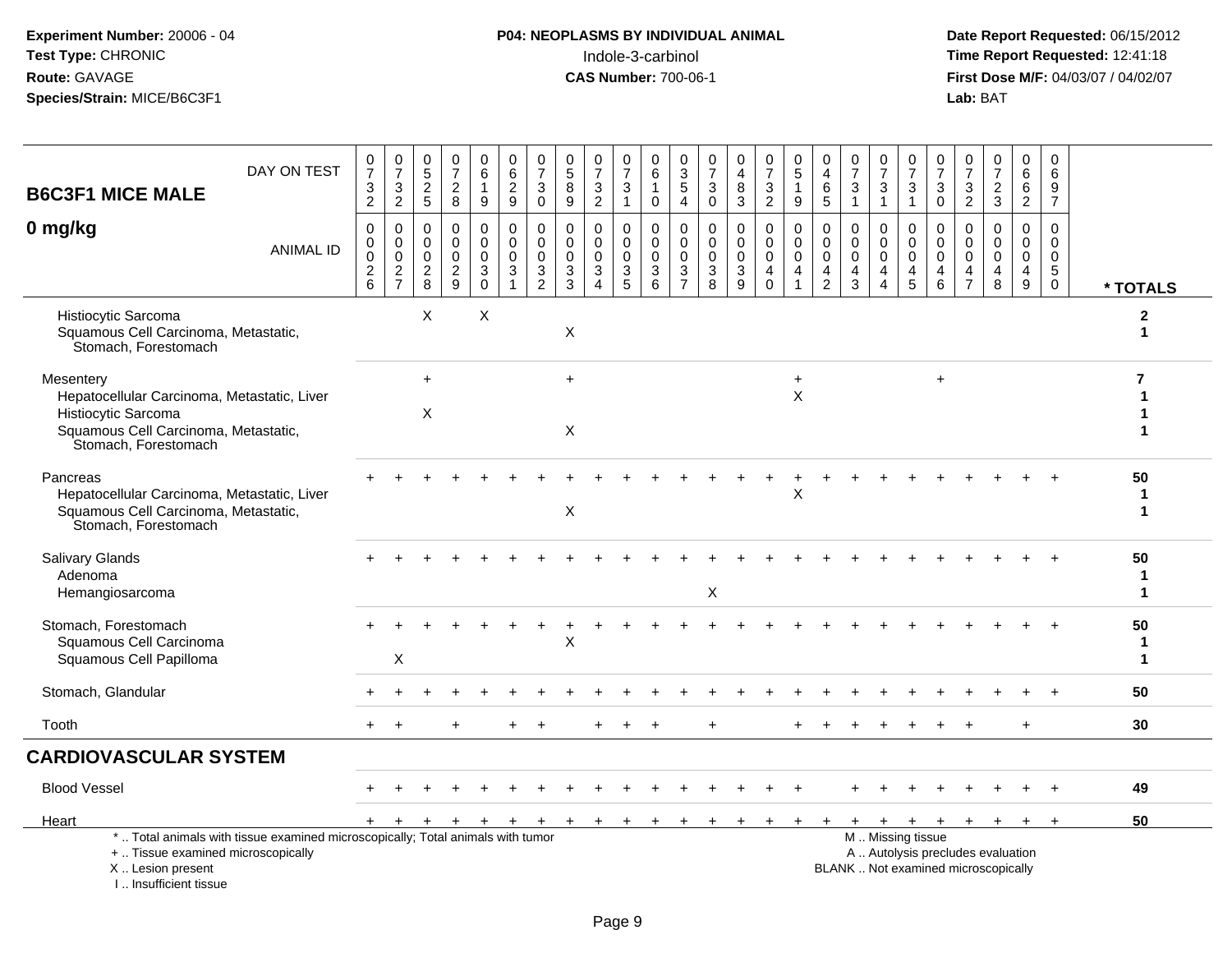# **P04: NEOPLASMS BY INDIVIDUAL ANIMAL**<br>Indole-3-carbinol Indole-3-carbinol **Time Report Requested:** 12:41:18

| <b>B6C3F1 MICE MALE</b>                                                                                                                                             | DAY ON TEST      | 0<br>$\overline{7}$<br>$\frac{3}{2}$            | $\begin{array}{c} 0 \\ 7 \end{array}$<br>$\frac{3}{2}$        | $^{\rm 0}_{\rm 5}$<br>$rac{2}{5}$     | $\begin{array}{c} 0 \\ 7 \end{array}$<br>$_{8}^{\rm 2}$ | $\begin{array}{c} 0 \\ 6 \end{array}$<br>$\boldsymbol{9}$ | $\begin{array}{c} 0 \\ 6 \end{array}$<br>$\frac{2}{9}$                     | $\begin{array}{c} 0 \\ 7 \end{array}$<br>$\sqrt{3}$<br>$\pmb{0}$ | 0<br>$\overline{5}$<br>$\,8\,$<br>$\boldsymbol{9}$                  | $\frac{0}{7}$<br>$\sqrt{3}$<br>$\overline{2}$                                          | $\frac{0}{7}$<br>3<br>$\mathbf{1}$     | $_{6}^{\rm 0}$<br>$\mathbf{1}$<br>0 | $\begin{array}{c} 0 \\ 3 \\ 5 \\ 4 \end{array}$ | $\begin{smallmatrix}0\\7\end{smallmatrix}$<br>$_{\rm 0}^3$             | $\pmb{0}$<br>$\overline{4}$<br>8<br>$\mathbf 3$                              | $\begin{array}{c} 0 \\ 7 \end{array}$<br>$\frac{3}{2}$ | $\begin{array}{c} 0 \\ 5 \end{array}$<br>$\mathbf{1}$<br>9                          | $\mathbf 0$<br>$\overline{\mathbf{4}}$<br>6<br>$\overline{5}$      | $\begin{array}{c} 0 \\ 7 \end{array}$<br>$\sqrt{3}$<br>$\mathbf{1}$ | $\begin{array}{c} 0 \\ 7 \end{array}$<br>$\frac{3}{1}$                               | $\frac{0}{7}$<br>$\frac{3}{1}$                                           | $\begin{smallmatrix}0\\7\end{smallmatrix}$<br>$_{\rm 0}^3$               | 0<br>$\overline{7}$<br>3<br>$\overline{2}$             | $\begin{array}{c} 0 \\ 7 \end{array}$<br>$\frac{2}{3}$                                     | $\begin{array}{c} 0 \\ 6 \end{array}$<br>$\frac{6}{2}$                             | $\pmb{0}$<br>$\,6\,$<br>$\frac{9}{7}$                           |                    |
|---------------------------------------------------------------------------------------------------------------------------------------------------------------------|------------------|-------------------------------------------------|---------------------------------------------------------------|---------------------------------------|---------------------------------------------------------|-----------------------------------------------------------|----------------------------------------------------------------------------|------------------------------------------------------------------|---------------------------------------------------------------------|----------------------------------------------------------------------------------------|----------------------------------------|-------------------------------------|-------------------------------------------------|------------------------------------------------------------------------|------------------------------------------------------------------------------|--------------------------------------------------------|-------------------------------------------------------------------------------------|--------------------------------------------------------------------|---------------------------------------------------------------------|--------------------------------------------------------------------------------------|--------------------------------------------------------------------------|--------------------------------------------------------------------------|--------------------------------------------------------|--------------------------------------------------------------------------------------------|------------------------------------------------------------------------------------|-----------------------------------------------------------------|--------------------|
| 0 mg/kg                                                                                                                                                             | <b>ANIMAL ID</b> | $\pmb{0}$<br>0<br>$\pmb{0}$<br>$^2\phantom{1}6$ | $\boldsymbol{0}$<br>$\mathbf 0$<br>$\pmb{0}$<br>$\frac{2}{7}$ | $\mathbf 0$<br>0<br>0<br>$^2_{\bf 8}$ | 0<br>$\mathbf 0$<br>$\mathbf 0$<br>$\frac{2}{9}$        | $\pmb{0}$<br>$\mathbf 0$<br>$\mathbf 0$<br>$_{0}^{3}$     | $\mathbf 0$<br>$\mathbf 0$<br>$\mathbf 0$<br>$\mathsf 3$<br>$\overline{1}$ | $\pmb{0}$<br>$\mathbf 0$<br>0<br>$\frac{3}{2}$                   | $\pmb{0}$<br>$\mathbf 0$<br>$\mathbf 0$<br>$\sqrt{3}$<br>$\sqrt{3}$ | $\pmb{0}$<br>$\mathbf 0$<br>$\mathbf 0$<br>$\ensuremath{\mathsf{3}}$<br>$\overline{4}$ | 0<br>$\mathbf 0$<br>0<br>$\frac{3}{5}$ | 0<br>0<br>$\mathbf 0$<br>$^3$ 6     | $\mathbf 0$<br>0<br>$\pmb{0}$<br>$\frac{3}{7}$  | $\mathbf 0$<br>0<br>$\pmb{0}$<br>$\begin{array}{c} 3 \\ 8 \end{array}$ | $\pmb{0}$<br>$\mathbf 0$<br>0<br>$\ensuremath{\mathsf{3}}$<br>$\overline{9}$ | 0<br>0<br>$\mathsf 0$<br>$^4_{\rm 0}$                  | $\mathbf 0$<br>$\mathbf 0$<br>$\mathsf{O}\xspace$<br>$\overline{4}$<br>$\mathbf{1}$ | 0<br>$\mathbf 0$<br>0<br>$\overline{\mathbf{4}}$<br>$\overline{2}$ | $\mathbf 0$<br>$\mathbf 0$<br>0<br>$\frac{4}{3}$                    | $\mathbf 0$<br>$\mathbf 0$<br>$\pmb{0}$<br>$\overline{\mathbf{4}}$<br>$\overline{4}$ | 0<br>$\mathbf 0$<br>$\mathbf 0$<br>$\begin{array}{c} 4 \\ 5 \end{array}$ | 0<br>$\mathbf 0$<br>$\mathbf 0$<br>$\begin{array}{c} 4 \\ 6 \end{array}$ | 0<br>$\mathbf 0$<br>$\mathbf 0$<br>4<br>$\overline{7}$ | $\mathbf 0$<br>$\mathbf 0$<br>$\mathsf{O}\xspace$<br>$\begin{array}{c} 4 \\ 8 \end{array}$ | $\mathsf 0$<br>$\mathbf 0$<br>$\mathbf 0$<br>$\begin{array}{c} 4 \\ 9 \end{array}$ | $\mathbf 0$<br>0<br>$\mathbf 0$<br>$\sqrt{5}$<br>$\overline{0}$ | * TOTALS           |
| Histiocytic Sarcoma                                                                                                                                                 |                  |                                                 |                                                               | X                                     |                                                         | X                                                         |                                                                            |                                                                  |                                                                     |                                                                                        |                                        |                                     |                                                 |                                                                        |                                                                              |                                                        |                                                                                     |                                                                    |                                                                     |                                                                                      |                                                                          |                                                                          |                                                        |                                                                                            |                                                                                    |                                                                 | $\boldsymbol{2}$   |
| <b>ENDOCRINE SYSTEM</b>                                                                                                                                             |                  |                                                 |                                                               |                                       |                                                         |                                                           |                                                                            |                                                                  |                                                                     |                                                                                        |                                        |                                     |                                                 |                                                                        |                                                                              |                                                        |                                                                                     |                                                                    |                                                                     |                                                                                      |                                                                          |                                                                          |                                                        |                                                                                            |                                                                                    |                                                                 |                    |
| <b>Adrenal Cortex</b>                                                                                                                                               |                  |                                                 |                                                               |                                       |                                                         |                                                           |                                                                            |                                                                  |                                                                     |                                                                                        |                                        |                                     |                                                 |                                                                        |                                                                              |                                                        |                                                                                     |                                                                    |                                                                     |                                                                                      |                                                                          |                                                                          |                                                        |                                                                                            |                                                                                    | $\ddot{}$                                                       | 50                 |
| Adrenal Medulla                                                                                                                                                     |                  |                                                 |                                                               |                                       |                                                         |                                                           |                                                                            |                                                                  |                                                                     |                                                                                        |                                        |                                     |                                                 |                                                                        |                                                                              |                                                        |                                                                                     |                                                                    |                                                                     |                                                                                      |                                                                          |                                                                          |                                                        |                                                                                            |                                                                                    |                                                                 | 50                 |
| Islets, Pancreatic<br>Adenoma                                                                                                                                       |                  |                                                 |                                                               |                                       |                                                         |                                                           |                                                                            |                                                                  |                                                                     |                                                                                        |                                        |                                     |                                                 |                                                                        |                                                                              |                                                        |                                                                                     |                                                                    |                                                                     |                                                                                      | $\ddot{}$                                                                | $\mathsf X$                                                              |                                                        |                                                                                            | $\ddot{}$                                                                          | $\ddot{}$                                                       | 50<br>$\mathbf{1}$ |
| Parathyroid Gland                                                                                                                                                   |                  |                                                 |                                                               |                                       |                                                         |                                                           |                                                                            |                                                                  |                                                                     |                                                                                        |                                        |                                     |                                                 |                                                                        |                                                                              |                                                        |                                                                                     |                                                                    |                                                                     |                                                                                      |                                                                          |                                                                          |                                                        |                                                                                            |                                                                                    |                                                                 | 48                 |
| <b>Pituitary Gland</b>                                                                                                                                              |                  |                                                 |                                                               |                                       |                                                         |                                                           |                                                                            |                                                                  |                                                                     |                                                                                        |                                        |                                     |                                                 |                                                                        |                                                                              |                                                        |                                                                                     |                                                                    |                                                                     |                                                                                      |                                                                          |                                                                          |                                                        |                                                                                            | $\div$                                                                             | $\overline{+}$                                                  | 50                 |
| <b>Thyroid Gland</b>                                                                                                                                                |                  | +                                               |                                                               |                                       |                                                         |                                                           |                                                                            |                                                                  |                                                                     |                                                                                        |                                        |                                     |                                                 |                                                                        |                                                                              |                                                        |                                                                                     |                                                                    |                                                                     |                                                                                      |                                                                          |                                                                          |                                                        |                                                                                            | $\div$                                                                             | $\ddot{}$                                                       | 50                 |
| <b>GENERAL BODY SYSTEM</b><br><b>NONE</b>                                                                                                                           |                  |                                                 |                                                               |                                       |                                                         |                                                           |                                                                            |                                                                  |                                                                     |                                                                                        |                                        |                                     |                                                 |                                                                        |                                                                              |                                                        |                                                                                     |                                                                    |                                                                     |                                                                                      |                                                                          |                                                                          |                                                        |                                                                                            |                                                                                    |                                                                 |                    |
| <b>GENITAL SYSTEM</b>                                                                                                                                               |                  |                                                 |                                                               |                                       |                                                         |                                                           |                                                                            |                                                                  |                                                                     |                                                                                        |                                        |                                     |                                                 |                                                                        |                                                                              |                                                        |                                                                                     |                                                                    |                                                                     |                                                                                      |                                                                          |                                                                          |                                                        |                                                                                            |                                                                                    |                                                                 |                    |
| <b>Coagulating Gland</b>                                                                                                                                            |                  |                                                 |                                                               |                                       |                                                         |                                                           |                                                                            |                                                                  |                                                                     |                                                                                        |                                        |                                     |                                                 |                                                                        |                                                                              |                                                        |                                                                                     |                                                                    |                                                                     |                                                                                      |                                                                          |                                                                          |                                                        |                                                                                            |                                                                                    |                                                                 | $\mathbf{1}$       |
| Epididymis<br>Hepatocellular Carcinoma, Metastatic, Liver                                                                                                           |                  |                                                 |                                                               |                                       |                                                         |                                                           |                                                                            |                                                                  |                                                                     |                                                                                        |                                        |                                     |                                                 |                                                                        |                                                                              | $\ddot{}$                                              | X                                                                                   |                                                                    |                                                                     |                                                                                      |                                                                          |                                                                          |                                                        |                                                                                            |                                                                                    |                                                                 | 50<br>$\mathbf{1}$ |
| <b>Preputial Gland</b>                                                                                                                                              |                  |                                                 |                                                               |                                       |                                                         |                                                           |                                                                            |                                                                  |                                                                     |                                                                                        |                                        |                                     |                                                 |                                                                        |                                                                              |                                                        |                                                                                     |                                                                    |                                                                     |                                                                                      |                                                                          |                                                                          |                                                        |                                                                                            |                                                                                    |                                                                 | 50                 |
| Prostate                                                                                                                                                            |                  |                                                 |                                                               |                                       |                                                         |                                                           |                                                                            |                                                                  |                                                                     |                                                                                        |                                        |                                     |                                                 |                                                                        |                                                                              |                                                        |                                                                                     |                                                                    |                                                                     |                                                                                      |                                                                          |                                                                          |                                                        |                                                                                            |                                                                                    |                                                                 | 50                 |
| *  Total animals with tissue examined microscopically; Total animals with tumor<br>+  Tissue examined microscopically<br>X  Lesion present<br>I Insufficient tissue |                  |                                                 |                                                               |                                       |                                                         |                                                           |                                                                            |                                                                  |                                                                     |                                                                                        |                                        |                                     |                                                 |                                                                        |                                                                              |                                                        |                                                                                     |                                                                    |                                                                     | M  Missing tissue                                                                    |                                                                          |                                                                          |                                                        | A  Autolysis precludes evaluation<br>BLANK  Not examined microscopically                   |                                                                                    |                                                                 |                    |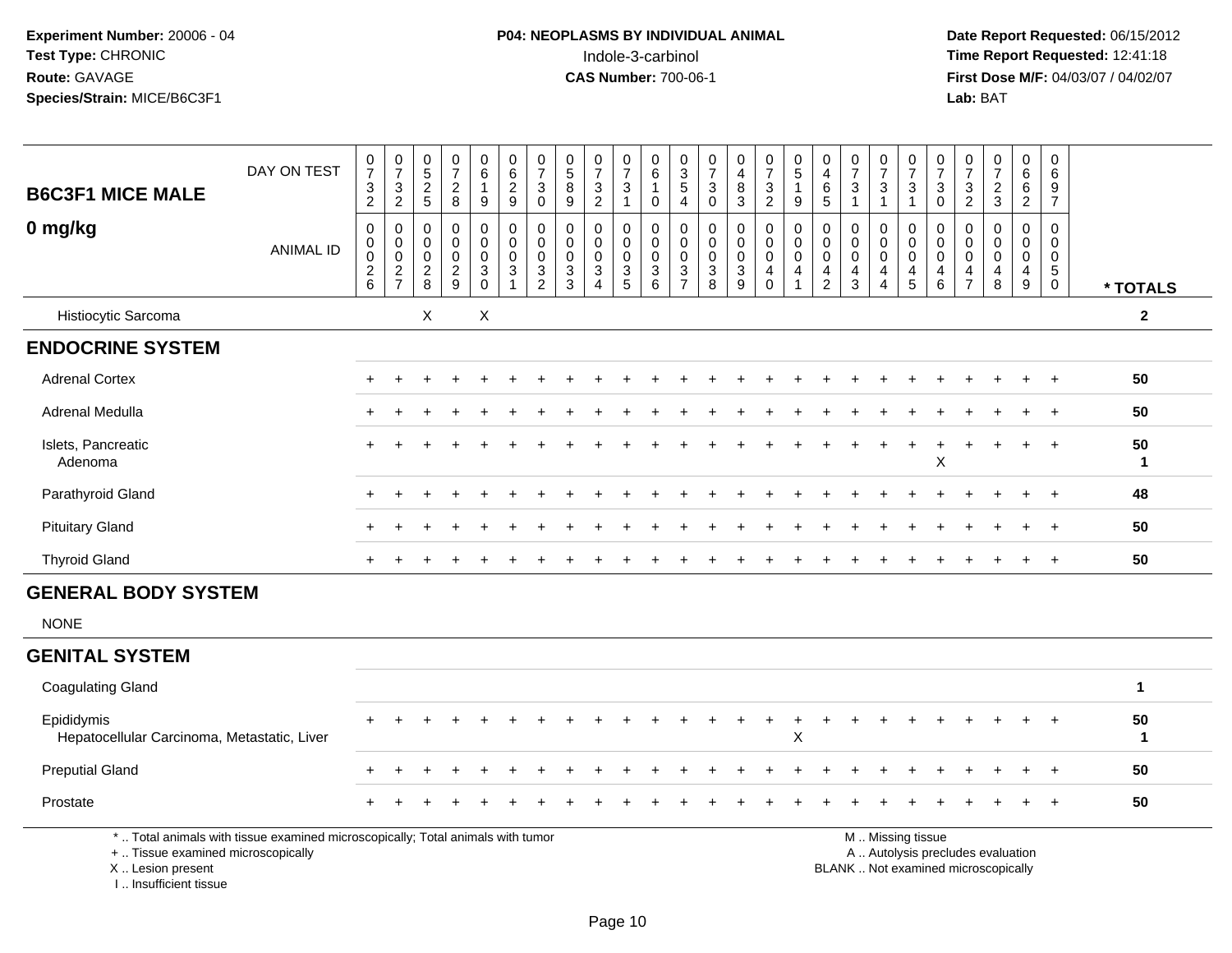#### **P04: NEOPLASMS BY INDIVIDUAL ANIMAL**Indole-3-carbinol **Time Report Requested:** 12:41:18

 **Date Report Requested:** 06/15/2012 **First Dose M/F:** 04/03/07 / 04/02/07<br>Lab: BAT **Lab:** BAT

| <b>B6C3F1 MICE MALE</b>                                                                                                                  | DAY ON TEST      | 0<br>$\overline{7}$<br>$\frac{3}{2}$ | $\frac{0}{7}$<br>$\frac{3}{2}$               | 0,52,5                                             | $\frac{0}{7}$<br>$\sqrt{2}$<br>$\boldsymbol{8}$                  | $\begin{matrix} 0 \\ 6 \end{matrix}$<br>$\boldsymbol{9}$ | 0<br>$6^{\circ}$<br>$\frac{2}{9}$                                                    | $\frac{0}{7}$<br>$\mathbf 3$<br>$\pmb{0}$                                               | $\begin{array}{c} 0 \\ 5 \end{array}$<br>8<br>$\boldsymbol{9}$                         | $\frac{0}{7}$<br>$\frac{3}{2}$                                                     | $\frac{0}{7}$<br>$\ensuremath{\mathsf{3}}$<br>$\mathbf{1}$ | 0<br>$6^{\circ}$<br>$\mathbf{1}$<br>$\pmb{0}$           | $\begin{array}{c} 0 \\ 3 \\ 5 \end{array}$<br>$\overline{4}$ | $\frac{0}{7}$<br>$\ensuremath{\mathsf{3}}$<br>$\pmb{0}$ | $\begin{smallmatrix}0\0\4\end{smallmatrix}$<br>$\frac{8}{3}$ | $\frac{0}{7}$<br>$\frac{3}{2}$                    | 0<br>$\overline{5}$<br>$\mathbf{1}$<br>$\boldsymbol{9}$ | 0<br>$\overline{4}$<br>$\frac{6}{5}$                                        | $\frac{0}{7}$<br>$\frac{3}{1}$                                   | $\frac{0}{7}$<br>$\ensuremath{\mathsf{3}}$<br>$\mathbf{1}$ | $\frac{0}{7}$<br>$\frac{3}{1}$                                  | $\frac{0}{7}$<br>$\ensuremath{\mathsf{3}}$<br>$\mathsf{O}\xspace$   | $\frac{0}{7}$<br>3<br>$\overline{c}$         | $\frac{0}{7}$<br>$\frac{2}{3}$                   | $\begin{matrix} 0 \\ 6 \end{matrix}$<br>$\frac{6}{2}$  | 0<br>6<br>$\frac{9}{7}$                                             |                                |
|------------------------------------------------------------------------------------------------------------------------------------------|------------------|--------------------------------------|----------------------------------------------|----------------------------------------------------|------------------------------------------------------------------|----------------------------------------------------------|--------------------------------------------------------------------------------------|-----------------------------------------------------------------------------------------|----------------------------------------------------------------------------------------|------------------------------------------------------------------------------------|------------------------------------------------------------|---------------------------------------------------------|--------------------------------------------------------------|---------------------------------------------------------|--------------------------------------------------------------|---------------------------------------------------|---------------------------------------------------------|-----------------------------------------------------------------------------|------------------------------------------------------------------|------------------------------------------------------------|-----------------------------------------------------------------|---------------------------------------------------------------------|----------------------------------------------|--------------------------------------------------|--------------------------------------------------------|---------------------------------------------------------------------|--------------------------------|
| 0 mg/kg                                                                                                                                  | <b>ANIMAL ID</b> | 0<br>0<br>$\pmb{0}$<br>$^2$ 6        | 0<br>$\pmb{0}$<br>$\pmb{0}$<br>$\frac{2}{7}$ | 0<br>$\mathbf 0$<br>$\mathbf 0$<br>$\sqrt{2}$<br>8 | $\mathbf 0$<br>$\mathbf 0$<br>$\mathbf 0$<br>$\overline{c}$<br>9 | 0<br>0<br>$\mathbf 0$<br>$\mathbf{3}$<br>$\Omega$        | 0<br>$\pmb{0}$<br>$\ddot{\mathbf{0}}$<br>$\ensuremath{\mathsf{3}}$<br>$\overline{1}$ | $\pmb{0}$<br>$\overline{0}$<br>$\pmb{0}$<br>$\ensuremath{\mathsf{3}}$<br>$\overline{2}$ | $\mathbf 0$<br>$\mathbf 0$<br>$\mathbf 0$<br>$\ensuremath{\mathsf{3}}$<br>$\mathbf{3}$ | $\mathbf 0$<br>$\mathbf 0$<br>$\mathbf 0$<br>$\ensuremath{\mathsf{3}}$<br>$\Delta$ | 0<br>0<br>$\mathbf 0$<br>$\mathsf 3$<br>5                  | 0<br>0<br>$\mathbf 0$<br>$\ensuremath{\mathsf{3}}$<br>6 | 0<br>$\mathbf 0$<br>$\mathbf 0$<br>3<br>$\overline{7}$       | 0<br>0<br>$\pmb{0}$<br>$\ensuremath{\mathsf{3}}$<br>8   | $\pmb{0}$<br>$\pmb{0}$<br>$\pmb{0}$<br>$\sqrt{3}$<br>9       | 0<br>$\pmb{0}$<br>$\mathbf 0$<br>4<br>$\mathbf 0$ | 0<br>$\mathbf 0$<br>$\mathbf 0$<br>4<br>$\mathbf{1}$    | 0<br>$\mathsf{O}\xspace$<br>$\mathbf 0$<br>$\overline{4}$<br>$\overline{2}$ | 0<br>0<br>$\mathbf 0$<br>$\overline{\mathbf{4}}$<br>$\mathbf{3}$ | 0<br>$\mathbf 0$<br>$\mathbf 0$<br>4<br>$\overline{4}$     | 0<br>$\mathbf 0$<br>$\mathbf 0$<br>$\overline{4}$<br>$\sqrt{5}$ | 0<br>$\mathbf 0$<br>$\mathsf 0$<br>$\overline{4}$<br>$6\phantom{1}$ | 0<br>0<br>$\mathbf 0$<br>4<br>$\overline{7}$ | $\Omega$<br>$\mathbf 0$<br>$\mathbf 0$<br>4<br>8 | 0<br>$\mathbf 0$<br>$\mathsf 0$<br>$\overline{4}$<br>9 | $\Omega$<br>$\mathbf 0$<br>$\mathbf 0$<br>$\sqrt{5}$<br>$\mathbf 0$ | * TOTALS                       |
| Squamous Cell Carcinoma, Metastatic,<br>Stomach, Forestomach                                                                             |                  |                                      |                                              |                                                    |                                                                  |                                                          |                                                                                      |                                                                                         | X                                                                                      |                                                                                    |                                                            |                                                         |                                                              |                                                         |                                                              |                                                   |                                                         |                                                                             |                                                                  |                                                            |                                                                 |                                                                     |                                              |                                                  |                                                        |                                                                     | $\mathbf 1$                    |
| <b>Seminal Vesicle</b>                                                                                                                   |                  |                                      |                                              |                                                    |                                                                  |                                                          |                                                                                      |                                                                                         |                                                                                        |                                                                                    |                                                            |                                                         |                                                              |                                                         |                                                              |                                                   |                                                         |                                                                             |                                                                  |                                                            |                                                                 |                                                                     |                                              |                                                  |                                                        |                                                                     | 50                             |
| <b>Testes</b>                                                                                                                            |                  |                                      |                                              |                                                    |                                                                  |                                                          |                                                                                      |                                                                                         |                                                                                        |                                                                                    |                                                            |                                                         |                                                              |                                                         |                                                              |                                                   |                                                         |                                                                             |                                                                  |                                                            |                                                                 |                                                                     |                                              |                                                  |                                                        | $+$                                                                 | 50                             |
| <b>HEMATOPOIETIC SYSTEM</b>                                                                                                              |                  |                                      |                                              |                                                    |                                                                  |                                                          |                                                                                      |                                                                                         |                                                                                        |                                                                                    |                                                            |                                                         |                                                              |                                                         |                                                              |                                                   |                                                         |                                                                             |                                                                  |                                                            |                                                                 |                                                                     |                                              |                                                  |                                                        |                                                                     |                                |
| <b>Bone Marrow</b><br>Hemangiosarcoma                                                                                                    |                  |                                      |                                              |                                                    |                                                                  |                                                          |                                                                                      |                                                                                         |                                                                                        |                                                                                    |                                                            |                                                         |                                                              |                                                         |                                                              |                                                   |                                                         |                                                                             |                                                                  |                                                            |                                                                 |                                                                     |                                              |                                                  |                                                        |                                                                     | 50<br>$\blacktriangleleft$     |
| Lymph Node<br>Inguinal, Lymphoma Malignant<br>Lumbar, Lymphoma Malignant<br>Mediastinal, Lymphoma Malignant<br>Renal, Lymphoma Malignant |                  |                                      |                                              |                                                    |                                                                  |                                                          |                                                                                      | $\ddot{}$<br>X<br>X<br>X<br>$\mathsf{X}$                                                |                                                                                        |                                                                                    |                                                            |                                                         |                                                              |                                                         |                                                              |                                                   |                                                         |                                                                             |                                                                  |                                                            |                                                                 |                                                                     |                                              | $+$<br>$\pmb{\times}$                            |                                                        |                                                                     | $\mathbf{2}$<br>$\overline{2}$ |
| Lymph Node, Mandibular<br>Lymphoma Malignant                                                                                             |                  |                                      |                                              |                                                    |                                                                  |                                                          |                                                                                      |                                                                                         |                                                                                        |                                                                                    |                                                            |                                                         |                                                              |                                                         |                                                              |                                                   |                                                         |                                                                             |                                                                  |                                                            |                                                                 |                                                                     |                                              |                                                  |                                                        |                                                                     | 50<br>$\mathbf{1}$             |
| Lymph Node, Mesenteric<br>Lymphoma Malignant                                                                                             |                  |                                      |                                              |                                                    |                                                                  |                                                          |                                                                                      | $\ddot{}$<br>X                                                                          | м                                                                                      |                                                                                    |                                                            |                                                         |                                                              |                                                         |                                                              |                                                   |                                                         |                                                                             |                                                                  |                                                            |                                                                 |                                                                     |                                              | Χ                                                |                                                        | $\overline{+}$                                                      | 48<br>3                        |
| Spleen<br>Hemangiosarcoma<br>Lymphoma Malignant                                                                                          |                  |                                      |                                              |                                                    |                                                                  |                                                          |                                                                                      |                                                                                         |                                                                                        |                                                                                    |                                                            |                                                         |                                                              |                                                         |                                                              |                                                   |                                                         |                                                                             |                                                                  |                                                            |                                                                 |                                                                     |                                              | X                                                |                                                        |                                                                     | 50<br>1<br>$\overline{2}$      |
| Thymus<br>Lymphoma Malignant                                                                                                             |                  |                                      |                                              |                                                    |                                                                  |                                                          |                                                                                      |                                                                                         |                                                                                        |                                                                                    |                                                            |                                                         |                                                              |                                                         |                                                              |                                                   |                                                         |                                                                             |                                                                  |                                                            |                                                                 |                                                                     |                                              |                                                  |                                                        |                                                                     | 49<br>1                        |

\* .. Total animals with tissue examined microscopically; Total animals with tumor

+ .. Tissue examined microscopically

X .. Lesion present

I .. Insufficient tissue

M .. Missing tissue

y the contract of the contract of the contract of the contract of the contract of the contract of the contract of  $A$ . Autolysis precludes evaluation Lesion present BLANK .. Not examined microscopically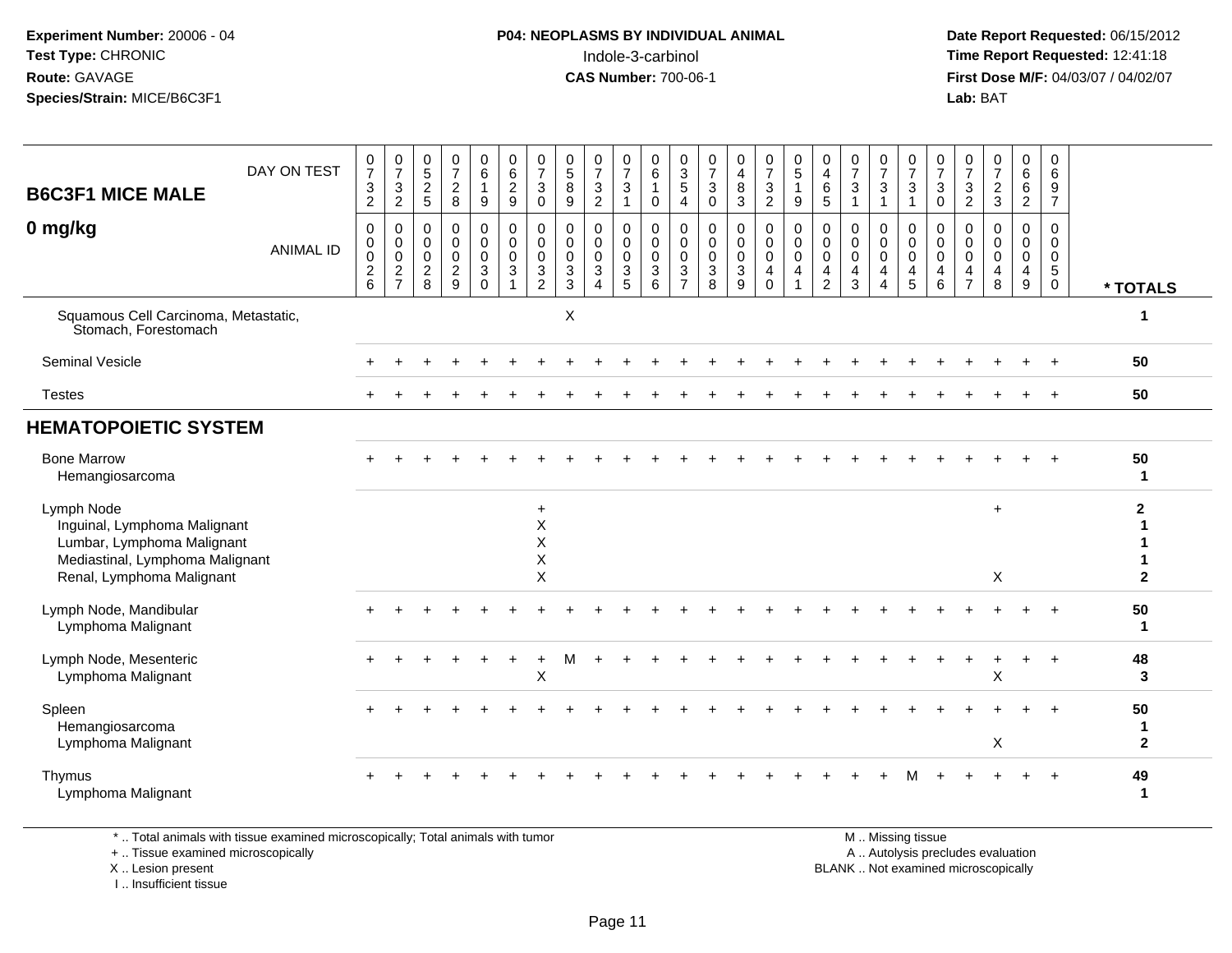**Date Report Requested:** 06/15/2012 **First Dose M/F:** 04/03/07 / 04/02/07<br>Lab: BAT **Lab:** BAT

| <b>B6C3F1 MICE MALE</b>                                                                                                                                                                  | DAY ON TEST                                                                     | $\frac{0}{7}$<br>$\frac{3}{2}$                 | $\frac{0}{7}$<br>$\frac{3}{2}$               | 0<br>$\overline{5}$<br>$\boldsymbol{2}$<br>5 | 0<br>$\overline{7}$<br>$\sqrt{2}$<br>8                        | 0<br>6<br>1<br>9                                    | 0<br>6<br>$\sqrt{2}$<br>9                                       | $\begin{array}{c} 0 \\ 7 \end{array}$<br>$\sqrt{3}$<br>$\mathbf 0$           | 0<br>$\overline{5}$<br>8<br>9                                         | 0<br>$\overline{7}$<br>$\ensuremath{\mathsf{3}}$<br>$\overline{2}$ | 0<br>$\overline{7}$<br>$\sqrt{3}$<br>$\mathbf{1}$                              | 0<br>6<br>$\mathbf 1$<br>$\mathbf 0$      | 0<br>$\sqrt{3}$<br>5<br>4                    | 0<br>$\overline{7}$<br>3<br>$\mathbf 0$  | 0<br>$\overline{\mathbf{4}}$<br>$\,8\,$<br>3                    | 0<br>$\overline{7}$<br>$\ensuremath{\mathsf{3}}$<br>$\overline{2}$ | 0<br>$\overline{5}$<br>$\overline{1}$<br>9             | 0<br>$\overline{4}$<br>6<br>5                          | 0<br>$\overline{7}$<br>$\mathbf{3}$<br>$\overline{1}$ | $\frac{0}{7}$<br>3<br>1                                       | 0<br>$\overline{7}$<br>$\mathbf{3}$<br>$\mathbf{1}$                                           | 0<br>$\overline{7}$<br>3<br>$\mathbf 0$                                | 0<br>$\overline{7}$<br>$\mathbf{3}$<br>2                | 0<br>$\overline{7}$<br>$\boldsymbol{2}$<br>3  | 0<br>6<br>6<br>$\overline{2}$             | 0<br>$6\phantom{1}$<br>9<br>$\overline{7}$                             |                        |
|------------------------------------------------------------------------------------------------------------------------------------------------------------------------------------------|---------------------------------------------------------------------------------|------------------------------------------------|----------------------------------------------|----------------------------------------------|---------------------------------------------------------------|-----------------------------------------------------|-----------------------------------------------------------------|------------------------------------------------------------------------------|-----------------------------------------------------------------------|--------------------------------------------------------------------|--------------------------------------------------------------------------------|-------------------------------------------|----------------------------------------------|------------------------------------------|-----------------------------------------------------------------|--------------------------------------------------------------------|--------------------------------------------------------|--------------------------------------------------------|-------------------------------------------------------|---------------------------------------------------------------|-----------------------------------------------------------------------------------------------|------------------------------------------------------------------------|---------------------------------------------------------|-----------------------------------------------|-------------------------------------------|------------------------------------------------------------------------|------------------------|
| 0 mg/kg                                                                                                                                                                                  | <b>ANIMAL ID</b>                                                                | 0<br>0<br>$\mathsf{O}\xspace$<br>$\frac{2}{6}$ | 0<br>$\pmb{0}$<br>$\pmb{0}$<br>$\frac{2}{7}$ | 0<br>0<br>$\mathbf 0$<br>$\overline{c}$<br>8 | $\mathbf 0$<br>$\Omega$<br>$\mathbf 0$<br>$\overline{c}$<br>9 | $\mathbf 0$<br>0<br>$\mathbf 0$<br>3<br>$\mathbf 0$ | 0<br>$\mathbf 0$<br>$\mathbf 0$<br>$\sqrt{3}$<br>$\overline{1}$ | 0<br>$\pmb{0}$<br>$\mathbf 0$<br>$\ensuremath{\mathsf{3}}$<br>$\overline{2}$ | $\mathbf 0$<br>$\mathbf 0$<br>$\mathbf 0$<br>$\sqrt{3}$<br>$\sqrt{3}$ | $\mathbf{0}$<br>$\Omega$<br>$\mathbf 0$<br>3<br>$\overline{4}$     | 0<br>$\mathbf 0$<br>$\mathbf 0$<br>$\ensuremath{\mathsf{3}}$<br>$\overline{5}$ | 0<br>$\mathbf 0$<br>$\mathbf 0$<br>3<br>6 | 0<br>$\mathbf 0$<br>0<br>3<br>$\overline{7}$ | 0<br>0<br>$\mathbf 0$<br>$\sqrt{3}$<br>8 | 0<br>$\mathbf 0$<br>$\pmb{0}$<br>$\sqrt{3}$<br>$\boldsymbol{9}$ | 0<br>$\mathbf 0$<br>$\mathbf 0$<br>4<br>$\mathbf 0$                | 0<br>$\mathbf 0$<br>$\mathbf 0$<br>4<br>$\overline{1}$ | 0<br>$\mathbf 0$<br>$\mathbf 0$<br>4<br>$\overline{c}$ | $\mathbf 0$<br>$\Omega$<br>$\mathbf 0$<br>4<br>3      | $\Omega$<br>$\mathbf 0$<br>$\mathbf 0$<br>4<br>$\overline{4}$ | 0<br>$\mathbf 0$<br>$\mathbf 0$<br>4<br>$\sqrt{5}$                                            | $\mathbf 0$<br>$\mathbf 0$<br>$\mathbf 0$<br>$\overline{4}$<br>$\,6\,$ | $\Omega$<br>$\Omega$<br>$\Omega$<br>4<br>$\overline{7}$ | $\Omega$<br>$\Omega$<br>$\mathbf 0$<br>4<br>8 | 0<br>$\mathbf 0$<br>$\mathbf 0$<br>4<br>9 | $\mathbf 0$<br>$\mathbf 0$<br>$\mathbf 0$<br>$\sqrt{5}$<br>$\mathbf 0$ | * TOTALS               |
| Squamous Cell Carcinoma, Metastatic,<br>Stomach, Forestomach<br>Thymoma Benign                                                                                                           |                                                                                 |                                                |                                              |                                              |                                                               |                                                     |                                                                 |                                                                              | X                                                                     | X                                                                  |                                                                                |                                           |                                              |                                          |                                                                 |                                                                    |                                                        |                                                        |                                                       |                                                               |                                                                                               |                                                                        |                                                         |                                               |                                           |                                                                        | 1<br>1                 |
| <b>INTEGUMENTARY SYSTEM</b>                                                                                                                                                              |                                                                                 |                                                |                                              |                                              |                                                               |                                                     |                                                                 |                                                                              |                                                                       |                                                                    |                                                                                |                                           |                                              |                                          |                                                                 |                                                                    |                                                        |                                                        |                                                       |                                                               |                                                                                               |                                                                        |                                                         |                                               |                                           |                                                                        |                        |
| <b>Mammary Gland</b>                                                                                                                                                                     |                                                                                 | М                                              | м                                            | м                                            | M                                                             | M                                                   | M                                                               | M                                                                            | $\ddot{}$                                                             | м                                                                  | M                                                                              | M                                         | M                                            | M                                        | M                                                               | M                                                                  | M                                                      | M                                                      | M                                                     | M                                                             | M                                                                                             | M                                                                      | M                                                       | М                                             | M M                                       |                                                                        | $\mathbf{2}$           |
| Skin<br>Subcutaneous Tissue, Fibrosarcoma                                                                                                                                                |                                                                                 |                                                |                                              |                                              |                                                               |                                                     |                                                                 |                                                                              |                                                                       |                                                                    |                                                                                |                                           |                                              |                                          |                                                                 |                                                                    |                                                        |                                                        |                                                       |                                                               |                                                                                               |                                                                        |                                                         |                                               |                                           |                                                                        | 50<br>$\mathbf 1$      |
| <b>MUSCULOSKELETAL SYSTEM</b>                                                                                                                                                            |                                                                                 |                                                |                                              |                                              |                                                               |                                                     |                                                                 |                                                                              |                                                                       |                                                                    |                                                                                |                                           |                                              |                                          |                                                                 |                                                                    |                                                        |                                                        |                                                       |                                                               |                                                                                               |                                                                        |                                                         |                                               |                                           |                                                                        |                        |
| Bone                                                                                                                                                                                     |                                                                                 |                                                |                                              |                                              |                                                               |                                                     |                                                                 |                                                                              |                                                                       |                                                                    |                                                                                |                                           |                                              |                                          |                                                                 |                                                                    |                                                        |                                                        |                                                       |                                                               |                                                                                               |                                                                        |                                                         |                                               |                                           |                                                                        | 50                     |
| <b>NERVOUS SYSTEM</b>                                                                                                                                                                    |                                                                                 |                                                |                                              |                                              |                                                               |                                                     |                                                                 |                                                                              |                                                                       |                                                                    |                                                                                |                                           |                                              |                                          |                                                                 |                                                                    |                                                        |                                                        |                                                       |                                                               |                                                                                               |                                                                        |                                                         |                                               |                                           |                                                                        |                        |
| <b>Brain</b><br>Granular Cell Tumor Benign                                                                                                                                               |                                                                                 |                                                |                                              |                                              |                                                               |                                                     |                                                                 |                                                                              |                                                                       |                                                                    |                                                                                |                                           |                                              |                                          |                                                                 |                                                                    |                                                        |                                                        |                                                       |                                                               |                                                                                               |                                                                        |                                                         |                                               |                                           | $\div$                                                                 | 50<br>$\mathbf 1$      |
| <b>RESPIRATORY SYSTEM</b>                                                                                                                                                                |                                                                                 |                                                |                                              |                                              |                                                               |                                                     |                                                                 |                                                                              |                                                                       |                                                                    |                                                                                |                                           |                                              |                                          |                                                                 |                                                                    |                                                        |                                                        |                                                       |                                                               |                                                                                               |                                                                        |                                                         |                                               |                                           |                                                                        |                        |
| Lung<br>Alveolar/Bronchiolar Adenoma<br>Alveolar/Bronchiolar Carcinoma<br>Alveolar/Bronchiolar Carcinoma, Multiple<br>Hepatocellular Carcinoma, Metastatic, Liver<br>Histiocytic Sarcoma |                                                                                 |                                                | $\pmb{\times}$                               | X                                            |                                                               | X                                                   |                                                                 | Χ                                                                            |                                                                       |                                                                    |                                                                                |                                           |                                              |                                          | $\times$                                                        | $\boldsymbol{\mathsf{X}}$                                          | $\times$                                               |                                                        |                                                       |                                                               | $X$ $X$                                                                                       | X                                                                      |                                                         |                                               | X                                         |                                                                        | 50<br>4<br>3<br>6<br>2 |
| Lymphoma Malignant                                                                                                                                                                       |                                                                                 |                                                |                                              |                                              |                                                               |                                                     |                                                                 |                                                                              |                                                                       |                                                                    |                                                                                |                                           |                                              |                                          |                                                                 |                                                                    |                                                        |                                                        |                                                       |                                                               |                                                                                               |                                                                        |                                                         |                                               |                                           |                                                                        | 1                      |
| Nose                                                                                                                                                                                     |                                                                                 |                                                |                                              |                                              |                                                               |                                                     |                                                                 |                                                                              |                                                                       |                                                                    |                                                                                |                                           |                                              |                                          |                                                                 |                                                                    |                                                        |                                                        |                                                       |                                                               |                                                                                               |                                                                        |                                                         |                                               | $\ddot{}$                                 | $+$                                                                    | 50                     |
| +  Tissue examined microscopically<br>X  Lesion present                                                                                                                                  | *  Total animals with tissue examined microscopically; Total animals with tumor |                                                |                                              |                                              |                                                               |                                                     |                                                                 |                                                                              |                                                                       |                                                                    |                                                                                |                                           |                                              |                                          |                                                                 |                                                                    |                                                        |                                                        |                                                       |                                                               | M  Missing tissue<br>A  Autolysis precludes evaluation<br>BLANK  Not examined microscopically |                                                                        |                                                         |                                               |                                           |                                                                        |                        |

Page 12

X .. Lesion present I .. Insufficient tissue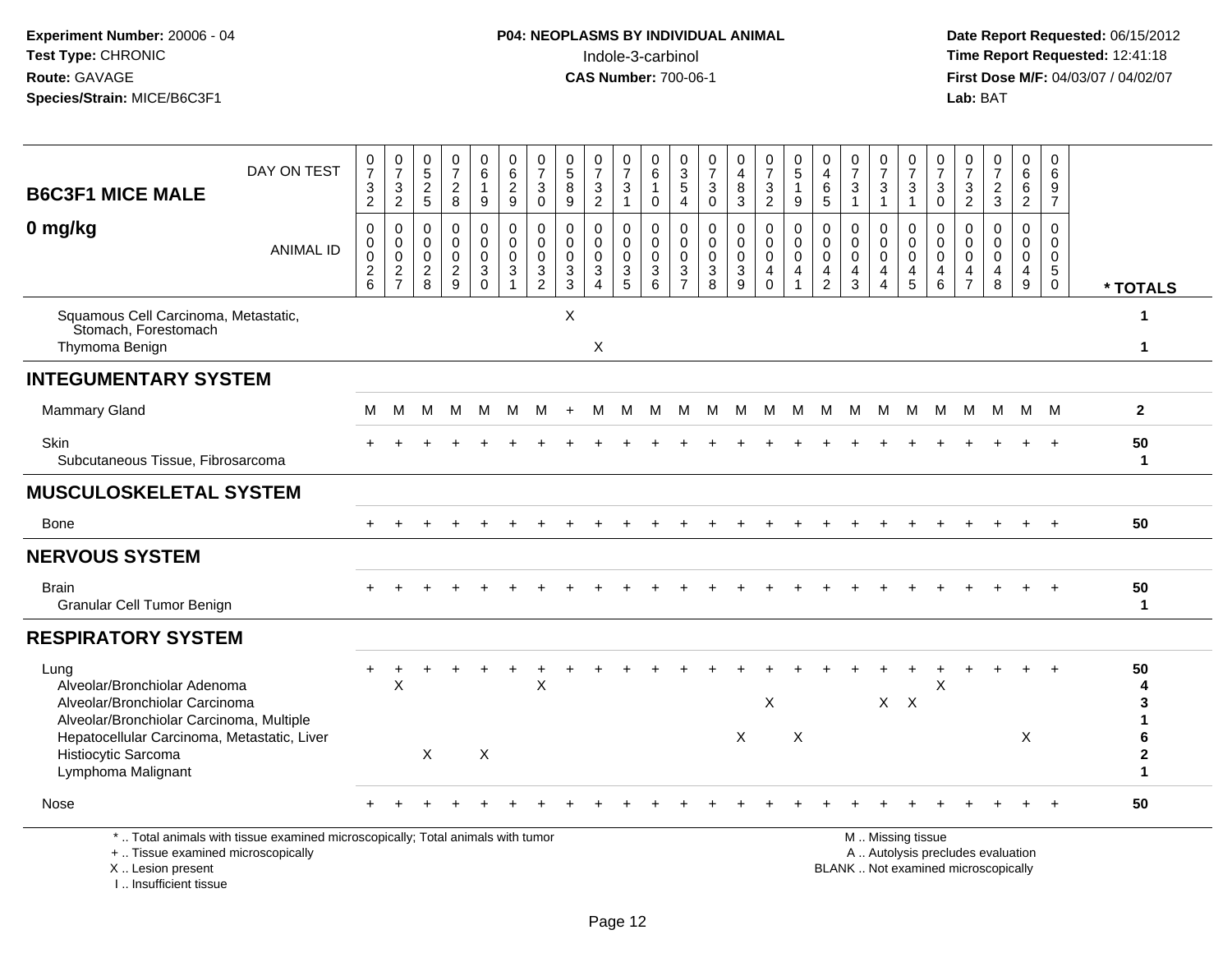# **P04: NEOPLASMS BY INDIVIDUAL ANIMAL**<br>Indole-3-carbinol Indole-3-carbinol **Time Report Requested:** 12:41:18

 **Date Report Requested:** 06/15/2012 **First Dose M/F:** 04/03/07 / 04/02/07<br>Lab: BAT **Lab:** BAT

| <b>B6C3F1 MICE MALE</b>                                                     | DAY ON TEST      | $\frac{0}{7}$<br>$\mathbf{3}$<br>$\overline{2}$  | $\frac{0}{7}$<br>$\mathbf{3}$<br>$\overline{2}$             | $\begin{array}{c} 0 \\ 5 \end{array}$<br>$\frac{2}{5}$ | $\frac{0}{7}$<br>$\boldsymbol{2}$<br>8                 | $\begin{matrix} 0 \\ 6 \end{matrix}$<br>$\mathbf{1}$<br>9                         | $\begin{matrix}0\\6\end{matrix}$<br>$\overline{2}$<br>$9\,$ | $\frac{0}{7}$<br>$\mathbf{3}$<br>$\mathbf{0}$                                | $\begin{smallmatrix}0\0\5\end{smallmatrix}$<br>$\, 8$<br>9 | $\frac{0}{7}$<br>$\sqrt{3}$<br>$\overline{2}$       | $\frac{0}{7}$<br>$\sqrt{3}$<br>$\overline{1}$       | $\begin{array}{c} 0 \\ 6 \end{array}$<br>$\mathbf{1}$<br>$\mathbf 0$ | 0<br>$\mathsf 3$<br>5<br>4                   | $\frac{0}{7}$<br>$\sqrt{3}$<br>0                                | 0<br>$\overline{\mathbf{4}}$<br>$\bf 8$<br>3     | $\mathbf 0$<br>$\boldsymbol{7}$<br>$\mathsf 3$<br>$\overline{2}$            | $\begin{matrix}0\\5\end{matrix}$<br>$\mathbf{1}$<br>9                    | 0<br>$\overline{4}$<br>6<br>5                        | $\frac{0}{7}$<br>$\sqrt{3}$                        | $\frac{0}{7}$<br>$\mathbf{3}$<br>$\mathbf{1}$      | $\frac{0}{7}$<br>3              | $\frac{0}{7}$<br>$\mathbf{3}$<br>$\mathbf 0$                                       | 0<br>$\overline{7}$<br>$\sqrt{3}$<br>$\overline{2}$                 | $\frac{0}{7}$<br>$\overline{c}$<br>$\mathbf{3}$ | $_6^0$<br>6<br>$\overline{c}$                      | 0<br>6<br>9<br>$\overline{7}$ |                         |
|-----------------------------------------------------------------------------|------------------|--------------------------------------------------|-------------------------------------------------------------|--------------------------------------------------------|--------------------------------------------------------|-----------------------------------------------------------------------------------|-------------------------------------------------------------|------------------------------------------------------------------------------|------------------------------------------------------------|-----------------------------------------------------|-----------------------------------------------------|----------------------------------------------------------------------|----------------------------------------------|-----------------------------------------------------------------|--------------------------------------------------|-----------------------------------------------------------------------------|--------------------------------------------------------------------------|------------------------------------------------------|----------------------------------------------------|----------------------------------------------------|---------------------------------|------------------------------------------------------------------------------------|---------------------------------------------------------------------|-------------------------------------------------|----------------------------------------------------|-------------------------------|-------------------------|
| 0 mg/kg                                                                     | <b>ANIMAL ID</b> | 0<br>$\pmb{0}$<br>$\,0\,$<br>$\overline{c}$<br>6 | 0<br>$\,0\,$<br>$\mathbf 0$<br>$\sqrt{2}$<br>$\overline{7}$ | 0<br>0<br>$\mathsf{O}\xspace$<br>$\boldsymbol{2}$<br>8 | 0<br>$\mathbf 0$<br>$\pmb{0}$<br>$\boldsymbol{2}$<br>9 | $\mathbf 0$<br>$\pmb{0}$<br>$\pmb{0}$<br>$\ensuremath{\mathsf{3}}$<br>$\mathbf 0$ | $\pmb{0}$<br>$\pmb{0}$<br>$\mathbf 0$<br>$\sqrt{3}$<br>1    | 0<br>$\pmb{0}$<br>$\mathbf 0$<br>$\ensuremath{\mathsf{3}}$<br>$\overline{2}$ | 0<br>$\pmb{0}$<br>0<br>$\sqrt{3}$<br>3                     | 0<br>$\pmb{0}$<br>0<br>$\sqrt{3}$<br>$\overline{4}$ | 0<br>$\mathbf 0$<br>$\mathbf 0$<br>$\mathsf 3$<br>5 | 0<br>$\mathsf 0$<br>$\mathbf 0$<br>$\sqrt{3}$<br>6                   | 0<br>0<br>$\mathbf 0$<br>3<br>$\overline{7}$ | 0<br>$\mathbf 0$<br>$\pmb{0}$<br>$\ensuremath{\mathsf{3}}$<br>8 | 0<br>$\pmb{0}$<br>$\pmb{0}$<br>$\mathbf{3}$<br>9 | $\mathbf{0}$<br>$\mathbf 0$<br>$\mathbf 0$<br>$\overline{4}$<br>$\mathbf 0$ | 0<br>$\pmb{0}$<br>$\mathbf 0$<br>$\overline{\mathbf{4}}$<br>$\mathbf{1}$ | 0<br>$\mathsf{O}\xspace$<br>0<br>4<br>$\overline{2}$ | 0<br>$\pmb{0}$<br>$\pmb{0}$<br>$\overline{4}$<br>3 | 0<br>$\pmb{0}$<br>$\pmb{0}$<br>4<br>$\overline{4}$ | 0<br>0<br>$\mathbf 0$<br>4<br>5 | 0<br>$\boldsymbol{0}$<br>$\mathbf 0$<br>$\overline{\mathbf{4}}$<br>$6\phantom{1}6$ | 0<br>$\mathbf 0$<br>$\mathbf 0$<br>$\overline{4}$<br>$\overline{7}$ | $\mathbf 0$<br>0<br>$\mathbf 0$<br>4<br>8       | 0<br>$\pmb{0}$<br>$\pmb{0}$<br>$\overline{4}$<br>9 | 0<br>0<br>0<br>5<br>0         | * TOTALS                |
| Trachea                                                                     |                  |                                                  |                                                             |                                                        |                                                        |                                                                                   |                                                             |                                                                              |                                                            |                                                     |                                                     |                                                                      |                                              |                                                                 |                                                  |                                                                             |                                                                          |                                                      |                                                    |                                                    |                                 |                                                                                    |                                                                     |                                                 | $\ddot{}$                                          | $+$                           | 50                      |
| <b>SPECIAL SENSES SYSTEM</b>                                                |                  |                                                  |                                                             |                                                        |                                                        |                                                                                   |                                                             |                                                                              |                                                            |                                                     |                                                     |                                                                      |                                              |                                                                 |                                                  |                                                                             |                                                                          |                                                      |                                                    |                                                    |                                 |                                                                                    |                                                                     |                                                 |                                                    |                               |                         |
| Eye                                                                         |                  |                                                  |                                                             |                                                        |                                                        |                                                                                   |                                                             |                                                                              |                                                            |                                                     |                                                     |                                                                      |                                              |                                                                 |                                                  |                                                                             |                                                                          |                                                      |                                                    |                                                    |                                 |                                                                                    |                                                                     |                                                 |                                                    | $+$                           | 50                      |
| <b>Harderian Gland</b><br>Adenoma<br>Carcinoma                              |                  |                                                  |                                                             |                                                        | X                                                      |                                                                                   |                                                             | $\mathsf X$                                                                  |                                                            |                                                     |                                                     |                                                                      |                                              |                                                                 |                                                  |                                                                             |                                                                          |                                                      |                                                    |                                                    |                                 |                                                                                    |                                                                     |                                                 |                                                    |                               | 50<br>6<br>1            |
| <b>URINARY SYSTEM</b>                                                       |                  |                                                  |                                                             |                                                        |                                                        |                                                                                   |                                                             |                                                                              |                                                            |                                                     |                                                     |                                                                      |                                              |                                                                 |                                                  |                                                                             |                                                                          |                                                      |                                                    |                                                    |                                 |                                                                                    |                                                                     |                                                 |                                                    |                               |                         |
| Kidney<br>Hepatocellular Carcinoma, Metastatic, Liver<br>Lymphoma Malignant |                  |                                                  |                                                             |                                                        |                                                        |                                                                                   |                                                             |                                                                              |                                                            |                                                     |                                                     |                                                                      |                                              |                                                                 |                                                  |                                                                             | X                                                                        |                                                      |                                                    |                                                    |                                 |                                                                                    |                                                                     |                                                 |                                                    |                               | 50<br>1<br>1            |
| <b>Urinary Bladder</b>                                                      |                  |                                                  |                                                             |                                                        |                                                        |                                                                                   |                                                             |                                                                              |                                                            |                                                     |                                                     |                                                                      |                                              |                                                                 |                                                  |                                                                             |                                                                          |                                                      |                                                    |                                                    |                                 |                                                                                    |                                                                     |                                                 | $\pm$                                              | $\ddot{}$                     | 50                      |
| <b>SYSTEMIC LESIONS</b>                                                     |                  |                                                  |                                                             |                                                        |                                                        |                                                                                   |                                                             |                                                                              |                                                            |                                                     |                                                     |                                                                      |                                              |                                                                 |                                                  |                                                                             |                                                                          |                                                      |                                                    |                                                    |                                 |                                                                                    |                                                                     |                                                 |                                                    |                               |                         |
| Multiple Organ<br>Histiocytic Sarcoma<br>Lymphoma Malignant                 |                  |                                                  |                                                             | X                                                      |                                                        | X                                                                                 |                                                             | X                                                                            |                                                            |                                                     |                                                     |                                                                      |                                              |                                                                 |                                                  |                                                                             |                                                                          |                                                      |                                                    |                                                    |                                 |                                                                                    |                                                                     | X                                               |                                                    |                               | 50<br>$\mathbf{2}$<br>3 |

\* .. Total animals with tissue examined microscopically; Total animals with tumor

+ .. Tissue examined microscopically

X .. Lesion present

I .. Insufficient tissue

 M .. Missing tissuey the contract of the contract of the contract of the contract of the contract of the contract of the contract of  $A$ . Autolysis precludes evaluation Lesion present BLANK .. Not examined microscopically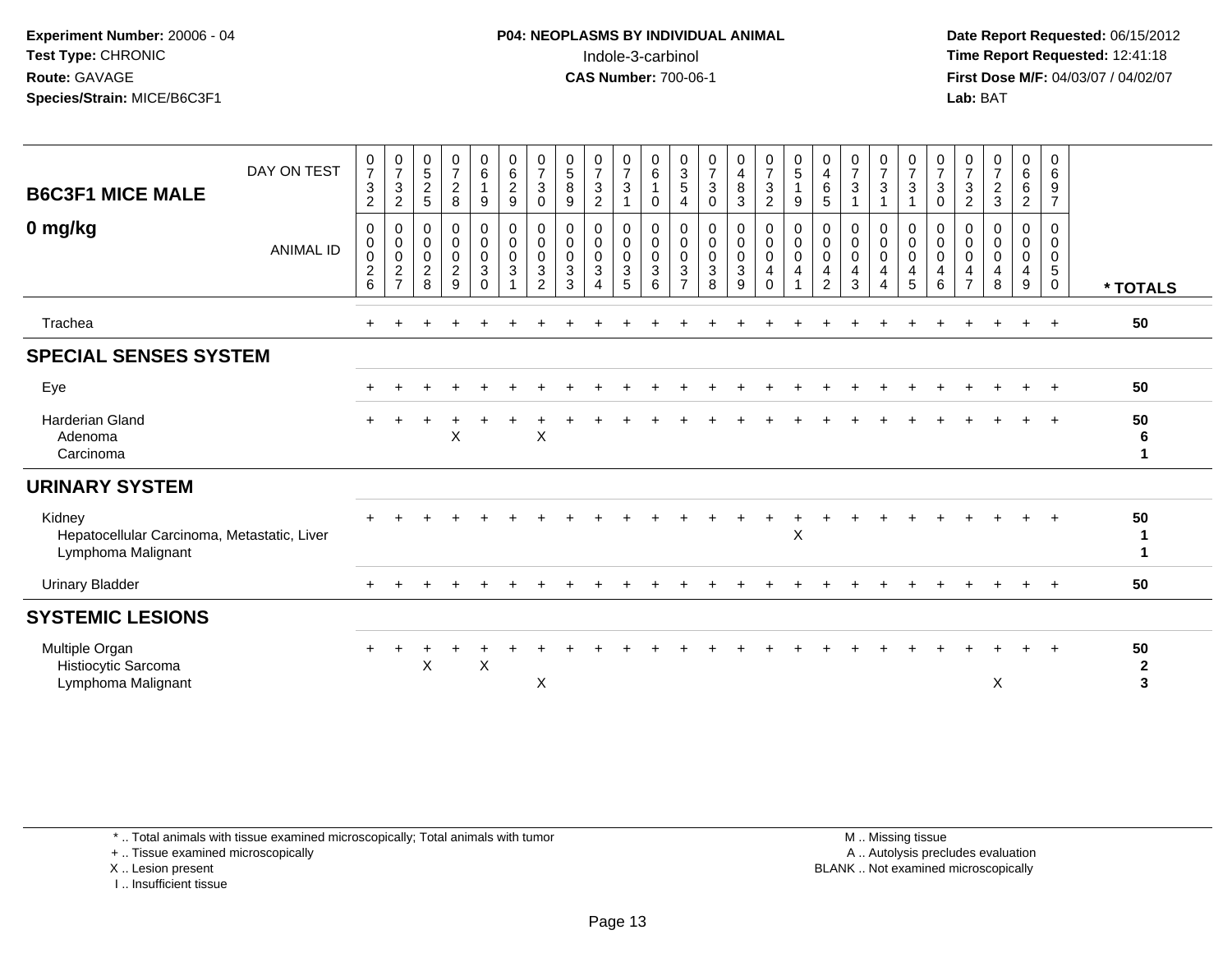# **P04: NEOPLASMS BY INDIVIDUAL ANIMAL**<br>Indole-3-carbinol Indole-3-carbinol **Time Report Requested:** 12:41:18

 **Date Report Requested:** 06/15/2012 **First Dose M/F:** 04/03/07 / 04/02/07<br>Lab: BAT **Lab:** BAT

| <b>B6C3F1 MICE MALE</b>                                                                                                                    | DAY ON TEST      | $\frac{0}{7}$<br>$\frac{3}{2}$         | $\begin{array}{c} 0 \\ 5 \end{array}$<br>$\frac{8}{2}$ | $\boldsymbol{0}$<br>$6\phantom{1}6$<br>$\overline{7}$<br>$\mathbf{3}$ | $\frac{0}{7}$<br>$\frac{3}{1}$                                         | 0<br>6<br>$\begin{smallmatrix} 8 \\ 2 \end{smallmatrix}$                 | $\begin{array}{c} 0 \\ 7 \end{array}$<br>$\ensuremath{\mathsf{3}}$<br>$\mathbf{1}$ | $\begin{array}{c} 0 \\ 7 \end{array}$<br>$\mathbf{3}$<br>$\mathbf 0$ | 0<br>$\,6\,$<br>$\boldsymbol{9}$<br>$\overline{4}$          | $\begin{array}{c} 0 \\ 5 \\ 7 \end{array}$<br>3                                | $\frac{0}{7}$<br>$\frac{3}{2}$             | $\pmb{0}$<br>6<br>$\ensuremath{\mathsf{3}}$<br>$\mathbf{1}$ | 0<br>$\overline{7}$<br>$\ensuremath{\mathsf{3}}$<br>$\overline{2}$ | 0<br>$\overline{7}$<br>$\pmb{0}$<br>$\mathbf{1}$ | $\frac{0}{7}$<br>$\ensuremath{\mathsf{3}}$<br>0 | $\begin{array}{c} 0 \\ 7 \end{array}$<br>$\mathbf{1}$<br>6         | $\pmb{0}$<br>6<br>$\sqrt{3}$<br>$\mathbf 0$         | 0<br>$\,6\,$<br>9<br>$\overline{2}$          | $\pmb{0}$<br>$6\phantom{a}$<br>5<br>8                  | $\begin{array}{c} 0 \\ 7 \end{array}$<br>$\ensuremath{\mathsf{3}}$<br>$\mathbf 0$ | $\mathbf 0$<br>$6\overline{6}$<br>$\bf 8$<br>$\overline{2}$      | $\pmb{0}$<br>$\overline{7}$<br>$\mathbf{1}$<br>$\overline{4}$                         | $\pmb{0}$<br>$\overline{7}$<br>$\ensuremath{\mathsf{3}}$<br>$\overline{1}$ | $\begin{array}{c} 0 \\ 7 \end{array}$<br>$\ensuremath{\mathsf{3}}$<br>$\mathbf{1}$ | $\frac{0}{7}$<br>$\frac{3}{2}$                                      | $\frac{0}{7}$<br>$\frac{3}{2}$                                                         |                       |
|--------------------------------------------------------------------------------------------------------------------------------------------|------------------|----------------------------------------|--------------------------------------------------------|-----------------------------------------------------------------------|------------------------------------------------------------------------|--------------------------------------------------------------------------|------------------------------------------------------------------------------------|----------------------------------------------------------------------|-------------------------------------------------------------|--------------------------------------------------------------------------------|--------------------------------------------|-------------------------------------------------------------|--------------------------------------------------------------------|--------------------------------------------------|-------------------------------------------------|--------------------------------------------------------------------|-----------------------------------------------------|----------------------------------------------|--------------------------------------------------------|-----------------------------------------------------------------------------------|------------------------------------------------------------------|---------------------------------------------------------------------------------------|----------------------------------------------------------------------------|------------------------------------------------------------------------------------|---------------------------------------------------------------------|----------------------------------------------------------------------------------------|-----------------------|
| 62.5 mg/kg                                                                                                                                 | <b>ANIMAL ID</b> | 0<br>$\pmb{0}$<br>$\pmb{0}$<br>5<br>-1 | 0<br>$\pmb{0}$<br>$\pmb{0}$<br>$\frac{5}{2}$           | $\mathbf 0$<br>$\mathbf 0$<br>$\mathbf 0$<br>$\frac{5}{3}$            | $\mathbf 0$<br>$\Omega$<br>$\mathbf 0$<br>$\sqrt{5}$<br>$\overline{4}$ | 0<br>$\mathbf 0$<br>$\mathbf 0$<br>$\begin{array}{c} 5 \\ 5 \end{array}$ | 0<br>$\pmb{0}$<br>$\pmb{0}$<br>$\frac{5}{6}$                                       | 0<br>$\mathbf 0$<br>$\mathbf 0$<br>$\frac{5}{7}$                     | 0<br>$\Omega$<br>0<br>$\begin{array}{c} 5 \\ 8 \end{array}$ | $\mathbf 0$<br>$\mathbf 0$<br>$\boldsymbol{0}$<br>$\sqrt{5}$<br>$\overline{9}$ | 0<br>$\mathbf 0$<br>0<br>$\,6$<br>$\Omega$ | 0<br>$\mathbf 0$<br>$\mathbf 0$<br>$\,6$<br>$\mathbf{1}$    | $\mathbf 0$<br>$\mathbf 0$<br>0<br>$^6_2$                          | $\mathbf 0$<br>$\Omega$<br>$\mathbf 0$<br>$^6_3$ | 0<br>$\mathbf 0$<br>$\mathbf 0$<br>6<br>4       | $\mathbf 0$<br>$\mathbf 0$<br>$\pmb{0}$<br>$\,6$<br>$\overline{5}$ | $\mathbf 0$<br>$\mathbf 0$<br>$\mathbf 0$<br>6<br>6 | 0<br>$\mathbf 0$<br>0<br>6<br>$\overline{7}$ | $\mathbf 0$<br>$\mathbf 0$<br>0<br>6<br>$\overline{8}$ | $\mathbf 0$<br>$\mathbf 0$<br>$\pmb{0}$<br>6<br>9                                 | 0<br>$\mathbf 0$<br>$\mathbf 0$<br>$\overline{7}$<br>$\mathbf 0$ | $\mathbf 0$<br>$\mathbf 0$<br>$\mathsf{O}\xspace$<br>$\overline{7}$<br>$\overline{1}$ | 0<br>$\mathbf 0$<br>0<br>$\overline{7}$<br>$\sqrt{2}$                      | $\mathbf 0$<br>$\mathbf 0$<br>$\pmb{0}$<br>$\overline{7}$<br>$\mathbf{3}$          | 0<br>$\mathbf 0$<br>$\begin{smallmatrix}0\\7\end{smallmatrix}$<br>4 | $\overline{0}$<br>$\mathbf 0$<br>$\mathsf{O}\xspace$<br>$\boldsymbol{7}$<br>$\sqrt{5}$ | males<br>$($ cont $)$ |
| <b>ALIMENTARY SYSTEM</b>                                                                                                                   |                  |                                        |                                                        |                                                                       |                                                                        |                                                                          |                                                                                    |                                                                      |                                                             |                                                                                |                                            |                                                             |                                                                    |                                                  |                                                 |                                                                    |                                                     |                                              |                                                        |                                                                                   |                                                                  |                                                                                       |                                                                            |                                                                                    |                                                                     |                                                                                        |                       |
| Esophagus                                                                                                                                  |                  |                                        |                                                        |                                                                       |                                                                        |                                                                          |                                                                                    |                                                                      |                                                             |                                                                                |                                            |                                                             |                                                                    |                                                  |                                                 |                                                                    |                                                     |                                              |                                                        |                                                                                   |                                                                  |                                                                                       |                                                                            |                                                                                    |                                                                     | $\ddot{}$                                                                              |                       |
| Gallbladder                                                                                                                                |                  |                                        |                                                        |                                                                       |                                                                        |                                                                          |                                                                                    |                                                                      |                                                             |                                                                                |                                            |                                                             |                                                                    |                                                  |                                                 |                                                                    |                                                     |                                              |                                                        |                                                                                   |                                                                  |                                                                                       |                                                                            |                                                                                    |                                                                     |                                                                                        |                       |
| Intestine Large, Cecum                                                                                                                     |                  |                                        |                                                        |                                                                       |                                                                        |                                                                          |                                                                                    |                                                                      |                                                             |                                                                                |                                            |                                                             |                                                                    |                                                  |                                                 |                                                                    |                                                     |                                              |                                                        |                                                                                   |                                                                  |                                                                                       |                                                                            |                                                                                    |                                                                     |                                                                                        |                       |
| Intestine Large, Colon                                                                                                                     |                  |                                        |                                                        |                                                                       |                                                                        |                                                                          |                                                                                    |                                                                      |                                                             |                                                                                |                                            |                                                             |                                                                    |                                                  |                                                 |                                                                    |                                                     |                                              |                                                        |                                                                                   |                                                                  |                                                                                       |                                                                            |                                                                                    |                                                                     | $\ddot{}$                                                                              |                       |
| Intestine Large, Rectum                                                                                                                    |                  |                                        |                                                        |                                                                       |                                                                        |                                                                          |                                                                                    |                                                                      |                                                             |                                                                                |                                            |                                                             |                                                                    |                                                  |                                                 |                                                                    |                                                     |                                              |                                                        |                                                                                   |                                                                  |                                                                                       |                                                                            |                                                                                    |                                                                     | $\ddot{}$                                                                              |                       |
| Intestine Small, Duodenum                                                                                                                  |                  |                                        |                                                        |                                                                       |                                                                        |                                                                          |                                                                                    |                                                                      |                                                             |                                                                                |                                            |                                                             |                                                                    |                                                  |                                                 |                                                                    |                                                     |                                              |                                                        |                                                                                   |                                                                  |                                                                                       |                                                                            |                                                                                    |                                                                     | $\ddot{}$                                                                              |                       |
| Intestine Small, Ileum                                                                                                                     |                  |                                        |                                                        |                                                                       |                                                                        |                                                                          |                                                                                    |                                                                      |                                                             |                                                                                |                                            |                                                             |                                                                    |                                                  |                                                 |                                                                    |                                                     |                                              |                                                        |                                                                                   |                                                                  |                                                                                       |                                                                            |                                                                                    |                                                                     | $\div$                                                                                 |                       |
| Intestine Small, Jejunum                                                                                                                   |                  |                                        |                                                        |                                                                       |                                                                        |                                                                          |                                                                                    |                                                                      |                                                             |                                                                                |                                            |                                                             |                                                                    |                                                  |                                                 |                                                                    |                                                     |                                              |                                                        |                                                                                   |                                                                  |                                                                                       |                                                                            |                                                                                    |                                                                     |                                                                                        |                       |
| Liver<br>Alveolar/Bronchiolar Carcinoma, Metastatic,<br>Lung                                                                               |                  |                                        |                                                        |                                                                       |                                                                        |                                                                          |                                                                                    |                                                                      |                                                             |                                                                                |                                            |                                                             |                                                                    |                                                  |                                                 | X                                                                  |                                                     |                                              |                                                        |                                                                                   |                                                                  |                                                                                       |                                                                            |                                                                                    |                                                                     |                                                                                        |                       |
| Fibrous Histiocytoma<br>Hemangiosarcoma<br>Hemangiosarcoma, Multiple                                                                       |                  |                                        |                                                        |                                                                       |                                                                        | X                                                                        |                                                                                    |                                                                      | X                                                           |                                                                                |                                            |                                                             |                                                                    |                                                  |                                                 |                                                                    | X                                                   | X                                            |                                                        |                                                                                   |                                                                  |                                                                                       |                                                                            |                                                                                    |                                                                     |                                                                                        |                       |
| Hepatoblastoma<br>Hepatoblastoma, Multiple<br>Hepatocellular Adenoma                                                                       |                  | X                                      |                                                        |                                                                       |                                                                        | X                                                                        |                                                                                    |                                                                      |                                                             | X                                                                              |                                            |                                                             | X                                                                  | X                                                |                                                 |                                                                    |                                                     |                                              |                                                        |                                                                                   |                                                                  |                                                                                       |                                                                            |                                                                                    |                                                                     |                                                                                        |                       |
| Hepatocellular Adenoma, Multiple<br>Hepatocellular Carcinoma<br>Hepatocellular Carcinoma, Multiple                                         |                  | X                                      |                                                        | $X$ $X$                                                               | X<br>$\mathsf{X}$                                                      | $\times$                                                                 | $\boldsymbol{X}$                                                                   |                                                                      |                                                             |                                                                                | $\boldsymbol{\mathsf{X}}$                  |                                                             | X                                                                  |                                                  |                                                 |                                                                    | $X$ $X$                                             | X                                            |                                                        |                                                                                   | $\sf X$                                                          |                                                                                       |                                                                            | $X$ $X$                                                                            | X                                                                   | X<br>$\times$                                                                          |                       |
| Hepatocholangiocarcinoma                                                                                                                   |                  |                                        |                                                        | X                                                                     |                                                                        |                                                                          |                                                                                    |                                                                      |                                                             |                                                                                |                                            |                                                             |                                                                    |                                                  |                                                 |                                                                    | $\mathsf{X}$                                        |                                              | $\boldsymbol{\mathsf{X}}$                              |                                                                                   |                                                                  |                                                                                       |                                                                            |                                                                                    |                                                                     |                                                                                        |                       |
| *  Total animals with tissue examined microscopically; Total animals with tumor<br>+  Tissue examined microscopically<br>X  Lesion present |                  |                                        |                                                        |                                                                       |                                                                        |                                                                          |                                                                                    |                                                                      |                                                             |                                                                                |                                            |                                                             |                                                                    |                                                  |                                                 |                                                                    |                                                     |                                              |                                                        |                                                                                   | M  Missing tissue                                                |                                                                                       |                                                                            | A  Autolysis precludes evaluation<br>BLANK  Not examined microscopically           |                                                                     |                                                                                        |                       |

I .. Insufficient tissue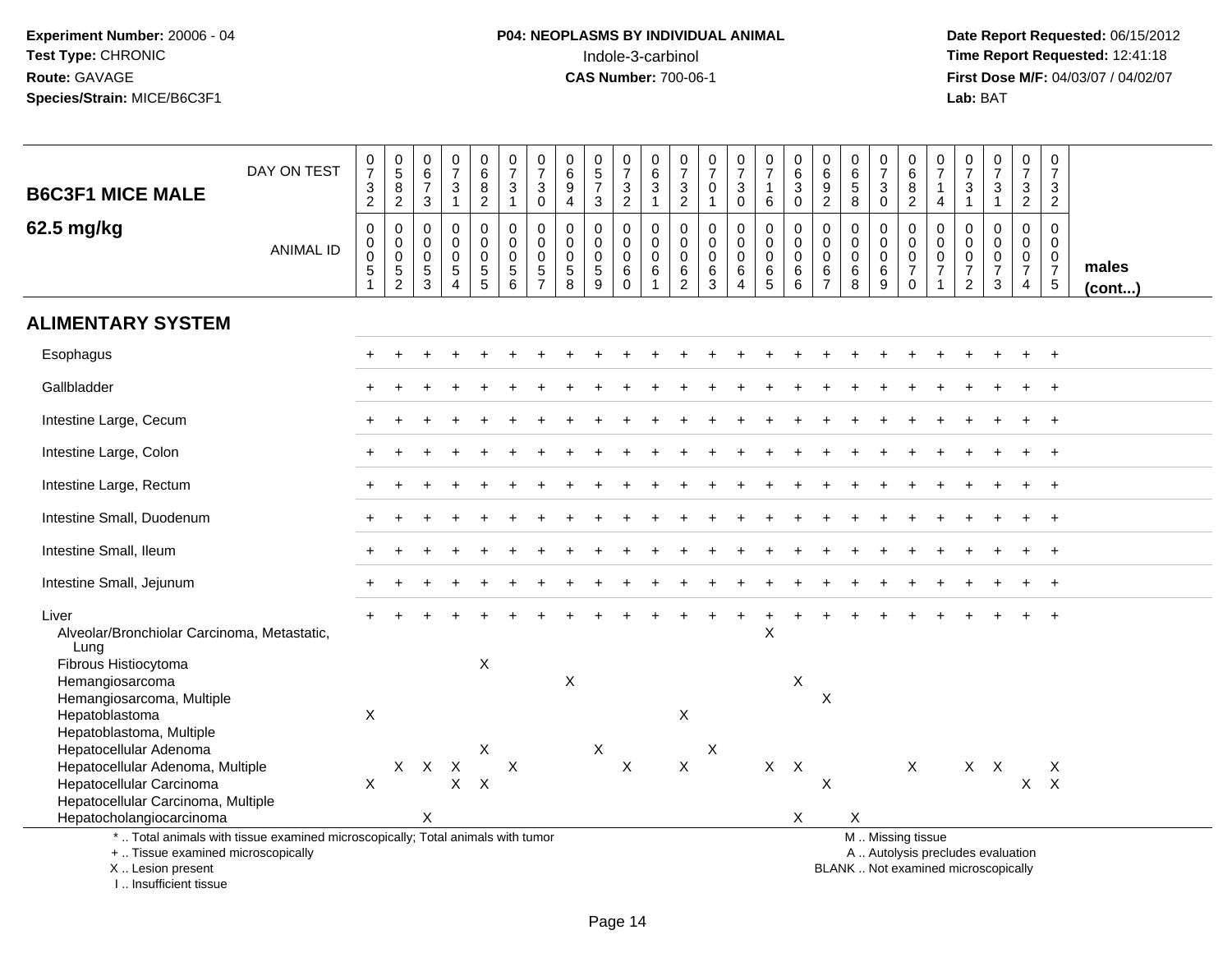# **P04: NEOPLASMS BY INDIVIDUAL ANIMAL**<br>Indole-3-carbinol Indole-3-carbinol **Time Report Requested:** 12:41:18

 **Date Report Requested:** 06/15/2012 **First Dose M/F:** 04/03/07 / 04/02/07<br>Lab: BAT **Lab:** BAT

| <b>B6C3F1 MICE MALE</b>                                                                                               | DAY ON TEST                                                                     | $\frac{0}{7}$<br>$\frac{3}{2}$                                                                | $\begin{array}{c} 0 \\ 5 \end{array}$<br>$\bf 8$<br>$\overline{c}$                    | 0<br>$\,6\,$<br>$\overline{7}$<br>3                           | $\frac{0}{7}$<br>$\sqrt{3}$<br>$\overline{1}$                               | 0<br>6<br>$\bf 8$<br>$\overline{2}$                       | $\frac{0}{7}$<br>$\sqrt{3}$<br>$\mathbf{1}$                            | $\frac{0}{7}$<br>$\mathbf{3}$<br>$\mathbf 0$                              | 0<br>$6\phantom{a}$<br>$\boldsymbol{9}$<br>$\overline{4}$                | $\begin{array}{c} 0 \\ 5 \\ 7 \end{array}$<br>3        | $\frac{0}{7}$<br>$\ensuremath{\mathsf{3}}$<br>$\overline{2}$ | 0<br>$6\phantom{a}$<br>$\sqrt{3}$<br>$\mathbf{1}$          | $\frac{0}{7}$<br>$\sqrt{3}$<br>$\overline{2}$      | $\frac{0}{7}$<br>$\pmb{0}$<br>$\overline{1}$                         | $\frac{0}{7}$<br>3<br>$\mathbf 0$               | $\frac{0}{7}$<br>$\mathbf{1}$<br>$\,6\,$                         | $\begin{array}{c} 0 \\ 6 \end{array}$<br>$\mathbf{3}$<br>$\mathbf 0$ | $\pmb{0}$<br>$6\phantom{a}$<br>$\boldsymbol{9}$<br>$\overline{2}$ | $\begin{array}{c} 0 \\ 6 \end{array}$<br>$\,$ 5 $\,$<br>8 | $\frac{0}{7}$<br>$\ensuremath{\mathsf{3}}$<br>$\mathbf 0$      | 0<br>6<br>$\, 8$<br>$\overline{2}$                                                 | 0<br>$\overline{7}$<br>1<br>$\overline{4}$             | $\frac{0}{7}$<br>$\ensuremath{\mathsf{3}}$<br>$\mathbf{1}$                               | $\frac{0}{7}$<br>$\mathbf{3}$<br>$\mathbf{1}$                            | $\frac{0}{7}$<br>$\mathbf{3}$<br>$\overline{2}$        | $\boldsymbol{0}$<br>$\overline{7}$<br>$\mathsf 3$<br>$\overline{2}$ |                       |
|-----------------------------------------------------------------------------------------------------------------------|---------------------------------------------------------------------------------|-----------------------------------------------------------------------------------------------|---------------------------------------------------------------------------------------|---------------------------------------------------------------|-----------------------------------------------------------------------------|-----------------------------------------------------------|------------------------------------------------------------------------|---------------------------------------------------------------------------|--------------------------------------------------------------------------|--------------------------------------------------------|--------------------------------------------------------------|------------------------------------------------------------|----------------------------------------------------|----------------------------------------------------------------------|-------------------------------------------------|------------------------------------------------------------------|----------------------------------------------------------------------|-------------------------------------------------------------------|-----------------------------------------------------------|----------------------------------------------------------------|------------------------------------------------------------------------------------|--------------------------------------------------------|------------------------------------------------------------------------------------------|--------------------------------------------------------------------------|--------------------------------------------------------|---------------------------------------------------------------------|-----------------------|
|                                                                                                                       |                                                                                 |                                                                                               |                                                                                       |                                                               |                                                                             |                                                           |                                                                        |                                                                           |                                                                          |                                                        |                                                              |                                                            |                                                    |                                                                      |                                                 |                                                                  |                                                                      |                                                                   |                                                           |                                                                |                                                                                    |                                                        |                                                                                          |                                                                          |                                                        |                                                                     |                       |
| 62.5 mg/kg                                                                                                            | <b>ANIMAL ID</b>                                                                | $\mathbf 0$<br>$\mathsf{O}\xspace$<br>$\mathsf{O}\xspace$<br>$\overline{5}$<br>$\overline{1}$ | $\mathbf 0$<br>$\mathsf{O}\xspace$<br>$\mathbf 0$<br>$\overline{5}$<br>$\overline{2}$ | $\mathbf 0$<br>$\mathbf 0$<br>0<br>$\sqrt{5}$<br>$\mathbf{3}$ | $\pmb{0}$<br>$\mathbf 0$<br>$\mathbf 0$<br>$\overline{5}$<br>$\overline{4}$ | 0<br>$\pmb{0}$<br>$\mathbf 0$<br>$\sqrt{5}$<br>$\sqrt{5}$ | $\mathbf 0$<br>$\mathbf 0$<br>$\mathbf 0$<br>$\overline{5}$<br>$\,6\,$ | $\mathbf 0$<br>$\mathbf 0$<br>$\mathbf 0$<br>$\sqrt{5}$<br>$\overline{7}$ | $\mathbf 0$<br>$\mathbf 0$<br>$\mathsf{O}\xspace$<br>$\overline{5}$<br>8 | 0<br>$\mathbf 0$<br>$\mathbf 0$<br>$\overline{5}$<br>9 | 0<br>$\mathbf 0$<br>$\mathbf 0$<br>$\,6$<br>$\pmb{0}$        | 0<br>$\mathbf 0$<br>$\mathbf 0$<br>$\,6\,$<br>$\mathbf{1}$ | 0<br>$\mathbf 0$<br>0<br>$\,6\,$<br>$\overline{c}$ | $\mathbf 0$<br>$\mathbf 0$<br>$\mathbf 0$<br>$\,6\,$<br>$\mathbf{3}$ | 0<br>$\mathbf 0$<br>$\mathbf 0$<br>$\,6\,$<br>4 | $\mathbf 0$<br>$\mathbf 0$<br>$\mathbf 0$<br>$\overline{6}$<br>5 | $\mathbf 0$<br>$\mathbf 0$<br>$\mathbf 0$<br>$\,6\,$<br>6            | $\mathbf 0$<br>$\mathbf 0$<br>0<br>6<br>$\overline{7}$            | 0<br>$\mathbf 0$<br>$\mathbf 0$<br>$6\overline{6}$<br>8   | 0<br>$\mathbf 0$<br>$\mathbf 0$<br>$\,6\,$<br>$\boldsymbol{9}$ | $\mathbf 0$<br>$\mathbf 0$<br>$\mathsf 0$<br>$\overline{7}$<br>$\mathsf{O}\xspace$ | $\mathbf 0$<br>$\mathbf 0$<br>0<br>$\overline{7}$<br>1 | $\overline{0}$<br>$\mathbf 0$<br>$\mathsf{O}\xspace$<br>$\overline{7}$<br>$\overline{2}$ | 0<br>$\mathbf 0$<br>$\mathbf 0$<br>$\overline{7}$<br>$\mathbf{3}$        | 0<br>$\mathbf 0$<br>$\mathbf 0$<br>$\overline{7}$<br>4 | 0<br>$\mathbf 0$<br>$\mathbf 0$<br>$\overline{7}$<br>$\sqrt{5}$     | males<br>$($ cont $)$ |
| Histiocytic Sarcoma                                                                                                   |                                                                                 |                                                                                               |                                                                                       |                                                               |                                                                             |                                                           |                                                                        |                                                                           |                                                                          |                                                        |                                                              |                                                            |                                                    |                                                                      |                                                 |                                                                  |                                                                      |                                                                   |                                                           |                                                                |                                                                                    | $\mathsf{X}$                                           |                                                                                          |                                                                          |                                                        |                                                                     |                       |
| Mesentery<br>Fibrosarcoma<br>Hepatoblastoma, Metastatic, Liver<br>Leiomyosarcoma, Metastatic, Stomach,<br>Forestomach |                                                                                 |                                                                                               |                                                                                       |                                                               |                                                                             | $\ddot{}$<br>$\times$                                     |                                                                        |                                                                           |                                                                          |                                                        |                                                              |                                                            |                                                    |                                                                      |                                                 |                                                                  |                                                                      |                                                                   |                                                           |                                                                |                                                                                    |                                                        | $\ddot{}$<br>$\boldsymbol{\mathsf{X}}$                                                   |                                                                          |                                                        |                                                                     |                       |
| Oral Mucosa                                                                                                           |                                                                                 |                                                                                               |                                                                                       |                                                               |                                                                             |                                                           |                                                                        |                                                                           |                                                                          |                                                        |                                                              |                                                            |                                                    |                                                                      |                                                 |                                                                  |                                                                      |                                                                   |                                                           |                                                                |                                                                                    |                                                        |                                                                                          |                                                                          |                                                        |                                                                     |                       |
| Pancreas<br>Hemangioma<br>Leiomyosarcoma, Metastatic, Stomach,<br>Glandular                                           |                                                                                 |                                                                                               |                                                                                       |                                                               |                                                                             |                                                           |                                                                        | $\pmb{\times}$                                                            |                                                                          |                                                        |                                                              |                                                            |                                                    |                                                                      |                                                 |                                                                  |                                                                      |                                                                   |                                                           |                                                                |                                                                                    |                                                        | $\mathsf X$                                                                              |                                                                          |                                                        |                                                                     |                       |
| <b>Salivary Glands</b>                                                                                                |                                                                                 |                                                                                               |                                                                                       |                                                               |                                                                             |                                                           |                                                                        |                                                                           |                                                                          |                                                        |                                                              |                                                            |                                                    |                                                                      |                                                 |                                                                  |                                                                      |                                                                   |                                                           |                                                                |                                                                                    |                                                        |                                                                                          |                                                                          |                                                        | $+$                                                                 |                       |
| Stomach, Forestomach<br>Squamous Cell Papilloma<br>Squamous Cell Papilloma, Multiple                                  |                                                                                 | $\times$                                                                                      |                                                                                       |                                                               |                                                                             |                                                           |                                                                        |                                                                           |                                                                          |                                                        |                                                              |                                                            |                                                    |                                                                      |                                                 |                                                                  |                                                                      |                                                                   |                                                           |                                                                |                                                                                    |                                                        |                                                                                          |                                                                          |                                                        |                                                                     |                       |
| Stomach, Glandular<br>Leiomyosarcoma                                                                                  |                                                                                 | $+$                                                                                           | А                                                                                     |                                                               |                                                                             |                                                           |                                                                        |                                                                           |                                                                          |                                                        |                                                              |                                                            |                                                    |                                                                      |                                                 |                                                                  |                                                                      |                                                                   |                                                           |                                                                |                                                                                    | A                                                      | $\ddot{}$<br>X                                                                           | $\ddot{}$                                                                | $\ddot{}$                                              | $+$                                                                 |                       |
| Tooth                                                                                                                 |                                                                                 | $+$                                                                                           | $+$                                                                                   | $+$                                                           |                                                                             |                                                           |                                                                        | $\ddot{}$                                                                 |                                                                          | $\ddot{}$                                              |                                                              |                                                            |                                                    |                                                                      |                                                 |                                                                  |                                                                      |                                                                   |                                                           |                                                                |                                                                                    | $+$                                                    |                                                                                          | $+$                                                                      | $+$                                                    |                                                                     |                       |
| <b>CARDIOVASCULAR SYSTEM</b>                                                                                          |                                                                                 |                                                                                               |                                                                                       |                                                               |                                                                             |                                                           |                                                                        |                                                                           |                                                                          |                                                        |                                                              |                                                            |                                                    |                                                                      |                                                 |                                                                  |                                                                      |                                                                   |                                                           |                                                                |                                                                                    |                                                        |                                                                                          |                                                                          |                                                        |                                                                     |                       |
| <b>Blood Vessel</b>                                                                                                   |                                                                                 |                                                                                               |                                                                                       |                                                               |                                                                             |                                                           |                                                                        |                                                                           |                                                                          |                                                        |                                                              |                                                            |                                                    |                                                                      |                                                 |                                                                  |                                                                      |                                                                   |                                                           |                                                                |                                                                                    |                                                        |                                                                                          |                                                                          |                                                        |                                                                     |                       |
| Heart                                                                                                                 |                                                                                 |                                                                                               |                                                                                       |                                                               |                                                                             |                                                           |                                                                        |                                                                           |                                                                          |                                                        |                                                              |                                                            |                                                    |                                                                      |                                                 |                                                                  |                                                                      |                                                                   |                                                           |                                                                |                                                                                    |                                                        |                                                                                          |                                                                          |                                                        | $+$                                                                 |                       |
| +  Tissue examined microscopically<br>X  Lesion present                                                               | *  Total animals with tissue examined microscopically; Total animals with tumor |                                                                                               |                                                                                       |                                                               |                                                                             |                                                           |                                                                        |                                                                           |                                                                          |                                                        |                                                              |                                                            |                                                    |                                                                      |                                                 |                                                                  |                                                                      |                                                                   |                                                           |                                                                | M  Missing tissue                                                                  |                                                        |                                                                                          | A  Autolysis precludes evaluation<br>BLANK  Not examined microscopically |                                                        |                                                                     |                       |

I .. Insufficient tissue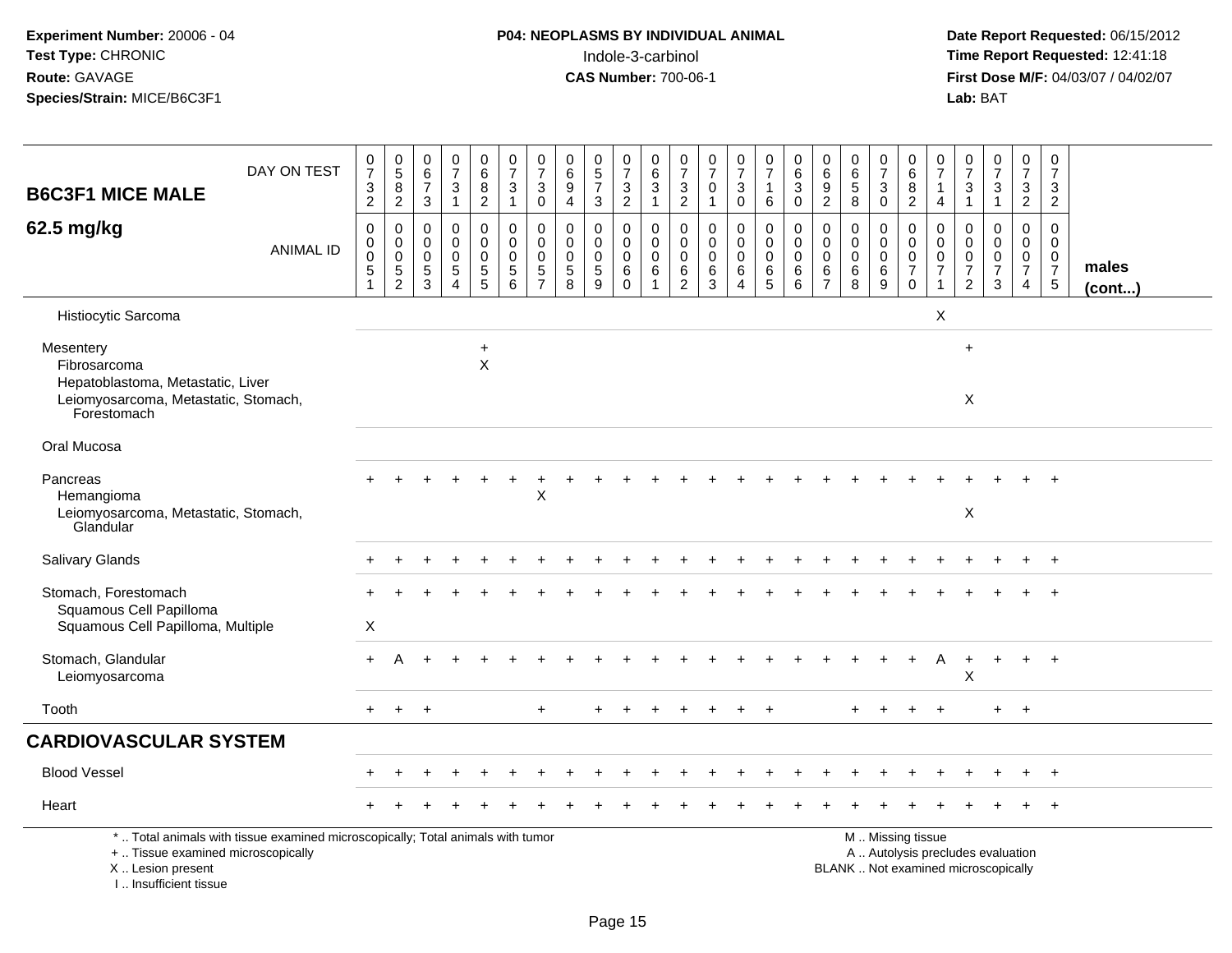I .. Insufficient tissue

# **P04: NEOPLASMS BY INDIVIDUAL ANIMAL**<br>Indole-3-carbinol Indole-3-carbinol **Time Report Requested:** 12:41:18

|                                                                              |                                                                                 |                                                            |                                                                 | $\pmb{0}$                                             |                                                                           |                                                        |                                |                                                       |                                                    | $\pmb{0}$                                                     |                                                        | 0                                                  |                                          |                                 |                                                                      |                                                           | 0                                     |                                       | 0                                      |                                       | 0                                                                | $\boldsymbol{0}$                                                    | $\pmb{0}$                                                                       |                                                                          |                                              | 0                                                                           |                       |
|------------------------------------------------------------------------------|---------------------------------------------------------------------------------|------------------------------------------------------------|-----------------------------------------------------------------|-------------------------------------------------------|---------------------------------------------------------------------------|--------------------------------------------------------|--------------------------------|-------------------------------------------------------|----------------------------------------------------|---------------------------------------------------------------|--------------------------------------------------------|----------------------------------------------------|------------------------------------------|---------------------------------|----------------------------------------------------------------------|-----------------------------------------------------------|---------------------------------------|---------------------------------------|----------------------------------------|---------------------------------------|------------------------------------------------------------------|---------------------------------------------------------------------|---------------------------------------------------------------------------------|--------------------------------------------------------------------------|----------------------------------------------|-----------------------------------------------------------------------------|-----------------------|
|                                                                              | DAY ON TEST                                                                     | $\frac{0}{7}$                                              | $\begin{array}{c} 0 \\ 5 \end{array}$                           | $\,6\,$                                               | $\begin{smallmatrix}0\\7\end{smallmatrix}$                                | $_{6}^{\rm 0}$                                         | $\frac{0}{7}$                  | $\frac{0}{7}$                                         | 0<br>$\,6\,$                                       | $\overline{5}$                                                | $\frac{0}{7}$                                          | $\,6\,$                                            | $\frac{0}{7}$                            | 0<br>$\overline{7}$             | $\frac{0}{7}$                                                        | $\begin{smallmatrix}0\\7\end{smallmatrix}$                | $\,6$                                 | $\begin{array}{c} 0 \\ 6 \end{array}$ | $\,6\,$                                | $\frac{0}{7}$                         | $\,6\,$                                                          | $\overline{7}$                                                      | $\overline{7}$                                                                  | $\frac{0}{7}$                                                            | $\frac{0}{7}$                                | $\overline{7}$                                                              |                       |
| <b>B6C3F1 MICE MALE</b>                                                      |                                                                                 | $\frac{3}{2}$                                              | $\bf 8$<br>$\overline{2}$                                       | $\overline{7}$<br>$\mathbf{3}$                        | $\mathbf{3}$<br>$\mathbf{1}$                                              | $\frac{8}{2}$                                          | 3<br>$\mathbf{1}$              | $\sqrt{3}$<br>$\mathbf 0$                             | $9\,$<br>$\overline{4}$                            | $\overline{7}$<br>$\mathbf{3}$                                | 3<br>$\overline{c}$                                    | $\mathbf{3}$<br>$\mathbf{1}$                       | $\frac{3}{2}$                            | 0<br>$\mathbf{1}$               | $\ensuremath{\mathsf{3}}$<br>$\mathbf 0$                             | $\mathbf{1}$<br>$\,6\,$                                   | 3<br>$\mathbf 0$                      | $\boldsymbol{9}$<br>$\overline{2}$    | $\sqrt{5}$<br>$\overline{8}$           | $\mathbf{3}$<br>$\mathbf 0$           | 8<br>2                                                           | $\overline{1}$<br>$\overline{4}$                                    | 3<br>$\mathbf{1}$                                                               | $\mathbf{3}$<br>$\mathbf{1}$                                             | $\mathbf{3}$<br>$\overline{2}$               | $\frac{3}{2}$                                                               |                       |
| 62.5 mg/kg                                                                   | <b>ANIMAL ID</b>                                                                | 0<br>$\boldsymbol{0}$<br>0<br>$\sqrt{5}$<br>$\overline{1}$ | 0<br>$\mathbf 0$<br>$\mathbf 0$<br>$\sqrt{5}$<br>$\overline{c}$ | 0<br>$\overline{0}$<br>$\mathbf 0$<br>$\sqrt{5}$<br>3 | $\mathbf 0$<br>$\mathbf 0$<br>$\mathbf 0$<br>$\sqrt{5}$<br>$\overline{4}$ | 0<br>$\mathsf{O}$<br>0<br>$\sqrt{5}$<br>$\overline{5}$ | 0<br>0<br>0<br>$\sqrt{5}$<br>6 | 0<br>$\mathbf 0$<br>$\boldsymbol{0}$<br>$\frac{5}{7}$ | 0<br>$\mathbf 0$<br>$\mathbf 0$<br>$\sqrt{5}$<br>8 | $\Omega$<br>$\mathbf 0$<br>$\mathbf 0$<br>$\overline{5}$<br>9 | 0<br>$\mathbf 0$<br>$\mathbf 0$<br>$\,6\,$<br>$\Omega$ | 0<br>$\mathbf 0$<br>0<br>$\,6\,$<br>$\overline{1}$ | 0<br>0<br>0<br>$\,6\,$<br>$\overline{2}$ | 0<br>$\mathbf 0$<br>0<br>6<br>3 | 0<br>$\mathsf{O}\xspace$<br>$\mathbf 0$<br>$\,6\,$<br>$\overline{4}$ | 0<br>$\mathbf 0$<br>$\mathbf 0$<br>$\,6\,$<br>$\,$ 5 $\,$ | 0<br>$\mathbf 0$<br>0<br>$\,6\,$<br>6 | 0<br>0<br>0<br>6<br>$\overline{7}$    | $\Omega$<br>$\mathbf 0$<br>0<br>6<br>8 | 0<br>$\mathbf 0$<br>0<br>$\,6\,$<br>9 | 0<br>$\mathbf 0$<br>$\mathbf 0$<br>$\overline{7}$<br>$\mathbf 0$ | 0<br>$\mathbf 0$<br>$\mathbf 0$<br>$\overline{7}$<br>$\overline{1}$ | $\mathbf 0$<br>$\mathbf 0$<br>$\mathbf 0$<br>$\boldsymbol{7}$<br>$\overline{c}$ | $\Omega$<br>$\mathbf 0$<br>0<br>$\overline{7}$<br>3                      | 0<br>$\mathbf 0$<br>0<br>$\overline{7}$<br>4 | $\pmb{0}$<br>$\mathbf 0$<br>$\mathbf 0$<br>$\overline{7}$<br>$\overline{5}$ | males<br>$($ cont $)$ |
| Alveolar/Bronchiolar Carcinoma, Metastatic,<br>Lung<br>Hemangiosarcoma       |                                                                                 |                                                            |                                                                 |                                                       |                                                                           |                                                        |                                |                                                       | $\boldsymbol{\mathsf{X}}$                          |                                                               |                                                        |                                                    |                                          |                                 |                                                                      | X                                                         |                                       |                                       |                                        |                                       |                                                                  |                                                                     |                                                                                 |                                                                          |                                              |                                                                             |                       |
| <b>ENDOCRINE SYSTEM</b>                                                      |                                                                                 |                                                            |                                                                 |                                                       |                                                                           |                                                        |                                |                                                       |                                                    |                                                               |                                                        |                                                    |                                          |                                 |                                                                      |                                                           |                                       |                                       |                                        |                                       |                                                                  |                                                                     |                                                                                 |                                                                          |                                              |                                                                             |                       |
| <b>Adrenal Cortex</b><br>Alveolar/Bronchiolar Carcinoma, Metastatic,<br>Lung |                                                                                 |                                                            |                                                                 |                                                       |                                                                           |                                                        |                                |                                                       |                                                    |                                                               |                                                        |                                                    |                                          |                                 |                                                                      | $\ddot{}$<br>X                                            |                                       |                                       |                                        |                                       |                                                                  |                                                                     |                                                                                 |                                                                          |                                              |                                                                             |                       |
| Adrenal Medulla<br>Pheochromocytoma Benign                                   |                                                                                 |                                                            |                                                                 |                                                       |                                                                           |                                                        |                                |                                                       |                                                    |                                                               |                                                        |                                                    |                                          |                                 |                                                                      |                                                           |                                       |                                       |                                        |                                       |                                                                  |                                                                     |                                                                                 |                                                                          |                                              | $\ddot{}$                                                                   |                       |
| Islets, Pancreatic                                                           |                                                                                 |                                                            |                                                                 |                                                       |                                                                           |                                                        |                                |                                                       |                                                    |                                                               |                                                        |                                                    |                                          |                                 |                                                                      |                                                           |                                       |                                       |                                        |                                       |                                                                  |                                                                     |                                                                                 |                                                                          |                                              | $\ddot{}$                                                                   |                       |
| Parathyroid Gland                                                            |                                                                                 | м                                                          |                                                                 |                                                       |                                                                           |                                                        |                                |                                                       |                                                    |                                                               |                                                        |                                                    |                                          |                                 |                                                                      |                                                           |                                       |                                       |                                        |                                       |                                                                  |                                                                     |                                                                                 |                                                                          |                                              |                                                                             |                       |
| <b>Pituitary Gland</b><br>Pars Intermedia, Adenoma                           |                                                                                 |                                                            |                                                                 |                                                       |                                                                           |                                                        |                                |                                                       |                                                    |                                                               |                                                        |                                                    |                                          |                                 |                                                                      |                                                           |                                       |                                       |                                        |                                       |                                                                  |                                                                     |                                                                                 |                                                                          |                                              |                                                                             |                       |
| <b>Thyroid Gland</b><br>C-cell, Adenoma                                      |                                                                                 |                                                            |                                                                 |                                                       |                                                                           |                                                        |                                |                                                       |                                                    |                                                               |                                                        |                                                    |                                          |                                 |                                                                      |                                                           |                                       |                                       |                                        |                                       |                                                                  |                                                                     |                                                                                 |                                                                          |                                              | $\overline{+}$                                                              |                       |
| <b>GENERAL BODY SYSTEM</b>                                                   |                                                                                 |                                                            |                                                                 |                                                       |                                                                           |                                                        |                                |                                                       |                                                    |                                                               |                                                        |                                                    |                                          |                                 |                                                                      |                                                           |                                       |                                       |                                        |                                       |                                                                  |                                                                     |                                                                                 |                                                                          |                                              |                                                                             |                       |
| <b>NONE</b>                                                                  |                                                                                 |                                                            |                                                                 |                                                       |                                                                           |                                                        |                                |                                                       |                                                    |                                                               |                                                        |                                                    |                                          |                                 |                                                                      |                                                           |                                       |                                       |                                        |                                       |                                                                  |                                                                     |                                                                                 |                                                                          |                                              |                                                                             |                       |
| <b>GENITAL SYSTEM</b>                                                        |                                                                                 |                                                            |                                                                 |                                                       |                                                                           |                                                        |                                |                                                       |                                                    |                                                               |                                                        |                                                    |                                          |                                 |                                                                      |                                                           |                                       |                                       |                                        |                                       |                                                                  |                                                                     |                                                                                 |                                                                          |                                              |                                                                             |                       |
| Epididymis                                                                   |                                                                                 |                                                            |                                                                 |                                                       |                                                                           |                                                        |                                |                                                       |                                                    |                                                               |                                                        |                                                    |                                          |                                 |                                                                      |                                                           |                                       |                                       |                                        |                                       |                                                                  |                                                                     |                                                                                 |                                                                          |                                              |                                                                             |                       |
| +  Tissue examined microscopically<br>X  Lesion present                      | *  Total animals with tissue examined microscopically; Total animals with tumor |                                                            |                                                                 |                                                       |                                                                           |                                                        |                                |                                                       |                                                    |                                                               |                                                        |                                                    |                                          |                                 |                                                                      |                                                           |                                       |                                       |                                        |                                       | M  Missing tissue                                                |                                                                     |                                                                                 | A  Autolysis precludes evaluation<br>BLANK  Not examined microscopically |                                              |                                                                             |                       |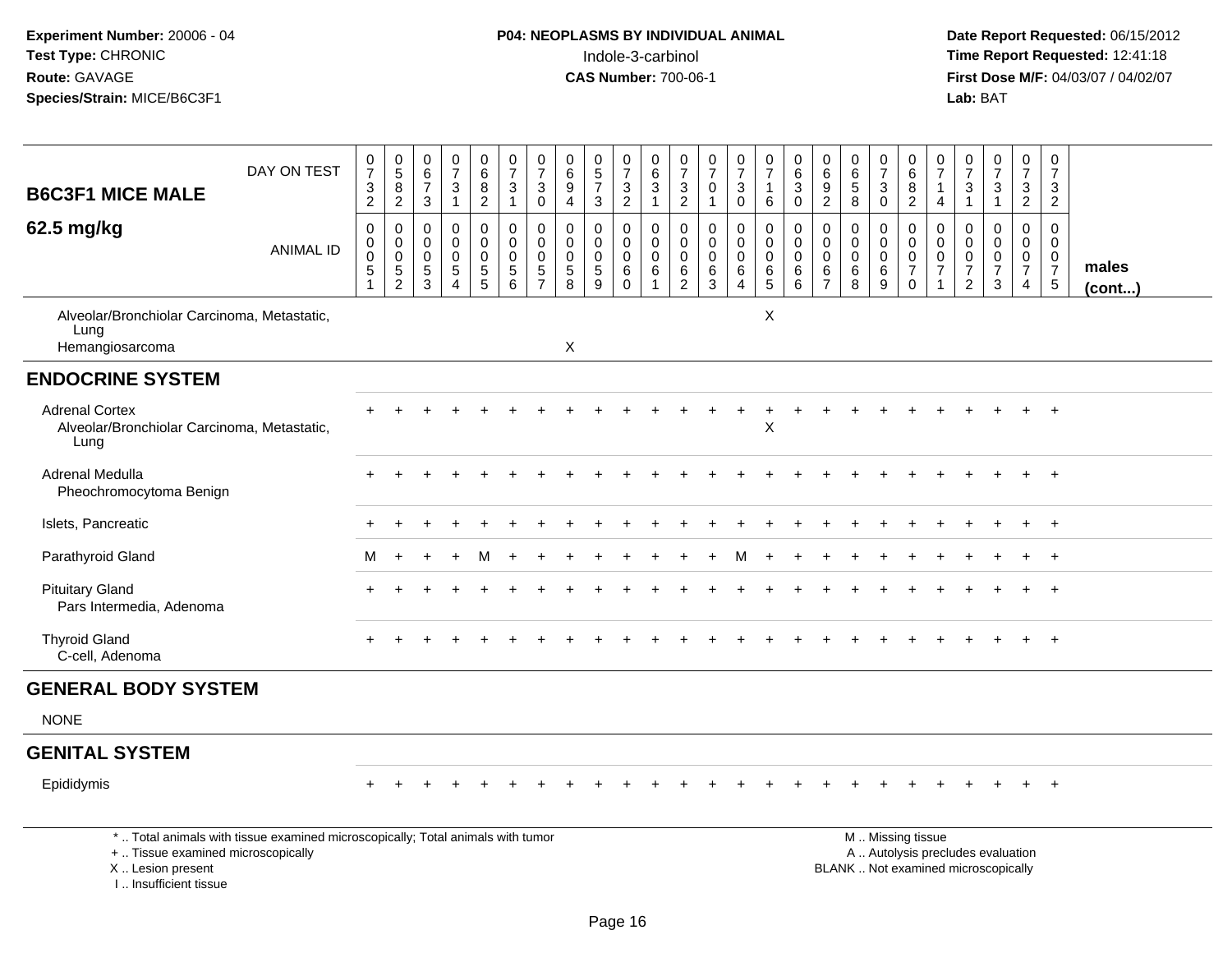# **P04: NEOPLASMS BY INDIVIDUAL ANIMAL**<br>Indole-3-carbinol Indole-3-carbinol **Time Report Requested:** 12:41:18

 **Date Report Requested:** 06/15/2012 **First Dose M/F:** 04/03/07 / 04/02/07<br>Lab: BAT **Lab:** BAT

|                                                                                 | DAY ON TEST      | $\frac{0}{7}$             | $\begin{array}{c} 0 \\ 5 \end{array}$ | $\begin{array}{c} 0 \\ 6 \end{array}$ | $\frac{0}{7}$  | $\begin{matrix} 0 \\ 6 \end{matrix}$ | $\frac{0}{7}$            | 0<br>$\overline{7}$        | 0<br>6                     | $\begin{array}{c} 0 \\ 5 \\ 7 \end{array}$ | $\frac{0}{7}$              | 0<br>$6\phantom{a}$    | 0<br>$\overline{7}$             | $\frac{0}{7}$              | $\frac{0}{7}$            | $\frac{0}{7}$                      | $\begin{matrix} 0 \\ 6 \end{matrix}$ | 0<br>$\,6\,$     | $\begin{matrix} 0 \\ 6 \\ 5 \end{matrix}$ | 0<br>$\overline{7}$        | 0<br>$\,6\,$               | 0<br>$\overline{7}$       | $\frac{0}{7}$  | $\frac{0}{7}$             | 0<br>$\overline{7}$ | 0<br>$\overline{7}$        |        |
|---------------------------------------------------------------------------------|------------------|---------------------------|---------------------------------------|---------------------------------------|----------------|--------------------------------------|--------------------------|----------------------------|----------------------------|--------------------------------------------|----------------------------|------------------------|---------------------------------|----------------------------|--------------------------|------------------------------------|--------------------------------------|------------------|-------------------------------------------|----------------------------|----------------------------|---------------------------|----------------|---------------------------|---------------------|----------------------------|--------|
| <b>B6C3F1 MICE MALE</b>                                                         |                  | $\ensuremath{\mathsf{3}}$ | $\,8\,$                               | $\boldsymbol{7}$                      | $\mathbf{3}$   | $\bf 8$                              | $\sqrt{3}$               | $\mathbf{3}$               | $\boldsymbol{9}$           |                                            | $\sqrt{3}$                 | $\sqrt{3}$             | $\frac{3}{2}$                   | $\mathsf{O}\xspace$        | 3                        | $\mathbf{1}$                       | $\overline{3}$                       | $\boldsymbol{9}$ |                                           | $\mathbf{3}$               | $\, 8$                     | $\mathbf{1}$              | 3              | $\ensuremath{\mathsf{3}}$ | $\mathsf 3$         | 3                          |        |
|                                                                                 |                  | $\overline{2}$            | $\overline{c}$                        | $\ensuremath{\mathsf{3}}$             | $\mathbf{1}$   | $\overline{2}$                       | $\overline{1}$           | 0                          | 4                          | $\mathbf{3}$                               | $\overline{2}$             | -1                     |                                 | $\mathbf{1}$               | 0                        | 6                                  | $\mathbf 0$                          | $\boldsymbol{2}$ | $\,8\,$                                   | $\mathbf 0$                | $\overline{2}$             | 4                         | $\mathbf{1}$   | $\mathbf{1}$              | $\overline{2}$      | $\overline{2}$             |        |
| 62.5 mg/kg                                                                      |                  | $\mathbf 0$               | 0                                     | $\mathbf 0$                           | 0              | 0                                    | $\mathbf 0$              | 0                          | $\mathbf 0$                | 0                                          | $\mathbf 0$                | $\mathbf 0$            | $\mathbf 0$                     | $\mathbf 0$                | 0                        | 0                                  | 0                                    | 0                | $\mathbf 0$                               | 0                          | $\mathbf 0$<br>$\mathbf 0$ | 0                         | 0              | $\mathbf 0$               | $\mathbf 0$         | $\Omega$                   |        |
|                                                                                 | <b>ANIMAL ID</b> | $\pmb{0}$<br>$\mathbf 0$  | $\mathbf 0$<br>$\mathbf 0$            | $\mathbf 0$<br>$\mathbf 0$            | $\pmb{0}$<br>0 | $\overline{0}$<br>0                  | $\pmb{0}$<br>$\mathbf 0$ | $\mathbf 0$<br>$\mathbf 0$ | $\mathbf 0$<br>$\mathbf 0$ | $\mathbf 0$<br>$\mathbf 0$                 | $\mathbf 0$<br>$\mathbf 0$ | $\pmb{0}$<br>$\pmb{0}$ | $\boldsymbol{0}$<br>$\mathbf 0$ | $\mathbf 0$<br>$\mathbf 0$ | $\mathsf{O}\xspace$<br>0 | $\mathsf{O}\xspace$<br>$\mathbf 0$ | $\mathsf{O}\xspace$<br>$\mathbf 0$   | 0<br>$\mathbf 0$ | $\pmb{0}$<br>$\mathbf 0$                  | $\mathbf 0$<br>$\mathbf 0$ | $\mathbf 0$                | $\mathbf 0$<br>0          | $\Omega$<br>0  | $\pmb{0}$<br>$\pmb{0}$    | $\mathbf 0$<br>0    | $\mathbf 0$<br>$\mathbf 0$ |        |
|                                                                                 |                  | $\sqrt{5}$                | 5                                     | 5                                     | 5              | $\sqrt{5}$                           | $\sqrt{5}$               | $\sqrt{5}$                 | $\sqrt{5}$                 | $\sqrt{5}$                                 | 6                          | $\,6\,$                | $\,6\,$                         | $\,6\,$                    | $\,6\,$                  | 6                                  | 6                                    | 6                | $\,6\,$                                   | $\,6\,$                    | $\boldsymbol{7}$           | $\overline{7}$            | $\overline{7}$ | $\overline{7}$            | $\overline{7}$      | $\overline{7}$             | males  |
|                                                                                 |                  | $\mathbf 1$               | 2                                     | 3                                     | $\overline{A}$ | 5                                    | 6                        | $\overline{7}$             | 8                          | 9                                          | $\Omega$                   |                        | $\overline{2}$                  | 3                          | 4                        | 5                                  | 6                                    | $\overline{7}$   | 8                                         | 9                          | $\mathbf 0$                |                           | $\overline{2}$ | 3                         | 4                   | $5\phantom{.0}$            | (cont) |
| Leiomyosarcoma, Metastatic, Stomach,<br>Glandular                               |                  |                           |                                       |                                       |                |                                      |                          |                            |                            |                                            |                            |                        |                                 |                            |                          |                                    |                                      |                  |                                           |                            |                            |                           | X              |                           |                     |                            |        |
| <b>Preputial Gland</b>                                                          |                  |                           |                                       |                                       |                |                                      |                          |                            |                            |                                            |                            |                        |                                 |                            |                          |                                    |                                      |                  |                                           |                            |                            |                           |                |                           |                     | $+$                        |        |
| Prostate                                                                        |                  |                           |                                       |                                       |                |                                      |                          |                            |                            |                                            |                            |                        |                                 |                            |                          |                                    |                                      |                  |                                           |                            |                            |                           |                |                           |                     |                            |        |
| Seminal Vesicle                                                                 |                  |                           |                                       |                                       |                |                                      |                          |                            |                            |                                            |                            |                        |                                 |                            |                          |                                    |                                      |                  |                                           |                            |                            |                           |                |                           |                     | $^{+}$                     |        |
| <b>Testes</b>                                                                   |                  |                           |                                       |                                       |                |                                      |                          |                            |                            |                                            |                            |                        |                                 |                            |                          |                                    |                                      |                  |                                           |                            |                            |                           |                |                           |                     |                            |        |
| Interstitial Cell, Adenoma                                                      |                  |                           |                                       |                                       |                |                                      |                          |                            |                            |                                            |                            |                        |                                 |                            |                          |                                    |                                      |                  |                                           |                            |                            | Χ                         |                |                           |                     |                            |        |
| <b>HEMATOPOIETIC SYSTEM</b>                                                     |                  |                           |                                       |                                       |                |                                      |                          |                            |                            |                                            |                            |                        |                                 |                            |                          |                                    |                                      |                  |                                           |                            |                            |                           |                |                           |                     |                            |        |
| <b>Bone Marrow</b>                                                              |                  |                           |                                       |                                       |                |                                      |                          |                            |                            |                                            |                            |                        |                                 |                            |                          |                                    |                                      |                  |                                           |                            |                            |                           |                |                           |                     | $+$                        |        |
| Hemangiosarcoma                                                                 |                  |                           |                                       |                                       |                |                                      |                          |                            |                            |                                            |                            |                        |                                 |                            |                          |                                    | X                                    |                  |                                           |                            |                            |                           |                |                           |                     |                            |        |
| Histiocytic Sarcoma                                                             |                  |                           |                                       |                                       |                |                                      |                          |                            |                            |                                            |                            |                        |                                 |                            |                          |                                    |                                      |                  |                                           |                            |                            | $\boldsymbol{\mathsf{X}}$ |                |                           |                     |                            |        |
| Lymph Node                                                                      |                  |                           |                                       | $\ddot{}$                             |                |                                      |                          |                            |                            |                                            |                            |                        |                                 |                            |                          |                                    |                                      | $+$              |                                           |                            |                            |                           |                |                           |                     |                            |        |
| Pancreatic, Lymphoma Malignant                                                  |                  |                           |                                       | X                                     |                |                                      |                          |                            |                            |                                            |                            |                        |                                 |                            |                          |                                    |                                      |                  |                                           |                            |                            |                           |                |                           |                     |                            |        |
| Lymph Node, Mandibular                                                          |                  |                           |                                       |                                       |                |                                      |                          |                            |                            |                                            |                            |                        |                                 |                            |                          |                                    |                                      |                  |                                           |                            |                            |                           |                |                           |                     | $\div$                     |        |
| Lymph Node, Mesenteric                                                          |                  |                           |                                       |                                       |                |                                      |                          |                            |                            |                                            |                            |                        |                                 |                            |                          |                                    |                                      |                  |                                           |                            |                            |                           |                |                           | $\ddot{}$           | $^{+}$                     |        |
| Hemangiosarcoma                                                                 |                  |                           |                                       |                                       |                |                                      |                          |                            | X                          |                                            |                            |                        |                                 |                            |                          |                                    |                                      |                  |                                           |                            |                            |                           |                |                           |                     |                            |        |
| Histiocytic Sarcoma                                                             |                  |                           |                                       |                                       |                |                                      |                          |                            |                            |                                            |                            |                        |                                 |                            |                          |                                    |                                      |                  |                                           |                            |                            | $\sf X$                   |                |                           |                     |                            |        |
| Lymphoma Malignant                                                              |                  |                           |                                       | $\boldsymbol{\mathsf{X}}$             |                |                                      |                          |                            |                            |                                            |                            |                        |                                 |                            |                          |                                    |                                      |                  |                                           |                            |                            |                           |                |                           |                     |                            |        |
| Spleen                                                                          |                  |                           |                                       |                                       |                |                                      |                          |                            |                            |                                            |                            |                        |                                 |                            |                          |                                    | $\ddot{}$                            |                  |                                           |                            |                            |                           |                |                           |                     |                            |        |
| Hemangiosarcoma                                                                 |                  |                           |                                       |                                       |                |                                      |                          |                            |                            |                                            |                            |                        |                                 |                            |                          |                                    | X                                    |                  |                                           |                            |                            |                           |                |                           |                     |                            |        |
| Histiocytic Sarcoma                                                             |                  |                           |                                       |                                       |                |                                      |                          |                            |                            |                                            |                            |                        |                                 |                            |                          |                                    |                                      |                  |                                           |                            |                            | $\mathsf X$               |                |                           |                     |                            |        |
| *  Total animals with tissue examined microscopically; Total animals with tumor |                  |                           |                                       |                                       |                |                                      |                          |                            |                            |                                            |                            |                        |                                 |                            |                          |                                    |                                      |                  |                                           |                            | M  Missing tissue          |                           |                |                           |                     |                            |        |

+ .. Tissue examined microscopically

X .. Lesion present

I .. Insufficient tissue

y the contract of the contract of the contract of the contract of the contract of the contract of the contract of  $A$ . Autolysis precludes evaluation

Lesion present BLANK .. Not examined microscopically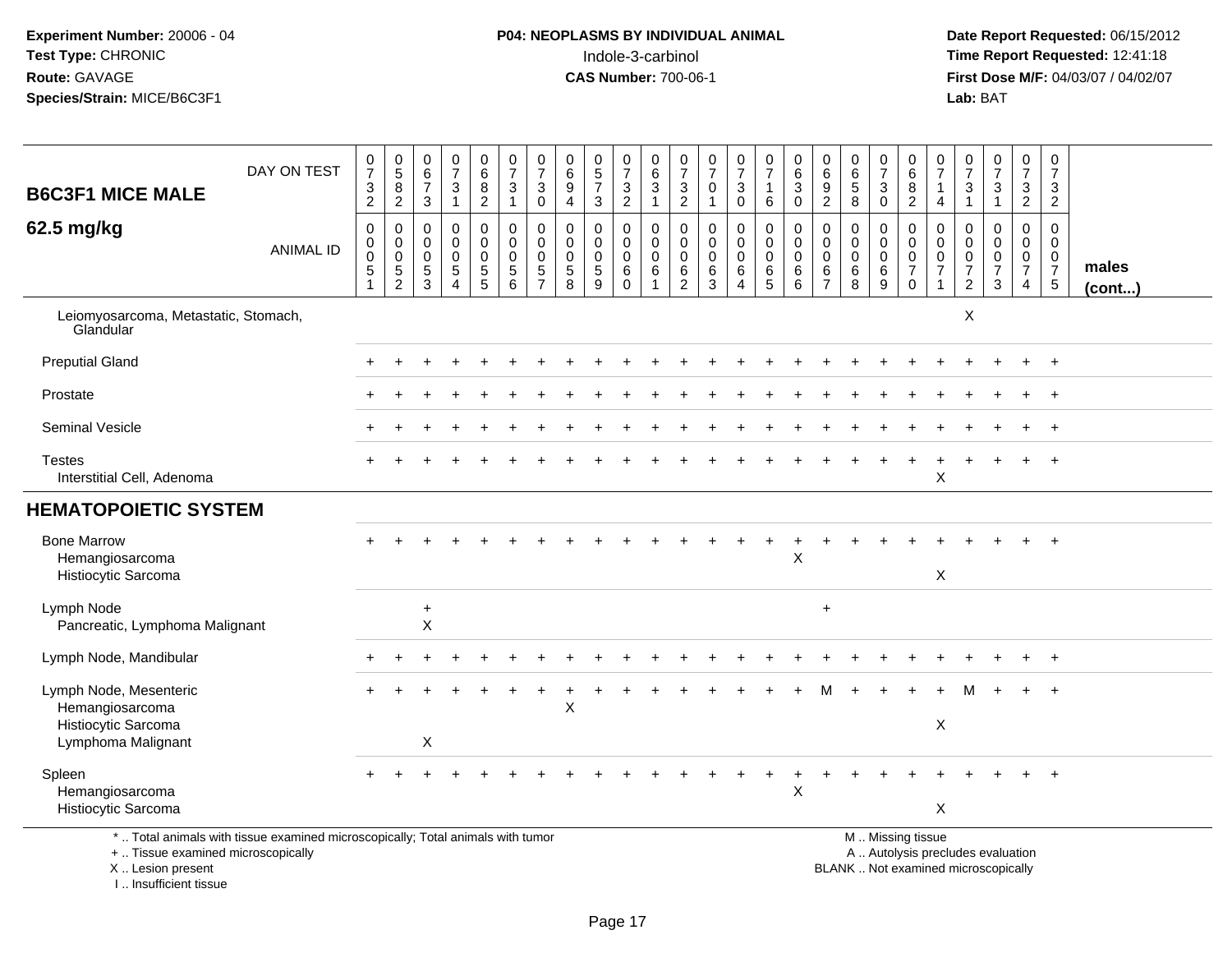| <b>B6C3F1 MICE MALE</b>                                                                                                                                                                                                                             | DAY ON TEST                                                                     | $\frac{0}{7}$<br>$\ensuremath{\mathsf{3}}$<br>$\overline{2}$                    | $\begin{array}{c} 0 \\ 5 \end{array}$<br>$\overline{8}$<br>$\overline{2}$  | $\begin{array}{c} 0 \\ 6 \end{array}$<br>$\overline{7}$<br>$\mathbf{3}$ | $\frac{0}{7}$<br>3<br>$\mathbf{1}$                              | $\begin{array}{c} 0 \\ 6 \end{array}$<br>$\bf 8$<br>$\overline{2}$ | $\frac{0}{7}$<br>$\ensuremath{\mathsf{3}}$<br>$\mathbf{1}$  | $\frac{0}{7}$<br>$\ensuremath{\mathsf{3}}$<br>$\mathbf 0$                   | $\mathbf 0$<br>$6\phantom{a}$<br>$\boldsymbol{9}$<br>$\overline{4}$ | $\begin{array}{c} 0 \\ 5 \end{array}$<br>$\overline{7}$<br>$\mathbf{3}$ | $\begin{array}{c} 0 \\ 7 \end{array}$<br>3<br>$\overline{2}$ | 0<br>$\overline{6}$<br>$\overline{3}$<br>$\mathbf{1}$       | 0<br>$\overline{7}$<br>$\frac{3}{2}$                | $\begin{array}{c} 0 \\ 7 \end{array}$<br>$\pmb{0}$<br>$\mathbf{1}$ | $\begin{smallmatrix}0\\7\end{smallmatrix}$<br>$\ensuremath{\mathsf{3}}$<br>$\mathbf 0$ | $\frac{0}{7}$<br>$\mathbf{1}$<br>6                  | $\begin{array}{c} 0 \\ 6 \end{array}$<br>$\ensuremath{\mathsf{3}}$<br>$\mathbf 0$ | $\begin{array}{c} 0 \\ 6 \end{array}$<br>$\frac{9}{2}$           | $_6^0$<br>5<br>8                          | $\begin{array}{c} 0 \\ 7 \end{array}$<br>$\frac{3}{0}$  | 0<br>$\overline{6}$<br>$\frac{8}{2}$                                                          | 0<br>$\frac{5}{7}$<br>$\overline{1}$<br>$\overline{4}$                        | $\frac{0}{7}$<br>$\ensuremath{\mathsf{3}}$<br>$\mathbf{1}$ | $\frac{0}{7}$<br>$\ensuremath{\mathsf{3}}$<br>$\mathbf{1}$ | $\begin{smallmatrix}0\\7\end{smallmatrix}$<br>$\frac{3}{2}$                   | 0<br>$\overline{7}$<br>3<br>$\overline{2}$          |                       |
|-----------------------------------------------------------------------------------------------------------------------------------------------------------------------------------------------------------------------------------------------------|---------------------------------------------------------------------------------|---------------------------------------------------------------------------------|----------------------------------------------------------------------------|-------------------------------------------------------------------------|-----------------------------------------------------------------|--------------------------------------------------------------------|-------------------------------------------------------------|-----------------------------------------------------------------------------|---------------------------------------------------------------------|-------------------------------------------------------------------------|--------------------------------------------------------------|-------------------------------------------------------------|-----------------------------------------------------|--------------------------------------------------------------------|----------------------------------------------------------------------------------------|-----------------------------------------------------|-----------------------------------------------------------------------------------|------------------------------------------------------------------|-------------------------------------------|---------------------------------------------------------|-----------------------------------------------------------------------------------------------|-------------------------------------------------------------------------------|------------------------------------------------------------|------------------------------------------------------------|-------------------------------------------------------------------------------|-----------------------------------------------------|-----------------------|
| 62.5 mg/kg                                                                                                                                                                                                                                          | <b>ANIMAL ID</b>                                                                | $\boldsymbol{0}$<br>$\mathbf 0$<br>$\mathbf 0$<br>$\,$ 5 $\,$<br>$\overline{1}$ | $\mathbf 0$<br>$\mathbf 0$<br>$\mathbf 0$<br>$\,$ 5 $\,$<br>$\overline{2}$ | $\Omega$<br>$\mathbf 0$<br>$\Omega$<br>$\sqrt{5}$<br>3                  | 0<br>$\mathbf 0$<br>$\mathbf 0$<br>$\sqrt{5}$<br>$\overline{4}$ | $\mathsf 0$<br>$\mathbf 0$<br>$\mathbf 0$<br>$\,$ 5 $\,$<br>5      | $\mathbf 0$<br>$\pmb{0}$<br>$\mathbf 0$<br>$\,$ 5 $\,$<br>6 | $\mathbf 0$<br>$\mathbf 0$<br>$\mathbf{0}$<br>$\,$ 5 $\,$<br>$\overline{7}$ | $\mathbf 0$<br>$\mathbf 0$<br>$\mathbf 0$<br>$\sqrt{5}$<br>8        | 0<br>$\mathbf 0$<br>$\mathbf 0$<br>$\,$ 5 $\,$<br>9                     | $\mathbf 0$<br>$\mathbf 0$<br>$\mathbf 0$<br>6<br>$\Omega$   | $\mathbf 0$<br>$\mathsf{O}\xspace$<br>$\mathbf 0$<br>6<br>1 | $\mathbf 0$<br>$\mathbf 0$<br>$\mathbf 0$<br>6<br>2 | 0<br>$\pmb{0}$<br>$\mathbf 0$<br>$\,6\,$<br>$\mathbf{3}$           | 0<br>$\mathbf 0$<br>$\mathbf 0$<br>$\,6\,$<br>$\overline{4}$                           | $\mathbf 0$<br>$\mathbf 0$<br>$\mathbf 0$<br>6<br>5 | $\mathbf 0$<br>$\mathbf 0$<br>$\Omega$<br>6<br>6                                  | $\mathbf 0$<br>$\mathbf 0$<br>$\mathbf 0$<br>6<br>$\overline{7}$ | 0<br>$\mathbf 0$<br>$\mathbf 0$<br>6<br>8 | 0<br>$\mathsf{O}\xspace$<br>$\mathbf 0$<br>$\,6\,$<br>9 | $\mathbf 0$<br>$\mathbf 0$<br>$\mathbf 0$<br>$\overline{7}$<br>$\mathbf 0$                    | $\mathbf 0$<br>$\mathbf 0$<br>$\mathbf 0$<br>$\overline{7}$<br>$\overline{1}$ | $\mathbf 0$<br>$\mathbf 0$<br>0<br>$\boldsymbol{7}$<br>2   | 0<br>$\mathbf 0$<br>$\mathbf 0$<br>$\overline{7}$<br>3     | $\mathbf 0$<br>$\mathbf 0$<br>$\mathbf 0$<br>$\overline{7}$<br>$\overline{4}$ | $\Omega$<br>$\mathbf 0$<br>0<br>$\overline{7}$<br>5 | males<br>$($ cont $)$ |
| Lymphoma Malignant                                                                                                                                                                                                                                  |                                                                                 |                                                                                 |                                                                            | $\boldsymbol{\mathsf{X}}$                                               |                                                                 |                                                                    |                                                             |                                                                             |                                                                     |                                                                         |                                                              |                                                             |                                                     |                                                                    |                                                                                        |                                                     |                                                                                   |                                                                  |                                           |                                                         |                                                                                               |                                                                               |                                                            |                                                            |                                                                               |                                                     |                       |
| Thymus                                                                                                                                                                                                                                              |                                                                                 | $\ddot{}$                                                                       | $\ddot{}$                                                                  |                                                                         |                                                                 |                                                                    |                                                             | м                                                                           |                                                                     |                                                                         |                                                              |                                                             |                                                     |                                                                    |                                                                                        |                                                     |                                                                                   |                                                                  | $\pm$                                     | M                                                       | $+$                                                                                           | M                                                                             | $+$                                                        | $+$                                                        | $+$                                                                           | $+$                                                 |                       |
| <b>INTEGUMENTARY SYSTEM</b>                                                                                                                                                                                                                         |                                                                                 |                                                                                 |                                                                            |                                                                         |                                                                 |                                                                    |                                                             |                                                                             |                                                                     |                                                                         |                                                              |                                                             |                                                     |                                                                    |                                                                                        |                                                     |                                                                                   |                                                                  |                                           |                                                         |                                                                                               |                                                                               |                                                            |                                                            |                                                                               |                                                     |                       |
| <b>Mammary Gland</b>                                                                                                                                                                                                                                |                                                                                 | м                                                                               | м                                                                          | M                                                                       | M                                                               | M                                                                  | M                                                           | M                                                                           | M                                                                   | M                                                                       | M                                                            | M                                                           |                                                     | M M M                                                              |                                                                                        | M                                                   | M                                                                                 | M                                                                | M                                         | M                                                       | M                                                                                             | M                                                                             | M                                                          | M                                                          | M M                                                                           |                                                     |                       |
| Skin<br>Subcutaneous Tissue, Fibrosarcoma<br>Subcutaneous Tissue, Hemangiosarcoma                                                                                                                                                                   |                                                                                 |                                                                                 |                                                                            |                                                                         |                                                                 |                                                                    |                                                             |                                                                             |                                                                     |                                                                         |                                                              |                                                             |                                                     | X                                                                  |                                                                                        |                                                     | X                                                                                 |                                                                  |                                           |                                                         |                                                                                               |                                                                               |                                                            |                                                            |                                                                               |                                                     |                       |
| <b>MUSCULOSKELETAL SYSTEM</b>                                                                                                                                                                                                                       |                                                                                 |                                                                                 |                                                                            |                                                                         |                                                                 |                                                                    |                                                             |                                                                             |                                                                     |                                                                         |                                                              |                                                             |                                                     |                                                                    |                                                                                        |                                                     |                                                                                   |                                                                  |                                           |                                                         |                                                                                               |                                                                               |                                                            |                                                            |                                                                               |                                                     |                       |
| Bone                                                                                                                                                                                                                                                |                                                                                 |                                                                                 |                                                                            |                                                                         |                                                                 |                                                                    |                                                             |                                                                             |                                                                     |                                                                         |                                                              |                                                             |                                                     |                                                                    |                                                                                        |                                                     |                                                                                   |                                                                  |                                           |                                                         |                                                                                               |                                                                               |                                                            |                                                            |                                                                               | $\ddot{}$                                           |                       |
| <b>NERVOUS SYSTEM</b>                                                                                                                                                                                                                               |                                                                                 |                                                                                 |                                                                            |                                                                         |                                                                 |                                                                    |                                                             |                                                                             |                                                                     |                                                                         |                                                              |                                                             |                                                     |                                                                    |                                                                                        |                                                     |                                                                                   |                                                                  |                                           |                                                         |                                                                                               |                                                                               |                                                            |                                                            |                                                                               |                                                     |                       |
| <b>Brain</b>                                                                                                                                                                                                                                        |                                                                                 |                                                                                 |                                                                            |                                                                         |                                                                 |                                                                    |                                                             |                                                                             |                                                                     |                                                                         |                                                              |                                                             |                                                     |                                                                    |                                                                                        |                                                     |                                                                                   |                                                                  |                                           |                                                         |                                                                                               |                                                                               |                                                            |                                                            |                                                                               | $+$                                                 |                       |
| <b>RESPIRATORY SYSTEM</b>                                                                                                                                                                                                                           |                                                                                 |                                                                                 |                                                                            |                                                                         |                                                                 |                                                                    |                                                             |                                                                             |                                                                     |                                                                         |                                                              |                                                             |                                                     |                                                                    |                                                                                        |                                                     |                                                                                   |                                                                  |                                           |                                                         |                                                                                               |                                                                               |                                                            |                                                            |                                                                               |                                                     |                       |
| Lung<br>Alveolar/Bronchiolar Adenoma<br>Alveolar/Bronchiolar Adenoma, Multiple<br>Alveolar/Bronchiolar Carcinoma<br>Hepatoblastoma, Metastatic, Liver<br>Hepatocellular Carcinoma, Metastatic, Liver<br>Hepatocholangiocarcinoma, Metastatic, Liver |                                                                                 | $\ddot{}$<br>$\boldsymbol{\mathsf{X}}$<br>X                                     |                                                                            |                                                                         |                                                                 | $\boldsymbol{\mathsf{X}}$                                          |                                                             |                                                                             | $\mathsf{X}$                                                        |                                                                         | X                                                            | X                                                           | X                                                   | $X$ $X$                                                            |                                                                                        | X                                                   |                                                                                   |                                                                  | X                                         |                                                         | X                                                                                             |                                                                               |                                                            | X                                                          |                                                                               | $\ddot{}$<br>X                                      |                       |
| Nose                                                                                                                                                                                                                                                |                                                                                 |                                                                                 |                                                                            |                                                                         |                                                                 |                                                                    |                                                             |                                                                             |                                                                     |                                                                         |                                                              |                                                             |                                                     |                                                                    |                                                                                        |                                                     |                                                                                   |                                                                  |                                           |                                                         |                                                                                               |                                                                               |                                                            |                                                            |                                                                               |                                                     |                       |
| +  Tissue examined microscopically<br>X  Lesion present<br>I Insufficient tissue                                                                                                                                                                    | *  Total animals with tissue examined microscopically; Total animals with tumor |                                                                                 |                                                                            |                                                                         |                                                                 |                                                                    |                                                             |                                                                             |                                                                     |                                                                         |                                                              |                                                             |                                                     |                                                                    |                                                                                        |                                                     |                                                                                   |                                                                  |                                           |                                                         | M  Missing tissue<br>A  Autolysis precludes evaluation<br>BLANK  Not examined microscopically |                                                                               |                                                            |                                                            |                                                                               |                                                     |                       |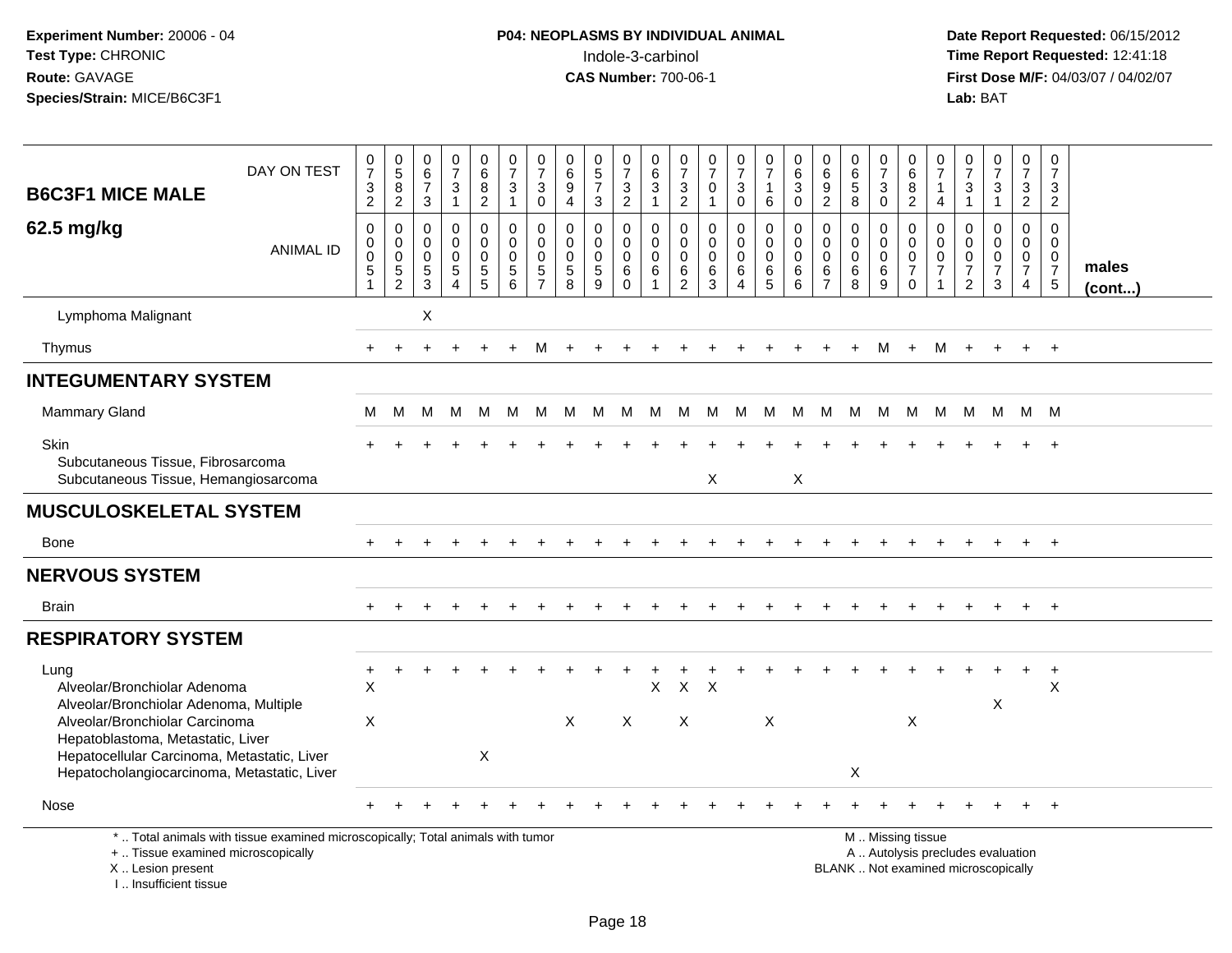**Date Report Requested:** 06/15/2012 **First Dose M/F:** 04/03/07 / 04/02/07<br>Lab: BAT **Lab:** BAT

| <b>B6C3F1 MICE MALE</b>                                                                | DAY ON TEST      | $\frac{0}{7}$<br>$\sqrt{3}$<br>$\overline{2}$ | $\begin{array}{c} 0 \\ 5 \\ 8 \end{array}$<br>$\overline{c}$ | $\begin{array}{c} 0 \\ 6 \end{array}$<br>$\overline{7}$<br>$\mathbf{3}$ | $\frac{0}{7}$<br>$\mathbf{3}$                                     | $\begin{matrix} 0 \\ 6 \end{matrix}$<br>$\bf 8$<br>$\overline{a}$                   | $\frac{0}{7}$<br>$\ensuremath{\mathsf{3}}$<br>1                      | $\frac{0}{7}$<br>$\ensuremath{\mathsf{3}}$<br>$\mathbf 0$ | $\begin{matrix} 0 \\ 6 \\ 9 \end{matrix}$<br>$\overline{4}$          | $\begin{array}{c} 0 \\ 5 \\ 7 \end{array}$<br>$\sqrt{3}$   | $\frac{0}{7}$<br>3<br>$\overline{c}$                     | $\begin{matrix} 0 \\ 6 \end{matrix}$<br>3    | $\frac{0}{7}$<br>$\frac{3}{2}$                                    | $\frac{0}{7}$<br>$\pmb{0}$                            | $\frac{0}{7}$<br>$\ensuremath{\mathsf{3}}$<br>$\pmb{0}$                          | $\frac{0}{7}$<br>$\mathbf{1}$<br>$\,6\,$         | $\begin{array}{c} 0 \\ 6 \end{array}$<br>$\ensuremath{\mathsf{3}}$<br>0 | $\begin{matrix} 0 \\ 6 \end{matrix}$<br>$\boldsymbol{9}$<br>$\overline{c}$ | $\begin{array}{c} 0 \\ 6 \\ 5 \end{array}$<br>8          | $\frac{0}{7}$<br>$\mathbf{3}$<br>$\mathbf 0$                           | $\begin{array}{c} 0 \\ 6 \end{array}$<br>$\, 8$<br>$\sqrt{2}$ | $\frac{0}{7}$<br>$\overline{1}$<br>4                                        | $\frac{0}{7}$<br>$\ensuremath{\mathsf{3}}$<br>1 | $\frac{0}{7}$<br>$\mathbf{3}$                               | $\begin{smallmatrix}0\\7\end{smallmatrix}$<br>$\frac{3}{2}$                 | $\frac{0}{7}$<br>$\mathsf 3$<br>$\overline{2}$  |                 |
|----------------------------------------------------------------------------------------|------------------|-----------------------------------------------|--------------------------------------------------------------|-------------------------------------------------------------------------|-------------------------------------------------------------------|-------------------------------------------------------------------------------------|----------------------------------------------------------------------|-----------------------------------------------------------|----------------------------------------------------------------------|------------------------------------------------------------|----------------------------------------------------------|----------------------------------------------|-------------------------------------------------------------------|-------------------------------------------------------|----------------------------------------------------------------------------------|--------------------------------------------------|-------------------------------------------------------------------------|----------------------------------------------------------------------------|----------------------------------------------------------|------------------------------------------------------------------------|---------------------------------------------------------------|-----------------------------------------------------------------------------|-------------------------------------------------|-------------------------------------------------------------|-----------------------------------------------------------------------------|-------------------------------------------------|-----------------|
| 62.5 mg/kg                                                                             | <b>ANIMAL ID</b> | 0<br>0<br>$\,0\,$<br>$\sqrt{5}$               | $\mathbf 0$<br>$\begin{matrix}0\\0\\5\\2\end{matrix}$        | $\mathbf 0$<br>$\pmb{0}$<br>$\mathsf{O}\xspace$<br>$\sqrt{5}$<br>3      | 0<br>0<br>$\mathsf{O}\xspace$<br>$\overline{5}$<br>$\overline{4}$ | 0<br>$\ddot{\mathbf{0}}$<br>$\ddot{\mathbf{0}}$<br>$\overline{5}$<br>$\overline{5}$ | 0<br>$\pmb{0}$<br>$\overline{0}$<br>$\overline{5}$<br>$6\phantom{a}$ | 0<br>0<br>$\mathbf 0$<br>$\sqrt{5}$<br>$\overline{7}$     | $\mathbf 0$<br>$\ddot{\mathbf{0}}$<br>$\mathbf 0$<br>$\sqrt{5}$<br>8 | 0<br>$\mathbf 0$<br>$\mathsf{O}\xspace$<br>$\sqrt{5}$<br>9 | 0<br>$\mathbf 0$<br>$\mathsf{O}\xspace$<br>6<br>$\Omega$ | 0<br>$\mathsf{O}\xspace$<br>$\mathbf 0$<br>6 | 0<br>$\boldsymbol{0}$<br>$\mathbf 0$<br>$\,6\,$<br>$\overline{2}$ | 0<br>$\overline{0}$<br>$0$<br>$\,6\,$<br>$\mathbf{3}$ | $\mathbf 0$<br>$\mathsf{O}\xspace$<br>$\ddot{\mathbf{0}}$<br>6<br>$\overline{4}$ | 0<br>$\pmb{0}$<br>$\overline{0}$<br>$\,6\,$<br>5 | 0<br>0<br>$\mathbf 0$<br>6<br>6                                         | 0<br>$\mathsf{O}\xspace$<br>$\mathbf 0$<br>$\,6\,$<br>$\overline{7}$       | 0<br>$\pmb{0}$<br>$\pmb{0}$<br>$\,6\,$<br>$\overline{8}$ | $\mathbf 0$<br>$\mathbf 0$<br>$\mathbf 0$<br>$\,6\,$<br>$\overline{9}$ | 0<br>$\pmb{0}$<br>$\pmb{0}$<br>$\overline{7}$<br>$\Omega$     | $\mathbf 0$<br>$\mathbf 0$<br>$\mathbf 0$<br>$\overline{7}$<br>$\mathbf{1}$ | 0<br>0<br>0<br>$\overline{7}$<br>$\overline{2}$ | 0<br>$\mathbf 0$<br>$\boldsymbol{0}$<br>$\overline{7}$<br>3 | 0<br>$\mathbf 0$<br>$\begin{array}{c} 0 \\ 7 \end{array}$<br>$\overline{4}$ | 0<br>$\mathbf 0$<br>$\frac{0}{7}$<br>$\sqrt{5}$ | males<br>(cont) |
| Trachea                                                                                |                  |                                               |                                                              |                                                                         |                                                                   |                                                                                     |                                                                      |                                                           |                                                                      |                                                            |                                                          |                                              |                                                                   |                                                       |                                                                                  |                                                  |                                                                         |                                                                            |                                                          |                                                                        |                                                               |                                                                             |                                                 |                                                             | $+$                                                                         | $+$                                             |                 |
| <b>SPECIAL SENSES SYSTEM</b>                                                           |                  |                                               |                                                              |                                                                         |                                                                   |                                                                                     |                                                                      |                                                           |                                                                      |                                                            |                                                          |                                              |                                                                   |                                                       |                                                                                  |                                                  |                                                                         |                                                                            |                                                          |                                                                        |                                                               |                                                                             |                                                 |                                                             |                                                                             |                                                 |                 |
| Eye                                                                                    |                  |                                               |                                                              |                                                                         |                                                                   |                                                                                     |                                                                      |                                                           |                                                                      |                                                            |                                                          |                                              |                                                                   |                                                       |                                                                                  |                                                  |                                                                         |                                                                            |                                                          |                                                                        |                                                               |                                                                             |                                                 |                                                             | $\pm$                                                                       | $^{+}$                                          |                 |
| Harderian Gland<br>Adenoma<br>Carcinoma<br>Bilateral, Adenoma                          |                  |                                               |                                                              |                                                                         |                                                                   |                                                                                     |                                                                      |                                                           |                                                                      |                                                            | X                                                        |                                              |                                                                   |                                                       | $\mathsf{X}$                                                                     | $\boldsymbol{\mathsf{X}}$                        |                                                                         |                                                                            |                                                          |                                                                        |                                                               |                                                                             | X                                               |                                                             | $+$                                                                         | $^{+}$                                          |                 |
|                                                                                        |                  |                                               |                                                              |                                                                         |                                                                   |                                                                                     |                                                                      |                                                           |                                                                      |                                                            |                                                          |                                              |                                                                   |                                                       |                                                                                  |                                                  |                                                                         |                                                                            |                                                          |                                                                        |                                                               |                                                                             |                                                 |                                                             |                                                                             |                                                 |                 |
| <b>URINARY SYSTEM</b><br>Kidney<br>Alveolar/Bronchiolar Carcinoma, Metastatic,<br>Lung |                  |                                               |                                                              |                                                                         |                                                                   |                                                                                     |                                                                      |                                                           |                                                                      |                                                            |                                                          |                                              |                                                                   |                                                       |                                                                                  | $\div$<br>$\boldsymbol{\mathsf{X}}$              |                                                                         |                                                                            |                                                          |                                                                        |                                                               |                                                                             |                                                 |                                                             | $+$                                                                         | $+$                                             |                 |
| Urethra                                                                                |                  |                                               |                                                              |                                                                         |                                                                   |                                                                                     |                                                                      |                                                           |                                                                      | $\ddot{}$                                                  |                                                          |                                              |                                                                   |                                                       |                                                                                  |                                                  |                                                                         |                                                                            |                                                          |                                                                        |                                                               |                                                                             |                                                 |                                                             |                                                                             |                                                 |                 |
| <b>Urinary Bladder</b>                                                                 |                  | $+$                                           |                                                              |                                                                         |                                                                   |                                                                                     |                                                                      |                                                           |                                                                      |                                                            |                                                          |                                              |                                                                   |                                                       |                                                                                  |                                                  |                                                                         |                                                                            |                                                          |                                                                        |                                                               |                                                                             |                                                 | $\ddot{}$                                                   | $+$                                                                         | $+$                                             |                 |
| <b>SYSTEMIC LESIONS</b>                                                                |                  |                                               |                                                              |                                                                         |                                                                   |                                                                                     |                                                                      |                                                           |                                                                      |                                                            |                                                          |                                              |                                                                   |                                                       |                                                                                  |                                                  |                                                                         |                                                                            |                                                          |                                                                        |                                                               |                                                                             |                                                 |                                                             |                                                                             |                                                 |                 |
| Multiple Organ<br>Histiocytic Sarcoma<br>Lymphoma Malignant                            |                  |                                               |                                                              | X                                                                       |                                                                   |                                                                                     |                                                                      |                                                           |                                                                      |                                                            |                                                          |                                              |                                                                   |                                                       |                                                                                  |                                                  |                                                                         |                                                                            |                                                          |                                                                        | $\ddot{}$                                                     | $\ddot{}$<br>X                                                              |                                                 | $\div$                                                      | $+$                                                                         | $+$                                             |                 |

\* .. Total animals with tissue examined microscopically; Total animals with tumor

+ .. Tissue examined microscopically

X .. Lesion present

I .. Insufficient tissue

 M .. Missing tissuey the contract of the contract of the contract of the contract of the contract of the contract of the contract of  $A$ . Autolysis precludes evaluation Lesion present BLANK .. Not examined microscopically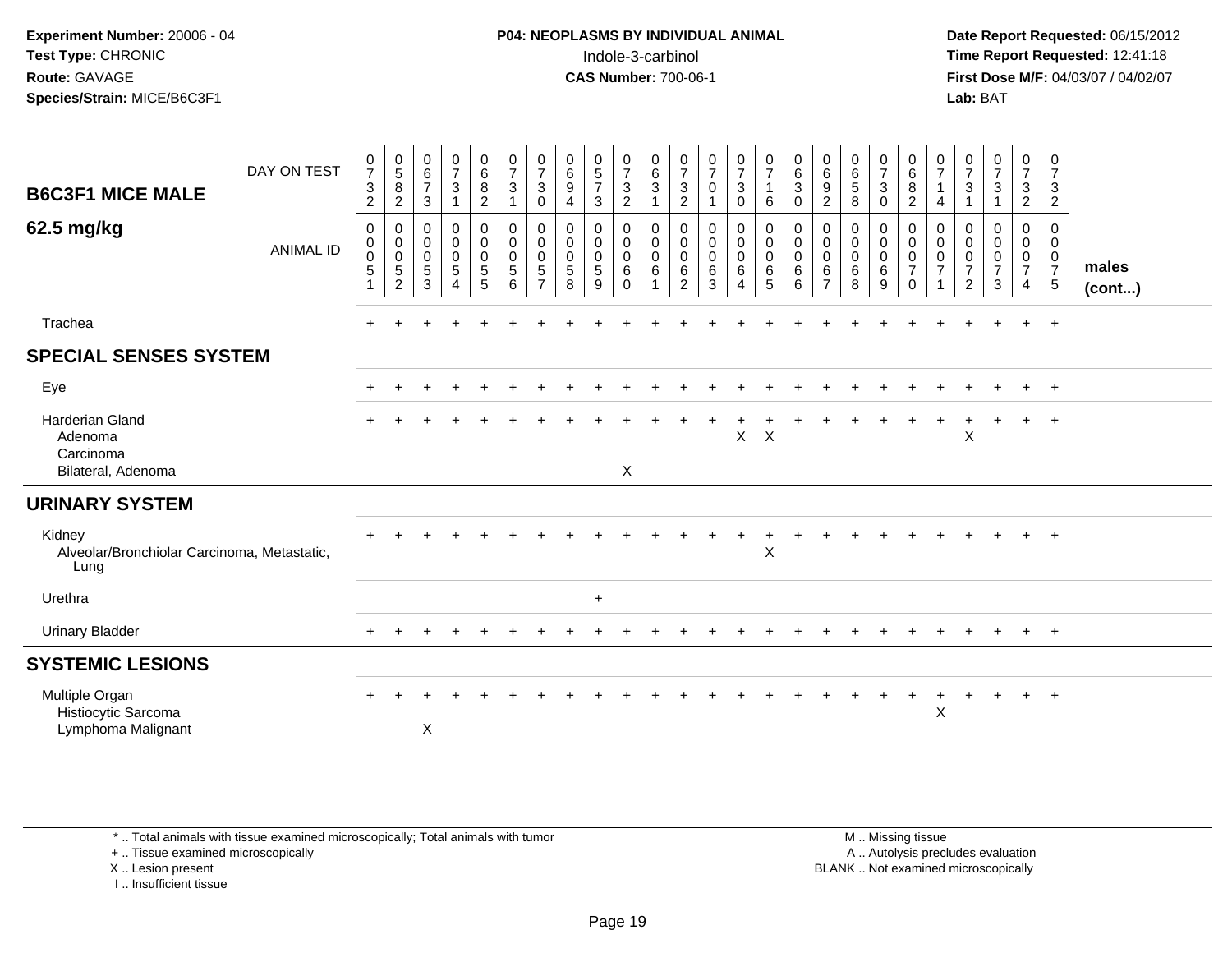# **P04: NEOPLASMS BY INDIVIDUAL ANIMAL**Indole-3-carbinol **Time Report Requested:** 12:41:18

 **Date Report Requested:** 06/15/2012 **First Dose M/F:** 04/03/07 / 04/02/07<br>Lab: BAT **Lab:** BAT

| <b>B6C3F1 MICE MALE</b>                                                                                                                                  | DAY ON TEST      | $\frac{0}{7}$<br>$\mathfrak{S}$<br>$\overline{2}$                       | $\frac{0}{7}$<br>3<br>$\mathbf{1}$                                  | $\frac{0}{7}$<br>$\sqrt{3}$<br>$\overline{c}$                    | $\frac{0}{7}$<br>$\pmb{0}$<br>$\boldsymbol{9}$                   | $\begin{smallmatrix}0\\7\end{smallmatrix}$<br>$\ensuremath{\mathsf{3}}$<br>$\overline{2}$ | $\frac{0}{7}$<br>$\overline{1}$<br>$\mathbf 0$                         | $\frac{0}{7}$<br>$\ensuremath{\mathsf{3}}$<br>2                        | $\frac{0}{7}$<br>$\sqrt{3}$<br>$\overline{c}$             | $\frac{0}{7}$<br>$\mathbf{3}$<br>$\mathbf{1}$              | $\frac{0}{7}$<br>$\frac{3}{2}$                           | $\begin{array}{c} 0 \\ 7 \end{array}$<br>$\ensuremath{\mathsf{3}}$<br>$\overline{2}$ | $\frac{0}{7}$<br>$\ensuremath{\mathsf{3}}$<br>$\overline{1}$ | $\frac{0}{7}$<br>$\sqrt{3}$<br>$\mathbf{1}$                 | 0<br>$\overline{6}$<br>$\pmb{0}$<br>4                        | $\frac{0}{7}$<br>$\frac{3}{2}$                                                  | 0<br>$\overline{7}$<br>1             | $\frac{0}{3}$<br>$\bf 8$<br>$\mathbf{1}$                         | $\frac{0}{7}$<br>$\ensuremath{\mathsf{3}}$<br>$\overline{2}$ | $\frac{0}{7}$<br>$\ensuremath{\mathsf{3}}$<br>$\mathbf{1}$                    | $\frac{0}{7}$<br>$\ensuremath{\mathsf{3}}$<br>$\mathbf{1}$ | $\frac{0}{7}$<br>$\frac{3}{2}$                                                     | $\frac{0}{7}$<br>$\frac{3}{2}$                             | $\frac{0}{7}$<br>$\ensuremath{\mathsf{3}}$<br>$\pmb{0}$    | 0<br>$6\overline{6}$<br>$\mathbf{1}$<br>6                          | 0<br>$\overline{7}$<br>3<br>$\mathbf 0$ |                                                         |
|----------------------------------------------------------------------------------------------------------------------------------------------------------|------------------|-------------------------------------------------------------------------|---------------------------------------------------------------------|------------------------------------------------------------------|------------------------------------------------------------------|-------------------------------------------------------------------------------------------|------------------------------------------------------------------------|------------------------------------------------------------------------|-----------------------------------------------------------|------------------------------------------------------------|----------------------------------------------------------|--------------------------------------------------------------------------------------|--------------------------------------------------------------|-------------------------------------------------------------|--------------------------------------------------------------|---------------------------------------------------------------------------------|--------------------------------------|------------------------------------------------------------------|--------------------------------------------------------------|-------------------------------------------------------------------------------|------------------------------------------------------------|------------------------------------------------------------------------------------|------------------------------------------------------------|------------------------------------------------------------|--------------------------------------------------------------------|-----------------------------------------|---------------------------------------------------------|
| 62.5 mg/kg                                                                                                                                               | <b>ANIMAL ID</b> | $\mathbf 0$<br>0<br>$\mathsf{O}\xspace$<br>$\overline{\mathbf{7}}$<br>6 | 0<br>$\mathbf 0$<br>$\mathbf 0$<br>$\overline{7}$<br>$\overline{7}$ | $\mathbf 0$<br>$\mathbf 0$<br>$\mathbf 0$<br>$\overline{7}$<br>8 | $\mathbf 0$<br>$\mathbf 0$<br>$\mathbf 0$<br>$\overline{7}$<br>9 | $\mathbf{0}$<br>$\mathbf 0$<br>$\mathsf{O}\xspace$<br>$\,8\,$<br>$\mathbf 0$              | $\mathbf 0$<br>$\mathbf 0$<br>$\mathbf 0$<br>$\,8\,$<br>$\overline{1}$ | $\mathbf 0$<br>$\mathbf 0$<br>$\mathbf 0$<br>$\,8\,$<br>$\overline{2}$ | $\mathbf 0$<br>$\mathbf 0$<br>$\mathbf 0$<br>$\,8\,$<br>3 | $\mathbf 0$<br>0<br>$\pmb{0}$<br>$\bf 8$<br>$\overline{4}$ | 0<br>$\mathbf 0$<br>$\mathbf 0$<br>$\bf 8$<br>$\sqrt{5}$ | 0<br>$\pmb{0}$<br>$\pmb{0}$<br>$\,8\,$<br>$\,6\,$                                    | 0<br>0<br>$\mathbf 0$<br>$\bf 8$<br>$\overline{7}$           | $\mathbf 0$<br>$\pmb{0}$<br>$\overline{0}$<br>$\frac{8}{8}$ | 0<br>$\mathbf 0$<br>$\pmb{0}$<br>$\bf 8$<br>$\boldsymbol{9}$ | $\mathbf 0$<br>$\mathbf 0$<br>$\overline{0}$<br>$\boldsymbol{9}$<br>$\mathbf 0$ | $\mathbf 0$<br>0<br>$\mathbf 0$<br>9 | 0<br>$\mathsf{O}\xspace$<br>$\ddot{\mathbf{0}}$<br>$\frac{9}{2}$ | 0<br>$\mathbf 0$<br>$\pmb{0}$<br>$\boldsymbol{9}$<br>3       | 0<br>$\mathbf 0$<br>$\ddot{\mathbf{0}}$<br>$\boldsymbol{9}$<br>$\overline{4}$ | $\mathbf 0$<br>$\mathsf 0$<br>$\mathbf 0$<br>$\frac{9}{5}$ | $\mathbf 0$<br>$\mathbf 0$<br>$\mathbf 0$<br>$\begin{array}{c} 9 \\ 6 \end{array}$ | $\mathbf 0$<br>$\mathbf 0$<br>$\mathbf 0$<br>$\frac{9}{7}$ | $\mathbf 0$<br>$\mathbf 0$<br>$\mathbf 0$<br>$\frac{9}{8}$ | $\mathbf 0$<br>$\mathbf 0$<br>$\mathbf 0$<br>$\boldsymbol{9}$<br>9 | $\Omega$<br>0<br>$\mathbf 1$<br>0<br>0  | * TOTALS                                                |
| <b>ALIMENTARY SYSTEM</b>                                                                                                                                 |                  |                                                                         |                                                                     |                                                                  |                                                                  |                                                                                           |                                                                        |                                                                        |                                                           |                                                            |                                                          |                                                                                      |                                                              |                                                             |                                                              |                                                                                 |                                      |                                                                  |                                                              |                                                                               |                                                            |                                                                                    |                                                            |                                                            |                                                                    |                                         |                                                         |
| Esophagus                                                                                                                                                |                  |                                                                         |                                                                     |                                                                  |                                                                  |                                                                                           |                                                                        |                                                                        |                                                           |                                                            |                                                          |                                                                                      |                                                              |                                                             |                                                              |                                                                                 |                                      |                                                                  |                                                              |                                                                               |                                                            |                                                                                    |                                                            |                                                            |                                                                    |                                         | 50                                                      |
| Gallbladder                                                                                                                                              |                  |                                                                         |                                                                     |                                                                  |                                                                  |                                                                                           |                                                                        |                                                                        |                                                           |                                                            |                                                          |                                                                                      |                                                              |                                                             |                                                              |                                                                                 |                                      |                                                                  |                                                              |                                                                               |                                                            |                                                                                    |                                                            |                                                            |                                                                    |                                         | 50                                                      |
| Intestine Large, Cecum                                                                                                                                   |                  |                                                                         |                                                                     |                                                                  |                                                                  |                                                                                           |                                                                        |                                                                        |                                                           |                                                            |                                                          |                                                                                      |                                                              |                                                             |                                                              |                                                                                 |                                      |                                                                  |                                                              |                                                                               |                                                            |                                                                                    |                                                            |                                                            |                                                                    |                                         | 50                                                      |
| Intestine Large, Colon                                                                                                                                   |                  |                                                                         |                                                                     |                                                                  |                                                                  |                                                                                           |                                                                        |                                                                        |                                                           |                                                            |                                                          |                                                                                      |                                                              |                                                             |                                                              |                                                                                 |                                      |                                                                  |                                                              |                                                                               |                                                            |                                                                                    |                                                            |                                                            |                                                                    |                                         | 50                                                      |
| Intestine Large, Rectum                                                                                                                                  |                  |                                                                         |                                                                     |                                                                  |                                                                  |                                                                                           |                                                                        |                                                                        |                                                           |                                                            |                                                          |                                                                                      |                                                              |                                                             |                                                              |                                                                                 |                                      |                                                                  |                                                              |                                                                               |                                                            |                                                                                    |                                                            |                                                            |                                                                    |                                         | 50                                                      |
| Intestine Small, Duodenum                                                                                                                                |                  |                                                                         |                                                                     |                                                                  |                                                                  |                                                                                           |                                                                        |                                                                        |                                                           |                                                            |                                                          |                                                                                      |                                                              |                                                             |                                                              |                                                                                 |                                      |                                                                  |                                                              |                                                                               |                                                            |                                                                                    |                                                            |                                                            |                                                                    |                                         | 50                                                      |
| Intestine Small, Ileum                                                                                                                                   |                  |                                                                         |                                                                     |                                                                  |                                                                  |                                                                                           |                                                                        |                                                                        |                                                           |                                                            |                                                          |                                                                                      |                                                              |                                                             |                                                              |                                                                                 |                                      |                                                                  |                                                              |                                                                               |                                                            |                                                                                    |                                                            |                                                            |                                                                    |                                         | 50                                                      |
| Intestine Small, Jejunum                                                                                                                                 |                  |                                                                         |                                                                     |                                                                  |                                                                  |                                                                                           |                                                                        |                                                                        |                                                           |                                                            |                                                          |                                                                                      |                                                              |                                                             |                                                              |                                                                                 |                                      |                                                                  |                                                              |                                                                               |                                                            |                                                                                    |                                                            |                                                            |                                                                    |                                         | 50                                                      |
| Liver<br>Alveolar/Bronchiolar Carcinoma, Metastatic,<br>Lung                                                                                             |                  |                                                                         |                                                                     |                                                                  |                                                                  |                                                                                           |                                                                        |                                                                        |                                                           |                                                            |                                                          |                                                                                      |                                                              |                                                             |                                                              |                                                                                 |                                      |                                                                  |                                                              |                                                                               |                                                            |                                                                                    |                                                            |                                                            |                                                                    |                                         | 50<br>1                                                 |
| Fibrous Histiocytoma<br>Hemangiosarcoma<br>Hemangiosarcoma, Multiple<br>Hepatoblastoma<br>Hepatoblastoma, Multiple                                       |                  |                                                                         |                                                                     |                                                                  |                                                                  |                                                                                           |                                                                        |                                                                        |                                                           |                                                            |                                                          |                                                                                      |                                                              |                                                             |                                                              |                                                                                 |                                      |                                                                  | X                                                            | X                                                                             |                                                            |                                                                                    |                                                            |                                                            |                                                                    | X                                       | 1<br>$\mathbf 2$<br>$\overline{2}$<br>3<br>$\mathbf{1}$ |
| Hepatocellular Adenoma<br>Hepatocellular Adenoma, Multiple<br>Hepatocellular Carcinoma<br>Hepatocellular Carcinoma, Multiple<br>Hepatocholangiocarcinoma |                  | X                                                                       | $\boldsymbol{\mathsf{X}}$                                           | $\boldsymbol{\mathsf{X}}$                                        |                                                                  | $\pmb{\times}$                                                                            | $X$ $X$                                                                |                                                                        |                                                           | $X$ $X$                                                    |                                                          | X                                                                                    | $X$ $X$                                                      |                                                             |                                                              | $\mathsf{X}$                                                                    | $\boldsymbol{\mathsf{X}}$            | $X$ $X$                                                          | X<br>X                                                       | $\mathsf{X}$                                                                  |                                                            |                                                                                    | $X$ $X$ $X$                                                |                                                            |                                                                    | X                                       | $\overline{7}$<br>25<br>8<br>$\mathbf{3}$<br>3          |
| *  Total animals with tissue examined microscopically; Total animals with tumor<br>+  Tissue examined microscopically                                    |                  |                                                                         |                                                                     |                                                                  |                                                                  |                                                                                           |                                                                        |                                                                        |                                                           |                                                            |                                                          |                                                                                      |                                                              |                                                             |                                                              |                                                                                 |                                      |                                                                  |                                                              |                                                                               | M  Missing tissue<br>A  Autolysis precludes evaluation     |                                                                                    |                                                            |                                                            |                                                                    |                                         |                                                         |

X .. Lesion present I .. Insufficient tissue

Lesion present BLANK .. Not examined microscopically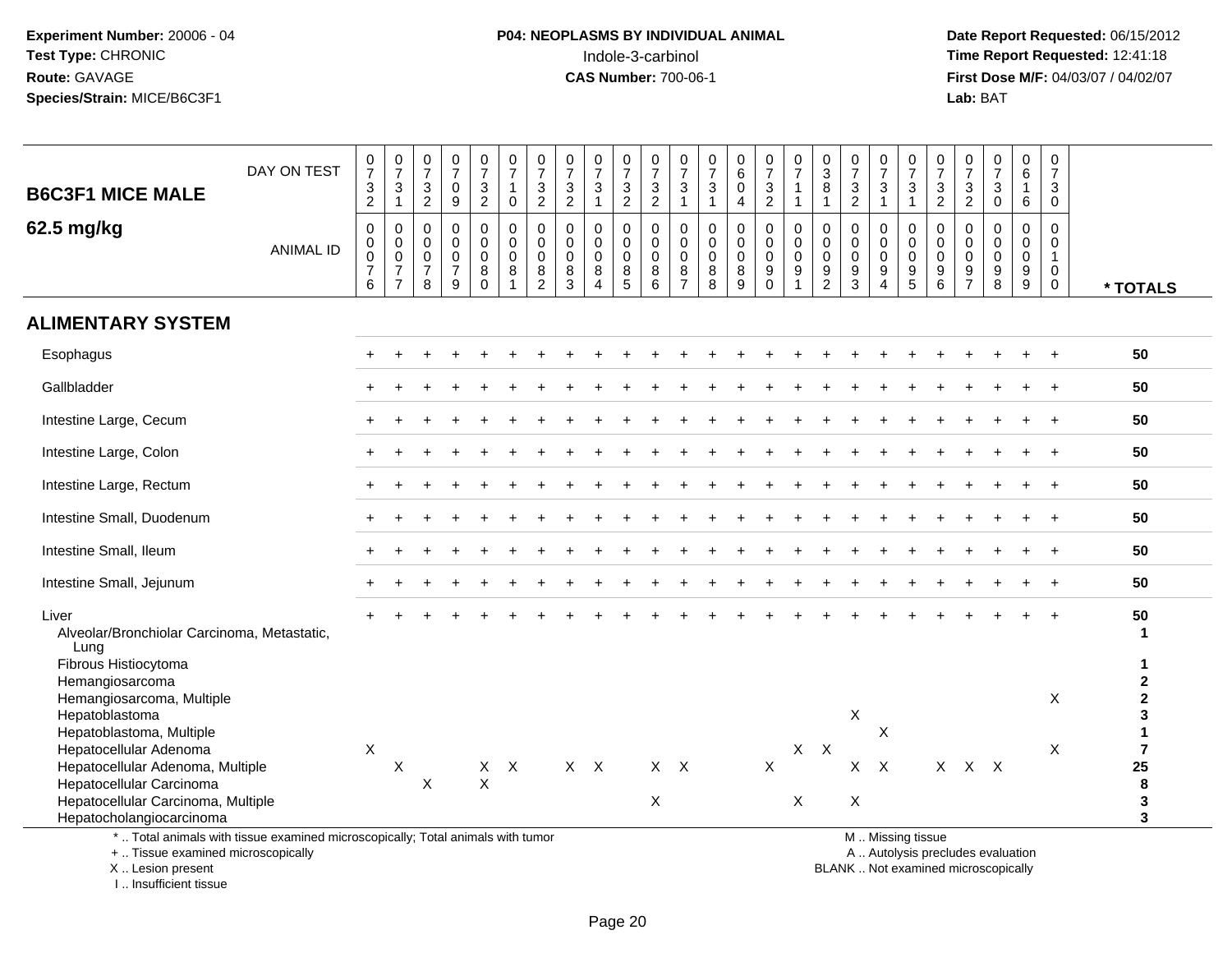I .. Insufficient tissue

# **P04: NEOPLASMS BY INDIVIDUAL ANIMAL**<br>Indole-3-carbinol Indole-3-carbinol **Time Report Requested:** 12:41:18

| <b>B6C3F1 MICE MALE</b>                                                                                               | DAY ON TEST                                                                     | $\frac{0}{7}$<br>3<br>$\overline{c}$               | $\frac{0}{7}$<br>$\mathbf{3}$<br>$\overline{1}$                               | 0<br>$\overline{7}$<br>$\mathbf{3}$<br>$\overline{2}$  | 0<br>$\overline{7}$<br>$\mathbf 0$<br>9                         | $\frac{0}{7}$<br>$\ensuremath{\mathsf{3}}$<br>$\overline{2}$ | $\begin{smallmatrix}0\\7\end{smallmatrix}$<br>$\mathbf{1}$<br>$\mathbf 0$ | $\frac{0}{7}$<br>$\sqrt{3}$<br>$\overline{2}$                    | $\boldsymbol{0}$<br>$\overline{7}$<br>$\ensuremath{\mathsf{3}}$<br>$\overline{2}$ | 0<br>$\overline{7}$<br>$\mathbf{3}$<br>$\overline{1}$ | $\frac{0}{7}$<br>$\mathbf{3}$<br>$\overline{2}$ | $\frac{0}{7}$<br>$\ensuremath{\mathsf{3}}$<br>$\sqrt{2}$              | $\begin{array}{c} 0 \\ 7 \end{array}$<br>$\sqrt{3}$<br>$\mathbf{1}$ | $\frac{0}{7}$<br>$\sqrt{3}$<br>$\mathbf{1}$           | $\begin{array}{c} 0 \\ 6 \end{array}$<br>$\mathbf 0$<br>$\overline{4}$ | $\frac{0}{7}$<br>3<br>$\overline{a}$                | $\frac{0}{7}$<br>$\mathbf{1}$<br>$\mathbf{1}$                       | $_3^0$<br>8<br>$\mathbf{1}$                                                   | 0<br>$\overline{7}$<br>$\sqrt{3}$<br>$\overline{c}$ | $\frac{0}{7}$<br>$\ensuremath{\mathsf{3}}$<br>$\overline{1}$                | $\frac{0}{7}$<br>$\sqrt{3}$<br>$\overline{1}$      | $\frac{0}{7}$<br>$\frac{3}{2}$                                                   | 0<br>$\overline{7}$<br>$\ensuremath{\mathsf{3}}$<br>$\overline{2}$ | 0<br>$\overline{7}$<br>$\mathbf{3}$<br>$\mathbf 0$ | $_{6}^{\rm 0}$<br>$\mathbf{1}$<br>6                 | 0<br>$\overline{7}$<br>$\mathbf{3}$<br>$\mathbf 0$                          |                        |
|-----------------------------------------------------------------------------------------------------------------------|---------------------------------------------------------------------------------|----------------------------------------------------|-------------------------------------------------------------------------------|--------------------------------------------------------|-----------------------------------------------------------------|--------------------------------------------------------------|---------------------------------------------------------------------------|------------------------------------------------------------------|-----------------------------------------------------------------------------------|-------------------------------------------------------|-------------------------------------------------|-----------------------------------------------------------------------|---------------------------------------------------------------------|-------------------------------------------------------|------------------------------------------------------------------------|-----------------------------------------------------|---------------------------------------------------------------------|-------------------------------------------------------------------------------|-----------------------------------------------------|-----------------------------------------------------------------------------|----------------------------------------------------|----------------------------------------------------------------------------------|--------------------------------------------------------------------|----------------------------------------------------|-----------------------------------------------------|-----------------------------------------------------------------------------|------------------------|
| 62.5 mg/kg                                                                                                            | <b>ANIMAL ID</b>                                                                | 0<br>$\pmb{0}$<br>$\pmb{0}$<br>$\overline{7}$<br>6 | $\mathbf 0$<br>$\mathbf 0$<br>$\mathbf 0$<br>$\overline{7}$<br>$\overline{7}$ | 0<br>$\mathbf 0$<br>$\mathbf 0$<br>$\overline{7}$<br>8 | $\mathbf 0$<br>$\Omega$<br>$\mathbf 0$<br>$\boldsymbol{7}$<br>9 | 0<br>$\mathbf 0$<br>$\pmb{0}$<br>8<br>$\mathbf 0$            | 0<br>$\overline{0}$<br>$\mathbf 0$<br>8<br>-1                             | $\mathbf 0$<br>$\mathbf 0$<br>$\mathbf 0$<br>8<br>$\overline{2}$ | $\mathbf 0$<br>$\mathbf 0$<br>$\mathbf 0$<br>8<br>$\mathbf{3}$                    | $\mathbf 0$<br>$\mathbf 0$<br>$\mathbf 0$<br>8<br>4   | 0<br>$\mathbf 0$<br>$\mathbf 0$<br>8<br>5       | 0<br>$\mathbf 0$<br>$\mathsf{O}\xspace$<br>$\bf 8$<br>$6\overline{6}$ | 0<br>$\mathbf 0$<br>$\mathbf 0$<br>$\,8\,$<br>$\overline{7}$        | $\mathbf 0$<br>$\mathbf 0$<br>$\mathbf 0$<br>$_{8}^8$ | $\mathbf 0$<br>$\mathbf 0$<br>$\mathbf 0$<br>8<br>9                    | 0<br>$\mathbf 0$<br>$\mathbf 0$<br>9<br>$\mathbf 0$ | 0<br>$\mathbf 0$<br>$\mathbf 0$<br>$\overline{9}$<br>$\overline{1}$ | $\mathbf 0$<br>$\mathbf 0$<br>$\mathbf 0$<br>$\overline{9}$<br>$\overline{2}$ | $\Omega$<br>$\mathbf 0$<br>0<br>9<br>3              | 0<br>$\mathbf 0$<br>$\mathbf 0$<br>$\overline{9}$<br>$\boldsymbol{\Lambda}$ | 0<br>$\mathbf 0$<br>$\mathbf 0$<br>9<br>$\sqrt{5}$ | $\mathbf 0$<br>$\mathbf 0$<br>$\mathbf 0$<br>$\boldsymbol{9}$<br>$6\phantom{1}6$ | $\mathbf 0$<br>$\Omega$<br>$\mathbf 0$<br>9<br>$\overline{7}$      | $\Omega$<br>$\Omega$<br>$\mathbf 0$<br>9<br>8      | $\mathbf 0$<br>$\mathbf 0$<br>$\mathsf 0$<br>$^9_9$ | $\mathbf 0$<br>$\mathbf 0$<br>$\mathbf{1}$<br>$\overline{0}$<br>$\mathbf 0$ | * TOTALS               |
| Histiocytic Sarcoma                                                                                                   |                                                                                 |                                                    |                                                                               |                                                        |                                                                 |                                                              |                                                                           |                                                                  |                                                                                   |                                                       |                                                 |                                                                       |                                                                     |                                                       |                                                                        |                                                     |                                                                     |                                                                               |                                                     |                                                                             |                                                    |                                                                                  |                                                                    |                                                    |                                                     |                                                                             | 1                      |
| Mesentery<br>Fibrosarcoma<br>Hepatoblastoma, Metastatic, Liver<br>Leiomyosarcoma, Metastatic, Stomach,<br>Forestomach |                                                                                 |                                                    |                                                                               |                                                        |                                                                 |                                                              |                                                                           |                                                                  |                                                                                   |                                                       |                                                 |                                                                       |                                                                     |                                                       |                                                                        |                                                     |                                                                     |                                                                               |                                                     | $\ddot{}$<br>X                                                              |                                                    |                                                                                  |                                                                    |                                                    |                                                     |                                                                             | 3<br>1<br>$\mathbf 1$  |
| Oral Mucosa                                                                                                           |                                                                                 |                                                    |                                                                               |                                                        |                                                                 |                                                              |                                                                           |                                                                  |                                                                                   |                                                       |                                                 |                                                                       | $\ddot{}$                                                           |                                                       |                                                                        |                                                     |                                                                     |                                                                               |                                                     |                                                                             |                                                    |                                                                                  |                                                                    |                                                    |                                                     |                                                                             | $\mathbf{1}$           |
| Pancreas<br>Hemangioma<br>Leiomyosarcoma, Metastatic, Stomach,<br>Glandular                                           |                                                                                 |                                                    |                                                                               |                                                        |                                                                 |                                                              |                                                                           |                                                                  |                                                                                   |                                                       |                                                 |                                                                       |                                                                     |                                                       |                                                                        |                                                     |                                                                     |                                                                               |                                                     |                                                                             |                                                    |                                                                                  |                                                                    |                                                    |                                                     |                                                                             | 50<br>1<br>$\mathbf 1$ |
| Salivary Glands                                                                                                       |                                                                                 |                                                    |                                                                               |                                                        |                                                                 |                                                              |                                                                           |                                                                  |                                                                                   |                                                       |                                                 |                                                                       |                                                                     |                                                       |                                                                        |                                                     |                                                                     |                                                                               |                                                     |                                                                             |                                                    |                                                                                  |                                                                    |                                                    |                                                     | $\ddot{}$                                                                   | 50                     |
| Stomach, Forestomach<br>Squamous Cell Papilloma<br>Squamous Cell Papilloma, Multiple                                  |                                                                                 |                                                    |                                                                               |                                                        |                                                                 |                                                              |                                                                           | $\pmb{\times}$                                                   |                                                                                   |                                                       |                                                 |                                                                       |                                                                     |                                                       |                                                                        |                                                     |                                                                     |                                                                               |                                                     |                                                                             |                                                    |                                                                                  |                                                                    |                                                    |                                                     |                                                                             | 50<br>-1<br>1          |
| Stomach, Glandular<br>Leiomyosarcoma                                                                                  |                                                                                 | $\div$                                             |                                                                               |                                                        | Δ                                                               |                                                              |                                                                           |                                                                  |                                                                                   |                                                       |                                                 |                                                                       |                                                                     |                                                       |                                                                        |                                                     |                                                                     |                                                                               |                                                     |                                                                             |                                                    |                                                                                  |                                                                    |                                                    |                                                     | $+$                                                                         | 47<br>1                |
| Tooth                                                                                                                 |                                                                                 | $+$                                                |                                                                               |                                                        |                                                                 | $\ddot{}$                                                    |                                                                           |                                                                  |                                                                                   |                                                       | $\ddot{}$                                       |                                                                       | $\ddot{}$                                                           | $+$                                                   | $\ddot{}$                                                              |                                                     |                                                                     |                                                                               | $+$                                                 |                                                                             | ÷                                                  |                                                                                  |                                                                    |                                                    | $\ddot{}$                                           | $+$                                                                         | 37                     |
| <b>CARDIOVASCULAR SYSTEM</b>                                                                                          |                                                                                 |                                                    |                                                                               |                                                        |                                                                 |                                                              |                                                                           |                                                                  |                                                                                   |                                                       |                                                 |                                                                       |                                                                     |                                                       |                                                                        |                                                     |                                                                     |                                                                               |                                                     |                                                                             |                                                    |                                                                                  |                                                                    |                                                    |                                                     |                                                                             |                        |
| <b>Blood Vessel</b>                                                                                                   |                                                                                 |                                                    |                                                                               |                                                        |                                                                 |                                                              |                                                                           |                                                                  |                                                                                   |                                                       |                                                 |                                                                       |                                                                     |                                                       |                                                                        |                                                     |                                                                     |                                                                               |                                                     |                                                                             |                                                    |                                                                                  |                                                                    |                                                    |                                                     |                                                                             | 50                     |
| Heart                                                                                                                 |                                                                                 |                                                    |                                                                               |                                                        |                                                                 |                                                              |                                                                           |                                                                  |                                                                                   |                                                       |                                                 |                                                                       |                                                                     |                                                       |                                                                        |                                                     |                                                                     |                                                                               |                                                     |                                                                             |                                                    |                                                                                  |                                                                    |                                                    |                                                     |                                                                             | 50                     |
| +  Tissue examined microscopically<br>X  Lesion present                                                               | *  Total animals with tissue examined microscopically; Total animals with tumor |                                                    |                                                                               |                                                        |                                                                 |                                                              |                                                                           |                                                                  |                                                                                   |                                                       |                                                 |                                                                       |                                                                     |                                                       |                                                                        |                                                     |                                                                     |                                                                               | BLANK  Not examined microscopically                 |                                                                             | M  Missing tissue                                  |                                                                                  |                                                                    | A  Autolysis precludes evaluation                  |                                                     |                                                                             |                        |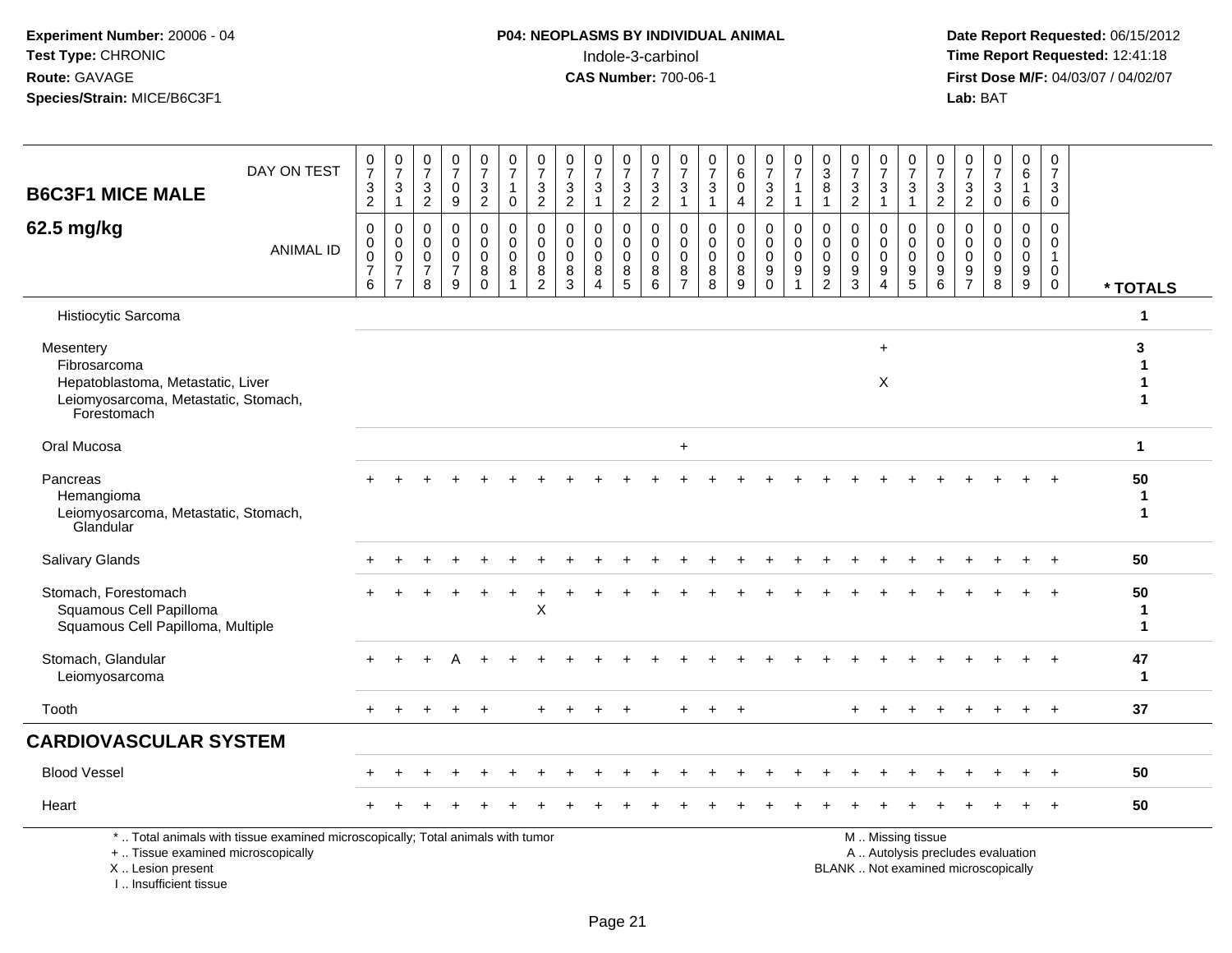I .. Insufficient tissue

# **P04: NEOPLASMS BY INDIVIDUAL ANIMAL**Indole-3-carbinol **Time Report Requested:** 12:41:18

 **Date Report Requested:** 06/15/2012 **First Dose M/F:** 04/03/07 / 04/02/07<br>Lab: BAT **Lab:** BAT

| <b>B6C3F1 MICE MALE</b>                                                      | DAY ON TEST                                                                     | 0<br>$\bar{7}$<br>3<br>$\overline{c}$ | $\frac{0}{7}$<br>$\ensuremath{\mathsf{3}}$<br>$\mathbf{1}$          | 0<br>$\overline{7}$<br>$\mathbf{3}$<br>$\overline{2}$ | 0<br>$\overline{7}$<br>0<br>9                                         | $\frac{0}{7}$<br>$\sqrt{3}$<br>$\sqrt{2}$                         | 0<br>$\overline{7}$<br>$\overline{1}$<br>0                 | $\frac{0}{7}$<br>$\ensuremath{\mathsf{3}}$<br>$\overline{2}$           | 0<br>$\overline{7}$<br>$\mathbf{3}$<br>$\overline{c}$ | $\frac{0}{7}$<br>$\mathbf 3$<br>$\mathbf{1}$                           | $\frac{0}{7}$<br>$\sqrt{3}$<br>$\overline{2}$ | $\frac{0}{7}$<br>$\frac{3}{2}$                          | 0<br>$\overline{7}$<br>$\sqrt{3}$<br>$\mathbf{1}$            | 0<br>$\overline{7}$<br>3<br>$\overline{1}$  | 0<br>$\overline{6}$<br>$\mathbf 0$<br>$\overline{4}$      | $\frac{0}{7}$<br>3<br>$\boldsymbol{2}$                 | $\frac{0}{7}$<br>$\mathbf{1}$<br>$\mathbf{1}$                                       | 0<br>$\overline{3}$<br>8<br>$\mathbf 1$                               | $\frac{0}{7}$<br>$\ensuremath{\mathsf{3}}$<br>$\overline{2}$ | $\frac{0}{7}$<br>$\sqrt{3}$                                                     | 0<br>$\overline{7}$<br>3<br>$\overline{1}$                               | 0<br>$\overline{7}$<br>$\ensuremath{\mathsf{3}}$<br>$\overline{2}$       | 0<br>$\overline{7}$<br>$\mathbf{3}$<br>$\overline{2}$            | 0<br>$\overline{7}$<br>3<br>$\mathbf 0$                                  | 0<br>$\mathbf{1}$<br>6 | $\overline{6}$   | 0<br>$\overline{7}$<br>$\mathbf{3}$<br>$\mathbf 0$             |                    |
|------------------------------------------------------------------------------|---------------------------------------------------------------------------------|---------------------------------------|---------------------------------------------------------------------|-------------------------------------------------------|-----------------------------------------------------------------------|-------------------------------------------------------------------|------------------------------------------------------------|------------------------------------------------------------------------|-------------------------------------------------------|------------------------------------------------------------------------|-----------------------------------------------|---------------------------------------------------------|--------------------------------------------------------------|---------------------------------------------|-----------------------------------------------------------|--------------------------------------------------------|-------------------------------------------------------------------------------------|-----------------------------------------------------------------------|--------------------------------------------------------------|---------------------------------------------------------------------------------|--------------------------------------------------------------------------|--------------------------------------------------------------------------|------------------------------------------------------------------|--------------------------------------------------------------------------|------------------------|------------------|----------------------------------------------------------------|--------------------|
| 62.5 mg/kg                                                                   | <b>ANIMAL ID</b>                                                                | 0<br>0<br>$\mathbf 0$<br>7<br>6       | 0<br>$\mathbf 0$<br>$\mathbf 0$<br>$\overline{7}$<br>$\overline{7}$ | 0<br>$\mathbf 0$<br>$\mathbf 0$<br>7<br>8             | 0<br>$\mathbf 0$<br>$\mathbf 0$<br>$\overline{7}$<br>$\boldsymbol{9}$ | $\mathbf 0$<br>$\mathbf 0$<br>$\pmb{0}$<br>$\,8\,$<br>$\mathbf 0$ | 0<br>$\mathbf 0$<br>$\pmb{0}$<br>$\bf 8$<br>$\overline{1}$ | $\mathbf 0$<br>$\mathbf 0$<br>$\mathbf 0$<br>$\,8\,$<br>$\overline{2}$ | $\mathbf 0$<br>$\mathbf 0$<br>$\mathbf 0$<br>8<br>3   | $\mathbf 0$<br>$\mathbf 0$<br>$\mathbf 0$<br>$\bf 8$<br>$\overline{4}$ | 0<br>$\mathbf 0$<br>$\Omega$<br>$\bf 8$<br>5  | $\pmb{0}$<br>$\mathsf{O}\xspace$<br>$\pmb{0}$<br>$^8_6$ | 0<br>$\mathbf 0$<br>$\mathsf 0$<br>$\bf 8$<br>$\overline{7}$ | 0<br>$\mathbf 0$<br>$\mathbf 0$<br>$_{8}^8$ | $\mathbf 0$<br>$\mathbf 0$<br>$\mathbf 0$<br>$\bf 8$<br>9 | 0<br>0<br>$\mathbf 0$<br>$\boldsymbol{9}$<br>$\bar{0}$ | 0<br>$\mathsf{O}\xspace$<br>$\mathsf{O}\xspace$<br>$\boldsymbol{9}$<br>$\mathbf{1}$ | 0<br>$\mathbf 0$<br>$\mathbf 0$<br>$\boldsymbol{9}$<br>$\overline{2}$ | 0<br>0<br>$\mathbf 0$<br>$\boldsymbol{9}$<br>$\overline{3}$  | $\mathbf 0$<br>$\mathbf 0$<br>$\mathbf 0$<br>$\boldsymbol{9}$<br>$\overline{4}$ | 0<br>$\mathbf 0$<br>$\mathbf 0$<br>$\begin{array}{c} 9 \\ 5 \end{array}$ | $\mathbf 0$<br>$\mathbf 0$<br>$\mathbf 0$<br>$\boldsymbol{9}$<br>$\,6\,$ | $\mathbf 0$<br>$\Omega$<br>$\overline{0}$<br>9<br>$\overline{7}$ | $\mathbf 0$<br>$\Omega$<br>$\mathbf 0$<br>$\boldsymbol{9}$<br>8          | $\mathbf 0$<br>$^9_9$  | 0<br>$\mathbf 0$ | 0<br>$\mathbf 0$<br>$\mathbf{1}$<br>$\mathbf 0$<br>$\mathbf 0$ | * TOTALS           |
| Alveolar/Bronchiolar Carcinoma, Metastatic,<br>Lung<br>Hemangiosarcoma       |                                                                                 |                                       |                                                                     |                                                       |                                                                       |                                                                   |                                                            |                                                                        |                                                       |                                                                        |                                               |                                                         |                                                              |                                             |                                                           |                                                        |                                                                                     |                                                                       |                                                              |                                                                                 |                                                                          |                                                                          |                                                                  |                                                                          |                        |                  |                                                                | 1<br>$\mathbf{1}$  |
| <b>ENDOCRINE SYSTEM</b>                                                      |                                                                                 |                                       |                                                                     |                                                       |                                                                       |                                                                   |                                                            |                                                                        |                                                       |                                                                        |                                               |                                                         |                                                              |                                             |                                                           |                                                        |                                                                                     |                                                                       |                                                              |                                                                                 |                                                                          |                                                                          |                                                                  |                                                                          |                        |                  |                                                                |                    |
| <b>Adrenal Cortex</b><br>Alveolar/Bronchiolar Carcinoma, Metastatic,<br>Lung |                                                                                 |                                       |                                                                     |                                                       |                                                                       |                                                                   |                                                            |                                                                        |                                                       |                                                                        |                                               |                                                         |                                                              |                                             |                                                           |                                                        |                                                                                     |                                                                       |                                                              |                                                                                 |                                                                          |                                                                          |                                                                  |                                                                          |                        |                  |                                                                | 50<br>$\mathbf 1$  |
| Adrenal Medulla<br>Pheochromocytoma Benign                                   |                                                                                 |                                       |                                                                     |                                                       |                                                                       |                                                                   |                                                            |                                                                        |                                                       |                                                                        |                                               |                                                         |                                                              |                                             |                                                           |                                                        | X                                                                                   |                                                                       |                                                              |                                                                                 |                                                                          |                                                                          |                                                                  |                                                                          |                        |                  |                                                                | 50<br>$\mathbf{1}$ |
| Islets, Pancreatic                                                           |                                                                                 |                                       |                                                                     |                                                       |                                                                       |                                                                   |                                                            |                                                                        |                                                       |                                                                        |                                               |                                                         |                                                              |                                             |                                                           |                                                        |                                                                                     |                                                                       |                                                              |                                                                                 |                                                                          |                                                                          |                                                                  |                                                                          |                        |                  |                                                                | 50                 |
| Parathyroid Gland                                                            |                                                                                 |                                       |                                                                     |                                                       |                                                                       | м                                                                 |                                                            |                                                                        | м                                                     |                                                                        |                                               |                                                         |                                                              |                                             |                                                           |                                                        |                                                                                     | м                                                                     |                                                              |                                                                                 |                                                                          |                                                                          |                                                                  |                                                                          |                        |                  | $\overline{+}$                                                 | 44                 |
| <b>Pituitary Gland</b><br>Pars Intermedia, Adenoma                           |                                                                                 |                                       |                                                                     |                                                       |                                                                       | X                                                                 |                                                            |                                                                        |                                                       |                                                                        |                                               |                                                         |                                                              |                                             |                                                           |                                                        |                                                                                     |                                                                       |                                                              |                                                                                 |                                                                          |                                                                          |                                                                  |                                                                          |                        |                  |                                                                | 50<br>$\mathbf 1$  |
| <b>Thyroid Gland</b><br>C-cell, Adenoma                                      |                                                                                 |                                       |                                                                     |                                                       |                                                                       |                                                                   |                                                            |                                                                        |                                                       |                                                                        |                                               |                                                         |                                                              |                                             |                                                           |                                                        |                                                                                     |                                                                       |                                                              |                                                                                 |                                                                          |                                                                          |                                                                  |                                                                          |                        |                  | $\ddot{}$<br>X                                                 | 50<br>$\mathbf{1}$ |
| <b>GENERAL BODY SYSTEM</b>                                                   |                                                                                 |                                       |                                                                     |                                                       |                                                                       |                                                                   |                                                            |                                                                        |                                                       |                                                                        |                                               |                                                         |                                                              |                                             |                                                           |                                                        |                                                                                     |                                                                       |                                                              |                                                                                 |                                                                          |                                                                          |                                                                  |                                                                          |                        |                  |                                                                |                    |
| <b>NONE</b>                                                                  |                                                                                 |                                       |                                                                     |                                                       |                                                                       |                                                                   |                                                            |                                                                        |                                                       |                                                                        |                                               |                                                         |                                                              |                                             |                                                           |                                                        |                                                                                     |                                                                       |                                                              |                                                                                 |                                                                          |                                                                          |                                                                  |                                                                          |                        |                  |                                                                |                    |
| <b>GENITAL SYSTEM</b>                                                        |                                                                                 |                                       |                                                                     |                                                       |                                                                       |                                                                   |                                                            |                                                                        |                                                       |                                                                        |                                               |                                                         |                                                              |                                             |                                                           |                                                        |                                                                                     |                                                                       |                                                              |                                                                                 |                                                                          |                                                                          |                                                                  |                                                                          |                        |                  |                                                                |                    |
| Epididymis                                                                   |                                                                                 |                                       |                                                                     |                                                       |                                                                       |                                                                   |                                                            |                                                                        |                                                       |                                                                        |                                               |                                                         |                                                              |                                             |                                                           |                                                        |                                                                                     |                                                                       |                                                              |                                                                                 |                                                                          |                                                                          |                                                                  |                                                                          |                        |                  |                                                                | 50                 |
| +  Tissue examined microscopically<br>X  Lesion present                      | *  Total animals with tissue examined microscopically; Total animals with tumor |                                       |                                                                     |                                                       |                                                                       |                                                                   |                                                            |                                                                        |                                                       |                                                                        |                                               |                                                         |                                                              |                                             |                                                           |                                                        |                                                                                     |                                                                       |                                                              |                                                                                 | M  Missing tissue                                                        |                                                                          |                                                                  | A  Autolysis precludes evaluation<br>BLANK  Not examined microscopically |                        |                  |                                                                |                    |

Lesion present BLANK .. Not examined microscopically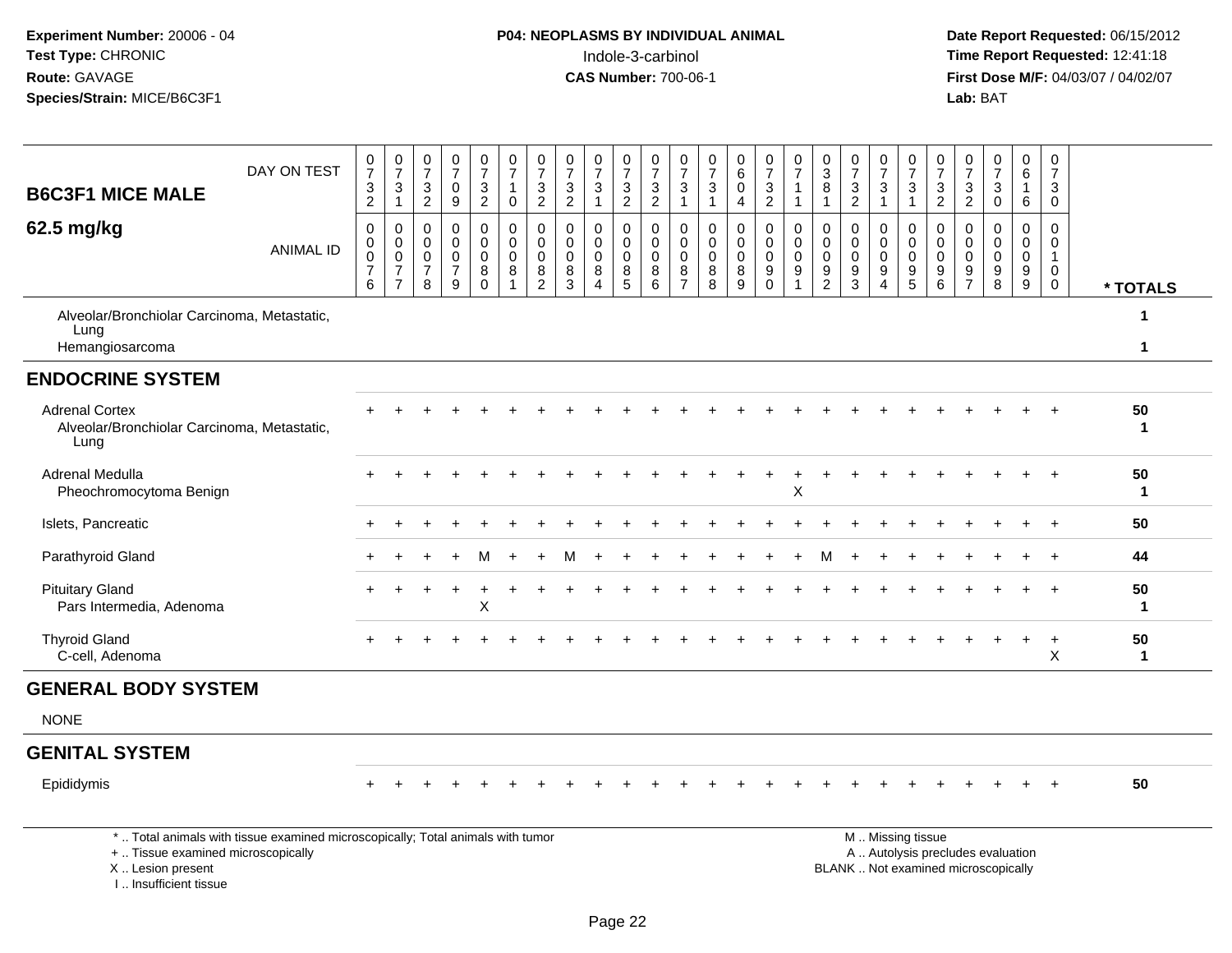#### **P04: NEOPLASMS BY INDIVIDUAL ANIMAL**Indole-3-carbinol **Time Report Requested:** 12:41:18

 **Date Report Requested:** 06/15/2012 **First Dose M/F:** 04/03/07 / 04/02/07<br>Lab: BAT **Lab:** BAT

| <b>B6C3F1 MICE MALE</b>                                                                | DAY ON TEST      | $\frac{0}{7}$<br>$\mathbf{3}$<br>$\sqrt{2}$ | $\frac{0}{7}$<br>$\ensuremath{\mathsf{3}}$<br>$\mathbf{1}$                     | $\frac{0}{7}$<br>$\frac{3}{2}$                                 | $\frac{0}{7}$<br>$\mathbf 0$<br>$9\,$                          | $\frac{0}{7}$<br>$\mathbf{3}$<br>$\overline{c}$  | $\frac{0}{7}$<br>$\mathbf{1}$<br>$\mathbf 0$                   | $\frac{0}{7}$<br>$\ensuremath{\mathsf{3}}$<br>$\overline{2}$           | 0<br>$\boldsymbol{7}$<br>$\ensuremath{\mathsf{3}}$<br>$\overline{2}$ | $\frac{0}{7}$<br>$\sqrt{3}$<br>$\overline{1}$                  | $\frac{0}{7}$<br>$\sqrt{3}$<br>$\overline{2}$          | 0<br>$\boldsymbol{7}$<br>$\ensuremath{\mathsf{3}}$<br>$\overline{2}$ | $\frac{0}{7}$<br>3<br>$\mathbf{1}$                     | 0<br>$\overline{7}$<br>$\ensuremath{\mathsf{3}}$<br>$\mathbf{1}$ | $\begin{array}{c} 0 \\ 6 \end{array}$<br>$\pmb{0}$<br>$\overline{4}$ | $\frac{0}{7}$<br>$\ensuremath{\mathsf{3}}$<br>$\overline{2}$ | $\frac{0}{7}$<br>$\mathbf{1}$<br>$\mathbf{1}$                                        | $\frac{0}{3}$<br>$\bf 8$<br>$\mathbf 1$                                     | $\frac{0}{7}$<br>$\frac{3}{2}$ | $\frac{0}{7}$<br>$\ensuremath{\mathsf{3}}$<br>$\mathbf{1}$            | $\frac{0}{7}$<br>$\frac{3}{1}$                   | $\frac{0}{7}$<br>$\frac{3}{2}$            | $\frac{0}{7}$<br>3<br>$\overline{c}$                   | $\frac{0}{7}$<br>3<br>$\pmb{0}$                          | $_{6}^{\rm 0}$<br>$\mathbf{1}$<br>6     | $\mathbf 0$<br>$\overline{7}$<br>$\mathbf{3}$<br>$\mathbf 0$      |                                        |
|----------------------------------------------------------------------------------------|------------------|---------------------------------------------|--------------------------------------------------------------------------------|----------------------------------------------------------------|----------------------------------------------------------------|--------------------------------------------------|----------------------------------------------------------------|------------------------------------------------------------------------|----------------------------------------------------------------------|----------------------------------------------------------------|--------------------------------------------------------|----------------------------------------------------------------------|--------------------------------------------------------|------------------------------------------------------------------|----------------------------------------------------------------------|--------------------------------------------------------------|--------------------------------------------------------------------------------------|-----------------------------------------------------------------------------|--------------------------------|-----------------------------------------------------------------------|--------------------------------------------------|-------------------------------------------|--------------------------------------------------------|----------------------------------------------------------|-----------------------------------------|-------------------------------------------------------------------|----------------------------------------|
| 62.5 mg/kg                                                                             | <b>ANIMAL ID</b> | 0<br>0<br>$\bar{0}$<br>$\overline{7}$<br>6  | 0<br>$\mathsf{O}\xspace$<br>$\overline{0}$<br>$\overline{7}$<br>$\overline{7}$ | 0<br>$\mathbf 0$<br>$\mathsf{O}\xspace$<br>$\overline{7}$<br>8 | $\pmb{0}$<br>$\mathbf 0$<br>$\mathbf 0$<br>$\overline{7}$<br>9 | 0<br>$\mathbf 0$<br>$\mathbf 0$<br>8<br>$\Omega$ | 0<br>$\ddot{\mathbf{0}}$<br>$\mathbf 0$<br>8<br>$\overline{1}$ | $\pmb{0}$<br>$\ddot{\mathbf{0}}$<br>$\mathbf 0$<br>8<br>$\overline{2}$ | 0<br>$\mathbf 0$<br>$\mathbf 0$<br>8<br>3                            | 0<br>$\mathbf 0$<br>$\mathbf 0$<br>8<br>$\boldsymbol{\Lambda}$ | 0<br>$\mathbf 0$<br>$\mathbf 0$<br>8<br>$\overline{5}$ | 0<br>$\mathbf 0$<br>$\mathbf 0$<br>8<br>6                            | 0<br>$\mathbf 0$<br>$\mathbf 0$<br>8<br>$\overline{7}$ | 0<br>0<br>0<br>8<br>8                                            | $\mathbf 0$<br>$\mathsf{O}\xspace$<br>$\mathbf 0$<br>$\bf 8$<br>9    | 0<br>0<br>0<br>9<br>$\mathbf 0$                              | $\begin{smallmatrix} 0\\0 \end{smallmatrix}$<br>$\mathbf 0$<br>$\boldsymbol{9}$<br>1 | 0<br>$\pmb{0}$<br>$\mathsf{O}\xspace$<br>$\boldsymbol{9}$<br>$\overline{2}$ | 0<br>0<br>0<br>9<br>3          | 0<br>$\mathbf 0$<br>$\mathbf 0$<br>$\boldsymbol{9}$<br>$\overline{4}$ | 0<br>$\mathbf 0$<br>$\mathbf 0$<br>$\frac{9}{5}$ | 0<br>$\mathbf 0$<br>$\mathsf 0$<br>9<br>6 | 0<br>$\mathbf 0$<br>$\mathbf 0$<br>9<br>$\overline{7}$ | 0<br>$\mathbf 0$<br>$\mathbf 0$<br>$\boldsymbol{9}$<br>8 | $\pmb{0}$<br>0<br>$\mathsf 0$<br>$^9_9$ | 0<br>$\overline{0}$<br>$\mathbf{1}$<br>$\mathbf 0$<br>$\mathbf 0$ | * TOTALS                               |
| Leiomyosarcoma, Metastatic, Stomach,<br>Glandular                                      |                  |                                             |                                                                                |                                                                |                                                                |                                                  |                                                                |                                                                        |                                                                      |                                                                |                                                        |                                                                      |                                                        |                                                                  |                                                                      |                                                              |                                                                                      |                                                                             |                                |                                                                       |                                                  |                                           |                                                        |                                                          |                                         |                                                                   | $\mathbf{1}$                           |
| <b>Preputial Gland</b>                                                                 |                  |                                             |                                                                                |                                                                |                                                                |                                                  |                                                                |                                                                        |                                                                      |                                                                |                                                        |                                                                      |                                                        |                                                                  |                                                                      |                                                              |                                                                                      |                                                                             |                                |                                                                       |                                                  |                                           |                                                        |                                                          |                                         |                                                                   | 50                                     |
| Prostate                                                                               |                  |                                             |                                                                                |                                                                |                                                                |                                                  |                                                                |                                                                        |                                                                      |                                                                |                                                        |                                                                      |                                                        |                                                                  |                                                                      |                                                              |                                                                                      |                                                                             |                                |                                                                       |                                                  |                                           |                                                        |                                                          |                                         |                                                                   | 50                                     |
| Seminal Vesicle                                                                        |                  |                                             |                                                                                |                                                                |                                                                |                                                  |                                                                |                                                                        |                                                                      |                                                                |                                                        |                                                                      |                                                        |                                                                  |                                                                      |                                                              |                                                                                      |                                                                             |                                |                                                                       |                                                  |                                           |                                                        |                                                          |                                         |                                                                   | 50                                     |
| <b>Testes</b><br>Interstitial Cell, Adenoma                                            |                  | $+$                                         |                                                                                |                                                                |                                                                |                                                  |                                                                |                                                                        |                                                                      |                                                                |                                                        |                                                                      |                                                        |                                                                  |                                                                      |                                                              |                                                                                      |                                                                             |                                |                                                                       |                                                  |                                           |                                                        |                                                          | $\ddot{}$                               | $+$                                                               | 50<br>$\mathbf{1}$                     |
| <b>HEMATOPOIETIC SYSTEM</b>                                                            |                  |                                             |                                                                                |                                                                |                                                                |                                                  |                                                                |                                                                        |                                                                      |                                                                |                                                        |                                                                      |                                                        |                                                                  |                                                                      |                                                              |                                                                                      |                                                                             |                                |                                                                       |                                                  |                                           |                                                        |                                                          |                                         |                                                                   |                                        |
| <b>Bone Marrow</b><br>Hemangiosarcoma<br>Histiocytic Sarcoma                           |                  |                                             |                                                                                |                                                                |                                                                |                                                  |                                                                |                                                                        |                                                                      |                                                                |                                                        |                                                                      |                                                        |                                                                  |                                                                      |                                                              |                                                                                      |                                                                             |                                |                                                                       |                                                  |                                           |                                                        |                                                          |                                         |                                                                   | 50<br>$\mathbf{1}$<br>$\mathbf{1}$     |
| Lymph Node<br>Pancreatic, Lymphoma Malignant                                           |                  |                                             |                                                                                |                                                                |                                                                |                                                  |                                                                |                                                                        |                                                                      |                                                                |                                                        |                                                                      |                                                        |                                                                  |                                                                      |                                                              |                                                                                      |                                                                             |                                |                                                                       |                                                  |                                           |                                                        |                                                          |                                         |                                                                   | $\mathbf{2}$<br>$\mathbf 1$            |
| Lymph Node, Mandibular                                                                 |                  |                                             |                                                                                |                                                                |                                                                |                                                  |                                                                |                                                                        |                                                                      |                                                                |                                                        |                                                                      |                                                        |                                                                  |                                                                      |                                                              |                                                                                      |                                                                             |                                |                                                                       |                                                  |                                           |                                                        |                                                          |                                         |                                                                   | 50                                     |
| Lymph Node, Mesenteric<br>Hemangiosarcoma<br>Histiocytic Sarcoma<br>Lymphoma Malignant |                  |                                             |                                                                                |                                                                |                                                                |                                                  |                                                                |                                                                        |                                                                      |                                                                |                                                        |                                                                      |                                                        |                                                                  |                                                                      |                                                              |                                                                                      |                                                                             |                                |                                                                       |                                                  |                                           |                                                        |                                                          |                                         |                                                                   | 48<br>$\mathbf 1$<br>$\mathbf{1}$<br>1 |
| Spleen<br>Hemangiosarcoma<br>Histiocytic Sarcoma                                       |                  |                                             |                                                                                |                                                                |                                                                |                                                  |                                                                |                                                                        |                                                                      |                                                                |                                                        |                                                                      |                                                        |                                                                  |                                                                      |                                                              |                                                                                      |                                                                             |                                |                                                                       |                                                  |                                           |                                                        |                                                          |                                         | $\overline{+}$                                                    | 50<br>1<br>$\mathbf{1}$                |

\* .. Total animals with tissue examined microscopically; Total animals with tumor

+ .. Tissue examined microscopically

X .. Lesion present

I .. Insufficient tissue

M .. Missing tissue

y the contract of the contract of the contract of the contract of the contract of the contract of the contract of  $A$ . Autolysis precludes evaluation Lesion present BLANK .. Not examined microscopically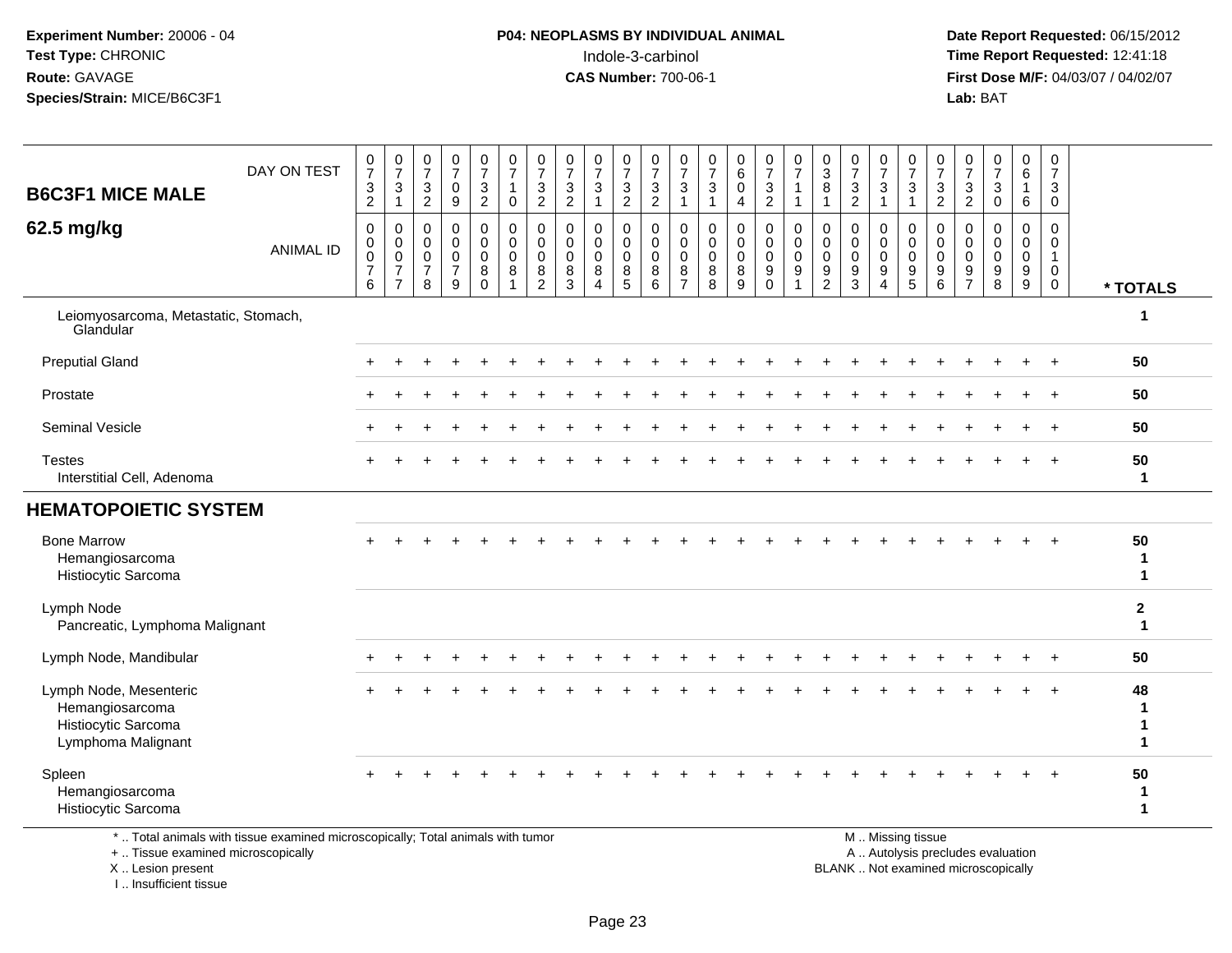| <b>B6C3F1 MICE MALE</b>                                                                                                                                                                                                                             | DAY ON TEST                                                                     | $\frac{0}{7}$<br>$\frac{3}{2}$                       | $\frac{0}{7}$<br>$\ensuremath{\mathsf{3}}$<br>$\mathbf{1}$                  | $\frac{0}{7}$<br>$\frac{3}{2}$                                     | $\begin{array}{c} 0 \\ 7 \end{array}$<br>$\mathbf 0$<br>9        | $\frac{0}{7}$<br>3<br>$\overline{2}$             | $\frac{0}{7}$<br>$\mathbf{1}$<br>$\mathbf 0$      | $\frac{0}{7}$<br>$\ensuremath{\mathsf{3}}$<br>$\overline{2}$          | 0<br>$\overline{7}$<br>$\ensuremath{\mathsf{3}}$<br>$\overline{2}$ | $\frac{0}{7}$<br>$\sqrt{3}$<br>$\overline{1}$                         | $\frac{0}{7}$<br>3<br>2                         | $\frac{0}{7}$<br>$\ensuremath{\mathsf{3}}$<br>$\overline{2}$ | 0<br>$\overline{7}$<br>$\ensuremath{\mathsf{3}}$<br>$\mathbf{1}$ | 0<br>$\overline{7}$<br>$\ensuremath{\mathsf{3}}$<br>$\mathbf{1}$ | $\begin{array}{c} 0 \\ 6 \end{array}$<br>$\mathbf 0$<br>$\overline{4}$ | $\begin{smallmatrix}0\\7\end{smallmatrix}$<br>$\frac{3}{2}$     | $\begin{array}{c} 0 \\ 7 \end{array}$<br>$\mathbf{1}$<br>$\mathbf{1}$ | $\frac{0}{3}$<br>8<br>1                             | $\frac{0}{7}$<br>$\frac{3}{2}$                | $\frac{0}{7}$<br>$\mathbf{3}$<br>$\mathbf{1}$          | $\frac{0}{7}$<br>$\sqrt{3}$<br>$\overline{1}$ | $\mathbf 0$<br>$\overline{7}$<br>$\frac{3}{2}$       | 0<br>$\overline{7}$<br>$\ensuremath{\mathsf{3}}$<br>$\overline{2}$ | 0<br>$\overline{7}$<br>$\ensuremath{\mathsf{3}}$<br>$\mathbf 0$          | $_6^0$<br>1<br>6                                 | 0<br>$\overline{7}$<br>$\ensuremath{\mathsf{3}}$<br>$\mathbf 0$       |                                    |
|-----------------------------------------------------------------------------------------------------------------------------------------------------------------------------------------------------------------------------------------------------|---------------------------------------------------------------------------------|------------------------------------------------------|-----------------------------------------------------------------------------|--------------------------------------------------------------------|------------------------------------------------------------------|--------------------------------------------------|---------------------------------------------------|-----------------------------------------------------------------------|--------------------------------------------------------------------|-----------------------------------------------------------------------|-------------------------------------------------|--------------------------------------------------------------|------------------------------------------------------------------|------------------------------------------------------------------|------------------------------------------------------------------------|-----------------------------------------------------------------|-----------------------------------------------------------------------|-----------------------------------------------------|-----------------------------------------------|--------------------------------------------------------|-----------------------------------------------|------------------------------------------------------|--------------------------------------------------------------------|--------------------------------------------------------------------------|--------------------------------------------------|-----------------------------------------------------------------------|------------------------------------|
| 62.5 mg/kg                                                                                                                                                                                                                                          | <b>ANIMAL ID</b>                                                                | $\pmb{0}$<br>$\pmb{0}$<br>$\pmb{0}$<br>$\frac{7}{6}$ | $\mathbf 0$<br>$\mathbf 0$<br>$\pmb{0}$<br>$\overline{7}$<br>$\overline{7}$ | $\mathbf 0$<br>$\mathbf 0$<br>$\mathbf 0$<br>$\boldsymbol{7}$<br>8 | $\mathbf 0$<br>$\mathbf 0$<br>$\mathbf 0$<br>$\overline{7}$<br>9 | 0<br>$\mathbf 0$<br>$\mathbf 0$<br>8<br>$\Omega$ | $\pmb{0}$<br>$\mathbf 0$<br>$\mathbf 0$<br>8<br>1 | $\mathbf 0$<br>$\mathbf 0$<br>$\mathbf 0$<br>$\bf8$<br>$\overline{2}$ | $\mathbf 0$<br>$\mathbf 0$<br>$\mathbf 0$<br>8<br>3                | $\Omega$<br>$\mathbf 0$<br>$\mathbf 0$<br>8<br>$\boldsymbol{\Lambda}$ | 0<br>$\mathbf 0$<br>$\mathbf 0$<br>$\bf 8$<br>5 | $\mathbf 0$<br>$\mathbf 0$<br>$\Omega$<br>8<br>6             | $\mathbf 0$<br>$\mathbf 0$<br>$\Omega$<br>8<br>$\overline{7}$    | $\mathbf 0$<br>$\mathbf 0$<br>$\mathbf 0$<br>8<br>8              | $\mathbf 0$<br>$\mathbf 0$<br>$\mathbf 0$<br>$\bf 8$<br>9              | 0<br>$\mathbf 0$<br>$\mathbf 0$<br>$\boldsymbol{9}$<br>$\Omega$ | $\mathbf 0$<br>$\mathbf 0$<br>$\Omega$<br>9<br>$\mathbf{1}$           | 0<br>$\mathbf 0$<br>$\Omega$<br>9<br>$\overline{2}$ | $\Omega$<br>$\mathbf 0$<br>$\Omega$<br>9<br>3 | 0<br>$\mathbf 0$<br>$\mathbf 0$<br>9<br>$\overline{4}$ | 0<br>$\mathbf 0$<br>$\mathbf 0$<br>9<br>5     | $\mathbf 0$<br>$\mathbf 0$<br>$\Omega$<br>$9\,$<br>6 | $\Omega$<br>$\Omega$<br>$\Omega$<br>9<br>$\overline{7}$            | $\Omega$<br>$\Omega$<br>$\Omega$<br>9<br>8                               | $\Omega$<br>$\mathbf 0$<br>$\mathbf 0$<br>9<br>9 | $\Omega$<br>$\mathbf 0$<br>$\mathbf{1}$<br>$\mathbf 0$<br>$\mathbf 0$ | * TOTALS                           |
| Lymphoma Malignant                                                                                                                                                                                                                                  |                                                                                 |                                                      |                                                                             |                                                                    |                                                                  |                                                  |                                                   |                                                                       |                                                                    |                                                                       |                                                 |                                                              |                                                                  |                                                                  |                                                                        |                                                                 |                                                                       |                                                     |                                               |                                                        |                                               |                                                      |                                                                    |                                                                          |                                                  |                                                                       | 1                                  |
| Thymus                                                                                                                                                                                                                                              |                                                                                 |                                                      |                                                                             |                                                                    |                                                                  |                                                  |                                                   |                                                                       |                                                                    |                                                                       |                                                 |                                                              |                                                                  |                                                                  |                                                                        |                                                                 |                                                                       |                                                     |                                               |                                                        |                                               |                                                      |                                                                    |                                                                          |                                                  | $+$                                                                   | 47                                 |
| <b>INTEGUMENTARY SYSTEM</b>                                                                                                                                                                                                                         |                                                                                 |                                                      |                                                                             |                                                                    |                                                                  |                                                  |                                                   |                                                                       |                                                                    |                                                                       |                                                 |                                                              |                                                                  |                                                                  |                                                                        |                                                                 |                                                                       |                                                     |                                               |                                                        |                                               |                                                      |                                                                    |                                                                          |                                                  |                                                                       |                                    |
| Mammary Gland                                                                                                                                                                                                                                       |                                                                                 | М                                                    | М                                                                           | м                                                                  | м                                                                | M                                                | M                                                 | M                                                                     | M                                                                  | м                                                                     | M                                               | M                                                            | M                                                                | M                                                                | M                                                                      | M                                                               | M                                                                     | M                                                   | M                                             | M                                                      | M                                             | M                                                    | M                                                                  | M                                                                        | M M                                              |                                                                       | $\mathbf 0$                        |
| Skin<br>Subcutaneous Tissue, Fibrosarcoma<br>Subcutaneous Tissue, Hemangiosarcoma                                                                                                                                                                   |                                                                                 |                                                      |                                                                             |                                                                    |                                                                  |                                                  |                                                   |                                                                       |                                                                    |                                                                       |                                                 |                                                              |                                                                  |                                                                  |                                                                        |                                                                 |                                                                       | $\sf X$                                             |                                               |                                                        |                                               |                                                      |                                                                    |                                                                          |                                                  |                                                                       | 50<br>$\mathbf{1}$<br>$\mathbf{2}$ |
| <b>MUSCULOSKELETAL SYSTEM</b>                                                                                                                                                                                                                       |                                                                                 |                                                      |                                                                             |                                                                    |                                                                  |                                                  |                                                   |                                                                       |                                                                    |                                                                       |                                                 |                                                              |                                                                  |                                                                  |                                                                        |                                                                 |                                                                       |                                                     |                                               |                                                        |                                               |                                                      |                                                                    |                                                                          |                                                  |                                                                       |                                    |
| <b>Bone</b>                                                                                                                                                                                                                                         |                                                                                 |                                                      |                                                                             |                                                                    |                                                                  |                                                  |                                                   |                                                                       |                                                                    |                                                                       |                                                 |                                                              |                                                                  |                                                                  |                                                                        |                                                                 |                                                                       |                                                     |                                               |                                                        |                                               |                                                      |                                                                    |                                                                          |                                                  |                                                                       | 50                                 |
| <b>NERVOUS SYSTEM</b>                                                                                                                                                                                                                               |                                                                                 |                                                      |                                                                             |                                                                    |                                                                  |                                                  |                                                   |                                                                       |                                                                    |                                                                       |                                                 |                                                              |                                                                  |                                                                  |                                                                        |                                                                 |                                                                       |                                                     |                                               |                                                        |                                               |                                                      |                                                                    |                                                                          |                                                  |                                                                       |                                    |
| <b>Brain</b>                                                                                                                                                                                                                                        |                                                                                 | $+$                                                  |                                                                             |                                                                    |                                                                  |                                                  |                                                   |                                                                       |                                                                    |                                                                       |                                                 |                                                              |                                                                  |                                                                  |                                                                        |                                                                 |                                                                       |                                                     |                                               |                                                        |                                               |                                                      |                                                                    |                                                                          |                                                  | $+$                                                                   | 50                                 |
| <b>RESPIRATORY SYSTEM</b>                                                                                                                                                                                                                           |                                                                                 |                                                      |                                                                             |                                                                    |                                                                  |                                                  |                                                   |                                                                       |                                                                    |                                                                       |                                                 |                                                              |                                                                  |                                                                  |                                                                        |                                                                 |                                                                       |                                                     |                                               |                                                        |                                               |                                                      |                                                                    |                                                                          |                                                  |                                                                       |                                    |
| Lung<br>Alveolar/Bronchiolar Adenoma<br>Alveolar/Bronchiolar Adenoma, Multiple<br>Alveolar/Bronchiolar Carcinoma<br>Hepatoblastoma, Metastatic, Liver<br>Hepatocellular Carcinoma, Metastatic, Liver<br>Hepatocholangiocarcinoma, Metastatic, Liver |                                                                                 |                                                      |                                                                             |                                                                    |                                                                  |                                                  |                                                   |                                                                       |                                                                    |                                                                       |                                                 | $\times$                                                     |                                                                  |                                                                  |                                                                        |                                                                 | X<br>$\times$                                                         |                                                     |                                               |                                                        |                                               |                                                      |                                                                    | X                                                                        |                                                  | $\ddot{}$<br>X                                                        | 50<br>6<br>1<br>7<br>1<br>3<br>1   |
| Nose                                                                                                                                                                                                                                                |                                                                                 |                                                      |                                                                             |                                                                    |                                                                  |                                                  |                                                   |                                                                       |                                                                    |                                                                       |                                                 |                                                              |                                                                  |                                                                  |                                                                        |                                                                 |                                                                       |                                                     |                                               |                                                        |                                               |                                                      |                                                                    |                                                                          |                                                  |                                                                       | 50                                 |
| +  Tissue examined microscopically<br>X  Lesion present<br>I Insufficient tissue                                                                                                                                                                    | *  Total animals with tissue examined microscopically; Total animals with tumor |                                                      |                                                                             |                                                                    |                                                                  |                                                  |                                                   |                                                                       |                                                                    |                                                                       |                                                 |                                                              |                                                                  |                                                                  |                                                                        |                                                                 |                                                                       |                                                     |                                               |                                                        | M  Missing tissue                             |                                                      |                                                                    | A  Autolysis precludes evaluation<br>BLANK  Not examined microscopically |                                                  |                                                                       |                                    |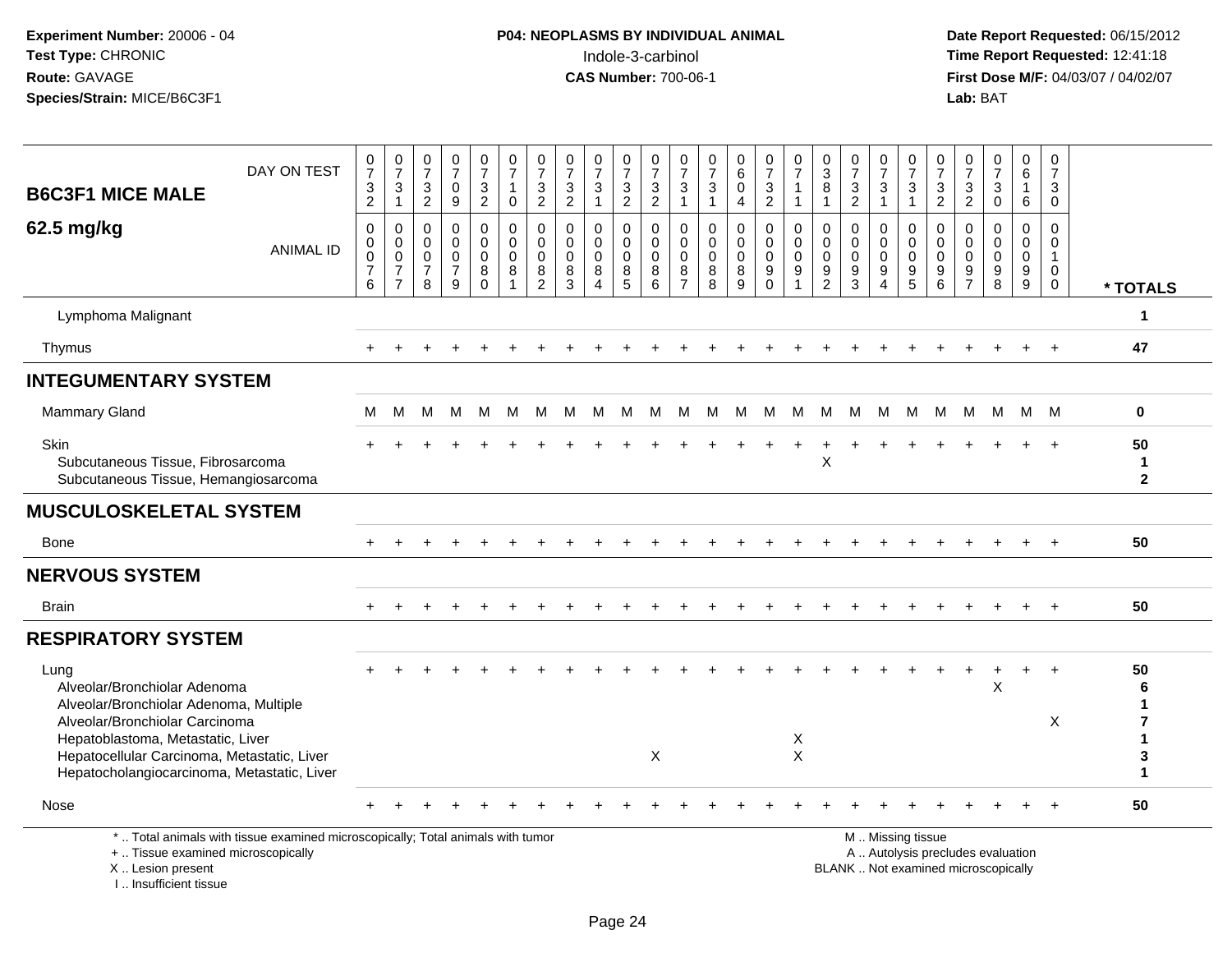# **P04: NEOPLASMS BY INDIVIDUAL ANIMAL**Indole-3-carbinol **Time Report Requested:** 12:41:18

 **Date Report Requested:** 06/15/2012 **First Dose M/F:** 04/03/07 / 04/02/07<br>Lab: BAT **Lab:** BAT

| <b>B6C3F1 MICE MALE</b>                                              | DAY ON TEST      | 0<br>$\boldsymbol{7}$<br>$\sqrt{3}$<br>$\overline{2}$      | 0<br>$\overline{7}$<br>3                                  | 0<br>$\overline{7}$<br>$\sqrt{3}$<br>$\overline{2}$ | 0<br>$\overline{7}$<br>$\mathbf 0$<br>9                     | 0<br>$\overline{7}$<br>3<br>$\overline{2}$ | 0<br>$\overline{7}$<br>$\mathbf{1}$<br>$\mathbf 0$             | 0<br>$\overline{7}$<br>3<br>$\overline{2}$             | 0<br>$\boldsymbol{7}$<br>$\sqrt{3}$<br>$\overline{c}$ | 0<br>$\overline{7}$<br>3 | 0<br>$\boldsymbol{7}$<br>$\mathbf{3}$<br>$\overline{c}$ | 0<br>$\overline{7}$<br>$\mathbf{3}$<br>$\overline{c}$       | 0<br>$\overline{7}$<br>3                                         | 0<br>$\overline{7}$<br>3<br>1             | $_{6}^{\rm 0}$<br>$\mathbf 0$<br>$\overline{4}$   | 0<br>$\boldsymbol{7}$<br>$\mathbf{3}$<br>$\overline{c}$ | 0<br>$\overline{7}$<br>1<br>-1                                     | $\pmb{0}$<br>$\ensuremath{\mathsf{3}}$<br>8<br>1 | 0<br>$\overline{7}$<br>$\sqrt{3}$<br>$\overline{c}$ | $\frac{0}{7}$<br>3                             | 0<br>$\boldsymbol{7}$<br>3                        | 0<br>$\overline{7}$<br>$\sqrt{3}$<br>$\overline{2}$ | 0<br>$\overline{7}$<br>$\mathbf{3}$<br>$\overline{2}$  | 0<br>$\overline{7}$<br>3<br>0          | $_6^0$<br>6           | 0<br>$\overline{7}$<br>3<br>$\mathbf 0$     |                   |
|----------------------------------------------------------------------|------------------|------------------------------------------------------------|-----------------------------------------------------------|-----------------------------------------------------|-------------------------------------------------------------|--------------------------------------------|----------------------------------------------------------------|--------------------------------------------------------|-------------------------------------------------------|--------------------------|---------------------------------------------------------|-------------------------------------------------------------|------------------------------------------------------------------|-------------------------------------------|---------------------------------------------------|---------------------------------------------------------|--------------------------------------------------------------------|--------------------------------------------------|-----------------------------------------------------|------------------------------------------------|---------------------------------------------------|-----------------------------------------------------|--------------------------------------------------------|----------------------------------------|-----------------------|---------------------------------------------|-------------------|
| 62.5 mg/kg                                                           | <b>ANIMAL ID</b> | $\mathbf 0$<br>0<br>$\pmb{0}$<br>$\overline{7}$<br>$\,6\,$ | 0<br>0<br>$\mathbf 0$<br>$\overline{7}$<br>$\overline{7}$ | $\mathbf 0$<br>0<br>0<br>$\overline{7}$<br>8        | 0<br>$\mathbf 0$<br>$\boldsymbol{0}$<br>$\overline{7}$<br>9 | 0<br>0<br>$\mathbf 0$<br>8<br>$\Omega$     | $\mathbf 0$<br>$\mathbf 0$<br>$\pmb{0}$<br>8<br>$\overline{1}$ | 0<br>$\mathbf 0$<br>$\mathbf 0$<br>8<br>$\overline{2}$ | $\Omega$<br>$\mathbf 0$<br>$\mathbf 0$<br>8<br>3      | 0<br>0<br>0<br>8<br>Δ    | 0<br>0<br>$\mathbf 0$<br>8<br>5                         | $\mathbf 0$<br>$\mathbf 0$<br>$\mathsf{O}\xspace$<br>8<br>6 | $\mathbf 0$<br>$\mathbf 0$<br>$\mathbf 0$<br>8<br>$\overline{7}$ | $\mathbf 0$<br>0<br>$\mathbf 0$<br>8<br>8 | 0<br>$\mathsf 0$<br>$\mathsf{O}\xspace$<br>8<br>9 | 0<br>0<br>$\mathsf{O}$<br>9<br>$\Omega$                 | $\mathbf 0$<br>$\mathbf 0$<br>$\mathbf 0$<br>$\boldsymbol{9}$<br>1 | 0<br>0<br>$\mathbf 0$<br>9<br>$\overline{2}$     | 0<br>0<br>$\mathbf 0$<br>9<br>3                     | $\mathbf 0$<br>$\mathbf 0$<br>$\mathbf 0$<br>9 | 0<br>0<br>$\mathbf 0$<br>$9\,$<br>$5\phantom{.0}$ | $\mathbf 0$<br>$\mathbf 0$<br>$\mathbf 0$<br>9<br>6 | 0<br>$\mathbf 0$<br>$\mathbf 0$<br>9<br>$\overline{7}$ | $\Omega$<br>0<br>$\mathbf 0$<br>9<br>8 | 0<br>0<br>0<br>9<br>9 | $\Omega$<br>0<br>$\mathbf 0$<br>$\mathbf 0$ | * TOTALS          |
| Trachea                                                              |                  | $+$                                                        |                                                           |                                                     |                                                             |                                            |                                                                |                                                        |                                                       |                          |                                                         |                                                             |                                                                  |                                           |                                                   |                                                         |                                                                    |                                                  |                                                     |                                                |                                                   |                                                     |                                                        |                                        | $+$                   | $+$                                         | 50                |
| <b>SPECIAL SENSES SYSTEM</b>                                         |                  |                                                            |                                                           |                                                     |                                                             |                                            |                                                                |                                                        |                                                       |                          |                                                         |                                                             |                                                                  |                                           |                                                   |                                                         |                                                                    |                                                  |                                                     |                                                |                                                   |                                                     |                                                        |                                        |                       |                                             |                   |
| Eye                                                                  |                  |                                                            |                                                           |                                                     |                                                             |                                            |                                                                |                                                        |                                                       |                          |                                                         |                                                             |                                                                  |                                           |                                                   |                                                         |                                                                    |                                                  |                                                     |                                                |                                                   |                                                     |                                                        |                                        | $\ddot{}$             | $+$                                         | 50                |
| <b>Harderian Gland</b><br>Adenoma<br>Carcinoma<br>Bilateral, Adenoma |                  |                                                            |                                                           |                                                     |                                                             |                                            | X                                                              |                                                        | X                                                     |                          | X                                                       |                                                             |                                                                  |                                           |                                                   |                                                         |                                                                    |                                                  |                                                     |                                                |                                                   |                                                     |                                                        |                                        | $\ddot{}$<br>X        | $+$                                         | 50<br>6<br>1<br>1 |
| <b>URINARY SYSTEM</b>                                                |                  |                                                            |                                                           |                                                     |                                                             |                                            |                                                                |                                                        |                                                       |                          |                                                         |                                                             |                                                                  |                                           |                                                   |                                                         |                                                                    |                                                  |                                                     |                                                |                                                   |                                                     |                                                        |                                        |                       |                                             |                   |
| Kidney<br>Alveolar/Bronchiolar Carcinoma, Metastatic,<br>Lung        |                  |                                                            |                                                           |                                                     |                                                             |                                            |                                                                |                                                        |                                                       |                          |                                                         |                                                             |                                                                  |                                           |                                                   |                                                         |                                                                    |                                                  |                                                     |                                                |                                                   |                                                     |                                                        |                                        |                       | $+$                                         | 50<br>-1          |
| Urethra                                                              |                  |                                                            |                                                           |                                                     |                                                             |                                            |                                                                |                                                        |                                                       |                          |                                                         |                                                             |                                                                  |                                           |                                                   |                                                         |                                                                    |                                                  |                                                     |                                                |                                                   |                                                     |                                                        |                                        |                       |                                             | $\mathbf{1}$      |
| <b>Urinary Bladder</b>                                               |                  |                                                            |                                                           |                                                     |                                                             |                                            |                                                                |                                                        |                                                       |                          |                                                         |                                                             |                                                                  |                                           |                                                   |                                                         |                                                                    |                                                  |                                                     |                                                |                                                   |                                                     |                                                        |                                        | $\div$                | $+$                                         | 50                |
| <b>SYSTEMIC LESIONS</b>                                              |                  |                                                            |                                                           |                                                     |                                                             |                                            |                                                                |                                                        |                                                       |                          |                                                         |                                                             |                                                                  |                                           |                                                   |                                                         |                                                                    |                                                  |                                                     |                                                |                                                   |                                                     |                                                        |                                        |                       |                                             |                   |
| Multiple Organ<br>Histiocytic Sarcoma<br>Lymphoma Malignant          |                  |                                                            |                                                           |                                                     |                                                             |                                            |                                                                |                                                        |                                                       |                          |                                                         |                                                             |                                                                  |                                           |                                                   |                                                         |                                                                    |                                                  |                                                     |                                                |                                                   |                                                     |                                                        |                                        | $+$                   | $+$                                         | 50<br>1           |

\* .. Total animals with tissue examined microscopically; Total animals with tumor

+ .. Tissue examined microscopically

X .. Lesion present

I .. Insufficient tissue

 M .. Missing tissuey the contract of the contract of the contract of the contract of the contract of the contract of the contract of  $A$ . Autolysis precludes evaluation Lesion present BLANK .. Not examined microscopically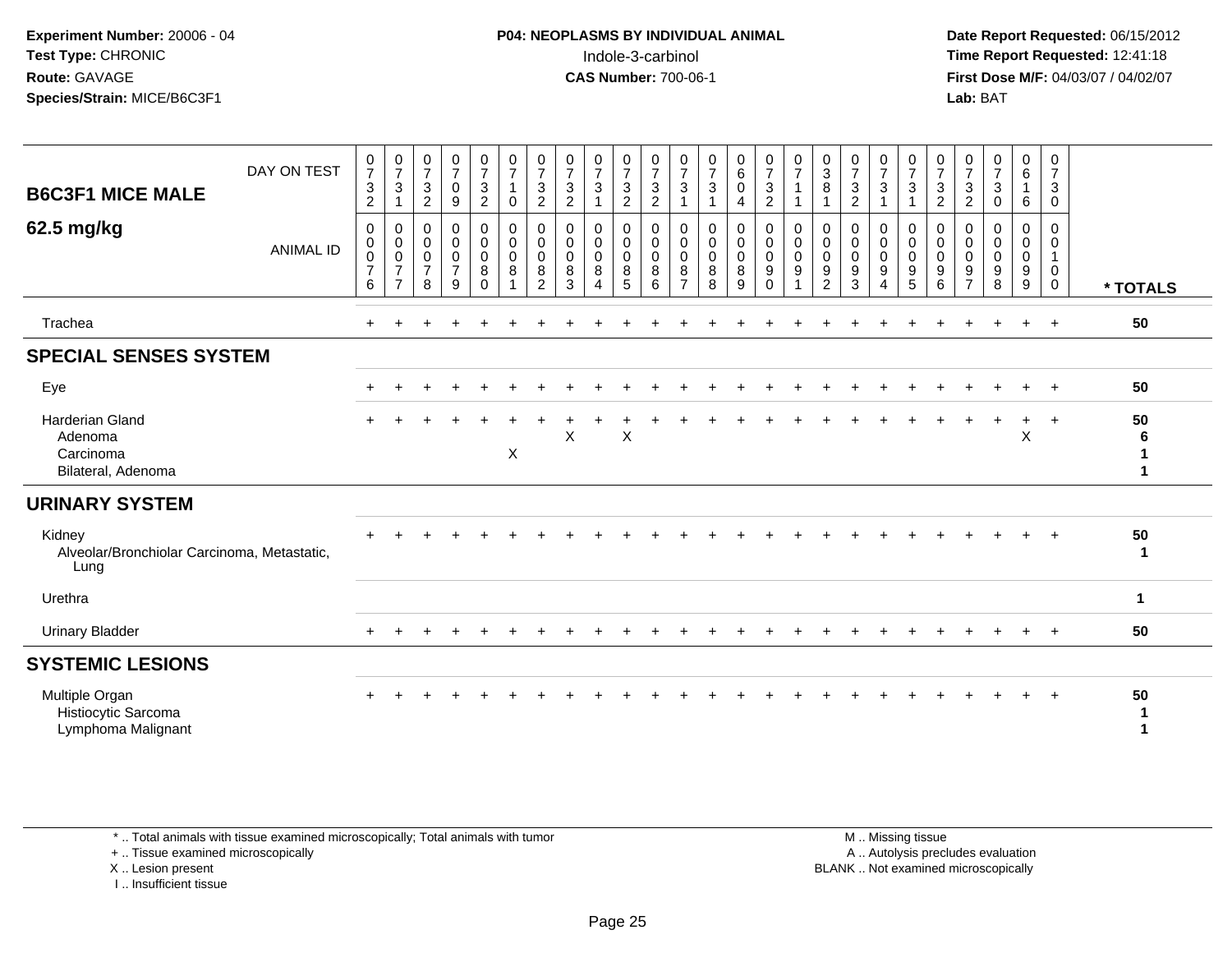# **P04: NEOPLASMS BY INDIVIDUAL ANIMAL**Indole-3-carbinol **Time Report Requested:** 12:41:18

 **Date Report Requested:** 06/15/2012 **First Dose M/F:** 04/03/07 / 04/02/07<br>Lab: BAT **Lab:** BAT

| <b>B6C3F1 MICE MALE</b><br>125 mg/kg                                                                                                                                                                                               | DAY ON TEST<br><b>ANIMAL ID</b> | $\pmb{0}$<br>$6\overline{6}$<br>$\mathbf{1}$<br>$\mathbf 0$<br>$\pmb{0}$<br>0<br>$\mathbf{1}$<br>$\boldsymbol{0}$<br>$\mathbf{1}$ | $\begin{array}{c} 0 \\ 6 \end{array}$<br>$\overline{8}$<br>6<br>$\mathsf{O}$<br>$\mathbf 0$<br>$\mathbf{1}$<br>$\pmb{0}$<br>$\overline{2}$ | $\begin{array}{c} 0 \\ 6 \end{array}$<br>$\overline{3}$<br>$\overline{7}$<br>0<br>0<br>$\mathbf{1}$<br>$\mathbf 0$<br>3 | $\begin{array}{c} 0 \\ 7 \end{array}$<br>$\sqrt{3}$<br>$\overline{1}$<br>$_{\rm 0}^{\rm 0}$<br>$\mathbf{1}$<br>$\pmb{0}$<br>$\overline{4}$ | $\begin{smallmatrix}0\\7\end{smallmatrix}$<br>$\mathbf{1}$<br>$\overline{7}$<br>0<br>$\mathbf 0$<br>$\mathbf{1}$<br>$\mathbf 0$<br>$\overline{5}$ | $\frac{0}{7}$<br>$\mathbf{3}$<br>$\mathbf{1}$<br>$\pmb{0}$<br>$\mathbf 0$<br>$\mathbf{1}$<br>$\pmb{0}$<br>6 | $\begin{matrix}0\\7\end{matrix}$<br>3<br>$\mathbf{1}$<br>$\mathbf 0$<br>$\mathbf 0$<br>$\mathbf{1}$<br>0<br>$\overline{7}$ | $\frac{0}{7}$<br>$\sqrt{3}$<br>$\mathbf{1}$<br>$\pmb{0}$<br>$\pmb{0}$<br>$\mathbf{1}$<br>0<br>8 | $\frac{0}{7}$<br>$\ensuremath{\mathsf{3}}$<br>$\mathbf{1}$<br>$\begin{smallmatrix} 0\\0 \end{smallmatrix}$<br>$\mathbf{1}$<br>$\pmb{0}$<br>9 | 0<br>$\mathbf{1}$<br>$\sqrt{3}$<br>3<br>0<br>$\pmb{0}$<br>$\overline{1}$<br>1<br>$\mathbf 0$ | $\frac{0}{7}$<br>$\mathbf{3}$<br>$\mathbf 0$<br>$\pmb{0}$<br>$\mathbf 0$<br>$\overline{1}$<br>$\overline{1}$<br>$\mathbf{1}$ | $\frac{0}{7}$<br>$\sqrt{3}$<br>$\overline{c}$<br>$\pmb{0}$<br>$\pmb{0}$<br>$\mathbf{1}$<br>1<br>2 | $\begin{array}{c} 0 \\ 5 \\ 9 \end{array}$<br>6<br>$\mathsf 0$<br>$\mathbf 0$<br>$\mathbf{1}$<br>$\mathbf{1}$<br>3 | $\frac{0}{7}$<br>$\mathbf{3}$<br>$\mathbf 0$<br>$\begin{smallmatrix} 0\\0 \end{smallmatrix}$<br>$\mathbf{1}$<br>$\overline{4}$ | $\begin{array}{c} 0 \\ 7 \end{array}$<br>$\frac{3}{2}$<br>$\mathbf 0$<br>$\pmb{0}$<br>$\overline{1}$<br>$\overline{1}$<br>5 | $\frac{0}{7}$<br>$\frac{3}{2}$<br>$\begin{smallmatrix} 0\\0 \end{smallmatrix}$<br>$\mathbf{1}$<br>$\mathbf{1}$<br>6 | $\frac{0}{7}$<br>3<br>1<br>0<br>$\mathbf 0$<br>$\mathbf{1}$<br>$\overline{7}$ | 0<br>$\begin{array}{c} 6 \\ 5 \\ 5 \end{array}$<br>$\mathsf{O}\xspace$<br>0<br>$\mathbf{1}$<br>$\mathbf{1}$<br>8 | $\frac{0}{7}$<br>$\mathbf{1}$<br>$\,6\,$<br>0<br>$\pmb{0}$<br>$\mathbf{1}$<br>9 | $\begin{array}{c} 0 \\ 7 \end{array}$<br>$\ensuremath{\mathsf{3}}$<br>$\overline{2}$<br>0<br>$\mathbf 0$<br>$\mathbf{1}$<br>$^2_{\rm 0}$ | $\frac{0}{7}$<br>$\frac{3}{2}$<br>0<br>$\mathbf 0$<br>$\mathbf{1}$<br>$\frac{2}{1}$ | $\frac{0}{7}$<br>$\mathbf{3}$<br>$\sqrt{2}$<br>0<br>$\mathbf 0$<br>$\mathbf{1}$<br>$\frac{2}{2}$ | $\begin{array}{c} 0 \\ 4 \\ 3 \\ 7 \end{array}$<br>$\mathsf 0$<br>$\mathbf 0$<br>$\mathbf{1}$<br>$\frac{2}{3}$ | $\frac{0}{7}$<br>$\frac{3}{2}$<br>$\mathsf{O}$<br>$\mathbf 0$<br>$\mathbf{1}$<br>$\frac{2}{4}$ | $\pmb{0}$<br>$\overline{7}$<br>3<br>$\mathbf{1}$<br>0<br>0<br>$\mathbf{1}$<br>$rac{2}{5}$ | males<br>$($ cont $)$ |
|------------------------------------------------------------------------------------------------------------------------------------------------------------------------------------------------------------------------------------|---------------------------------|-----------------------------------------------------------------------------------------------------------------------------------|--------------------------------------------------------------------------------------------------------------------------------------------|-------------------------------------------------------------------------------------------------------------------------|--------------------------------------------------------------------------------------------------------------------------------------------|---------------------------------------------------------------------------------------------------------------------------------------------------|-------------------------------------------------------------------------------------------------------------|----------------------------------------------------------------------------------------------------------------------------|-------------------------------------------------------------------------------------------------|----------------------------------------------------------------------------------------------------------------------------------------------|----------------------------------------------------------------------------------------------|------------------------------------------------------------------------------------------------------------------------------|---------------------------------------------------------------------------------------------------|--------------------------------------------------------------------------------------------------------------------|--------------------------------------------------------------------------------------------------------------------------------|-----------------------------------------------------------------------------------------------------------------------------|---------------------------------------------------------------------------------------------------------------------|-------------------------------------------------------------------------------|------------------------------------------------------------------------------------------------------------------|---------------------------------------------------------------------------------|------------------------------------------------------------------------------------------------------------------------------------------|-------------------------------------------------------------------------------------|--------------------------------------------------------------------------------------------------|----------------------------------------------------------------------------------------------------------------|------------------------------------------------------------------------------------------------|-------------------------------------------------------------------------------------------|-----------------------|
| <b>ALIMENTARY SYSTEM</b>                                                                                                                                                                                                           |                                 |                                                                                                                                   |                                                                                                                                            |                                                                                                                         |                                                                                                                                            |                                                                                                                                                   |                                                                                                             |                                                                                                                            |                                                                                                 |                                                                                                                                              |                                                                                              |                                                                                                                              |                                                                                                   |                                                                                                                    |                                                                                                                                |                                                                                                                             |                                                                                                                     |                                                                               |                                                                                                                  |                                                                                 |                                                                                                                                          |                                                                                     |                                                                                                  |                                                                                                                |                                                                                                |                                                                                           |                       |
| Esophagus                                                                                                                                                                                                                          |                                 |                                                                                                                                   |                                                                                                                                            |                                                                                                                         |                                                                                                                                            |                                                                                                                                                   |                                                                                                             |                                                                                                                            |                                                                                                 |                                                                                                                                              |                                                                                              |                                                                                                                              |                                                                                                   |                                                                                                                    |                                                                                                                                |                                                                                                                             |                                                                                                                     |                                                                               |                                                                                                                  |                                                                                 |                                                                                                                                          |                                                                                     |                                                                                                  |                                                                                                                |                                                                                                |                                                                                           |                       |
| Gallbladder<br>Carcinoma, Metastatic, Pancreas                                                                                                                                                                                     |                                 | м                                                                                                                                 |                                                                                                                                            |                                                                                                                         |                                                                                                                                            |                                                                                                                                                   |                                                                                                             |                                                                                                                            |                                                                                                 |                                                                                                                                              |                                                                                              |                                                                                                                              |                                                                                                   |                                                                                                                    |                                                                                                                                |                                                                                                                             |                                                                                                                     |                                                                               |                                                                                                                  |                                                                                 |                                                                                                                                          |                                                                                     |                                                                                                  |                                                                                                                |                                                                                                |                                                                                           |                       |
| Intestine Large, Cecum                                                                                                                                                                                                             |                                 |                                                                                                                                   |                                                                                                                                            |                                                                                                                         |                                                                                                                                            |                                                                                                                                                   |                                                                                                             |                                                                                                                            |                                                                                                 |                                                                                                                                              |                                                                                              |                                                                                                                              |                                                                                                   |                                                                                                                    |                                                                                                                                |                                                                                                                             |                                                                                                                     |                                                                               |                                                                                                                  |                                                                                 |                                                                                                                                          |                                                                                     |                                                                                                  |                                                                                                                |                                                                                                |                                                                                           |                       |
| Intestine Large, Colon                                                                                                                                                                                                             |                                 |                                                                                                                                   |                                                                                                                                            |                                                                                                                         |                                                                                                                                            |                                                                                                                                                   |                                                                                                             |                                                                                                                            |                                                                                                 |                                                                                                                                              |                                                                                              |                                                                                                                              |                                                                                                   |                                                                                                                    |                                                                                                                                |                                                                                                                             |                                                                                                                     |                                                                               |                                                                                                                  |                                                                                 |                                                                                                                                          |                                                                                     |                                                                                                  |                                                                                                                |                                                                                                |                                                                                           |                       |
| Intestine Large, Rectum                                                                                                                                                                                                            |                                 |                                                                                                                                   |                                                                                                                                            |                                                                                                                         |                                                                                                                                            |                                                                                                                                                   |                                                                                                             |                                                                                                                            |                                                                                                 |                                                                                                                                              |                                                                                              |                                                                                                                              |                                                                                                   |                                                                                                                    |                                                                                                                                |                                                                                                                             |                                                                                                                     |                                                                               |                                                                                                                  |                                                                                 |                                                                                                                                          |                                                                                     |                                                                                                  |                                                                                                                |                                                                                                | $\overline{1}$                                                                            |                       |
| Intestine Small, Duodenum                                                                                                                                                                                                          |                                 |                                                                                                                                   |                                                                                                                                            |                                                                                                                         |                                                                                                                                            |                                                                                                                                                   |                                                                                                             |                                                                                                                            |                                                                                                 |                                                                                                                                              |                                                                                              |                                                                                                                              |                                                                                                   |                                                                                                                    |                                                                                                                                |                                                                                                                             |                                                                                                                     |                                                                               |                                                                                                                  |                                                                                 |                                                                                                                                          |                                                                                     |                                                                                                  |                                                                                                                |                                                                                                |                                                                                           |                       |
| Intestine Small, Ileum                                                                                                                                                                                                             |                                 |                                                                                                                                   |                                                                                                                                            |                                                                                                                         |                                                                                                                                            |                                                                                                                                                   |                                                                                                             |                                                                                                                            |                                                                                                 |                                                                                                                                              |                                                                                              |                                                                                                                              |                                                                                                   |                                                                                                                    |                                                                                                                                |                                                                                                                             |                                                                                                                     |                                                                               |                                                                                                                  |                                                                                 |                                                                                                                                          |                                                                                     |                                                                                                  |                                                                                                                |                                                                                                | $\ddot{}$                                                                                 |                       |
| Intestine Small, Jejunum<br>Adenoma                                                                                                                                                                                                |                                 |                                                                                                                                   |                                                                                                                                            |                                                                                                                         |                                                                                                                                            |                                                                                                                                                   |                                                                                                             |                                                                                                                            | X                                                                                               |                                                                                                                                              |                                                                                              |                                                                                                                              |                                                                                                   |                                                                                                                    |                                                                                                                                |                                                                                                                             |                                                                                                                     |                                                                               |                                                                                                                  |                                                                                 |                                                                                                                                          |                                                                                     |                                                                                                  |                                                                                                                |                                                                                                | $\overline{1}$                                                                            |                       |
| Liver<br>Hemangiosarcoma<br>Hepatoblastoma<br>Hepatoblastoma, Multiple<br>Hepatocellular Adenoma<br>Hepatocellular Adenoma, Multiple<br>Hepatocellular Carcinoma<br>Hepatocellular Carcinoma, Multiple<br>Hepatocholangiocarcinoma |                                 |                                                                                                                                   | $X$ $X$                                                                                                                                    | X<br>$\mathsf X$                                                                                                        | X                                                                                                                                          |                                                                                                                                                   | $\sf X$                                                                                                     | X                                                                                                                          | X<br>$\boldsymbol{\mathsf{X}}$                                                                  | X                                                                                                                                            |                                                                                              | $\mathsf X$                                                                                                                  | X                                                                                                 | X<br>$\mathsf{X}$                                                                                                  |                                                                                                                                | $\mathsf{X}$                                                                                                                | $\mathsf{X}$                                                                                                        | $\mathsf{X}$                                                                  | X                                                                                                                |                                                                                 | $X$ $X$<br>X X X                                                                                                                         | X                                                                                   | X<br>X<br>Χ                                                                                      | $\mathsf{X}$                                                                                                   |                                                                                                | X                                                                                         |                       |

\* .. Total animals with tissue examined microscopically; Total animals with tumor

+ .. Tissue examined microscopically

X .. Lesion present

I .. Insufficient tissue

 M .. Missing tissuey the contract of the contract of the contract of the contract of the contract of the contract of the contract of  $A$ . Autolysis precludes evaluation

Lesion present BLANK .. Not examined microscopically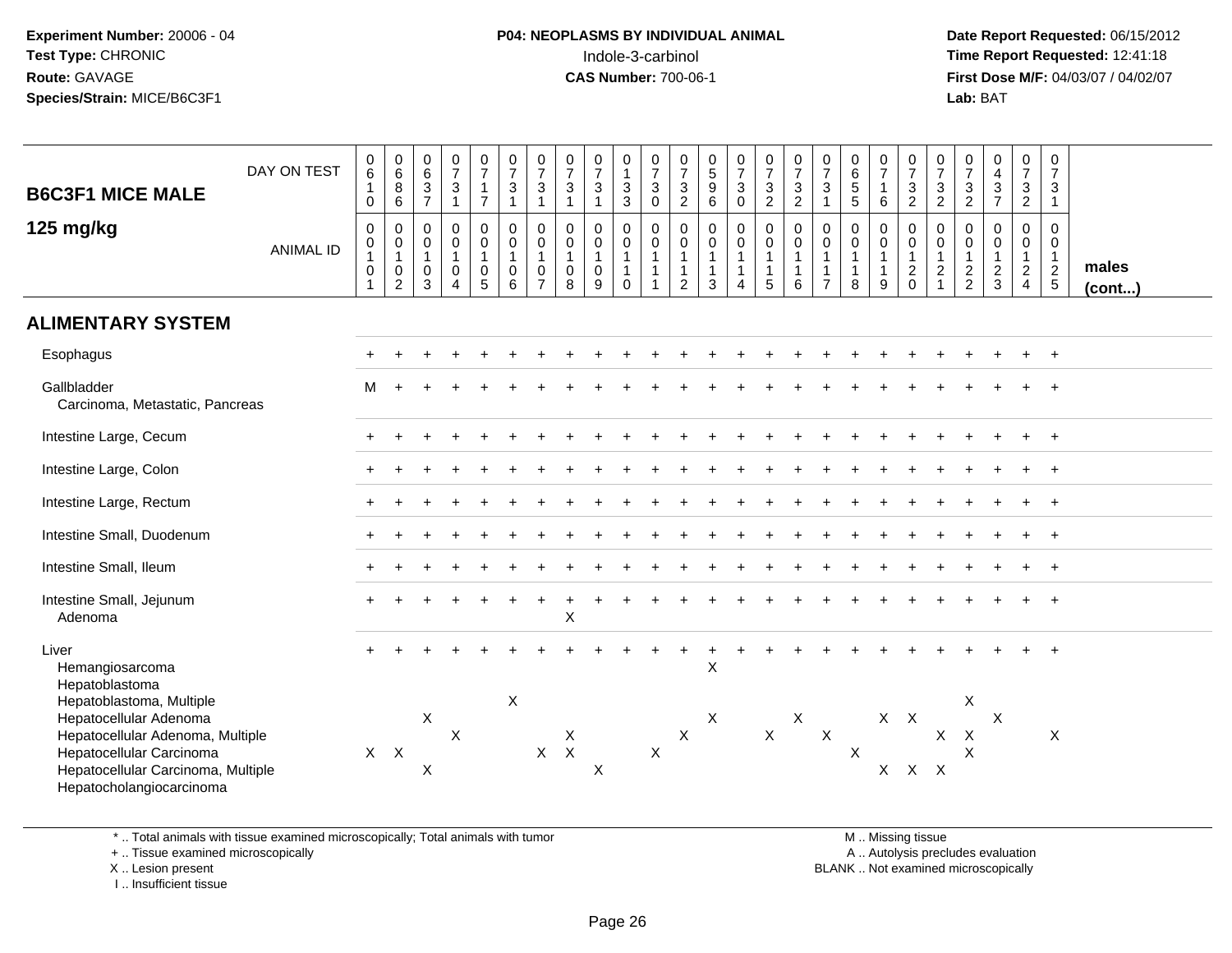# **P04: NEOPLASMS BY INDIVIDUAL ANIMAL**Indole-3-carbinol **Time Report Requested:** 12:41:18

 **Date Report Requested:** 06/15/2012 **First Dose M/F:** 04/03/07 / 04/02/07<br>Lab: BAT **Lab:** BAT

|                                                                    | DAY ON TEST                                                                     | $\begin{array}{c} 0 \\ 6 \end{array}$                         | 0<br>$6\phantom{a}$                                     | $\mathbf 0$<br>6                                            | $\frac{0}{7}$                                           | $\begin{smallmatrix}0\\7\end{smallmatrix}$           | $\frac{0}{7}$                                                               | $\frac{0}{7}$                                         | $\frac{0}{7}$                                                 | $\frac{0}{7}$                                        | 0<br>$\mathbf{1}$                                            | $\frac{0}{7}$                                             | $\frac{0}{7}$                                                                    | $\begin{array}{c} 0 \\ 5 \end{array}$                           | $\frac{0}{7}$                              | $\frac{0}{7}$                                       | $\begin{array}{c} 0 \\ 7 \end{array}$                           | 0<br>$\overline{7}$                        | $\begin{array}{c} 0 \\ 6 \end{array}$                           | $\frac{0}{7}$                                                   | $\frac{0}{7}$                                                               | $\frac{0}{7}$                                                                | 0<br>$\overline{7}$                                           | $\begin{smallmatrix}0\0\4\end{smallmatrix}$                 | $\frac{0}{7}$                                     | $\boldsymbol{0}$<br>$\overline{7}$                            |                       |
|--------------------------------------------------------------------|---------------------------------------------------------------------------------|---------------------------------------------------------------|---------------------------------------------------------|-------------------------------------------------------------|---------------------------------------------------------|------------------------------------------------------|-----------------------------------------------------------------------------|-------------------------------------------------------|---------------------------------------------------------------|------------------------------------------------------|--------------------------------------------------------------|-----------------------------------------------------------|----------------------------------------------------------------------------------|-----------------------------------------------------------------|--------------------------------------------|-----------------------------------------------------|-----------------------------------------------------------------|--------------------------------------------|-----------------------------------------------------------------|-----------------------------------------------------------------|-----------------------------------------------------------------------------|------------------------------------------------------------------------------|---------------------------------------------------------------|-------------------------------------------------------------|---------------------------------------------------|---------------------------------------------------------------|-----------------------|
| <b>B6C3F1 MICE MALE</b>                                            |                                                                                 | $\mathbf{1}$<br>$\mathbf 0$                                   | 8<br>$6\phantom{1}6$                                    | 3<br>$\overline{7}$                                         | $\sqrt{3}$<br>$\mathbf{1}$                              | $\mathbf{1}$<br>$\overline{7}$                       | $\ensuremath{\mathsf{3}}$<br>$\mathbf{1}$                                   | 3<br>$\overline{1}$                                   | $\ensuremath{\mathsf{3}}$<br>$\overline{1}$                   | $\mathbf{3}$<br>$\mathbf{1}$                         | $\frac{3}{3}$                                                | $\ensuremath{\mathsf{3}}$<br>$\mathsf{O}\xspace$          | $\frac{3}{2}$                                                                    | 9<br>6                                                          | $\mathbf{3}$<br>$\mathbf 0$                | $\frac{3}{2}$                                       | $\ensuremath{\mathsf{3}}$<br>$\overline{2}$                     | 3                                          | $\sqrt{5}$<br>5                                                 | $\mathbf{1}$<br>6                                               | $\frac{3}{2}$                                                               | $\mathbf{3}$<br>$\overline{2}$                                               | $\frac{3}{2}$                                                 | $\frac{3}{7}$                                               | $\mathbf{3}$<br>$\overline{2}$                    | 3<br>$\overline{1}$                                           |                       |
| 125 mg/kg                                                          | <b>ANIMAL ID</b>                                                                | $\mathbf 0$<br>$\pmb{0}$<br>$\mathbf{1}$<br>$\mathbf 0$<br>-1 | $\mathbf 0$<br>0<br>$\mathbf{1}$<br>0<br>$\overline{c}$ | $\mathbf 0$<br>$\Omega$<br>$\mathbf{1}$<br>$\mathbf 0$<br>3 | 0<br>$\mathbf 0$<br>$\mathbf{1}$<br>0<br>$\overline{4}$ | 0<br>$\mathbf 0$<br>$\mathbf{1}$<br>$\mathbf 0$<br>5 | $\mathbf 0$<br>$\mathbf 0$<br>$\mathbf{1}$<br>$\mathbf 0$<br>$6\phantom{1}$ | $\mathbf 0$<br>$\Omega$<br>$\Omega$<br>$\overline{7}$ | $\Omega$<br>$\mathbf 0$<br>$\overline{1}$<br>$\mathbf 0$<br>8 | 0<br>$\mathbf 0$<br>$\mathbf{1}$<br>$\mathbf 0$<br>9 | 0<br>$\pmb{0}$<br>$\mathbf{1}$<br>$\overline{1}$<br>$\Omega$ | $\mathbf 0$<br>$\mathbf 0$<br>$\mathbf{1}$<br>$\mathbf 1$ | $\mathbf 0$<br>$\mathbf 0$<br>$\overline{1}$<br>$\overline{1}$<br>$\overline{2}$ | $\mathbf 0$<br>$\mathbf 0$<br>$\mathbf{1}$<br>$\mathbf{1}$<br>3 | 0<br>$\mathbf 0$<br>$\mathbf{1}$<br>1<br>4 | 0<br>$\pmb{0}$<br>$\mathbf{1}$<br>$\mathbf{1}$<br>5 | $\mathbf 0$<br>$\mathbf 0$<br>$\mathbf{1}$<br>$\mathbf{1}$<br>6 | $\mathbf{0}$<br>$\Omega$<br>$\overline{7}$ | $\mathbf 0$<br>$\mathbf 0$<br>$\mathbf{1}$<br>$\mathbf{1}$<br>8 | $\mathbf 0$<br>$\mathbf 0$<br>$\mathbf{1}$<br>$\mathbf{1}$<br>9 | $\mathbf 0$<br>$\mathbf 0$<br>$\mathbf{1}$<br>$\overline{a}$<br>$\mathbf 0$ | $\mathbf 0$<br>$\mathbf 0$<br>$\mathbf{1}$<br>$\overline{a}$<br>$\mathbf{1}$ | $\mathbf 0$<br>$\mathbf 0$<br>$\overline{1}$<br>$\frac{2}{2}$ | $\mathbf 0$<br>$\mathbf 0$<br>$\mathbf{1}$<br>$\frac{2}{3}$ | $\mathbf 0$<br>0<br>$\mathbf{1}$<br>$\frac{2}{4}$ | $\mathbf 0$<br>$\mathbf 0$<br>$\overline{1}$<br>$\frac{2}{5}$ | males<br>$($ cont $)$ |
| Mesentery                                                          |                                                                                 |                                                               |                                                         |                                                             |                                                         |                                                      |                                                                             |                                                       |                                                               |                                                      |                                                              |                                                           |                                                                                  |                                                                 |                                            | $+$                                                 | $+$                                                             |                                            |                                                                 |                                                                 |                                                                             |                                                                              |                                                               |                                                             |                                                   |                                                               |                       |
| Pancreas<br>Carcinoma                                              |                                                                                 |                                                               |                                                         |                                                             |                                                         |                                                      |                                                                             |                                                       |                                                               |                                                      |                                                              |                                                           |                                                                                  |                                                                 |                                            |                                                     |                                                                 |                                            |                                                                 |                                                                 |                                                                             |                                                                              |                                                               |                                                             |                                                   |                                                               |                       |
| <b>Salivary Glands</b>                                             |                                                                                 |                                                               |                                                         |                                                             |                                                         |                                                      |                                                                             |                                                       |                                                               |                                                      |                                                              |                                                           |                                                                                  |                                                                 |                                            |                                                     |                                                                 |                                            |                                                                 |                                                                 |                                                                             |                                                                              |                                                               |                                                             |                                                   | $+$                                                           |                       |
| Stomach, Forestomach<br>Squamous Cell Papilloma                    |                                                                                 |                                                               |                                                         |                                                             |                                                         |                                                      |                                                                             |                                                       |                                                               |                                                      |                                                              |                                                           |                                                                                  |                                                                 |                                            |                                                     |                                                                 |                                            |                                                                 |                                                                 |                                                                             | $\mathsf X$                                                                  |                                                               |                                                             | $\ddot{}$                                         | $+$                                                           |                       |
| Stomach, Glandular<br>Carcinoma<br>Carcinoma, Metastatic, Pancreas |                                                                                 |                                                               |                                                         |                                                             |                                                         |                                                      |                                                                             |                                                       |                                                               |                                                      |                                                              |                                                           |                                                                                  |                                                                 |                                            |                                                     |                                                                 |                                            |                                                                 |                                                                 |                                                                             |                                                                              |                                                               |                                                             |                                                   |                                                               |                       |
| Tooth                                                              |                                                                                 | $+$                                                           |                                                         |                                                             | $+$                                                     | $+$                                                  | $+$                                                                         |                                                       |                                                               |                                                      |                                                              |                                                           | $+$                                                                              |                                                                 | $+$                                        | $+$                                                 | $+$                                                             |                                            |                                                                 |                                                                 |                                                                             | $+$                                                                          | $+$                                                           |                                                             |                                                   | $+$ $+$                                                       |                       |
| <b>CARDIOVASCULAR SYSTEM</b>                                       |                                                                                 |                                                               |                                                         |                                                             |                                                         |                                                      |                                                                             |                                                       |                                                               |                                                      |                                                              |                                                           |                                                                                  |                                                                 |                                            |                                                     |                                                                 |                                            |                                                                 |                                                                 |                                                                             |                                                                              |                                                               |                                                             |                                                   |                                                               |                       |
| <b>Blood Vessel</b>                                                |                                                                                 |                                                               |                                                         |                                                             |                                                         |                                                      |                                                                             |                                                       |                                                               |                                                      |                                                              |                                                           |                                                                                  |                                                                 |                                            |                                                     |                                                                 |                                            |                                                                 |                                                                 |                                                                             |                                                                              |                                                               |                                                             |                                                   | $+$                                                           |                       |
| Heart                                                              |                                                                                 |                                                               |                                                         |                                                             |                                                         |                                                      |                                                                             |                                                       |                                                               |                                                      |                                                              |                                                           |                                                                                  |                                                                 |                                            |                                                     |                                                                 |                                            |                                                                 |                                                                 |                                                                             |                                                                              |                                                               |                                                             |                                                   | $+$                                                           |                       |
| <b>ENDOCRINE SYSTEM</b>                                            |                                                                                 |                                                               |                                                         |                                                             |                                                         |                                                      |                                                                             |                                                       |                                                               |                                                      |                                                              |                                                           |                                                                                  |                                                                 |                                            |                                                     |                                                                 |                                            |                                                                 |                                                                 |                                                                             |                                                                              |                                                               |                                                             |                                                   |                                                               |                       |
| <b>Adrenal Cortex</b><br>Adenoma                                   |                                                                                 |                                                               |                                                         |                                                             |                                                         |                                                      |                                                                             |                                                       |                                                               |                                                      |                                                              |                                                           |                                                                                  |                                                                 |                                            |                                                     | $\ddot{}$<br>$\sf X$                                            |                                            |                                                                 |                                                                 |                                                                             |                                                                              |                                                               |                                                             |                                                   | $\overline{ }$                                                |                       |
| Adrenal Medulla                                                    |                                                                                 |                                                               |                                                         |                                                             |                                                         |                                                      |                                                                             |                                                       |                                                               |                                                      |                                                              |                                                           |                                                                                  |                                                                 |                                            |                                                     |                                                                 |                                            |                                                                 |                                                                 |                                                                             |                                                                              |                                                               |                                                             |                                                   | $+$                                                           |                       |
| Islets, Pancreatic                                                 |                                                                                 |                                                               |                                                         |                                                             |                                                         |                                                      |                                                                             |                                                       |                                                               |                                                      |                                                              |                                                           |                                                                                  |                                                                 |                                            |                                                     |                                                                 |                                            |                                                                 |                                                                 |                                                                             |                                                                              |                                                               |                                                             |                                                   |                                                               |                       |
| +  Tissue examined microscopically                                 | *  Total animals with tissue examined microscopically; Total animals with tumor |                                                               |                                                         |                                                             |                                                         |                                                      |                                                                             |                                                       |                                                               |                                                      |                                                              |                                                           |                                                                                  |                                                                 |                                            |                                                     |                                                                 |                                            |                                                                 |                                                                 | M  Missing tissue                                                           |                                                                              |                                                               | A  Autolysis precludes evaluation                           |                                                   |                                                               |                       |

X .. Lesion present

I .. Insufficient tissue

Lesion present BLANK .. Not examined microscopically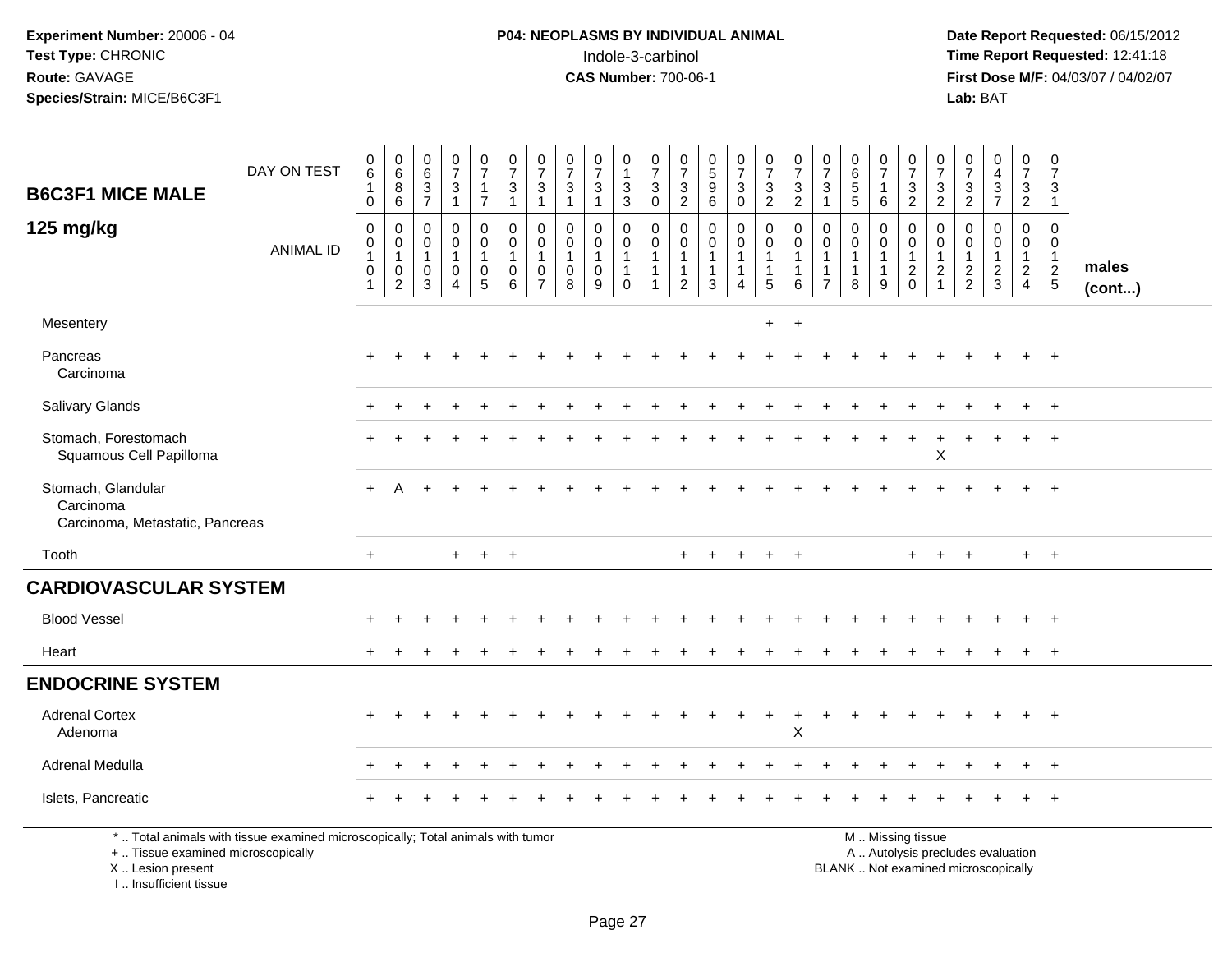# **P04: NEOPLASMS BY INDIVIDUAL ANIMAL**<br>Indole-3-carbinol Indole-3-carbinol **Time Report Requested:** 12:41:18

| <b>B6C3F1 MICE MALE</b>                                                                                                                                              | DAY ON TEST      | $\pmb{0}$<br>$6\phantom{a}$<br>$\overline{1}$<br>$\mathsf{O}$        | $\pmb{0}$<br>$6\phantom{a}$<br>$\bf 8$<br>$\overline{6}$ | $\pmb{0}$<br>$6\phantom{a}$<br>$\frac{3}{7}$         | $\begin{array}{c} 0 \\ 7 \end{array}$<br>$\sqrt{3}$<br>$\mathbf{1}$         | $\begin{array}{c} 0 \\ 7 \end{array}$<br>$\mathbf{1}$<br>$\overline{7}$             | $\begin{smallmatrix}0\\7\end{smallmatrix}$<br>$\frac{3}{1}$  | $\frac{0}{7}$<br>3<br>$\mathbf{1}$                               | $\begin{array}{c} 0 \\ 7 \end{array}$<br>$\mathbf{3}$<br>$\mathbf{1}$ | $\frac{0}{7}$<br>3<br>$\mathbf{1}$         | $\pmb{0}$<br>$\mathbf{1}$<br>$\sqrt{3}$<br>$\overline{3}$     | $\frac{0}{7}$<br>$_{\rm 0}^3$                                                       | 0<br>$\overline{7}$<br>3<br>$\overline{2}$            | $\begin{array}{c} 0 \\ 5 \end{array}$<br>$9\,$<br>$\,6\,$             | $\frac{0}{7}$<br>$\mathbf{3}$<br>$\mathsf 0$          | $\begin{array}{c} 0 \\ 7 \end{array}$<br>$\frac{3}{2}$                       | $\frac{0}{7}$<br>$\sqrt{3}$<br>$\overline{2}$      | $\begin{smallmatrix}0\\7\end{smallmatrix}$<br>$\mathbf{3}$<br>$\mathbf{1}$   | $\begin{array}{c} 0 \\ 6 \end{array}$<br>$\sqrt{5}$<br>$\sqrt{5}$ | $\frac{0}{7}$<br>1<br>$\,6\,$                         | $\frac{0}{7}$<br>$\sqrt{3}$<br>$\overline{2}$          | $\frac{0}{7}$<br>3<br>$\overline{2}$                              | $\frac{0}{7}$<br>$\frac{3}{2}$                      | $\begin{array}{c} 0 \\ 4 \\ 3 \\ 7 \end{array}$ | $\frac{0}{7}$<br>$\frac{3}{2}$                                       | $\frac{0}{7}$<br>3<br>$\mathbf{1}$                          |                 |
|----------------------------------------------------------------------------------------------------------------------------------------------------------------------|------------------|----------------------------------------------------------------------|----------------------------------------------------------|------------------------------------------------------|-----------------------------------------------------------------------------|-------------------------------------------------------------------------------------|--------------------------------------------------------------|------------------------------------------------------------------|-----------------------------------------------------------------------|--------------------------------------------|---------------------------------------------------------------|-------------------------------------------------------------------------------------|-------------------------------------------------------|-----------------------------------------------------------------------|-------------------------------------------------------|------------------------------------------------------------------------------|----------------------------------------------------|------------------------------------------------------------------------------|-------------------------------------------------------------------|-------------------------------------------------------|--------------------------------------------------------|-------------------------------------------------------------------|-----------------------------------------------------|-------------------------------------------------|----------------------------------------------------------------------|-------------------------------------------------------------|-----------------|
| 125 mg/kg                                                                                                                                                            | <b>ANIMAL ID</b> | $\boldsymbol{0}$<br>0<br>$\mathbf{1}$<br>$\mathbf 0$<br>$\mathbf{1}$ | 0<br>0<br>$\mathbf{1}$<br>0<br>$\overline{c}$            | $\mathbf 0$<br>$\mathbf 0$<br>$\mathbf{1}$<br>0<br>3 | $\mathbf 0$<br>$\mathbf 0$<br>$\mathbf{1}$<br>$\mathbf 0$<br>$\overline{A}$ | $\mathbf 0$<br>$\mathbf 0$<br>$\mathbf{1}$<br>$\begin{array}{c} 0 \\ 5 \end{array}$ | $\pmb{0}$<br>$\mathbf 0$<br>$\mathbf{1}$<br>$\mathbf 0$<br>6 | 0<br>$\mathbf 0$<br>$\mathbf 1$<br>$\mathbf 0$<br>$\overline{7}$ | $\mathbf 0$<br>$\mathbf 0$<br>$\mathbf{1}$<br>$\mathbf 0$<br>8        | 0<br>$\mathbf 0$<br>$\mathbf{1}$<br>0<br>9 | 0<br>0<br>$\mathbf{1}$<br>$\mathbf{1}$<br>$\mathsf{O}\xspace$ | $\boldsymbol{0}$<br>$\mathbf 0$<br>$\mathbf{1}$<br>$\overline{1}$<br>$\overline{1}$ | 0<br>$\mathbf 0$<br>$\mathbf{1}$<br>$\mathbf{1}$<br>2 | $\pmb{0}$<br>$\Omega$<br>$\mathbf{1}$<br>$\mathbf{1}$<br>$\mathbf{3}$ | 0<br>$\mathbf 0$<br>$\mathbf{1}$<br>$\mathbf{1}$<br>4 | $\mathsf 0$<br>$\mathbf 0$<br>$\mathbf{1}$<br>$\mathbf{1}$<br>$\overline{5}$ | $\pmb{0}$<br>$\mathbf 0$<br>$\mathbf{1}$<br>1<br>6 | $\mathbf 0$<br>$\mathbf 0$<br>$\mathbf{1}$<br>$\mathbf{1}$<br>$\overline{7}$ | $\mathbf 0$<br>$\mathbf 0$<br>$\mathbf{1}$<br>$\mathbf{1}$<br>8   | 0<br>$\mathbf 0$<br>$\mathbf{1}$<br>$\mathbf{1}$<br>9 | 0<br>$\mathbf 0$<br>$\mathbf{1}$<br>$^2_{\rm 0}$       | 0<br>$\mathbf 0$<br>$\mathbf 1$<br>$\overline{c}$<br>$\mathbf{1}$ | 0<br>$\mathbf 0$<br>$\overline{1}$<br>$\frac{2}{2}$ | $\pmb{0}$<br>0<br>$\mathbf{1}$<br>$\frac{2}{3}$ | 0<br>$\mathbf 0$<br>$\mathbf{1}$<br>$\overline{2}$<br>$\overline{4}$ | $\pmb{0}$<br>$\mathbf 0$<br>$\overline{1}$<br>$\frac{2}{5}$ | males<br>(cont) |
| Parathyroid Gland                                                                                                                                                    |                  |                                                                      |                                                          |                                                      |                                                                             |                                                                                     |                                                              |                                                                  |                                                                       |                                            |                                                               |                                                                                     |                                                       |                                                                       | M                                                     |                                                                              |                                                    |                                                                              |                                                                   |                                                       |                                                        |                                                                   |                                                     |                                                 |                                                                      |                                                             |                 |
| <b>Pituitary Gland</b><br>Pars Intermedia, Adenoma                                                                                                                   |                  |                                                                      |                                                          |                                                      |                                                                             |                                                                                     |                                                              |                                                                  |                                                                       |                                            |                                                               |                                                                                     |                                                       |                                                                       |                                                       |                                                                              |                                                    |                                                                              |                                                                   |                                                       |                                                        | X                                                                 |                                                     |                                                 |                                                                      |                                                             |                 |
| <b>Thyroid Gland</b><br>Follicular Cell, Adenoma                                                                                                                     |                  |                                                                      |                                                          |                                                      |                                                                             |                                                                                     |                                                              |                                                                  |                                                                       |                                            |                                                               |                                                                                     |                                                       |                                                                       |                                                       |                                                                              |                                                    |                                                                              |                                                                   |                                                       |                                                        |                                                                   |                                                     |                                                 | +<br>$\mathsf X$                                                     | $^{+}$                                                      |                 |
| <b>GENERAL BODY SYSTEM</b>                                                                                                                                           |                  |                                                                      |                                                          |                                                      |                                                                             |                                                                                     |                                                              |                                                                  |                                                                       |                                            |                                                               |                                                                                     |                                                       |                                                                       |                                                       |                                                                              |                                                    |                                                                              |                                                                   |                                                       |                                                        |                                                                   |                                                     |                                                 |                                                                      |                                                             |                 |
| <b>NONE</b>                                                                                                                                                          |                  |                                                                      |                                                          |                                                      |                                                                             |                                                                                     |                                                              |                                                                  |                                                                       |                                            |                                                               |                                                                                     |                                                       |                                                                       |                                                       |                                                                              |                                                    |                                                                              |                                                                   |                                                       |                                                        |                                                                   |                                                     |                                                 |                                                                      |                                                             |                 |
| <b>GENITAL SYSTEM</b>                                                                                                                                                |                  |                                                                      |                                                          |                                                      |                                                                             |                                                                                     |                                                              |                                                                  |                                                                       |                                            |                                                               |                                                                                     |                                                       |                                                                       |                                                       |                                                                              |                                                    |                                                                              |                                                                   |                                                       |                                                        |                                                                   |                                                     |                                                 |                                                                      |                                                             |                 |
| Epididymis                                                                                                                                                           |                  |                                                                      |                                                          |                                                      |                                                                             |                                                                                     |                                                              |                                                                  |                                                                       |                                            |                                                               |                                                                                     |                                                       |                                                                       |                                                       |                                                                              |                                                    |                                                                              |                                                                   |                                                       |                                                        |                                                                   |                                                     |                                                 | $\div$                                                               | $+$                                                         |                 |
| <b>Preputial Gland</b>                                                                                                                                               |                  |                                                                      |                                                          |                                                      |                                                                             |                                                                                     |                                                              |                                                                  |                                                                       |                                            |                                                               |                                                                                     |                                                       |                                                                       |                                                       |                                                                              |                                                    |                                                                              |                                                                   |                                                       |                                                        |                                                                   |                                                     |                                                 |                                                                      |                                                             |                 |
| Prostate<br>Lymphoma Malignant                                                                                                                                       |                  |                                                                      |                                                          |                                                      |                                                                             |                                                                                     | $\ddot{}$                                                    | +<br>Χ                                                           |                                                                       |                                            |                                                               |                                                                                     |                                                       |                                                                       |                                                       |                                                                              |                                                    |                                                                              |                                                                   |                                                       |                                                        |                                                                   |                                                     |                                                 |                                                                      |                                                             |                 |
| Seminal Vesicle                                                                                                                                                      |                  |                                                                      |                                                          |                                                      |                                                                             |                                                                                     |                                                              |                                                                  |                                                                       |                                            |                                                               |                                                                                     |                                                       |                                                                       |                                                       |                                                                              |                                                    |                                                                              |                                                                   |                                                       |                                                        |                                                                   |                                                     |                                                 |                                                                      | $^{+}$                                                      |                 |
| <b>Testes</b>                                                                                                                                                        |                  | $+$                                                                  |                                                          |                                                      |                                                                             |                                                                                     |                                                              |                                                                  |                                                                       |                                            |                                                               |                                                                                     |                                                       |                                                                       |                                                       |                                                                              |                                                    |                                                                              |                                                                   |                                                       |                                                        |                                                                   |                                                     |                                                 | $+$                                                                  | $+$                                                         |                 |
| <b>HEMATOPOIETIC SYSTEM</b>                                                                                                                                          |                  |                                                                      |                                                          |                                                      |                                                                             |                                                                                     |                                                              |                                                                  |                                                                       |                                            |                                                               |                                                                                     |                                                       |                                                                       |                                                       |                                                                              |                                                    |                                                                              |                                                                   |                                                       |                                                        |                                                                   |                                                     |                                                 |                                                                      |                                                             |                 |
| <b>Bone Marrow</b><br>Hemangiosarcoma                                                                                                                                |                  |                                                                      |                                                          |                                                      |                                                                             | $\mathsf X$                                                                         |                                                              |                                                                  |                                                                       |                                            |                                                               |                                                                                     |                                                       |                                                                       |                                                       |                                                                              |                                                    |                                                                              |                                                                   |                                                       |                                                        |                                                                   |                                                     |                                                 |                                                                      |                                                             |                 |
| Lymph Node, Mandibular                                                                                                                                               |                  |                                                                      |                                                          |                                                      |                                                                             |                                                                                     |                                                              |                                                                  |                                                                       |                                            |                                                               |                                                                                     |                                                       |                                                                       |                                                       |                                                                              |                                                    |                                                                              |                                                                   |                                                       |                                                        |                                                                   |                                                     |                                                 | $\ddot{}$                                                            | $+$                                                         |                 |
| *  Total animals with tissue examined microscopically; Total animals with tumor<br>+  Tissue examined microscopically<br>X  Lesion present<br>L. Insufficient tissue |                  |                                                                      |                                                          |                                                      |                                                                             |                                                                                     |                                                              |                                                                  |                                                                       |                                            |                                                               |                                                                                     |                                                       |                                                                       |                                                       |                                                                              |                                                    |                                                                              | BLANK  Not examined microscopically                               |                                                       | M  Missing tissue<br>A  Autolysis precludes evaluation |                                                                   |                                                     |                                                 |                                                                      |                                                             |                 |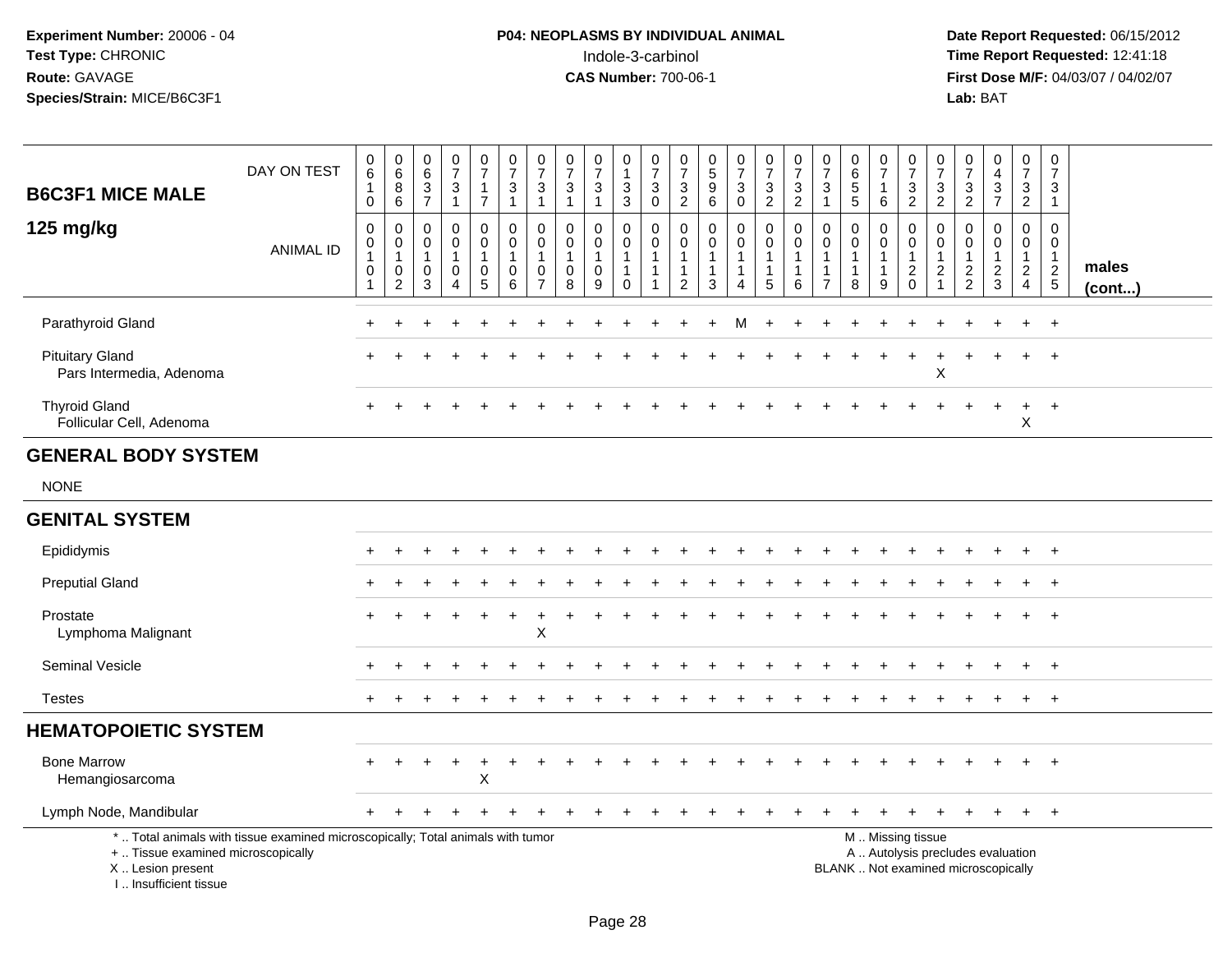# **P04: NEOPLASMS BY INDIVIDUAL ANIMAL**<br>Indole-3-carbinol Indole-3-carbinol **Time Report Requested:** 12:41:18

| <b>B6C3F1 MICE MALE</b>                                                                                                                                             | DAY ON TEST      | $\pmb{0}$<br>$\,6\,$<br>1<br>$\mathbf 0$                                    | $\begin{array}{c} 0 \\ 6 \end{array}$<br>$\, 8$<br>6                    | $_{6}^{\rm 0}$<br>$\ensuremath{\mathsf{3}}$<br>$\overline{7}$ | $\frac{0}{7}$<br>3<br>$\mathbf{1}$                   | $\frac{0}{7}$<br>$\mathbf{1}$<br>$\overline{7}$                                   | $\frac{0}{7}$<br>$\sqrt{3}$<br>$\mathbf{1}$                                    | $\frac{0}{7}$<br>$\mathbf{3}$<br>$\mathbf{1}$                       | $\frac{0}{7}$<br>$\ensuremath{\mathsf{3}}$<br>$\mathbf{1}$       | $\begin{array}{c} 0 \\ 7 \end{array}$<br>3<br>$\mathbf{1}$ | 0<br>$\overline{1}$<br>$\ensuremath{\mathsf{3}}$<br>$\mathbf{3}$    | $\frac{0}{7}$<br>$\ensuremath{\mathsf{3}}$<br>$\pmb{0}$ | 0<br>$\overline{7}$<br>$\ensuremath{\mathsf{3}}$<br>$\overline{2}$   | $\begin{array}{c} 0 \\ 5 \end{array}$<br>$\overline{9}$<br>$6\phantom{1}6$   | $\frac{0}{7}$<br>$\ensuremath{\mathsf{3}}$<br>$\mathsf{O}\xspace$                  | $\frac{0}{7}$<br>$\ensuremath{\mathsf{3}}$<br>$\overline{2}$                 | $\frac{0}{7}$<br>3<br>$\overline{a}$                  | $\pmb{0}$<br>$\overline{7}$<br>$\sqrt{3}$<br>$\mathbf{1}$            | $\begin{array}{c} 0 \\ 6 \end{array}$<br>$\overline{5}$<br>$\overline{5}$ | $\frac{0}{7}$<br>$\overline{1}$<br>$\,6$                | $\frac{0}{7}$<br>$\sqrt{3}$<br>$\overline{2}$                | $\frac{0}{7}$<br>3<br>$\overline{c}$                                         | $\frac{0}{7}$<br>$\ensuremath{\mathsf{3}}$<br>$\overline{2}$ | $_4^{\rm 0}$<br>$\ensuremath{\mathsf{3}}$<br>$\overline{7}$              | $\mathbf 0$<br>$\overline{7}$<br>$\mathbf{3}$<br>$\overline{2}$ | $\mathbf 0$<br>$\overline{7}$<br>3<br>$\mathbf{1}$            |                      |
|---------------------------------------------------------------------------------------------------------------------------------------------------------------------|------------------|-----------------------------------------------------------------------------|-------------------------------------------------------------------------|---------------------------------------------------------------|------------------------------------------------------|-----------------------------------------------------------------------------------|--------------------------------------------------------------------------------|---------------------------------------------------------------------|------------------------------------------------------------------|------------------------------------------------------------|---------------------------------------------------------------------|---------------------------------------------------------|----------------------------------------------------------------------|------------------------------------------------------------------------------|------------------------------------------------------------------------------------|------------------------------------------------------------------------------|-------------------------------------------------------|----------------------------------------------------------------------|---------------------------------------------------------------------------|---------------------------------------------------------|--------------------------------------------------------------|------------------------------------------------------------------------------|--------------------------------------------------------------|--------------------------------------------------------------------------|-----------------------------------------------------------------|---------------------------------------------------------------|----------------------|
| 125 mg/kg                                                                                                                                                           | <b>ANIMAL ID</b> | $\mathbf 0$<br>$\pmb{0}$<br>$\overline{1}$<br>$\mathbf 0$<br>$\overline{1}$ | $\mathbf 0$<br>$\mathbf 0$<br>$\mathbf{1}$<br>$\mathbf 0$<br>$\sqrt{2}$ | 0<br>$\mathbf 0$<br>$\mathbf{1}$<br>$\mathbf 0$<br>3          | $\mathbf 0$<br>$\mathbf 0$<br>$\mathbf{1}$<br>0<br>4 | 0<br>$\mathsf{O}\xspace$<br>$\mathbf{1}$<br>$\begin{array}{c} 0 \\ 5 \end{array}$ | $\mathbf 0$<br>$\mathbf 0$<br>$\overline{1}$<br>$\mathbf 0$<br>$6\phantom{1}6$ | 0<br>$\mathbf 0$<br>$\overline{1}$<br>$\mathbf 0$<br>$\overline{7}$ | $\mathbf 0$<br>$\mathbf 0$<br>$\overline{1}$<br>$\mathbf 0$<br>8 | 0<br>$\mathbf 0$<br>$\mathbf{1}$<br>0<br>9                 | 0<br>$\mathbf 0$<br>$\overline{1}$<br>$\overline{1}$<br>$\mathbf 0$ | $\mathbf 0$<br>$\pmb{0}$<br>$\mathbf{1}$<br>$\mathbf 1$ | $\mathbf 0$<br>0<br>$\overline{1}$<br>$\mathbf{1}$<br>$\overline{2}$ | $\mathbf 0$<br>$\mathbf 0$<br>$\overline{1}$<br>$\mathbf{1}$<br>$\mathbf{3}$ | 0<br>$\mathsf{O}\xspace$<br>$\mathbf{1}$<br>$\mathbf 1$<br>$\overline{\mathbf{4}}$ | $\mathbf 0$<br>$\mathbf 0$<br>$\mathbf{1}$<br>$\mathbf{1}$<br>$\overline{5}$ | $\mathbf 0$<br>0<br>$\mathbf{1}$<br>$\mathbf{1}$<br>6 | $\mathbf 0$<br>0<br>$\overline{1}$<br>$\mathbf{1}$<br>$\overline{7}$ | $\mathbf 0$<br>$\pmb{0}$<br>$\mathbf{1}$<br>$\mathbf{1}$<br>8             | 0<br>$\mathbf 0$<br>$\overline{1}$<br>$\mathbf{1}$<br>9 | $\mathbf 0$<br>$\mathsf 0$<br>$\overline{1}$<br>$^2_{\rm 0}$ | $\mathbf 0$<br>$\mathbf 0$<br>$\mathbf{1}$<br>$\overline{c}$<br>$\mathbf{1}$ | 0<br>$\mathbf 0$<br>$\overline{1}$<br>$\frac{2}{2}$          | 0<br>$\pmb{0}$<br>$\mathbf{1}$<br>$\frac{2}{3}$                          | $\mathbf 0$<br>$\mathbf 0$<br>$\overline{1}$<br>$\frac{2}{4}$   | $\mathbf 0$<br>$\mathbf 0$<br>$\overline{1}$<br>$\frac{2}{5}$ | males<br>$($ cont $$ |
| Lymph Node, Mesenteric<br>Lymphoma Malignant                                                                                                                        |                  |                                                                             |                                                                         |                                                               |                                                      |                                                                                   |                                                                                | X                                                                   |                                                                  |                                                            |                                                                     |                                                         |                                                                      |                                                                              |                                                                                    |                                                                              |                                                       |                                                                      |                                                                           |                                                         |                                                              |                                                                              |                                                              |                                                                          |                                                                 |                                                               |                      |
| Spleen<br>Hemangiosarcoma                                                                                                                                           |                  |                                                                             |                                                                         |                                                               |                                                      |                                                                                   |                                                                                |                                                                     |                                                                  |                                                            |                                                                     |                                                         |                                                                      |                                                                              |                                                                                    |                                                                              |                                                       |                                                                      |                                                                           |                                                         |                                                              |                                                                              |                                                              |                                                                          |                                                                 | $\ddot{}$                                                     |                      |
| Thymus<br>Hepatocellular Carcinoma, Metastatic, Liver                                                                                                               |                  | X                                                                           |                                                                         |                                                               |                                                      |                                                                                   |                                                                                |                                                                     |                                                                  |                                                            |                                                                     |                                                         |                                                                      |                                                                              |                                                                                    |                                                                              |                                                       |                                                                      |                                                                           |                                                         |                                                              |                                                                              |                                                              |                                                                          |                                                                 |                                                               |                      |
| <b>INTEGUMENTARY SYSTEM</b>                                                                                                                                         |                  |                                                                             |                                                                         |                                                               |                                                      |                                                                                   |                                                                                |                                                                     |                                                                  |                                                            |                                                                     |                                                         |                                                                      |                                                                              |                                                                                    |                                                                              |                                                       |                                                                      |                                                                           |                                                         |                                                              |                                                                              |                                                              |                                                                          |                                                                 |                                                               |                      |
| <b>Mammary Gland</b>                                                                                                                                                |                  | м                                                                           | м                                                                       | M                                                             | M                                                    | M                                                                                 | M                                                                              | M                                                                   | M                                                                | M                                                          | M                                                                   | M                                                       | M                                                                    | м                                                                            | M                                                                                  | M                                                                            | M                                                     | M                                                                    | M                                                                         | M                                                       | M                                                            | M                                                                            | M                                                            |                                                                          | M M M                                                           |                                                               |                      |
| Skin<br>Epidermis, Keratoacanthoma<br>Subcutaneous Tissue, Hemangiosarcoma<br>Subcutaneous Tissue, Neural Crest Tumor<br>Subcutaneous Tissue, Schwannoma Malignant  |                  |                                                                             |                                                                         |                                                               | X                                                    |                                                                                   |                                                                                |                                                                     |                                                                  |                                                            |                                                                     |                                                         |                                                                      |                                                                              |                                                                                    |                                                                              |                                                       |                                                                      |                                                                           |                                                         |                                                              |                                                                              |                                                              |                                                                          |                                                                 | $\ddot{}$                                                     |                      |
| <b>MUSCULOSKELETAL SYSTEM</b>                                                                                                                                       |                  |                                                                             |                                                                         |                                                               |                                                      |                                                                                   |                                                                                |                                                                     |                                                                  |                                                            |                                                                     |                                                         |                                                                      |                                                                              |                                                                                    |                                                                              |                                                       |                                                                      |                                                                           |                                                         |                                                              |                                                                              |                                                              |                                                                          |                                                                 |                                                               |                      |
| <b>Bone</b>                                                                                                                                                         |                  |                                                                             |                                                                         |                                                               |                                                      |                                                                                   |                                                                                |                                                                     |                                                                  |                                                            |                                                                     |                                                         |                                                                      |                                                                              |                                                                                    |                                                                              |                                                       |                                                                      |                                                                           |                                                         |                                                              |                                                                              |                                                              |                                                                          |                                                                 |                                                               |                      |
| <b>Skeletal Muscle</b><br>Hemangiosarcoma                                                                                                                           |                  |                                                                             |                                                                         |                                                               |                                                      | $\ddot{}$<br>$\pmb{\times}$                                                       |                                                                                |                                                                     |                                                                  |                                                            |                                                                     |                                                         |                                                                      |                                                                              |                                                                                    |                                                                              |                                                       |                                                                      |                                                                           |                                                         |                                                              |                                                                              |                                                              |                                                                          |                                                                 |                                                               |                      |
| <b>NERVOUS SYSTEM</b>                                                                                                                                               |                  |                                                                             |                                                                         |                                                               |                                                      |                                                                                   |                                                                                |                                                                     |                                                                  |                                                            |                                                                     |                                                         |                                                                      |                                                                              |                                                                                    |                                                                              |                                                       |                                                                      |                                                                           |                                                         |                                                              |                                                                              |                                                              |                                                                          |                                                                 |                                                               |                      |
| <b>Brain</b>                                                                                                                                                        |                  |                                                                             |                                                                         |                                                               |                                                      |                                                                                   |                                                                                |                                                                     |                                                                  |                                                            |                                                                     |                                                         |                                                                      |                                                                              |                                                                                    |                                                                              |                                                       |                                                                      |                                                                           |                                                         |                                                              |                                                                              |                                                              |                                                                          | $\ddot{}$                                                       | $+$                                                           |                      |
| <b>RESPIRATORY SYSTEM</b>                                                                                                                                           |                  |                                                                             |                                                                         |                                                               |                                                      |                                                                                   |                                                                                |                                                                     |                                                                  |                                                            |                                                                     |                                                         |                                                                      |                                                                              |                                                                                    |                                                                              |                                                       |                                                                      |                                                                           |                                                         |                                                              |                                                                              |                                                              |                                                                          |                                                                 |                                                               |                      |
| *  Total animals with tissue examined microscopically; Total animals with tumor<br>+  Tissue examined microscopically<br>X  Lesion present<br>I Insufficient tissue |                  |                                                                             |                                                                         |                                                               |                                                      |                                                                                   |                                                                                |                                                                     |                                                                  |                                                            |                                                                     |                                                         |                                                                      |                                                                              |                                                                                    |                                                                              |                                                       |                                                                      |                                                                           |                                                         | M. Missing tissue                                            |                                                                              |                                                              | A  Autolysis precludes evaluation<br>BLANK  Not examined microscopically |                                                                 |                                                               |                      |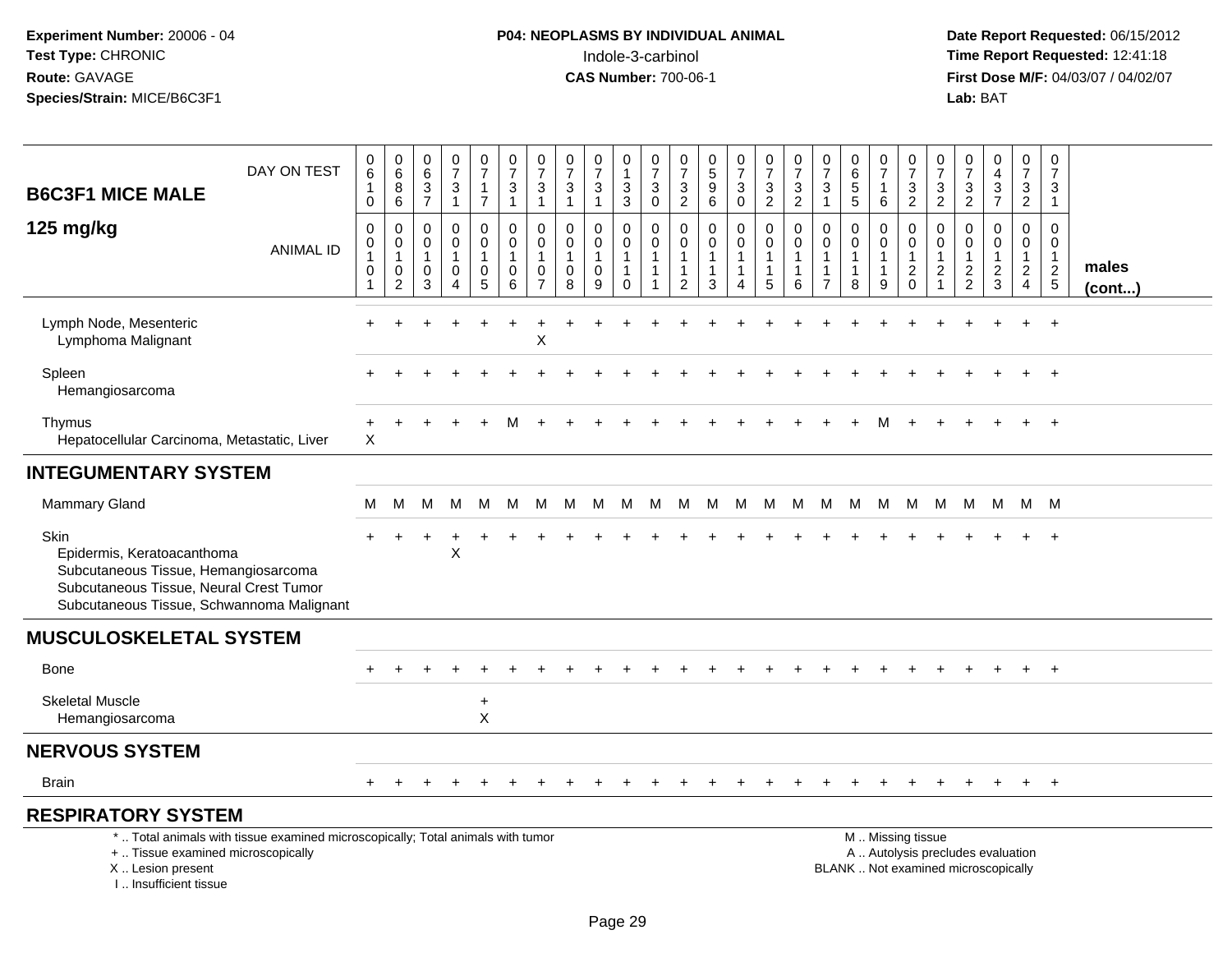# **P04: NEOPLASMS BY INDIVIDUAL ANIMAL**<br>Indole-3-carbinol Indole-3-carbinol **Time Report Requested:** 12:41:18

 **Date Report Requested:** 06/15/2012 **First Dose M/F:** 04/03/07 / 04/02/07<br>Lab: BAT **Lab:** BAT

| DAY ON TEST<br><b>B6C3F1 MICE MALE</b>                                                                                                                                                               | $\begin{matrix} 0 \\ 6 \end{matrix}$<br>$\mathbf{1}$<br>0 | $\begin{matrix} 0 \\ 6 \\ 8 \end{matrix}$<br>$\,6\,$                                        | $\begin{matrix} 0 \\ 6 \end{matrix}$<br>$\ensuremath{\mathsf{3}}$<br>$\overline{7}$ | $\frac{0}{7}$<br>$\sqrt{3}$<br>$\overline{1}$                                             | $\frac{0}{7}$<br>$\mathbf{1}$<br>$\overline{7}$         | $\frac{0}{7}$<br>$\mathbf{3}$<br>$\overline{1}$                   | $\frac{0}{7}$<br>$\ensuremath{\mathsf{3}}$<br>$\mathbf{1}$        | $\frac{0}{7}$<br>$\mathbf{3}$                               | $\frac{0}{7}$<br>$\mathbf{3}$<br>$\overline{1}$                | 0<br>$\overline{1}$<br>$\sqrt{3}$<br>3                               | $\frac{0}{7}$<br>$\sqrt{3}$<br>$\mathbf 0$                                             | $\frac{0}{7}$<br>$\ensuremath{\mathsf{3}}$<br>$\overline{2}$ | $\begin{array}{c} 0 \\ 5 \\ 9 \end{array}$<br>6               | $\frac{0}{7}$<br>$\ensuremath{\mathsf{3}}$<br>$\pmb{0}$                | $\frac{0}{7}$<br>$\ensuremath{\mathsf{3}}$<br>$\overline{2}$                        | $\frac{0}{7}$<br>$\sqrt{3}$<br>$\overline{2}$                    | $\frac{0}{7}$<br>$\sqrt{3}$<br>$\mathbf{1}$                                | $\begin{array}{c} 0 \\ 6 \end{array}$<br>$\,$ 5 $\,$<br>5     | $\frac{0}{7}$<br>$\mathbf{1}$<br>6                    | $\frac{0}{7}$<br>$\ensuremath{\mathsf{3}}$<br>$\overline{2}$ | $\frac{0}{7}$<br>$\ensuremath{\mathsf{3}}$<br>$\overline{c}$ | $\frac{0}{7}$<br>$\frac{3}{2}$                   | $\begin{array}{c} 0 \\ 4 \\ 3 \end{array}$<br>$\overline{7}$ | $\frac{0}{7}$<br>$\frac{3}{2}$                              | $\frac{0}{7}$<br>$\mathbf{3}$<br>$\mathbf{1}$ |                       |
|------------------------------------------------------------------------------------------------------------------------------------------------------------------------------------------------------|-----------------------------------------------------------|---------------------------------------------------------------------------------------------|-------------------------------------------------------------------------------------|-------------------------------------------------------------------------------------------|---------------------------------------------------------|-------------------------------------------------------------------|-------------------------------------------------------------------|-------------------------------------------------------------|----------------------------------------------------------------|----------------------------------------------------------------------|----------------------------------------------------------------------------------------|--------------------------------------------------------------|---------------------------------------------------------------|------------------------------------------------------------------------|-------------------------------------------------------------------------------------|------------------------------------------------------------------|----------------------------------------------------------------------------|---------------------------------------------------------------|-------------------------------------------------------|--------------------------------------------------------------|--------------------------------------------------------------|--------------------------------------------------|--------------------------------------------------------------|-------------------------------------------------------------|-----------------------------------------------|-----------------------|
| 125 mg/kg<br><b>ANIMAL ID</b>                                                                                                                                                                        | $\mathbf 0$<br>0<br>0                                     | $\begin{smallmatrix} 0\\0 \end{smallmatrix}$<br>$\mathbf{1}$<br>$\pmb{0}$<br>$\overline{2}$ | 0<br>$\pmb{0}$<br>$\overline{1}$<br>0<br>3                                          | $\mathbf 0$<br>$\pmb{0}$<br>$\mathbf{1}$<br>$\mathsf{O}\xspace$<br>$\boldsymbol{\Lambda}$ | 0<br>$\overline{0}$<br>$\mathbf{1}$<br>$\mathsf 0$<br>5 | $\mathbf 0$<br>$\overline{0}$<br>$\mathbf{1}$<br>$\mathbf 0$<br>6 | $_{\rm 0}^{\rm 0}$<br>$\mathbf{1}$<br>$\pmb{0}$<br>$\overline{7}$ | $\Omega$<br>$\mathbf 0$<br>$\mathbf{1}$<br>$\mathbf 0$<br>8 | $\mathbf 0$<br>$\mathbf 0$<br>$\mathbf{1}$<br>$\mathbf 0$<br>9 | 0<br>$\ddot{\mathbf{0}}$<br>$\mathbf{1}$<br>$\mathbf{1}$<br>$\Omega$ | $\mathbf 0$<br>$\ddot{\mathbf{0}}$<br>$\mathbf{1}$<br>$\overline{1}$<br>$\overline{1}$ | 0<br>$\boldsymbol{0}$<br>$\mathbf{1}$<br>$\overline{2}$      | $\mathbf 0$<br>$\pmb{0}$<br>$\mathbf{1}$<br>$\mathbf{1}$<br>3 | $\pmb{0}$<br>$\pmb{0}$<br>1<br>$\mathbf{1}$<br>$\overline{\mathbf{4}}$ | $\begin{smallmatrix} 0\\0 \end{smallmatrix}$<br>$\mathbf{1}$<br>$\overline{1}$<br>5 | $\pmb{0}$<br>$\overline{0}$<br>$\mathbf{1}$<br>$\mathbf{1}$<br>6 | $\pmb{0}$<br>$\mathbf 0$<br>$\mathbf{1}$<br>$\mathbf{1}$<br>$\overline{7}$ | $\mathbf 0$<br>$\pmb{0}$<br>$\mathbf{1}$<br>$\mathbf{1}$<br>8 | 0<br>$\mathbf 0$<br>$\mathbf{1}$<br>$\mathbf{1}$<br>9 | $0001$<br>$120$                                              | 0<br>$\pmb{0}$<br>1<br>$\frac{2}{1}$                         | $\mathbf 0$<br>$\boldsymbol{0}$<br>$\frac{1}{2}$ | $\mathbf 0$<br>$\mathbf 0$<br>$\mathbf{1}$<br>$\frac{2}{3}$  | $\mathbf 0$<br>$\mathbf 0$<br>$\mathbf{1}$<br>$\frac{2}{4}$ | 0<br>$\boldsymbol{0}$<br>$\frac{1}{2}$        | males<br>$($ cont $)$ |
| Lung<br>Alveolar/Bronchiolar Adenoma<br>Alveolar/Bronchiolar Adenoma, Multiple<br>Alveolar/Bronchiolar Carcinoma<br>Hepatoblastoma, Metastatic, Liver<br>Hepatocellular Carcinoma, Metastatic, Liver | $+$<br>Χ                                                  |                                                                                             | $X$ $X$                                                                             |                                                                                           |                                                         | $\mathsf{X}$                                                      | $\boldsymbol{\mathsf{X}}$                                         |                                                             | $X$ $X$                                                        |                                                                      | X                                                                                      |                                                              |                                                               |                                                                        |                                                                                     |                                                                  | Χ                                                                          |                                                               | X                                                     | Χ                                                            |                                                              | X<br>X<br>X                                      | X                                                            | $+$                                                         | $+$                                           |                       |
| Nose                                                                                                                                                                                                 | $\pm$                                                     |                                                                                             |                                                                                     |                                                                                           |                                                         |                                                                   |                                                                   |                                                             |                                                                |                                                                      |                                                                                        |                                                              |                                                               |                                                                        |                                                                                     |                                                                  |                                                                            |                                                               |                                                       |                                                              |                                                              |                                                  |                                                              |                                                             | $\overline{+}$                                |                       |
| Trachea                                                                                                                                                                                              |                                                           |                                                                                             |                                                                                     |                                                                                           |                                                         |                                                                   |                                                                   |                                                             |                                                                |                                                                      |                                                                                        |                                                              |                                                               |                                                                        |                                                                                     |                                                                  |                                                                            |                                                               |                                                       |                                                              |                                                              |                                                  |                                                              |                                                             |                                               |                       |
| <b>SPECIAL SENSES SYSTEM</b>                                                                                                                                                                         |                                                           |                                                                                             |                                                                                     |                                                                                           |                                                         |                                                                   |                                                                   |                                                             |                                                                |                                                                      |                                                                                        |                                                              |                                                               |                                                                        |                                                                                     |                                                                  |                                                                            |                                                               |                                                       |                                                              |                                                              |                                                  |                                                              |                                                             |                                               |                       |
| Eye                                                                                                                                                                                                  |                                                           |                                                                                             |                                                                                     |                                                                                           |                                                         |                                                                   |                                                                   |                                                             |                                                                |                                                                      |                                                                                        |                                                              |                                                               |                                                                        |                                                                                     |                                                                  |                                                                            |                                                               |                                                       |                                                              |                                                              |                                                  |                                                              |                                                             |                                               |                       |
| <b>Harderian Gland</b><br>Adenoma                                                                                                                                                                    |                                                           |                                                                                             |                                                                                     |                                                                                           |                                                         |                                                                   |                                                                   |                                                             |                                                                |                                                                      | X                                                                                      |                                                              |                                                               |                                                                        |                                                                                     | $\times$                                                         |                                                                            |                                                               |                                                       |                                                              | X                                                            |                                                  | X                                                            |                                                             | $+$                                           |                       |
| <b>URINARY SYSTEM</b>                                                                                                                                                                                |                                                           |                                                                                             |                                                                                     |                                                                                           |                                                         |                                                                   |                                                                   |                                                             |                                                                |                                                                      |                                                                                        |                                                              |                                                               |                                                                        |                                                                                     |                                                                  |                                                                            |                                                               |                                                       |                                                              |                                                              |                                                  |                                                              |                                                             |                                               |                       |
| Kidney                                                                                                                                                                                               |                                                           |                                                                                             |                                                                                     |                                                                                           |                                                         |                                                                   |                                                                   |                                                             |                                                                |                                                                      |                                                                                        |                                                              |                                                               |                                                                        |                                                                                     |                                                                  |                                                                            |                                                               |                                                       |                                                              |                                                              |                                                  |                                                              | $\ddot{}$                                                   | $^{+}$                                        |                       |
| <b>Urinary Bladder</b>                                                                                                                                                                               |                                                           |                                                                                             |                                                                                     |                                                                                           |                                                         |                                                                   |                                                                   |                                                             |                                                                |                                                                      |                                                                                        |                                                              |                                                               |                                                                        |                                                                                     |                                                                  |                                                                            |                                                               |                                                       |                                                              |                                                              |                                                  |                                                              |                                                             | $+$                                           |                       |
| <b>SYSTEMIC LESIONS</b>                                                                                                                                                                              |                                                           |                                                                                             |                                                                                     |                                                                                           |                                                         |                                                                   |                                                                   |                                                             |                                                                |                                                                      |                                                                                        |                                                              |                                                               |                                                                        |                                                                                     |                                                                  |                                                                            |                                                               |                                                       |                                                              |                                                              |                                                  |                                                              |                                                             |                                               |                       |
| Multiple Organ<br>Lymphoma Malignant                                                                                                                                                                 |                                                           |                                                                                             |                                                                                     |                                                                                           |                                                         |                                                                   | $\mathsf X$                                                       |                                                             |                                                                |                                                                      |                                                                                        |                                                              |                                                               |                                                                        |                                                                                     |                                                                  |                                                                            |                                                               |                                                       |                                                              |                                                              |                                                  |                                                              |                                                             | $\overline{ }$                                |                       |

\* .. Total animals with tissue examined microscopically; Total animals with tumor

+ .. Tissue examined microscopically

X .. Lesion present

I .. Insufficient tissue

 M .. Missing tissuey the contract of the contract of the contract of the contract of the contract of the contract of the contract of  $A$ . Autolysis precludes evaluation Lesion present BLANK .. Not examined microscopically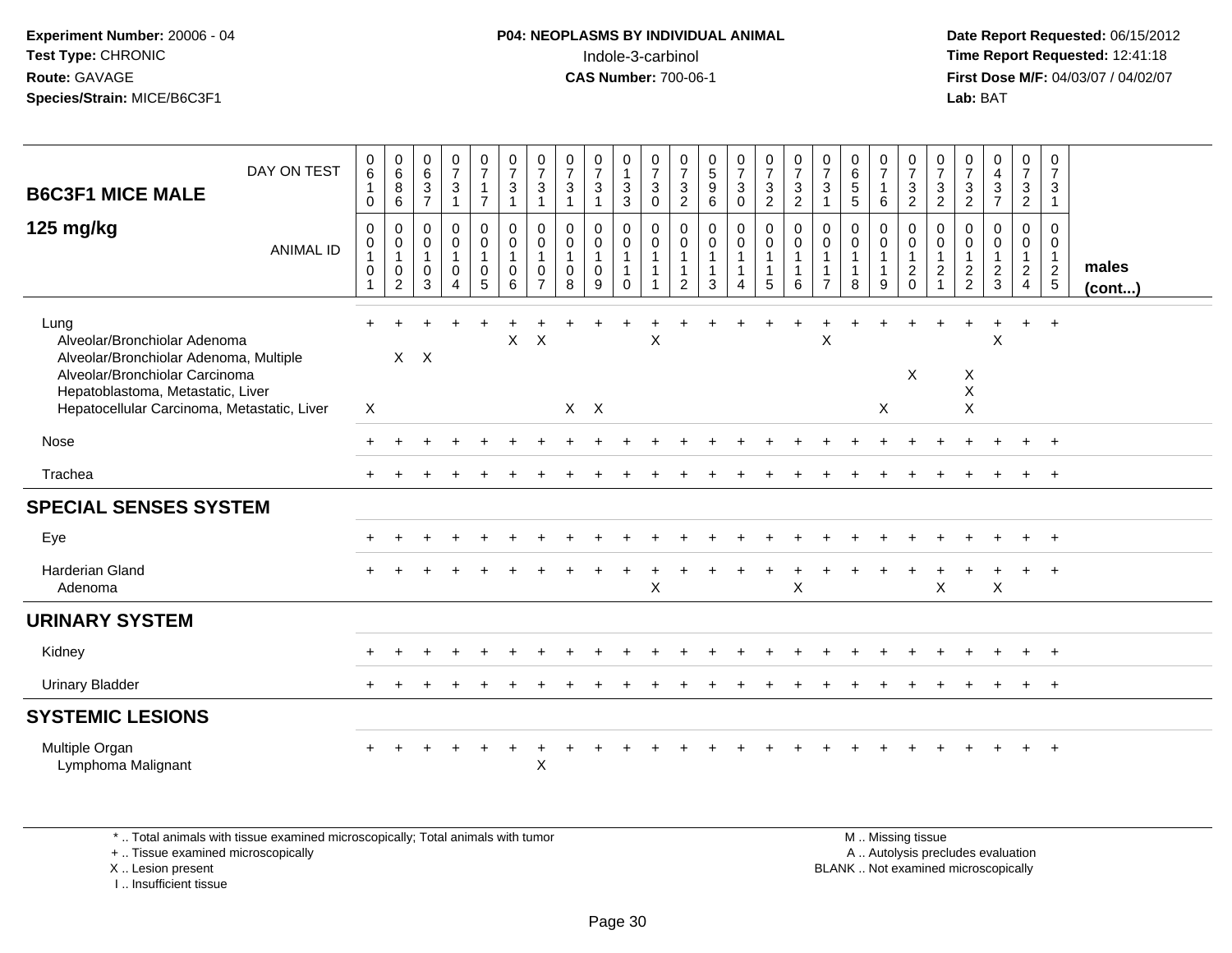# **P04: NEOPLASMS BY INDIVIDUAL ANIMAL**<br>Indole-3-carbinol Indole-3-carbinol **Time Report Requested:** 12:41:18

 **Date Report Requested:** 06/15/2012 **First Dose M/F:** 04/03/07 / 04/02/07<br>Lab: BAT **Lab:** BAT

| <b>B6C3F1 MICE MALE</b>                                                                                                      | DAY ON TEST      | 0<br>$\overline{7}$<br>$\ensuremath{\mathsf{3}}$<br>$\sqrt{2}$                       | $\frac{0}{7}$<br>$\ensuremath{\mathsf{3}}$<br>$\mathbf{1}$ | $\begin{array}{c} 0 \\ 5 \end{array}$<br>9<br>$\,8\,$                   | $\frac{0}{7}$<br>$\sqrt{3}$                                       | 0637                                                                | $\begin{array}{c} 0 \\ 6 \end{array}$<br>$\mathbf{1}$<br>$\overline{7}$          | $\frac{0}{7}$<br>3<br>$\overline{c}$                              | $\begin{array}{c} 0 \\ 7 \\ 3 \end{array}$<br>$\overline{2}$             | $\begin{array}{c} 0 \\ 5 \\ 8 \end{array}$<br>$\mathbf 0$             | 0<br>$\frac{6}{5}$                                               | $\frac{0}{7}$<br>$\pmb{0}$<br>$\overline{2}$                | $\frac{0}{7}$<br>3<br>$\pmb{0}$                         | $\frac{0}{7}$<br>$\sqrt{3}$<br>$\mathbf{1}$                 | 0<br>$6\phantom{a}$<br>$\boldsymbol{9}$<br>5          | $\frac{0}{7}$<br>$\ensuremath{\mathsf{3}}$<br>$\mathbf{1}$           | $\frac{0}{7}$<br>$\ensuremath{\mathsf{3}}$<br>$\overline{c}$ | $\frac{0}{7}$<br>$\ensuremath{\mathsf{3}}$<br>$\overline{1}$                   | 0<br>$\overline{6}$<br>$\boldsymbol{9}$<br>$\overline{7}$     | $\frac{0}{7}$<br>$\frac{3}{2}$                          | 0<br>$\overline{5}$<br>$\,6$<br>$\overline{7}$                  | $\frac{0}{7}$<br>$\mathbf{3}$<br>$\overline{2}$ | $\frac{0}{7}$<br>$\ensuremath{\mathsf{3}}$<br>$\mathbf{1}$                         | $\frac{0}{7}$<br>$\ensuremath{\mathsf{3}}$<br>$\mathbf{1}$                 | $\frac{0}{7}$<br>$\frac{3}{2}$                                         | 0<br>$\overline{7}$<br>$\mathbf{3}$<br>$\sqrt{2}$                       |                      |
|------------------------------------------------------------------------------------------------------------------------------|------------------|--------------------------------------------------------------------------------------|------------------------------------------------------------|-------------------------------------------------------------------------|-------------------------------------------------------------------|---------------------------------------------------------------------|----------------------------------------------------------------------------------|-------------------------------------------------------------------|--------------------------------------------------------------------------|-----------------------------------------------------------------------|------------------------------------------------------------------|-------------------------------------------------------------|---------------------------------------------------------|-------------------------------------------------------------|-------------------------------------------------------|----------------------------------------------------------------------|--------------------------------------------------------------|--------------------------------------------------------------------------------|---------------------------------------------------------------|---------------------------------------------------------|-----------------------------------------------------------------|-------------------------------------------------|------------------------------------------------------------------------------------|----------------------------------------------------------------------------|------------------------------------------------------------------------|-------------------------------------------------------------------------|----------------------|
| 125 mg/kg                                                                                                                    | <b>ANIMAL ID</b> | $\boldsymbol{0}$<br>$\pmb{0}$<br>$\overline{1}$<br>$\overline{c}$<br>$6\phantom{1}6$ | $\mathbf 0$<br>$\pmb{0}$<br>$\mathbf{1}$<br>$\frac{2}{7}$  | $\mathsf{O}\xspace$<br>$\pmb{0}$<br>$\mathbf{1}$<br>$\overline{c}$<br>8 | $\mathbf 0$<br>$\pmb{0}$<br>$\mathbf{1}$<br>$\boldsymbol{2}$<br>9 | $\pmb{0}$<br>$\pmb{0}$<br>$\mathbf{1}$<br>$\sqrt{3}$<br>$\mathbf 0$ | $\pmb{0}$<br>$\mathsf{O}\xspace$<br>$\mathbf{1}$<br>$\sqrt{3}$<br>$\overline{1}$ | $\mathbf 0$<br>$\mathbf 0$<br>$\mathbf{1}$<br>3<br>$\overline{2}$ | $\pmb{0}$<br>$\pmb{0}$<br>$\mathbf{1}$<br>$\ensuremath{\mathsf{3}}$<br>3 | $\mathsf{O}$<br>$\pmb{0}$<br>$\mathbf{1}$<br>$\mathbf{3}$<br>$\Delta$ | 0<br>$\pmb{0}$<br>$\mathbf{1}$<br>$\ensuremath{\mathsf{3}}$<br>5 | $\mathbf 0$<br>$\pmb{0}$<br>$\mathbf{1}$<br>$\sqrt{3}$<br>6 | $\mathbf 0$<br>0<br>$\mathbf{1}$<br>3<br>$\overline{7}$ | $\pmb{0}$<br>$\mathbf 0$<br>$\mathbf{1}$<br>$\sqrt{3}$<br>8 | 0<br>$\mathbf 0$<br>$\mathbf{1}$<br>$\mathbf{3}$<br>9 | $\pmb{0}$<br>$\pmb{0}$<br>$\mathbf{1}$<br>$\overline{4}$<br>$\Omega$ | $\mathbf 0$<br>$\pmb{0}$<br>$\mathbf{1}$<br>$\overline{4}$   | $\mathbf 0$<br>$\mathbf 0$<br>$\mathbf{1}$<br>$\overline{4}$<br>$\overline{c}$ | $\pmb{0}$<br>$\pmb{0}$<br>$\mathbf{1}$<br>$\overline{4}$<br>3 | 0<br>$\mathbf 0$<br>$\mathbf{1}$<br>4<br>$\overline{4}$ | $\mathbf 0$<br>$\pmb{0}$<br>$\mathbf{1}$<br>$\overline{4}$<br>5 | $\Omega$<br>0<br>$\mathbf{1}$<br>4<br>6         | $\Omega$<br>$\pmb{0}$<br>$\mathbf{1}$<br>$\overline{\mathbf{4}}$<br>$\overline{7}$ | $\mathbf 0$<br>$\mathsf 0$<br>$\mathbf{1}$<br>$\overline{\mathbf{4}}$<br>8 | 0<br>$\mathbf 0$<br>$\mathbf{1}$<br>$\overline{4}$<br>$\boldsymbol{9}$ | $\mathbf 0$<br>$\mathbf 0$<br>$\mathbf{1}$<br>$\sqrt{5}$<br>$\mathbf 0$ | * TOTALS             |
| <b>ALIMENTARY SYSTEM</b>                                                                                                     |                  |                                                                                      |                                                            |                                                                         |                                                                   |                                                                     |                                                                                  |                                                                   |                                                                          |                                                                       |                                                                  |                                                             |                                                         |                                                             |                                                       |                                                                      |                                                              |                                                                                |                                                               |                                                         |                                                                 |                                                 |                                                                                    |                                                                            |                                                                        |                                                                         |                      |
| Esophagus                                                                                                                    |                  |                                                                                      |                                                            |                                                                         |                                                                   |                                                                     |                                                                                  |                                                                   |                                                                          |                                                                       |                                                                  |                                                             |                                                         |                                                             |                                                       |                                                                      |                                                              |                                                                                |                                                               |                                                         |                                                                 |                                                 |                                                                                    |                                                                            |                                                                        |                                                                         | 50                   |
| Gallbladder<br>Carcinoma, Metastatic, Pancreas                                                                               |                  |                                                                                      |                                                            |                                                                         |                                                                   |                                                                     |                                                                                  |                                                                   |                                                                          |                                                                       |                                                                  | X                                                           |                                                         |                                                             |                                                       |                                                                      |                                                              |                                                                                |                                                               |                                                         |                                                                 |                                                 |                                                                                    |                                                                            |                                                                        |                                                                         | 49<br>$\mathbf{1}$   |
| Intestine Large, Cecum                                                                                                       |                  |                                                                                      |                                                            |                                                                         |                                                                   |                                                                     |                                                                                  |                                                                   |                                                                          |                                                                       |                                                                  |                                                             |                                                         |                                                             |                                                       |                                                                      |                                                              |                                                                                |                                                               |                                                         |                                                                 |                                                 |                                                                                    |                                                                            |                                                                        |                                                                         | 50                   |
| Intestine Large, Colon                                                                                                       |                  |                                                                                      |                                                            |                                                                         |                                                                   |                                                                     |                                                                                  |                                                                   |                                                                          |                                                                       |                                                                  |                                                             |                                                         |                                                             |                                                       |                                                                      |                                                              |                                                                                |                                                               |                                                         |                                                                 |                                                 |                                                                                    |                                                                            |                                                                        |                                                                         | 50                   |
| Intestine Large, Rectum                                                                                                      |                  |                                                                                      |                                                            |                                                                         |                                                                   |                                                                     |                                                                                  |                                                                   |                                                                          |                                                                       |                                                                  |                                                             |                                                         |                                                             |                                                       |                                                                      |                                                              |                                                                                |                                                               |                                                         |                                                                 |                                                 |                                                                                    |                                                                            |                                                                        |                                                                         | 50                   |
| Intestine Small, Duodenum                                                                                                    |                  |                                                                                      |                                                            |                                                                         |                                                                   |                                                                     |                                                                                  |                                                                   |                                                                          |                                                                       |                                                                  |                                                             |                                                         |                                                             |                                                       |                                                                      |                                                              |                                                                                |                                                               |                                                         |                                                                 |                                                 |                                                                                    |                                                                            |                                                                        |                                                                         | 50                   |
| Intestine Small, Ileum                                                                                                       |                  |                                                                                      |                                                            |                                                                         |                                                                   |                                                                     |                                                                                  |                                                                   |                                                                          |                                                                       |                                                                  |                                                             |                                                         |                                                             |                                                       |                                                                      |                                                              |                                                                                |                                                               |                                                         |                                                                 |                                                 |                                                                                    |                                                                            |                                                                        |                                                                         | 50                   |
| Intestine Small, Jejunum<br>Adenoma                                                                                          |                  |                                                                                      |                                                            |                                                                         |                                                                   |                                                                     |                                                                                  |                                                                   |                                                                          |                                                                       |                                                                  |                                                             |                                                         |                                                             |                                                       |                                                                      |                                                              |                                                                                |                                                               |                                                         |                                                                 |                                                 |                                                                                    |                                                                            |                                                                        |                                                                         | 49<br>$\mathbf{1}$   |
| Liver<br>Hemangiosarcoma<br>Hepatoblastoma<br>Hepatoblastoma, Multiple                                                       |                  |                                                                                      |                                                            |                                                                         | X                                                                 |                                                                     |                                                                                  |                                                                   |                                                                          |                                                                       |                                                                  | X                                                           |                                                         |                                                             |                                                       |                                                                      |                                                              |                                                                                |                                                               |                                                         |                                                                 |                                                 |                                                                                    |                                                                            |                                                                        |                                                                         | 49<br>3              |
| Hepatocellular Adenoma<br>Hepatocellular Adenoma, Multiple<br>Hepatocellular Carcinoma<br>Hepatocellular Carcinoma, Multiple |                  | $\mathsf{X}$<br>X                                                                    | $\sf X$                                                    | X                                                                       | X                                                                 |                                                                     | X<br>$\mathsf{X}$                                                                | $\boldsymbol{\mathsf{X}}$<br>$\mathsf{X}$                         | $\boldsymbol{X}$<br>$\mathsf{X}$                                         |                                                                       |                                                                  |                                                             | $\mathsf X$                                             | $\mathsf{X}$<br>x x x x x                                   | X                                                     | $\mathsf{X}$                                                         | $X$ $X$<br>$\times$                                          |                                                                                | X                                                             | X<br>$X$ $X$ $X$                                        |                                                                 | $\boldsymbol{\mathsf{X}}$                       | X                                                                                  |                                                                            | X<br>$X$ $X$                                                           | X                                                                       | 15<br>16<br>11<br>18 |
| Hepatocholangiocarcinoma                                                                                                     |                  |                                                                                      |                                                            |                                                                         |                                                                   |                                                                     |                                                                                  |                                                                   | X                                                                        |                                                                       |                                                                  |                                                             |                                                         |                                                             |                                                       |                                                                      |                                                              |                                                                                |                                                               |                                                         |                                                                 |                                                 |                                                                                    |                                                                            |                                                                        |                                                                         | $\mathbf 1$          |

\* .. Total animals with tissue examined microscopically; Total animals with tumor

+ .. Tissue examined microscopically

X .. Lesion present

I .. Insufficient tissue

M .. Missing tissue

y the contract of the contract of the contract of the contract of the contract of the contract of the contract of  $A$ . Autolysis precludes evaluation

Lesion present BLANK .. Not examined microscopically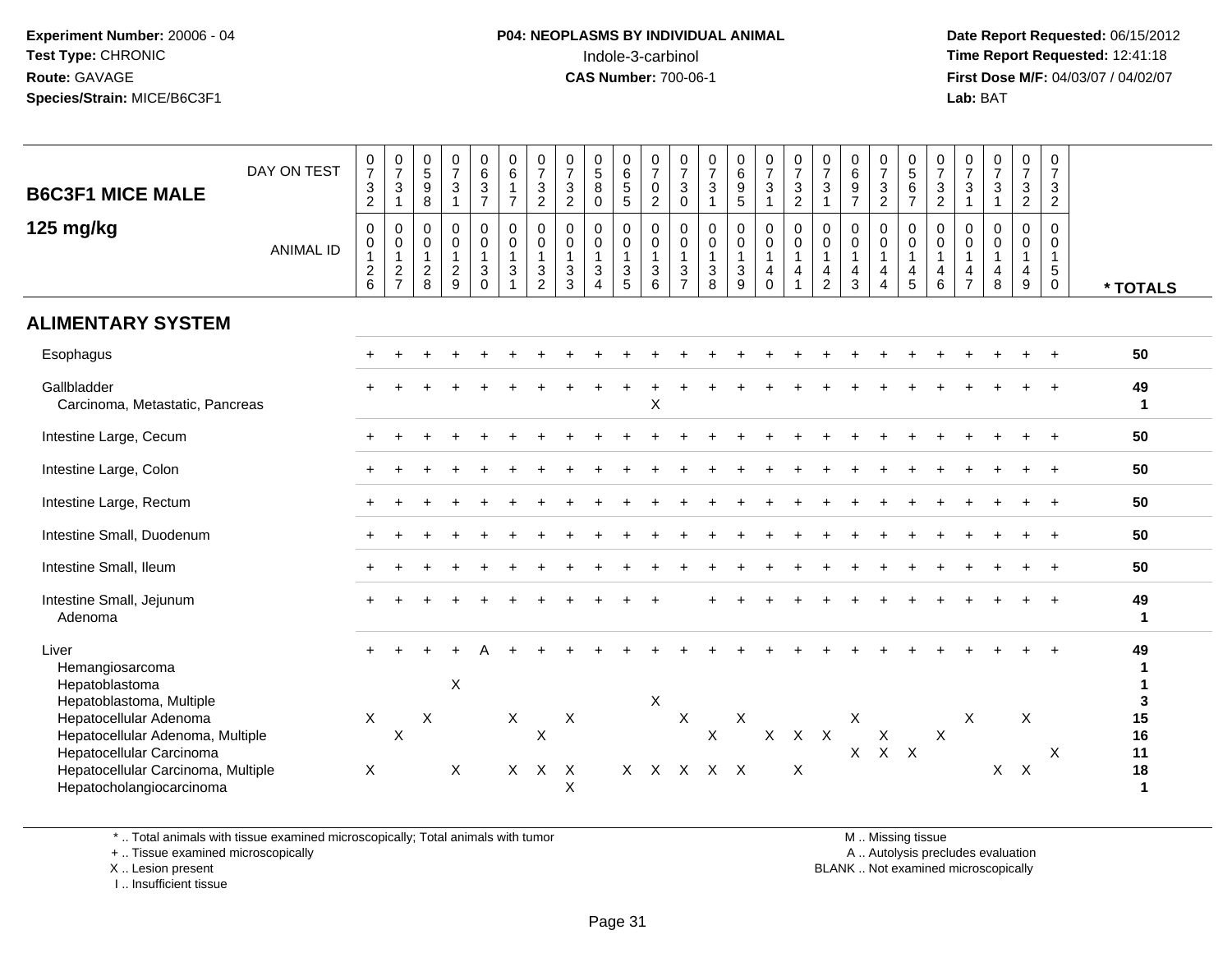# **P04: NEOPLASMS BY INDIVIDUAL ANIMAL**<br>Indole-3-carbinol Indole-3-carbinol **Time Report Requested:** 12:41:18

 **Date Report Requested:** 06/15/2012 **First Dose M/F:** 04/03/07 / 04/02/07<br>Lab: BAT **Lab:** BAT

|                                                                    |                                                                                 | $\frac{0}{7}$                                                                      | $\frac{0}{7}$                                     | $\begin{matrix} 0 \\ 5 \end{matrix}$              | $\frac{0}{7}$                           | $\begin{array}{c} 0 \\ 6 \end{array}$                | $\begin{array}{c} 0 \\ 6 \end{array}$                                                     | $\frac{0}{7}$                                               | $\frac{0}{7}$                                               |                                                               | $_{6}^{\rm 0}$                                    | $\frac{0}{7}$                                                 | 0                                                                            | $\frac{0}{7}$                                        | $\begin{matrix} 0 \\ 6 \end{matrix}$              | $\begin{smallmatrix} 0\\7 \end{smallmatrix}$       | $\frac{0}{7}$                                   | $\frac{0}{7}$                                                 | $\pmb{0}$                                                   | $\frac{0}{7}$                                                        | $\begin{array}{c} 0 \\ 5 \end{array}$                                     | $\frac{0}{7}$                                                   | 0                                                              | $\frac{0}{7}$                                        | $\frac{0}{7}$                                                                       | $\frac{0}{7}$                                             |                         |
|--------------------------------------------------------------------|---------------------------------------------------------------------------------|------------------------------------------------------------------------------------|---------------------------------------------------|---------------------------------------------------|-----------------------------------------|------------------------------------------------------|-------------------------------------------------------------------------------------------|-------------------------------------------------------------|-------------------------------------------------------------|---------------------------------------------------------------|---------------------------------------------------|---------------------------------------------------------------|------------------------------------------------------------------------------|------------------------------------------------------|---------------------------------------------------|----------------------------------------------------|-------------------------------------------------|---------------------------------------------------------------|-------------------------------------------------------------|----------------------------------------------------------------------|---------------------------------------------------------------------------|-----------------------------------------------------------------|----------------------------------------------------------------|------------------------------------------------------|-------------------------------------------------------------------------------------|-----------------------------------------------------------|-------------------------|
| <b>B6C3F1 MICE MALE</b>                                            | DAY ON TEST                                                                     | $\sqrt{3}$<br>$\overline{2}$                                                       | 3<br>$\mathbf 1$                                  | $\boldsymbol{9}$<br>8                             | $\sqrt{3}$                              | $\sqrt{3}$<br>$\overline{7}$                         | $\overline{1}$<br>$\overline{7}$                                                          | $\mathbf{3}$<br>$\overline{2}$                              | $\frac{3}{2}$                                               | $\begin{array}{c} 0 \\ 5 \\ 8 \end{array}$<br>$\Omega$        | $\frac{5}{5}$                                     | $\pmb{0}$<br>2                                                | $\overline{7}$<br>$\mathbf{3}$<br>$\mathbf{0}$                               | $\mathbf{3}$<br>1                                    | $\boldsymbol{9}$<br>5                             | $\ensuremath{\mathsf{3}}$<br>$\mathbf{1}$          | $\ensuremath{\mathsf{3}}$<br>$\overline{c}$     | 3<br>-1                                                       | $\,6\,$<br>$9\,$<br>$\overline{7}$                          | $\sqrt{3}$<br>$\overline{2}$                                         | $\,6\,$<br>$\overline{7}$                                                 | $\ensuremath{\mathsf{3}}$<br>$\overline{2}$                     | $\overline{7}$<br>3<br>$\overline{1}$                          | $\sqrt{3}$<br>$\overline{1}$                         | 3<br>$\overline{2}$                                                                 | $\mathbf{3}$<br>$\overline{2}$                            |                         |
| 125 mg/kg                                                          | <b>ANIMAL ID</b>                                                                | $\boldsymbol{0}$<br>$\boldsymbol{0}$<br>$\begin{array}{c} 1 \\ 2 \\ 6 \end{array}$ | 0<br>$\mathbf 0$<br>$\mathbf{1}$<br>$\frac{2}{7}$ | 0<br>$\mathbf 0$<br>$\mathbf{1}$<br>$\frac{2}{8}$ | 0<br>0<br>$\mathbf{1}$<br>$\frac{2}{9}$ | $\mathbf 0$<br>$\mathbf 0$<br>$\mathbf{1}$<br>$_0^3$ | $\mathbf 0$<br>$\mathbf 0$<br>$\mathbf{1}$<br>$\ensuremath{\mathsf{3}}$<br>$\overline{1}$ | $\mathbf 0$<br>$\mathbf 0$<br>$\mathbf{1}$<br>$\frac{3}{2}$ | $\mathbf 0$<br>$\mathsf 0$<br>$\mathbf{1}$<br>$\frac{3}{3}$ | 0<br>$\mathsf{O}$<br>$\mathbf{1}$<br>$\mathbf{3}$<br>$\Delta$ | 0<br>$\mathbf 0$<br>$\mathbf{1}$<br>$\frac{3}{5}$ | $\mathbf 0$<br>$\mathbf 0$<br>$\overline{1}$<br>$\frac{3}{6}$ | $\mathbf 0$<br>$\mathbf 0$<br>$\mathbf{1}$<br>$\mathbf{3}$<br>$\overline{7}$ | $\mathbf 0$<br>$\mathbf 0$<br>$\mathbf{1}$<br>3<br>8 | 0<br>$\mathbf 0$<br>$\mathbf{1}$<br>$\frac{3}{9}$ | 0<br>$\mathbf 0$<br>$\mathbf{1}$<br>$^{\,4}_{\,0}$ | $\mathbf 0$<br>$\mathbf 0$<br>$\mathbf{1}$<br>4 | $\mathbf 0$<br>$\mathbf 0$<br>$\overline{1}$<br>$\frac{4}{2}$ | $\mathbf 0$<br>$\mathbf 0$<br>$\mathbf{1}$<br>$\frac{4}{3}$ | 0<br>$\mathbf 0$<br>$\mathbf{1}$<br>$\overline{4}$<br>$\overline{4}$ | 0<br>$\mathbf 0$<br>$\mathbf{1}$<br>$\begin{array}{c} 4 \\ 5 \end{array}$ | 0<br>0<br>$\mathbf{1}$<br>$\begin{array}{c} 4 \\ 6 \end{array}$ | $\mathbf 0$<br>$\Omega$<br>$\mathbf{1}$<br>4<br>$\overline{7}$ | $\mathbf 0$<br>$\mathbf 0$<br>$\mathbf{1}$<br>4<br>8 | $\mathbf 0$<br>$\mathbf 0$<br>$\mathbf{1}$<br>$\begin{array}{c} 4 \\ 9 \end{array}$ | $\mathbf 0$<br>$\overline{0}$<br>$\mathbf{1}$<br>$^5_{0}$ | * TOTALS                |
| Mesentery                                                          |                                                                                 |                                                                                    |                                                   |                                                   |                                         |                                                      |                                                                                           |                                                             |                                                             |                                                               |                                                   |                                                               |                                                                              |                                                      |                                                   |                                                    |                                                 |                                                               |                                                             |                                                                      |                                                                           |                                                                 |                                                                |                                                      |                                                                                     |                                                           | $\mathbf{2}$            |
| Pancreas<br>Carcinoma                                              |                                                                                 |                                                                                    |                                                   |                                                   |                                         |                                                      |                                                                                           |                                                             |                                                             |                                                               |                                                   | X                                                             |                                                                              |                                                      |                                                   |                                                    |                                                 |                                                               |                                                             |                                                                      |                                                                           |                                                                 |                                                                |                                                      |                                                                                     |                                                           | 50<br>$\mathbf 1$       |
| Salivary Glands                                                    |                                                                                 |                                                                                    |                                                   |                                                   |                                         |                                                      |                                                                                           |                                                             |                                                             |                                                               |                                                   |                                                               |                                                                              |                                                      |                                                   |                                                    |                                                 |                                                               |                                                             |                                                                      |                                                                           |                                                                 |                                                                |                                                      |                                                                                     |                                                           | 50                      |
| Stomach, Forestomach<br>Squamous Cell Papilloma                    |                                                                                 |                                                                                    |                                                   |                                                   |                                         |                                                      |                                                                                           |                                                             |                                                             |                                                               |                                                   |                                                               |                                                                              |                                                      |                                                   |                                                    |                                                 |                                                               |                                                             |                                                                      |                                                                           |                                                                 |                                                                |                                                      |                                                                                     |                                                           | 50<br>$\mathbf 1$       |
| Stomach, Glandular<br>Carcinoma<br>Carcinoma, Metastatic, Pancreas |                                                                                 |                                                                                    |                                                   |                                                   |                                         |                                                      |                                                                                           |                                                             |                                                             |                                                               | X                                                 | X                                                             |                                                                              |                                                      |                                                   |                                                    |                                                 |                                                               |                                                             |                                                                      |                                                                           |                                                                 |                                                                |                                                      | $\div$                                                                              | $\overline{+}$                                            | 47<br>-1<br>$\mathbf 1$ |
| Tooth                                                              |                                                                                 | $+$                                                                                | $+$                                               |                                                   | $\ddot{}$                               |                                                      |                                                                                           | ÷                                                           |                                                             |                                                               |                                                   | $\overline{+}$                                                |                                                                              |                                                      | $\ddot{}$                                         | $\ddot{}$                                          |                                                 | $+$                                                           | $\overline{+}$                                              |                                                                      |                                                                           | $\div$                                                          | $\ddot{}$                                                      |                                                      | $+$                                                                                 | $+$                                                       | 32                      |
| <b>CARDIOVASCULAR SYSTEM</b>                                       |                                                                                 |                                                                                    |                                                   |                                                   |                                         |                                                      |                                                                                           |                                                             |                                                             |                                                               |                                                   |                                                               |                                                                              |                                                      |                                                   |                                                    |                                                 |                                                               |                                                             |                                                                      |                                                                           |                                                                 |                                                                |                                                      |                                                                                     |                                                           |                         |
| <b>Blood Vessel</b>                                                |                                                                                 |                                                                                    |                                                   |                                                   |                                         |                                                      |                                                                                           |                                                             |                                                             |                                                               |                                                   |                                                               |                                                                              |                                                      |                                                   |                                                    |                                                 |                                                               |                                                             |                                                                      |                                                                           |                                                                 |                                                                |                                                      |                                                                                     |                                                           | 49                      |
| Heart                                                              |                                                                                 |                                                                                    |                                                   |                                                   |                                         |                                                      |                                                                                           |                                                             |                                                             |                                                               |                                                   |                                                               |                                                                              |                                                      |                                                   |                                                    |                                                 |                                                               |                                                             |                                                                      |                                                                           |                                                                 |                                                                |                                                      |                                                                                     |                                                           | 50                      |
| <b>ENDOCRINE SYSTEM</b>                                            |                                                                                 |                                                                                    |                                                   |                                                   |                                         |                                                      |                                                                                           |                                                             |                                                             |                                                               |                                                   |                                                               |                                                                              |                                                      |                                                   |                                                    |                                                 |                                                               |                                                             |                                                                      |                                                                           |                                                                 |                                                                |                                                      |                                                                                     |                                                           |                         |
| <b>Adrenal Cortex</b><br>Adenoma                                   |                                                                                 | $+$                                                                                | $\ddot{}$<br>X                                    |                                                   | $\div$                                  |                                                      |                                                                                           |                                                             |                                                             |                                                               |                                                   |                                                               |                                                                              |                                                      |                                                   |                                                    |                                                 |                                                               |                                                             |                                                                      |                                                                           |                                                                 |                                                                |                                                      | $\ddot{}$                                                                           | $\overline{1}$                                            | 50<br>$\overline{2}$    |
| Adrenal Medulla                                                    |                                                                                 |                                                                                    |                                                   |                                                   |                                         |                                                      |                                                                                           |                                                             |                                                             |                                                               |                                                   |                                                               |                                                                              |                                                      |                                                   |                                                    |                                                 |                                                               |                                                             |                                                                      |                                                                           |                                                                 |                                                                |                                                      |                                                                                     |                                                           | 50                      |
| Islets, Pancreatic                                                 |                                                                                 |                                                                                    |                                                   |                                                   |                                         |                                                      |                                                                                           |                                                             |                                                             |                                                               |                                                   |                                                               |                                                                              |                                                      |                                                   |                                                    |                                                 |                                                               |                                                             |                                                                      |                                                                           |                                                                 |                                                                |                                                      |                                                                                     |                                                           | 50                      |
|                                                                    | *  Total animals with tissue examined microscopically; Total animals with tumor |                                                                                    |                                                   |                                                   |                                         |                                                      |                                                                                           |                                                             |                                                             |                                                               |                                                   |                                                               |                                                                              |                                                      |                                                   |                                                    |                                                 |                                                               |                                                             |                                                                      | M  Missing tissue                                                         |                                                                 |                                                                | the company's company's company's com-               |                                                                                     |                                                           |                         |

+ .. Tissue examined microscopically

 Lesion present BLANK .. Not examined microscopicallyX .. Lesion present

I .. Insufficient tissue

y the contract of the contract of the contract of the contract of the contract of the contract of the contract of  $A$ . Autolysis precludes evaluation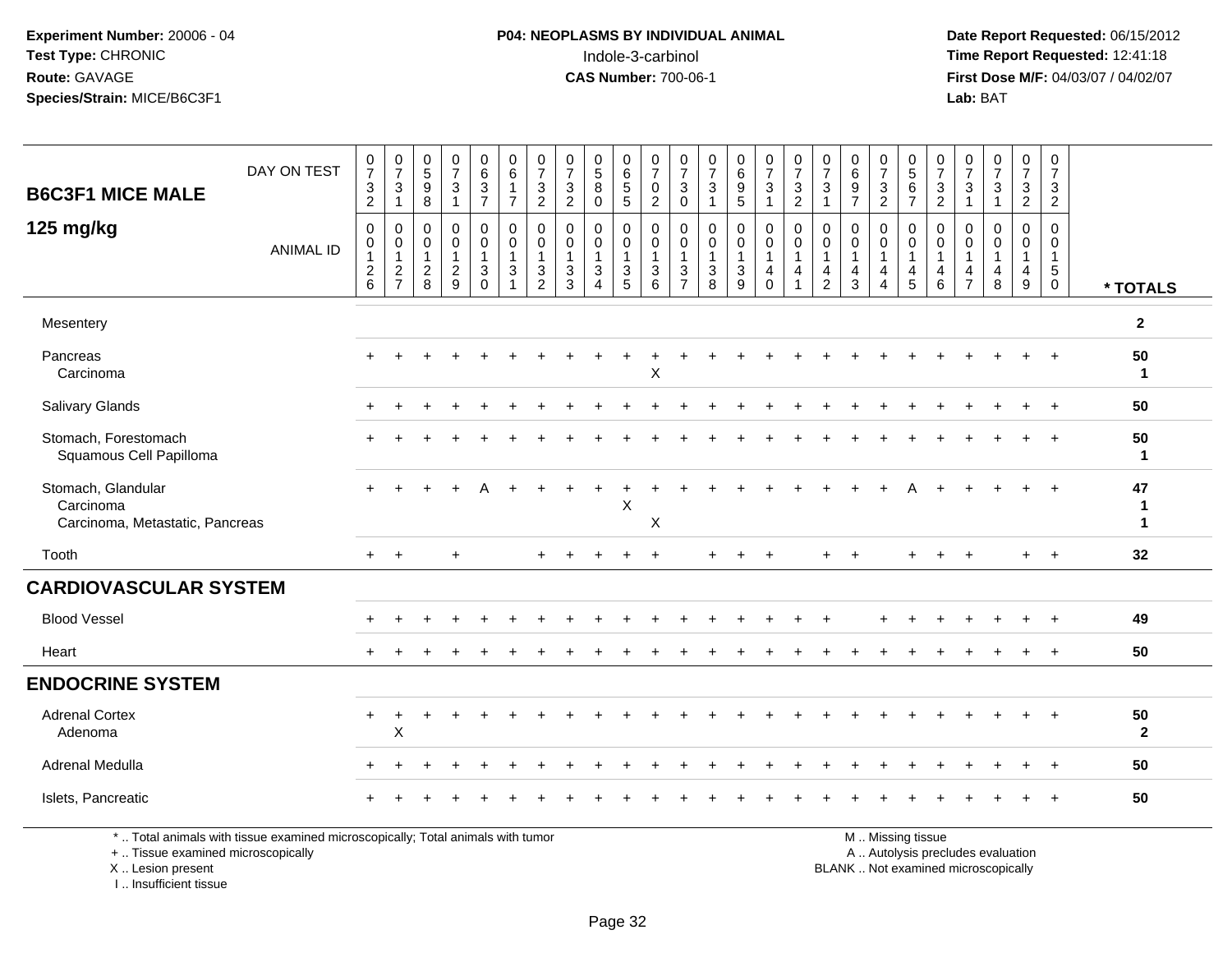# **P04: NEOPLASMS BY INDIVIDUAL ANIMAL**<br>Indole-3-carbinol Indole-3-carbinol **Time Report Requested:** 12:41:18

| <b>B6C3F1 MICE MALE</b>                                                          | DAY ON TEST                                                                     | 0<br>$\boldsymbol{7}$<br>3<br>2                                        | 0<br>$\overline{7}$<br>3<br>$\mathbf{1}$        | 0<br>$\overline{5}$<br>9<br>$\bf 8$        | 0<br>$\overline{7}$<br>3<br>$\mathbf{1}$                | 0<br>$6\phantom{a}$<br>$\ensuremath{\mathsf{3}}$<br>$\overline{7}$ | 0<br>$\,6\,$<br>$\mathbf{1}$<br>$\overline{7}$                               | 0<br>$\overline{7}$<br>$\mathbf{3}$<br>$\overline{c}$              | 0<br>$\overline{7}$<br>$\ensuremath{\mathsf{3}}$<br>$\overline{2}$ | 0<br>$\overline{5}$<br>8<br>$\mathbf 0$                     | 0<br>$\,6$<br>$\,$ 5 $\,$<br>$\sqrt{5}$ | 0<br>$\overline{7}$<br>0<br>2                                   | 0<br>$\overline{7}$<br>3<br>$\mathbf 0$              | 0<br>$\overline{7}$<br>3<br>-1      | 0<br>$6\phantom{a}$<br>9<br>5                | 0<br>$\overline{7}$<br>$\ensuremath{\mathsf{3}}$<br>$\mathbf{1}$  | 0<br>$\overline{7}$<br>$\sqrt{3}$<br>$\overline{2}$             | 0<br>$\overline{7}$<br>3<br>$\mathbf{1}$               | 0<br>6<br>9<br>$\overline{7}$                  | 0<br>$\overline{7}$<br>$\ensuremath{\mathsf{3}}$<br>$\overline{2}$ | 0<br>$\overline{5}$<br>$\,6\,$<br>$\overline{7}$ | 0<br>$\overline{7}$<br>$\ensuremath{\mathsf{3}}$<br>$\overline{c}$ | 0<br>$\overline{7}$<br>$\mathbf{3}$<br>$\overline{1}$  | 0<br>$\overline{7}$<br>$\sqrt{3}$<br>$\mathbf{1}$ | 0<br>$\overline{7}$<br>3<br>$\overline{2}$          | 0<br>$\overline{7}$<br>$\sqrt{3}$<br>$\overline{2}$ |                    |
|----------------------------------------------------------------------------------|---------------------------------------------------------------------------------|------------------------------------------------------------------------|-------------------------------------------------|--------------------------------------------|---------------------------------------------------------|--------------------------------------------------------------------|------------------------------------------------------------------------------|--------------------------------------------------------------------|--------------------------------------------------------------------|-------------------------------------------------------------|-----------------------------------------|-----------------------------------------------------------------|------------------------------------------------------|-------------------------------------|----------------------------------------------|-------------------------------------------------------------------|-----------------------------------------------------------------|--------------------------------------------------------|------------------------------------------------|--------------------------------------------------------------------|--------------------------------------------------|--------------------------------------------------------------------|--------------------------------------------------------|---------------------------------------------------|-----------------------------------------------------|-----------------------------------------------------|--------------------|
| 125 mg/kg                                                                        | <b>ANIMAL ID</b>                                                                | $\mathbf 0$<br>0<br>$\mathbf{1}$<br>$\boldsymbol{2}$<br>$6\phantom{a}$ | 0<br>0<br>1<br>$\overline{c}$<br>$\overline{7}$ | $\mathbf 0$<br>0<br>$\mathbf{1}$<br>$^2_8$ | 0<br>$\mathbf 0$<br>$\mathbf{1}$<br>$\overline{c}$<br>9 | 0<br>$\mathbf 0$<br>$\mathbf{1}$<br>$\mathbf{3}$<br>$\mathbf 0$    | $\mathbf 0$<br>$\mathbf 0$<br>$\overline{1}$<br>$\sqrt{3}$<br>$\overline{1}$ | 0<br>$\mathbf 0$<br>$\mathbf{1}$<br>$\mathbf{3}$<br>$\overline{2}$ | $\mathbf 0$<br>$\mathbf 0$<br>$\mathbf{1}$<br>$\frac{3}{3}$        | $\mathbf 0$<br>$\mathbf 0$<br>$\mathbf{1}$<br>3<br>$\Delta$ | 0<br>$\mathbf 0$<br>1<br>$\frac{3}{5}$  | $\mathbf 0$<br>$\mathbf 0$<br>$\overline{1}$<br>$\sqrt{3}$<br>6 | $\Omega$<br>0<br>$\mathbf{1}$<br>3<br>$\overline{7}$ | $\Omega$<br>$\Omega$<br>1<br>3<br>8 | 0<br>$\mathbf 0$<br>1<br>3<br>$\overline{9}$ | 0<br>$\mathbf 0$<br>$\mathbf{1}$<br>$\overline{4}$<br>$\mathbf 0$ | $\mathbf 0$<br>$\mathbf 0$<br>$\mathbf{1}$<br>4<br>$\mathbf{1}$ | $\Omega$<br>0<br>$\overline{1}$<br>4<br>$\overline{c}$ | $\Omega$<br>$\Omega$<br>$\mathbf{1}$<br>4<br>3 | $\Omega$<br>$\mathbf{0}$<br>$\mathbf{1}$<br>4<br>4                 | $\Omega$<br>$\mathbf 0$<br>1<br>4<br>5           | $\Omega$<br>$\mathbf 0$<br>$\mathbf{1}$<br>4<br>$6\phantom{1}$     | $\Omega$<br>0<br>$\overline{1}$<br>4<br>$\overline{7}$ | $\Omega$<br>$\Omega$<br>$\mathbf{1}$<br>4<br>8    | $\Omega$<br>$\mathbf 0$<br>1<br>$\overline{4}$<br>9 | $\Omega$<br>$\Omega$<br>$\mathbf{1}$<br>$^5_{0}$    | * TOTALS           |
| Parathyroid Gland                                                                |                                                                                 |                                                                        |                                                 |                                            |                                                         |                                                                    |                                                                              |                                                                    |                                                                    |                                                             |                                         |                                                                 |                                                      |                                     |                                              |                                                                   |                                                                 |                                                        |                                                |                                                                    |                                                  |                                                                    |                                                        |                                                   |                                                     | $\pm$                                               | 48                 |
| <b>Pituitary Gland</b><br>Pars Intermedia, Adenoma                               |                                                                                 |                                                                        |                                                 |                                            |                                                         |                                                                    |                                                                              |                                                                    |                                                                    |                                                             |                                         |                                                                 |                                                      |                                     |                                              |                                                                   |                                                                 |                                                        |                                                |                                                                    |                                                  |                                                                    |                                                        |                                                   |                                                     | $\ddot{}$                                           | 50<br>$\mathbf 1$  |
| <b>Thyroid Gland</b><br>Follicular Cell, Adenoma                                 |                                                                                 |                                                                        |                                                 |                                            |                                                         |                                                                    |                                                                              |                                                                    |                                                                    |                                                             |                                         |                                                                 |                                                      |                                     |                                              |                                                                   |                                                                 |                                                        |                                                |                                                                    |                                                  |                                                                    |                                                        |                                                   |                                                     |                                                     | 50<br>$\mathbf{1}$ |
| <b>GENERAL BODY SYSTEM</b>                                                       |                                                                                 |                                                                        |                                                 |                                            |                                                         |                                                                    |                                                                              |                                                                    |                                                                    |                                                             |                                         |                                                                 |                                                      |                                     |                                              |                                                                   |                                                                 |                                                        |                                                |                                                                    |                                                  |                                                                    |                                                        |                                                   |                                                     |                                                     |                    |
| <b>NONE</b>                                                                      |                                                                                 |                                                                        |                                                 |                                            |                                                         |                                                                    |                                                                              |                                                                    |                                                                    |                                                             |                                         |                                                                 |                                                      |                                     |                                              |                                                                   |                                                                 |                                                        |                                                |                                                                    |                                                  |                                                                    |                                                        |                                                   |                                                     |                                                     |                    |
| <b>GENITAL SYSTEM</b>                                                            |                                                                                 |                                                                        |                                                 |                                            |                                                         |                                                                    |                                                                              |                                                                    |                                                                    |                                                             |                                         |                                                                 |                                                      |                                     |                                              |                                                                   |                                                                 |                                                        |                                                |                                                                    |                                                  |                                                                    |                                                        |                                                   |                                                     |                                                     |                    |
| Epididymis                                                                       |                                                                                 |                                                                        |                                                 |                                            |                                                         |                                                                    |                                                                              |                                                                    |                                                                    |                                                             |                                         |                                                                 |                                                      |                                     |                                              |                                                                   |                                                                 |                                                        |                                                |                                                                    |                                                  |                                                                    |                                                        |                                                   |                                                     |                                                     | 50                 |
| <b>Preputial Gland</b>                                                           |                                                                                 |                                                                        |                                                 |                                            |                                                         |                                                                    |                                                                              |                                                                    |                                                                    |                                                             |                                         |                                                                 |                                                      |                                     |                                              |                                                                   |                                                                 |                                                        |                                                |                                                                    |                                                  |                                                                    |                                                        |                                                   |                                                     |                                                     | 50                 |
| Prostate<br>Lymphoma Malignant                                                   |                                                                                 |                                                                        |                                                 |                                            |                                                         |                                                                    |                                                                              |                                                                    |                                                                    |                                                             |                                         |                                                                 |                                                      |                                     |                                              |                                                                   |                                                                 |                                                        |                                                |                                                                    |                                                  |                                                                    |                                                        |                                                   |                                                     |                                                     | 50<br>$\mathbf 1$  |
| Seminal Vesicle                                                                  |                                                                                 |                                                                        |                                                 |                                            |                                                         |                                                                    |                                                                              |                                                                    |                                                                    |                                                             |                                         |                                                                 |                                                      |                                     |                                              |                                                                   |                                                                 |                                                        |                                                |                                                                    |                                                  |                                                                    |                                                        |                                                   |                                                     |                                                     | 50                 |
| <b>Testes</b>                                                                    |                                                                                 |                                                                        |                                                 |                                            |                                                         |                                                                    |                                                                              |                                                                    |                                                                    |                                                             |                                         |                                                                 |                                                      |                                     |                                              |                                                                   |                                                                 |                                                        |                                                |                                                                    |                                                  |                                                                    |                                                        |                                                   |                                                     |                                                     | 50                 |
| <b>HEMATOPOIETIC SYSTEM</b>                                                      |                                                                                 |                                                                        |                                                 |                                            |                                                         |                                                                    |                                                                              |                                                                    |                                                                    |                                                             |                                         |                                                                 |                                                      |                                     |                                              |                                                                   |                                                                 |                                                        |                                                |                                                                    |                                                  |                                                                    |                                                        |                                                   |                                                     |                                                     |                    |
| <b>Bone Marrow</b><br>Hemangiosarcoma                                            |                                                                                 |                                                                        |                                                 |                                            |                                                         |                                                                    |                                                                              |                                                                    |                                                                    |                                                             |                                         |                                                                 |                                                      |                                     |                                              |                                                                   |                                                                 |                                                        |                                                |                                                                    |                                                  |                                                                    |                                                        |                                                   |                                                     |                                                     | 50<br>$\mathbf{1}$ |
| Lymph Node, Mandibular                                                           |                                                                                 |                                                                        |                                                 |                                            |                                                         |                                                                    |                                                                              |                                                                    |                                                                    |                                                             |                                         |                                                                 |                                                      |                                     |                                              |                                                                   |                                                                 |                                                        |                                                |                                                                    |                                                  |                                                                    |                                                        |                                                   |                                                     | $\ddot{}$                                           | 50                 |
| +  Tissue examined microscopically<br>X  Lesion present<br>I Insufficient tissue | *  Total animals with tissue examined microscopically; Total animals with tumor |                                                                        |                                                 |                                            |                                                         |                                                                    |                                                                              |                                                                    |                                                                    |                                                             |                                         |                                                                 |                                                      |                                     |                                              |                                                                   |                                                                 |                                                        | BLANK  Not examined microscopically            |                                                                    | M  Missing tissue                                |                                                                    |                                                        | A  Autolysis precludes evaluation                 |                                                     |                                                     |                    |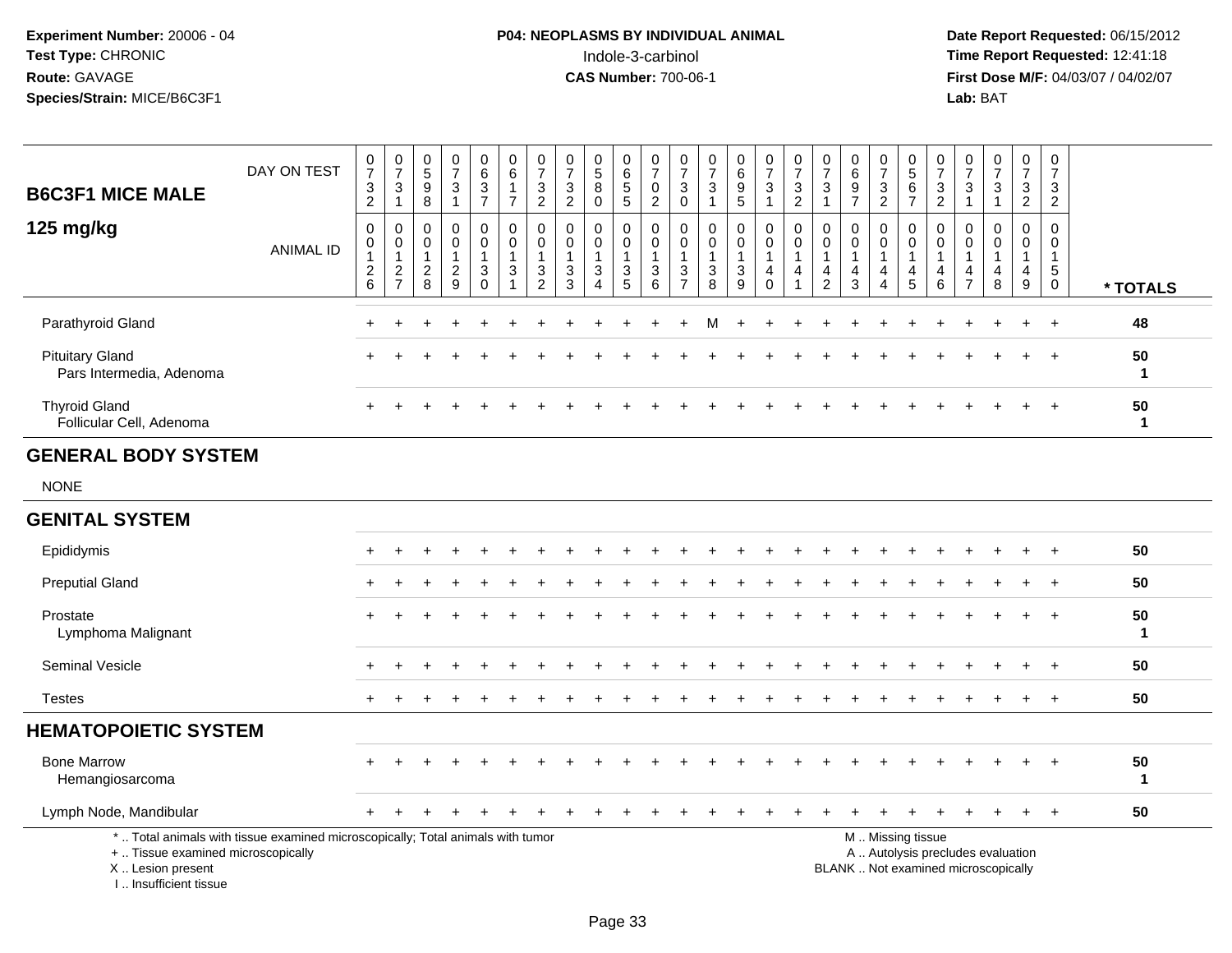# **P04: NEOPLASMS BY INDIVIDUAL ANIMAL**<br>Indole-3-carbinol Indole-3-carbinol **Time Report Requested:** 12:41:18

| DAY ON TEST<br><b>B6C3F1 MICE MALE</b>                                                                                                                              | 0<br>$\overline{7}$<br>$\ensuremath{\mathsf{3}}$<br>$\overline{2}$              | $\frac{0}{7}$<br>$\mathbf{3}$<br>$\mathbf{1}$               | $\begin{array}{c} 0 \\ 5 \end{array}$<br>$\boldsymbol{9}$<br>8 | $\frac{0}{7}$<br>3<br>$\mathbf{1}$        | $\pmb{0}$<br>$\,6\,$<br>$\frac{3}{7}$                            | $\boldsymbol{0}$<br>$\,6\,$<br>$\mathbf{1}$<br>$\overline{7}$            | $\pmb{0}$<br>$\overline{7}$<br>$\mathbf{3}$<br>$\overline{2}$ | 0<br>$\overline{7}$<br>$\sqrt{3}$<br>$\overline{2}$ | 0<br>$\overline{5}$<br>8<br>$\mathbf 0$ | 0<br>$\,6\,$<br>$\begin{array}{c} 5 \\ 5 \end{array}$                             | $\boldsymbol{0}$<br>$\overline{7}$<br>$\pmb{0}$<br>$\overline{2}$     | 0<br>$\overline{7}$<br>$\mathbf{3}$<br>$\mathsf{O}\xspace$       | $\pmb{0}$<br>$\overline{7}$<br>$\sqrt{3}$<br>$\overline{1}$   | $\pmb{0}$<br>$\,6\,$<br>$\boldsymbol{9}$<br>$\overline{5}$               | $\pmb{0}$<br>$\overline{7}$<br>$\mathbf{3}$<br>$\mathbf{1}$               | $\frac{0}{7}$<br>3<br>$\overline{a}$ | 0<br>$\overline{7}$<br>$\sqrt{3}$<br>$\mathbf{1}$ | $\begin{array}{c} 0 \\ 6 \end{array}$<br>$\frac{9}{7}$ | $\frac{0}{7}$<br>$\frac{3}{2}$                   | 0<br>$\overline{5}$<br>$6\phantom{1}6$<br>$\overline{7}$            | 0<br>$\overline{7}$<br>3<br>$\overline{2}$ | 0<br>$\overline{7}$<br>3<br>$\mathbf{1}$ | $\frac{0}{7}$<br>$\mathbf{3}$<br>$\mathbf{1}$                            | 0<br>$\overline{7}$<br>$\mathbf{3}$<br>$\overline{2}$ | $\mathbf 0$<br>$\overline{7}$<br>$\mathbf{3}$<br>$\overline{2}$          |                              |
|---------------------------------------------------------------------------------------------------------------------------------------------------------------------|---------------------------------------------------------------------------------|-------------------------------------------------------------|----------------------------------------------------------------|-------------------------------------------|------------------------------------------------------------------|--------------------------------------------------------------------------|---------------------------------------------------------------|-----------------------------------------------------|-----------------------------------------|-----------------------------------------------------------------------------------|-----------------------------------------------------------------------|------------------------------------------------------------------|---------------------------------------------------------------|--------------------------------------------------------------------------|---------------------------------------------------------------------------|--------------------------------------|---------------------------------------------------|--------------------------------------------------------|--------------------------------------------------|---------------------------------------------------------------------|--------------------------------------------|------------------------------------------|--------------------------------------------------------------------------|-------------------------------------------------------|--------------------------------------------------------------------------|------------------------------|
| 125 mg/kg<br><b>ANIMAL ID</b>                                                                                                                                       | $\mathbf 0$<br>0<br>$\overline{1}$<br>$\overline{\mathbf{c}}$<br>$6\phantom{a}$ | $\mathbf 0$<br>$\mathbf 0$<br>$\mathbf{1}$<br>$\frac{2}{7}$ | $\mathbf 0$<br>$\mathbf 0$<br>$\mathbf{1}$<br>$^2_{\bf 8}$     | 0<br>$\overline{0}$<br>1<br>$\frac{2}{9}$ | $\pmb{0}$<br>0<br>$\mathbf{1}$<br>$\mathbf{3}$<br>$\overline{0}$ | $\pmb{0}$<br>$\pmb{0}$<br>$\overline{1}$<br>$\sqrt{3}$<br>$\overline{1}$ | $\mathbf 0$<br>$\Omega$<br>-1<br>3<br>$\overline{2}$          | $\Omega$<br>$\mathbf 0$<br>1<br>$\mathbf{3}$<br>3   | 0<br>$\mathbf 0$<br>3<br>4              | 0<br>$\mathbf 0$<br>$\overline{1}$<br>$\ensuremath{\mathsf{3}}$<br>$\overline{5}$ | $\pmb{0}$<br>$\mathsf{O}\xspace$<br>$\mathbf{1}$<br>$\mathbf{3}$<br>6 | $\mathbf 0$<br>$\mathbf 0$<br>$\mathbf 1$<br>3<br>$\overline{7}$ | $\mathbf 0$<br>$\mathbf 0$<br>$\mathbf{1}$<br>$\sqrt{3}$<br>8 | $\pmb{0}$<br>$\mathbf 0$<br>$\mathbf{1}$<br>$\sqrt{3}$<br>$\overline{9}$ | $\pmb{0}$<br>$\mathbf 0$<br>$\mathbf{1}$<br>$\overline{4}$<br>$\mathbf 0$ | $\mathbf 0$<br>$\mathbf 0$<br>1<br>4 | $\mathbf 0$<br>0<br>-1<br>4<br>$\overline{2}$     | $\mathbf 0$<br>$\mathbf 0$<br>$\overline{4}$<br>3      | 0<br>0<br>-1<br>$\overline{4}$<br>$\overline{4}$ | $\mathbf 0$<br>$\mathbf 0$<br>$\overline{1}$<br>$\overline{4}$<br>5 | $\mathbf 0$<br>$\Omega$<br>4<br>6          | 0<br>$\Omega$<br>4<br>$\overline{7}$     | $\mathbf 0$<br>$\mathbf 0$<br>1<br>4<br>8                                | $\mathbf 0$<br>$\Omega$<br>-1<br>4<br>9               | $\Omega$<br>$\Omega$<br>$\overline{1}$<br>$5\phantom{.0}$<br>$\mathbf 0$ | * TOTALS                     |
| Lymph Node, Mesenteric<br>Lymphoma Malignant                                                                                                                        |                                                                                 |                                                             |                                                                |                                           |                                                                  |                                                                          |                                                               |                                                     |                                         |                                                                                   |                                                                       |                                                                  |                                                               |                                                                          |                                                                           |                                      |                                                   |                                                        |                                                  |                                                                     |                                            |                                          |                                                                          |                                                       | $\ddot{}$                                                                | 49<br>$\mathbf{1}$           |
| Spleen<br>Hemangiosarcoma                                                                                                                                           |                                                                                 |                                                             |                                                                |                                           | X                                                                |                                                                          |                                                               |                                                     |                                         |                                                                                   |                                                                       |                                                                  |                                                               |                                                                          |                                                                           |                                      |                                                   |                                                        |                                                  |                                                                     |                                            |                                          |                                                                          |                                                       |                                                                          | 50<br>$\mathbf 1$            |
| Thymus<br>Hepatocellular Carcinoma, Metastatic, Liver                                                                                                               |                                                                                 |                                                             |                                                                |                                           |                                                                  |                                                                          |                                                               |                                                     |                                         |                                                                                   |                                                                       |                                                                  |                                                               |                                                                          |                                                                           |                                      |                                                   |                                                        |                                                  |                                                                     |                                            |                                          |                                                                          |                                                       |                                                                          | 46<br>$\mathbf{1}$           |
| <b>INTEGUMENTARY SYSTEM</b>                                                                                                                                         |                                                                                 |                                                             |                                                                |                                           |                                                                  |                                                                          |                                                               |                                                     |                                         |                                                                                   |                                                                       |                                                                  |                                                               |                                                                          |                                                                           |                                      |                                                   |                                                        |                                                  |                                                                     |                                            |                                          |                                                                          |                                                       |                                                                          |                              |
| Mammary Gland                                                                                                                                                       | м                                                                               | м                                                           | м                                                              | M                                         | M                                                                | M                                                                        | M                                                             | M                                                   | M                                       | M                                                                                 | M                                                                     | M                                                                | M                                                             | M                                                                        | M                                                                         | М                                    |                                                   | M M                                                    | M                                                | M                                                                   | M                                          | M                                        | M                                                                        | M M                                                   |                                                                          | 0                            |
| Skin<br>Epidermis, Keratoacanthoma<br>Subcutaneous Tissue, Hemangiosarcoma<br>Subcutaneous Tissue, Neural Crest Tumor<br>Subcutaneous Tissue, Schwannoma Malignant  |                                                                                 | $\times$<br>$\sf X$                                         |                                                                |                                           |                                                                  |                                                                          |                                                               |                                                     |                                         |                                                                                   |                                                                       |                                                                  |                                                               |                                                                          |                                                                           | X                                    |                                                   |                                                        |                                                  |                                                                     |                                            |                                          |                                                                          |                                                       |                                                                          | 50<br>1                      |
| <b>MUSCULOSKELETAL SYSTEM</b>                                                                                                                                       |                                                                                 |                                                             |                                                                |                                           |                                                                  |                                                                          |                                                               |                                                     |                                         |                                                                                   |                                                                       |                                                                  |                                                               |                                                                          |                                                                           |                                      |                                                   |                                                        |                                                  |                                                                     |                                            |                                          |                                                                          |                                                       |                                                                          |                              |
| <b>Bone</b>                                                                                                                                                         |                                                                                 |                                                             |                                                                |                                           |                                                                  |                                                                          |                                                               |                                                     |                                         |                                                                                   |                                                                       |                                                                  |                                                               |                                                                          |                                                                           |                                      |                                                   |                                                        |                                                  |                                                                     |                                            |                                          |                                                                          |                                                       | $+$                                                                      | 50                           |
| <b>Skeletal Muscle</b><br>Hemangiosarcoma                                                                                                                           |                                                                                 |                                                             | $\ddot{}$<br>$\pmb{\times}$                                    |                                           |                                                                  |                                                                          |                                                               |                                                     |                                         |                                                                                   |                                                                       |                                                                  |                                                               |                                                                          |                                                                           |                                      |                                                   |                                                        |                                                  |                                                                     |                                            |                                          |                                                                          |                                                       |                                                                          | $\mathbf{2}$<br>$\mathbf{2}$ |
| <b>NERVOUS SYSTEM</b>                                                                                                                                               |                                                                                 |                                                             |                                                                |                                           |                                                                  |                                                                          |                                                               |                                                     |                                         |                                                                                   |                                                                       |                                                                  |                                                               |                                                                          |                                                                           |                                      |                                                   |                                                        |                                                  |                                                                     |                                            |                                          |                                                                          |                                                       |                                                                          |                              |
| Brain                                                                                                                                                               |                                                                                 |                                                             |                                                                |                                           |                                                                  |                                                                          |                                                               |                                                     |                                         |                                                                                   |                                                                       |                                                                  |                                                               |                                                                          |                                                                           |                                      |                                                   |                                                        |                                                  |                                                                     |                                            |                                          |                                                                          |                                                       |                                                                          | 50                           |
| <b>RESPIRATORY SYSTEM</b>                                                                                                                                           |                                                                                 |                                                             |                                                                |                                           |                                                                  |                                                                          |                                                               |                                                     |                                         |                                                                                   |                                                                       |                                                                  |                                                               |                                                                          |                                                                           |                                      |                                                   |                                                        |                                                  |                                                                     |                                            |                                          |                                                                          |                                                       |                                                                          |                              |
| *  Total animals with tissue examined microscopically; Total animals with tumor<br>+  Tissue examined microscopically<br>X  Lesion present<br>I Insufficient tissue |                                                                                 |                                                             |                                                                |                                           |                                                                  |                                                                          |                                                               |                                                     |                                         |                                                                                   |                                                                       |                                                                  |                                                               |                                                                          |                                                                           |                                      |                                                   |                                                        |                                                  | M  Missing tissue                                                   |                                            |                                          | A  Autolysis precludes evaluation<br>BLANK  Not examined microscopically |                                                       |                                                                          |                              |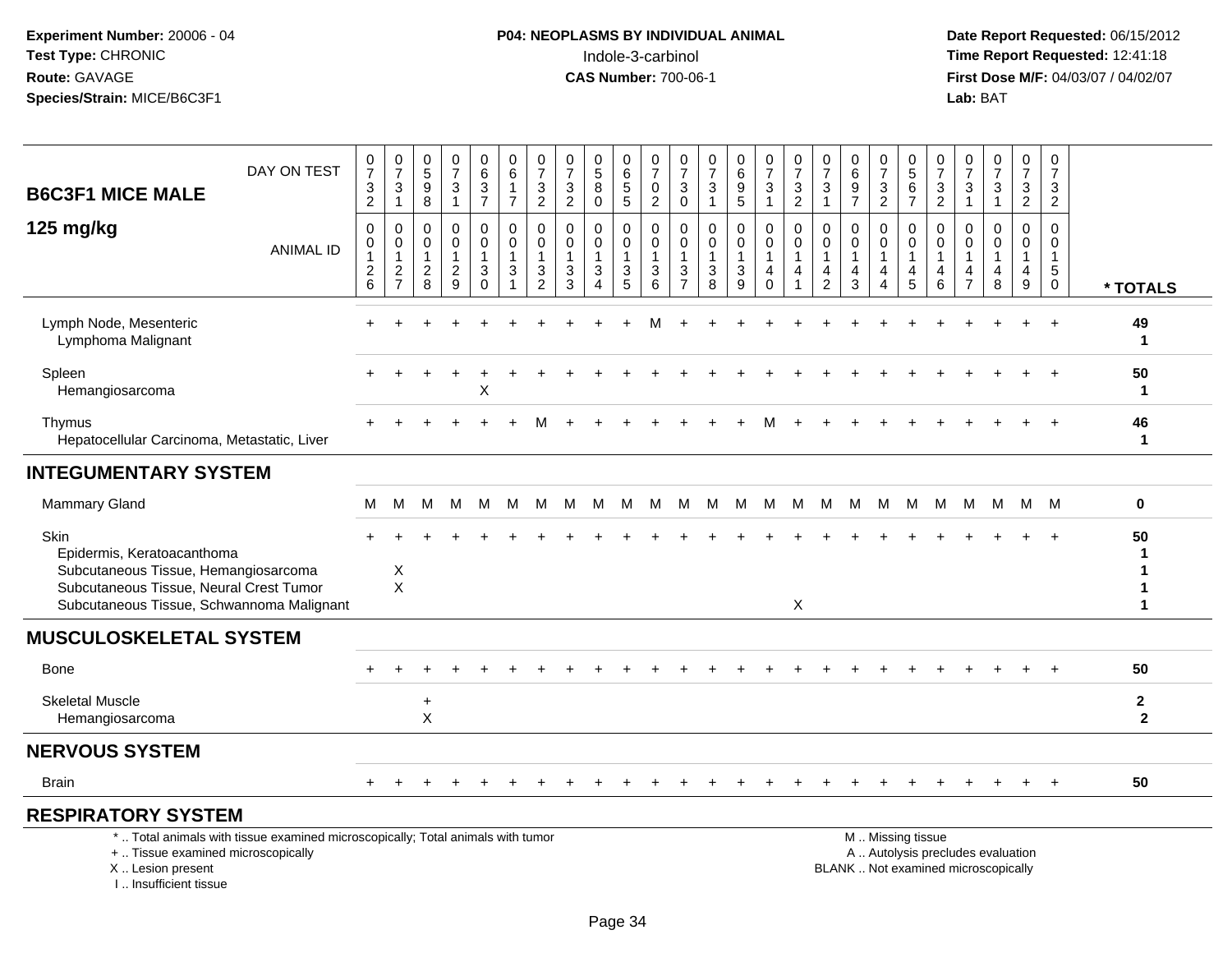# **P04: NEOPLASMS BY INDIVIDUAL ANIMAL**<br>Indole-3-carbinol Indole-3-carbinol **Time Report Requested:** 12:41:18

 **Date Report Requested:** 06/15/2012 **First Dose M/F:** 04/03/07 / 04/02/07<br>Lab: BAT **Lab:** BAT

| DAY ON TEST<br><b>B6C3F1 MICE MALE</b>                                                                                                                                                               | 0<br>$\overline{7}$<br>$\ensuremath{\mathsf{3}}$<br>$\overline{2}$ | $\begin{smallmatrix}0\\7\end{smallmatrix}$<br>$\mathbf{3}$<br>$\mathbf 1$ | $\begin{array}{c} 0 \\ 5 \end{array}$<br>9<br>8       | $\begin{smallmatrix}0\\7\end{smallmatrix}$<br>$\mathsf 3$<br>$\mathbf{1}$ | 0<br>6<br>$\frac{3}{7}$                                                | $\begin{array}{c} 0 \\ 6 \end{array}$<br>$\mathbf{1}$<br>$\overline{7}$ | $\pmb{0}$<br>$\overline{7}$<br>$\frac{3}{2}$                       | $\frac{0}{7}$<br>$\frac{3}{2}$                  | $^{\rm 0}_{\rm 5}$<br>$\bf 8$<br>$\mathbf 0$    | $\pmb{0}$<br>$6\phantom{1}6$<br>$\overline{5}$        | $\frac{0}{7}$<br>0<br>$\overline{c}$ | $\frac{0}{7}$<br>$\ensuremath{\mathsf{3}}$<br>$\pmb{0}$ | $\frac{0}{7}$<br>$\mathbf{3}$<br>$\overline{ }$   | 0<br>$\,6\,$<br>$\begin{array}{c} 9 \\ 5 \end{array}$ | $\frac{0}{7}$<br>$\sqrt{3}$<br>$\overline{1}$                                    | $\frac{0}{7}$<br>$\sqrt{3}$<br>$\sqrt{2}$                            | $\frac{0}{7}$<br>$\ensuremath{\mathsf{3}}$<br>1                            | $_{6}^{\rm 0}$<br>$\boldsymbol{9}$<br>$\overline{7}$ | $\frac{0}{7}$<br>$\frac{3}{2}$                                                       | $\begin{array}{c} 0 \\ 5 \end{array}$<br>$\,6\,$<br>$\overline{7}$ | $\frac{0}{7}$<br>$\frac{3}{2}$                                                        | $\begin{array}{c} 0 \\ 7 \end{array}$<br>$\sqrt{3}$<br>$\mathbf{1}$            | $\frac{0}{7}$<br>3<br>$\mathbf{1}$ | $\frac{0}{7}$<br>$\frac{3}{2}$                                          | 0<br>$\overline{7}$<br>3<br>$\overline{2}$                     |                                     |
|------------------------------------------------------------------------------------------------------------------------------------------------------------------------------------------------------|--------------------------------------------------------------------|---------------------------------------------------------------------------|-------------------------------------------------------|---------------------------------------------------------------------------|------------------------------------------------------------------------|-------------------------------------------------------------------------|--------------------------------------------------------------------|-------------------------------------------------|-------------------------------------------------|-------------------------------------------------------|--------------------------------------|---------------------------------------------------------|---------------------------------------------------|-------------------------------------------------------|----------------------------------------------------------------------------------|----------------------------------------------------------------------|----------------------------------------------------------------------------|------------------------------------------------------|--------------------------------------------------------------------------------------|--------------------------------------------------------------------|---------------------------------------------------------------------------------------|--------------------------------------------------------------------------------|------------------------------------|-------------------------------------------------------------------------|----------------------------------------------------------------|-------------------------------------|
| 125 mg/kg<br><b>ANIMAL ID</b>                                                                                                                                                                        | $\mathbf 0$<br>$\mathbf 0$<br>1<br>$\frac{2}{6}$                   | $\mathbf 0$<br>$\mathbf 0$<br>$\mathbf 1$<br>$\frac{2}{7}$                | 0<br>$\mathbf 0$<br>$\overline{1}$<br>$\sqrt{2}$<br>8 | 0<br>$\mathbf 0$<br>$\mathbf{1}$<br>$\frac{2}{9}$                         | $\mathbf 0$<br>$\mathbf 0$<br>$\mathbf{1}$<br>$\mathbf{3}$<br>$\Omega$ | 0<br>$\mathsf{O}$<br>1<br>3                                             | 0<br>$\mathbf 0$<br>$\mathbf{1}$<br>$\ensuremath{\mathsf{3}}$<br>2 | $\mathbf 0$<br>$\mathbf 0$<br>$\mathbf{3}$<br>3 | 0<br>$\pmb{0}$<br>$\mathbf 3$<br>$\overline{4}$ | 0<br>$\mathsf 0$<br>$\mathbf{1}$<br>$\mathbf{3}$<br>5 | 0<br>$\mathsf 0$<br>3<br>6           | 0<br>$\mathsf 0$<br>$\overline{1}$<br>$\frac{3}{7}$     | 0<br>$\mathsf 0$<br>$\mathbf{1}$<br>$\frac{3}{8}$ | 0<br>$\mathbf 0$<br>$\ensuremath{\mathsf{3}}$<br>9    | $\mathbf 0$<br>$\mathsf{O}\xspace$<br>$\mathbf{1}$<br>$\overline{4}$<br>$\Omega$ | 0<br>$\mathbf 0$<br>$\mathbf{1}$<br>$\overline{4}$<br>$\overline{1}$ | $\mathbf 0$<br>$\mathbf 0$<br>$\mathbf{1}$<br>$\overline{\mathbf{4}}$<br>2 | 0<br>$\mathbf 0$<br>4<br>3                           | 0<br>$\pmb{0}$<br>$\mathbf{1}$<br>$\overline{\mathbf{4}}$<br>$\overline{\mathbf{4}}$ | $\mathbf 0$<br>$\pmb{0}$<br>$\overline{a}$<br>5                    | $\mathbf 0$<br>$\mathbf 0$<br>$\overline{1}$<br>$\begin{array}{c} 4 \\ 6 \end{array}$ | $\mathbf 0$<br>$\mathbf 0$<br>$\mathbf{1}$<br>$\overline{4}$<br>$\overline{7}$ | 0<br>$\mathbf 0$<br>4<br>8         | 0<br>$\pmb{0}$<br>$\mathbf{1}$<br>$\begin{array}{c} 4 \\ 9 \end{array}$ | $\mathbf 0$<br>0<br>$\mathbf{1}$<br>$\sqrt{5}$<br>$\mathbf{0}$ | * TOTALS                            |
| Lung<br>Alveolar/Bronchiolar Adenoma<br>Alveolar/Bronchiolar Adenoma, Multiple<br>Alveolar/Bronchiolar Carcinoma<br>Hepatoblastoma, Metastatic, Liver<br>Hepatocellular Carcinoma, Metastatic, Liver |                                                                    |                                                                           |                                                       |                                                                           |                                                                        |                                                                         |                                                                    |                                                 |                                                 | X<br>$X$ $X$                                          |                                      |                                                         | $X \times$                                        |                                                       | $X$ $X$                                                                          |                                                                      |                                                                            | X                                                    |                                                                                      | X                                                                  |                                                                                       |                                                                                |                                    |                                                                         | $+$                                                            | 50<br>6<br>$\mathbf{2}$<br>-1<br>10 |
| Nose                                                                                                                                                                                                 |                                                                    |                                                                           |                                                       |                                                                           |                                                                        |                                                                         |                                                                    |                                                 |                                                 |                                                       |                                      |                                                         |                                                   |                                                       |                                                                                  |                                                                      |                                                                            |                                                      |                                                                                      |                                                                    |                                                                                       |                                                                                |                                    |                                                                         |                                                                | 50                                  |
| Trachea                                                                                                                                                                                              |                                                                    |                                                                           |                                                       |                                                                           |                                                                        |                                                                         |                                                                    |                                                 |                                                 |                                                       |                                      |                                                         |                                                   |                                                       |                                                                                  |                                                                      |                                                                            |                                                      |                                                                                      |                                                                    |                                                                                       |                                                                                |                                    |                                                                         | $+$                                                            | 50                                  |
| <b>SPECIAL SENSES SYSTEM</b>                                                                                                                                                                         |                                                                    |                                                                           |                                                       |                                                                           |                                                                        |                                                                         |                                                                    |                                                 |                                                 |                                                       |                                      |                                                         |                                                   |                                                       |                                                                                  |                                                                      |                                                                            |                                                      |                                                                                      |                                                                    |                                                                                       |                                                                                |                                    |                                                                         |                                                                |                                     |
| Eye                                                                                                                                                                                                  |                                                                    |                                                                           |                                                       |                                                                           |                                                                        |                                                                         |                                                                    |                                                 |                                                 |                                                       |                                      |                                                         |                                                   |                                                       |                                                                                  |                                                                      |                                                                            |                                                      |                                                                                      |                                                                    |                                                                                       |                                                                                |                                    |                                                                         | $\overline{+}$                                                 | 50                                  |
| <b>Harderian Gland</b><br>Adenoma                                                                                                                                                                    |                                                                    |                                                                           |                                                       |                                                                           |                                                                        |                                                                         |                                                                    |                                                 | X                                               |                                                       | $\mathsf{X}$                         |                                                         |                                                   |                                                       |                                                                                  |                                                                      |                                                                            |                                                      |                                                                                      |                                                                    |                                                                                       |                                                                                |                                    |                                                                         | $\ddot{}$<br>X                                                 | 50<br>$\overline{7}$                |
| <b>URINARY SYSTEM</b>                                                                                                                                                                                |                                                                    |                                                                           |                                                       |                                                                           |                                                                        |                                                                         |                                                                    |                                                 |                                                 |                                                       |                                      |                                                         |                                                   |                                                       |                                                                                  |                                                                      |                                                                            |                                                      |                                                                                      |                                                                    |                                                                                       |                                                                                |                                    |                                                                         |                                                                |                                     |
| Kidney                                                                                                                                                                                               |                                                                    |                                                                           |                                                       |                                                                           |                                                                        |                                                                         |                                                                    |                                                 |                                                 |                                                       |                                      |                                                         |                                                   |                                                       |                                                                                  |                                                                      |                                                                            |                                                      |                                                                                      |                                                                    |                                                                                       |                                                                                |                                    |                                                                         |                                                                | 50                                  |
| <b>Urinary Bladder</b>                                                                                                                                                                               |                                                                    |                                                                           |                                                       |                                                                           |                                                                        |                                                                         |                                                                    |                                                 |                                                 |                                                       |                                      |                                                         |                                                   |                                                       |                                                                                  |                                                                      |                                                                            |                                                      |                                                                                      |                                                                    |                                                                                       |                                                                                |                                    |                                                                         | $\overline{+}$                                                 | 50                                  |
| <b>SYSTEMIC LESIONS</b>                                                                                                                                                                              |                                                                    |                                                                           |                                                       |                                                                           |                                                                        |                                                                         |                                                                    |                                                 |                                                 |                                                       |                                      |                                                         |                                                   |                                                       |                                                                                  |                                                                      |                                                                            |                                                      |                                                                                      |                                                                    |                                                                                       |                                                                                |                                    |                                                                         |                                                                |                                     |
| Multiple Organ<br>Lymphoma Malignant                                                                                                                                                                 |                                                                    |                                                                           |                                                       |                                                                           |                                                                        |                                                                         |                                                                    |                                                 |                                                 |                                                       |                                      |                                                         |                                                   |                                                       |                                                                                  |                                                                      |                                                                            |                                                      |                                                                                      |                                                                    |                                                                                       |                                                                                |                                    |                                                                         |                                                                | 50<br>-1                            |

\* .. Total animals with tissue examined microscopically; Total animals with tumor

+ .. Tissue examined microscopically

X .. Lesion present

I .. Insufficient tissue

 M .. Missing tissuey the contract of the contract of the contract of the contract of the contract of the contract of the contract of  $A$ . Autolysis precludes evaluation Lesion present BLANK .. Not examined microscopically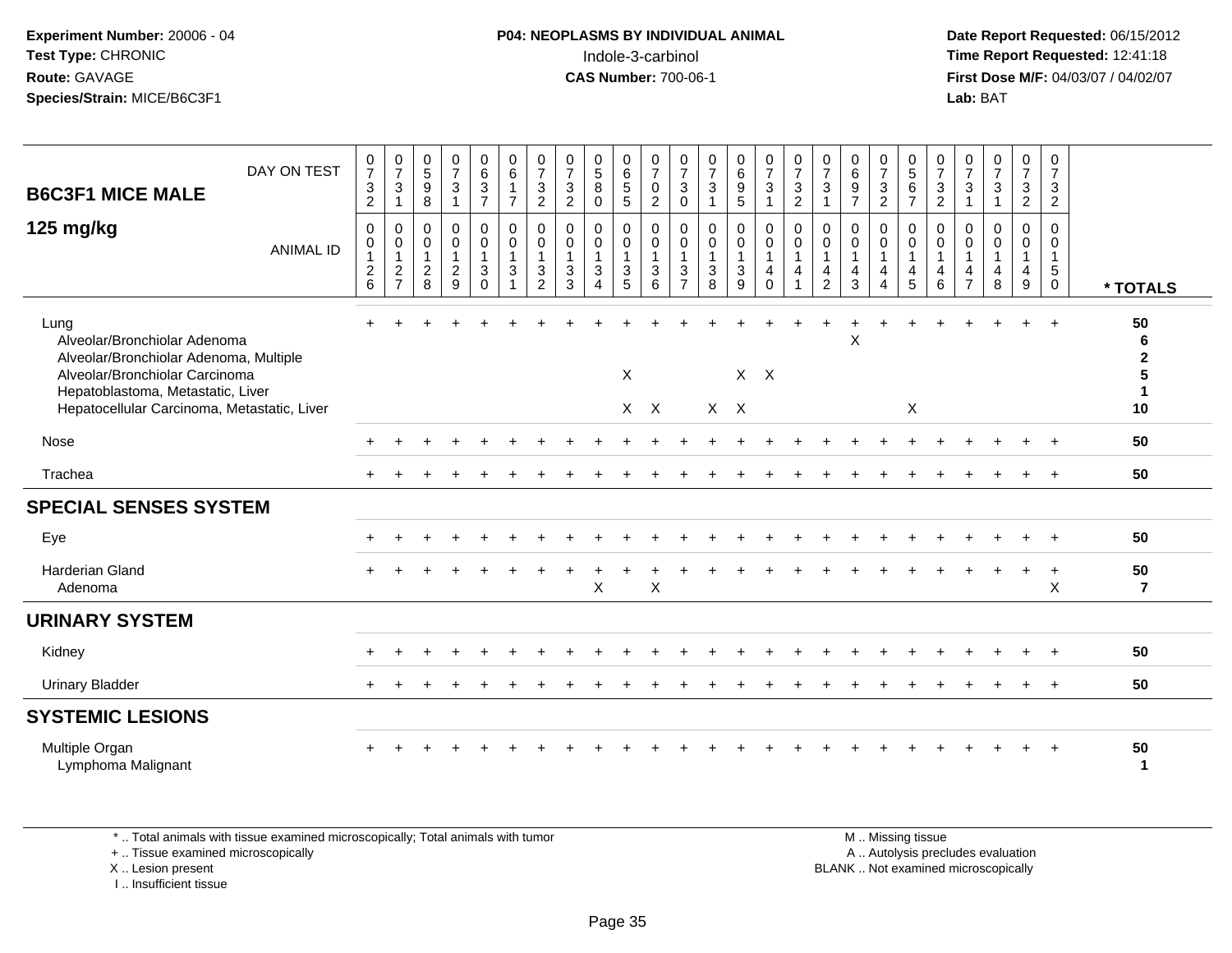# **P04: NEOPLASMS BY INDIVIDUAL ANIMAL**<br>Indole-3-carbinol Indole-3-carbinol **Time Report Requested:** 12:41:18

| <b>B6C3F1 MICE MALE</b>                                                                                                                                             | DAY ON TEST      | $\frac{0}{7}$<br>$\frac{3}{2}$                  | $\frac{0}{7}$<br>$_0^3$                                   | $\begin{array}{c} 0 \\ 7 \end{array}$<br>$\frac{3}{1}$   | $\frac{0}{7}$<br>$\frac{3}{1}$                                           | $\frac{0}{7}$<br>$\sqrt{3}$<br>$\mathbf{1}$                               | $\frac{0}{7}$<br>$_{\rm 0}^3$                                                     | $\frac{0}{7}$<br>3<br>$\mathsf{O}\xspace$         | $\frac{0}{7}$<br>$\overline{2}$<br>$\mathbf{1}$                 | $\begin{array}{c} 0 \\ 7 \end{array}$<br>$\frac{3}{2}$      | $\frac{0}{7}$<br>$\frac{3}{2}$                     | $\frac{0}{7}$<br>$\frac{3}{2}$                                                 | $\frac{0}{7}$<br>$\mathbf{3}$<br>$\overline{2}$ | $\frac{0}{7}$<br>$\sqrt{3}$<br>$\mathbf{1}$          | $\frac{0}{7}$<br>$\sqrt{3}$<br>$\mathbf{1}$                         | $\begin{array}{c} 0 \\ 7 \end{array}$<br>$\frac{3}{2}$   | 0<br>$6\phantom{a}$<br>$\boldsymbol{9}$<br>$\overline{4}$    | $\pmb{0}$<br>$\overline{7}$<br>3<br>$\pmb{0}$                         | $\begin{array}{c} 0 \\ 6 \end{array}$<br>5<br>$\overline{3}$    | $\frac{0}{7}$<br>$\frac{3}{2}$             | 0<br>5<br>9<br>6                                                          | $\begin{array}{c} 0 \\ 7 \end{array}$<br>$\frac{3}{1}$                       | $\frac{0}{7}$<br>$\frac{3}{2}$                                       | $\begin{array}{c} 0 \\ 7 \end{array}$<br>$\frac{3}{2}$                       | $\frac{0}{7}$<br>3<br>$\mathbf{1}$                                             | $\begin{array}{c} 0 \\ 5 \end{array}$<br>$\mathbf{1}$<br>$\mathbf{1}$                 |                 |
|---------------------------------------------------------------------------------------------------------------------------------------------------------------------|------------------|-------------------------------------------------|-----------------------------------------------------------|----------------------------------------------------------|--------------------------------------------------------------------------|---------------------------------------------------------------------------|-----------------------------------------------------------------------------------|---------------------------------------------------|-----------------------------------------------------------------|-------------------------------------------------------------|----------------------------------------------------|--------------------------------------------------------------------------------|-------------------------------------------------|------------------------------------------------------|---------------------------------------------------------------------|----------------------------------------------------------|--------------------------------------------------------------|-----------------------------------------------------------------------|-----------------------------------------------------------------|--------------------------------------------|---------------------------------------------------------------------------|------------------------------------------------------------------------------|----------------------------------------------------------------------|------------------------------------------------------------------------------|--------------------------------------------------------------------------------|---------------------------------------------------------------------------------------|-----------------|
| 250 mg/kg                                                                                                                                                           | <b>ANIMAL ID</b> | $\pmb{0}$<br>0<br>$\mathbf{1}$<br>$\frac{5}{1}$ | $\pmb{0}$<br>$\pmb{0}$<br>$\overline{1}$<br>$\frac{5}{2}$ | $\boldsymbol{0}$<br>0<br>$\overline{1}$<br>$\frac{5}{3}$ | $\pmb{0}$<br>$\mathbf 0$<br>$\mathbf{1}$<br>$\sqrt{5}$<br>$\overline{4}$ | 0<br>$\mathbf 0$<br>$\mathbf{1}$<br>$\begin{array}{c} 5 \\ 5 \end{array}$ | $\pmb{0}$<br>$\mathbf 0$<br>$\mathbf{1}$<br>$\begin{array}{c} 5 \\ 6 \end{array}$ | $\mathbf 0$<br>0<br>$\mathbf{1}$<br>$\frac{5}{7}$ | 0<br>0<br>$\mathbf{1}$<br>$\begin{array}{c} 5 \\ 8 \end{array}$ | $\mathbf 0$<br>$\mathbf 0$<br>$\mathbf{1}$<br>$\frac{5}{9}$ | 0<br>0<br>$\overline{1}$<br>$\,6\,$<br>$\mathbf 0$ | $\boldsymbol{0}$<br>$\mathbf 0$<br>$\overline{1}$<br>$\,6\,$<br>$\overline{1}$ | 0<br>0<br>$\mathbf{1}$<br>6<br>$\overline{2}$   | $\mathbf 0$<br>$\mathbf 0$<br>$\mathbf{1}$<br>$^6_3$ | $\pmb{0}$<br>$\pmb{0}$<br>$\mathbf{1}$<br>$\,6\,$<br>$\overline{4}$ | $\mathbf 0$<br>$\mathbf 0$<br>$\mathbf{1}$<br>$6\over 5$ | $\mathbf 0$<br>$\mathbf 0$<br>$\mathbf{1}$<br>$\,6$<br>$\,6$ | $\pmb{0}$<br>$\mathbf 0$<br>$\mathbf{1}$<br>$\,6\,$<br>$\overline{7}$ | $\pmb{0}$<br>$\mathbf 0$<br>$\mathbf{1}$<br>6<br>$\overline{8}$ | 0<br>$\mathbf 0$<br>$\mathbf{1}$<br>$^6_9$ | 0<br>$\mathbf 0$<br>$\mathbf{1}$<br>$\overline{7}$<br>$\ddot{\mathbf{0}}$ | $\mathbf 0$<br>$\mathbf 0$<br>$\mathbf{1}$<br>$\overline{7}$<br>$\mathbf{1}$ | $\mathbf 0$<br>0<br>$\mathbf{1}$<br>$\overline{7}$<br>$\overline{2}$ | $\mathbf 0$<br>$\mathbf 0$<br>$\mathbf{1}$<br>$\overline{7}$<br>$\mathbf{3}$ | $\mathbf 0$<br>$\mathbf 0$<br>$\mathbf{1}$<br>$\overline{7}$<br>$\overline{4}$ | $\mathbf 0$<br>$\mathbf 0$<br>$\overline{1}$<br>$\begin{array}{c} 7 \\ 5 \end{array}$ | males<br>(cont) |
| <b>ALIMENTARY SYSTEM</b>                                                                                                                                            |                  |                                                 |                                                           |                                                          |                                                                          |                                                                           |                                                                                   |                                                   |                                                                 |                                                             |                                                    |                                                                                |                                                 |                                                      |                                                                     |                                                          |                                                              |                                                                       |                                                                 |                                            |                                                                           |                                                                              |                                                                      |                                                                              |                                                                                |                                                                                       |                 |
| Esophagus                                                                                                                                                           |                  |                                                 |                                                           |                                                          |                                                                          |                                                                           |                                                                                   |                                                   |                                                                 |                                                             |                                                    |                                                                                |                                                 |                                                      |                                                                     |                                                          |                                                              |                                                                       |                                                                 |                                            |                                                                           |                                                                              |                                                                      |                                                                              |                                                                                |                                                                                       |                 |
| Gallbladder                                                                                                                                                         |                  |                                                 |                                                           |                                                          |                                                                          |                                                                           |                                                                                   |                                                   |                                                                 |                                                             |                                                    |                                                                                |                                                 |                                                      |                                                                     |                                                          |                                                              |                                                                       |                                                                 |                                            |                                                                           |                                                                              |                                                                      |                                                                              |                                                                                | $\div$                                                                                |                 |
| Intestine Large, Cecum                                                                                                                                              |                  |                                                 |                                                           |                                                          |                                                                          |                                                                           |                                                                                   |                                                   |                                                                 |                                                             |                                                    |                                                                                |                                                 |                                                      |                                                                     |                                                          |                                                              |                                                                       |                                                                 |                                            |                                                                           |                                                                              |                                                                      |                                                                              |                                                                                |                                                                                       |                 |
| Intestine Large, Colon                                                                                                                                              |                  |                                                 |                                                           |                                                          |                                                                          |                                                                           |                                                                                   |                                                   |                                                                 |                                                             |                                                    |                                                                                |                                                 |                                                      |                                                                     |                                                          |                                                              |                                                                       |                                                                 |                                            |                                                                           |                                                                              |                                                                      |                                                                              |                                                                                |                                                                                       |                 |
| Intestine Large, Rectum                                                                                                                                             |                  |                                                 |                                                           |                                                          |                                                                          |                                                                           |                                                                                   |                                                   |                                                                 |                                                             |                                                    |                                                                                |                                                 |                                                      |                                                                     |                                                          |                                                              |                                                                       |                                                                 |                                            |                                                                           |                                                                              |                                                                      |                                                                              |                                                                                |                                                                                       |                 |
| Intestine Small, Duodenum<br>Adenoma<br>Carcinoma                                                                                                                   |                  |                                                 |                                                           |                                                          |                                                                          | X                                                                         |                                                                                   |                                                   |                                                                 |                                                             |                                                    |                                                                                |                                                 |                                                      |                                                                     |                                                          |                                                              |                                                                       |                                                                 | X                                          |                                                                           |                                                                              |                                                                      |                                                                              |                                                                                |                                                                                       |                 |
| Intestine Small, Ileum                                                                                                                                              |                  |                                                 |                                                           |                                                          |                                                                          |                                                                           |                                                                                   |                                                   |                                                                 |                                                             |                                                    |                                                                                |                                                 |                                                      |                                                                     |                                                          |                                                              |                                                                       |                                                                 |                                            |                                                                           |                                                                              |                                                                      |                                                                              |                                                                                |                                                                                       |                 |
| Intestine Small, Jejunum                                                                                                                                            |                  |                                                 |                                                           |                                                          |                                                                          |                                                                           |                                                                                   |                                                   |                                                                 |                                                             |                                                    |                                                                                |                                                 |                                                      |                                                                     |                                                          |                                                              |                                                                       |                                                                 |                                            |                                                                           |                                                                              |                                                                      |                                                                              |                                                                                |                                                                                       |                 |
| Liver<br>Carcinoma, Metastatic, Intestine Small,<br>Duodenum                                                                                                        |                  |                                                 |                                                           |                                                          |                                                                          | X                                                                         |                                                                                   |                                                   |                                                                 |                                                             |                                                    |                                                                                |                                                 |                                                      |                                                                     |                                                          |                                                              |                                                                       |                                                                 |                                            |                                                                           |                                                                              |                                                                      |                                                                              |                                                                                |                                                                                       |                 |
| Hemangioma<br>Hemangiosarcoma<br>Hemangiosarcoma, Multiple                                                                                                          |                  |                                                 |                                                           |                                                          |                                                                          |                                                                           |                                                                                   |                                                   | X                                                               |                                                             | X                                                  |                                                                                |                                                 |                                                      |                                                                     |                                                          |                                                              |                                                                       |                                                                 |                                            |                                                                           |                                                                              |                                                                      |                                                                              |                                                                                |                                                                                       |                 |
| Hepatoblastoma<br>Hepatoblastoma, Multiple<br>Hepatocellular Adenoma                                                                                                |                  | $\pmb{\times}$                                  | X                                                         |                                                          |                                                                          |                                                                           |                                                                                   |                                                   |                                                                 |                                                             |                                                    |                                                                                |                                                 | $X$ $X$                                              |                                                                     |                                                          |                                                              | X                                                                     |                                                                 |                                            |                                                                           |                                                                              | X                                                                    |                                                                              |                                                                                | X                                                                                     |                 |
| Hepatocellular Adenoma, Multiple<br>Hepatocellular Carcinoma                                                                                                        |                  |                                                 | X X                                                       |                                                          |                                                                          |                                                                           |                                                                                   |                                                   |                                                                 | X X X X X X X X X                                           |                                                    |                                                                                | X                                               |                                                      |                                                                     | X                                                        | X X X X X X                                                  |                                                                       |                                                                 |                                            | X X X                                                                     |                                                                              | $X$ $X$                                                              | X                                                                            |                                                                                |                                                                                       |                 |
| *  Total animals with tissue examined microscopically; Total animals with tumor<br>+  Tissue examined microscopically<br>X  Lesion present<br>I Insufficient tissue |                  |                                                 |                                                           |                                                          |                                                                          |                                                                           |                                                                                   |                                                   |                                                                 |                                                             |                                                    |                                                                                |                                                 |                                                      |                                                                     |                                                          |                                                              |                                                                       |                                                                 | M  Missing tissue                          |                                                                           |                                                                              |                                                                      | A  Autolysis precludes evaluation<br>BLANK  Not examined microscopically     |                                                                                |                                                                                       |                 |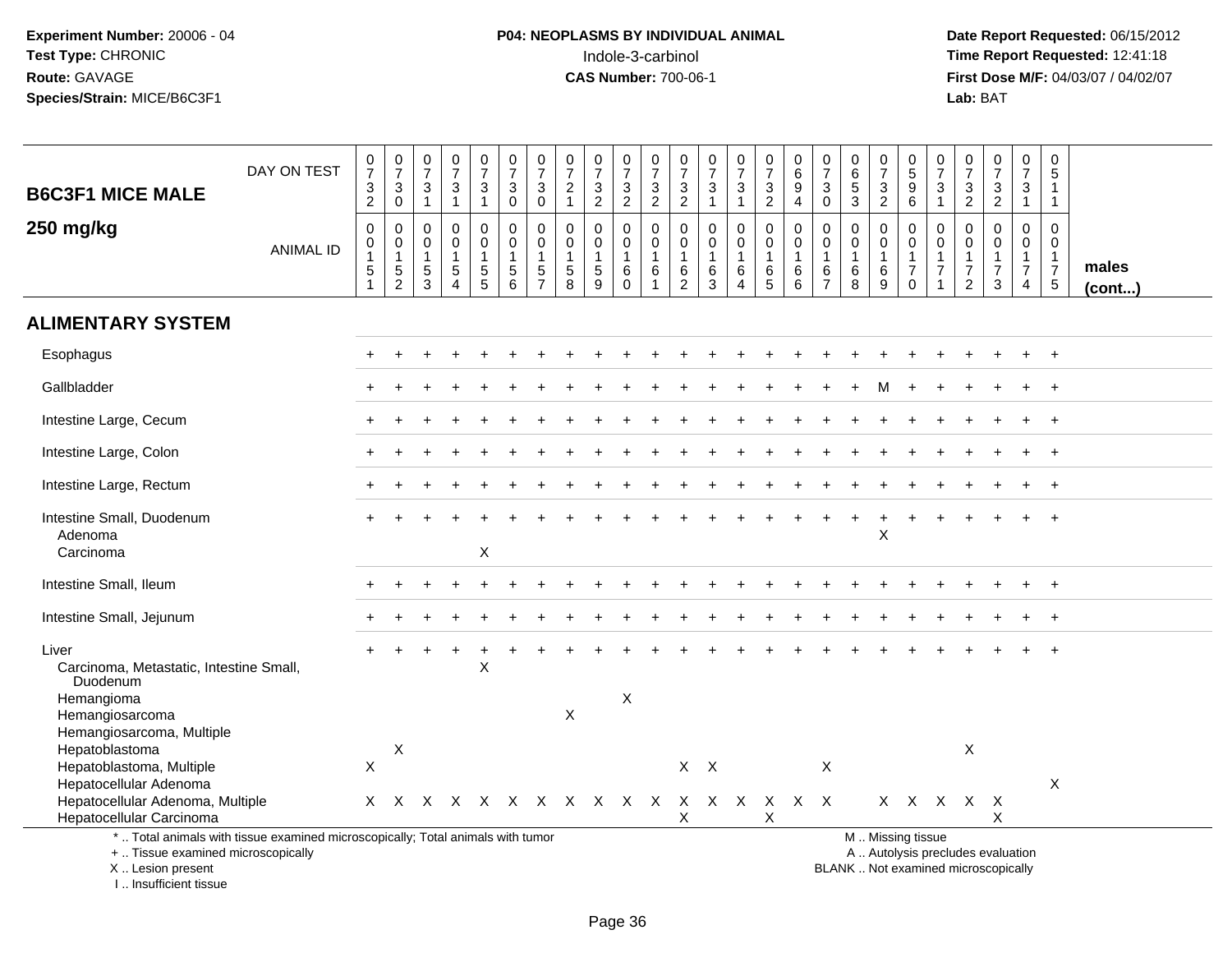### **P04: NEOPLASMS BY INDIVIDUAL ANIMAL**<br>Indole-3-carbinol Indole-3-carbinol **Time Report Requested:** 12:41:18

| <b>B6C3F1 MICE MALE</b>                                                                         | DAY ON TEST                                                                     | $\frac{0}{7}$<br>$\frac{3}{2}$                                           | $\frac{0}{7}$<br>$\ensuremath{\mathsf{3}}$<br>$\mathbf 0$ | $\begin{smallmatrix}0\\7\end{smallmatrix}$<br>$\ensuremath{\mathsf{3}}$<br>$\overline{1}$ | $\frac{0}{7}$<br>$\frac{3}{1}$                                             | $\frac{0}{7}$<br>3<br>$\mathbf{1}$ | $\frac{0}{7}$<br>$\ensuremath{\mathsf{3}}$<br>0                         | $\begin{array}{c} 0 \\ 7 \end{array}$<br>3<br>$\mathbf 0$   | 0<br>$\overline{7}$<br>$\overline{2}$<br>$\mathbf{1}$          | $\begin{array}{c} 0 \\ 7 \end{array}$<br>$\frac{3}{2}$ | 0<br>$\overline{7}$<br>$\frac{3}{2}$                       | $\frac{0}{7}$<br>$\frac{3}{2}$                                      | 0<br>$\overline{7}$<br>$\ensuremath{\mathsf{3}}$<br>$\overline{c}$ | $\frac{0}{7}$<br>$\sqrt{3}$<br>$\mathbf{1}$ | $\frac{0}{7}$<br>$\ensuremath{\mathsf{3}}$<br>$\mathbf{1}$          | $\pmb{0}$<br>$\overline{7}$<br>$\frac{3}{2}$   | $\mathbf 0$<br>$\overline{6}$<br>9<br>$\overline{4}$            | 0<br>$\overline{7}$<br>$\mathbf{3}$<br>$\mathbf 0$                          | $\mathbf 0$<br>$\,6\,$<br>$\sqrt{5}$<br>$\mathbf{3}$     | $\frac{0}{7}$<br>3<br>$\overline{2}$ | $\begin{array}{c} 0 \\ 5 \end{array}$<br>9<br>6        | $\frac{0}{7}$<br>$\sqrt{3}$<br>$\mathbf{1}$       | $\frac{0}{7}$<br>$\frac{3}{2}$                                                   | $\begin{array}{c} 0 \\ 7 \end{array}$<br>$\frac{3}{2}$                   | $\pmb{0}$<br>$\overline{7}$<br>$\ensuremath{\mathsf{3}}$<br>$\mathbf{1}$ | $\pmb{0}$<br>$\overline{5}$<br>$\mathbf{1}$<br>$\mathbf{1}$                         |                       |
|-------------------------------------------------------------------------------------------------|---------------------------------------------------------------------------------|--------------------------------------------------------------------------|-----------------------------------------------------------|-------------------------------------------------------------------------------------------|----------------------------------------------------------------------------|------------------------------------|-------------------------------------------------------------------------|-------------------------------------------------------------|----------------------------------------------------------------|--------------------------------------------------------|------------------------------------------------------------|---------------------------------------------------------------------|--------------------------------------------------------------------|---------------------------------------------|---------------------------------------------------------------------|------------------------------------------------|-----------------------------------------------------------------|-----------------------------------------------------------------------------|----------------------------------------------------------|--------------------------------------|--------------------------------------------------------|---------------------------------------------------|----------------------------------------------------------------------------------|--------------------------------------------------------------------------|--------------------------------------------------------------------------|-------------------------------------------------------------------------------------|-----------------------|
| 250 mg/kg                                                                                       | <b>ANIMAL ID</b>                                                                | $\pmb{0}$<br>$\begin{smallmatrix}0\\1\end{smallmatrix}$<br>$\frac{5}{1}$ | $\mathbf 0$<br>$\pmb{0}$<br>$\mathbf{1}$<br>$\frac{5}{2}$ | 0<br>$\pmb{0}$<br>$\overline{1}$<br>$\frac{5}{3}$                                         | $\mathbf 0$<br>$\mathbf 0$<br>$\mathbf{1}$<br>$\sqrt{5}$<br>$\overline{4}$ | 0<br>$\mathbf 0$<br>$\frac{5}{5}$  | 0<br>$\pmb{0}$<br>$\mathbf{1}$<br>$\begin{array}{c} 5 \\ 6 \end{array}$ | $\mathbf 0$<br>$\mathbf 0$<br>$\mathbf{1}$<br>$\frac{5}{7}$ | $\mathbf 0$<br>$\mathbf 0$<br>$\mathbf{1}$<br>$\,$ 5 $\,$<br>8 | $\mathbf 0$<br>$\mathbf 0$<br>1<br>$\frac{5}{9}$       | 0<br>$\mathbf 0$<br>$\overline{1}$<br>$\,6$<br>$\mathbf 0$ | $\mathbf 0$<br>$\mathbf 0$<br>$\overline{1}$<br>6<br>$\overline{1}$ | 0<br>$\mathbf 0$<br>1<br>6<br>2                                    | 0<br>$\mathbf 0$<br>$\mathbf{1}$<br>$^6_3$  | $\mathbf 0$<br>$\pmb{0}$<br>$\mathbf{1}$<br>$\,6$<br>$\overline{4}$ | 0<br>$\mathbf 0$<br>$\mathbf{1}$<br>$6\over 5$ | $\mathbf 0$<br>$\mathbf 0$<br>$\overline{1}$<br>$6\overline{6}$ | 0<br>$\mathbf 0$<br>$\overline{1}$<br>$\begin{array}{c} 6 \\ 7 \end{array}$ | $\mathbf 0$<br>$\mathbf 0$<br>$\mathbf{1}$<br>$\,6$<br>8 | 0<br>$\Omega$<br>$\,6$<br>9          | $\mathbf 0$<br>$\mathbf 0$<br>1<br>$\overline{7}$<br>0 | $\mathbf 0$<br>$\mathbf 0$<br>1<br>$\overline{7}$ | $\mathbf 0$<br>$\mathbf 0$<br>$\overline{1}$<br>$\overline{7}$<br>$\overline{2}$ | $\mathbf 0$<br>$\Omega$<br>1<br>$\overline{7}$<br>3                      | 0<br>$\mathbf 0$<br>$\mathbf{1}$<br>$\boldsymbol{7}$<br>$\overline{4}$   | $\mathbf 0$<br>$\mathbf 0$<br>$\mathbf{1}$<br>$\begin{array}{c} 7 \\ 5 \end{array}$ | males<br>$($ cont $)$ |
| Hepatocellular Carcinoma, Multiple<br>Hepatocholangioma<br>Lymphoma Malignant                   |                                                                                 |                                                                          |                                                           |                                                                                           | $\mathsf X$                                                                |                                    |                                                                         |                                                             | X                                                              |                                                        |                                                            | $\boldsymbol{\mathsf{X}}$                                           |                                                                    |                                             | X                                                                   |                                                |                                                                 |                                                                             | $\boldsymbol{\mathsf{X}}$                                |                                      |                                                        |                                                   |                                                                                  |                                                                          |                                                                          |                                                                                     |                       |
| Mesentery                                                                                       |                                                                                 |                                                                          |                                                           |                                                                                           |                                                                            |                                    |                                                                         |                                                             | $+$                                                            |                                                        |                                                            |                                                                     |                                                                    |                                             |                                                                     |                                                |                                                                 |                                                                             |                                                          |                                      |                                                        |                                                   |                                                                                  |                                                                          |                                                                          |                                                                                     |                       |
| Oral Mucosa                                                                                     |                                                                                 |                                                                          |                                                           |                                                                                           |                                                                            |                                    |                                                                         |                                                             |                                                                |                                                        |                                                            |                                                                     |                                                                    |                                             |                                                                     |                                                |                                                                 |                                                                             |                                                          |                                      |                                                        |                                                   |                                                                                  |                                                                          |                                                                          |                                                                                     |                       |
| Pancreas<br>Lymphoma Malignant                                                                  |                                                                                 |                                                                          |                                                           |                                                                                           |                                                                            |                                    |                                                                         |                                                             |                                                                |                                                        |                                                            |                                                                     |                                                                    |                                             |                                                                     |                                                |                                                                 |                                                                             |                                                          |                                      |                                                        |                                                   |                                                                                  |                                                                          |                                                                          | $+$                                                                                 |                       |
| Salivary Glands<br>Lymphoma Malignant                                                           |                                                                                 |                                                                          |                                                           |                                                                                           |                                                                            |                                    |                                                                         |                                                             |                                                                |                                                        |                                                            |                                                                     |                                                                    |                                             |                                                                     |                                                |                                                                 |                                                                             |                                                          |                                      |                                                        |                                                   |                                                                                  |                                                                          |                                                                          |                                                                                     |                       |
| Stomach, Forestomach                                                                            |                                                                                 |                                                                          |                                                           |                                                                                           |                                                                            |                                    |                                                                         |                                                             |                                                                |                                                        |                                                            |                                                                     |                                                                    |                                             |                                                                     |                                                |                                                                 |                                                                             |                                                          |                                      |                                                        |                                                   |                                                                                  |                                                                          |                                                                          | $+$                                                                                 |                       |
| Stomach, Glandular<br>Carcinoma, Metastatic, Intestine Small,<br>Duodenum<br>Lymphoma Malignant |                                                                                 |                                                                          |                                                           |                                                                                           |                                                                            | $\ddot{}$<br>X                     |                                                                         |                                                             |                                                                |                                                        |                                                            |                                                                     |                                                                    |                                             |                                                                     |                                                |                                                                 |                                                                             |                                                          |                                      |                                                        |                                                   |                                                                                  |                                                                          |                                                                          |                                                                                     |                       |
| Tooth                                                                                           |                                                                                 |                                                                          | $\ddot{}$                                                 | $\ddot{}$                                                                                 | ÷                                                                          | $\ddot{}$                          |                                                                         | $\div$                                                      |                                                                |                                                        |                                                            | $\overline{+}$                                                      |                                                                    | $+$                                         |                                                                     | $+$                                            | $+$                                                             |                                                                             |                                                          | $\ddot{}$                            |                                                        | $+$                                               | $+$                                                                              |                                                                          | $\ddot{}$                                                                |                                                                                     |                       |
| <b>CARDIOVASCULAR SYSTEM</b>                                                                    |                                                                                 |                                                                          |                                                           |                                                                                           |                                                                            |                                    |                                                                         |                                                             |                                                                |                                                        |                                                            |                                                                     |                                                                    |                                             |                                                                     |                                                |                                                                 |                                                                             |                                                          |                                      |                                                        |                                                   |                                                                                  |                                                                          |                                                                          |                                                                                     |                       |
| <b>Blood Vessel</b>                                                                             |                                                                                 |                                                                          |                                                           |                                                                                           |                                                                            |                                    |                                                                         |                                                             |                                                                |                                                        |                                                            |                                                                     |                                                                    |                                             |                                                                     |                                                |                                                                 |                                                                             |                                                          |                                      |                                                        |                                                   |                                                                                  |                                                                          |                                                                          |                                                                                     |                       |
| Heart                                                                                           |                                                                                 | $+$                                                                      |                                                           |                                                                                           |                                                                            |                                    |                                                                         |                                                             |                                                                |                                                        |                                                            |                                                                     |                                                                    |                                             |                                                                     |                                                |                                                                 |                                                                             |                                                          |                                      |                                                        |                                                   |                                                                                  |                                                                          |                                                                          | $^{+}$                                                                              |                       |
| <b>ENDOCRINE SYSTEM</b>                                                                         |                                                                                 |                                                                          |                                                           |                                                                                           |                                                                            |                                    |                                                                         |                                                             |                                                                |                                                        |                                                            |                                                                     |                                                                    |                                             |                                                                     |                                                |                                                                 |                                                                             |                                                          |                                      |                                                        |                                                   |                                                                                  |                                                                          |                                                                          |                                                                                     |                       |
| <b>Adrenal Cortex</b>                                                                           |                                                                                 | $+$                                                                      | $+$                                                       | $+$                                                                                       | $+$                                                                        | $+$                                | $+$                                                                     | $+$                                                         | $+$                                                            | $+$                                                    | $+$                                                        | $+$                                                                 | $\ddot{}$                                                          |                                             | $\ddot{}$                                                           |                                                |                                                                 |                                                                             | $\pm$                                                    | $+$                                  | $+$                                                    | $+$                                               |                                                                                  | $+$ $+$ $+$                                                              |                                                                          | $+$                                                                                 |                       |
| +  Tissue examined microscopically<br>X  Lesion present<br>I., Insufficient tissue              | *  Total animals with tissue examined microscopically; Total animals with tumor |                                                                          |                                                           |                                                                                           |                                                                            |                                    |                                                                         |                                                             |                                                                |                                                        |                                                            |                                                                     |                                                                    |                                             |                                                                     |                                                |                                                                 |                                                                             |                                                          | M  Missing tissue                    |                                                        |                                                   |                                                                                  | A  Autolysis precludes evaluation<br>BLANK  Not examined microscopically |                                                                          |                                                                                     |                       |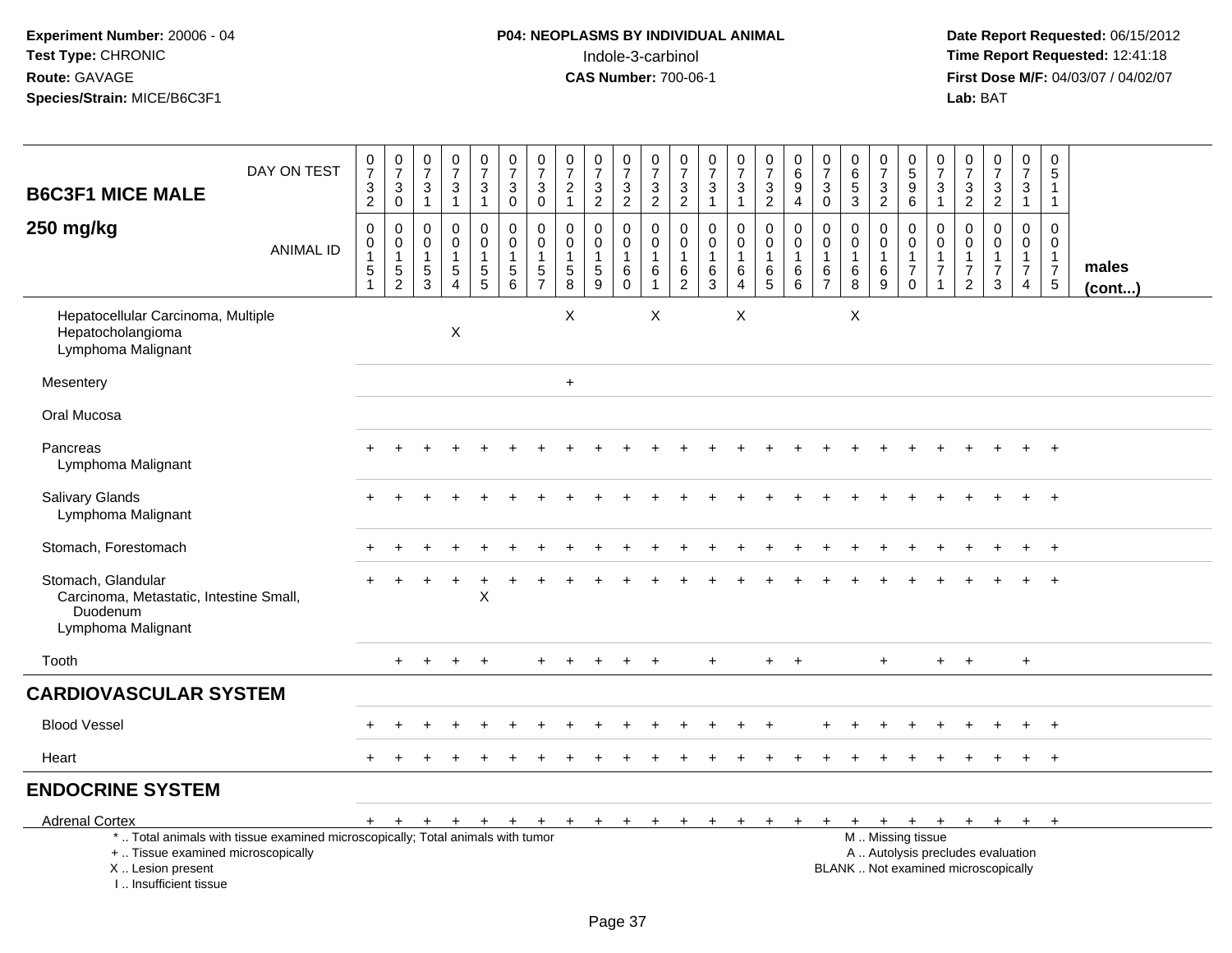# **P04: NEOPLASMS BY INDIVIDUAL ANIMAL**Indole-3-carbinol **Time Report Requested:** 12:41:18

 **Date Report Requested:** 06/15/2012 **First Dose M/F:** 04/03/07 / 04/02/07<br>Lab: BAT **Lab:** BAT

| <b>B6C3F1 MICE MALE</b>                 | DAY ON TEST                                                                     | $\begin{array}{c} 0 \\ 7 \end{array}$<br>$\ensuremath{\mathsf{3}}$<br>$\overline{2}$ | $\begin{array}{c} 0 \\ 7 \end{array}$<br>$\mathbf{3}$<br>$\mathbf 0$ | $\frac{0}{7}$<br>$\mathbf{3}$<br>$\mathbf{1}$             | $\frac{0}{7}$<br>$\mathbf{3}$<br>$\mathbf{1}$                                      | $\begin{array}{c} 0 \\ 7 \end{array}$<br>$\sqrt{3}$<br>$\mathbf{1}$  | $\begin{smallmatrix}0\\7\end{smallmatrix}$<br>$\ensuremath{\mathsf{3}}$<br>$\ddot{\mathbf{0}}$ | $\frac{0}{7}$<br>$\mathbf{3}$<br>$\mathbf 0$                          | $\frac{0}{7}$<br>$\sqrt{2}$<br>$\mathbf{1}$                                         | $\frac{0}{7}$<br>$\frac{3}{2}$                          | $\frac{0}{7}$<br>$\sqrt{3}$<br>$\overline{2}$      | $\begin{array}{c} 0 \\ 7 \end{array}$<br>$\frac{3}{2}$                            | $\frac{0}{7}$<br>$\frac{3}{2}$                              | $\frac{0}{7}$<br>$\frac{3}{1}$                         | $\frac{0}{7}$<br>$\mathsf 3$<br>$\mathbf{1}$                                  | $\frac{0}{7}$<br>$\mathbf{3}$<br>$\overline{2}$  | $_{6}^{\rm 0}$<br>$\overline{9}$<br>4              | $\frac{0}{7}$<br>$\mathbf{3}$<br>$\mathbf 0$                      | $065$<br>3                                         | $\frac{0}{7}$<br>$\frac{3}{2}$                       | 0<br>5<br>9<br>6                                                               | $\frac{0}{7}$<br>$\mathbf 3$<br>$\overline{1}$                     | $\begin{array}{c} 0 \\ 7 \end{array}$<br>$\sqrt{3}$<br>$\overline{2}$ | $\begin{smallmatrix}0\\7\end{smallmatrix}$<br>$\frac{3}{2}$                  | $\frac{0}{7}$<br>$\mathbf{3}$<br>$\mathbf{1}$                                  | $\begin{array}{c} 0 \\ 5 \end{array}$<br>$\mathbf{1}$<br>$\mathbf{1}$      |                 |
|-----------------------------------------|---------------------------------------------------------------------------------|--------------------------------------------------------------------------------------|----------------------------------------------------------------------|-----------------------------------------------------------|------------------------------------------------------------------------------------|----------------------------------------------------------------------|------------------------------------------------------------------------------------------------|-----------------------------------------------------------------------|-------------------------------------------------------------------------------------|---------------------------------------------------------|----------------------------------------------------|-----------------------------------------------------------------------------------|-------------------------------------------------------------|--------------------------------------------------------|-------------------------------------------------------------------------------|--------------------------------------------------|----------------------------------------------------|-------------------------------------------------------------------|----------------------------------------------------|------------------------------------------------------|--------------------------------------------------------------------------------|--------------------------------------------------------------------|-----------------------------------------------------------------------|------------------------------------------------------------------------------|--------------------------------------------------------------------------------|----------------------------------------------------------------------------|-----------------|
| 250 mg/kg                               | <b>ANIMAL ID</b>                                                                | $\pmb{0}$<br>$\pmb{0}$<br>$\mathbf{1}$<br>$\,$ 5 $\,$<br>$\mathbf{1}$                | 0<br>$\pmb{0}$<br>$\mathbf{1}$<br>$\frac{5}{2}$                      | $\mathbf 0$<br>$\pmb{0}$<br>$\mathbf{1}$<br>$\frac{5}{3}$ | $\mathbf 0$<br>$\mathbf 0$<br>$\mathbf{1}$<br>$\sqrt{5}$<br>$\boldsymbol{\Lambda}$ | $\pmb{0}$<br>$\pmb{0}$<br>1<br>$\begin{array}{c} 5 \\ 5 \end{array}$ | $\mathbf 0$<br>$\mathsf 0$<br>$\overline{1}$<br>$\begin{array}{c} 5 \\ 6 \end{array}$          | $\mathsf{O}\xspace$<br>$\mathbf 0$<br>$\overline{1}$<br>$\frac{5}{7}$ | $\mathbf 0$<br>$\mathbf 0$<br>$\mathbf{1}$<br>$\begin{array}{c} 5 \\ 8 \end{array}$ | $\pmb{0}$<br>$\pmb{0}$<br>$\mathbf{1}$<br>$\frac{5}{9}$ | 0<br>$\mathsf{O}\xspace$<br>$\mathbf{1}$<br>$^6_0$ | $\pmb{0}$<br>$\mathbf 0$<br>$\mathbf{1}$<br>$\begin{array}{c} 6 \\ 1 \end{array}$ | $\mathsf 0$<br>$\pmb{0}$<br>$\overline{1}$<br>$\frac{6}{2}$ | $\mathbf 0$<br>$\mathbf 0$<br>$\overline{1}$<br>$^6_3$ | $\mathbf 0$<br>$\pmb{0}$<br>$\mathbf{1}$<br>$\,6\,$<br>$\boldsymbol{\Lambda}$ | $\pmb{0}$<br>$\pmb{0}$<br>$\mathbf{1}$<br>$^6$ 5 | $\mathsf 0$<br>$\pmb{0}$<br>$\mathbf{1}$<br>$^6_6$ | $\mathbf 0$<br>$\mathbf 0$<br>$\mathbf{1}$<br>6<br>$\overline{7}$ | $\mathbf 0$<br>$\pmb{0}$<br>$\mathbf{1}$<br>$^6_8$ | $\mathbf 0$<br>$\mathsf 0$<br>$\mathbf{1}$<br>$^6_9$ | $\boldsymbol{0}$<br>$\pmb{0}$<br>$\mathbf{1}$<br>$\overline{7}$<br>$\mathbf 0$ | 0<br>$\mathbf 0$<br>$\mathbf{1}$<br>$\overline{7}$<br>$\mathbf{1}$ | $\mathbf 0$<br>$\mathbf 0$<br>1<br>$\overline{7}$<br>$\overline{c}$   | $\mathbf 0$<br>$\mathbf 0$<br>$\mathbf{1}$<br>$\overline{7}$<br>$\mathbf{3}$ | $\mathbf 0$<br>$\mathbf 0$<br>$\mathbf{1}$<br>$\overline{7}$<br>$\overline{4}$ | $\mathbf 0$<br>$\mathbf 0$<br>$\mathbf{1}$<br>$\overline{7}$<br>$\sqrt{5}$ | males<br>(cont) |
| Lymphoma Malignant                      |                                                                                 |                                                                                      |                                                                      |                                                           |                                                                                    |                                                                      |                                                                                                |                                                                       |                                                                                     |                                                         |                                                    |                                                                                   |                                                             |                                                        |                                                                               |                                                  |                                                    |                                                                   |                                                    |                                                      |                                                                                |                                                                    |                                                                       |                                                                              |                                                                                |                                                                            |                 |
| Adrenal Medulla<br>Lymphoma Malignant   |                                                                                 |                                                                                      |                                                                      |                                                           |                                                                                    |                                                                      |                                                                                                |                                                                       |                                                                                     |                                                         |                                                    |                                                                                   |                                                             |                                                        |                                                                               |                                                  |                                                    |                                                                   |                                                    |                                                      |                                                                                |                                                                    |                                                                       |                                                                              |                                                                                | $\ddot{}$                                                                  |                 |
| Islets, Pancreatic<br>Adenoma           |                                                                                 | +                                                                                    |                                                                      |                                                           |                                                                                    |                                                                      |                                                                                                |                                                                       | $\mathsf X$                                                                         |                                                         |                                                    |                                                                                   |                                                             |                                                        |                                                                               |                                                  |                                                    |                                                                   |                                                    |                                                      |                                                                                |                                                                    |                                                                       |                                                                              | $\ddot{}$                                                                      | $\overline{+}$                                                             |                 |
| Parathyroid Gland                       |                                                                                 |                                                                                      |                                                                      |                                                           |                                                                                    |                                                                      |                                                                                                |                                                                       | м                                                                                   | M                                                       |                                                    |                                                                                   |                                                             |                                                        | м                                                                             |                                                  |                                                    |                                                                   |                                                    |                                                      |                                                                                |                                                                    |                                                                       |                                                                              |                                                                                | $\div$                                                                     |                 |
| <b>Pituitary Gland</b>                  |                                                                                 |                                                                                      |                                                                      |                                                           |                                                                                    |                                                                      |                                                                                                |                                                                       |                                                                                     |                                                         |                                                    |                                                                                   |                                                             |                                                        |                                                                               |                                                  |                                                    |                                                                   |                                                    |                                                      |                                                                                |                                                                    |                                                                       |                                                                              |                                                                                | $\overline{+}$                                                             |                 |
| <b>Thyroid Gland</b><br>C-cell, Adenoma |                                                                                 | +                                                                                    |                                                                      |                                                           |                                                                                    |                                                                      |                                                                                                |                                                                       |                                                                                     |                                                         |                                                    |                                                                                   |                                                             |                                                        |                                                                               |                                                  |                                                    |                                                                   |                                                    |                                                      |                                                                                |                                                                    |                                                                       |                                                                              | $+$                                                                            | $+$                                                                        |                 |
| Follicular Cell, Adenoma                |                                                                                 |                                                                                      | $\sf X$                                                              |                                                           |                                                                                    |                                                                      |                                                                                                |                                                                       |                                                                                     |                                                         |                                                    |                                                                                   |                                                             |                                                        |                                                                               |                                                  |                                                    |                                                                   |                                                    |                                                      |                                                                                |                                                                    |                                                                       |                                                                              |                                                                                |                                                                            |                 |
| <b>GENERAL BODY SYSTEM</b>              |                                                                                 |                                                                                      |                                                                      |                                                           |                                                                                    |                                                                      |                                                                                                |                                                                       |                                                                                     |                                                         |                                                    |                                                                                   |                                                             |                                                        |                                                                               |                                                  |                                                    |                                                                   |                                                    |                                                      |                                                                                |                                                                    |                                                                       |                                                                              |                                                                                |                                                                            |                 |
| <b>NONE</b>                             |                                                                                 |                                                                                      |                                                                      |                                                           |                                                                                    |                                                                      |                                                                                                |                                                                       |                                                                                     |                                                         |                                                    |                                                                                   |                                                             |                                                        |                                                                               |                                                  |                                                    |                                                                   |                                                    |                                                      |                                                                                |                                                                    |                                                                       |                                                                              |                                                                                |                                                                            |                 |
| <b>GENITAL SYSTEM</b>                   |                                                                                 |                                                                                      |                                                                      |                                                           |                                                                                    |                                                                      |                                                                                                |                                                                       |                                                                                     |                                                         |                                                    |                                                                                   |                                                             |                                                        |                                                                               |                                                  |                                                    |                                                                   |                                                    |                                                      |                                                                                |                                                                    |                                                                       |                                                                              |                                                                                |                                                                            |                 |
| Epididymis                              |                                                                                 | +                                                                                    |                                                                      |                                                           |                                                                                    |                                                                      |                                                                                                |                                                                       |                                                                                     |                                                         |                                                    |                                                                                   |                                                             |                                                        |                                                                               |                                                  |                                                    |                                                                   |                                                    |                                                      |                                                                                |                                                                    |                                                                       |                                                                              | $\div$                                                                         | $\overline{+}$                                                             |                 |
| <b>Preputial Gland</b>                  |                                                                                 |                                                                                      |                                                                      |                                                           |                                                                                    |                                                                      |                                                                                                |                                                                       |                                                                                     |                                                         |                                                    |                                                                                   |                                                             |                                                        |                                                                               |                                                  |                                                    |                                                                   |                                                    |                                                      |                                                                                |                                                                    |                                                                       |                                                                              |                                                                                |                                                                            |                 |
| Prostate<br>Lymphoma Malignant          |                                                                                 |                                                                                      |                                                                      |                                                           |                                                                                    |                                                                      |                                                                                                |                                                                       |                                                                                     |                                                         |                                                    |                                                                                   |                                                             |                                                        |                                                                               |                                                  |                                                    |                                                                   |                                                    |                                                      |                                                                                |                                                                    |                                                                       |                                                                              |                                                                                | $\overline{+}$                                                             |                 |
| Seminal Vesicle                         |                                                                                 | $+$                                                                                  |                                                                      |                                                           |                                                                                    |                                                                      |                                                                                                |                                                                       |                                                                                     |                                                         |                                                    |                                                                                   |                                                             |                                                        |                                                                               |                                                  |                                                    |                                                                   |                                                    |                                                      |                                                                                |                                                                    |                                                                       |                                                                              | $+$                                                                            | $+$                                                                        |                 |
| +  Tissue examined microscopically      | *  Total animals with tissue examined microscopically; Total animals with tumor |                                                                                      |                                                                      |                                                           |                                                                                    |                                                                      |                                                                                                |                                                                       |                                                                                     |                                                         |                                                    |                                                                                   |                                                             |                                                        |                                                                               |                                                  |                                                    |                                                                   |                                                    |                                                      | M  Missing tissue                                                              |                                                                    |                                                                       | A  Autolysis precludes evaluation                                            |                                                                                |                                                                            |                 |

X .. Lesion present

I .. Insufficient tissue

 A .. Autolysis precludes evaluationLesion present BLANK .. Not examined microscopically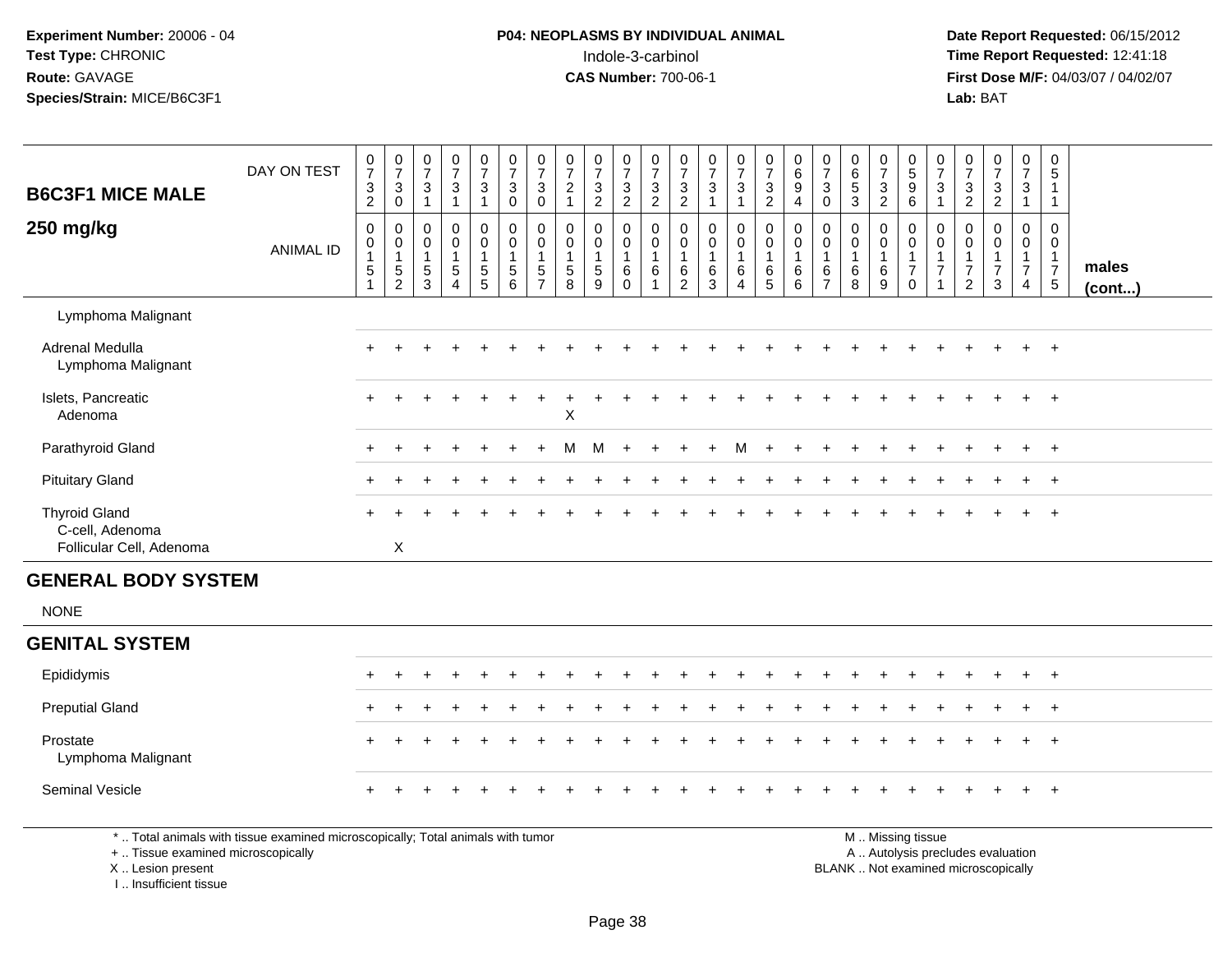## **P04: NEOPLASMS BY INDIVIDUAL ANIMAL**Indole-3-carbinol **Time Report Requested:** 12:41:18

 **Date Report Requested:** 06/15/2012 **First Dose M/F:** 04/03/07 / 04/02/07<br>Lab: BAT **Lab:** BAT

| <b>B6C3F1 MICE MALE</b>                                                              | DAY ON TEST      | $\frac{0}{7}$<br>$\sqrt{3}$<br>$\overline{2}$ | $\frac{0}{7}$<br>$\mathbf{3}$<br>0              | $\frac{0}{7}$<br>$\sqrt{3}$<br>$\mathbf{1}$ | $\frac{0}{7}$<br>$\sqrt{3}$<br>$\mathbf{1}$                            | $\frac{0}{7}$<br>$\sqrt{3}$<br>$\overline{1}$                                       | $\frac{0}{7}$<br>$\mathbf{3}$<br>$\mathbf 0$                  | $\frac{0}{7}$<br>3<br>$\mathbf 0$            | $\frac{0}{7}$<br>$\overline{c}$<br>1                 | $\frac{0}{7}$<br>$\ensuremath{\mathsf{3}}$<br>$\overline{2}$ | $\frac{0}{7}$<br>$\mathbf{3}$<br>$\overline{2}$ | $\frac{0}{7}$<br>$\ensuremath{\mathsf{3}}$<br>$\overline{2}$     | 0<br>$\overline{7}$<br>$\sqrt{3}$<br>$\overline{c}$ | 0<br>$\overline{7}$<br>3<br>$\overline{1}$ | $\frac{0}{7}$<br>3<br>$\mathbf{1}$            | $\begin{smallmatrix}0\\7\end{smallmatrix}$<br>$\ensuremath{\mathsf{3}}$<br>$\overline{a}$ | $\begin{array}{c} 0 \\ 6 \end{array}$<br>$\boldsymbol{9}$<br>4 | $\frac{0}{7}$<br>$\mathbf{3}$<br>0              | $\pmb{0}$<br>$\,6\,$<br>$\overline{5}$<br>3  | $\frac{0}{7}$<br>$\mathbf{3}$<br>$\overline{c}$ | $\begin{array}{c} 0 \\ 5 \\ 9 \end{array}$<br>6                | $\frac{0}{7}$<br>$\mathbf{3}$<br>$\mathbf{1}$                  | 0<br>$\overline{7}$<br>$\mathbf{3}$<br>$\overline{2}$      | $\frac{0}{7}$<br>$\ensuremath{\mathsf{3}}$<br>$\overline{2}$ | $\begin{smallmatrix}0\\7\end{smallmatrix}$<br>$\mathbf{3}$<br>$\mathbf{1}$ | 0<br>$\sqrt{5}$<br>$\mathbf{1}$<br>$\mathbf{1}$             |                       |
|--------------------------------------------------------------------------------------|------------------|-----------------------------------------------|-------------------------------------------------|---------------------------------------------|------------------------------------------------------------------------|-------------------------------------------------------------------------------------|---------------------------------------------------------------|----------------------------------------------|------------------------------------------------------|--------------------------------------------------------------|-------------------------------------------------|------------------------------------------------------------------|-----------------------------------------------------|--------------------------------------------|-----------------------------------------------|-------------------------------------------------------------------------------------------|----------------------------------------------------------------|-------------------------------------------------|----------------------------------------------|-------------------------------------------------|----------------------------------------------------------------|----------------------------------------------------------------|------------------------------------------------------------|--------------------------------------------------------------|----------------------------------------------------------------------------|-------------------------------------------------------------|-----------------------|
| 250 mg/kg                                                                            | <b>ANIMAL ID</b> | 0<br>0<br>1<br>5<br>1                         | 0<br>$\pmb{0}$<br>$\mathbf{1}$<br>$\frac{5}{2}$ | 0<br>0<br>$\mathbf{1}$<br>$\frac{5}{3}$     | $\pmb{0}$<br>$\pmb{0}$<br>$\mathbf{1}$<br>$\sqrt{5}$<br>$\overline{4}$ | $\mathbf 0$<br>$\pmb{0}$<br>$\overline{1}$<br>$\begin{array}{c} 5 \\ 5 \end{array}$ | $\pmb{0}$<br>$\pmb{0}$<br>$\mathbf{1}$<br>$\overline{5}$<br>6 | 0<br>$\mathbf 0$<br>1<br>5<br>$\overline{7}$ | 0<br>$\mathbf 0$<br>$\mathbf{1}$<br>$\mathbf 5$<br>8 | 0<br>$\pmb{0}$<br>$\mathbf{1}$<br>$\sqrt{5}$<br>9            | 0<br>0<br>$\mathbf{1}$<br>6<br>$\Omega$         | 0<br>$\pmb{0}$<br>$\overline{1}$<br>6<br>$\overline{\mathbf{1}}$ | 0<br>0<br>$\mathbf{1}$<br>$6\phantom{1}6$<br>2      | 0<br>0<br>$\mathbf{1}$<br>6<br>3           | 0<br>0<br>$\mathbf{1}$<br>6<br>$\overline{4}$ | $\pmb{0}$<br>$\pmb{0}$<br>$\mathbf{1}$<br>$^6$ 5                                          | 0<br>$\mathbf 0$<br>$\mathbf{1}$<br>$\,6$<br>6                 | 0<br>0<br>$\overline{1}$<br>6<br>$\overline{7}$ | 0<br>$\pmb{0}$<br>$\mathbf{1}$<br>$\,6$<br>8 | 0<br>0<br>$\mathbf{1}$<br>6<br>9                | 0<br>$\pmb{0}$<br>$\mathbf{1}$<br>$\boldsymbol{7}$<br>$\Omega$ | 0<br>$\,0\,$<br>$\mathbf{1}$<br>$\overline{7}$<br>$\mathbf{1}$ | 0<br>0<br>$\mathbf{1}$<br>$\overline{7}$<br>$\overline{2}$ | 0<br>$\mathbf 0$<br>$\mathbf{1}$<br>$\overline{7}$<br>3      | 0<br>$\mathbf 0$<br>$\mathbf{1}$<br>$\overline{7}$<br>$\overline{4}$       | 0<br>0<br>$\mathbf{1}$<br>$\overline{7}$<br>$5\phantom{.0}$ | males<br>$($ cont $)$ |
| <b>Testes</b><br>Bilateral, Interstitial Cell, Adenoma<br>Interstitial Cell, Adenoma |                  | $\boldsymbol{X}$                              |                                                 |                                             |                                                                        |                                                                                     |                                                               |                                              |                                                      |                                                              |                                                 |                                                                  |                                                     |                                            |                                               |                                                                                           |                                                                |                                                 |                                              |                                                 |                                                                |                                                                |                                                            |                                                              | $\ddot{}$                                                                  | $+$                                                         |                       |
| <b>HEMATOPOIETIC SYSTEM</b>                                                          |                  |                                               |                                                 |                                             |                                                                        |                                                                                     |                                                               |                                              |                                                      |                                                              |                                                 |                                                                  |                                                     |                                            |                                               |                                                                                           |                                                                |                                                 |                                              |                                                 |                                                                |                                                                |                                                            |                                                              |                                                                            |                                                             |                       |
| <b>Bone Marrow</b>                                                                   |                  |                                               |                                                 |                                             |                                                                        |                                                                                     |                                                               |                                              |                                                      |                                                              |                                                 |                                                                  |                                                     |                                            |                                               |                                                                                           |                                                                |                                                 |                                              |                                                 |                                                                |                                                                |                                                            |                                                              |                                                                            | $+$                                                         |                       |
| Lymph Node<br>Lumbar, Lymphoma Malignant<br>Renal, Lymphoma Malignant                |                  |                                               | $\ddot{}$                                       |                                             |                                                                        |                                                                                     |                                                               |                                              |                                                      |                                                              |                                                 |                                                                  |                                                     |                                            |                                               |                                                                                           |                                                                |                                                 |                                              |                                                 |                                                                |                                                                |                                                            |                                                              |                                                                            |                                                             |                       |
| Lymph Node, Mandibular<br>Lymphoma Malignant                                         |                  |                                               |                                                 |                                             |                                                                        |                                                                                     |                                                               |                                              |                                                      |                                                              |                                                 |                                                                  |                                                     |                                            |                                               |                                                                                           |                                                                |                                                 |                                              |                                                 |                                                                |                                                                |                                                            |                                                              |                                                                            | $+$                                                         |                       |
| Lymph Node, Mesenteric<br>Lymphoma Malignant                                         |                  |                                               |                                                 |                                             |                                                                        |                                                                                     |                                                               |                                              |                                                      |                                                              |                                                 |                                                                  |                                                     |                                            |                                               |                                                                                           |                                                                |                                                 |                                              |                                                 |                                                                |                                                                |                                                            |                                                              |                                                                            | $+$                                                         |                       |
| Spleen<br>Hemangiosarcoma<br>Histiocytic Sarcoma<br>Lymphoma Malignant               |                  |                                               |                                                 |                                             |                                                                        |                                                                                     |                                                               |                                              |                                                      |                                                              |                                                 |                                                                  |                                                     |                                            |                                               |                                                                                           | X                                                              |                                                 |                                              |                                                 |                                                                |                                                                |                                                            |                                                              |                                                                            |                                                             |                       |
| Thymus<br>Alveolar/Bronchiolar Carcinoma, Metastatic,<br>Lung<br>Lymphoma Malignant  |                  |                                               |                                                 |                                             |                                                                        | $\ddot{}$                                                                           | м                                                             | $\ddot{}$                                    | M                                                    |                                                              |                                                 |                                                                  |                                                     |                                            |                                               |                                                                                           |                                                                |                                                 | м                                            |                                                 |                                                                |                                                                |                                                            |                                                              |                                                                            | $+$                                                         |                       |
| <b>INTEGUMENTARY SYSTEM</b>                                                          |                  |                                               |                                                 |                                             |                                                                        |                                                                                     |                                                               |                                              |                                                      |                                                              |                                                 |                                                                  |                                                     |                                            |                                               |                                                                                           |                                                                |                                                 |                                              |                                                 |                                                                |                                                                |                                                            |                                                              |                                                                            |                                                             |                       |

\* .. Total animals with tissue examined microscopically; Total animals with tumor

+ .. Tissue examined microscopically

X .. Lesion present

I .. Insufficient tissue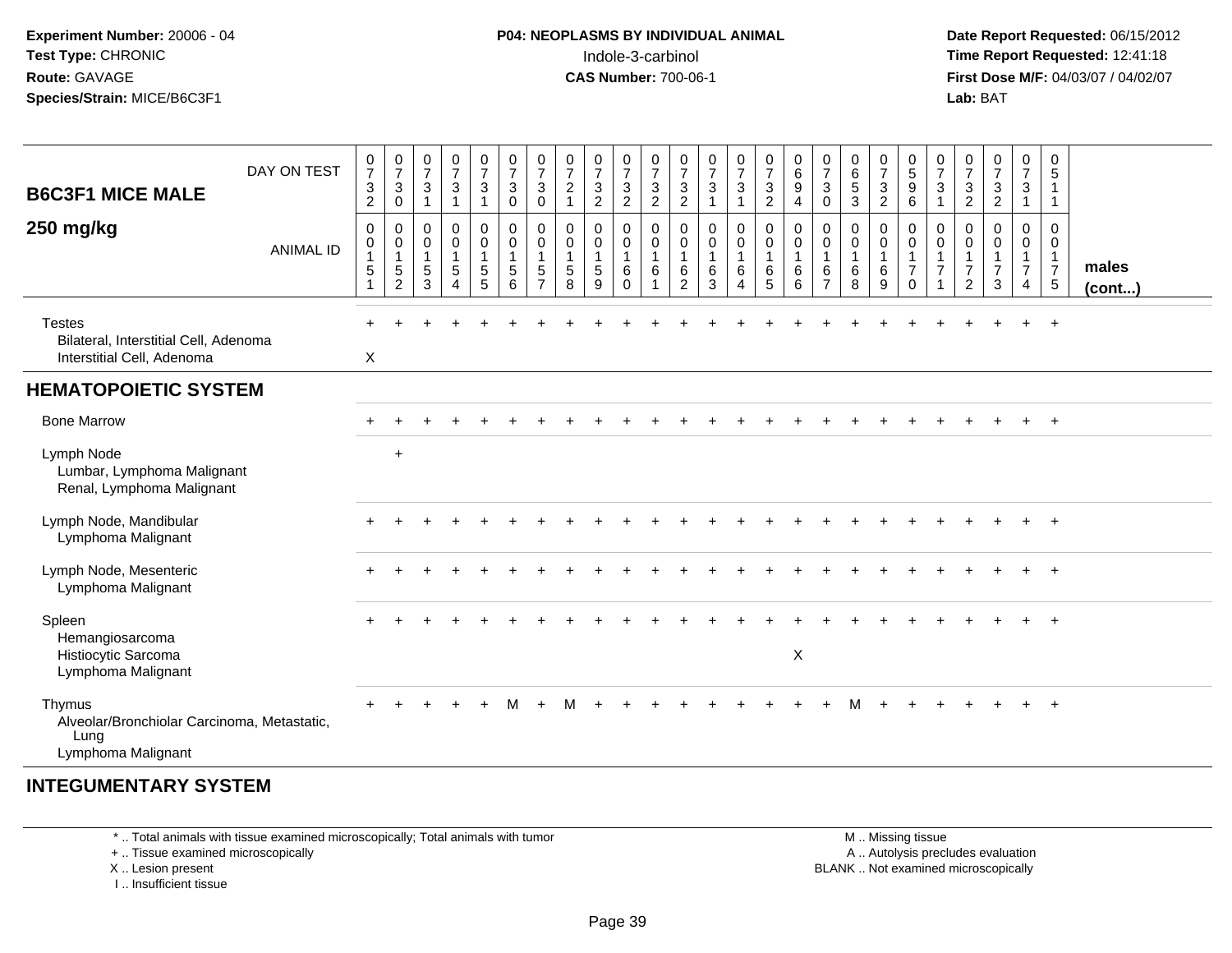# **P04: NEOPLASMS BY INDIVIDUAL ANIMAL**<br>Indole-3-carbinol Indole-3-carbinol **Time Report Requested:** 12:41:18

| <b>B6C3F1 MICE MALE</b><br>250 mg/kg                                                                                                                                  | DAY ON TEST<br><b>ANIMAL ID</b>                                                                                                                                                                                                                                | $\frac{0}{7}$<br>$\mathbf{3}$<br>$\overline{2}$<br>0<br>$\mathbf 0$<br>1<br>5 | $\begin{smallmatrix}0\\7\end{smallmatrix}$<br>$\ensuremath{\mathsf{3}}$<br>$\overline{0}$<br>$\pmb{0}$<br>0<br>$\mathbf{1}$<br>$\frac{5}{2}$ | $\begin{smallmatrix}0\\7\end{smallmatrix}$<br>$\mathsf 3$<br>$\overline{1}$<br>$\boldsymbol{0}$<br>$\mathbf 0$<br>$\mathbf 1$<br>$\overline{5}$ | $\frac{0}{7}$<br>3<br>$\overline{1}$<br>0<br>0<br>-1<br>$\sqrt{5}$ | $\frac{0}{7}$<br>$\ensuremath{\mathsf{3}}$<br>$\mathbf{1}$<br>$\pmb{0}$<br>$\pmb{0}$<br>$\mathbf{1}$<br>$\sqrt{5}$ | $\frac{0}{7}$<br>$\mathbf{3}$<br>$\mathbf 0$<br>$\mathbf 0$<br>$\mathbf 0$<br>1<br>5 | $\frac{0}{7}$<br>$\ensuremath{\mathsf{3}}$<br>$\overline{0}$<br>$\mathbf 0$<br>$\mathbf 0$<br>$\overline{1}$<br>$\sqrt{5}$ | $\frac{0}{7}$<br>$\overline{a}$<br>$\mathbf{1}$<br>$\mathbf 0$<br>$\mathsf{O}\xspace$<br>$\mathbf{1}$<br>$\sqrt{5}$ | 0<br>$\overline{7}$<br>$\frac{3}{2}$<br>$\mathbf 0$<br>$\mathbf 0$<br>$\mathbf 1$<br>$\sqrt{5}$ | $\pmb{0}$<br>$\overline{7}$<br>$\frac{3}{2}$<br>$\mathbf 0$<br>$\mathbf 0$<br>$\overline{1}$<br>6 | $\mathbf 0$<br>$\overline{7}$<br>$\mathbf{3}$<br>$\overline{2}$<br>$\mathbf 0$<br>$\mathbf 0$<br>$\overline{1}$<br>6 | $\frac{0}{7}$<br>$\frac{3}{2}$<br>$\mathbf 0$<br>$\mathbf 0$<br>1<br>6 | $\frac{0}{7}$<br>3<br>$\mathbf{1}$<br>0<br>$\overline{0}$<br>1<br>6 | $\begin{smallmatrix}0\\7\end{smallmatrix}$<br>$\mathbf{3}$<br>$\mathbf{1}$<br>$\pmb{0}$<br>$\ddot{\mathbf{0}}$<br>$\mathbf{1}$<br>$\,6$ | $\frac{0}{7}$<br>$\frac{3}{2}$<br>$\pmb{0}$<br>$\mathbf 0$<br>$\mathbf{1}$<br>$\,6$ | $\mathbf 0$<br>$\,6\,$<br>9<br>$\overline{4}$<br>$\mathbf 0$<br>$\Omega$<br>-1<br>6 | 0<br>$\overline{7}$<br>$\sqrt{3}$<br>$\mathbf 0$<br>$\mathbf{0}$<br>$\mathbf 0$<br>$\mathbf{1}$<br>6 | 0<br>$\,6$<br>5<br>3<br>0<br>$\Omega$<br>6 | 0<br>$\overline{7}$<br>$\frac{3}{2}$<br>0<br>$\ddot{\mathbf{0}}$<br>$\mathbf{1}$<br>6 | $\pmb{0}$<br>$\overline{5}$<br>9<br>6<br>$\pmb{0}$<br>$\mathbf 0$<br>$\mathbf{1}$<br>$\overline{7}$ | 0<br>$\overline{7}$<br>3<br>$\overline{1}$<br>$\mathbf 0$<br>$\Omega$<br>$\overline{7}$ | $\frac{0}{7}$<br>$\frac{3}{2}$<br>$\mathbf 0$<br>$\Omega$<br>$\mathbf{1}$<br>$\overline{7}$ | $\begin{array}{c} 0 \\ 7 \end{array}$<br>$\mathbf{3}$<br>$\overline{2}$<br>$\mathbf 0$<br>$\mathbf{0}$<br>1<br>$\overline{7}$ | 0<br>$\overline{7}$<br>3<br>$\mathbf{1}$<br>$\mathbf 0$<br>$\mathbf 0$<br>$\mathbf{1}$<br>$\overline{7}$ | 0<br>$\sqrt{5}$<br>1<br>$\mathbf{1}$<br>$\Omega$<br>$\Omega$<br>$\mathbf{1}$<br>$\overline{7}$ | males  |
|-----------------------------------------------------------------------------------------------------------------------------------------------------------------------|----------------------------------------------------------------------------------------------------------------------------------------------------------------------------------------------------------------------------------------------------------------|-------------------------------------------------------------------------------|----------------------------------------------------------------------------------------------------------------------------------------------|-------------------------------------------------------------------------------------------------------------------------------------------------|--------------------------------------------------------------------|--------------------------------------------------------------------------------------------------------------------|--------------------------------------------------------------------------------------|----------------------------------------------------------------------------------------------------------------------------|---------------------------------------------------------------------------------------------------------------------|-------------------------------------------------------------------------------------------------|---------------------------------------------------------------------------------------------------|----------------------------------------------------------------------------------------------------------------------|------------------------------------------------------------------------|---------------------------------------------------------------------|-----------------------------------------------------------------------------------------------------------------------------------------|-------------------------------------------------------------------------------------|-------------------------------------------------------------------------------------|------------------------------------------------------------------------------------------------------|--------------------------------------------|---------------------------------------------------------------------------------------|-----------------------------------------------------------------------------------------------------|-----------------------------------------------------------------------------------------|---------------------------------------------------------------------------------------------|-------------------------------------------------------------------------------------------------------------------------------|----------------------------------------------------------------------------------------------------------|------------------------------------------------------------------------------------------------|--------|
|                                                                                                                                                                       |                                                                                                                                                                                                                                                                | 1                                                                             |                                                                                                                                              | $\overline{3}$                                                                                                                                  | 4                                                                  | 5                                                                                                                  | 6                                                                                    | $\overline{7}$                                                                                                             | $\overline{8}$                                                                                                      | $\overline{9}$                                                                                  | $\Omega$                                                                                          | 1                                                                                                                    | 2                                                                      | 3                                                                   | $\overline{4}$                                                                                                                          | $\overline{5}$                                                                      | 6                                                                                   | $\overline{7}$                                                                                       | 8                                          | 9                                                                                     | $\Omega$                                                                                            |                                                                                         | $\overline{2}$                                                                              | 3                                                                                                                             | 4                                                                                                        | $5\phantom{.0}$                                                                                | (cont) |
| Mammary Gland                                                                                                                                                         |                                                                                                                                                                                                                                                                | м                                                                             | M                                                                                                                                            | M                                                                                                                                               | М                                                                  | M                                                                                                                  | M                                                                                    | М                                                                                                                          | M                                                                                                                   | M                                                                                               | M                                                                                                 | M                                                                                                                    | M                                                                      | M                                                                   | M                                                                                                                                       | M                                                                                   | M                                                                                   | M                                                                                                    | M                                          | М                                                                                     | M                                                                                                   | M                                                                                       | M                                                                                           | M                                                                                                                             |                                                                                                          | M M                                                                                            |        |
| <b>Skin</b><br>Subcutaneous Tissue, Lipoma                                                                                                                            |                                                                                                                                                                                                                                                                |                                                                               |                                                                                                                                              |                                                                                                                                                 |                                                                    |                                                                                                                    |                                                                                      |                                                                                                                            |                                                                                                                     |                                                                                                 |                                                                                                   |                                                                                                                      |                                                                        |                                                                     |                                                                                                                                         |                                                                                     |                                                                                     |                                                                                                      |                                            |                                                                                       |                                                                                                     |                                                                                         |                                                                                             |                                                                                                                               |                                                                                                          |                                                                                                |        |
| <b>MUSCULOSKELETAL SYSTEM</b>                                                                                                                                         |                                                                                                                                                                                                                                                                |                                                                               |                                                                                                                                              |                                                                                                                                                 |                                                                    |                                                                                                                    |                                                                                      |                                                                                                                            |                                                                                                                     |                                                                                                 |                                                                                                   |                                                                                                                      |                                                                        |                                                                     |                                                                                                                                         |                                                                                     |                                                                                     |                                                                                                      |                                            |                                                                                       |                                                                                                     |                                                                                         |                                                                                             |                                                                                                                               |                                                                                                          |                                                                                                |        |
| Bone                                                                                                                                                                  |                                                                                                                                                                                                                                                                | $+$                                                                           |                                                                                                                                              |                                                                                                                                                 |                                                                    |                                                                                                                    |                                                                                      |                                                                                                                            |                                                                                                                     |                                                                                                 |                                                                                                   |                                                                                                                      |                                                                        |                                                                     |                                                                                                                                         |                                                                                     |                                                                                     |                                                                                                      |                                            |                                                                                       |                                                                                                     |                                                                                         |                                                                                             |                                                                                                                               |                                                                                                          | $+$                                                                                            |        |
| <b>NERVOUS SYSTEM</b>                                                                                                                                                 |                                                                                                                                                                                                                                                                |                                                                               |                                                                                                                                              |                                                                                                                                                 |                                                                    |                                                                                                                    |                                                                                      |                                                                                                                            |                                                                                                                     |                                                                                                 |                                                                                                   |                                                                                                                      |                                                                        |                                                                     |                                                                                                                                         |                                                                                     |                                                                                     |                                                                                                      |                                            |                                                                                       |                                                                                                     |                                                                                         |                                                                                             |                                                                                                                               |                                                                                                          |                                                                                                |        |
| <b>Brain</b>                                                                                                                                                          |                                                                                                                                                                                                                                                                |                                                                               |                                                                                                                                              |                                                                                                                                                 |                                                                    |                                                                                                                    |                                                                                      |                                                                                                                            |                                                                                                                     |                                                                                                 |                                                                                                   |                                                                                                                      |                                                                        |                                                                     |                                                                                                                                         |                                                                                     |                                                                                     |                                                                                                      |                                            |                                                                                       |                                                                                                     |                                                                                         |                                                                                             |                                                                                                                               |                                                                                                          |                                                                                                |        |
| <b>RESPIRATORY SYSTEM</b>                                                                                                                                             |                                                                                                                                                                                                                                                                |                                                                               |                                                                                                                                              |                                                                                                                                                 |                                                                    |                                                                                                                    |                                                                                      |                                                                                                                            |                                                                                                                     |                                                                                                 |                                                                                                   |                                                                                                                      |                                                                        |                                                                     |                                                                                                                                         |                                                                                     |                                                                                     |                                                                                                      |                                            |                                                                                       |                                                                                                     |                                                                                         |                                                                                             |                                                                                                                               |                                                                                                          |                                                                                                |        |
| Lung<br>Alveolar/Bronchiolar Adenoma                                                                                                                                  |                                                                                                                                                                                                                                                                |                                                                               | X                                                                                                                                            |                                                                                                                                                 |                                                                    |                                                                                                                    | X                                                                                    |                                                                                                                            |                                                                                                                     | $\mathsf X$                                                                                     |                                                                                                   |                                                                                                                      |                                                                        |                                                                     | X<br>$\boldsymbol{\mathsf{X}}$                                                                                                          | $X$ $X$                                                                             |                                                                                     |                                                                                                      |                                            |                                                                                       |                                                                                                     |                                                                                         |                                                                                             |                                                                                                                               | $\mathsf X$                                                                                              |                                                                                                |        |
| Lymphoma Malignant                                                                                                                                                    | Alveolar/Bronchiolar Carcinoma<br>Alveolar/Bronchiolar Carcinoma, Multiple<br>Carcinoma, Metastatic, Harderian Gland<br>$\mathsf X$<br>Hepatoblastoma, Metastatic, Liver<br>$\boldsymbol{\mathsf{X}}$<br>Hepatocellular Carcinoma, Metastatic, Liver<br>X<br>X |                                                                               |                                                                                                                                              |                                                                                                                                                 |                                                                    |                                                                                                                    |                                                                                      |                                                                                                                            |                                                                                                                     |                                                                                                 |                                                                                                   |                                                                                                                      |                                                                        |                                                                     |                                                                                                                                         |                                                                                     |                                                                                     |                                                                                                      |                                            |                                                                                       |                                                                                                     |                                                                                         |                                                                                             |                                                                                                                               |                                                                                                          |                                                                                                |        |
| Nose                                                                                                                                                                  |                                                                                                                                                                                                                                                                |                                                                               |                                                                                                                                              |                                                                                                                                                 |                                                                    |                                                                                                                    |                                                                                      |                                                                                                                            |                                                                                                                     |                                                                                                 |                                                                                                   |                                                                                                                      |                                                                        |                                                                     |                                                                                                                                         |                                                                                     |                                                                                     |                                                                                                      |                                            |                                                                                       |                                                                                                     |                                                                                         |                                                                                             |                                                                                                                               |                                                                                                          |                                                                                                |        |
| Trachea                                                                                                                                                               |                                                                                                                                                                                                                                                                |                                                                               |                                                                                                                                              |                                                                                                                                                 |                                                                    |                                                                                                                    |                                                                                      |                                                                                                                            |                                                                                                                     |                                                                                                 |                                                                                                   |                                                                                                                      |                                                                        |                                                                     |                                                                                                                                         |                                                                                     |                                                                                     |                                                                                                      |                                            |                                                                                       |                                                                                                     |                                                                                         |                                                                                             |                                                                                                                               |                                                                                                          | $+$                                                                                            |        |
| <b>SPECIAL SENSES SYSTEM</b>                                                                                                                                          |                                                                                                                                                                                                                                                                |                                                                               |                                                                                                                                              |                                                                                                                                                 |                                                                    |                                                                                                                    |                                                                                      |                                                                                                                            |                                                                                                                     |                                                                                                 |                                                                                                   |                                                                                                                      |                                                                        |                                                                     |                                                                                                                                         |                                                                                     |                                                                                     |                                                                                                      |                                            |                                                                                       |                                                                                                     |                                                                                         |                                                                                             |                                                                                                                               |                                                                                                          |                                                                                                |        |
| Eye                                                                                                                                                                   |                                                                                                                                                                                                                                                                | $+$                                                                           |                                                                                                                                              |                                                                                                                                                 |                                                                    |                                                                                                                    |                                                                                      |                                                                                                                            |                                                                                                                     |                                                                                                 |                                                                                                   |                                                                                                                      |                                                                        |                                                                     |                                                                                                                                         |                                                                                     |                                                                                     |                                                                                                      |                                            |                                                                                       |                                                                                                     |                                                                                         |                                                                                             |                                                                                                                               |                                                                                                          | $+$                                                                                            |        |
| *  Total animals with tissue examined microscopically; Total animals with tumor<br>+  Tissue examined microscopically<br>X  Lesion present<br>L., Insufficient tissue |                                                                                                                                                                                                                                                                |                                                                               |                                                                                                                                              |                                                                                                                                                 |                                                                    |                                                                                                                    |                                                                                      |                                                                                                                            |                                                                                                                     |                                                                                                 |                                                                                                   |                                                                                                                      |                                                                        |                                                                     |                                                                                                                                         |                                                                                     |                                                                                     |                                                                                                      |                                            |                                                                                       | M  Missing tissue<br>A  Autolysis precludes evaluation<br>BLANK  Not examined microscopically       |                                                                                         |                                                                                             |                                                                                                                               |                                                                                                          |                                                                                                |        |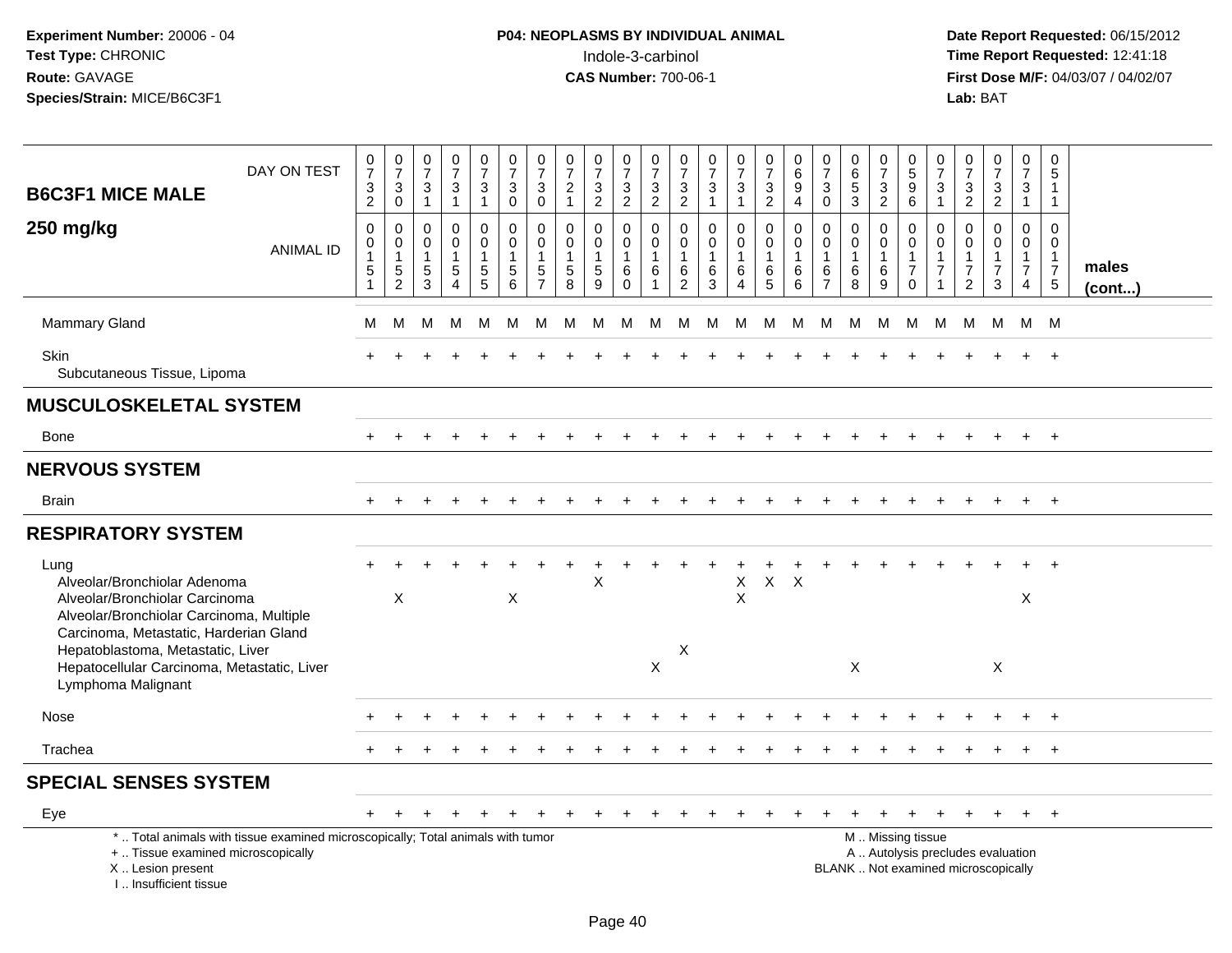# **P04: NEOPLASMS BY INDIVIDUAL ANIMAL**Indole-3-carbinol **Time Report Requested:** 12:41:18

 **Date Report Requested:** 06/15/2012 **First Dose M/F:** 04/03/07 / 04/02/07<br>Lab: BAT **Lab:** BAT

| <b>B6C3F1 MICE MALE</b><br>250 mg/kg                                                | DAY ON TEST<br><b>ANIMAL ID</b> | $\frac{0}{7}$<br>$\ensuremath{\mathsf{3}}$<br>$\boldsymbol{2}$<br>$\pmb{0}$<br>$\pmb{0}$<br>$\mathbf{1}$<br>$\sqrt{5}$<br>$\mathbf{1}$ | $\frac{0}{7}$<br>$\mathbf{3}$<br>$\mathbf 0$<br>0<br>$\pmb{0}$<br>$\sqrt{5}$<br>$\overline{2}$ | $\frac{0}{7}$<br>$\sqrt{3}$<br>$\overline{1}$<br>$\boldsymbol{0}$<br>$\mathbf 0$<br>$\overline{1}$<br>$\sqrt{5}$<br>3 | $\frac{0}{7}$<br>$\sqrt{3}$<br>$\mathbf{1}$<br>$\pmb{0}$<br>$\pmb{0}$<br>$\mathbf{1}$<br>$\sqrt{5}$<br>$\overline{4}$ | $\frac{0}{7}$<br>3<br>0<br>$\mathbf 0$<br>5<br>5 | $\frac{0}{7}$<br>$\mathbf{3}$<br>$\pmb{0}$<br>$\pmb{0}$<br>$\mathbf 0$<br>$\mathbf{1}$<br>$5\phantom{.0}$<br>6 | $\frac{0}{7}$<br>$\ensuremath{\mathsf{3}}$<br>0<br>0<br>$\mathbf 0$<br>$\mathbf{1}$<br>5<br>$\overline{7}$ | $\frac{0}{7}$<br>$\overline{c}$<br>0<br>0<br>5<br>8 | $\frac{0}{7}$<br>$\mathbf{3}$<br>$\overline{2}$<br>0<br>$\boldsymbol{0}$<br>$\overline{5}$<br>9 | $\frac{0}{7}$<br>$\sqrt{3}$<br>$\sqrt{2}$<br>0<br>0<br>1<br>6<br>$\Omega$ | $\frac{0}{7}$<br>$\mathbf{3}$<br>$\sqrt{2}$<br>$\mathbf 0$<br>$\pmb{0}$<br>$\overline{1}$<br>6<br>1 | $\frac{0}{7}$<br>$\mathbf{3}$<br>$\overline{c}$<br>0<br>0<br>6<br>2 | $\frac{0}{7}$<br>$\ensuremath{\mathsf{3}}$<br>$\overline{1}$<br>0<br>$\mathbf 0$<br>$\overline{1}$<br>6<br>3 | $\frac{0}{7}$<br>$\sqrt{3}$<br>0<br>$\pmb{0}$<br>6<br>4 | $\frac{0}{7}$<br>$\sqrt{3}$<br>$\boldsymbol{2}$<br>$\begin{smallmatrix} 0\\0 \end{smallmatrix}$<br>$\overline{\mathbf{1}}$<br>$\,6\,$<br>$\overline{5}$ | $\begin{array}{c} 0 \\ 6 \end{array}$<br>$9\,$<br>$\overline{4}$<br>$\begin{smallmatrix} 0\\0 \end{smallmatrix}$<br>$\mathbf{1}$<br>$\,6\,$<br>6 | $\frac{0}{7}$<br>3<br>0<br>0<br>0<br>6<br>$\overline{7}$ | $_{6}^{\rm 0}$<br>5<br>$\sqrt{3}$<br>0<br>$\mathbf 0$<br>6<br>8 | $\frac{0}{7}$<br>3<br>$\overline{2}$<br>0<br>0<br>6<br>9 | $\begin{matrix} 0 \\ 5 \end{matrix}$<br>$\boldsymbol{9}$<br>6<br>0<br>0<br>$\overline{7}$<br>$\overline{0}$ | $\frac{0}{7}$<br>$\sqrt{3}$<br>$\mathbf 0$<br>$\boldsymbol{0}$<br>$\overline{7}$ | $\frac{0}{7}$<br>$\mathbf{3}$<br>2<br>0<br>0<br>$\overline{7}$<br>2 | $\frac{0}{7}$<br>3<br>$\overline{c}$<br>0<br>$\mathbf 0$<br>$\overline{7}$<br>3 | $\frac{0}{7}$<br>3<br>0<br>0<br>$\overline{7}$<br>4 | 0<br>$\sqrt{5}$<br>$\mathbf{1}$<br>$\mathbf 1$<br>0<br>0<br>$\mathbf{1}$<br>$\overline{7}$<br>$5\phantom{.0}$ | males<br>$($ cont $)$ |
|-------------------------------------------------------------------------------------|---------------------------------|----------------------------------------------------------------------------------------------------------------------------------------|------------------------------------------------------------------------------------------------|-----------------------------------------------------------------------------------------------------------------------|-----------------------------------------------------------------------------------------------------------------------|--------------------------------------------------|----------------------------------------------------------------------------------------------------------------|------------------------------------------------------------------------------------------------------------|-----------------------------------------------------|-------------------------------------------------------------------------------------------------|---------------------------------------------------------------------------|-----------------------------------------------------------------------------------------------------|---------------------------------------------------------------------|--------------------------------------------------------------------------------------------------------------|---------------------------------------------------------|---------------------------------------------------------------------------------------------------------------------------------------------------------|--------------------------------------------------------------------------------------------------------------------------------------------------|----------------------------------------------------------|-----------------------------------------------------------------|----------------------------------------------------------|-------------------------------------------------------------------------------------------------------------|----------------------------------------------------------------------------------|---------------------------------------------------------------------|---------------------------------------------------------------------------------|-----------------------------------------------------|---------------------------------------------------------------------------------------------------------------|-----------------------|
| Harderian Gland<br>Adenoma<br>Carcinoma<br>Lymphoma Malignant                       |                                 |                                                                                                                                        |                                                                                                |                                                                                                                       |                                                                                                                       |                                                  |                                                                                                                |                                                                                                            |                                                     |                                                                                                 |                                                                           |                                                                                                     |                                                                     |                                                                                                              |                                                         |                                                                                                                                                         |                                                                                                                                                  |                                                          |                                                                 |                                                          |                                                                                                             |                                                                                  |                                                                     |                                                                                 |                                                     | $\overline{+}$                                                                                                |                       |
| <b>URINARY SYSTEM</b>                                                               |                                 |                                                                                                                                        |                                                                                                |                                                                                                                       |                                                                                                                       |                                                  |                                                                                                                |                                                                                                            |                                                     |                                                                                                 |                                                                           |                                                                                                     |                                                                     |                                                                                                              |                                                         |                                                                                                                                                         |                                                                                                                                                  |                                                          |                                                                 |                                                          |                                                                                                             |                                                                                  |                                                                     |                                                                                 |                                                     |                                                                                                               |                       |
| Kidney<br>Alveolar/Bronchiolar Carcinoma, Metastatic,<br>Lung<br>Lymphoma Malignant |                                 |                                                                                                                                        |                                                                                                |                                                                                                                       |                                                                                                                       |                                                  |                                                                                                                |                                                                                                            |                                                     |                                                                                                 |                                                                           |                                                                                                     |                                                                     |                                                                                                              |                                                         |                                                                                                                                                         |                                                                                                                                                  |                                                          |                                                                 |                                                          |                                                                                                             |                                                                                  |                                                                     |                                                                                 |                                                     | $\ddot{}$                                                                                                     |                       |
| <b>Urinary Bladder</b><br>Lymphoma Malignant                                        |                                 |                                                                                                                                        |                                                                                                |                                                                                                                       |                                                                                                                       |                                                  |                                                                                                                |                                                                                                            |                                                     |                                                                                                 |                                                                           |                                                                                                     |                                                                     |                                                                                                              |                                                         |                                                                                                                                                         |                                                                                                                                                  |                                                          |                                                                 |                                                          |                                                                                                             |                                                                                  |                                                                     |                                                                                 |                                                     | $+$                                                                                                           |                       |
| <b>SYSTEMIC LESIONS</b>                                                             |                                 |                                                                                                                                        |                                                                                                |                                                                                                                       |                                                                                                                       |                                                  |                                                                                                                |                                                                                                            |                                                     |                                                                                                 |                                                                           |                                                                                                     |                                                                     |                                                                                                              |                                                         |                                                                                                                                                         |                                                                                                                                                  |                                                          |                                                                 |                                                          |                                                                                                             |                                                                                  |                                                                     |                                                                                 |                                                     |                                                                                                               |                       |
| Multiple Organ<br>Histiocytic Sarcoma<br>Lymphoma Malignant                         |                                 |                                                                                                                                        |                                                                                                |                                                                                                                       |                                                                                                                       |                                                  |                                                                                                                |                                                                                                            |                                                     |                                                                                                 |                                                                           |                                                                                                     |                                                                     |                                                                                                              |                                                         |                                                                                                                                                         | $\mathsf X$                                                                                                                                      |                                                          |                                                                 |                                                          |                                                                                                             |                                                                                  |                                                                     |                                                                                 | $\ddot{}$                                           | $+$                                                                                                           |                       |

\* .. Total animals with tissue examined microscopically; Total animals with tumor

+ .. Tissue examined microscopically

X .. Lesion present

I .. Insufficient tissue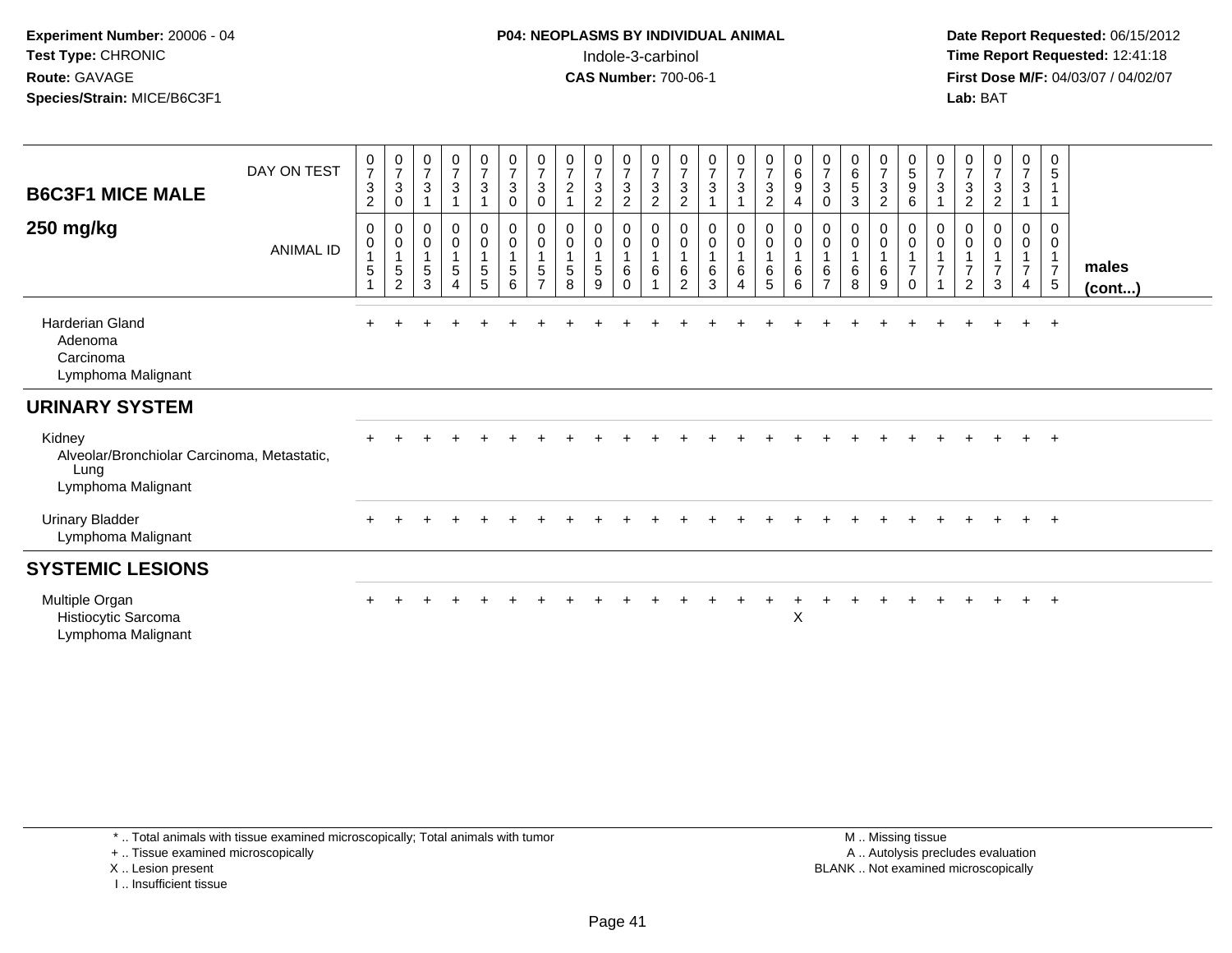# **P04: NEOPLASMS BY INDIVIDUAL ANIMAL**<br>Indole-3-carbinol Indole-3-carbinol **Time Report Requested:** 12:41:18

 **Date Report Requested:** 06/15/2012 **First Dose M/F:** 04/03/07 / 04/02/07<br>Lab: BAT **Lab:** BAT

| <b>B6C3F1 MICE MALE</b>                                                                                                                    | DAY ON TEST      | 0<br>$\,6\,$<br>$\mathbf{1}$<br>$6\phantom{1}6$                                     | $\frac{0}{7}$<br>$\sqrt{3}$<br>$\overline{2}$          | $\frac{0}{7}$<br>$\frac{3}{2}$                                      | $\frac{0}{7}$<br>3<br>$\Omega$                          | 0<br>8<br>5                                        | $\frac{0}{7}$<br>$\frac{3}{2}$                                      | $\frac{0}{7}$<br>$_{0}^{3}$                                     | $\begin{array}{c} 0 \\ 5 \end{array}$<br>8<br>6      | 0<br>$\,6$<br>$\sqrt{3}$<br>$\mathbf{1}$ | 0<br>$\,6\,$<br>$\sqrt{3}$<br>$\overline{7}$              | 0<br>$\overline{7}$<br>$\frac{3}{2}$ | 0<br>$6\overline{6}$<br>$\bf 8$<br>$6\phantom{1}$                   | $\frac{0}{7}$<br>$\frac{3}{2}$                      | 0<br>$\overline{4}$<br>$\begin{array}{c} 9 \\ 5 \end{array}$ | $\frac{0}{7}$<br>$\frac{3}{2}$                                            | 0<br>$\overline{4}$<br>$\mathbf{3}$<br>$\overline{7}$ | 0<br>$\overline{7}$<br>$\mathbf{1}$<br>5                                         | 0<br>$\overline{7}$<br>3<br>$\mathbf{0}$  | $\begin{array}{c} 0 \\ 6 \end{array}$<br>$\boldsymbol{9}$<br>$\overline{0}$ | 0<br>$\overline{7}$<br>3<br>$\mathbf 0$                           | 0<br>$\,6$<br>$\mathbf{1}$<br>$\overline{7}$ | $\frac{0}{7}$<br>$\mathsf 3$<br>$\mathbf{1}$                             | $\frac{0}{7}$<br>$\frac{3}{2}$                                                   | 0<br>$\,6\,$<br>$\overline{7}$<br>$\mathbf{1}$                                     | 0<br>$\overline{7}$<br>$\mathbf{1}$<br>6                                   |                                       |
|--------------------------------------------------------------------------------------------------------------------------------------------|------------------|-------------------------------------------------------------------------------------|--------------------------------------------------------|---------------------------------------------------------------------|---------------------------------------------------------|----------------------------------------------------|---------------------------------------------------------------------|-----------------------------------------------------------------|------------------------------------------------------|------------------------------------------|-----------------------------------------------------------|--------------------------------------|---------------------------------------------------------------------|-----------------------------------------------------|--------------------------------------------------------------|---------------------------------------------------------------------------|-------------------------------------------------------|----------------------------------------------------------------------------------|-------------------------------------------|-----------------------------------------------------------------------------|-------------------------------------------------------------------|----------------------------------------------|--------------------------------------------------------------------------|----------------------------------------------------------------------------------|------------------------------------------------------------------------------------|----------------------------------------------------------------------------|---------------------------------------|
| 250 mg/kg                                                                                                                                  | <b>ANIMAL ID</b> | $\boldsymbol{0}$<br>$\boldsymbol{0}$<br>$\overline{1}$<br>$\overline{7}$<br>$\,6\,$ | $\mathbf 0$<br>$\mathbf 0$<br>1<br>$\overline{7}$<br>7 | $\mathbf 0$<br>$\mathbf 0$<br>$\mathbf{1}$<br>$\boldsymbol{7}$<br>8 | $\mathbf 0$<br>0<br>$\mathbf{1}$<br>$\overline{7}$<br>9 | 0<br>$\pmb{0}$<br>$\mathbf{1}$<br>8<br>$\mathbf 0$ | $\pmb{0}$<br>$\pmb{0}$<br>$\mathbf{1}$<br>$\bf 8$<br>$\overline{A}$ | 0<br>$\mathbf 0$<br>$\overline{1}$<br>$\bf 8$<br>$\overline{2}$ | $\mathbf 0$<br>$\mathbf 0$<br>$\mathbf{1}$<br>8<br>3 | 0<br>0<br>$\mathbf{1}$<br>$\bf8$<br>4    | $\mathbf 0$<br>$\mathbf 0$<br>$\mathbf{1}$<br>$\, 8$<br>5 | 0<br>0<br>$\mathbf{1}$<br>8<br>6     | $\mathbf 0$<br>$\mathbf 0$<br>$\overline{1}$<br>8<br>$\overline{7}$ | 0<br>0<br>$\mathbf{1}$<br>$\bf 8$<br>$\overline{8}$ | $\mathbf 0$<br>0<br>$\mathbf{1}$<br>$\bf 8$<br>9             | $\pmb{0}$<br>$\pmb{0}$<br>$\mathbf{1}$<br>$\boldsymbol{9}$<br>$\mathbf 0$ | $\mathbf 0$<br>$\mathbf 0$<br>$\overline{1}$<br>9     | $\mathbf 0$<br>$\mathbf 0$<br>$\mathbf{1}$<br>$\boldsymbol{9}$<br>$\overline{2}$ | 0<br>$\mathbf 0$<br>$\boldsymbol{9}$<br>3 | 0<br>$\pmb{0}$<br>$\mathbf{1}$<br>$\boldsymbol{9}$<br>4                     | $\mathbf 0$<br>0<br>$\mathbf{1}$<br>$\mathsf g$<br>$\overline{5}$ | 0<br>$\mathbf 0$<br>$\mathbf{1}$<br>$^9_6$   | 0<br>0<br>$\mathbf{1}$<br>$\boldsymbol{9}$<br>$\overline{7}$             | $\mathbf 0$<br>$\mathbf 0$<br>$\mathbf{1}$<br>$\boldsymbol{9}$<br>$\overline{8}$ | $\mathbf 0$<br>$\mathbf 0$<br>$\mathbf{1}$<br>$\boldsymbol{9}$<br>$\boldsymbol{9}$ | $\mathbf 0$<br>$\mathbf 0$<br>$\overline{2}$<br>$\mathbf 0$<br>$\mathbf 0$ | * TOTALS                              |
| <b>ALIMENTARY SYSTEM</b>                                                                                                                   |                  |                                                                                     |                                                        |                                                                     |                                                         |                                                    |                                                                     |                                                                 |                                                      |                                          |                                                           |                                      |                                                                     |                                                     |                                                              |                                                                           |                                                       |                                                                                  |                                           |                                                                             |                                                                   |                                              |                                                                          |                                                                                  |                                                                                    |                                                                            |                                       |
| Esophagus                                                                                                                                  |                  |                                                                                     |                                                        |                                                                     |                                                         |                                                    |                                                                     |                                                                 |                                                      |                                          |                                                           |                                      |                                                                     |                                                     |                                                              |                                                                           |                                                       |                                                                                  |                                           |                                                                             |                                                                   |                                              |                                                                          |                                                                                  |                                                                                    |                                                                            | 50                                    |
| Gallbladder                                                                                                                                |                  |                                                                                     |                                                        |                                                                     |                                                         |                                                    |                                                                     |                                                                 |                                                      |                                          |                                                           |                                      |                                                                     |                                                     |                                                              |                                                                           |                                                       |                                                                                  |                                           |                                                                             |                                                                   |                                              |                                                                          |                                                                                  |                                                                                    |                                                                            | 48                                    |
| Intestine Large, Cecum                                                                                                                     |                  |                                                                                     |                                                        |                                                                     |                                                         |                                                    |                                                                     |                                                                 |                                                      |                                          |                                                           |                                      |                                                                     |                                                     |                                                              |                                                                           |                                                       |                                                                                  |                                           |                                                                             |                                                                   |                                              |                                                                          |                                                                                  |                                                                                    |                                                                            | 50                                    |
| Intestine Large, Colon                                                                                                                     |                  |                                                                                     |                                                        |                                                                     |                                                         |                                                    |                                                                     |                                                                 |                                                      |                                          |                                                           |                                      |                                                                     |                                                     |                                                              |                                                                           |                                                       |                                                                                  |                                           |                                                                             |                                                                   |                                              |                                                                          |                                                                                  |                                                                                    |                                                                            | 50                                    |
| Intestine Large, Rectum                                                                                                                    |                  |                                                                                     |                                                        |                                                                     |                                                         |                                                    |                                                                     |                                                                 |                                                      |                                          |                                                           |                                      |                                                                     |                                                     |                                                              |                                                                           |                                                       |                                                                                  |                                           |                                                                             |                                                                   |                                              |                                                                          |                                                                                  |                                                                                    |                                                                            | 50                                    |
| Intestine Small, Duodenum<br>Adenoma<br>Carcinoma                                                                                          |                  |                                                                                     |                                                        |                                                                     |                                                         |                                                    |                                                                     |                                                                 |                                                      |                                          |                                                           |                                      |                                                                     |                                                     |                                                              | X                                                                         |                                                       |                                                                                  |                                           |                                                                             |                                                                   |                                              |                                                                          |                                                                                  |                                                                                    |                                                                            | 50<br>$\mathbf{1}$<br>$\overline{2}$  |
| Intestine Small, Ileum                                                                                                                     |                  |                                                                                     |                                                        |                                                                     |                                                         |                                                    |                                                                     |                                                                 |                                                      |                                          |                                                           |                                      |                                                                     |                                                     |                                                              |                                                                           |                                                       |                                                                                  |                                           |                                                                             |                                                                   |                                              |                                                                          |                                                                                  |                                                                                    |                                                                            | 50                                    |
| Intestine Small, Jejunum                                                                                                                   |                  |                                                                                     |                                                        |                                                                     |                                                         |                                                    |                                                                     |                                                                 |                                                      |                                          |                                                           |                                      |                                                                     |                                                     |                                                              |                                                                           |                                                       |                                                                                  |                                           |                                                                             |                                                                   |                                              |                                                                          |                                                                                  |                                                                                    | $\div$                                                                     | 50                                    |
| Liver<br>Carcinoma, Metastatic, Intestine Small,<br>Duodenum                                                                               |                  |                                                                                     |                                                        |                                                                     |                                                         |                                                    |                                                                     |                                                                 |                                                      |                                          |                                                           |                                      |                                                                     |                                                     |                                                              |                                                                           |                                                       |                                                                                  |                                           |                                                                             |                                                                   |                                              |                                                                          |                                                                                  |                                                                                    |                                                                            | 50<br>1                               |
| Hemangioma<br>Hemangiosarcoma<br>Hemangiosarcoma, Multiple                                                                                 |                  |                                                                                     |                                                        |                                                                     |                                                         |                                                    |                                                                     |                                                                 |                                                      |                                          |                                                           |                                      | X                                                                   |                                                     | X                                                            |                                                                           |                                                       |                                                                                  |                                           |                                                                             |                                                                   |                                              |                                                                          |                                                                                  |                                                                                    |                                                                            | 1<br>$\mathbf{2}$<br>$\mathbf{1}$     |
| Hepatoblastoma<br>Hepatoblastoma, Multiple                                                                                                 |                  |                                                                                     |                                                        |                                                                     | X                                                       | $X$ $X$                                            |                                                                     |                                                                 |                                                      |                                          |                                                           | $\mathsf{X}$                         | $\mathsf{X}$                                                        |                                                     |                                                              |                                                                           |                                                       |                                                                                  |                                           | $\mathsf{x}$                                                                |                                                                   | $X$ $X$                                      |                                                                          | X                                                                                |                                                                                    | $\mathsf X$                                                                | $\overline{7}$<br>$\overline{7}$<br>8 |
| Hepatocellular Adenoma<br>Hepatocellular Adenoma, Multiple<br>Hepatocellular Carcinoma                                                     |                  |                                                                                     | $\sf X$                                                |                                                                     |                                                         | X                                                  | $\boldsymbol{\mathsf{X}}$                                           |                                                                 | $X$ $X$                                              | X                                        |                                                           | X                                    |                                                                     |                                                     | X                                                            | X                                                                         |                                                       |                                                                                  |                                           |                                                                             |                                                                   |                                              | X X X X X X X X X<br>X                                                   |                                                                                  |                                                                                    |                                                                            | 33<br>6                               |
| *  Total animals with tissue examined microscopically; Total animals with tumor<br>+  Tissue examined microscopically<br>X  Lesion present |                  |                                                                                     |                                                        |                                                                     |                                                         |                                                    |                                                                     |                                                                 |                                                      |                                          |                                                           |                                      |                                                                     |                                                     |                                                              |                                                                           |                                                       |                                                                                  |                                           |                                                                             | M  Missing tissue                                                 |                                              | A  Autolysis precludes evaluation<br>BLANK  Not examined microscopically |                                                                                  |                                                                                    |                                                                            |                                       |

I .. Insufficient tissue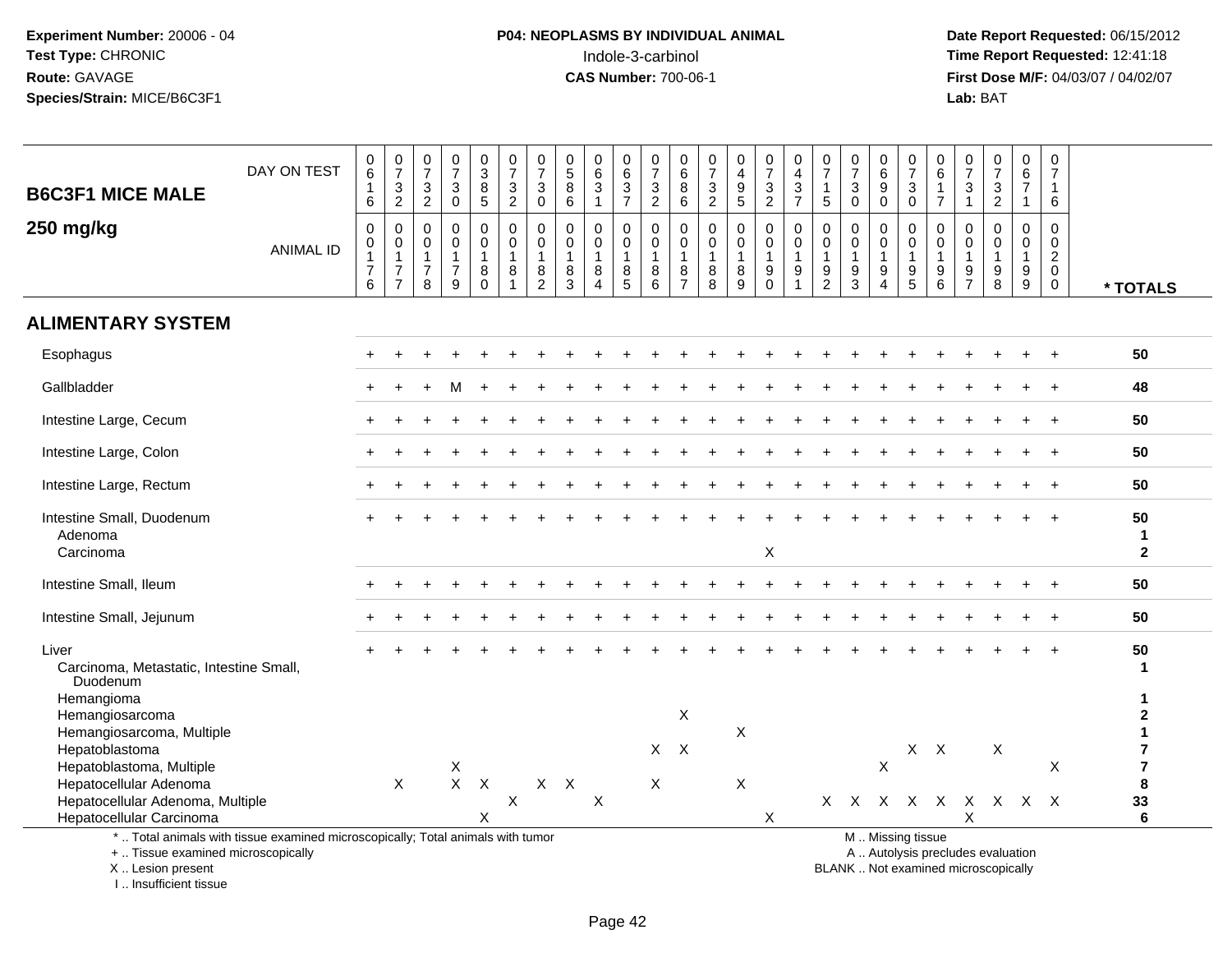#### **P04: NEOPLASMS BY INDIVIDUAL ANIMAL**<br>Indole-3-carbinol Indole-3-carbinol **Time Report Requested:** 12:41:18

| <b>B6C3F1 MICE MALE</b>                                                          | DAY ON TEST                                                                     | 0<br>$\,6\,$<br>1<br>6                | $\frac{0}{7}$<br>$\frac{3}{2}$                                         | $\frac{0}{7}$<br>$\sqrt{3}$<br>$\overline{2}$ | $\frac{0}{7}$<br>$\ensuremath{\mathsf{3}}$<br>$\mathbf 0$         | $\frac{0}{3}$<br>$\bf 8$<br>$5\phantom{.0}$ | $\begin{smallmatrix}0\\7\end{smallmatrix}$<br>$\ensuremath{\mathsf{3}}$<br>$\overline{2}$ | $\frac{0}{7}$<br>$\ensuremath{\mathsf{3}}$<br>$\pmb{0}$     | $\begin{array}{c} 0 \\ 5 \end{array}$<br>$\bf 8$<br>$6\phantom{1}$ | $\begin{array}{c} 0 \\ 6 \end{array}$<br>$\overline{3}$<br>$\overline{1}$ | $\begin{array}{c} 0 \\ 6 \end{array}$<br>$\ensuremath{\mathsf{3}}$<br>$\overline{7}$ | $\begin{array}{c} 0 \\ 7 \end{array}$<br>$\ensuremath{\mathsf{3}}$<br>$\overline{2}$ | 0<br>$\,6\,$<br>8<br>6                                            | 0<br>$\overline{7}$<br>$\ensuremath{\mathsf{3}}$<br>$\overline{2}$ | $\pmb{0}$<br>$\overline{\mathbf{4}}$<br>$\frac{9}{5}$ | $\pmb{0}$<br>$\overline{7}$<br>$\frac{3}{2}$             | 0<br>$\overline{4}$<br>$\ensuremath{\mathsf{3}}$<br>$\overline{7}$  | $\pmb{0}$<br>$\overline{7}$<br>$\mathbf{1}$<br>$\sqrt{5}$           | $\frac{0}{7}$<br>$\ensuremath{\mathsf{3}}$<br>$\mathbf 0$       | $_6^0$<br>$\overline{9}$<br>$\mathbf 0$                      | $\begin{array}{c} 0 \\ 7 \end{array}$<br>$_{0}^{3}$                       | $\begin{array}{c} 0 \\ 6 \end{array}$<br>$\mathbf{1}$<br>$\overline{7}$ | $\frac{0}{7}$<br>$\frac{3}{1}$                                | $\begin{array}{c} 0 \\ 7 \end{array}$<br>$\ensuremath{\mathsf{3}}$<br>$\overline{2}$ | $\begin{array}{c} 0 \\ 6 \end{array}$<br>$\overline{7}$<br>$\mathbf{1}$  | $\begin{smallmatrix}0\\7\end{smallmatrix}$<br>$\mathbf{1}$<br>6 |                    |
|----------------------------------------------------------------------------------|---------------------------------------------------------------------------------|---------------------------------------|------------------------------------------------------------------------|-----------------------------------------------|-------------------------------------------------------------------|---------------------------------------------|-------------------------------------------------------------------------------------------|-------------------------------------------------------------|--------------------------------------------------------------------|---------------------------------------------------------------------------|--------------------------------------------------------------------------------------|--------------------------------------------------------------------------------------|-------------------------------------------------------------------|--------------------------------------------------------------------|-------------------------------------------------------|----------------------------------------------------------|---------------------------------------------------------------------|---------------------------------------------------------------------|-----------------------------------------------------------------|--------------------------------------------------------------|---------------------------------------------------------------------------|-------------------------------------------------------------------------|---------------------------------------------------------------|--------------------------------------------------------------------------------------|--------------------------------------------------------------------------|-----------------------------------------------------------------|--------------------|
| 250 mg/kg                                                                        | <b>ANIMAL ID</b>                                                                | 0<br>$\pmb{0}$<br>$\overline{7}$<br>6 | 0<br>$\mathbf 0$<br>$\mathbf{1}$<br>$\boldsymbol{7}$<br>$\overline{7}$ | 0<br>0<br>$\overline{1}$<br>7<br>8            | $\mathbf 0$<br>$\mathbf 0$<br>$\mathbf{1}$<br>$\overline{7}$<br>9 | 0<br>$\mathbf 0$<br>8<br>$\Omega$           | 0<br>$\mathbf 0$<br>$\mathbf{1}$<br>8<br>$\overline{1}$                                   | 0<br>$\pmb{0}$<br>$\mathbf{1}$<br>$\bf 8$<br>$\overline{2}$ | $\mathbf 0$<br>$\mathbf 0$<br>$\overline{1}$<br>8<br>3             | $\mathbf 0$<br>$\mathbf 0$<br>$\mathbf{1}$<br>8<br>$\boldsymbol{\Lambda}$ | 0<br>$\mathbf 0$<br>$\mathbf{1}$<br>8<br>5                                           | $\mathbf 0$<br>$\boldsymbol{0}$<br>$\mathbf{1}$<br>8<br>6                            | $\mathbf 0$<br>$\mathbf 0$<br>$\mathbf{1}$<br>8<br>$\overline{7}$ | 0<br>$\pmb{0}$<br>$\mathbf{1}$<br>8<br>8                           | 0<br>$\pmb{0}$<br>1<br>$\bf 8$<br>9                   | 0<br>$\mathbf 0$<br>$\mathbf{1}$<br>$9\,$<br>$\mathbf 0$ | $\mathbf 0$<br>$\mathbf 0$<br>$\overline{1}$<br>9<br>$\overline{1}$ | $\mathbf 0$<br>$\mathbf 0$<br>$\overline{1}$<br>9<br>$\overline{2}$ | $\mathbf 0$<br>$\mathbf 0$<br>$\mathbf{1}$<br>9<br>$\mathbf{3}$ | 0<br>0<br>$\mathbf{1}$<br>$\boldsymbol{9}$<br>$\overline{4}$ | 0<br>$\mathbf 0$<br>$\mathbf{1}$<br>$\begin{array}{c} 9 \\ 5 \end{array}$ | $\mathbf 0$<br>$\mathsf 0$<br>$\overline{1}$<br>9<br>$6\phantom{1}$     | $\mathbf 0$<br>$\mathbf 0$<br>$\overline{1}$<br>$\frac{9}{7}$ | $\mathbf 0$<br>$\mathbf 0$<br>$\mathbf{1}$<br>$\boldsymbol{9}$<br>8                  | 0<br>$\mathbf 0$<br>$\mathbf{1}$<br>$\boldsymbol{9}$<br>$\boldsymbol{9}$ | 0<br>$\pmb{0}$<br>$\overline{a}$<br>$\mathbf 0$<br>$\mathbf 0$  | * TOTALS           |
| Hepatocellular Carcinoma, Multiple<br>Hepatocholangioma<br>Lymphoma Malignant    |                                                                                 |                                       |                                                                        | X                                             |                                                                   |                                             |                                                                                           |                                                             | X                                                                  |                                                                           | $\mathsf X$                                                                          |                                                                                      |                                                                   |                                                                    |                                                       |                                                          |                                                                     |                                                                     |                                                                 | X                                                            |                                                                           |                                                                         |                                                               |                                                                                      |                                                                          | $\times$                                                        | 8<br>1             |
| Mesentery                                                                        |                                                                                 |                                       |                                                                        |                                               |                                                                   |                                             |                                                                                           |                                                             |                                                                    |                                                                           |                                                                                      |                                                                                      |                                                                   |                                                                    |                                                       |                                                          |                                                                     |                                                                     |                                                                 |                                                              | $\ddot{}$                                                                 |                                                                         |                                                               |                                                                                      |                                                                          |                                                                 | $\overline{2}$     |
| Oral Mucosa                                                                      |                                                                                 |                                       |                                                                        |                                               |                                                                   |                                             |                                                                                           |                                                             |                                                                    |                                                                           | $\ddot{}$                                                                            |                                                                                      |                                                                   |                                                                    |                                                       |                                                          |                                                                     |                                                                     |                                                                 |                                                              | $+$                                                                       |                                                                         |                                                               |                                                                                      |                                                                          |                                                                 | $\mathbf{2}$       |
| Pancreas<br>Lymphoma Malignant                                                   |                                                                                 |                                       |                                                                        |                                               |                                                                   |                                             |                                                                                           |                                                             |                                                                    |                                                                           | X                                                                                    |                                                                                      |                                                                   |                                                                    |                                                       |                                                          |                                                                     |                                                                     |                                                                 |                                                              |                                                                           |                                                                         |                                                               |                                                                                      |                                                                          |                                                                 | 50<br>$\mathbf 1$  |
| Salivary Glands<br>Lymphoma Malignant                                            |                                                                                 |                                       |                                                                        |                                               |                                                                   |                                             |                                                                                           |                                                             |                                                                    |                                                                           | $\ddot{}$<br>Χ                                                                       |                                                                                      |                                                                   |                                                                    |                                                       |                                                          |                                                                     |                                                                     |                                                                 |                                                              |                                                                           |                                                                         |                                                               |                                                                                      |                                                                          |                                                                 | 50<br>$\mathbf{1}$ |
| Stomach, Forestomach                                                             |                                                                                 |                                       |                                                                        |                                               |                                                                   |                                             |                                                                                           |                                                             |                                                                    |                                                                           |                                                                                      |                                                                                      |                                                                   |                                                                    |                                                       |                                                          |                                                                     |                                                                     |                                                                 |                                                              |                                                                           |                                                                         |                                                               |                                                                                      |                                                                          | $\ddot{}$                                                       | 50                 |
| Stomach, Glandular<br>Carcinoma, Metastatic, Intestine Small,<br>Duodenum        |                                                                                 |                                       |                                                                        |                                               |                                                                   |                                             |                                                                                           |                                                             |                                                                    |                                                                           |                                                                                      |                                                                                      |                                                                   |                                                                    |                                                       |                                                          |                                                                     |                                                                     |                                                                 |                                                              |                                                                           |                                                                         |                                                               |                                                                                      |                                                                          |                                                                 | 49<br>-1           |
| Lymphoma Malignant                                                               |                                                                                 |                                       |                                                                        |                                               |                                                                   |                                             |                                                                                           |                                                             |                                                                    |                                                                           | X                                                                                    |                                                                                      |                                                                   |                                                                    |                                                       |                                                          |                                                                     |                                                                     |                                                                 |                                                              |                                                                           |                                                                         |                                                               |                                                                                      |                                                                          |                                                                 | $\mathbf 1$        |
| Tooth                                                                            |                                                                                 |                                       |                                                                        |                                               |                                                                   |                                             |                                                                                           | $\div$                                                      |                                                                    |                                                                           | $+$                                                                                  | $\div$                                                                               | $\div$                                                            |                                                                    | $\ddot{}$                                             |                                                          |                                                                     | ÷                                                                   |                                                                 | $\div$                                                       |                                                                           |                                                                         | $+$                                                           | $+$                                                                                  |                                                                          |                                                                 | 32                 |
| <b>CARDIOVASCULAR SYSTEM</b>                                                     |                                                                                 |                                       |                                                                        |                                               |                                                                   |                                             |                                                                                           |                                                             |                                                                    |                                                                           |                                                                                      |                                                                                      |                                                                   |                                                                    |                                                       |                                                          |                                                                     |                                                                     |                                                                 |                                                              |                                                                           |                                                                         |                                                               |                                                                                      |                                                                          |                                                                 |                    |
| <b>Blood Vessel</b>                                                              |                                                                                 |                                       |                                                                        |                                               |                                                                   |                                             |                                                                                           |                                                             |                                                                    |                                                                           |                                                                                      |                                                                                      |                                                                   |                                                                    |                                                       |                                                          |                                                                     |                                                                     |                                                                 |                                                              |                                                                           |                                                                         |                                                               |                                                                                      |                                                                          |                                                                 | 49                 |
| Heart                                                                            |                                                                                 | $+$                                   |                                                                        |                                               |                                                                   |                                             |                                                                                           |                                                             |                                                                    |                                                                           |                                                                                      |                                                                                      |                                                                   |                                                                    |                                                       |                                                          |                                                                     |                                                                     |                                                                 |                                                              |                                                                           |                                                                         |                                                               |                                                                                      |                                                                          |                                                                 | 50                 |
| <b>ENDOCRINE SYSTEM</b>                                                          |                                                                                 |                                       |                                                                        |                                               |                                                                   |                                             |                                                                                           |                                                             |                                                                    |                                                                           |                                                                                      |                                                                                      |                                                                   |                                                                    |                                                       |                                                          |                                                                     |                                                                     |                                                                 |                                                              |                                                                           |                                                                         |                                                               |                                                                                      |                                                                          |                                                                 |                    |
| <b>Adrenal Cortex</b>                                                            |                                                                                 | $+$                                   | $+$                                                                    | $\ddot{}$                                     | $+$                                                               | $+$                                         | $+$                                                                                       | $+$                                                         | $+$                                                                | $+$                                                                       | $+$                                                                                  | $+$                                                                                  | $\ddot{}$                                                         | $+$                                                                | $\ddot{}$                                             | $\ddot{}$                                                |                                                                     |                                                                     |                                                                 | $+$                                                          | $+$                                                                       | $+$                                                                     |                                                               | $+$ $+$ $+$                                                                          |                                                                          | $+$                                                             | 50                 |
| +  Tissue examined microscopically<br>X  Lesion present<br>I Insufficient tissue | *  Total animals with tissue examined microscopically; Total animals with tumor |                                       |                                                                        |                                               |                                                                   |                                             |                                                                                           |                                                             |                                                                    |                                                                           |                                                                                      |                                                                                      |                                                                   |                                                                    |                                                       |                                                          |                                                                     |                                                                     |                                                                 |                                                              | M  Missing tissue                                                         |                                                                         |                                                               | A  Autolysis precludes evaluation<br>BLANK  Not examined microscopically             |                                                                          |                                                                 |                    |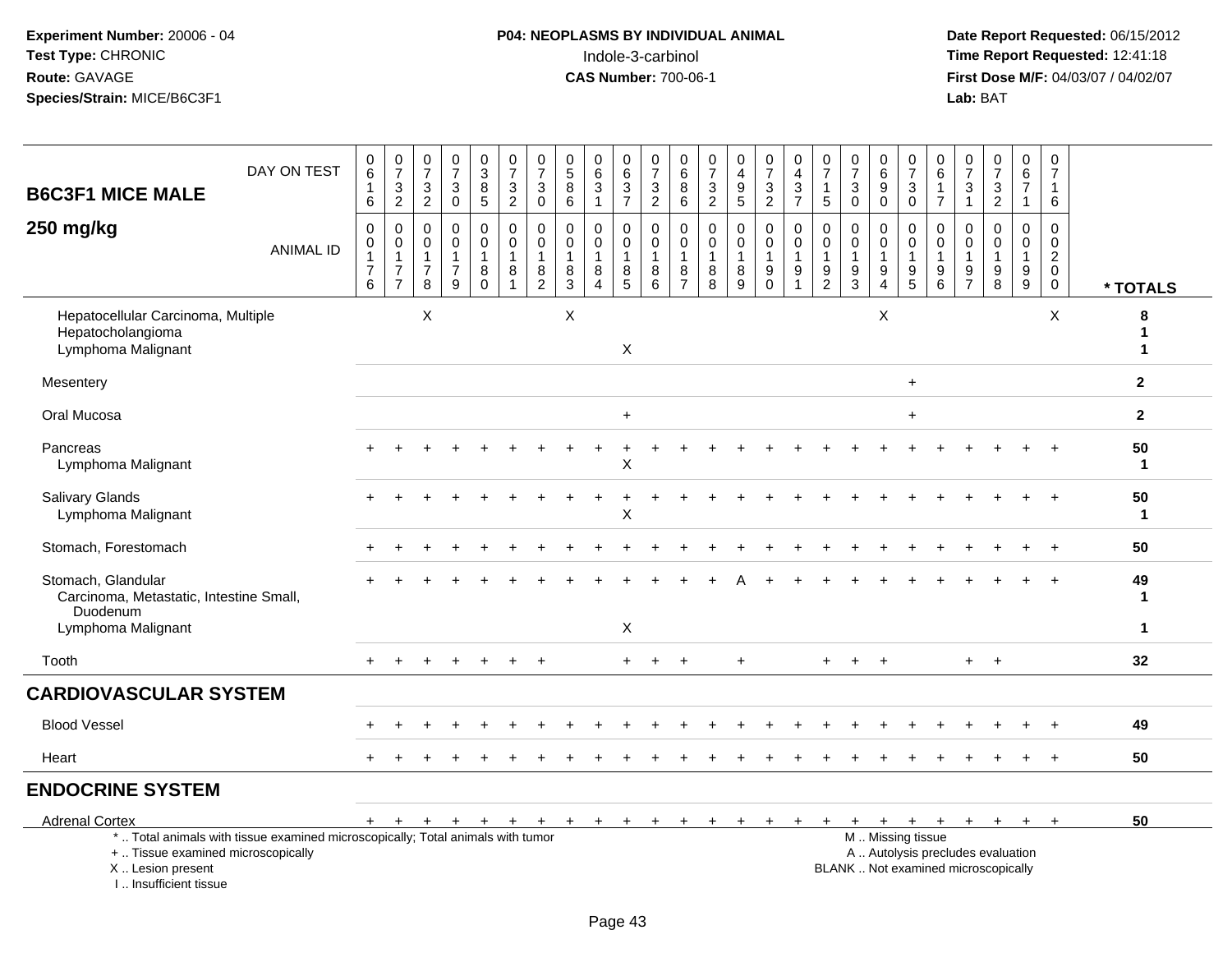#### **P04: NEOPLASMS BY INDIVIDUAL ANIMAL**Indole-3-carbinol **Time Report Requested:** 12:41:18

 **Date Report Requested:** 06/15/2012 **First Dose M/F:** 04/03/07 / 04/02/07<br>**Lab:** BAT **Lab:** BAT

| <b>B6C3F1 MICE MALE</b><br>250 mg/kg                                | DAY ON TEST<br><b>ANIMAL ID</b> | $\begin{array}{c} 0 \\ 6 \end{array}$<br>6<br>0<br>$\pmb{0}$<br>$\overline{7}$<br>6 | $\frac{0}{7}$<br>$\ensuremath{\mathsf{3}}$<br>$\overline{c}$<br>0<br>$\mathbf 0$<br>$\overline{A}$<br>$\overline{7}$<br>$\overline{ }$ | $\boldsymbol{0}$<br>$\overline{\mathcal{I}}$<br>$\ensuremath{\mathsf{3}}$<br>$\overline{c}$<br>$\pmb{0}$<br>$\pmb{0}$<br>$\overline{7}$<br>8 | $\frac{0}{7}$<br>$\mathbf{3}$<br>0<br>0<br>$\mathsf{O}\xspace$<br>$\overline{7}$<br>9 | $_3^0$<br>$\bf8$<br>5<br>$\begin{smallmatrix}0\\0\end{smallmatrix}$<br>$\overline{A}$<br>8<br>$\Omega$ | $\begin{smallmatrix}0\\7\end{smallmatrix}$<br>$\sqrt{3}$<br>$\overline{2}$<br>$_{\rm 0}^{\rm 0}$<br>$\bf 8$ | $\frac{0}{7}$<br>$\sqrt{3}$<br>0<br>$\pmb{0}$<br>$\pmb{0}$<br>8<br>$\overline{2}$ | $\boldsymbol{0}$<br>$\mathbf 5$<br>$\, 8$<br>6<br>$\pmb{0}$<br>$\pmb{0}$<br>1<br>8<br>3 | 0<br>$\,6\,$<br>3<br>0<br>0<br>8<br>$\overline{4}$ | $\begin{array}{c} 0 \\ 6 \end{array}$<br>$\ensuremath{\mathsf{3}}$<br>$\overline{7}$<br>$\mathbf 0$<br>$\mathsf{O}\xspace$<br>$\overline{A}$<br>$\bf 8$<br>5 | $\frac{0}{7}$<br>$\sqrt{3}$<br>$\overline{c}$<br>$\boldsymbol{0}$<br>$\mathbf 0$<br>$\bf 8$<br>6 | $\begin{matrix}0\\6\\8\end{matrix}$<br>6<br>$\pmb{0}$<br>$\pmb{0}$<br>$\overline{A}$<br>8<br>$\overline{z}$ | $\frac{0}{7}$<br>$\sqrt{3}$<br>$\overline{2}$<br>$\pmb{0}$<br>$\pmb{0}$<br>1<br>8<br>8 | $\mathbf 0$<br>$\overline{4}$<br>$\boldsymbol{9}$<br>$5\overline{)}$<br>$\mathbf 0$<br>$\mathbf 0$<br>8<br>9 | $\frac{0}{7}$<br>$\ensuremath{\mathsf{3}}$<br>$\overline{2}$<br>$\pmb{0}$<br>$\pmb{0}$<br>$\boldsymbol{9}$<br>$\Omega$ | 0<br>$\overline{4}$<br>$\sqrt{3}$<br>$\overline{7}$<br>$_{\rm 0}^{\rm 0}$<br>9 | $\begin{array}{c} 0 \\ 7 \end{array}$<br>$\overline{1}$<br>5<br>$\begin{smallmatrix} 0\\0 \end{smallmatrix}$<br>$\overline{A}$<br>$9\,$<br>$\overline{2}$ | 0<br>$\overline{7}$<br>$\sqrt{3}$<br>$\mathbf 0$<br>$\pmb{0}$<br>$\pmb{0}$<br>1<br>9<br>3 | 0<br>6<br>9<br>0<br>$\mathbf 0$<br>$\pmb{0}$<br>$\boldsymbol{9}$<br>4 | $\frac{0}{7}$<br>$\ensuremath{\mathsf{3}}$<br>$\pmb{0}$<br>0<br>$\mathbf 0$<br>$\overline{A}$<br>$\boldsymbol{9}$<br>5 | $\begin{array}{c} 0 \\ 6 \end{array}$<br>$\overline{A}$<br>$\overline{ }$<br>$_{\rm 0}^{\rm 0}$<br>9<br>6 | 0<br>$\overline{7}$<br>$\mathbf{3}$<br>$\pmb{0}$<br>$\pmb{0}$<br>9<br>$\overline{ }$ | $\pmb{0}$<br>$\boldsymbol{7}$<br>$\sqrt{3}$<br>$\overline{2}$<br>$\pmb{0}$<br>$\pmb{0}$<br>1<br>9<br>8 | 0<br>6<br>$\overline{7}$<br>0<br>$\mathbf 0$<br>9<br>9 | $\mathbf 0$<br>$\overline{7}$<br>6<br>0<br>$\pmb{0}$<br>$\boldsymbol{2}$<br>$\pmb{0}$<br>$\mathbf 0$ | * TOTALS     |
|---------------------------------------------------------------------|---------------------------------|-------------------------------------------------------------------------------------|----------------------------------------------------------------------------------------------------------------------------------------|----------------------------------------------------------------------------------------------------------------------------------------------|---------------------------------------------------------------------------------------|--------------------------------------------------------------------------------------------------------|-------------------------------------------------------------------------------------------------------------|-----------------------------------------------------------------------------------|-----------------------------------------------------------------------------------------|----------------------------------------------------|--------------------------------------------------------------------------------------------------------------------------------------------------------------|--------------------------------------------------------------------------------------------------|-------------------------------------------------------------------------------------------------------------|----------------------------------------------------------------------------------------|--------------------------------------------------------------------------------------------------------------|------------------------------------------------------------------------------------------------------------------------|--------------------------------------------------------------------------------|-----------------------------------------------------------------------------------------------------------------------------------------------------------|-------------------------------------------------------------------------------------------|-----------------------------------------------------------------------|------------------------------------------------------------------------------------------------------------------------|-----------------------------------------------------------------------------------------------------------|--------------------------------------------------------------------------------------|--------------------------------------------------------------------------------------------------------|--------------------------------------------------------|------------------------------------------------------------------------------------------------------|--------------|
| Lymphoma Malignant                                                  |                                 |                                                                                     |                                                                                                                                        |                                                                                                                                              |                                                                                       |                                                                                                        |                                                                                                             | $\pmb{\times}$                                                                    |                                                                                         |                                                    | $\boldsymbol{\mathsf{X}}$                                                                                                                                    |                                                                                                  |                                                                                                             |                                                                                        |                                                                                                              |                                                                                                                        |                                                                                |                                                                                                                                                           |                                                                                           |                                                                       |                                                                                                                        |                                                                                                           |                                                                                      |                                                                                                        |                                                        |                                                                                                      | $\mathbf{2}$ |
| <b>Adrenal Medulla</b><br>Lymphoma Malignant                        |                                 |                                                                                     |                                                                                                                                        |                                                                                                                                              |                                                                                       |                                                                                                        |                                                                                                             |                                                                                   |                                                                                         |                                                    | X                                                                                                                                                            |                                                                                                  |                                                                                                             |                                                                                        |                                                                                                              |                                                                                                                        |                                                                                |                                                                                                                                                           |                                                                                           |                                                                       |                                                                                                                        |                                                                                                           |                                                                                      |                                                                                                        |                                                        | $\ddot{}$                                                                                            | 50           |
| Islets, Pancreatic<br>Adenoma                                       |                                 |                                                                                     |                                                                                                                                        |                                                                                                                                              |                                                                                       |                                                                                                        |                                                                                                             |                                                                                   |                                                                                         |                                                    |                                                                                                                                                              |                                                                                                  |                                                                                                             |                                                                                        |                                                                                                              |                                                                                                                        |                                                                                |                                                                                                                                                           |                                                                                           |                                                                       |                                                                                                                        |                                                                                                           |                                                                                      |                                                                                                        |                                                        | $\overline{+}$                                                                                       | 50           |
| Parathyroid Gland                                                   |                                 |                                                                                     |                                                                                                                                        |                                                                                                                                              |                                                                                       | $+$                                                                                                    |                                                                                                             | М                                                                                 |                                                                                         |                                                    |                                                                                                                                                              | м                                                                                                |                                                                                                             |                                                                                        |                                                                                                              |                                                                                                                        |                                                                                | м                                                                                                                                                         |                                                                                           |                                                                       |                                                                                                                        |                                                                                                           |                                                                                      |                                                                                                        | $\div$                                                 | $\pm$                                                                                                | 44           |
| <b>Pituitary Gland</b>                                              |                                 |                                                                                     |                                                                                                                                        |                                                                                                                                              |                                                                                       |                                                                                                        |                                                                                                             |                                                                                   |                                                                                         |                                                    |                                                                                                                                                              |                                                                                                  |                                                                                                             |                                                                                        |                                                                                                              |                                                                                                                        |                                                                                |                                                                                                                                                           |                                                                                           |                                                                       |                                                                                                                        |                                                                                                           |                                                                                      |                                                                                                        |                                                        | $\pm$                                                                                                | 50           |
| <b>Thyroid Gland</b><br>C-cell, Adenoma<br>Follicular Cell, Adenoma |                                 | $\pm$                                                                               |                                                                                                                                        |                                                                                                                                              |                                                                                       | ÷                                                                                                      | X                                                                                                           |                                                                                   |                                                                                         |                                                    |                                                                                                                                                              |                                                                                                  |                                                                                                             |                                                                                        |                                                                                                              |                                                                                                                        |                                                                                |                                                                                                                                                           |                                                                                           |                                                                       |                                                                                                                        |                                                                                                           |                                                                                      |                                                                                                        | $\div$                                                 | $+$                                                                                                  | 50           |

#### **GENERAL BODY SYSTEM**

NONE

#### **GENITAL SYSTEM**

| Epididymis                     |  |  |  |  |  |  |  |  |  |  |  |  | 50 |
|--------------------------------|--|--|--|--|--|--|--|--|--|--|--|--|----|
| <b>Preputial Gland</b>         |  |  |  |  |  |  |  |  |  |  |  |  | 50 |
| Prostate<br>Lymphoma Malignant |  |  |  |  |  |  |  |  |  |  |  |  | 50 |
| <b>Seminal Vesicle</b>         |  |  |  |  |  |  |  |  |  |  |  |  | 50 |

\* .. Total animals with tissue examined microscopically; Total animals with tumor

+ .. Tissue examined microscopically

 Lesion present BLANK .. Not examined microscopicallyX .. Lesion present

I .. Insufficient tissue

M .. Missing tissue

y the contract of the contract of the contract of the contract of the contract of the contract of the contract of  $A$ . Autolysis precludes evaluation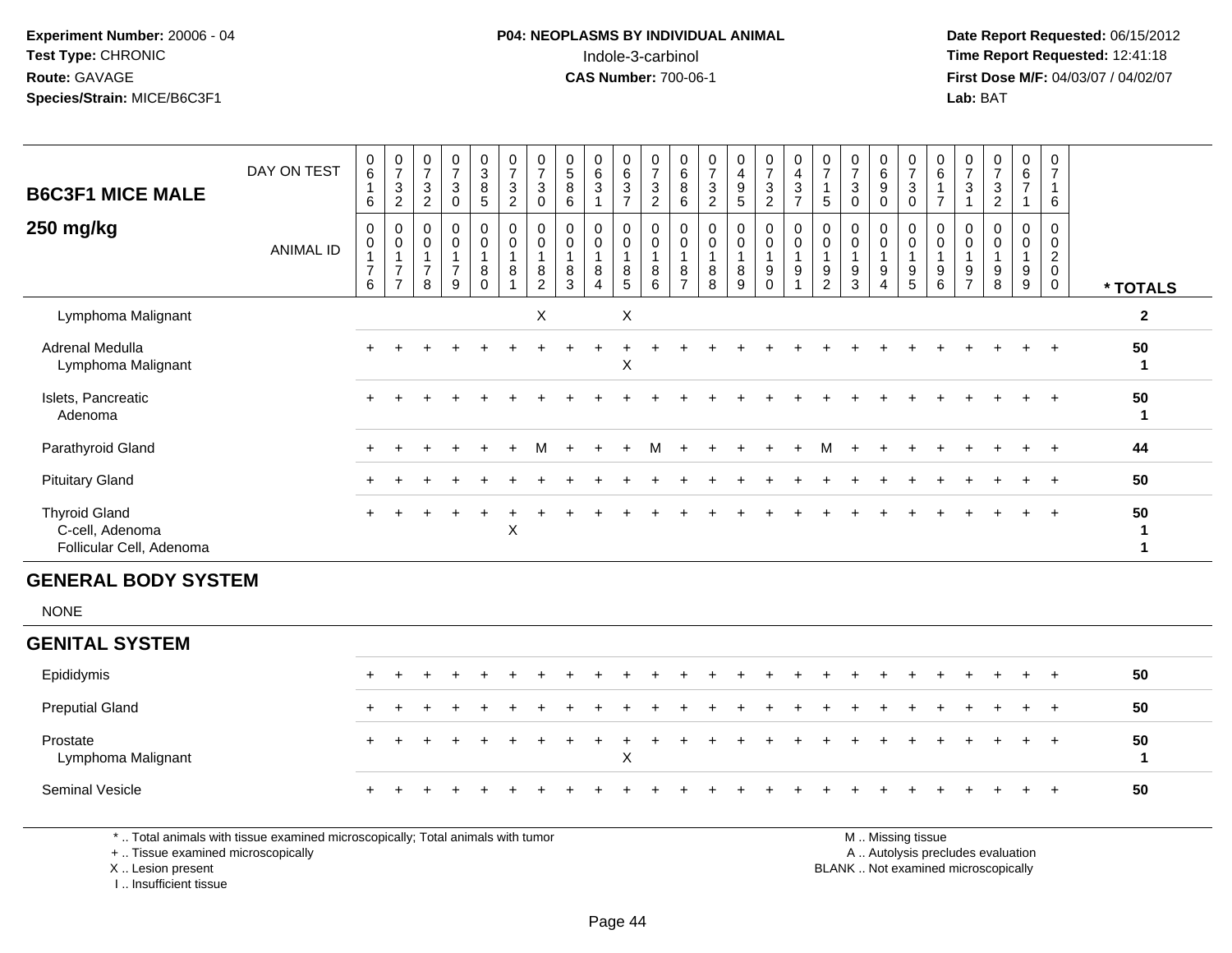#### **P04: NEOPLASMS BY INDIVIDUAL ANIMAL**Indole-3-carbinol **Time Report Requested:** 12:41:18

 **Date Report Requested:** 06/15/2012 **First Dose M/F:** 04/03/07 / 04/02/07<br>Lab: BAT **Lab:** BAT

| DAY ON TEST<br><b>B6C3F1 MICE MALE</b>                                               | 0<br>6<br>$\mathbf 1$<br>6                    | $\frac{0}{7}$<br>$\sqrt{3}$<br>$\overline{c}$           | $\frac{0}{7}$<br>$\mathbf{3}$<br>$\overline{2}$ | $\frac{0}{7}$<br>$\mathbf{3}$<br>$\mathbf 0$                      | $_3^0$<br>8<br>5        | $\begin{array}{c} 0 \\ 7 \end{array}$<br>$\sqrt{3}$<br>$\boldsymbol{2}$ | $\frac{0}{7}$<br>$\ensuremath{\mathsf{3}}$<br>$\pmb{0}$ | $\begin{array}{c} 0 \\ 5 \end{array}$<br>8<br>$\,6\,$ | $\begin{array}{c} 0 \\ 6 \end{array}$<br>3<br>$\overline{1}$    | $\begin{array}{c} 0 \\ 6 \end{array}$<br>$\sqrt{3}$<br>$\overline{7}$ | 0<br>$\overline{7}$<br>$\ensuremath{\mathsf{3}}$<br>$\overline{2}$ | $_6^0$<br>8<br>6                              | $\frac{0}{7}$<br>3<br>$\boldsymbol{2}$ | $\begin{smallmatrix}0\0\4\end{smallmatrix}$<br>$\boldsymbol{9}$<br>$\sqrt{5}$ | $\frac{0}{7}$<br>$\ensuremath{\mathsf{3}}$<br>$\boldsymbol{2}$ | $\boldsymbol{0}$<br>$\overline{\mathbf{4}}$<br>$\ensuremath{\mathsf{3}}$<br>$\overline{7}$ | $\frac{0}{7}$<br>1<br>$\sqrt{5}$                                     | $\frac{0}{7}$<br>3<br>$\mathbf 0$ | $\begin{array}{c} 0 \\ 6 \end{array}$<br>$\boldsymbol{9}$<br>$\mathbf 0$ | $\begin{smallmatrix}0\\7\end{smallmatrix}$<br>$\sqrt{3}$<br>$\mathbf 0$ | $\begin{array}{c} 0 \\ 6 \end{array}$<br>$\mathbf{1}$<br>$\overline{7}$ | $\frac{0}{7}$<br>3<br>1              | $\frac{0}{7}$<br>$\mathbf{3}$<br>$\overline{2}$ | $_{6}^{\rm 0}$<br>$\overline{7}$<br>1 | 0<br>$\overline{7}$<br>$\mathbf{1}$<br>6                                   |                                           |
|--------------------------------------------------------------------------------------|-----------------------------------------------|---------------------------------------------------------|-------------------------------------------------|-------------------------------------------------------------------|-------------------------|-------------------------------------------------------------------------|---------------------------------------------------------|-------------------------------------------------------|-----------------------------------------------------------------|-----------------------------------------------------------------------|--------------------------------------------------------------------|-----------------------------------------------|----------------------------------------|-------------------------------------------------------------------------------|----------------------------------------------------------------|--------------------------------------------------------------------------------------------|----------------------------------------------------------------------|-----------------------------------|--------------------------------------------------------------------------|-------------------------------------------------------------------------|-------------------------------------------------------------------------|--------------------------------------|-------------------------------------------------|---------------------------------------|----------------------------------------------------------------------------|-------------------------------------------|
| 250 mg/kg<br><b>ANIMAL ID</b>                                                        | 0<br>0<br>$\mathbf{1}$<br>$\overline{7}$<br>6 | 0<br>$\pmb{0}$<br>1<br>$\overline{7}$<br>$\overline{7}$ | 0<br>0<br>$\overline{1}$<br>$\overline{7}$<br>8 | $\mathbf 0$<br>$\mathbf 0$<br>$\mathbf{1}$<br>$\overline{7}$<br>9 | 0<br>0<br>8<br>$\Omega$ | $\mathbf 0$<br>$\mathbf 0$<br>1<br>8<br>$\overline{1}$                  | 0<br>0<br>1<br>8<br>$\overline{2}$                      | $\mathbf 0$<br>$\mathbf 0$<br>8<br>3                  | $\mathbf 0$<br>$\mathbf 0$<br>-1<br>8<br>$\boldsymbol{\Lambda}$ | 0<br>$\boldsymbol{0}$<br>1<br>8<br>5                                  | 0<br>$\mathbf 0$<br>$\mathbf{1}$<br>8<br>6                         | 0<br>0<br>$\mathbf{1}$<br>8<br>$\overline{7}$ | 0<br>0<br>$\mathbf 1$<br>8<br>8        | $\mathbf 0$<br>$\pmb{0}$<br>$\mathbf{1}$<br>$\bf 8$<br>9                      | 0<br>0<br>$\mathbf{1}$<br>9<br>$\Omega$                        | $\mathbf 0$<br>$\mathbf 0$<br>$\mathbf{1}$<br>$\boldsymbol{9}$<br>1                        | 0<br>$\pmb{0}$<br>$\mathbf{1}$<br>$\boldsymbol{9}$<br>$\overline{2}$ | 0<br>0<br>$\mathbf{1}$<br>9<br>3  | 0<br>$\mathbf 0$<br>$\boldsymbol{9}$<br>$\overline{4}$                   | 0<br>$\mathbf 0$<br>$\overline{1}$<br>$\boldsymbol{9}$<br>5             | $\mathbf 0$<br>$\mathbf 0$<br>$\mathbf{1}$<br>$\boldsymbol{9}$<br>6     | $\Omega$<br>0<br>9<br>$\overline{7}$ | $\Omega$<br>0<br>9<br>8                         | $\mathbf 0$<br>0<br>1<br>9<br>9       | $\mathbf 0$<br>$\mathbf 0$<br>$\overline{2}$<br>$\mathbf 0$<br>$\mathbf 0$ | * TOTALS                                  |
| <b>Testes</b><br>Bilateral, Interstitial Cell, Adenoma<br>Interstitial Cell, Adenoma |                                               |                                                         |                                                 |                                                                   |                         |                                                                         |                                                         |                                                       |                                                                 |                                                                       |                                                                    |                                               |                                        |                                                                               |                                                                |                                                                                            |                                                                      |                                   |                                                                          |                                                                         |                                                                         |                                      |                                                 | $\ddot{}$                             | $\overline{1}$<br>X                                                        | 50<br>$\mathbf 1$<br>$\blacktriangleleft$ |
| <b>HEMATOPOIETIC SYSTEM</b>                                                          |                                               |                                                         |                                                 |                                                                   |                         |                                                                         |                                                         |                                                       |                                                                 |                                                                       |                                                                    |                                               |                                        |                                                                               |                                                                |                                                                                            |                                                                      |                                   |                                                                          |                                                                         |                                                                         |                                      |                                                 |                                       |                                                                            |                                           |
| <b>Bone Marrow</b>                                                                   |                                               |                                                         |                                                 |                                                                   |                         |                                                                         |                                                         |                                                       |                                                                 |                                                                       |                                                                    |                                               |                                        |                                                                               |                                                                |                                                                                            |                                                                      |                                   |                                                                          |                                                                         |                                                                         |                                      |                                                 |                                       | $\overline{ }$                                                             | 50                                        |
| Lymph Node<br>Lumbar, Lymphoma Malignant<br>Renal, Lymphoma Malignant                |                                               |                                                         |                                                 |                                                                   |                         |                                                                         | $\ddot{}$<br>$\mathsf X$<br>$\pmb{\mathsf{X}}$          |                                                       |                                                                 | +<br>X                                                                |                                                                    | $\ddot{}$                                     |                                        |                                                                               |                                                                |                                                                                            |                                                                      |                                   |                                                                          |                                                                         |                                                                         |                                      |                                                 |                                       |                                                                            | 4<br>$\mathbf{2}$<br>$\blacktriangleleft$ |
| Lymph Node, Mandibular<br>Lymphoma Malignant                                         |                                               |                                                         |                                                 |                                                                   |                         |                                                                         |                                                         |                                                       |                                                                 | X                                                                     |                                                                    |                                               |                                        |                                                                               |                                                                |                                                                                            |                                                                      |                                   |                                                                          |                                                                         |                                                                         |                                      |                                                 |                                       |                                                                            | 50<br>$\mathbf 1$                         |
| Lymph Node, Mesenteric<br>Lymphoma Malignant                                         |                                               |                                                         |                                                 |                                                                   |                         |                                                                         |                                                         |                                                       | X                                                               |                                                                       |                                                                    |                                               |                                        |                                                                               |                                                                |                                                                                            |                                                                      | X                                 |                                                                          |                                                                         |                                                                         |                                      |                                                 |                                       |                                                                            | 50<br>$\overline{2}$                      |
| Spleen<br>Hemangiosarcoma<br>Histiocytic Sarcoma<br>Lymphoma Malignant               |                                               | X                                                       |                                                 |                                                                   |                         |                                                                         | X                                                       |                                                       | $X$ $X$                                                         |                                                                       |                                                                    |                                               |                                        | $\pmb{\times}$                                                                |                                                                |                                                                                            |                                                                      |                                   |                                                                          |                                                                         |                                                                         |                                      |                                                 |                                       |                                                                            | 50                                        |
| Thymus<br>Alveolar/Bronchiolar Carcinoma, Metastatic,<br>Lung                        |                                               |                                                         |                                                 |                                                                   |                         |                                                                         |                                                         | X                                                     |                                                                 |                                                                       |                                                                    |                                               |                                        |                                                                               |                                                                |                                                                                            |                                                                      |                                   |                                                                          |                                                                         |                                                                         |                                      |                                                 |                                       |                                                                            | 45<br>1                                   |
| Lymphoma Malignant                                                                   |                                               | X                                                       |                                                 |                                                                   |                         |                                                                         | X                                                       |                                                       | $X$ $X$                                                         |                                                                       |                                                                    |                                               |                                        |                                                                               |                                                                |                                                                                            |                                                                      |                                   |                                                                          |                                                                         |                                                                         |                                      |                                                 |                                       |                                                                            | 4                                         |
|                                                                                      |                                               |                                                         |                                                 |                                                                   |                         |                                                                         |                                                         |                                                       |                                                                 |                                                                       |                                                                    |                                               |                                        |                                                                               |                                                                |                                                                                            |                                                                      |                                   |                                                                          |                                                                         |                                                                         |                                      |                                                 |                                       |                                                                            |                                           |

#### **INTEGUMENTARY SYSTEM**

\* .. Total animals with tissue examined microscopically; Total animals with tumor

+ .. Tissue examined microscopically

X .. Lesion present

I .. Insufficient tissue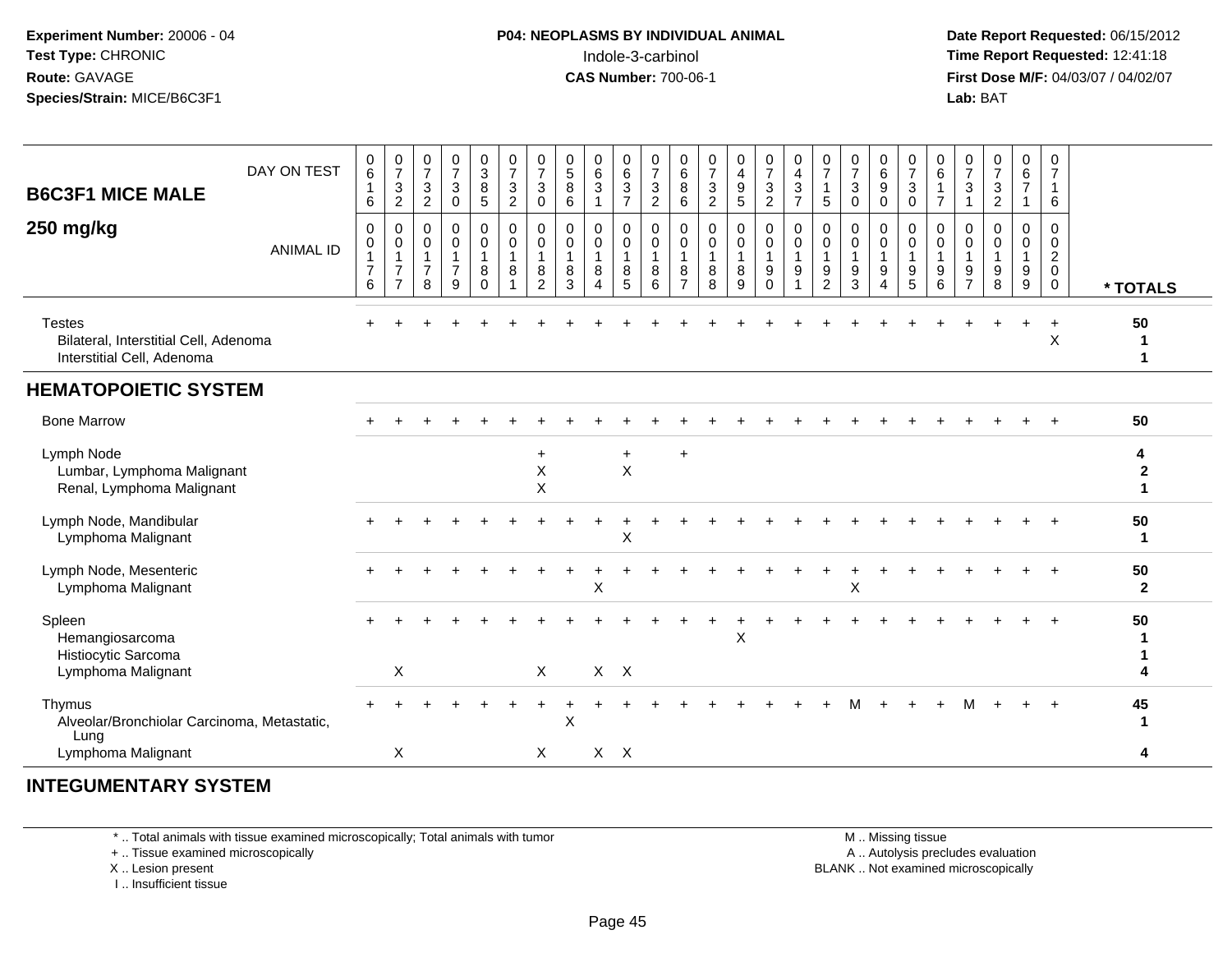# **P04: NEOPLASMS BY INDIVIDUAL ANIMAL**<br>Indole-3-carbinol Indole-3-carbinol **Time Report Requested:** 12:41:18

| <b>B6C3F1 MICE MALE</b><br>250 mg/kg                                                                                                                                                                                                                                   | DAY ON TEST<br><b>ANIMAL ID</b>                                                 | $\begin{array}{c} 0 \\ 6 \end{array}$<br>$\mathbf{1}$<br>6<br>$\mathbf 0$<br>$\mathbf 0$<br>$\mathbf{1}$<br>$\overline{7}$ | $\frac{0}{7}$<br>$\mathbf{3}$<br>$\overline{2}$<br>$\mathbf 0$<br>$\mathbf 0$<br>$\mathbf{1}$<br>$\overline{7}$ | $\pmb{0}$<br>$\overline{7}$<br>3<br>$\overline{2}$<br>$\mathbf 0$<br>$\Omega$<br>-1<br>$\overline{7}$ | $\frac{0}{7}$<br>3<br>$\overline{0}$<br>0<br>$\mathbf 0$<br>1<br>$\overline{7}$ | $\pmb{0}$<br>$\mathbf{3}$<br>$\begin{array}{c} 8 \\ 5 \end{array}$<br>$\pmb{0}$<br>$\mathbf 0$<br>$\mathbf{1}$<br>8 | $\begin{array}{c} 0 \\ 7 \end{array}$<br>$\frac{3}{2}$<br>$\mathbf 0$<br>$\mathbf 0$<br>$\overline{1}$<br>8 | $\pmb{0}$<br>$\overline{7}$<br>$\mathbf{3}$<br>$\mathbf 0$<br>$\mathbf 0$<br>$\Omega$<br>-1<br>8 | 0<br>$\overline{5}$<br>$\bf8$<br>$6\phantom{1}6$<br>$\Omega$<br>$\Omega$<br>1<br>8 | 0<br>$\,6\,$<br>$\sqrt{3}$<br>$\mathbf{1}$<br>0<br>$\mathbf 0$<br>1<br>8 | 0<br>6<br>$\frac{3}{7}$<br>0<br>$\mathbf 0$<br>$\mathbf 1$<br>8 | $\pmb{0}$<br>$\overline{7}$<br>$\frac{3}{2}$<br>$\mathbf 0$<br>$\Omega$<br>$\mathbf{1}$<br>8 | 0<br>$\,6\,$<br>8<br>$\,6\,$<br>$\mathbf 0$<br>$\mathbf 0$<br>$\overline{1}$<br>8 | 0<br>$\overline{7}$<br>$\frac{3}{2}$<br>$\mathbf 0$<br>$\mathbf 0$<br>$\overline{1}$<br>8 | 0<br>$\overline{4}$<br>9<br>$\overline{5}$<br>$\mathbf 0$<br>$\mathbf 0$<br>8 | 0<br>$\overline{7}$<br>$\frac{3}{2}$<br>$\pmb{0}$<br>$\mathbf 0$<br>$\mathbf{1}$<br>9 | $\pmb{0}$<br>$\overline{\mathbf{4}}$<br>$\sqrt{3}$<br>$\overline{7}$<br>$\mathbf 0$<br>$\mathbf 0$<br>-1<br>$\boldsymbol{9}$ | $\pmb{0}$<br>$\overline{7}$<br>$\mathbf{1}$<br>$\sqrt{5}$<br>$\mathbf 0$<br>$\mathbf 0$<br>$\mathbf{1}$<br>$\frac{9}{2}$ | $\pmb{0}$<br>$\overline{7}$<br>$\sqrt{3}$<br>$\mathbf{0}$<br>$\mathbf 0$<br>$\mathbf 0$<br>$\mathbf{1}$<br>$9\,$ | $\pmb{0}$<br>$\,6$<br>9<br>$\Omega$<br>0<br>$\Omega$<br>9 | 0<br>$\overline{7}$<br>$\ensuremath{\mathsf{3}}$<br>$\overline{0}$<br>0<br>$\mathbf 0$<br>$\mathbf{1}$<br>9 | 0<br>$\,6$<br>1<br>$\overline{7}$<br>$\mathbf 0$<br>$\Omega$<br>$\mathbf{1}$<br>9 | 0<br>$\overline{7}$<br>$\mathbf{3}$<br>$\overline{1}$<br>$\mathbf 0$<br>$\Omega$<br>-1<br>9 | $\begin{smallmatrix}0\\7\end{smallmatrix}$<br>$\ensuremath{\mathsf{3}}$<br>$\overline{2}$<br>$\Omega$<br>$\Omega$<br>$\mathbf{1}$<br>9 | 0<br>$\,6\,$<br>$\overline{7}$<br>$\mathbf{1}$<br>0<br>$\Omega$<br>1<br>9 | $\mathbf 0$<br>$\overline{7}$<br>$\mathbf{1}$<br>6<br>$\mathbf 0$<br>$\mathbf 0$<br>$\sqrt{2}$<br>$\mathbf 0$ |                    |
|------------------------------------------------------------------------------------------------------------------------------------------------------------------------------------------------------------------------------------------------------------------------|---------------------------------------------------------------------------------|----------------------------------------------------------------------------------------------------------------------------|-----------------------------------------------------------------------------------------------------------------|-------------------------------------------------------------------------------------------------------|---------------------------------------------------------------------------------|---------------------------------------------------------------------------------------------------------------------|-------------------------------------------------------------------------------------------------------------|--------------------------------------------------------------------------------------------------|------------------------------------------------------------------------------------|--------------------------------------------------------------------------|-----------------------------------------------------------------|----------------------------------------------------------------------------------------------|-----------------------------------------------------------------------------------|-------------------------------------------------------------------------------------------|-------------------------------------------------------------------------------|---------------------------------------------------------------------------------------|------------------------------------------------------------------------------------------------------------------------------|--------------------------------------------------------------------------------------------------------------------------|------------------------------------------------------------------------------------------------------------------|-----------------------------------------------------------|-------------------------------------------------------------------------------------------------------------|-----------------------------------------------------------------------------------|---------------------------------------------------------------------------------------------|----------------------------------------------------------------------------------------------------------------------------------------|---------------------------------------------------------------------------|---------------------------------------------------------------------------------------------------------------|--------------------|
|                                                                                                                                                                                                                                                                        |                                                                                 | 6                                                                                                                          | $\overline{7}$                                                                                                  | 8                                                                                                     | 9                                                                               | $\Omega$                                                                                                            | $\overline{1}$                                                                                              | $\overline{2}$                                                                                   | 3                                                                                  | 4                                                                        | $\overline{5}$                                                  | 6                                                                                            | $\overline{7}$                                                                    | $\overline{8}$                                                                            | 9                                                                             | $\Omega$                                                                              |                                                                                                                              |                                                                                                                          | $\overline{3}$                                                                                                   | 4                                                         | $\overline{5}$                                                                                              | 6                                                                                 | $\overline{7}$                                                                              | 8                                                                                                                                      | $\boldsymbol{9}$                                                          | $\mathbf 0$                                                                                                   | * TOTALS           |
| <b>Mammary Gland</b>                                                                                                                                                                                                                                                   |                                                                                 | М                                                                                                                          | M                                                                                                               | M                                                                                                     | M                                                                               | M                                                                                                                   | М                                                                                                           | M                                                                                                | м                                                                                  | M                                                                        | M                                                               | М                                                                                            | M                                                                                 | М                                                                                         | M                                                                             | M                                                                                     | M                                                                                                                            | м                                                                                                                        | М                                                                                                                | M                                                         | M                                                                                                           | M                                                                                 | м                                                                                           | М                                                                                                                                      | M                                                                         | M                                                                                                             | $\bf{0}$           |
| <b>Skin</b><br>Subcutaneous Tissue, Lipoma                                                                                                                                                                                                                             |                                                                                 |                                                                                                                            |                                                                                                                 |                                                                                                       |                                                                                 |                                                                                                                     |                                                                                                             |                                                                                                  |                                                                                    |                                                                          |                                                                 |                                                                                              |                                                                                   |                                                                                           |                                                                               |                                                                                       |                                                                                                                              |                                                                                                                          |                                                                                                                  |                                                           |                                                                                                             | X                                                                                 |                                                                                             |                                                                                                                                        |                                                                           |                                                                                                               | 50<br>$\mathbf{1}$ |
| <b>MUSCULOSKELETAL SYSTEM</b>                                                                                                                                                                                                                                          |                                                                                 |                                                                                                                            |                                                                                                                 |                                                                                                       |                                                                                 |                                                                                                                     |                                                                                                             |                                                                                                  |                                                                                    |                                                                          |                                                                 |                                                                                              |                                                                                   |                                                                                           |                                                                               |                                                                                       |                                                                                                                              |                                                                                                                          |                                                                                                                  |                                                           |                                                                                                             |                                                                                   |                                                                                             |                                                                                                                                        |                                                                           |                                                                                                               |                    |
| Bone                                                                                                                                                                                                                                                                   |                                                                                 | $\pm$                                                                                                                      |                                                                                                                 |                                                                                                       |                                                                                 |                                                                                                                     |                                                                                                             |                                                                                                  |                                                                                    |                                                                          |                                                                 |                                                                                              |                                                                                   |                                                                                           |                                                                               |                                                                                       |                                                                                                                              |                                                                                                                          |                                                                                                                  |                                                           |                                                                                                             |                                                                                   |                                                                                             |                                                                                                                                        |                                                                           |                                                                                                               | 50                 |
| <b>NERVOUS SYSTEM</b>                                                                                                                                                                                                                                                  |                                                                                 |                                                                                                                            |                                                                                                                 |                                                                                                       |                                                                                 |                                                                                                                     |                                                                                                             |                                                                                                  |                                                                                    |                                                                          |                                                                 |                                                                                              |                                                                                   |                                                                                           |                                                                               |                                                                                       |                                                                                                                              |                                                                                                                          |                                                                                                                  |                                                           |                                                                                                             |                                                                                   |                                                                                             |                                                                                                                                        |                                                                           |                                                                                                               |                    |
| <b>Brain</b>                                                                                                                                                                                                                                                           |                                                                                 |                                                                                                                            |                                                                                                                 |                                                                                                       |                                                                                 |                                                                                                                     |                                                                                                             |                                                                                                  |                                                                                    |                                                                          |                                                                 |                                                                                              |                                                                                   |                                                                                           |                                                                               |                                                                                       |                                                                                                                              |                                                                                                                          |                                                                                                                  |                                                           |                                                                                                             |                                                                                   |                                                                                             |                                                                                                                                        |                                                                           |                                                                                                               | 50                 |
| <b>RESPIRATORY SYSTEM</b>                                                                                                                                                                                                                                              |                                                                                 |                                                                                                                            |                                                                                                                 |                                                                                                       |                                                                                 |                                                                                                                     |                                                                                                             |                                                                                                  |                                                                                    |                                                                          |                                                                 |                                                                                              |                                                                                   |                                                                                           |                                                                               |                                                                                       |                                                                                                                              |                                                                                                                          |                                                                                                                  |                                                           |                                                                                                             |                                                                                   |                                                                                             |                                                                                                                                        |                                                                           |                                                                                                               |                    |
| Lung<br>Alveolar/Bronchiolar Adenoma<br>Alveolar/Bronchiolar Carcinoma<br>Alveolar/Bronchiolar Carcinoma, Multiple<br>Carcinoma, Metastatic, Harderian Gland<br>Hepatoblastoma, Metastatic, Liver<br>Hepatocellular Carcinoma, Metastatic, Liver<br>Lymphoma Malignant |                                                                                 |                                                                                                                            |                                                                                                                 |                                                                                                       | $\mathsf{X}$                                                                    |                                                                                                                     | $\sf X$                                                                                                     |                                                                                                  | X<br>X                                                                             |                                                                          | $\mathsf X$                                                     |                                                                                              |                                                                                   |                                                                                           | $\overline{\mathsf{X}}$                                                       | X                                                                                     |                                                                                                                              |                                                                                                                          | $\mathsf X$                                                                                                      |                                                           | $\ddot{}$<br>X                                                                                              |                                                                                   |                                                                                             |                                                                                                                                        |                                                                           | $\ddot{}$                                                                                                     | 50<br>1            |
| Nose                                                                                                                                                                                                                                                                   |                                                                                 |                                                                                                                            |                                                                                                                 |                                                                                                       |                                                                                 |                                                                                                                     |                                                                                                             |                                                                                                  |                                                                                    |                                                                          |                                                                 |                                                                                              |                                                                                   |                                                                                           |                                                                               |                                                                                       |                                                                                                                              |                                                                                                                          |                                                                                                                  |                                                           |                                                                                                             |                                                                                   |                                                                                             |                                                                                                                                        |                                                                           |                                                                                                               | 50                 |
| Trachea                                                                                                                                                                                                                                                                |                                                                                 |                                                                                                                            |                                                                                                                 |                                                                                                       |                                                                                 |                                                                                                                     |                                                                                                             |                                                                                                  |                                                                                    |                                                                          |                                                                 |                                                                                              |                                                                                   |                                                                                           |                                                                               |                                                                                       |                                                                                                                              |                                                                                                                          |                                                                                                                  |                                                           |                                                                                                             |                                                                                   |                                                                                             |                                                                                                                                        |                                                                           |                                                                                                               | 50                 |
| <b>SPECIAL SENSES SYSTEM</b>                                                                                                                                                                                                                                           |                                                                                 |                                                                                                                            |                                                                                                                 |                                                                                                       |                                                                                 |                                                                                                                     |                                                                                                             |                                                                                                  |                                                                                    |                                                                          |                                                                 |                                                                                              |                                                                                   |                                                                                           |                                                                               |                                                                                       |                                                                                                                              |                                                                                                                          |                                                                                                                  |                                                           |                                                                                                             |                                                                                   |                                                                                             |                                                                                                                                        |                                                                           |                                                                                                               |                    |
| Eye                                                                                                                                                                                                                                                                    |                                                                                 |                                                                                                                            |                                                                                                                 |                                                                                                       |                                                                                 |                                                                                                                     |                                                                                                             |                                                                                                  |                                                                                    |                                                                          |                                                                 |                                                                                              |                                                                                   |                                                                                           |                                                                               |                                                                                       |                                                                                                                              |                                                                                                                          |                                                                                                                  |                                                           |                                                                                                             |                                                                                   |                                                                                             |                                                                                                                                        |                                                                           |                                                                                                               | 50                 |
| +  Tissue examined microscopically<br>X  Lesion present<br>I., Insufficient tissue                                                                                                                                                                                     | *  Total animals with tissue examined microscopically; Total animals with tumor |                                                                                                                            |                                                                                                                 |                                                                                                       |                                                                                 |                                                                                                                     |                                                                                                             |                                                                                                  |                                                                                    |                                                                          |                                                                 |                                                                                              |                                                                                   |                                                                                           |                                                                               |                                                                                       |                                                                                                                              |                                                                                                                          |                                                                                                                  |                                                           | M  Missing tissue                                                                                           |                                                                                   |                                                                                             | A  Autolysis precludes evaluation<br>BLANK  Not examined microscopically                                                               |                                                                           |                                                                                                               |                    |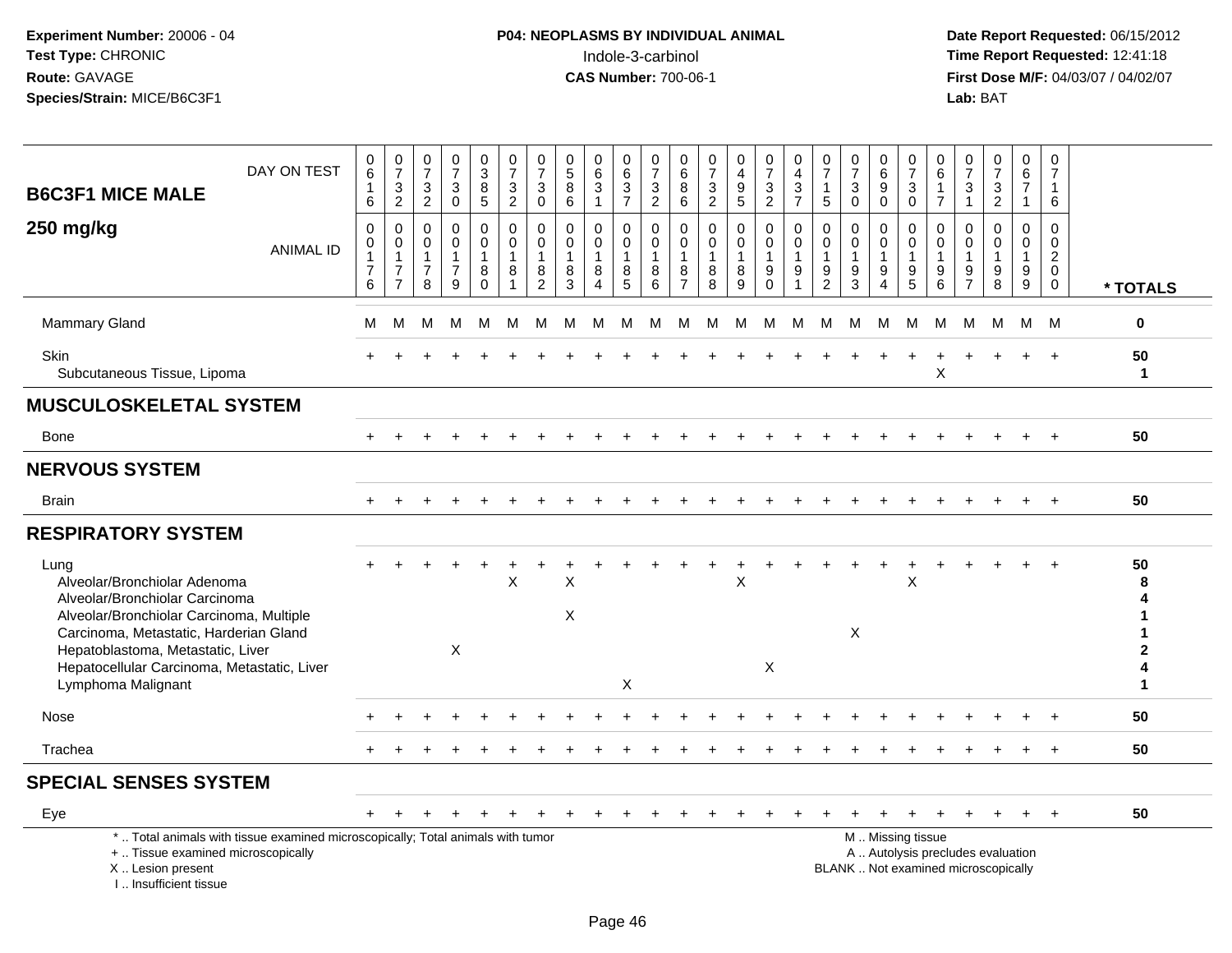# **P04: NEOPLASMS BY INDIVIDUAL ANIMAL**Indole-3-carbinol **Time Report Requested:** 12:41:18

 **Date Report Requested:** 06/15/2012 **First Dose M/F:** 04/03/07 / 04/02/07<br>Lab: BAT **Lab:** BAT

| <b>B6C3F1 MICE MALE</b>                                              | DAY ON TEST      | 0<br>$\,6\,$<br>6                       | $\frac{0}{7}$<br>$\mathbf{3}$<br>$\overline{c}$ | $\frac{0}{7}$<br>$\ensuremath{\mathsf{3}}$<br>$\overline{c}$ | $\frac{0}{7}$<br>$\mathbf{3}$<br>$\pmb{0}$ | $\frac{0}{3}$<br>$\bf8$<br>$\sqrt{5}$        | $\frac{0}{7}$<br>$\sqrt{3}$<br>$\overline{c}$          | 0<br>$\overline{7}$<br>3<br>0 | 0<br>$\mathbf 5$<br>$\bf8$<br>6 | $\begin{matrix} 0 \\ 6 \end{matrix}$<br>$\sqrt{3}$ | $\begin{matrix} 0 \\ 6 \end{matrix}$<br>$\sqrt{3}$<br>$\overline{7}$ | 0<br>$\overline{7}$<br>$\sqrt{3}$<br>$\overline{2}$ | 0<br>6<br>8<br>6              | $\frac{0}{7}$<br>$\ensuremath{\mathsf{3}}$<br>$\boldsymbol{2}$ | 0<br>$\begin{array}{c} 4 \\ 9 \end{array}$<br>$\sqrt{5}$ | $\frac{0}{7}$<br>$\ensuremath{\mathsf{3}}$<br>$\overline{2}$ | $\begin{array}{c} 0 \\ 4 \\ 3 \end{array}$<br>$\overline{7}$ | 0<br>$\overline{7}$<br>$\mathbf{1}$<br>$\sqrt{5}$ | $\frac{0}{7}$<br>$\ensuremath{\mathsf{3}}$<br>$\mathbf 0$ | $_6^0$<br>9<br>0                        | $\frac{0}{7}$<br>$\mathbf{3}$<br>$\mathsf{O}$ | 0<br>$\,6\,$<br>$\overline{7}$ | 0<br>$\overline{7}$<br>$\mathbf{3}$<br>1 | $\frac{0}{7}$<br>3<br>$\overline{c}$ | $\begin{matrix} 0 \\ 6 \end{matrix}$<br>$\overline{7}$ | 0<br>$\overline{7}$<br>$\mathbf{1}$<br>6                            |                   |
|----------------------------------------------------------------------|------------------|-----------------------------------------|-------------------------------------------------|--------------------------------------------------------------|--------------------------------------------|----------------------------------------------|--------------------------------------------------------|-------------------------------|---------------------------------|----------------------------------------------------|----------------------------------------------------------------------|-----------------------------------------------------|-------------------------------|----------------------------------------------------------------|----------------------------------------------------------|--------------------------------------------------------------|--------------------------------------------------------------|---------------------------------------------------|-----------------------------------------------------------|-----------------------------------------|-----------------------------------------------|--------------------------------|------------------------------------------|--------------------------------------|--------------------------------------------------------|---------------------------------------------------------------------|-------------------|
| 250 mg/kg                                                            | <b>ANIMAL ID</b> | 0<br>$\mathbf 0$<br>$\overline{7}$<br>6 | 0<br>0<br>$\overline{7}$<br>7                   | 0<br>0<br>$\mathbf{1}$<br>$\overline{7}$<br>8                | 0<br>$\pmb{0}$<br>$\overline{7}$<br>9      | $\mathbf 0$<br>$\pmb{0}$<br>8<br>$\mathbf 0$ | 0<br>$\mathbf 0$<br>$\overline{1}$<br>8<br>$\mathbf 1$ | 0<br>$\mathbf 0$<br>8<br>2    | 0<br>0<br>8<br>3                | 0<br>0<br>8<br>4                                   | 0<br>$\mathbf 0$<br>8<br>5                                           | 0<br>$\pmb{0}$<br>$\overline{1}$<br>8<br>6          | 0<br>0<br>8<br>$\overline{7}$ | 0<br>$\mathbf 0$<br>$\mathbf{1}$<br>8<br>8                     | 0<br>$\pmb{0}$<br>1<br>8<br>9                            | 0<br>0<br>9<br>$\mathbf 0$                                   | 0<br>$\mathbf 0$<br>$\overline{1}$<br>9<br>1                 | 0<br>0<br>1<br>9<br>$\overline{c}$                | $\mathbf 0$<br>$\mathbf 0$<br>$\mathbf{1}$<br>9<br>3      | 0<br>$\mathbf 0$<br>9<br>$\overline{4}$ | 0<br>0<br>9<br>$5\phantom{.0}$                | 0<br>$\mathbf 0$<br>$9\,$<br>6 | 0<br>0<br>1<br>9<br>$\overline{7}$       | 0<br>$\Omega$<br>9<br>8              | 0<br>0<br>9<br>9                                       | 0<br>$\boldsymbol{0}$<br>$\overline{c}$<br>$\pmb{0}$<br>$\mathbf 0$ | * TOTALS          |
| <b>Harderian Gland</b><br>Adenoma<br>Carcinoma<br>Lymphoma Malignant |                  |                                         |                                                 |                                                              |                                            |                                              |                                                        |                               |                                 | X                                                  | X                                                                    |                                                     |                               |                                                                |                                                          |                                                              | $\boldsymbol{\mathsf{X}}$                                    |                                                   | X                                                         |                                         |                                               |                                |                                          | X                                    |                                                        | $\overline{+}$                                                      | 50<br>3           |
| <b>URINARY SYSTEM</b>                                                |                  |                                         |                                                 |                                                              |                                            |                                              |                                                        |                               |                                 |                                                    |                                                                      |                                                     |                               |                                                                |                                                          |                                                              |                                                              |                                                   |                                                           |                                         |                                               |                                |                                          |                                      |                                                        |                                                                     |                   |
| Kidney<br>Alveolar/Bronchiolar Carcinoma, Metastatic,<br>Lung        |                  |                                         |                                                 |                                                              |                                            |                                              |                                                        |                               | Χ                               |                                                    |                                                                      |                                                     |                               |                                                                |                                                          |                                                              |                                                              |                                                   |                                                           |                                         |                                               |                                |                                          |                                      |                                                        |                                                                     | 50<br>1           |
| Lymphoma Malignant                                                   |                  |                                         |                                                 |                                                              |                                            |                                              |                                                        |                               |                                 |                                                    | X                                                                    |                                                     |                               |                                                                |                                                          |                                                              |                                                              |                                                   |                                                           |                                         |                                               |                                |                                          |                                      |                                                        |                                                                     | 1                 |
| <b>Urinary Bladder</b><br>Lymphoma Malignant                         |                  |                                         |                                                 |                                                              |                                            |                                              |                                                        |                               |                                 |                                                    | X                                                                    |                                                     |                               |                                                                |                                                          |                                                              |                                                              |                                                   |                                                           |                                         |                                               |                                |                                          |                                      |                                                        |                                                                     | 50<br>$\mathbf 1$ |
| <b>SYSTEMIC LESIONS</b>                                              |                  |                                         |                                                 |                                                              |                                            |                                              |                                                        |                               |                                 |                                                    |                                                                      |                                                     |                               |                                                                |                                                          |                                                              |                                                              |                                                   |                                                           |                                         |                                               |                                |                                          |                                      |                                                        |                                                                     |                   |
| Multiple Organ<br>Histiocytic Sarcoma                                |                  |                                         |                                                 |                                                              |                                            |                                              |                                                        |                               |                                 |                                                    |                                                                      |                                                     |                               |                                                                |                                                          |                                                              |                                                              |                                                   |                                                           |                                         |                                               |                                |                                          |                                      |                                                        |                                                                     | 50                |
| Lymphoma Malignant                                                   |                  |                                         | X                                               |                                                              |                                            |                                              |                                                        | X                             |                                 |                                                    | $X$ $X$                                                              |                                                     |                               |                                                                |                                                          |                                                              |                                                              |                                                   | X                                                         |                                         |                                               |                                |                                          |                                      |                                                        |                                                                     | 5                 |

\*\*\* END OF MALE DATA \*\*\*

\* .. Total animals with tissue examined microscopically; Total animals with tumor

+ .. Tissue examined microscopically

X .. Lesion present

I .. Insufficient tissue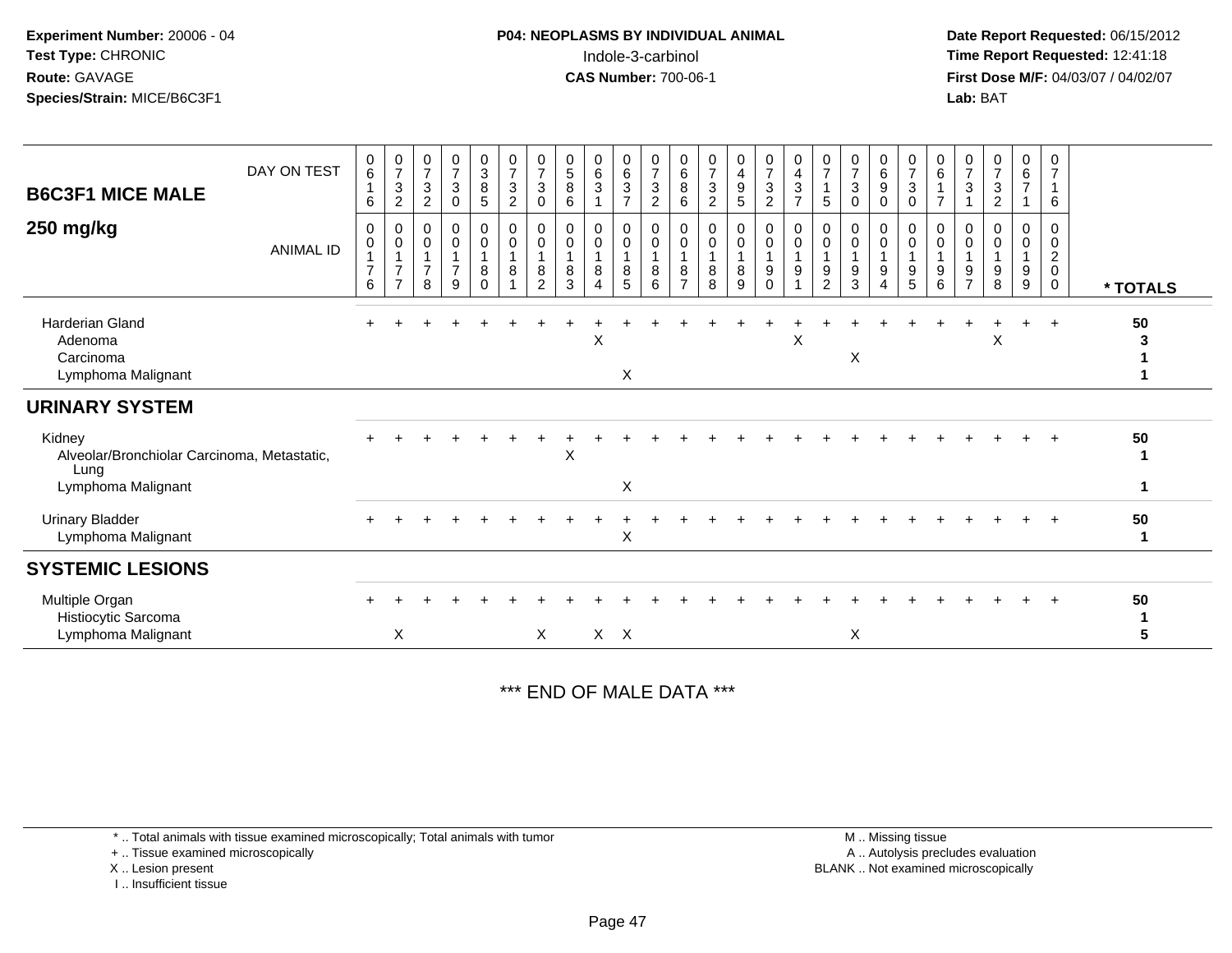**Date Report Requested:** 06/15/2012 **First Dose M/F:** 04/03/07 / 04/02/07<br>Lab: BAT **Lab:** BAT

| <b>B6C3F1 MICE FEMALE</b>                                                                                | DAY ON TEST      | $\frac{0}{7}$<br>$\frac{2}{9}$  | $\begin{array}{c} 0 \\ 7 \end{array}$<br>$\overline{c}$<br>$\boldsymbol{9}$ | $\begin{array}{c} 0 \\ 7 \end{array}$<br>$\frac{2}{9}$       | $\frac{0}{7}$<br>$\sqrt{3}$<br>$\overline{1}$                                     | $\frac{0}{7}$<br>$\mathsf 3$<br>$\mathbf 0$                                 | $\frac{0}{7}$<br>$\mathsf 3$<br>$\mathbf 0$                       | $\frac{0}{7}$<br>$\mathbf 0$<br>9                                                     | $_{6}^{\rm 0}$<br>$\overline{4}$<br>$\boldsymbol{9}$                   | $\begin{array}{c} 0 \\ 7 \end{array}$<br>$\frac{2}{9}$ | $\frac{0}{7}$<br>$\mathbf{3}$<br>$\mathbf 0$                               | $\frac{0}{7}$<br>$\mathbf{3}$<br>$\overline{1}$                                        | $\frac{0}{7}$<br>$\mathbf{3}$<br>$\mathbf{1}$                          | $\begin{array}{c} 0 \\ 6 \end{array}$<br>$\frac{9}{5}$        | $\frac{0}{7}$<br>$\sqrt{3}$                                  | $\frac{0}{7}$<br>$\frac{2}{9}$                                | $\begin{array}{c} 0 \\ 6 \end{array}$<br>$\overline{3}$<br>$\overline{a}$           | $\begin{array}{c} 0 \\ 6 \end{array}$<br>$\,6\,$<br>$\overline{4}$ | $\begin{array}{c} 0 \\ 5 \\ 6 \end{array}$<br>$\overline{9}$ | $\frac{0}{7}$<br>$\sqrt{3}$<br>$\mathbf{1}$     | $\begin{array}{c} 0 \\ 7 \end{array}$<br>3<br>$\mathbf 0$ | $\frac{0}{7}$<br>$_{0}^{3}$                | $\frac{0}{7}$<br>$\mathbf{3}$<br>$\mathbf{1}$                 | $\frac{0}{7}$<br>$\mathfrak{S}$<br>$\mathbf 0$              | $\frac{0}{7}$<br>3<br>$\mathbf 0$                                | $\begin{smallmatrix}0\\7\end{smallmatrix}$<br>$\mathbf{3}$<br>$\mathbf 0$ |                         |
|----------------------------------------------------------------------------------------------------------|------------------|---------------------------------|-----------------------------------------------------------------------------|--------------------------------------------------------------|-----------------------------------------------------------------------------------|-----------------------------------------------------------------------------|-------------------------------------------------------------------|---------------------------------------------------------------------------------------|------------------------------------------------------------------------|--------------------------------------------------------|----------------------------------------------------------------------------|----------------------------------------------------------------------------------------|------------------------------------------------------------------------|---------------------------------------------------------------|--------------------------------------------------------------|---------------------------------------------------------------|-------------------------------------------------------------------------------------|--------------------------------------------------------------------|--------------------------------------------------------------|-------------------------------------------------|-----------------------------------------------------------|--------------------------------------------|---------------------------------------------------------------|-------------------------------------------------------------|------------------------------------------------------------------|---------------------------------------------------------------------------|-------------------------|
| 0 mg/kg                                                                                                  | <b>ANIMAL ID</b> | $\pmb{0}$<br>$\frac{0}{2}$<br>1 | $\pmb{0}$<br>$\frac{0}{2}$<br>$\overline{c}$                                | $\mathbf 0$<br>$\mathbf 0$<br>$\sqrt{2}$<br>$\mathbf 0$<br>3 | $\pmb{0}$<br>$\ddot{\mathbf{0}}$<br>$\overline{2}$<br>$\pmb{0}$<br>$\overline{4}$ | $\pmb{0}$<br>$\mathbf 0$<br>$\overline{2}$<br>$\mathbf 0$<br>$\overline{5}$ | $\pmb{0}$<br>$\overline{0}$<br>$\overline{2}$<br>$\mathbf 0$<br>6 | $\mathbf 0$<br>$\ddot{\mathbf{0}}$<br>$\overline{a}$<br>$\mathbf 0$<br>$\overline{7}$ | 0<br>$\mathsf{O}\xspace$<br>$\overline{c}$<br>$\mathsf{O}\xspace$<br>8 | $\pmb{0}$<br>$\frac{0}{2}$<br>$\pmb{0}$<br>$9\,$       | $\mathbf 0$<br>$\mathbf 0$<br>$\overline{2}$<br>$\overline{1}$<br>$\Omega$ | $\pmb{0}$<br>$\ddot{\mathbf{0}}$<br>$\overline{2}$<br>$\overline{1}$<br>$\overline{1}$ | 0<br>$\mathbf 0$<br>$\boldsymbol{2}$<br>$\mathbf{1}$<br>$\overline{2}$ | $\pmb{0}$<br>$\pmb{0}$<br>$\overline{2}$<br>$\mathbf{1}$<br>3 | $\pmb{0}$<br>$\frac{0}{2}$<br>$\mathbf{1}$<br>$\overline{4}$ | $\begin{array}{c} 0 \\ 0 \\ 2 \\ 1 \end{array}$<br>$\sqrt{5}$ | $\begin{smallmatrix} 0\\0 \end{smallmatrix}$<br>$\overline{2}$<br>$\mathbf{1}$<br>6 | 0<br>$\mathbf 0$<br>$\overline{c}$<br>$\overline{7}$               | $\mathbf 0$<br>$\frac{0}{2}$<br>$\mathbf{1}$<br>8            | $\pmb{0}$<br>$\frac{0}{2}$<br>$\mathbf{1}$<br>9 | 0<br>$\overline{0}$<br>$\frac{2}{2}$<br>$\mathbf 0$       | $\pmb{0}$<br>$\frac{0}{2}$<br>$\mathbf{1}$ | $\mathbf 0$<br>$\mathbf 0$<br>$\frac{2}{2}$<br>$\overline{2}$ | $\mathbf 0$<br>$\mathbf 0$<br>$\frac{2}{2}$<br>$\mathbf{3}$ | $\mathbf 0$<br>$\overline{0}$<br>$\frac{2}{2}$<br>$\overline{4}$ | $\mathbf 0$<br>$\mathbf 0$<br>$\frac{2}{2}$<br>5                          | females<br>$($ cont $)$ |
| <b>ALIMENTARY SYSTEM</b>                                                                                 |                  |                                 |                                                                             |                                                              |                                                                                   |                                                                             |                                                                   |                                                                                       |                                                                        |                                                        |                                                                            |                                                                                        |                                                                        |                                                               |                                                              |                                                               |                                                                                     |                                                                    |                                                              |                                                 |                                                           |                                            |                                                               |                                                             |                                                                  |                                                                           |                         |
| Esophagus                                                                                                |                  |                                 |                                                                             |                                                              |                                                                                   |                                                                             |                                                                   |                                                                                       |                                                                        |                                                        |                                                                            |                                                                                        |                                                                        |                                                               |                                                              |                                                               |                                                                                     |                                                                    |                                                              |                                                 |                                                           |                                            |                                                               |                                                             | $\ddot{}$                                                        | $\ddot{}$                                                                 |                         |
| Gallbladder<br>Leiomyosarcoma, Metastatic, Intestine Small,<br>Jejunum                                   |                  |                                 |                                                                             |                                                              |                                                                                   |                                                                             |                                                                   |                                                                                       |                                                                        |                                                        |                                                                            |                                                                                        |                                                                        |                                                               |                                                              |                                                               |                                                                                     |                                                                    |                                                              |                                                 |                                                           |                                            |                                                               |                                                             |                                                                  |                                                                           |                         |
| Intestine Large, Cecum<br>Leiomyosarcoma<br>Lymphoma Malignant                                           |                  |                                 | $\pmb{\times}$                                                              |                                                              |                                                                                   |                                                                             |                                                                   |                                                                                       |                                                                        |                                                        |                                                                            |                                                                                        |                                                                        |                                                               |                                                              |                                                               |                                                                                     |                                                                    |                                                              |                                                 |                                                           |                                            |                                                               |                                                             |                                                                  | $\ddot{}$                                                                 |                         |
| Intestine Large, Colon                                                                                   |                  |                                 |                                                                             |                                                              |                                                                                   |                                                                             |                                                                   |                                                                                       |                                                                        |                                                        |                                                                            |                                                                                        |                                                                        |                                                               |                                                              |                                                               |                                                                                     |                                                                    |                                                              |                                                 |                                                           |                                            |                                                               |                                                             | $\div$                                                           | $\ddot{}$                                                                 |                         |
| Intestine Large, Rectum                                                                                  |                  |                                 |                                                                             |                                                              |                                                                                   |                                                                             |                                                                   |                                                                                       |                                                                        |                                                        |                                                                            |                                                                                        |                                                                        |                                                               |                                                              |                                                               |                                                                                     |                                                                    |                                                              |                                                 |                                                           |                                            |                                                               |                                                             |                                                                  | $\div$                                                                    |                         |
| Intestine Small, Duodenum                                                                                |                  |                                 |                                                                             |                                                              |                                                                                   |                                                                             |                                                                   |                                                                                       |                                                                        |                                                        |                                                                            |                                                                                        |                                                                        |                                                               |                                                              |                                                               |                                                                                     |                                                                    |                                                              |                                                 |                                                           |                                            |                                                               |                                                             |                                                                  |                                                                           |                         |
| Intestine Small, Ileum<br>Lymphoma Malignant                                                             |                  |                                 |                                                                             |                                                              |                                                                                   |                                                                             |                                                                   |                                                                                       |                                                                        |                                                        |                                                                            |                                                                                        |                                                                        |                                                               |                                                              |                                                               |                                                                                     |                                                                    |                                                              |                                                 |                                                           |                                            |                                                               |                                                             |                                                                  | $\ddot{}$                                                                 |                         |
| Intestine Small, Jejunum<br>Leiomyosarcoma                                                               |                  |                                 |                                                                             |                                                              |                                                                                   |                                                                             |                                                                   |                                                                                       |                                                                        |                                                        |                                                                            |                                                                                        |                                                                        |                                                               |                                                              |                                                               |                                                                                     |                                                                    |                                                              |                                                 |                                                           |                                            |                                                               |                                                             |                                                                  |                                                                           |                         |
| Liver<br>Hepatocellular Adenoma<br>Hepatocellular Carcinoma<br>Histiocytic Sarcoma<br>Lymphoma Malignant |                  |                                 |                                                                             |                                                              |                                                                                   |                                                                             |                                                                   | $\mathsf X$<br>$\mathsf{X}$                                                           | X                                                                      |                                                        |                                                                            | X                                                                                      |                                                                        | X                                                             | $\boldsymbol{\mathsf{X}}$                                    |                                                               | X                                                                                   |                                                                    |                                                              | X                                               |                                                           |                                            |                                                               |                                                             |                                                                  | X                                                                         |                         |

\* .. Total animals with tissue examined microscopically; Total animals with tumor

+ .. Tissue examined microscopically

X .. Lesion present

I .. Insufficient tissue

 M .. Missing tissuey the contract of the contract of the contract of the contract of the contract of the contract of the contract of  $A$ . Autolysis precludes evaluation

Lesion present BLANK .. Not examined microscopically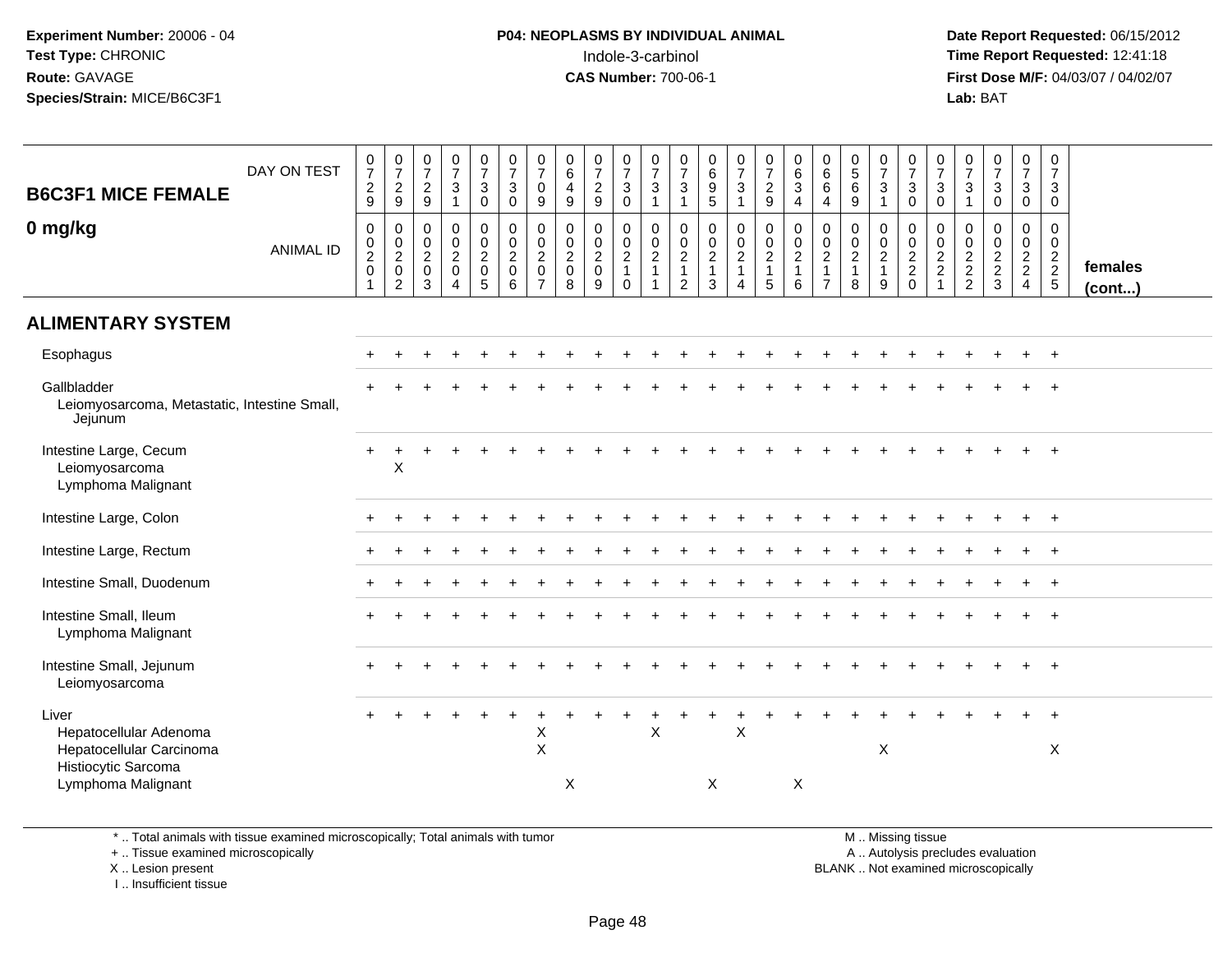#### **P04: NEOPLASMS BY INDIVIDUAL ANIMAL**Indole-3-carbinol **Time Report Requested:** 12:41:18

 **Date Report Requested:** 06/15/2012 **First Dose M/F:** 04/03/07 / 04/02/07<br>Lab: BAT **Lab:** BAT

| <b>B6C3F1 MICE FEMALE</b>                                                                             | DAY ON TEST      | $\frac{0}{7}$<br>$\overline{c}$<br>$9\,$                  | $\frac{0}{7}$<br>$\sqrt{2}$<br>9                              | $\frac{0}{7}$<br>$\sqrt{2}$<br>$\boldsymbol{9}$  | $\frac{0}{7}$<br>$\mathsf 3$<br>$\mathbf{1}$                | $\frac{0}{7}$<br>3<br>$\mathbf 0$                           | $\frac{0}{7}$<br>3<br>$\mathbf 0$                                | $\frac{0}{7}$<br>0<br>9                                   | $\begin{array}{c} 0 \\ 6 \end{array}$<br>$\overline{4}$<br>$\boldsymbol{9}$ | $\frac{0}{7}$<br>$\sqrt{2}$<br>$\boldsymbol{9}$    | $\begin{matrix}0\\7\\3\end{matrix}$<br>$\mathbf 0$       | $\frac{0}{7}$<br>3<br>$\mathbf{1}$                 | $\frac{0}{7}$<br>$\mathsf 3$<br>$\mathbf{1}$             | $\begin{matrix} 0 \\ 6 \\ 9 \end{matrix}$<br>$\sqrt{5}$                       | $\frac{0}{7}$<br>$\ensuremath{\mathsf{3}}$<br>$\overline{1}$ | $\begin{array}{c} 0 \\ 7 \\ 2 \end{array}$<br>9               | $\begin{matrix} 0 \\ 6 \end{matrix}$<br>3<br>$\overline{4}$ | $0$<br>6<br>6<br>$\overline{4}$                                                          | $\begin{array}{c} 0 \\ 5 \\ 6 \end{array}$<br>$9\,$ | $\frac{0}{7}$<br>$\ensuremath{\mathsf{3}}$<br>$\mathbf{1}$ | $\frac{0}{7}$<br>$\overline{3}$<br>$\mathsf{O}$ | $\frac{0}{7}$<br>$\mathsf 3$<br>$\boldsymbol{0}$            | $\frac{0}{7}$<br>$\mathsf 3$<br>$\mathbf{1}$ | $\frac{0}{7}$<br>$\mathbf{3}$<br>$\mathbf 0$ | $\frac{0}{7}$<br>3<br>$\mathbf 0$         | 0<br>$\overline{7}$<br>$\sqrt{3}$<br>$\mathbf 0$ |                         |
|-------------------------------------------------------------------------------------------------------|------------------|-----------------------------------------------------------|---------------------------------------------------------------|--------------------------------------------------|-------------------------------------------------------------|-------------------------------------------------------------|------------------------------------------------------------------|-----------------------------------------------------------|-----------------------------------------------------------------------------|----------------------------------------------------|----------------------------------------------------------|----------------------------------------------------|----------------------------------------------------------|-------------------------------------------------------------------------------|--------------------------------------------------------------|---------------------------------------------------------------|-------------------------------------------------------------|------------------------------------------------------------------------------------------|-----------------------------------------------------|------------------------------------------------------------|-------------------------------------------------|-------------------------------------------------------------|----------------------------------------------|----------------------------------------------|-------------------------------------------|--------------------------------------------------|-------------------------|
| 0 mg/kg                                                                                               | <b>ANIMAL ID</b> | $\mathbf 0$<br>$\pmb{0}$<br>$\frac{2}{0}$<br>$\mathbf{1}$ | $\mathbf 0$<br>$\mathbf 0$<br>$\frac{2}{0}$<br>$\overline{2}$ | $\mathbf 0$<br>$\mathbf 0$<br>$\frac{2}{0}$<br>3 | $\pmb{0}$<br>$\mathbf 0$<br>$\frac{2}{0}$<br>$\overline{4}$ | $\pmb{0}$<br>$\mathbf 0$<br>$\frac{2}{0}$<br>$\overline{5}$ | $\mathbf 0$<br>$\mathbf 0$<br>$\overline{c}$<br>$\mathbf 0$<br>6 | 0<br>0<br>$\overline{c}$<br>$\mathbf 0$<br>$\overline{7}$ | $\begin{smallmatrix} 0\\0 \end{smallmatrix}$<br>$\frac{2}{0}$<br>8          | 0<br>$\mathbf 0$<br>$\sqrt{2}$<br>$\mathbf 0$<br>9 | $\pmb{0}$<br>$\mathbf 0$<br>$\frac{2}{1}$<br>$\mathbf 0$ | 0<br>$\mathbf 0$<br>$\overline{c}$<br>$\mathbf{1}$ | $\mathbf 0$<br>$\mathsf{O}\xspace$<br>$\frac{2}{1}$<br>2 | $\begin{smallmatrix} 0\\0 \end{smallmatrix}$<br>$\frac{2}{1}$<br>$\mathbf{3}$ | $\pmb{0}$<br>$\frac{0}{2}$<br>$\overline{4}$                 | $\begin{array}{c} 0 \\ 0 \\ 2 \\ 1 \end{array}$<br>$\sqrt{5}$ | $\mathbf 0$<br>$\mathbf 0$<br>$\overline{2}$<br>1<br>6      | $\mathbf 0$<br>$\mathsf{O}\xspace$<br>$\boldsymbol{2}$<br>$\mathbf{1}$<br>$\overline{7}$ | 0<br>$\frac{0}{2}$<br>1<br>8                        | $\mathbf 0$<br>$\mathbf 0$<br>$\frac{2}{1}$<br>9           | 0<br>$\mathbf 0$<br>$\frac{2}{2}$<br>0          | $\mathbf 0$<br>$\mathbf 0$<br>$\frac{2}{2}$<br>$\mathbf{1}$ | $\mathbf 0$<br>$\mathbf 0$<br>$\frac{2}{2}$  | 0<br>$\mathbf 0$<br>$\frac{2}{3}$            | 0<br>$\overline{0}$<br>$\frac{2}{2}$<br>4 | $\mathbf 0$<br>$\mathbf 0$<br>$\frac{2}{2}$ 5    | females<br>$($ cont $)$ |
| Mesentery                                                                                             |                  |                                                           |                                                               |                                                  |                                                             |                                                             |                                                                  |                                                           |                                                                             |                                                    |                                                          |                                                    |                                                          |                                                                               |                                                              | $\ddot{}$                                                     |                                                             |                                                                                          |                                                     |                                                            |                                                 |                                                             |                                              |                                              |                                           |                                                  |                         |
| Pancreas                                                                                              |                  | $\ddot{}$                                                 |                                                               |                                                  |                                                             |                                                             |                                                                  |                                                           |                                                                             |                                                    |                                                          |                                                    |                                                          |                                                                               |                                                              |                                                               |                                                             |                                                                                          |                                                     |                                                            |                                                 |                                                             |                                              |                                              | $\ddot{}$                                 | $+$                                              |                         |
| Salivary Glands                                                                                       |                  | $\ddot{}$                                                 |                                                               |                                                  |                                                             |                                                             |                                                                  |                                                           |                                                                             |                                                    |                                                          |                                                    |                                                          |                                                                               |                                                              |                                                               |                                                             |                                                                                          |                                                     |                                                            |                                                 |                                                             |                                              |                                              | $\ddot{}$                                 | $+$                                              |                         |
| Stomach, Forestomach<br>Squamous Cell Papilloma                                                       |                  | $\ddot{}$                                                 |                                                               |                                                  |                                                             |                                                             |                                                                  |                                                           |                                                                             |                                                    |                                                          |                                                    |                                                          |                                                                               |                                                              |                                                               |                                                             |                                                                                          |                                                     |                                                            |                                                 |                                                             |                                              |                                              |                                           | $+$                                              |                         |
| Stomach, Glandular                                                                                    |                  | $+$                                                       | $+$                                                           |                                                  |                                                             |                                                             |                                                                  |                                                           |                                                                             |                                                    |                                                          |                                                    | $\div$                                                   | A                                                                             | $\pm$                                                        | $\ddot{}$                                                     | A                                                           |                                                                                          | $\ddot{}$                                           | $+$                                                        | $\pm$                                           |                                                             |                                              | $\ddot{}$                                    | $+$                                       | $+$                                              |                         |
| Tooth                                                                                                 |                  |                                                           |                                                               |                                                  | $+$ $+$                                                     |                                                             |                                                                  |                                                           |                                                                             |                                                    |                                                          |                                                    |                                                          |                                                                               |                                                              |                                                               |                                                             |                                                                                          |                                                     |                                                            |                                                 |                                                             |                                              |                                              |                                           |                                                  |                         |
| <b>CARDIOVASCULAR SYSTEM</b>                                                                          |                  |                                                           |                                                               |                                                  |                                                             |                                                             |                                                                  |                                                           |                                                                             |                                                    |                                                          |                                                    |                                                          |                                                                               |                                                              |                                                               |                                                             |                                                                                          |                                                     |                                                            |                                                 |                                                             |                                              |                                              |                                           |                                                  |                         |
| <b>Blood Vessel</b><br>Hemangioma                                                                     |                  | $+$                                                       |                                                               |                                                  |                                                             |                                                             |                                                                  |                                                           |                                                                             |                                                    |                                                          |                                                    |                                                          |                                                                               |                                                              |                                                               |                                                             |                                                                                          |                                                     |                                                            |                                                 |                                                             |                                              |                                              | $+$                                       | $+$                                              |                         |
| Heart                                                                                                 |                  | $\pm$                                                     |                                                               |                                                  |                                                             |                                                             |                                                                  |                                                           |                                                                             |                                                    |                                                          |                                                    |                                                          |                                                                               |                                                              |                                                               |                                                             |                                                                                          |                                                     |                                                            |                                                 |                                                             |                                              |                                              | $+$                                       | $+$                                              |                         |
| <b>ENDOCRINE SYSTEM</b>                                                                               |                  |                                                           |                                                               |                                                  |                                                             |                                                             |                                                                  |                                                           |                                                                             |                                                    |                                                          |                                                    |                                                          |                                                                               |                                                              |                                                               |                                                             |                                                                                          |                                                     |                                                            |                                                 |                                                             |                                              |                                              |                                           |                                                  |                         |
| <b>Adrenal Cortex</b><br>Adenoma<br>Histiocytic Sarcoma<br>Lymphoma Malignant<br>Subcapsular, Adenoma |                  |                                                           |                                                               |                                                  |                                                             |                                                             |                                                                  |                                                           |                                                                             |                                                    |                                                          |                                                    |                                                          |                                                                               |                                                              |                                                               |                                                             |                                                                                          |                                                     |                                                            |                                                 |                                                             |                                              |                                              |                                           | $\overline{+}$                                   |                         |
| Adrenal Medulla                                                                                       |                  | $\div$                                                    |                                                               |                                                  |                                                             |                                                             |                                                                  |                                                           |                                                                             |                                                    |                                                          |                                                    |                                                          |                                                                               |                                                              |                                                               |                                                             |                                                                                          |                                                     |                                                            |                                                 |                                                             |                                              |                                              | ÷                                         | $+$                                              |                         |

\* .. Total animals with tissue examined microscopically; Total animals with tumor

+ .. Tissue examined microscopically

X .. Lesion present

I .. Insufficient tissue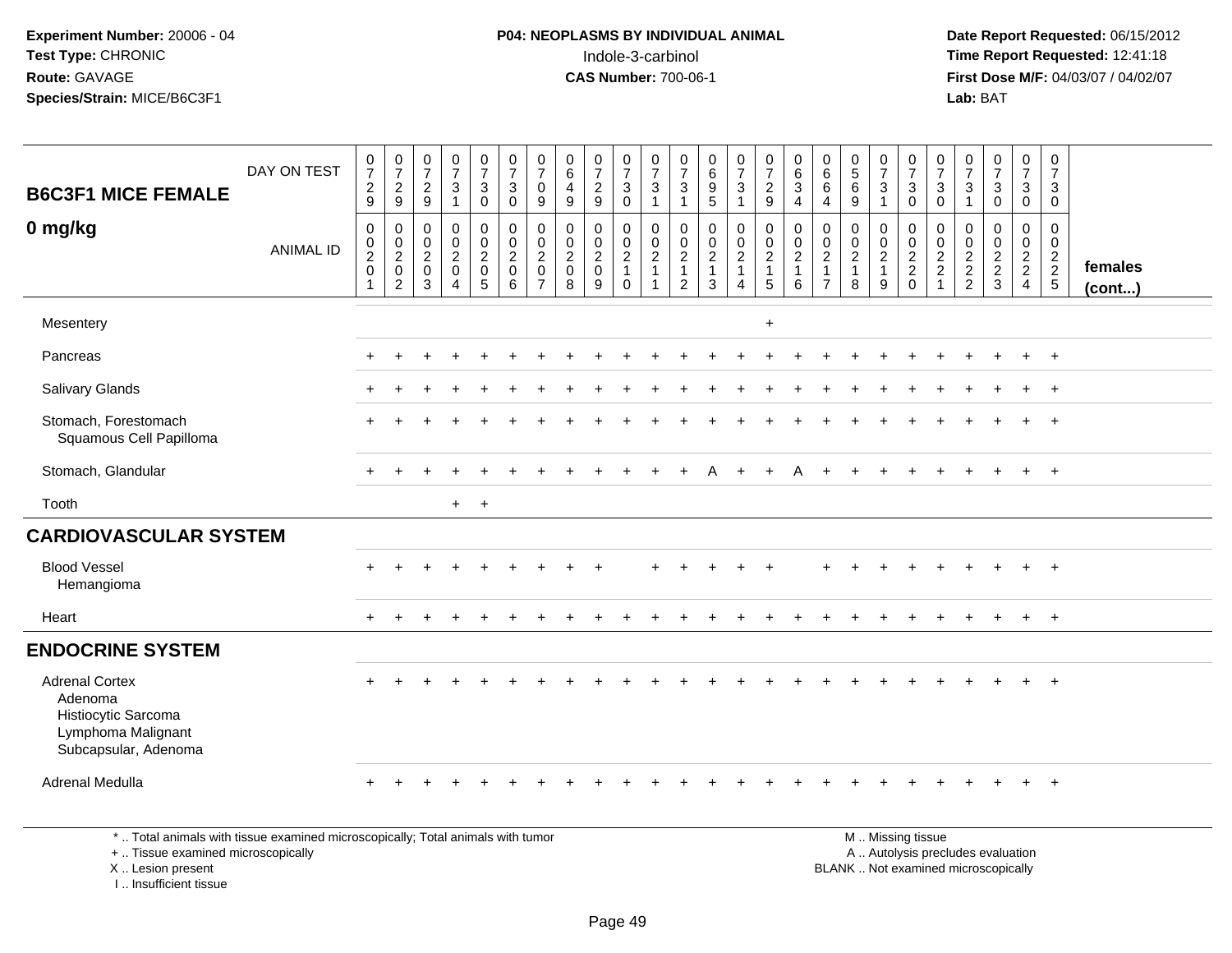# **P04: NEOPLASMS BY INDIVIDUAL ANIMAL**<br>Indole-3-carbinol Indole-3-carbinol **Time Report Requested:** 12:41:18

| <b>B6C3F1 MICE FEMALE</b>                                                                                                                                           | DAY ON TEST      | $\begin{smallmatrix}0\\7\end{smallmatrix}$<br>$\frac{2}{9}$ | $\begin{array}{c} 0 \\ 7 \end{array}$<br>$\sqrt{2}$<br>$\mathsf g$ | 0<br>$\overline{7}$<br>$\frac{2}{9}$     | $\frac{0}{7}$<br>$\frac{3}{1}$                                  | $\frac{0}{7}$<br>$\ensuremath{\mathsf{3}}$<br>$\pmb{0}$ | $\begin{array}{c} 0 \\ 7 \end{array}$<br>$\sqrt{3}$<br>$\mathbf 0$ | $\frac{0}{7}$<br>$\mathbf 0$<br>9                                   | $\begin{array}{c} 0 \\ 6 \end{array}$<br>$\overline{4}$<br>9 | $\frac{0}{7}$<br>$\overline{\mathbf{c}}$<br>9          | $\frac{0}{7}$<br>$_0^3$                           | $\frac{0}{7}$<br>$\frac{3}{1}$                                             | $\frac{0}{7}$<br>$\sqrt{3}$<br>$\overline{1}$       | $\begin{array}{c} 0 \\ 6 \end{array}$<br>$\boldsymbol{9}$<br>5 | $\frac{0}{7}$<br>$\ensuremath{\mathsf{3}}$<br>$\mathbf{1}$           | $\frac{0}{7}$<br>$\frac{2}{9}$                                  | $_{6}^{\rm 0}$<br>$\overline{3}$<br>$\overline{4}$                      | 0<br>6<br>6<br>$\overline{4}$                              | $\begin{array}{c} 0 \\ 5 \end{array}$<br>$6\phantom{a}$<br>9 | $\frac{0}{7}$<br>$\ensuremath{\mathsf{3}}$<br>$\overline{1}$ | $\frac{0}{7}$<br>$\sqrt{3}$<br>$\mathbf 0$                                                    | $\frac{0}{7}$<br>3<br>$\mathbf 0$                                | $\frac{0}{7}$<br>$\ensuremath{\mathsf{3}}$<br>$\overline{1}$   | $\frac{0}{7}$<br>$\sqrt{3}$<br>$\mathbf 0$          | $\pmb{0}$<br>$\overline{7}$<br>$\sqrt{3}$<br>$\mathbf 0$ | $\begin{smallmatrix}0\\7\end{smallmatrix}$<br>3<br>$\mathbf 0$ |                   |
|---------------------------------------------------------------------------------------------------------------------------------------------------------------------|------------------|-------------------------------------------------------------|--------------------------------------------------------------------|------------------------------------------|-----------------------------------------------------------------|---------------------------------------------------------|--------------------------------------------------------------------|---------------------------------------------------------------------|--------------------------------------------------------------|--------------------------------------------------------|---------------------------------------------------|----------------------------------------------------------------------------|-----------------------------------------------------|----------------------------------------------------------------|----------------------------------------------------------------------|-----------------------------------------------------------------|-------------------------------------------------------------------------|------------------------------------------------------------|--------------------------------------------------------------|--------------------------------------------------------------|-----------------------------------------------------------------------------------------------|------------------------------------------------------------------|----------------------------------------------------------------|-----------------------------------------------------|----------------------------------------------------------|----------------------------------------------------------------|-------------------|
| 0 mg/kg                                                                                                                                                             | <b>ANIMAL ID</b> | $\pmb{0}$<br>$_2^0$<br>$\pmb{0}$<br>$\overline{1}$          | $\mathbf 0$<br>$^{\rm 0}_{\rm 2}$<br>$\pmb{0}$<br>$\overline{c}$   | $\mathbf 0$<br>0<br>$\sqrt{2}$<br>0<br>3 | 0<br>$\mathsf{O}\xspace$<br>$\sqrt{2}$<br>$\pmb{0}$<br>$\Delta$ | 0<br>$\mathbf 0$<br>$\boldsymbol{2}$<br>0<br>5          | $\mathbf 0$<br>$\mathbf 0$<br>$\sqrt{2}$<br>$\mathbf 0$<br>6       | 0<br>$\mathbf 0$<br>$\overline{c}$<br>$\mathbf 0$<br>$\overline{7}$ | 0<br>$\mathbf 0$<br>$\overline{2}$<br>$\mathbf 0$<br>8       | 0<br>$\mathbf 0$<br>$\overline{c}$<br>$\mathbf 0$<br>9 | 0<br>$\frac{0}{2}$<br>$\mathbf{1}$<br>$\mathbf 0$ | 0<br>$\mathsf{O}\xspace$<br>$\overline{2}$<br>$\mathbf{1}$<br>$\mathbf{1}$ | 0<br>$\mathbf 0$<br>$\sqrt{2}$<br>$\mathbf{1}$<br>2 | 0<br>$\mathsf 0$<br>$\overline{2}$<br>$\mathbf{1}$<br>3        | 0<br>$\mathbf 0$<br>$\overline{c}$<br>$\mathbf{1}$<br>$\overline{4}$ | $\mathbf 0$<br>$\frac{0}{2}$<br>$\mathbf{1}$<br>$5\phantom{.0}$ | $\pmb{0}$<br>$\mathsf{O}\xspace$<br>$\overline{c}$<br>$\mathbf{1}$<br>6 | 0<br>0<br>$\overline{2}$<br>$\mathbf{1}$<br>$\overline{7}$ | 0<br>$\mathbf 0$<br>$\sqrt{2}$<br>$\mathbf{1}$<br>8          | 0<br>$\mathbf 0$<br>$\sqrt{2}$<br>$\mathbf{1}$<br>9          | $\mathbf 0$<br>$\frac{0}{2}$<br>$\mathbf 0$                                                   | $\mathbf{0}$<br>$\mathbf 0$<br>$\sqrt{2}$<br>$\overline{c}$<br>1 | $\mathbf 0$<br>$\begin{array}{c} 0 \\ 2 \\ 2 \\ 2 \end{array}$ | 0<br>$\mathbf 0$<br>$\overline{c}$<br>$\frac{2}{3}$ | 0<br>$\frac{0}{2}$<br>$\overline{4}$                     | 0<br>$\mathbf 0$<br>$\frac{2}{2}$ 5                            | females<br>(cont) |
| Islets, Pancreatic                                                                                                                                                  |                  |                                                             |                                                                    |                                          |                                                                 |                                                         |                                                                    |                                                                     |                                                              |                                                        |                                                   |                                                                            |                                                     |                                                                |                                                                      |                                                                 |                                                                         |                                                            |                                                              |                                                              |                                                                                               |                                                                  |                                                                |                                                     |                                                          | $\overline{+}$                                                 |                   |
| Parathyroid Gland                                                                                                                                                   |                  |                                                             | м                                                                  |                                          |                                                                 |                                                         |                                                                    |                                                                     |                                                              |                                                        |                                                   |                                                                            |                                                     |                                                                |                                                                      |                                                                 |                                                                         |                                                            |                                                              |                                                              |                                                                                               |                                                                  |                                                                |                                                     |                                                          | $^{+}$                                                         |                   |
| <b>Pituitary Gland</b><br>Pars Distalis, Adenoma<br>Pars Intermedia, Adenoma                                                                                        |                  | $+$                                                         | ÷                                                                  |                                          |                                                                 | X                                                       |                                                                    |                                                                     |                                                              |                                                        |                                                   |                                                                            |                                                     |                                                                |                                                                      |                                                                 |                                                                         |                                                            |                                                              |                                                              |                                                                                               | X                                                                |                                                                |                                                     | $\pm$                                                    | $+$                                                            |                   |
| <b>Thyroid Gland</b><br>C-cell, Carcinoma<br>Follicular Cell, Adenoma                                                                                               |                  |                                                             |                                                                    |                                          |                                                                 |                                                         |                                                                    |                                                                     |                                                              |                                                        |                                                   |                                                                            |                                                     |                                                                |                                                                      | X                                                               |                                                                         |                                                            | X                                                            |                                                              |                                                                                               |                                                                  |                                                                |                                                     |                                                          | $+$                                                            |                   |
| <b>GENERAL BODY SYSTEM</b>                                                                                                                                          |                  |                                                             |                                                                    |                                          |                                                                 |                                                         |                                                                    |                                                                     |                                                              |                                                        |                                                   |                                                                            |                                                     |                                                                |                                                                      |                                                                 |                                                                         |                                                            |                                                              |                                                              |                                                                                               |                                                                  |                                                                |                                                     |                                                          |                                                                |                   |
| <b>NONE</b>                                                                                                                                                         |                  |                                                             |                                                                    |                                          |                                                                 |                                                         |                                                                    |                                                                     |                                                              |                                                        |                                                   |                                                                            |                                                     |                                                                |                                                                      |                                                                 |                                                                         |                                                            |                                                              |                                                              |                                                                                               |                                                                  |                                                                |                                                     |                                                          |                                                                |                   |
| <b>GENITAL SYSTEM</b>                                                                                                                                               |                  |                                                             |                                                                    |                                          |                                                                 |                                                         |                                                                    |                                                                     |                                                              |                                                        |                                                   |                                                                            |                                                     |                                                                |                                                                      |                                                                 |                                                                         |                                                            |                                                              |                                                              |                                                                                               |                                                                  |                                                                |                                                     |                                                          |                                                                |                   |
| <b>Clitoral Gland</b>                                                                                                                                               |                  |                                                             |                                                                    |                                          |                                                                 |                                                         |                                                                    |                                                                     |                                                              |                                                        |                                                   |                                                                            |                                                     |                                                                |                                                                      |                                                                 |                                                                         |                                                            |                                                              |                                                              |                                                                                               |                                                                  |                                                                |                                                     |                                                          |                                                                |                   |
| Ovary<br>Cystadenoma<br>Lymphoma Malignant<br>Bilateral, Tubulostromal Adenoma                                                                                      |                  |                                                             |                                                                    |                                          |                                                                 |                                                         |                                                                    |                                                                     |                                                              |                                                        |                                                   |                                                                            |                                                     | $\boldsymbol{\mathsf{X}}$                                      |                                                                      |                                                                 |                                                                         |                                                            |                                                              |                                                              |                                                                                               |                                                                  |                                                                |                                                     |                                                          |                                                                |                   |
| Uterus<br>Lymphoma Malignant                                                                                                                                        |                  |                                                             |                                                                    |                                          |                                                                 |                                                         |                                                                    |                                                                     |                                                              |                                                        |                                                   |                                                                            |                                                     | X                                                              |                                                                      |                                                                 |                                                                         |                                                            |                                                              |                                                              |                                                                                               |                                                                  |                                                                |                                                     |                                                          | $^{+}$                                                         |                   |
| <b>HEMATOPOIETIC SYSTEM</b>                                                                                                                                         |                  |                                                             |                                                                    |                                          |                                                                 |                                                         |                                                                    |                                                                     |                                                              |                                                        |                                                   |                                                                            |                                                     |                                                                |                                                                      |                                                                 |                                                                         |                                                            |                                                              |                                                              |                                                                                               |                                                                  |                                                                |                                                     |                                                          |                                                                |                   |
| <b>Bone Marrow</b>                                                                                                                                                  |                  |                                                             |                                                                    |                                          |                                                                 |                                                         |                                                                    |                                                                     |                                                              |                                                        |                                                   |                                                                            |                                                     |                                                                |                                                                      |                                                                 |                                                                         |                                                            |                                                              |                                                              |                                                                                               |                                                                  |                                                                | $\ddot{}$                                           | $+$                                                      | $+$                                                            |                   |
| *  Total animals with tissue examined microscopically; Total animals with tumor<br>+  Tissue examined microscopically<br>X  Lesion present<br>I Insufficient tissue |                  |                                                             |                                                                    |                                          |                                                                 |                                                         |                                                                    |                                                                     |                                                              |                                                        |                                                   |                                                                            |                                                     |                                                                |                                                                      |                                                                 |                                                                         |                                                            |                                                              |                                                              | M  Missing tissue<br>A  Autolysis precludes evaluation<br>BLANK  Not examined microscopically |                                                                  |                                                                |                                                     |                                                          |                                                                |                   |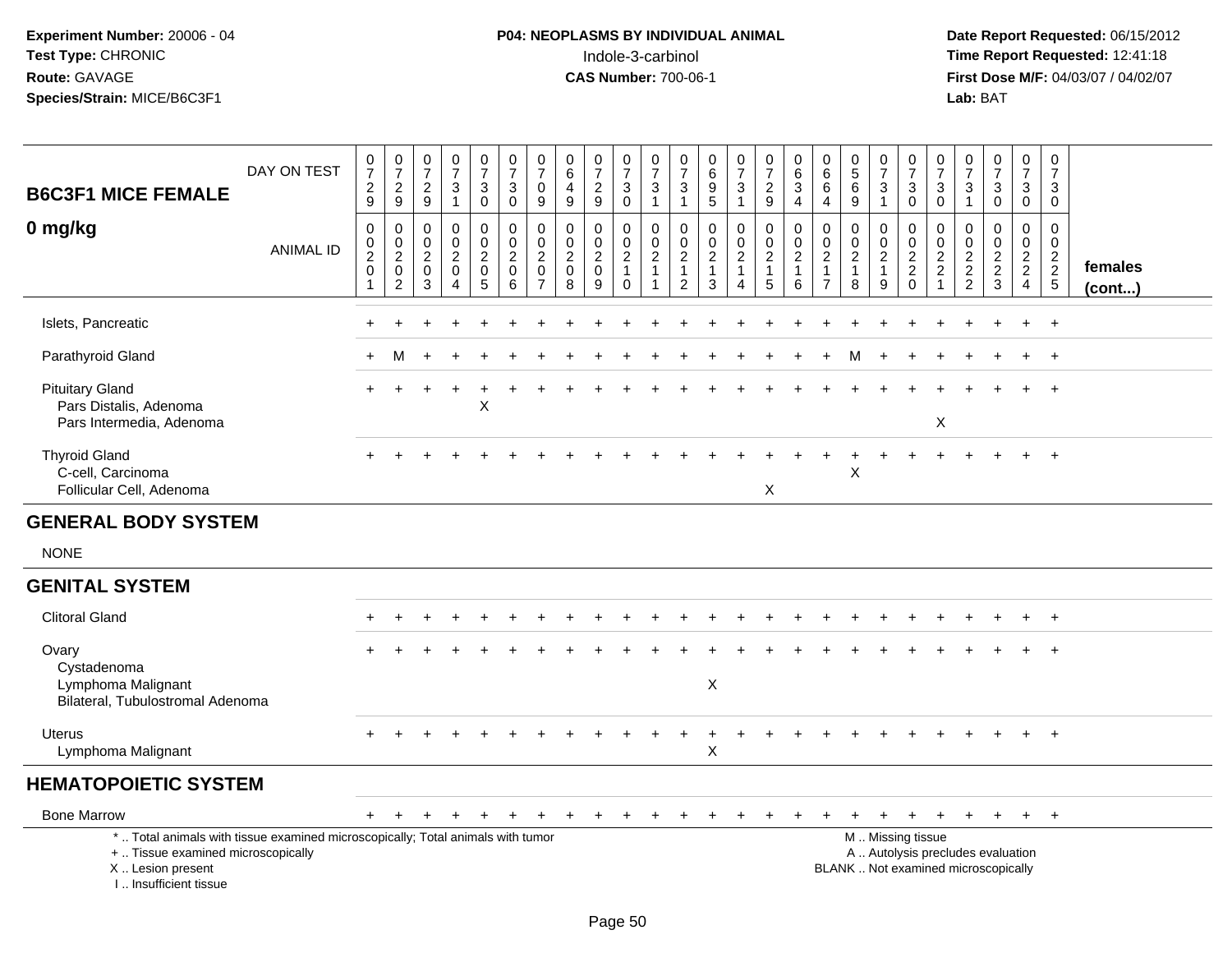I .. Insufficient tissue

# **P04: NEOPLASMS BY INDIVIDUAL ANIMAL**<br>Indole-3-carbinol Indole-3-carbinol **Time Report Requested:** 12:41:18

| <b>B6C3F1 MICE FEMALE</b>                                                                                                                  | DAY ON TEST      | $\frac{0}{7}$<br>$\overline{c}$<br>9    | $\begin{smallmatrix}0\\7\end{smallmatrix}$<br>$\overline{a}$<br>9 | $\frac{0}{7}$<br>$\boldsymbol{2}$<br>$\boldsymbol{9}$                     | 0<br>$\overline{7}$<br>$\sqrt{3}$<br>$\mathbf{1}$                         | $\begin{smallmatrix}0\\7\end{smallmatrix}$<br>$\ensuremath{\mathsf{3}}$<br>$\mathbf 0$ | $\begin{smallmatrix}0\\7\end{smallmatrix}$<br>$\ensuremath{\mathsf{3}}$<br>$\mathsf{O}\xspace$ | $\frac{0}{7}$<br>0<br>9                                               | $\begin{array}{c} 0 \\ 6 \end{array}$<br>4<br>$\boldsymbol{9}$ | $\frac{0}{7}$<br>$\overline{c}$<br>9                             | $\frac{0}{7}$<br>$\ensuremath{\mathsf{3}}$<br>$\mathbf 0$    | $\frac{0}{7}$<br>$\mathsf 3$<br>$\mathbf{1}$ | $\frac{0}{7}$<br>$\sqrt{3}$<br>$\overline{1}$                                          | 0<br>6<br>$\boldsymbol{9}$<br>$\overline{5}$                     | $\frac{0}{7}$<br>$\ensuremath{\mathsf{3}}$<br>$\mathbf{1}$                             | $\frac{0}{7}$<br>$\overline{c}$<br>9                            | $\begin{array}{c} 0 \\ 6 \end{array}$<br>3<br>$\overline{4}$    | $\begin{array}{c} 0 \\ 6 \end{array}$<br>$\,6\,$<br>$\overline{4}$                | $\begin{array}{c} 0 \\ 5 \end{array}$<br>$\,6\,$<br>9             | $\frac{0}{7}$<br>$\sqrt{3}$<br>$\overline{1}$                     | $\frac{0}{7}$<br>3<br>$\mathbf 0$                              | $\frac{0}{7}$<br>$\sqrt{3}$<br>$\mathbf 0$                                               | $\frac{0}{7}$<br>3<br>$\mathbf{1}$                         | $\frac{0}{7}$<br>$\sqrt{3}$<br>$\mathsf{O}\xspace$            | $\frac{0}{7}$<br>$\mathbf{3}$<br>$\mathbf 0$                 | 0<br>$\boldsymbol{7}$<br>3<br>$\mathbf 0$           |                         |
|--------------------------------------------------------------------------------------------------------------------------------------------|------------------|-----------------------------------------|-------------------------------------------------------------------|---------------------------------------------------------------------------|---------------------------------------------------------------------------|----------------------------------------------------------------------------------------|------------------------------------------------------------------------------------------------|-----------------------------------------------------------------------|----------------------------------------------------------------|------------------------------------------------------------------|--------------------------------------------------------------|----------------------------------------------|----------------------------------------------------------------------------------------|------------------------------------------------------------------|----------------------------------------------------------------------------------------|-----------------------------------------------------------------|-----------------------------------------------------------------|-----------------------------------------------------------------------------------|-------------------------------------------------------------------|-------------------------------------------------------------------|----------------------------------------------------------------|------------------------------------------------------------------------------------------|------------------------------------------------------------|---------------------------------------------------------------|--------------------------------------------------------------|-----------------------------------------------------|-------------------------|
| 0 mg/kg                                                                                                                                    | <b>ANIMAL ID</b> | 0<br>$\mathbf 0$<br>$\overline{2}$<br>0 | 0<br>$_{2}^{\rm 0}$<br>$\mathbf 0$<br>$\overline{2}$              | $\mathbf 0$<br>$\mathbf 0$<br>$\overline{2}$<br>$\pmb{0}$<br>$\mathbf{3}$ | $\mathbf 0$<br>$\mathbf 0$<br>$\sqrt{2}$<br>$\mathbf 0$<br>$\overline{4}$ | $\pmb{0}$<br>$\mathbf 0$<br>$\overline{2}$<br>$\mathbf 0$<br>5                         | 0<br>$\mathsf{O}\xspace$<br>$\overline{2}$<br>$\mathbf 0$<br>6                                 | 0<br>$\mathbf 0$<br>$\boldsymbol{2}$<br>$\mathbf 0$<br>$\overline{7}$ | 0<br>$\pmb{0}$<br>$\boldsymbol{2}$<br>$\mathsf{O}\xspace$<br>8 | $\mathbf 0$<br>$\mathbf 0$<br>$\overline{c}$<br>$\mathbf 0$<br>9 | 0<br>$\pmb{0}$<br>$\overline{2}$<br>$\mathbf{1}$<br>$\Omega$ | 0<br>$\mathbf 0$<br>$\boldsymbol{2}$         | $\mathbf 0$<br>$\ddot{\mathbf{0}}$<br>$\overline{2}$<br>$\mathbf{1}$<br>$\overline{2}$ | $\mathbf 0$<br>$\Omega$<br>$\boldsymbol{2}$<br>$\mathbf{1}$<br>3 | $\mathbf 0$<br>$\mathbf 0$<br>$\overline{2}$<br>$\mathbf{1}$<br>$\boldsymbol{\Lambda}$ | 0<br>$\ddot{\mathbf{0}}$<br>$\overline{c}$<br>$\mathbf{1}$<br>5 | 0<br>$\ddot{\mathbf{0}}$<br>$\overline{2}$<br>$\mathbf{1}$<br>6 | $\mathbf 0$<br>$\overline{0}$<br>$\overline{2}$<br>$\mathbf{1}$<br>$\overline{7}$ | $\mathbf 0$<br>$\mathbf 0$<br>$\overline{2}$<br>$\mathbf{1}$<br>8 | $\mathbf 0$<br>$\mathbf 0$<br>$\overline{2}$<br>$\mathbf{1}$<br>9 | 0<br>$\mathbf 0$<br>$\boldsymbol{2}$<br>$\sqrt{2}$<br>$\Omega$ | $\mathbf 0$<br>$\ddot{\mathbf{0}}$<br>$\overline{2}$<br>$\overline{c}$<br>$\overline{1}$ | $\mathbf 0$<br>$\Omega$<br>$\overline{c}$<br>$\frac{2}{2}$ | $\mathbf 0$<br>$\mathbf 0$<br>$\overline{2}$<br>$\frac{2}{3}$ | $\mathsf{O}$<br>$\bar{0}$<br>$\frac{2}{2}$<br>$\overline{4}$ | $\mathbf 0$<br>0<br>$\overline{2}$<br>$\frac{2}{5}$ | females<br>$($ cont $)$ |
| Histiocytic Sarcoma<br>Lymphoma Malignant                                                                                                  |                  |                                         |                                                                   |                                                                           |                                                                           |                                                                                        |                                                                                                |                                                                       |                                                                |                                                                  |                                                              |                                              |                                                                                        | $\boldsymbol{\mathsf{X}}$                                        |                                                                                        |                                                                 |                                                                 |                                                                                   |                                                                   |                                                                   |                                                                |                                                                                          |                                                            |                                                               |                                                              |                                                     |                         |
| Lymph Node<br>Iliac, Lymphoma Malignant<br>Lumbar, Lymphoma Malignant<br>Mediastinal, Histiocytic Sarcoma                                  |                  |                                         |                                                                   |                                                                           |                                                                           |                                                                                        |                                                                                                |                                                                       | $\ddot{}$                                                      |                                                                  |                                                              |                                              |                                                                                        | $\ddot{}$<br>X                                                   |                                                                                        |                                                                 | $+$<br>$\mathsf X$                                              |                                                                                   |                                                                   |                                                                   |                                                                |                                                                                          |                                                            |                                                               |                                                              | $+$                                                 |                         |
| Mediastinal, Lymphoma Malignant<br>Pancreatic, Lymphoma Malignant<br>Renal, Histiocytic Sarcoma<br>Renal, Lymphoma Malignant               |                  |                                         |                                                                   |                                                                           |                                                                           |                                                                                        |                                                                                                |                                                                       | X                                                              |                                                                  |                                                              |                                              |                                                                                        | X<br>$\mathsf X$                                                 |                                                                                        |                                                                 | X<br>X                                                          |                                                                                   |                                                                   |                                                                   |                                                                |                                                                                          |                                                            |                                                               |                                                              |                                                     |                         |
| Lymph Node, Mandibular<br>Histiocytic Sarcoma<br>Lymphoma Malignant                                                                        |                  |                                         |                                                                   |                                                                           |                                                                           |                                                                                        |                                                                                                |                                                                       | $\sf X$                                                        |                                                                  |                                                              |                                              |                                                                                        | $\mathsf X$                                                      |                                                                                        |                                                                 |                                                                 |                                                                                   |                                                                   |                                                                   |                                                                |                                                                                          |                                                            |                                                               |                                                              |                                                     |                         |
| Lymph Node, Mesenteric<br>Histiocytic Sarcoma<br>Lymphoma Malignant                                                                        |                  |                                         |                                                                   |                                                                           |                                                                           |                                                                                        |                                                                                                |                                                                       | X                                                              |                                                                  |                                                              |                                              |                                                                                        | $\mathsf X$                                                      |                                                                                        |                                                                 | X                                                               |                                                                                   |                                                                   |                                                                   |                                                                |                                                                                          |                                                            |                                                               |                                                              |                                                     |                         |
| Spleen<br>Histiocytic Sarcoma<br>Lymphoma Malignant                                                                                        |                  |                                         |                                                                   |                                                                           |                                                                           |                                                                                        |                                                                                                |                                                                       | $\times$                                                       |                                                                  |                                                              |                                              |                                                                                        | $\boldsymbol{\mathsf{X}}$                                        |                                                                                        |                                                                 | X                                                               |                                                                                   |                                                                   |                                                                   |                                                                |                                                                                          |                                                            |                                                               |                                                              |                                                     |                         |
| Thymus<br>Lymphoma Malignant                                                                                                               |                  | $+$                                     |                                                                   |                                                                           |                                                                           |                                                                                        |                                                                                                |                                                                       |                                                                |                                                                  |                                                              |                                              |                                                                                        | +<br>X                                                           |                                                                                        |                                                                 |                                                                 |                                                                                   |                                                                   |                                                                   |                                                                |                                                                                          |                                                            |                                                               |                                                              | $\div$                                              |                         |
| <b>INTEGUMENTARY SYSTEM</b>                                                                                                                |                  |                                         |                                                                   |                                                                           |                                                                           |                                                                                        |                                                                                                |                                                                       |                                                                |                                                                  |                                                              |                                              |                                                                                        |                                                                  |                                                                                        |                                                                 |                                                                 |                                                                                   |                                                                   |                                                                   |                                                                |                                                                                          |                                                            |                                                               |                                                              |                                                     |                         |
| <b>Mammary Gland</b>                                                                                                                       |                  |                                         |                                                                   |                                                                           |                                                                           |                                                                                        |                                                                                                |                                                                       |                                                                |                                                                  |                                                              |                                              |                                                                                        |                                                                  |                                                                                        |                                                                 |                                                                 |                                                                                   |                                                                   |                                                                   |                                                                |                                                                                          |                                                            |                                                               |                                                              | $\ddot{}$                                           |                         |
| *  Total animals with tissue examined microscopically; Total animals with tumor<br>+  Tissue examined microscopically<br>X  Lesion present |                  |                                         |                                                                   |                                                                           |                                                                           |                                                                                        |                                                                                                |                                                                       |                                                                |                                                                  |                                                              |                                              |                                                                                        |                                                                  |                                                                                        |                                                                 |                                                                 |                                                                                   | BLANK  Not examined microscopically                               |                                                                   | M. Missing tissue                                              |                                                                                          |                                                            | A  Autolysis precludes evaluation                             |                                                              |                                                     |                         |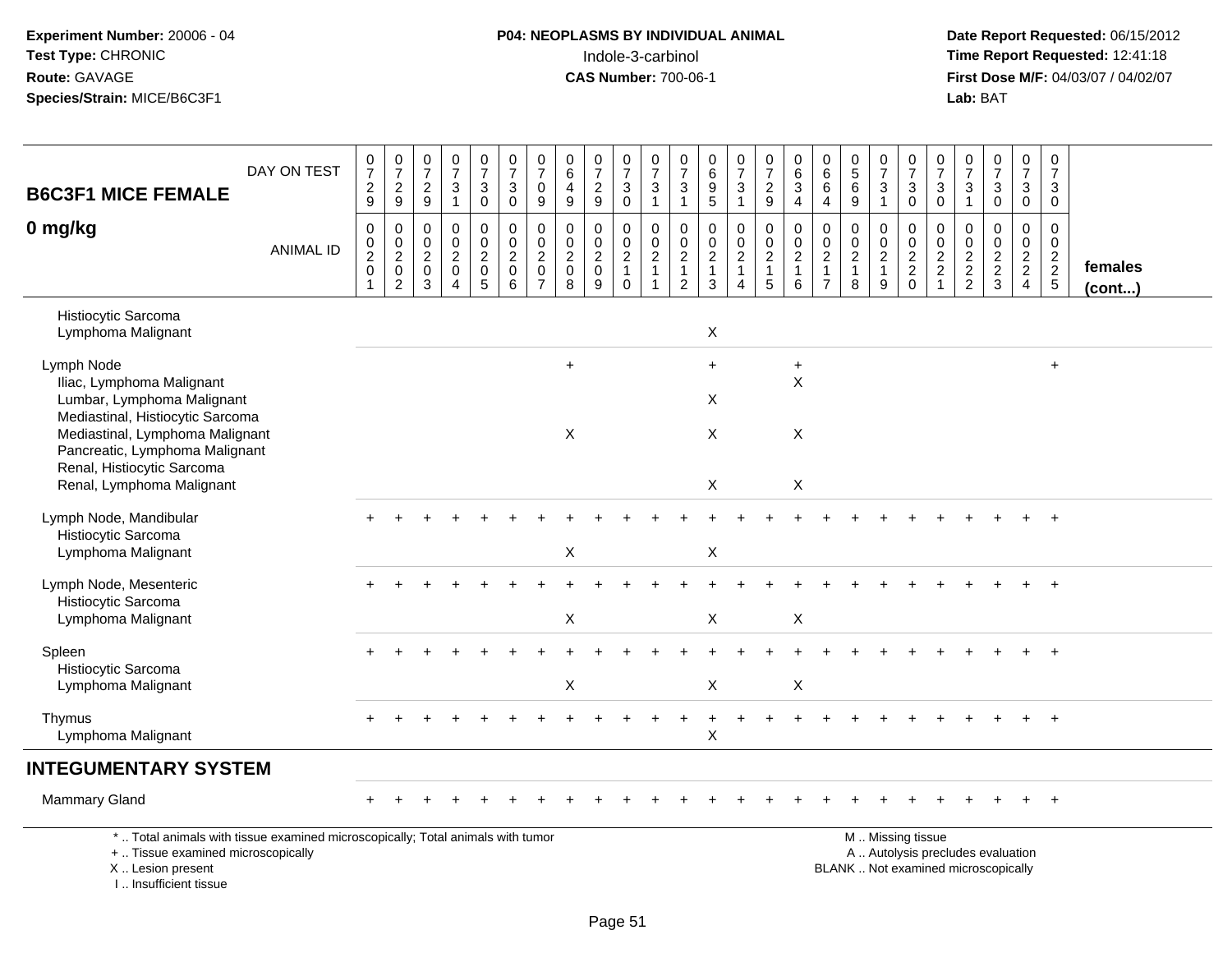I .. Insufficient tissue

| DAY ON TEST<br><b>B6C3F1 MICE FEMALE</b>                                                                                                                      | $\frac{0}{7}$<br>$\frac{2}{9}$                                    | 0<br>$\overline{7}$<br>$\overline{c}$<br>9                          | 0<br>$\overline{7}$<br>$\frac{2}{9}$         | $\frac{0}{7}$<br>$\sqrt{3}$<br>$\overline{1}$                                         | $\boldsymbol{0}$<br>$\overline{7}$<br>3<br>$\mathbf 0$           | $\frac{0}{7}$<br>$\mathbf{3}$<br>$\mathbf 0$                     | 0<br>$\overline{7}$<br>0<br>9                                       | 0<br>$\,6\,$<br>$\overline{4}$<br>9                | 0<br>$\overline{7}$<br>$\overline{c}$<br>9             | 0<br>$\overline{7}$<br>$\mathbf{3}$<br>$\mathbf 0$                 | 0<br>$\overline{7}$<br>$\sqrt{3}$<br>$\mathbf{1}$  | 0<br>$\overline{7}$<br>3<br>$\overline{1}$                           | 0<br>$\,6\,$<br>9<br>5                                            | $\frac{0}{7}$<br>3                                     | 0<br>$\overline{7}$<br>$\overline{2}$<br>9              | $\pmb{0}$<br>$^6_3$<br>$\overline{4}$                         | 0<br>6<br>6<br>$\overline{4}$                                        | $\begin{matrix} 0 \\ 5 \end{matrix}$<br>6<br>9                      | 0<br>$\overline{7}$<br>3<br>$\mathbf{1}$      | 0<br>$\overline{7}$<br>$\mathbf{3}$<br>$\mathbf{0}$ | 0<br>$\overline{7}$<br>3<br>$\Omega$                        | 0<br>$\overline{7}$<br>$\mathbf{3}$<br>$\overline{1}$ | $\frac{0}{7}$<br>$\mathbf{3}$<br>$\mathbf 0$                             | 0<br>$\overline{7}$<br>3<br>$\mathbf 0$             | 0<br>$\overline{7}$<br>3<br>$\mathbf 0$     |                         |
|---------------------------------------------------------------------------------------------------------------------------------------------------------------|-------------------------------------------------------------------|---------------------------------------------------------------------|----------------------------------------------|---------------------------------------------------------------------------------------|------------------------------------------------------------------|------------------------------------------------------------------|---------------------------------------------------------------------|----------------------------------------------------|--------------------------------------------------------|--------------------------------------------------------------------|----------------------------------------------------|----------------------------------------------------------------------|-------------------------------------------------------------------|--------------------------------------------------------|---------------------------------------------------------|---------------------------------------------------------------|----------------------------------------------------------------------|---------------------------------------------------------------------|-----------------------------------------------|-----------------------------------------------------|-------------------------------------------------------------|-------------------------------------------------------|--------------------------------------------------------------------------|-----------------------------------------------------|---------------------------------------------|-------------------------|
| 0 mg/kg<br><b>ANIMAL ID</b>                                                                                                                                   | $\pmb{0}$<br>$\begin{smallmatrix} 0\\2\\0 \end{smallmatrix}$<br>1 | 0<br>$\mathbf 0$<br>$\overline{a}$<br>$\mathbf 0$<br>$\overline{2}$ | 0<br>0<br>$\overline{c}$<br>$\mathbf 0$<br>3 | $\mathbf 0$<br>$\mathbf 0$<br>$\overline{c}$<br>$\mathbf 0$<br>$\boldsymbol{\Lambda}$ | $\mathbf 0$<br>$\mathbf 0$<br>$\overline{c}$<br>$\mathbf 0$<br>5 | $\mathbf 0$<br>$\mathbf 0$<br>$\overline{2}$<br>$\mathbf 0$<br>6 | 0<br>$\mathbf 0$<br>$\overline{c}$<br>$\mathbf 0$<br>$\overline{7}$ | 0<br>$\mathbf 0$<br>$\sqrt{2}$<br>$\mathbf 0$<br>8 | 0<br>$\mathbf 0$<br>$\overline{a}$<br>$\mathbf 0$<br>9 | 0<br>$\mathsf{O}$<br>$\overline{2}$<br>$\mathbf{1}$<br>$\mathbf 0$ | 0<br>$\mathbf 0$<br>$\overline{c}$<br>$\mathbf{1}$ | 0<br>$\mathbf 0$<br>$\overline{2}$<br>$\mathbf{1}$<br>$\overline{2}$ | $\mathbf 0$<br>$\mathbf 0$<br>$\overline{2}$<br>$\mathbf{1}$<br>3 | 0<br>$\mathbf 0$<br>$\overline{2}$<br>$\mathbf 1$<br>4 | 0<br>$\mathbf 0$<br>$\overline{2}$<br>$\mathbf{1}$<br>5 | $\pmb{0}$<br>$\pmb{0}$<br>$\overline{2}$<br>$\mathbf{1}$<br>6 | $\mathbf 0$<br>0<br>$\overline{c}$<br>$\mathbf{1}$<br>$\overline{7}$ | $\mathbf 0$<br>$\mathbf 0$<br>$\boldsymbol{2}$<br>$\mathbf{1}$<br>8 | 0<br>0<br>$\overline{c}$<br>$\mathbf{1}$<br>9 | 0<br>$\mathbf 0$<br>$\frac{2}{2}$<br>$\mathbf 0$    | 0<br>$\mathbf 0$<br>$\boldsymbol{2}$<br>$\overline{2}$<br>1 | 0<br>$\mathbf 0$<br>$\frac{2}{2}$                     | 0<br>$\pmb{0}$<br>$\frac{2}{3}$                                          | $\mathbf 0$<br>0<br>$\frac{2}{2}$<br>$\overline{4}$ | $\mathbf 0$<br>$\mathbf 0$<br>$\frac{2}{2}$ | females<br>$($ cont $)$ |
| Carcinoma                                                                                                                                                     |                                                                   |                                                                     |                                              |                                                                                       |                                                                  |                                                                  |                                                                     |                                                    |                                                        |                                                                    |                                                    |                                                                      |                                                                   |                                                        |                                                         |                                                               |                                                                      |                                                                     |                                               |                                                     |                                                             |                                                       |                                                                          |                                                     |                                             |                         |
| Skin<br>Subcutaneous Tissue, Sarcoma                                                                                                                          |                                                                   |                                                                     |                                              |                                                                                       |                                                                  |                                                                  |                                                                     |                                                    |                                                        |                                                                    |                                                    |                                                                      |                                                                   |                                                        |                                                         |                                                               |                                                                      |                                                                     |                                               |                                                     |                                                             |                                                       |                                                                          |                                                     | $\overline{+}$                              |                         |
| <b>MUSCULOSKELETAL SYSTEM</b>                                                                                                                                 |                                                                   |                                                                     |                                              |                                                                                       |                                                                  |                                                                  |                                                                     |                                                    |                                                        |                                                                    |                                                    |                                                                      |                                                                   |                                                        |                                                         |                                                               |                                                                      |                                                                     |                                               |                                                     |                                                             |                                                       |                                                                          |                                                     |                                             |                         |
| Bone                                                                                                                                                          | $+$                                                               |                                                                     |                                              |                                                                                       |                                                                  |                                                                  |                                                                     |                                                    |                                                        |                                                                    |                                                    |                                                                      |                                                                   |                                                        |                                                         |                                                               |                                                                      |                                                                     |                                               |                                                     |                                                             |                                                       | $\overline{+}$                                                           | $+$                                                 | $+$                                         |                         |
| <b>NERVOUS SYSTEM</b>                                                                                                                                         |                                                                   |                                                                     |                                              |                                                                                       |                                                                  |                                                                  |                                                                     |                                                    |                                                        |                                                                    |                                                    |                                                                      |                                                                   |                                                        |                                                         |                                                               |                                                                      |                                                                     |                                               |                                                     |                                                             |                                                       |                                                                          |                                                     |                                             |                         |
| <b>Brain</b>                                                                                                                                                  |                                                                   |                                                                     |                                              |                                                                                       |                                                                  |                                                                  |                                                                     |                                                    |                                                        |                                                                    |                                                    |                                                                      |                                                                   |                                                        |                                                         |                                                               |                                                                      |                                                                     |                                               |                                                     |                                                             |                                                       |                                                                          |                                                     | $+$                                         |                         |
| <b>RESPIRATORY SYSTEM</b>                                                                                                                                     |                                                                   |                                                                     |                                              |                                                                                       |                                                                  |                                                                  |                                                                     |                                                    |                                                        |                                                                    |                                                    |                                                                      |                                                                   |                                                        |                                                         |                                                               |                                                                      |                                                                     |                                               |                                                     |                                                             |                                                       |                                                                          |                                                     |                                             |                         |
| Lung<br>Alveolar/Bronchiolar Adenoma<br>Alveolar/Bronchiolar Carcinoma<br>Carcinoma, Metastatic, Thyroid Gland<br>Hepatocellular Carcinoma, Metastatic, Liver | $\boldsymbol{\mathsf{X}}$                                         |                                                                     |                                              |                                                                                       |                                                                  |                                                                  | X                                                                   |                                                    |                                                        |                                                                    |                                                    |                                                                      |                                                                   |                                                        |                                                         | $\pmb{\times}$                                                |                                                                      | X                                                                   |                                               |                                                     |                                                             |                                                       |                                                                          |                                                     | $\ddot{+}$                                  |                         |
| Histiocytic Sarcoma<br>Lymphoma Malignant                                                                                                                     |                                                                   |                                                                     |                                              |                                                                                       |                                                                  |                                                                  |                                                                     |                                                    |                                                        |                                                                    |                                                    |                                                                      |                                                                   |                                                        |                                                         | $\pmb{\times}$                                                |                                                                      |                                                                     |                                               |                                                     |                                                             |                                                       |                                                                          |                                                     |                                             |                         |
| Nose                                                                                                                                                          |                                                                   |                                                                     |                                              |                                                                                       |                                                                  |                                                                  |                                                                     |                                                    |                                                        |                                                                    |                                                    |                                                                      |                                                                   |                                                        |                                                         |                                                               |                                                                      |                                                                     |                                               |                                                     |                                                             |                                                       |                                                                          |                                                     |                                             |                         |
| Trachea                                                                                                                                                       |                                                                   |                                                                     |                                              |                                                                                       |                                                                  |                                                                  |                                                                     |                                                    |                                                        |                                                                    |                                                    |                                                                      |                                                                   |                                                        |                                                         |                                                               |                                                                      |                                                                     |                                               |                                                     |                                                             |                                                       |                                                                          | $\ddot{}$                                           | $+$                                         |                         |
| <b>SPECIAL SENSES SYSTEM</b>                                                                                                                                  |                                                                   |                                                                     |                                              |                                                                                       |                                                                  |                                                                  |                                                                     |                                                    |                                                        |                                                                    |                                                    |                                                                      |                                                                   |                                                        |                                                         |                                                               |                                                                      |                                                                     |                                               |                                                     |                                                             |                                                       |                                                                          |                                                     |                                             |                         |
| Ear                                                                                                                                                           |                                                                   |                                                                     |                                              | $\ddot{}$                                                                             |                                                                  |                                                                  |                                                                     |                                                    |                                                        |                                                                    |                                                    |                                                                      |                                                                   |                                                        |                                                         |                                                               |                                                                      |                                                                     |                                               |                                                     |                                                             |                                                       |                                                                          |                                                     |                                             |                         |
| *  Total animals with tissue examined microscopically; Total animals with tumor<br>+  Tissue examined microscopically<br>X  Lesion present                    |                                                                   |                                                                     |                                              |                                                                                       |                                                                  |                                                                  |                                                                     |                                                    |                                                        |                                                                    |                                                    |                                                                      |                                                                   |                                                        |                                                         |                                                               |                                                                      |                                                                     |                                               | M  Missing tissue                                   |                                                             |                                                       | A  Autolysis precludes evaluation<br>BLANK  Not examined microscopically |                                                     |                                             |                         |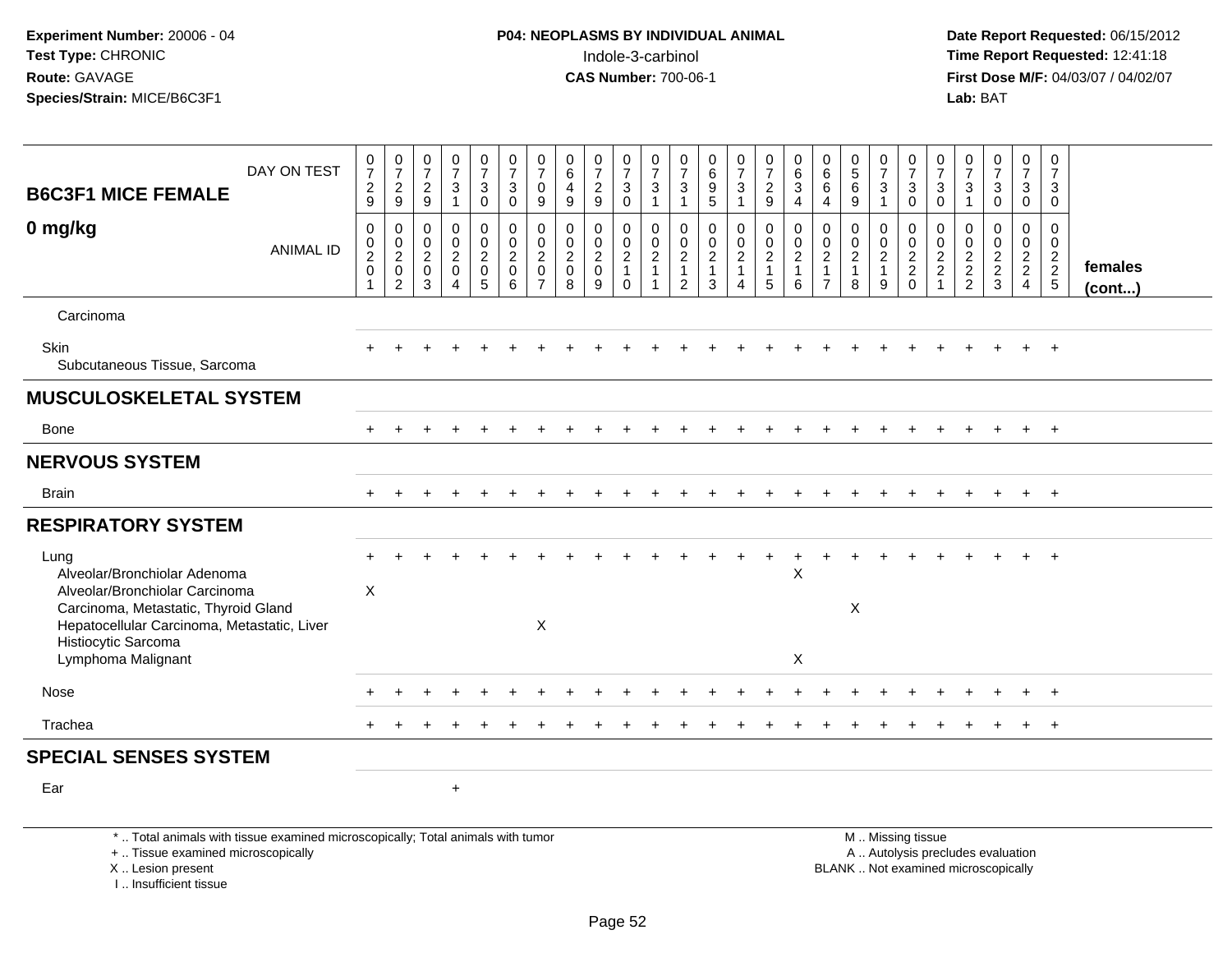**Date Report Requested:** 06/15/2012 **First Dose M/F:** 04/03/07 / 04/02/07<br>Lab: BAT **Lab:** BAT

| <b>B6C3F1 MICE FEMALE</b><br>0 mg/kg                        | DAY ON TEST<br>ANIMAL ID | $\frac{0}{7}$<br>$\sqrt{2}$<br>9<br>0<br>$_2^0$<br>$\mathbf 0$ | $\frac{0}{7}$<br>$\frac{2}{9}$<br>0<br>$\begin{matrix} 0 \\ 2 \\ 0 \end{matrix}$ | $\frac{0}{7}$<br>$\overline{2}$<br>9<br>$\pmb{0}$<br>$\frac{0}{2}$ | $\frac{0}{7}$<br>$\mathbf{3}$<br>0<br>$\mathbf 0$<br>$\frac{2}{0}$ | $\frac{0}{7}$<br>$\sqrt{3}$<br>$\pmb{0}$<br>$\begin{matrix} 0 \\ 0 \\ 2 \\ 0 \end{matrix}$<br>$\overline{5}$ | $\frac{0}{7}$<br>$\mathbf{3}$<br>0<br>$\begin{smallmatrix} 0\\0\\2 \end{smallmatrix}$<br>$\mathsf 0$ | $\frac{0}{7}$<br>0<br>9<br>0<br>0<br>$\overline{c}$<br>$\mathbf 0$<br>$\overline{z}$ | $\begin{array}{c} 0 \\ 6 \end{array}$<br>$\overline{4}$<br>$9$<br>$\mathbf 0$<br>$\overline{0}$<br>$\frac{2}{0}$ | $\frac{0}{7}$<br>$\overline{2}$<br>9<br>0<br>$\pmb{0}$<br>$\frac{2}{0}$ | 0<br>$\overline{7}$<br>$\ensuremath{\mathsf{3}}$<br>$\mathbf 0$<br>0<br>$\pmb{0}$<br>$\frac{2}{1}$ | $\frac{0}{7}$<br>3<br>0<br>$\frac{0}{2}$<br>1 | $\frac{0}{7}$<br>$\ensuremath{\mathsf{3}}$<br>$\mathbf{1}$<br>0002 | $\begin{matrix} 0 \\ 6 \\ 9 \end{matrix}$<br>$\overline{5}$<br>$\begin{array}{c} 0 \\ 0 \\ 2 \\ 1 \end{array}$ | $\frac{0}{7}$<br>$\mathbf{3}$<br>1<br>$\begin{array}{c} 0 \\ 0 \\ 2 \\ 1 \end{array}$ | $\frac{0}{7}$<br>$\overline{2}$<br>$\boldsymbol{9}$<br>$\begin{array}{c} 0 \\ 0 \\ 2 \\ 1 \end{array}$ | 0<br>$\,6$<br>$\mathbf{3}$<br>$\overline{4}$<br>0<br>$\mathbf 0$<br>$\overline{c}$<br>$\mathbf{1}$ | $\begin{array}{c} 0 \\ 6 \end{array}$<br>6<br>$\overline{4}$<br>0<br>$\pmb{0}$<br>$\boldsymbol{2}$<br>$\overline{1}$<br>$\overline{7}$ | $\begin{smallmatrix}0\0\5\end{smallmatrix}$<br>$\,6\,$<br>9<br>0<br>$\pmb{0}$<br>$\overline{c}$<br>$\overline{A}$ | $\frac{0}{7}$<br>$\mathbf 3$<br>$\mathbf 0$<br>$\pmb{0}$<br>$\frac{2}{1}$ | $\frac{0}{7}$<br>$\mathbf{3}$<br>$\mathbf 0$<br>0<br>$\frac{0}{2}$<br>$\Omega$ | $\frac{0}{7}$<br>3<br>$\mathbf 0$<br>0<br>$\pmb{0}$<br>$\frac{2}{2}$ | $\frac{0}{7}$<br>$\sqrt{3}$<br>0<br>$\frac{0}{2}$<br>2<br>2 | $\frac{0}{7}$<br>$\mathbf{3}$<br>$\overline{0}$<br>$\begin{smallmatrix}0\0\0\end{smallmatrix}$<br>$\frac{2}{3}$ | $\frac{0}{7}$<br>3<br>0<br>0<br>0<br>$\frac{2}{2}$ | 0<br>$\overline{7}$<br>$\ensuremath{\mathsf{3}}$<br>$\mathbf 0$<br>0<br>$\mathbf 0$<br>$\frac{2}{5}$ | females      |
|-------------------------------------------------------------|--------------------------|----------------------------------------------------------------|----------------------------------------------------------------------------------|--------------------------------------------------------------------|--------------------------------------------------------------------|--------------------------------------------------------------------------------------------------------------|------------------------------------------------------------------------------------------------------|--------------------------------------------------------------------------------------|------------------------------------------------------------------------------------------------------------------|-------------------------------------------------------------------------|----------------------------------------------------------------------------------------------------|-----------------------------------------------|--------------------------------------------------------------------|----------------------------------------------------------------------------------------------------------------|---------------------------------------------------------------------------------------|--------------------------------------------------------------------------------------------------------|----------------------------------------------------------------------------------------------------|----------------------------------------------------------------------------------------------------------------------------------------|-------------------------------------------------------------------------------------------------------------------|---------------------------------------------------------------------------|--------------------------------------------------------------------------------|----------------------------------------------------------------------|-------------------------------------------------------------|-----------------------------------------------------------------------------------------------------------------|----------------------------------------------------|------------------------------------------------------------------------------------------------------|--------------|
|                                                             |                          |                                                                | $\overline{2}$                                                                   | 3                                                                  | $\overline{4}$                                                     |                                                                                                              | 6                                                                                                    |                                                                                      | 8                                                                                                                | 9                                                                       | $\Omega$                                                                                           |                                               | $\overline{2}$                                                     | 3                                                                                                              | 4                                                                                     | 5                                                                                                      | 6                                                                                                  |                                                                                                                                        | 8                                                                                                                 | 9                                                                         |                                                                                |                                                                      |                                                             |                                                                                                                 |                                                    |                                                                                                      | $($ cont $)$ |
| Eye                                                         |                          | $\pm$                                                          |                                                                                  |                                                                    |                                                                    |                                                                                                              |                                                                                                      |                                                                                      |                                                                                                                  |                                                                         |                                                                                                    |                                               |                                                                    |                                                                                                                |                                                                                       |                                                                                                        |                                                                                                    |                                                                                                                                        |                                                                                                                   |                                                                           |                                                                                |                                                                      |                                                             |                                                                                                                 | $+$                                                | $+$                                                                                                  |              |
| <b>Harderian Gland</b><br>Adenoma<br>Lymphoma Malignant     |                          | $+$                                                            |                                                                                  |                                                                    | $\ddot{}$                                                          | X                                                                                                            |                                                                                                      |                                                                                      |                                                                                                                  |                                                                         |                                                                                                    |                                               |                                                                    | X                                                                                                              |                                                                                       |                                                                                                        |                                                                                                    |                                                                                                                                        |                                                                                                                   |                                                                           |                                                                                |                                                                      |                                                             |                                                                                                                 | $+$                                                | $+$                                                                                                  |              |
| <b>URINARY SYSTEM</b>                                       |                          |                                                                |                                                                                  |                                                                    |                                                                    |                                                                                                              |                                                                                                      |                                                                                      |                                                                                                                  |                                                                         |                                                                                                    |                                               |                                                                    |                                                                                                                |                                                                                       |                                                                                                        |                                                                                                    |                                                                                                                                        |                                                                                                                   |                                                                           |                                                                                |                                                                      |                                                             |                                                                                                                 |                                                    |                                                                                                      |              |
| Kidney<br>Histiocytic Sarcoma<br>Lymphoma Malignant         |                          | $\div$                                                         |                                                                                  |                                                                    |                                                                    |                                                                                                              |                                                                                                      |                                                                                      | X                                                                                                                |                                                                         |                                                                                                    |                                               |                                                                    | X                                                                                                              |                                                                                       |                                                                                                        | $\boldsymbol{\mathsf{X}}$                                                                          |                                                                                                                                        |                                                                                                                   |                                                                           |                                                                                |                                                                      |                                                             |                                                                                                                 | $+$                                                | $+$                                                                                                  |              |
| <b>Urinary Bladder</b>                                      |                          | $\pm$                                                          |                                                                                  |                                                                    |                                                                    |                                                                                                              |                                                                                                      |                                                                                      |                                                                                                                  |                                                                         |                                                                                                    |                                               |                                                                    |                                                                                                                |                                                                                       |                                                                                                        |                                                                                                    |                                                                                                                                        |                                                                                                                   |                                                                           |                                                                                |                                                                      |                                                             |                                                                                                                 | $\pm$                                              | $+$                                                                                                  |              |
| <b>SYSTEMIC LESIONS</b>                                     |                          |                                                                |                                                                                  |                                                                    |                                                                    |                                                                                                              |                                                                                                      |                                                                                      |                                                                                                                  |                                                                         |                                                                                                    |                                               |                                                                    |                                                                                                                |                                                                                       |                                                                                                        |                                                                                                    |                                                                                                                                        |                                                                                                                   |                                                                           |                                                                                |                                                                      |                                                             |                                                                                                                 |                                                    |                                                                                                      |              |
| Multiple Organ<br>Histiocytic Sarcoma<br>Lymphoma Malignant |                          | $\ddot{}$                                                      |                                                                                  |                                                                    |                                                                    |                                                                                                              |                                                                                                      |                                                                                      | $\pmb{\times}$                                                                                                   |                                                                         |                                                                                                    |                                               |                                                                    | X                                                                                                              |                                                                                       |                                                                                                        | X                                                                                                  |                                                                                                                                        |                                                                                                                   |                                                                           |                                                                                |                                                                      |                                                             |                                                                                                                 | $+$                                                | $+$                                                                                                  |              |

+ .. Tissue examined microscopically

X .. Lesion present

I .. Insufficient tissue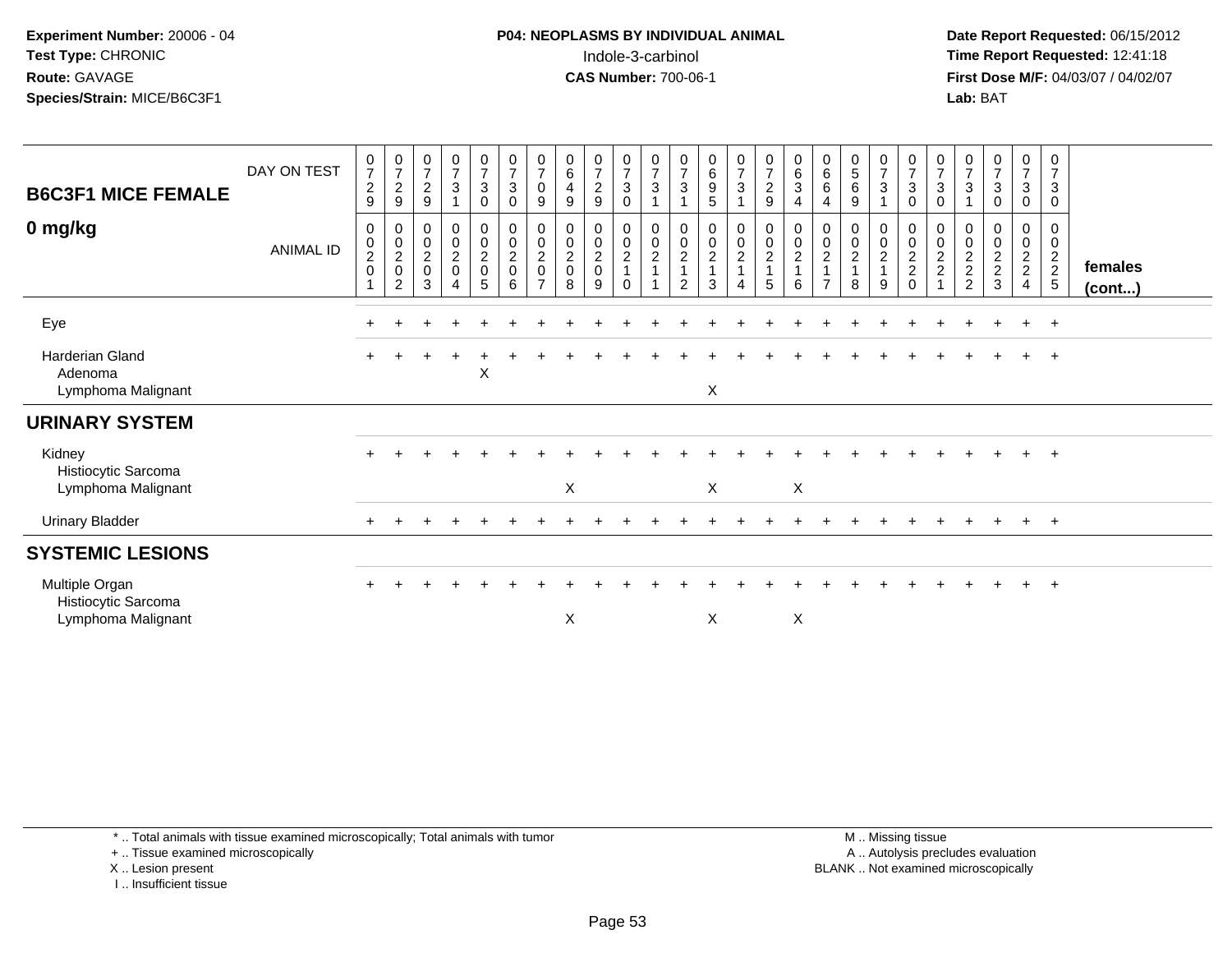**Date Report Requested:** 06/15/2012 **First Dose M/F:** 04/03/07 / 04/02/07<br>Lab: BAT **Lab:** BAT

| <b>B6C3F1 MICE FEMALE</b><br>0 mg/kg                                                                     | DAY ON TEST<br><b>ANIMAL ID</b> | $\begin{array}{c} 0 \\ 6 \end{array}$<br>$\,8\,$<br>$\overline{7}$<br>$\mathsf 0$<br>0, 2, 2, 6 | $\frac{0}{7}$<br>$\sqrt{3}$<br>$\pmb{0}$<br>$\mathbf 0$<br>$\frac{0}{2}$<br>7 | $\frac{0}{7}$<br>$\mathsf 3$<br>$\mathsf 0$<br>$\mathsf 0$<br>$\mathsf{O}\xspace$<br>$\overline{2}$<br>$\overline{c}$<br>8 | $\frac{0}{7}$<br>$\boldsymbol{2}$<br>$\boldsymbol{9}$<br>$\mathbf 0$<br>$\pmb{0}$<br>$\overline{2}$<br>$\boldsymbol{2}$<br>$\overline{9}$ | $\frac{0}{7}$<br>$\mathbf 0$<br>$\boldsymbol{9}$<br>$\pmb{0}$<br>$\frac{0}{2}$<br>$\mathbf{3}$<br>$\overline{0}$ | $\frac{0}{7}$<br>$\mathbf{1}$<br>8<br>$\mathbf 0$<br>$\mathbf 0$<br>$\overline{a}$<br>3 | $\frac{0}{7}$<br>3<br>$\mathbf{1}$<br>$\mathbf 0$<br>$\mathbf 0$<br>$\sqrt{2}$<br>$\mathbf{3}$<br>$\overline{2}$ | $\begin{array}{c} 0 \\ 7 \end{array}$<br>$\ensuremath{\mathsf{3}}$<br>$\pmb{0}$<br>0<br>$\pmb{0}$<br>$\overline{2}$<br>$\sqrt{3}$<br>$\overline{3}$ | $\frac{0}{7}$<br>$\ensuremath{\mathsf{3}}$<br>$\overline{1}$<br>$\mathbf 0$<br>$\mathbf 0$<br>$\overline{2}$<br>$\mathbf 3$<br>$\overline{4}$ | $\frac{0}{7}$<br>$\mathsf 3$<br>$\mathbf{1}$<br>$\mathbf 0$<br>$\pmb{0}$<br>$\overline{2}$<br>$\sqrt{3}$<br>$\overline{5}$ | 0<br>$6\phantom{a}$<br>$\sqrt{3}$<br>$\boldsymbol{9}$<br>0<br>$\mathbf 0$<br>$\overline{2}$<br>$\mathbf{3}$<br>$6\phantom{1}$ | $\begin{array}{c} 0 \\ 6 \end{array}$<br>$\boldsymbol{9}$<br>$\sqrt{5}$<br>$\mathbf 0$<br>$\boldsymbol{0}$<br>$\sqrt{2}$<br>$\sqrt{3}$<br>$\overline{7}$ | $\begin{array}{c} 0 \\ 5 \end{array}$<br>$\mathsf 0$<br>6<br>0<br>$\pmb{0}$<br>$\overline{2}$<br>$\mathbf{3}$<br>$\overline{8}$ | $_{6}^{\rm 0}$<br>$\overline{\mathbf{4}}$<br>$\overline{7}$<br>0<br>$\frac{0}{2}$<br>$\sqrt{3}$<br>$\overline{9}$ | $\frac{0}{7}$<br>$\ensuremath{\mathsf{3}}$<br>$\pmb{0}$<br>$\mathbf 0$<br>$\frac{0}{2}$<br>$\overline{4}$<br>$\mathbf 0$ | $\frac{0}{7}$<br>$\mathbf{3}$<br>$\mathbf 0$<br>0<br>$\mathbf 0$<br>$\sqrt{2}$<br>4 | $\frac{0}{7}$<br>$\ensuremath{\mathsf{3}}$<br>$\pmb{0}$<br>$\mathbf 0$<br>$\frac{0}{2}$<br>$\overline{\mathbf{4}}$<br>$\overline{2}$ | 0<br>$\overline{7}$<br>$\overline{c}$<br>$\boldsymbol{9}$<br>0<br>$\mathsf{O}\xspace$<br>$\overline{2}$<br>$\overline{4}$<br>3 | $\frac{0}{7}$<br>$\sqrt{3}$<br>$\mathbf 0$<br>$\mathbf 0$<br>$\mathbf 0$<br>$\overline{2}$<br>$\overline{4}$<br>$\overline{4}$ | $\begin{array}{c} 0 \\ 5 \end{array}$<br>$\,8\,$<br>9<br>0<br>$\mathbf 0$<br>$\sqrt{2}$<br>4<br>5 | $\frac{0}{7}$<br>$\mathbf{3}$<br>$\mathbf 0$<br>$\mathbf 0$<br>$\frac{0}{2}$<br>$\overline{4}$<br>$6\phantom{a}$ | $\begin{matrix}0\6\9\end{matrix}$<br>$\overline{7}$<br>0<br>$\mathbf 0$<br>$\overline{2}$<br>4<br>$\overline{7}$ | $\frac{0}{7}$<br>$\frac{2}{9}$<br>$\pmb{0}$<br>$\frac{0}{2}$<br>$\begin{array}{c} 4 \\ 8 \end{array}$ | $\begin{array}{c} 0 \\ 6 \end{array}$<br>$\bf 8$<br>$\overline{4}$<br>$\mathbf 0$<br>$\pmb{0}$<br>$\overline{2}$<br>4<br>9 | 0<br>$\sqrt{5}$<br>$6\phantom{1}6$<br>8<br>0<br>$\mathbf 0$<br>$\overline{2}$<br>$\sqrt{5}$<br>$\mathbf 0$ | * TOTALS                |
|----------------------------------------------------------------------------------------------------------|---------------------------------|-------------------------------------------------------------------------------------------------|-------------------------------------------------------------------------------|----------------------------------------------------------------------------------------------------------------------------|-------------------------------------------------------------------------------------------------------------------------------------------|------------------------------------------------------------------------------------------------------------------|-----------------------------------------------------------------------------------------|------------------------------------------------------------------------------------------------------------------|-----------------------------------------------------------------------------------------------------------------------------------------------------|-----------------------------------------------------------------------------------------------------------------------------------------------|----------------------------------------------------------------------------------------------------------------------------|-------------------------------------------------------------------------------------------------------------------------------|----------------------------------------------------------------------------------------------------------------------------------------------------------|---------------------------------------------------------------------------------------------------------------------------------|-------------------------------------------------------------------------------------------------------------------|--------------------------------------------------------------------------------------------------------------------------|-------------------------------------------------------------------------------------|--------------------------------------------------------------------------------------------------------------------------------------|--------------------------------------------------------------------------------------------------------------------------------|--------------------------------------------------------------------------------------------------------------------------------|---------------------------------------------------------------------------------------------------|------------------------------------------------------------------------------------------------------------------|------------------------------------------------------------------------------------------------------------------|-------------------------------------------------------------------------------------------------------|----------------------------------------------------------------------------------------------------------------------------|------------------------------------------------------------------------------------------------------------|-------------------------|
| <b>ALIMENTARY SYSTEM</b>                                                                                 |                                 |                                                                                                 |                                                                               |                                                                                                                            |                                                                                                                                           |                                                                                                                  |                                                                                         |                                                                                                                  |                                                                                                                                                     |                                                                                                                                               |                                                                                                                            |                                                                                                                               |                                                                                                                                                          |                                                                                                                                 |                                                                                                                   |                                                                                                                          |                                                                                     |                                                                                                                                      |                                                                                                                                |                                                                                                                                |                                                                                                   |                                                                                                                  |                                                                                                                  |                                                                                                       |                                                                                                                            |                                                                                                            |                         |
| Esophagus                                                                                                |                                 |                                                                                                 |                                                                               |                                                                                                                            |                                                                                                                                           |                                                                                                                  |                                                                                         |                                                                                                                  |                                                                                                                                                     |                                                                                                                                               |                                                                                                                            |                                                                                                                               |                                                                                                                                                          |                                                                                                                                 |                                                                                                                   |                                                                                                                          |                                                                                     |                                                                                                                                      |                                                                                                                                |                                                                                                                                |                                                                                                   |                                                                                                                  |                                                                                                                  |                                                                                                       |                                                                                                                            |                                                                                                            | 50                      |
| Gallbladder<br>Leiomyosarcoma, Metastatic, Intestine Small,<br>Jejunum                                   |                                 |                                                                                                 |                                                                               |                                                                                                                            |                                                                                                                                           |                                                                                                                  |                                                                                         |                                                                                                                  |                                                                                                                                                     |                                                                                                                                               |                                                                                                                            | X                                                                                                                             |                                                                                                                                                          |                                                                                                                                 |                                                                                                                   |                                                                                                                          |                                                                                     |                                                                                                                                      |                                                                                                                                |                                                                                                                                |                                                                                                   |                                                                                                                  |                                                                                                                  |                                                                                                       |                                                                                                                            |                                                                                                            | 49<br>1                 |
| Intestine Large, Cecum<br>Leiomyosarcoma<br>Lymphoma Malignant                                           |                                 |                                                                                                 |                                                                               |                                                                                                                            |                                                                                                                                           |                                                                                                                  |                                                                                         |                                                                                                                  |                                                                                                                                                     |                                                                                                                                               |                                                                                                                            |                                                                                                                               |                                                                                                                                                          |                                                                                                                                 |                                                                                                                   |                                                                                                                          |                                                                                     |                                                                                                                                      |                                                                                                                                |                                                                                                                                |                                                                                                   |                                                                                                                  |                                                                                                                  |                                                                                                       | $\times$                                                                                                                   |                                                                                                            | 50<br>1<br>$\mathbf{1}$ |
| Intestine Large, Colon                                                                                   |                                 |                                                                                                 |                                                                               |                                                                                                                            |                                                                                                                                           |                                                                                                                  |                                                                                         |                                                                                                                  |                                                                                                                                                     |                                                                                                                                               |                                                                                                                            |                                                                                                                               |                                                                                                                                                          |                                                                                                                                 |                                                                                                                   |                                                                                                                          |                                                                                     |                                                                                                                                      |                                                                                                                                |                                                                                                                                |                                                                                                   |                                                                                                                  |                                                                                                                  |                                                                                                       |                                                                                                                            |                                                                                                            | 50                      |
| Intestine Large, Rectum                                                                                  |                                 |                                                                                                 |                                                                               |                                                                                                                            |                                                                                                                                           |                                                                                                                  |                                                                                         |                                                                                                                  |                                                                                                                                                     |                                                                                                                                               |                                                                                                                            |                                                                                                                               |                                                                                                                                                          |                                                                                                                                 |                                                                                                                   |                                                                                                                          |                                                                                     |                                                                                                                                      |                                                                                                                                |                                                                                                                                |                                                                                                   |                                                                                                                  |                                                                                                                  |                                                                                                       |                                                                                                                            | $\ddot{}$                                                                                                  | 50                      |
| Intestine Small, Duodenum                                                                                |                                 |                                                                                                 |                                                                               |                                                                                                                            |                                                                                                                                           |                                                                                                                  |                                                                                         |                                                                                                                  |                                                                                                                                                     |                                                                                                                                               |                                                                                                                            |                                                                                                                               |                                                                                                                                                          |                                                                                                                                 |                                                                                                                   |                                                                                                                          |                                                                                     |                                                                                                                                      |                                                                                                                                |                                                                                                                                |                                                                                                   |                                                                                                                  |                                                                                                                  |                                                                                                       |                                                                                                                            | $\ddot{}$                                                                                                  | 50                      |
| Intestine Small, Ileum<br>Lymphoma Malignant                                                             |                                 |                                                                                                 |                                                                               |                                                                                                                            |                                                                                                                                           |                                                                                                                  |                                                                                         |                                                                                                                  |                                                                                                                                                     |                                                                                                                                               |                                                                                                                            |                                                                                                                               |                                                                                                                                                          |                                                                                                                                 |                                                                                                                   |                                                                                                                          |                                                                                     |                                                                                                                                      |                                                                                                                                |                                                                                                                                |                                                                                                   |                                                                                                                  |                                                                                                                  |                                                                                                       | $\ddot{}$<br>$\sf X$                                                                                                       | $+$                                                                                                        | 50<br>1                 |
| Intestine Small, Jejunum<br>Leiomyosarcoma                                                               |                                 |                                                                                                 |                                                                               |                                                                                                                            |                                                                                                                                           |                                                                                                                  |                                                                                         |                                                                                                                  |                                                                                                                                                     |                                                                                                                                               |                                                                                                                            | Χ                                                                                                                             |                                                                                                                                                          |                                                                                                                                 |                                                                                                                   |                                                                                                                          |                                                                                     |                                                                                                                                      |                                                                                                                                |                                                                                                                                |                                                                                                   |                                                                                                                  |                                                                                                                  |                                                                                                       |                                                                                                                            |                                                                                                            | 50<br>1                 |
| Liver<br>Hepatocellular Adenoma<br>Hepatocellular Carcinoma<br>Histiocytic Sarcoma<br>Lymphoma Malignant |                                 |                                                                                                 | X                                                                             |                                                                                                                            |                                                                                                                                           | X                                                                                                                |                                                                                         |                                                                                                                  | X                                                                                                                                                   |                                                                                                                                               |                                                                                                                            |                                                                                                                               |                                                                                                                                                          |                                                                                                                                 |                                                                                                                   |                                                                                                                          |                                                                                     | X                                                                                                                                    |                                                                                                                                | X                                                                                                                              | X                                                                                                 | X                                                                                                                |                                                                                                                  | X                                                                                                     |                                                                                                                            | $\ddot{}$<br>X                                                                                             | 50<br>7<br>6<br>1<br>4  |

\* .. Total animals with tissue examined microscopically; Total animals with tumor

+ .. Tissue examined microscopically

X .. Lesion present

I .. Insufficient tissue

M .. Missing tissue

y the contract of the contract of the contract of the contract of the contract of the contract of the contract of  $A$ . Autolysis precludes evaluation

Lesion present BLANK .. Not examined microscopically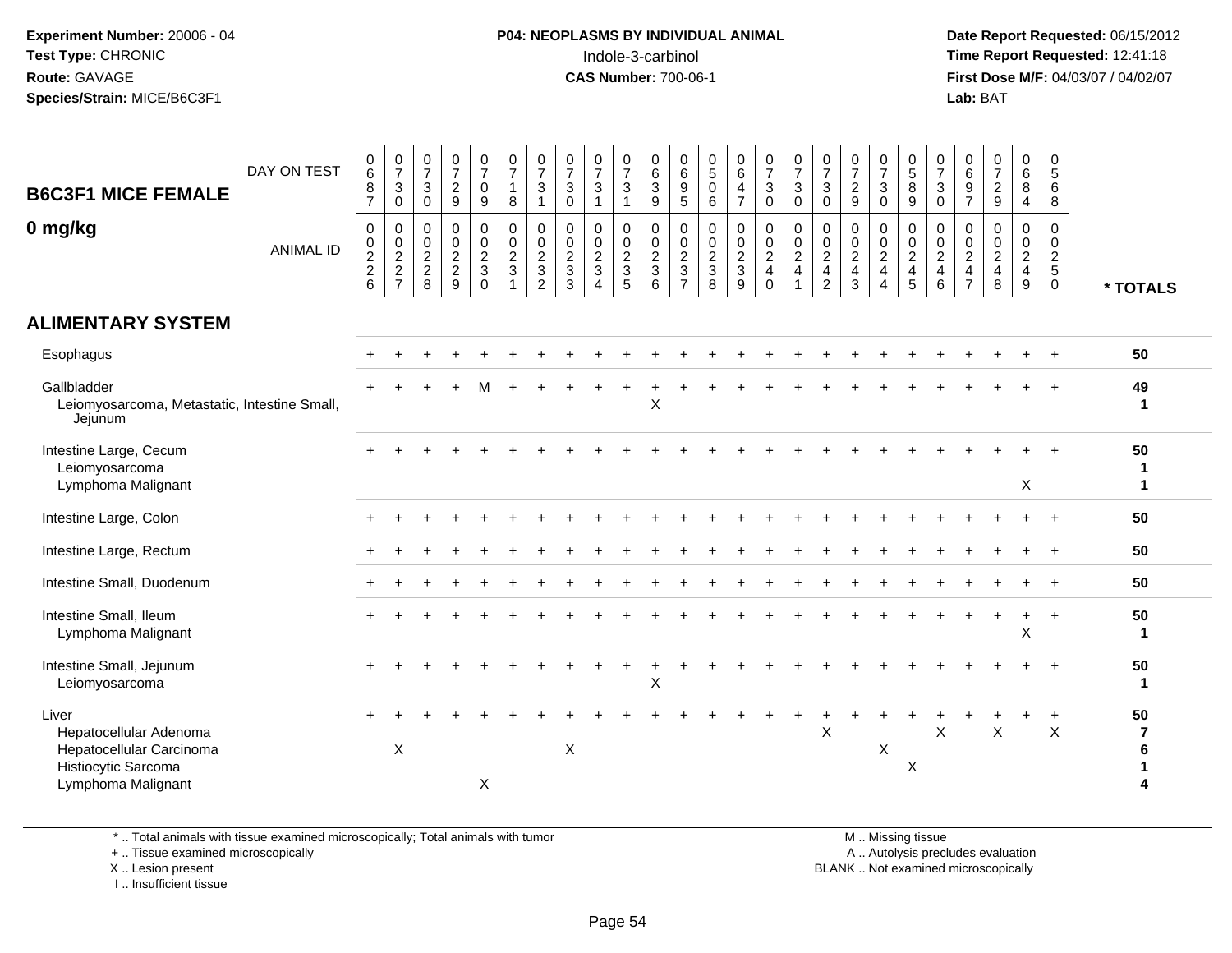# **P04: NEOPLASMS BY INDIVIDUAL ANIMAL**Indole-3-carbinol **Time Report Requested:** 12:41:18

 **Date Report Requested:** 06/15/2012 **First Dose M/F:** 04/03/07 / 04/02/07<br>Lab: BAT **Lab:** BAT

| <b>B6C3F1 MICE FEMALE</b>                                                                             | DAY ON TEST      | $\begin{array}{c} 0 \\ 6 \end{array}$<br>8<br>$\overline{7}$ | $\frac{0}{7}$<br>$\sqrt{3}$<br>$\mathbf 0$    | $\frac{0}{7}$<br>$\mathbf{3}$<br>$\mathbf 0$ | $\frac{0}{7}$<br>$\frac{2}{9}$                      | $\frac{0}{7}$<br>$\mathsf{O}$<br>9                          | $\frac{0}{7}$<br>$\mathbf{1}$<br>$\,8\,$                          | $\frac{0}{7}$<br>$\mathbf{3}$<br>$\mathbf{1}$                           | $\frac{0}{7}$<br>$\frac{3}{0}$  | $\frac{0}{7}$<br>$\mathbf{3}$<br>$\mathbf{1}$ | $\frac{0}{7}$<br>$\mathbf{3}$<br>$\mathbf{1}$ | 0<br>0<br>0<br>9        | $\begin{matrix}0\\6\end{matrix}$<br>$\frac{9}{5}$ | $\begin{array}{c} 0 \\ 5 \end{array}$<br>$\mathbf 0$<br>6 | $_{6}^{\rm 0}$<br>$\overline{4}$<br>$\overline{7}$ | $\frac{0}{7}$<br>$_{0}^{3}$                                 | $\frac{0}{7}$<br>$_{0}^{3}$                                 | $\frac{0}{7}$<br>$\mathbf{3}$<br>$\mathbf 0$                                 | $\frac{0}{7}$<br>$\frac{2}{9}$  | $\frac{0}{7}$<br>$\mathbf{3}$<br>$\mathbf 0$ | 0<br>5<br>8<br>9                | $\frac{0}{7}$<br>$_{0}^{3}$                                                        | $\begin{matrix}0\\6\end{matrix}$<br>$\frac{9}{7}$                  | $\frac{0}{7}$<br>$\frac{2}{9}$       | $\begin{matrix}0\0\0\8\end{matrix}$<br>$\overline{4}$ | 0<br>$5\,$<br>$6\phantom{1}$<br>$\overline{8}$ |                    |
|-------------------------------------------------------------------------------------------------------|------------------|--------------------------------------------------------------|-----------------------------------------------|----------------------------------------------|-----------------------------------------------------|-------------------------------------------------------------|-------------------------------------------------------------------|-------------------------------------------------------------------------|---------------------------------|-----------------------------------------------|-----------------------------------------------|-------------------------|---------------------------------------------------|-----------------------------------------------------------|----------------------------------------------------|-------------------------------------------------------------|-------------------------------------------------------------|------------------------------------------------------------------------------|---------------------------------|----------------------------------------------|---------------------------------|------------------------------------------------------------------------------------|--------------------------------------------------------------------|--------------------------------------|-------------------------------------------------------|------------------------------------------------|--------------------|
| 0 mg/kg                                                                                               | <b>ANIMAL ID</b> | $\pmb{0}$<br>$\frac{0}{2}$<br>6                              | $\mathbf 0$<br>$\frac{0}{2}$<br>$\frac{2}{7}$ | $\,0\,$<br>$\frac{0}{2}$<br>8                | $\begin{matrix} 0 \\ 0 \\ 2 \\ 2 \end{matrix}$<br>9 | $\begin{array}{c} 0 \\ 0 \\ 2 \\ 3 \end{array}$<br>$\Omega$ | $\begin{array}{c} 0 \\ 0 \\ 2 \\ 3 \end{array}$<br>$\overline{1}$ | $\pmb{0}$<br>$\mathbf 0$<br>$\sqrt{2}$<br>$\mathsf 3$<br>$\overline{2}$ | $\pmb{0}$<br>$\frac{0}{2}$<br>3 | $\mathbf 0$<br>$\frac{0}{2}$<br>$\Delta$      | 0<br>$\frac{0}{2}$<br>5                       | 0<br>$\frac{0}{2}$<br>6 | $\pmb{0}$<br>$\frac{0}{2}$<br>$\overline{7}$      | $\pmb{0}$<br>$\frac{0}{2}$<br>8                           | 0<br>$\frac{0}{2}$<br>9                            | $\begin{array}{c} 0 \\ 0 \\ 2 \\ 4 \end{array}$<br>$\Omega$ | $\begin{matrix} 0 \\ 0 \\ 2 \end{matrix}$<br>$\overline{4}$ | $\pmb{0}$<br>$\pmb{0}$<br>$\overline{c}$<br>$\overline{4}$<br>$\overline{2}$ | $\pmb{0}$<br>$\frac{0}{2}$<br>3 | 0<br>$\frac{0}{2}$<br>$\Delta$               | $\pmb{0}$<br>$\frac{0}{2}$<br>5 | $\mathbf 0$<br>$\begin{smallmatrix} 0\\2 \end{smallmatrix}$<br>$\overline{4}$<br>6 | 0<br>$\,0\,$<br>$\overline{2}$<br>$\overline{4}$<br>$\overline{7}$ | 0<br>$\pmb{0}$<br>$\frac{2}{4}$<br>8 | 0<br>$\frac{0}{2}$<br>9                               | 0<br>$\frac{0}{2}$<br>$\mathbf 0$              | * TOTALS           |
| Mesentery                                                                                             |                  |                                                              |                                               |                                              |                                                     |                                                             |                                                                   |                                                                         |                                 |                                               |                                               |                         |                                                   | $\ddot{}$                                                 |                                                    |                                                             |                                                             |                                                                              |                                 |                                              |                                 |                                                                                    |                                                                    |                                      |                                                       | $+$                                            | 3                  |
| Pancreas                                                                                              |                  |                                                              |                                               |                                              |                                                     |                                                             |                                                                   |                                                                         |                                 |                                               |                                               |                         |                                                   |                                                           |                                                    |                                                             |                                                             |                                                                              |                                 |                                              |                                 |                                                                                    |                                                                    |                                      |                                                       | $\ddot{}$                                      | 50                 |
| Salivary Glands                                                                                       |                  |                                                              |                                               |                                              |                                                     |                                                             |                                                                   |                                                                         |                                 |                                               |                                               |                         |                                                   |                                                           |                                                    |                                                             |                                                             |                                                                              |                                 |                                              |                                 |                                                                                    |                                                                    |                                      |                                                       |                                                | 50                 |
| Stomach, Forestomach<br>Squamous Cell Papilloma                                                       |                  |                                                              |                                               |                                              |                                                     |                                                             |                                                                   |                                                                         |                                 |                                               |                                               |                         |                                                   |                                                           |                                                    |                                                             |                                                             | X                                                                            |                                 |                                              |                                 |                                                                                    |                                                                    |                                      |                                                       |                                                | 50<br>$\mathbf{1}$ |
| Stomach, Glandular                                                                                    |                  |                                                              |                                               |                                              |                                                     |                                                             |                                                                   |                                                                         |                                 |                                               |                                               |                         |                                                   |                                                           |                                                    |                                                             |                                                             |                                                                              |                                 |                                              |                                 |                                                                                    |                                                                    |                                      |                                                       | $\ddot{+}$                                     | 48                 |
| Tooth                                                                                                 |                  |                                                              |                                               |                                              |                                                     | $+$                                                         |                                                                   |                                                                         |                                 |                                               |                                               |                         |                                                   | $+$                                                       | $+$                                                |                                                             |                                                             |                                                                              |                                 |                                              |                                 | $+$                                                                                |                                                                    |                                      |                                                       |                                                | 6                  |
| <b>CARDIOVASCULAR SYSTEM</b>                                                                          |                  |                                                              |                                               |                                              |                                                     |                                                             |                                                                   |                                                                         |                                 |                                               |                                               |                         |                                                   |                                                           |                                                    |                                                             |                                                             |                                                                              |                                 |                                              |                                 |                                                                                    |                                                                    |                                      |                                                       |                                                |                    |
| <b>Blood Vessel</b><br>Hemangioma                                                                     |                  |                                                              |                                               |                                              |                                                     | X                                                           |                                                                   |                                                                         |                                 |                                               |                                               |                         |                                                   |                                                           |                                                    |                                                             |                                                             |                                                                              |                                 |                                              |                                 |                                                                                    |                                                                    |                                      |                                                       |                                                | 48<br>1            |
| Heart                                                                                                 |                  |                                                              |                                               |                                              |                                                     |                                                             |                                                                   |                                                                         |                                 |                                               |                                               |                         |                                                   |                                                           |                                                    |                                                             |                                                             |                                                                              |                                 |                                              |                                 |                                                                                    |                                                                    |                                      |                                                       | $\ddot{}$                                      | 50                 |
| <b>ENDOCRINE SYSTEM</b>                                                                               |                  |                                                              |                                               |                                              |                                                     |                                                             |                                                                   |                                                                         |                                 |                                               |                                               |                         |                                                   |                                                           |                                                    |                                                             |                                                             |                                                                              |                                 |                                              |                                 |                                                                                    |                                                                    |                                      |                                                       |                                                |                    |
| <b>Adrenal Cortex</b><br>Adenoma<br>Histiocytic Sarcoma<br>Lymphoma Malignant<br>Subcapsular, Adenoma |                  |                                                              |                                               |                                              |                                                     | $\mathsf X$                                                 |                                                                   |                                                                         |                                 |                                               |                                               |                         |                                                   |                                                           |                                                    |                                                             |                                                             |                                                                              |                                 |                                              | X                               | X                                                                                  | M                                                                  | $\ddot{}$                            | $+$                                                   | $\ddot{}$<br>X                                 | 49                 |
| Adrenal Medulla                                                                                       |                  |                                                              |                                               |                                              |                                                     |                                                             |                                                                   |                                                                         |                                 |                                               |                                               |                         |                                                   |                                                           |                                                    |                                                             |                                                             |                                                                              |                                 |                                              |                                 |                                                                                    | м                                                                  |                                      | $+$                                                   | $+$                                            | 49                 |

\* .. Total animals with tissue examined microscopically; Total animals with tumor

+ .. Tissue examined microscopically

X .. Lesion present

I .. Insufficient tissue

M .. Missing tissue

y the contract of the contract of the contract of the contract of the contract of the contract of the contract of  $A$ . Autolysis precludes evaluation

Lesion present BLANK .. Not examined microscopically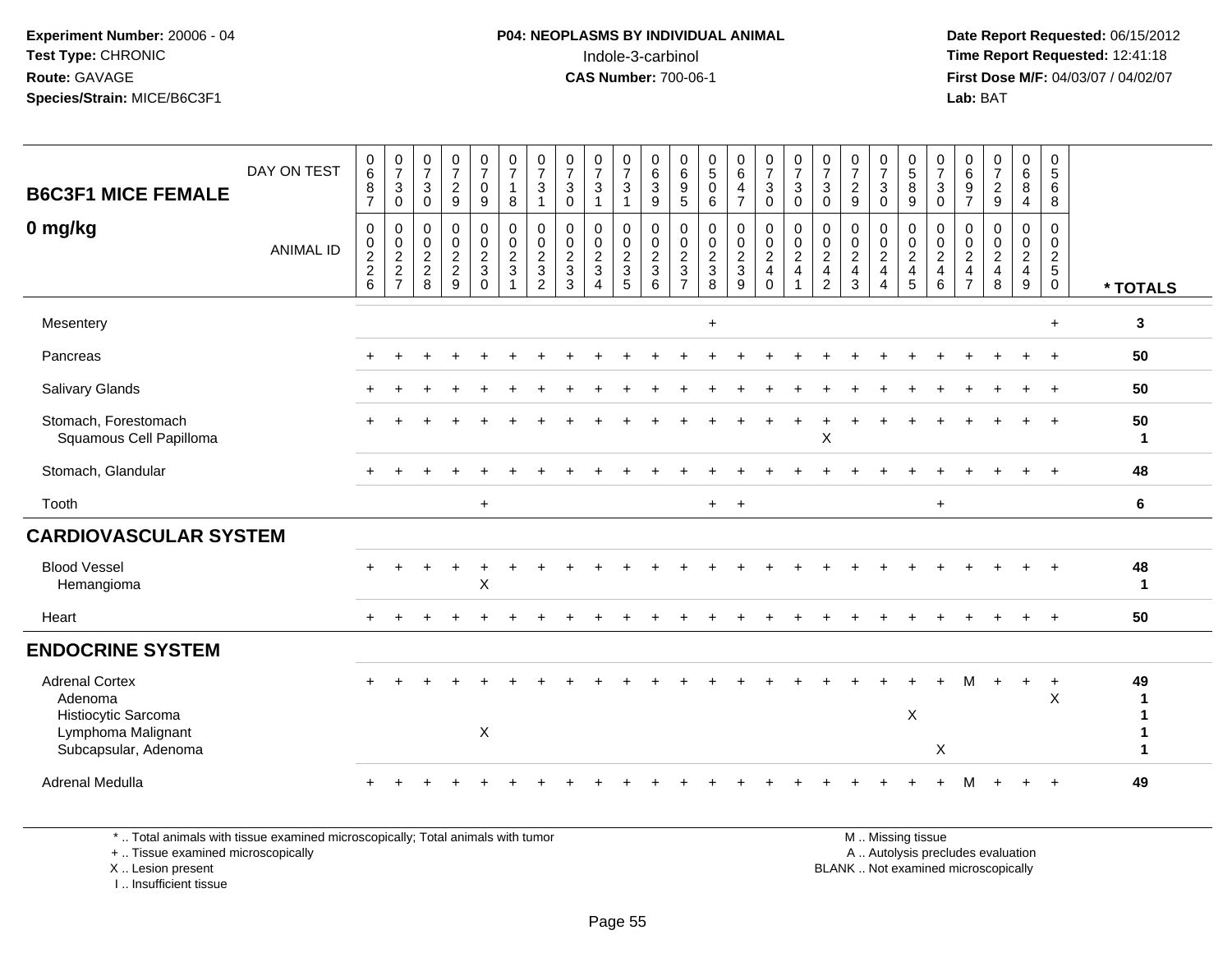# **P04: NEOPLASMS BY INDIVIDUAL ANIMAL**<br>Indole-3-carbinol Indole-3-carbinol **Time Report Requested:** 12:41:18

| <b>B6C3F1 MICE FEMALE</b>                                                                                                                                           | DAY ON TEST      | $\begin{array}{c} 0 \\ 6 \end{array}$<br>8<br>$\overline{7}$ | $\frac{0}{7}$<br>$\overline{3}$<br>$\mathbf 0$    | $\frac{0}{7}$<br>$\mathbf{3}$<br>$\mathbf 0$               | $\begin{array}{c} 0 \\ 7 \end{array}$<br>$\overline{c}$<br>9     | $\frac{0}{7}$<br>$\mathbf 0$<br>$\boldsymbol{9}$ | 0<br>$\overline{7}$<br>1<br>8                        | $\frac{0}{7}$<br>$\sqrt{3}$<br>$\mathbf{1}$                                      | 0<br>$\overline{7}$<br>$\mathbf{3}$<br>$\mathbf 0$ | $\begin{array}{c} 0 \\ 7 \end{array}$<br>3                          | $\frac{0}{7}$<br>$\sqrt{3}$<br>$\mathbf{1}$                 | 0<br>6<br>$\mathbf{3}$<br>9                                                 | $\mathbf 0$<br>6<br>9<br>$\sqrt{5}$               | $\pmb{0}$<br>$5\phantom{.0}$<br>$\Omega$<br>6                               | $_{6}^{\rm 0}$<br>4<br>$\overline{7}$ | $\frac{0}{7}$<br>$\mathbf{3}$<br>$\mathbf 0$                         | $\frac{0}{7}$<br>$\sqrt{3}$<br>$\mathbf 0$                   | $\frac{0}{7}$<br>$\sqrt{3}$<br>$\mathbf 0$          | $\frac{0}{7}$<br>$\sqrt{2}$<br>9                       | $\frac{0}{7}$<br>3<br>$\mathbf 0$                               | $\begin{array}{c} 0 \\ 5 \end{array}$<br>8<br>9                          | 0<br>$\overline{7}$<br>3<br>$\Omega$      | 0<br>$^6_9$<br>$\overline{7}$                                                 | $\begin{array}{c} 0 \\ 7 \end{array}$<br>$\overline{c}$<br>$\boldsymbol{9}$ | $\begin{array}{c} 0 \\ 6 \end{array}$<br>$\overline{8}$<br>$\overline{4}$          | $\pmb{0}$<br>$\sqrt{5}$<br>6<br>8                       |                        |
|---------------------------------------------------------------------------------------------------------------------------------------------------------------------|------------------|--------------------------------------------------------------|---------------------------------------------------|------------------------------------------------------------|------------------------------------------------------------------|--------------------------------------------------|------------------------------------------------------|----------------------------------------------------------------------------------|----------------------------------------------------|---------------------------------------------------------------------|-------------------------------------------------------------|-----------------------------------------------------------------------------|---------------------------------------------------|-----------------------------------------------------------------------------|---------------------------------------|----------------------------------------------------------------------|--------------------------------------------------------------|-----------------------------------------------------|--------------------------------------------------------|-----------------------------------------------------------------|--------------------------------------------------------------------------|-------------------------------------------|-------------------------------------------------------------------------------|-----------------------------------------------------------------------------|------------------------------------------------------------------------------------|---------------------------------------------------------|------------------------|
| 0 mg/kg                                                                                                                                                             | <b>ANIMAL ID</b> | $\mathbf 0$<br>0<br>$\overline{c}$<br>$\frac{2}{6}$          | 0<br>$\pmb{0}$<br>$\overline{c}$<br>$\frac{2}{7}$ | $\mathbf{0}$<br>0<br>$\overline{c}$<br>$\overline{c}$<br>8 | $\Omega$<br>$\mathbf 0$<br>$\overline{2}$<br>$\overline{c}$<br>9 | 0<br>$\mathbf 0$<br>$\frac{2}{3}$<br>$\mathbf 0$ | $\Omega$<br>0<br>$\overline{2}$<br>3<br>$\mathbf{1}$ | $\mathbf 0$<br>$\mathbf 0$<br>$\overline{c}$<br>$\overline{3}$<br>$\overline{2}$ | $\Omega$<br>0<br>$\overline{2}$<br>3<br>3          | $\Omega$<br>$\mathbf 0$<br>$\overline{2}$<br>$\sqrt{3}$<br>$\Delta$ | $\mathbf 0$<br>0<br>$\boldsymbol{2}$<br>$\overline{3}$<br>5 | $\Omega$<br>$\mathbf 0$<br>$\overline{c}$<br>$\ensuremath{\mathsf{3}}$<br>6 | 0<br>0<br>$\boldsymbol{2}$<br>3<br>$\overline{7}$ | $\Omega$<br>$\mathbf 0$<br>$\overline{2}$<br>$\ensuremath{\mathsf{3}}$<br>8 | 0<br>0<br>$\frac{2}{3}$<br>9          | 0<br>$\mathsf{O}$<br>$\overline{2}$<br>$\overline{4}$<br>$\mathbf 0$ | $\mathbf 0$<br>$\pmb{0}$<br>$\overline{c}$<br>$\overline{4}$ | 0<br>$\mathbf 0$<br>$\frac{2}{4}$<br>$\overline{2}$ | $\Omega$<br>0<br>$\overline{2}$<br>$\overline{4}$<br>3 | $\Omega$<br>0<br>$\overline{\mathbf{c}}$<br>4<br>$\overline{4}$ | $\mathbf 0$<br>$\mathbf 0$<br>$\begin{array}{c} 2 \\ 4 \\ 5 \end{array}$ | $\Omega$<br>0<br>$\overline{2}$<br>4<br>6 | $\Omega$<br>$\mathbf 0$<br>$\overline{c}$<br>$\overline{4}$<br>$\overline{7}$ | $\Omega$<br>$\mathbf 0$<br>$\overline{2}$<br>4<br>8                         | $\mathbf 0$<br>$\mathbf 0$<br>$\overline{c}$<br>$\overline{4}$<br>$\boldsymbol{9}$ | $\Omega$<br>$\mathbf 0$<br>$\frac{2}{5}$<br>$\mathbf 0$ | * TOTALS               |
| Islets, Pancreatic                                                                                                                                                  |                  |                                                              |                                                   |                                                            |                                                                  |                                                  |                                                      |                                                                                  |                                                    |                                                                     |                                                             |                                                                             |                                                   |                                                                             |                                       |                                                                      |                                                              |                                                     |                                                        |                                                                 |                                                                          |                                           |                                                                               |                                                                             |                                                                                    |                                                         | 50                     |
| Parathyroid Gland                                                                                                                                                   |                  | м                                                            |                                                   |                                                            |                                                                  |                                                  | м                                                    | м                                                                                |                                                    |                                                                     |                                                             |                                                                             |                                                   |                                                                             |                                       |                                                                      |                                                              |                                                     |                                                        |                                                                 |                                                                          |                                           |                                                                               |                                                                             |                                                                                    |                                                         | 43                     |
| <b>Pituitary Gland</b><br>Pars Distalis, Adenoma<br>Pars Intermedia, Adenoma                                                                                        |                  | $+$                                                          |                                                   |                                                            |                                                                  |                                                  |                                                      | X                                                                                |                                                    |                                                                     | X                                                           |                                                                             |                                                   |                                                                             |                                       |                                                                      |                                                              |                                                     |                                                        |                                                                 |                                                                          |                                           |                                                                               |                                                                             |                                                                                    | $+$                                                     | 49<br>3<br>1           |
| <b>Thyroid Gland</b><br>C-cell, Carcinoma<br>Follicular Cell, Adenoma                                                                                               |                  |                                                              |                                                   |                                                            |                                                                  |                                                  |                                                      |                                                                                  |                                                    |                                                                     |                                                             |                                                                             |                                                   |                                                                             |                                       |                                                                      |                                                              |                                                     |                                                        |                                                                 |                                                                          |                                           |                                                                               |                                                                             |                                                                                    |                                                         | 50<br>1<br>1           |
| <b>GENERAL BODY SYSTEM</b>                                                                                                                                          |                  |                                                              |                                                   |                                                            |                                                                  |                                                  |                                                      |                                                                                  |                                                    |                                                                     |                                                             |                                                                             |                                                   |                                                                             |                                       |                                                                      |                                                              |                                                     |                                                        |                                                                 |                                                                          |                                           |                                                                               |                                                                             |                                                                                    |                                                         |                        |
| <b>NONE</b>                                                                                                                                                         |                  |                                                              |                                                   |                                                            |                                                                  |                                                  |                                                      |                                                                                  |                                                    |                                                                     |                                                             |                                                                             |                                                   |                                                                             |                                       |                                                                      |                                                              |                                                     |                                                        |                                                                 |                                                                          |                                           |                                                                               |                                                                             |                                                                                    |                                                         |                        |
| <b>GENITAL SYSTEM</b>                                                                                                                                               |                  |                                                              |                                                   |                                                            |                                                                  |                                                  |                                                      |                                                                                  |                                                    |                                                                     |                                                             |                                                                             |                                                   |                                                                             |                                       |                                                                      |                                                              |                                                     |                                                        |                                                                 |                                                                          |                                           |                                                                               |                                                                             |                                                                                    |                                                         |                        |
| <b>Clitoral Gland</b>                                                                                                                                               |                  |                                                              |                                                   |                                                            |                                                                  |                                                  |                                                      |                                                                                  |                                                    |                                                                     |                                                             |                                                                             |                                                   |                                                                             |                                       |                                                                      |                                                              |                                                     |                                                        |                                                                 |                                                                          |                                           | м                                                                             |                                                                             |                                                                                    | $+$                                                     | 49                     |
| Ovary<br>Cystadenoma<br>Lymphoma Malignant<br>Bilateral, Tubulostromal Adenoma                                                                                      |                  |                                                              |                                                   |                                                            |                                                                  |                                                  |                                                      |                                                                                  |                                                    |                                                                     | X                                                           |                                                                             | X                                                 |                                                                             |                                       |                                                                      |                                                              |                                                     |                                                        |                                                                 |                                                                          |                                           |                                                                               |                                                                             |                                                                                    | $\overline{+}$                                          | 50<br>1<br>$\mathbf 1$ |
| <b>Uterus</b><br>Lymphoma Malignant                                                                                                                                 |                  |                                                              |                                                   |                                                            |                                                                  |                                                  |                                                      |                                                                                  |                                                    |                                                                     |                                                             |                                                                             |                                                   |                                                                             |                                       |                                                                      |                                                              |                                                     |                                                        |                                                                 |                                                                          |                                           |                                                                               |                                                                             |                                                                                    |                                                         | 50<br>1                |
| <b>HEMATOPOIETIC SYSTEM</b>                                                                                                                                         |                  |                                                              |                                                   |                                                            |                                                                  |                                                  |                                                      |                                                                                  |                                                    |                                                                     |                                                             |                                                                             |                                                   |                                                                             |                                       |                                                                      |                                                              |                                                     |                                                        |                                                                 |                                                                          |                                           |                                                                               |                                                                             |                                                                                    |                                                         |                        |
| <b>Bone Marrow</b>                                                                                                                                                  |                  |                                                              |                                                   |                                                            |                                                                  |                                                  |                                                      |                                                                                  |                                                    |                                                                     |                                                             |                                                                             |                                                   |                                                                             |                                       |                                                                      |                                                              |                                                     |                                                        |                                                                 |                                                                          |                                           |                                                                               |                                                                             | $\ddot{}$                                                                          | $+$                                                     | 50                     |
| *  Total animals with tissue examined microscopically; Total animals with tumor<br>+  Tissue examined microscopically<br>X  Lesion present<br>I Insufficient tissue |                  |                                                              |                                                   |                                                            |                                                                  |                                                  |                                                      |                                                                                  |                                                    |                                                                     |                                                             |                                                                             |                                                   |                                                                             |                                       |                                                                      |                                                              |                                                     |                                                        |                                                                 | M  Missing tissue                                                        |                                           |                                                                               | A  Autolysis precludes evaluation<br>BLANK  Not examined microscopically    |                                                                                    |                                                         |                        |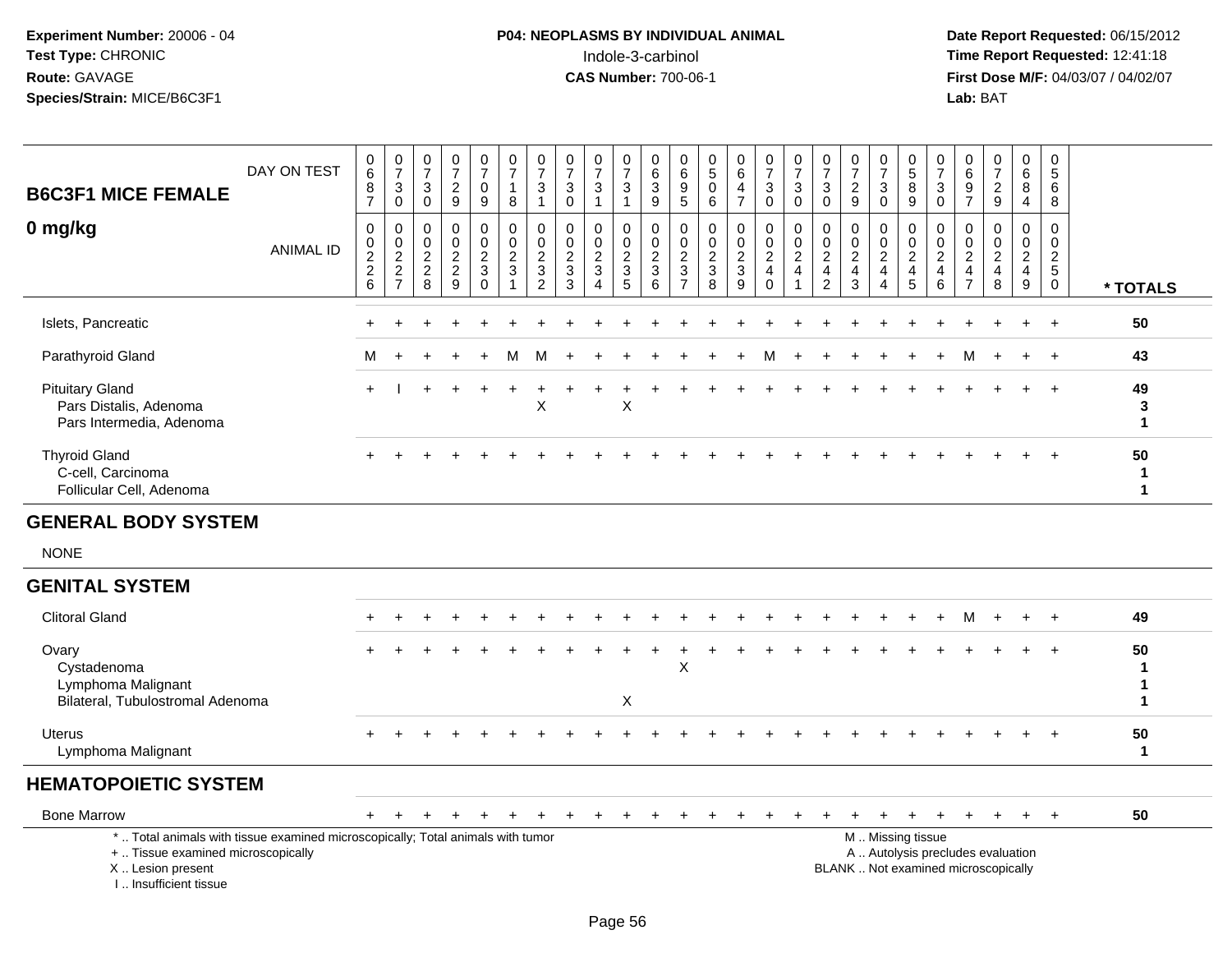## **P04: NEOPLASMS BY INDIVIDUAL ANIMAL**<br>Indole-3-carbinol Indole-3-carbinol **Time Report Requested:** 12:41:18

| <b>B6C3F1 MICE FEMALE</b>                                                                                                                                                                                                                 | DAY ON TEST                                                                     | $_{6}^{\rm 0}$<br>$\frac{8}{7}$             | $\begin{array}{c} 0 \\ 7 \end{array}$<br>$_{0}^{3}$ | $\frac{0}{7}$<br>$\ensuremath{\mathsf{3}}$<br>$\mathsf 0$ | $\pmb{0}$<br>$\overline{7}$<br>$\frac{2}{9}$                  | $\frac{0}{7}$<br>$\mathsf 0$<br>$\boldsymbol{9}$                       | $\frac{0}{7}$<br>$\mathbf{1}$<br>8 | $\frac{0}{7}$<br>$\mathbf{3}$<br>$\overline{1}$     | $\begin{array}{c} 0 \\ 7 \end{array}$<br>$\sqrt{3}$<br>$\mathsf{O}\xspace$           | $\frac{0}{7}$<br>$\sqrt{3}$<br>$\mathbf{1}$                                        | $\frac{0}{7}$<br>$\mathbf{3}$<br>$\overline{1}$                  | 0<br>$6\phantom{a}$<br>$\mathbf{3}$<br>$9\,$ | 0<br>6<br>$\boldsymbol{9}$<br>$\overline{5}$                                         | $\begin{array}{c} 0 \\ 5 \end{array}$<br>$\pmb{0}$<br>6       | 0<br>6<br>4<br>$\overline{7}$                               | $\frac{0}{7}$<br>$_{0}^{3}$                              | $\frac{0}{7}$<br>$_0^3$                              | $\frac{0}{7}$<br>$_{0}^{3}$                                    | $\frac{0}{7}$<br>$\frac{2}{9}$                                   | 0<br>$\overline{7}$<br>3<br>$\mathbf 0$                                      | $\begin{array}{c} 0 \\ 5 \end{array}$<br>8<br>9        | $\frac{0}{7}$<br>$_{0}^{3}$                               | $\begin{array}{c} 0 \\ 6 \end{array}$<br>$\frac{9}{7}$                   | $\frac{0}{7}$<br>$\frac{2}{9}$                                           | $\pmb{0}$<br>6<br>$\,8\,$<br>$\overline{4}$                                      | 0<br>$\sqrt{5}$<br>$\,6\,$<br>8                                       |                        |
|-------------------------------------------------------------------------------------------------------------------------------------------------------------------------------------------------------------------------------------------|---------------------------------------------------------------------------------|---------------------------------------------|-----------------------------------------------------|-----------------------------------------------------------|---------------------------------------------------------------|------------------------------------------------------------------------|------------------------------------|-----------------------------------------------------|--------------------------------------------------------------------------------------|------------------------------------------------------------------------------------|------------------------------------------------------------------|----------------------------------------------|--------------------------------------------------------------------------------------|---------------------------------------------------------------|-------------------------------------------------------------|----------------------------------------------------------|------------------------------------------------------|----------------------------------------------------------------|------------------------------------------------------------------|------------------------------------------------------------------------------|--------------------------------------------------------|-----------------------------------------------------------|--------------------------------------------------------------------------|--------------------------------------------------------------------------|----------------------------------------------------------------------------------|-----------------------------------------------------------------------|------------------------|
| 0 mg/kg                                                                                                                                                                                                                                   | <b>ANIMAL ID</b>                                                                | $\mathbf 0$<br>$\pmb{0}$<br>$\frac{2}{2}$ 6 | $\mathbf 0$<br>$\mathbf 0$<br>$\frac{2}{2}$         | 0<br>$\mathbf 0$<br>$\overline{2}$<br>$\frac{2}{8}$       | $\mathbf 0$<br>$\mathbf 0$<br>$\overline{c}$<br>$\frac{2}{9}$ | $\pmb{0}$<br>$\mathbf 0$<br>$\boldsymbol{2}$<br>$\sqrt{3}$<br>$\Omega$ | 0<br>0<br>$\frac{2}{3}$<br>1       | 0<br>$\mathbf 0$<br>$\overline{2}$<br>$\frac{3}{2}$ | $\mathbf 0$<br>$\mathsf{O}\xspace$<br>$\overline{2}$<br>$\sqrt{3}$<br>$\overline{3}$ | $\mathbf 0$<br>$\mathbf 0$<br>$\sqrt{2}$<br>$\mathbf{3}$<br>$\boldsymbol{\Lambda}$ | $\mathbf 0$<br>$\mathbf 0$<br>$\overline{2}$<br>$\mathsf 3$<br>5 | 0<br>0<br>$\sqrt{2}$<br>$\sqrt{3}$<br>6      | $\mathbf 0$<br>$\mathsf{O}\xspace$<br>$\overline{2}$<br>$\sqrt{3}$<br>$\overline{7}$ | $\mathbf 0$<br>$\mathbf 0$<br>$\sqrt{2}$<br>$\mathbf{3}$<br>8 | $\pmb{0}$<br>$\mathbf 0$<br>$\overline{c}$<br>$\frac{3}{9}$ | $\mathsf 0$<br>$\pmb{0}$<br>$\frac{2}{4}$<br>$\mathbf 0$ | 0<br>$\mathbf 0$<br>$\overline{2}$<br>$\overline{4}$ | $\pmb{0}$<br>$\overline{0}$<br>$\frac{2}{4}$<br>$\overline{2}$ | 0<br>$\mathbf 0$<br>$\sqrt{2}$<br>$\overline{4}$<br>$\mathbf{3}$ | $\mathbf 0$<br>$\mathbf 0$<br>$\sqrt{2}$<br>$\overline{4}$<br>$\overline{A}$ | 0<br>$\mathbf 0$<br>$\frac{2}{4}$<br>5                 | 0<br>$\mathbf 0$<br>$\overline{2}$<br>$\overline{4}$<br>6 | 0<br>$\mathbf 0$<br>$\boldsymbol{2}$<br>$\overline{4}$<br>$\overline{7}$ | $\mathbf 0$<br>$\mathbf 0$<br>$\sqrt{2}$<br>$\overline{\mathbf{4}}$<br>8 | $\mathbf 0$<br>$\mathbf 0$<br>$\overline{2}$<br>$\overline{4}$<br>$\overline{9}$ | $\mathbf 0$<br>$\mathbf 0$<br>$\sqrt{2}$<br>$\sqrt{5}$<br>$\mathbf 0$ | * TOTALS               |
| Histiocytic Sarcoma<br>Lymphoma Malignant                                                                                                                                                                                                 |                                                                                 |                                             |                                                     |                                                           |                                                               |                                                                        |                                    |                                                     |                                                                                      |                                                                                    |                                                                  |                                              |                                                                                      |                                                               |                                                             |                                                          |                                                      |                                                                |                                                                  |                                                                              | X                                                      |                                                           |                                                                          |                                                                          |                                                                                  |                                                                       | 1                      |
| Lymph Node<br>Iliac, Lymphoma Malignant<br>Lumbar, Lymphoma Malignant<br>Mediastinal, Histiocytic Sarcoma<br>Mediastinal, Lymphoma Malignant<br>Pancreatic, Lymphoma Malignant<br>Renal, Histiocytic Sarcoma<br>Renal, Lymphoma Malignant |                                                                                 |                                             |                                                     |                                                           |                                                               | $\sf X$<br>$\mathsf{X}$                                                |                                    |                                                     |                                                                                      |                                                                                    |                                                                  |                                              |                                                                                      |                                                               | $\ddot{}$<br>$\pmb{\times}$                                 |                                                          |                                                      |                                                                |                                                                  |                                                                              | $\ddot{}$<br>X<br>X                                    |                                                           |                                                                          |                                                                          |                                                                                  |                                                                       | 9<br>3                 |
| Lymph Node, Mandibular<br>Histiocytic Sarcoma<br>Lymphoma Malignant                                                                                                                                                                       |                                                                                 |                                             |                                                     |                                                           |                                                               | $\mathsf X$                                                            |                                    |                                                     |                                                                                      |                                                                                    |                                                                  |                                              |                                                                                      |                                                               |                                                             |                                                          |                                                      |                                                                |                                                                  |                                                                              | X                                                      |                                                           |                                                                          |                                                                          |                                                                                  | ÷.                                                                    | 50<br>$\mathbf 1$<br>3 |
| Lymph Node, Mesenteric<br>Histiocytic Sarcoma<br>Lymphoma Malignant                                                                                                                                                                       |                                                                                 | м                                           |                                                     |                                                           |                                                               | X                                                                      |                                    |                                                     |                                                                                      |                                                                                    |                                                                  |                                              |                                                                                      |                                                               | X                                                           |                                                          |                                                      |                                                                |                                                                  |                                                                              | X                                                      |                                                           |                                                                          |                                                                          |                                                                                  |                                                                       | 49<br>1<br>5           |
| Spleen<br>Histiocytic Sarcoma<br>Lymphoma Malignant                                                                                                                                                                                       |                                                                                 |                                             |                                                     |                                                           |                                                               | X                                                                      |                                    |                                                     |                                                                                      |                                                                                    |                                                                  |                                              |                                                                                      |                                                               |                                                             |                                                          |                                                      |                                                                |                                                                  |                                                                              | X                                                      |                                                           |                                                                          |                                                                          |                                                                                  |                                                                       | 50<br>$\mathbf 1$<br>4 |
| Thymus<br>Lymphoma Malignant                                                                                                                                                                                                              |                                                                                 |                                             |                                                     |                                                           |                                                               |                                                                        |                                    |                                                     |                                                                                      |                                                                                    |                                                                  |                                              |                                                                                      |                                                               |                                                             |                                                          |                                                      |                                                                |                                                                  |                                                                              |                                                        |                                                           | м                                                                        |                                                                          |                                                                                  | $+$                                                                   | 49<br>$\mathbf{1}$     |
| <b>INTEGUMENTARY SYSTEM</b>                                                                                                                                                                                                               |                                                                                 |                                             |                                                     |                                                           |                                                               |                                                                        |                                    |                                                     |                                                                                      |                                                                                    |                                                                  |                                              |                                                                                      |                                                               |                                                             |                                                          |                                                      |                                                                |                                                                  |                                                                              |                                                        |                                                           |                                                                          |                                                                          |                                                                                  |                                                                       |                        |
| <b>Mammary Gland</b>                                                                                                                                                                                                                      |                                                                                 |                                             |                                                     |                                                           |                                                               |                                                                        |                                    |                                                     |                                                                                      |                                                                                    |                                                                  |                                              |                                                                                      |                                                               |                                                             |                                                          |                                                      |                                                                |                                                                  |                                                                              |                                                        |                                                           |                                                                          |                                                                          |                                                                                  |                                                                       | 50                     |
| +  Tissue examined microscopically<br>X  Lesion present<br>I Insufficient tissue                                                                                                                                                          | *  Total animals with tissue examined microscopically; Total animals with tumor |                                             |                                                     |                                                           |                                                               |                                                                        |                                    |                                                     |                                                                                      |                                                                                    |                                                                  |                                              |                                                                                      |                                                               |                                                             |                                                          |                                                      |                                                                | BLANK  Not examined microscopically                              |                                                                              | M  Missing tissue<br>A  Autolysis precludes evaluation |                                                           |                                                                          |                                                                          |                                                                                  |                                                                       |                        |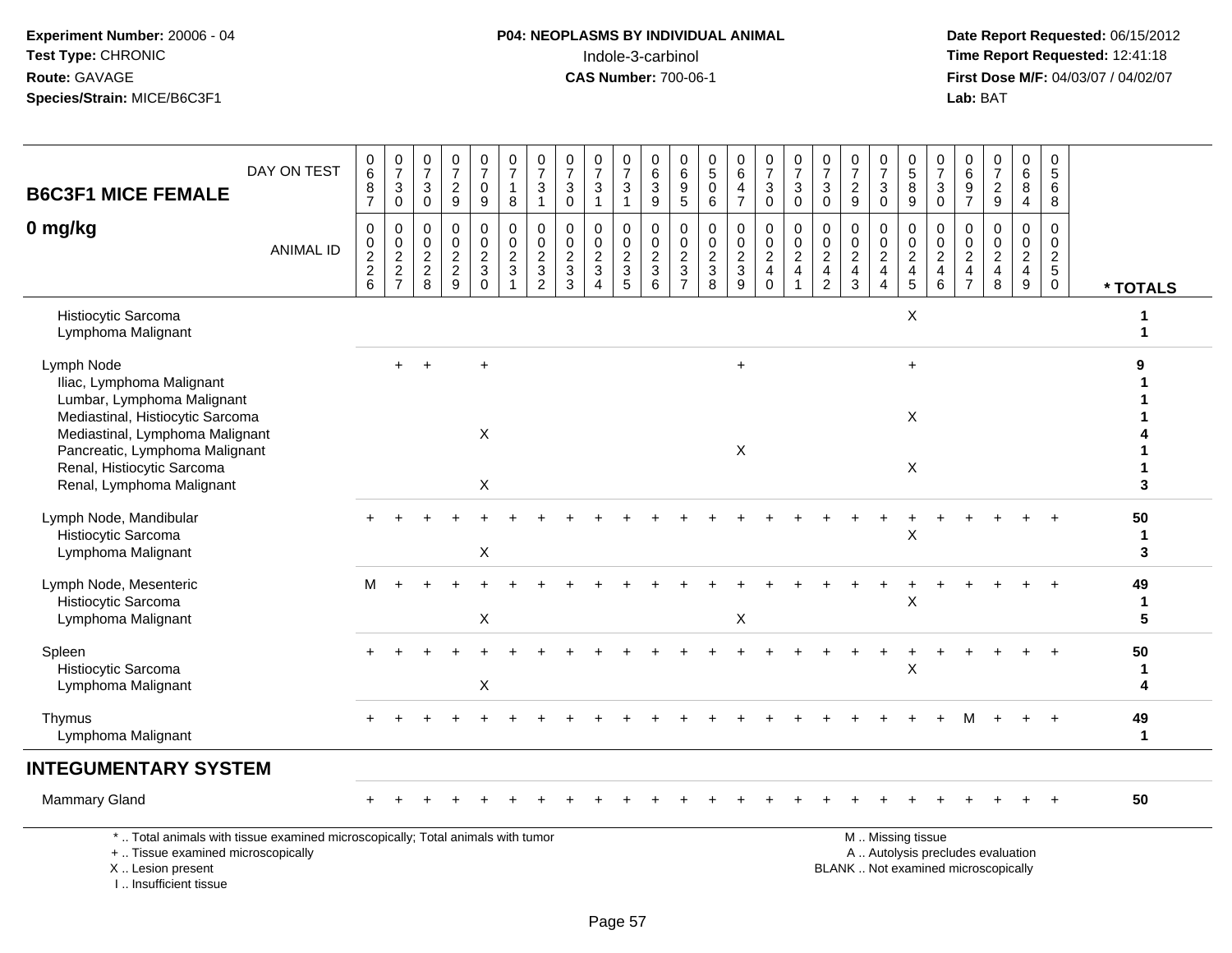I .. Insufficient tissue

| DAY ON TEST<br><b>B6C3F1 MICE FEMALE</b>                                                                                                                                             | 0<br>6<br>8<br>$\overline{7}$                                            | $\frac{0}{7}$<br>3<br>$\mathbf 0$         | $\frac{0}{7}$<br>$\mathsf 3$<br>$\mathbf 0$ | $\frac{0}{7}$<br>$\overline{c}$<br>$\boldsymbol{9}$ | 0<br>$\overline{7}$<br>0<br>9                       | 0<br>$\overline{7}$<br>$\mathbf{1}$<br>8                      | 0<br>$\overline{7}$<br>$\mathbf{3}$                            | $\frac{0}{7}$<br>$\sqrt{3}$<br>$\Omega$                    | $\frac{0}{7}$<br>$\mathbf{3}$<br>1                            | 0<br>$\overline{7}$<br>$\sqrt{3}$                             | 0<br>$\,6\,$<br>$\sqrt{3}$<br>9   | 0<br>$\,6\,$<br>$\boldsymbol{9}$<br>$\overline{5}$            | 0<br>$\overline{5}$<br>$\Omega$<br>6   | $\begin{array}{c} 0 \\ 6 \end{array}$<br>4<br>$\overline{7}$ | $\begin{smallmatrix}0\\7\end{smallmatrix}$<br>$\mathbf 3$<br>$\mathbf 0$ | 0<br>$\overline{7}$<br>$\ensuremath{\mathsf{3}}$<br>$\mathbf 0$ | 0<br>$\overline{7}$<br>3<br>$\mathbf 0$                                          | $\frac{0}{7}$<br>$\sqrt{2}$<br>9                              | 0<br>$\bar{7}$<br>$\mathbf{3}$<br>$\Omega$ | $\begin{matrix} 0 \\ 5 \end{matrix}$<br>$\overline{8}$<br>9 | 0<br>$\overline{7}$<br>$\ensuremath{\mathsf{3}}$<br>$\mathbf 0$        | 0<br>$\,6\,$<br>9<br>$\overline{7}$                              | $\frac{0}{7}$<br>$\sqrt{2}$<br>9                                         | 0<br>$\,6\,$<br>$\bf 8$<br>$\overline{4}$                       | 0<br>$5\phantom{.0}$<br>6<br>8                           |                                    |
|--------------------------------------------------------------------------------------------------------------------------------------------------------------------------------------|--------------------------------------------------------------------------|-------------------------------------------|---------------------------------------------|-----------------------------------------------------|-----------------------------------------------------|---------------------------------------------------------------|----------------------------------------------------------------|------------------------------------------------------------|---------------------------------------------------------------|---------------------------------------------------------------|-----------------------------------|---------------------------------------------------------------|----------------------------------------|--------------------------------------------------------------|--------------------------------------------------------------------------|-----------------------------------------------------------------|----------------------------------------------------------------------------------|---------------------------------------------------------------|--------------------------------------------|-------------------------------------------------------------|------------------------------------------------------------------------|------------------------------------------------------------------|--------------------------------------------------------------------------|-----------------------------------------------------------------|----------------------------------------------------------|------------------------------------|
| 0 mg/kg<br><b>ANIMAL ID</b>                                                                                                                                                          | $\mathbf 0$<br>$\mathsf 0$<br>$\begin{array}{c} 2 \\ 2 \\ 6 \end{array}$ | 0<br>$\mathsf{O}\xspace$<br>$\frac{2}{7}$ | $\mathbf 0$<br>$\mathbf 0$<br>$\frac{2}{8}$ | $\mathbf 0$<br>$\pmb{0}$<br>$\frac{2}{9}$           | 0<br>$\mathbf 0$<br>$\frac{2}{3}$<br>$\overline{0}$ | $\mathbf 0$<br>$\mathbf 0$<br>$\frac{2}{3}$<br>$\overline{1}$ | $\mathbf{0}$<br>$\mathbf 0$<br>$\frac{2}{3}$<br>$\overline{2}$ | $\mathbf 0$<br>$\Omega$<br>$\frac{2}{3}$<br>$\overline{3}$ | $\mathbf 0$<br>$\mathbf 0$<br>$\frac{2}{3}$<br>$\overline{4}$ | $\mathbf 0$<br>$\mathbf 0$<br>$\frac{2}{3}$<br>$\overline{5}$ | $\mathbf 0$<br>$\frac{0}{2}$<br>6 | $\mathbf 0$<br>$\mathbf 0$<br>$\frac{2}{3}$<br>$\overline{7}$ | 0<br>$\mathbf 0$<br>$\frac{2}{3}$<br>8 | 0<br>$\mathbf 0$<br>$\frac{2}{3}$<br>$\overline{9}$          | $\boldsymbol{0}$<br>$\pmb{0}$<br>$\frac{2}{4}$<br>$\mathbf 0$            | 0<br>$\mathsf{O}\xspace$<br>$\sqrt{2}$<br>$\overline{4}$        | $\mathbf 0$<br>$\mathbf 0$<br>$\overline{c}$<br>$\overline{4}$<br>$\overline{2}$ | $\mathbf 0$<br>$\mathbf 0$<br>$\frac{2}{4}$<br>$\overline{3}$ | 0<br>$\mathbf 0$<br>$\frac{2}{4}$<br>4     | 0<br>$\frac{0}{2}$<br>5                                     | 0<br>$\mathbf 0$<br>$\overline{c}$<br>$\overline{4}$<br>$6\phantom{a}$ | $\mathbf 0$<br>$\Omega$<br>$\overline{a}$<br>4<br>$\overline{7}$ | $\mathbf 0$<br>$\mathbf 0$<br>$\overline{2}$<br>$\overline{4}$<br>8      | $\mathbf 0$<br>$\mathbf 0$<br>$\frac{2}{4}$<br>$\boldsymbol{9}$ | $\mathbf 0$<br>$\mathbf 0$<br>$rac{2}{5}$<br>$\mathbf 0$ | * TOTALS                           |
| Carcinoma                                                                                                                                                                            |                                                                          |                                           |                                             |                                                     |                                                     |                                                               |                                                                |                                                            |                                                               | X                                                             |                                   |                                                               |                                        |                                                              |                                                                          |                                                                 |                                                                                  |                                                               |                                            |                                                             |                                                                        |                                                                  |                                                                          |                                                                 |                                                          | $\mathbf{1}$                       |
| Skin<br>Subcutaneous Tissue, Sarcoma                                                                                                                                                 |                                                                          |                                           |                                             |                                                     |                                                     |                                                               |                                                                |                                                            |                                                               |                                                               |                                   | X                                                             |                                        |                                                              |                                                                          |                                                                 |                                                                                  |                                                               |                                            |                                                             |                                                                        |                                                                  |                                                                          |                                                                 |                                                          | 50<br>$\mathbf{1}$                 |
| <b>MUSCULOSKELETAL SYSTEM</b>                                                                                                                                                        |                                                                          |                                           |                                             |                                                     |                                                     |                                                               |                                                                |                                                            |                                                               |                                                               |                                   |                                                               |                                        |                                                              |                                                                          |                                                                 |                                                                                  |                                                               |                                            |                                                             |                                                                        |                                                                  |                                                                          |                                                                 |                                                          |                                    |
| <b>Bone</b>                                                                                                                                                                          |                                                                          |                                           |                                             |                                                     |                                                     |                                                               |                                                                |                                                            |                                                               |                                                               |                                   |                                                               |                                        |                                                              |                                                                          |                                                                 |                                                                                  |                                                               |                                            |                                                             |                                                                        |                                                                  |                                                                          |                                                                 |                                                          | 50                                 |
| <b>NERVOUS SYSTEM</b>                                                                                                                                                                |                                                                          |                                           |                                             |                                                     |                                                     |                                                               |                                                                |                                                            |                                                               |                                                               |                                   |                                                               |                                        |                                                              |                                                                          |                                                                 |                                                                                  |                                                               |                                            |                                                             |                                                                        |                                                                  |                                                                          |                                                                 |                                                          |                                    |
| Brain                                                                                                                                                                                |                                                                          |                                           |                                             |                                                     |                                                     |                                                               |                                                                |                                                            |                                                               |                                                               |                                   |                                                               |                                        |                                                              |                                                                          |                                                                 |                                                                                  |                                                               |                                            |                                                             |                                                                        |                                                                  |                                                                          |                                                                 |                                                          | 50                                 |
| <b>RESPIRATORY SYSTEM</b>                                                                                                                                                            |                                                                          |                                           |                                             |                                                     |                                                     |                                                               |                                                                |                                                            |                                                               |                                                               |                                   |                                                               |                                        |                                                              |                                                                          |                                                                 |                                                                                  |                                                               |                                            |                                                             |                                                                        |                                                                  |                                                                          |                                                                 |                                                          |                                    |
| Lung<br>Alveolar/Bronchiolar Adenoma<br>Alveolar/Bronchiolar Carcinoma<br>Carcinoma, Metastatic, Thyroid Gland<br>Hepatocellular Carcinoma, Metastatic, Liver<br>Histiocytic Sarcoma |                                                                          |                                           |                                             |                                                     |                                                     |                                                               |                                                                | X                                                          |                                                               |                                                               |                                   |                                                               |                                        |                                                              |                                                                          |                                                                 |                                                                                  |                                                               | $\mathsf X$                                | X                                                           |                                                                        |                                                                  |                                                                          |                                                                 |                                                          | 50<br>-1<br>$\mathbf{2}$<br>2<br>1 |
| Lymphoma Malignant                                                                                                                                                                   |                                                                          |                                           |                                             |                                                     | X                                                   |                                                               |                                                                |                                                            |                                                               |                                                               |                                   |                                                               |                                        |                                                              |                                                                          |                                                                 |                                                                                  |                                                               |                                            |                                                             |                                                                        |                                                                  |                                                                          |                                                                 |                                                          | $\mathbf{2}$                       |
| Nose                                                                                                                                                                                 |                                                                          |                                           |                                             |                                                     |                                                     |                                                               |                                                                |                                                            |                                                               |                                                               |                                   |                                                               |                                        |                                                              |                                                                          |                                                                 |                                                                                  |                                                               |                                            |                                                             |                                                                        |                                                                  |                                                                          |                                                                 |                                                          | 50                                 |
| Trachea                                                                                                                                                                              |                                                                          |                                           |                                             |                                                     |                                                     |                                                               |                                                                |                                                            |                                                               |                                                               |                                   |                                                               |                                        |                                                              |                                                                          |                                                                 |                                                                                  |                                                               |                                            |                                                             |                                                                        |                                                                  |                                                                          |                                                                 |                                                          | 50                                 |
| <b>SPECIAL SENSES SYSTEM</b>                                                                                                                                                         |                                                                          |                                           |                                             |                                                     |                                                     |                                                               |                                                                |                                                            |                                                               |                                                               |                                   |                                                               |                                        |                                                              |                                                                          |                                                                 |                                                                                  |                                                               |                                            |                                                             |                                                                        |                                                                  |                                                                          |                                                                 |                                                          |                                    |
| Ear                                                                                                                                                                                  |                                                                          |                                           |                                             |                                                     |                                                     | $+$                                                           |                                                                |                                                            |                                                               |                                                               |                                   |                                                               |                                        |                                                              |                                                                          |                                                                 |                                                                                  |                                                               |                                            |                                                             |                                                                        |                                                                  |                                                                          |                                                                 |                                                          | $\overline{2}$                     |
| *  Total animals with tissue examined microscopically; Total animals with tumor<br>+  Tissue examined microscopically<br>X Lesion present                                            |                                                                          |                                           |                                             |                                                     |                                                     |                                                               |                                                                |                                                            |                                                               |                                                               |                                   |                                                               |                                        |                                                              |                                                                          |                                                                 |                                                                                  |                                                               |                                            | M  Missing tissue                                           |                                                                        |                                                                  | A  Autolysis precludes evaluation<br>BLANK  Not examined microscopically |                                                                 |                                                          |                                    |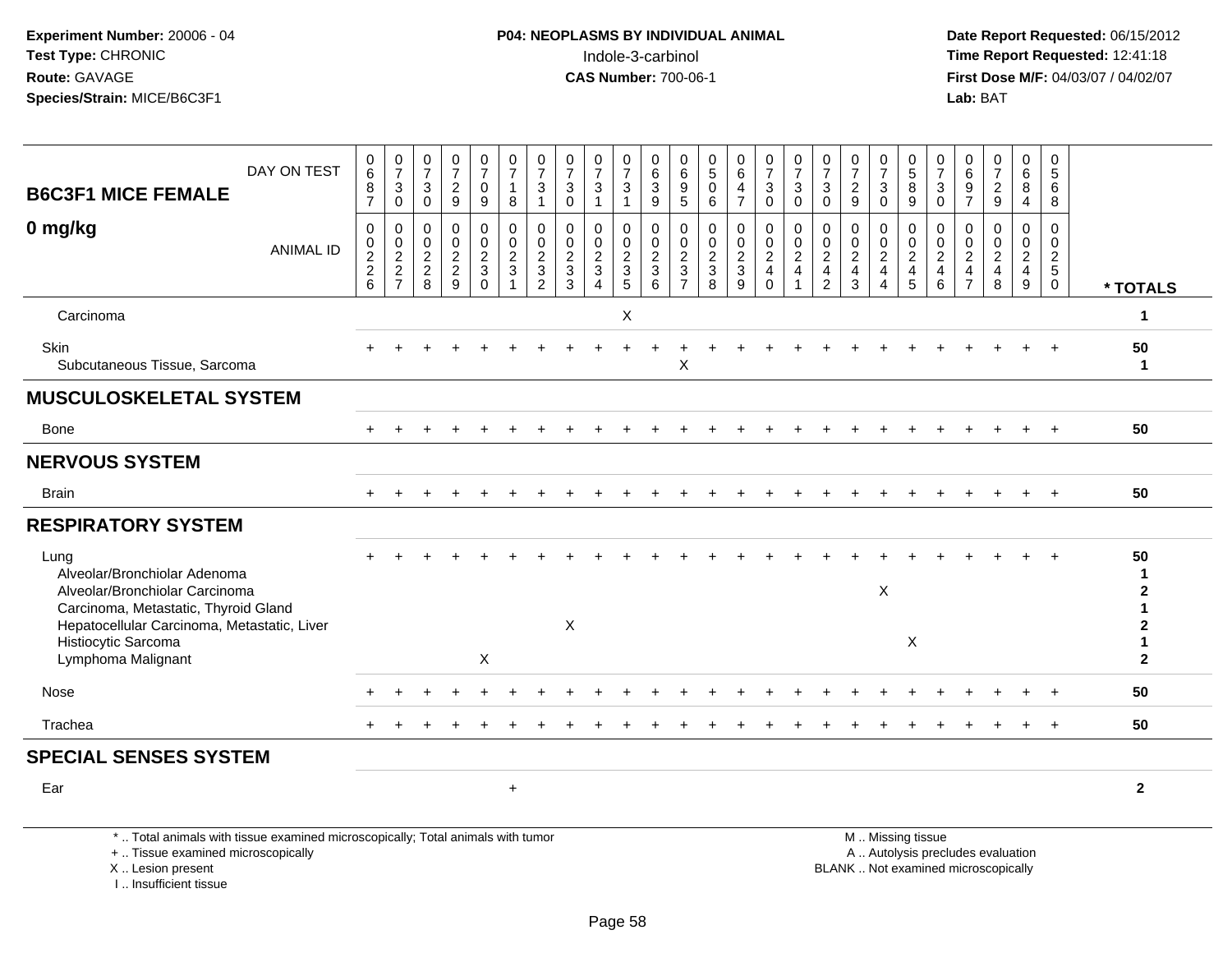#### **P04: NEOPLASMS BY INDIVIDUAL ANIMAL**Indole-3-carbinol **Time Report Requested:** 12:41:18

 **Date Report Requested:** 06/15/2012 **First Dose M/F:** 04/03/07 / 04/02/07<br>Lab: BAT **Lab:** BAT

| <b>B6C3F1 MICE FEMALE</b>                                   | DAY ON TEST      | $\boldsymbol{0}$<br>$\,6\,$<br>$\boldsymbol{8}$<br>$\overline{7}$ | $\frac{0}{7}$<br>$\ensuremath{\mathsf{3}}$<br>$\mathbf 0$ | $\frac{0}{7}$<br>$\mathbf{3}$<br>$\mathbf 0$ | $\frac{0}{7}$<br>$\overline{2}$<br>9                             | $\frac{0}{7}$<br>0<br>9                               | $\frac{0}{7}$<br>$\overline{1}$<br>8            | $\frac{0}{7}$<br>$\ensuremath{\mathsf{3}}$<br>$\overline{1}$ | $\frac{0}{7}$<br>$\ensuremath{\mathsf{3}}$<br>$\mathbf 0$ | $\frac{0}{7}$<br>3                                        | $\frac{0}{7}$<br>$\sqrt{3}$ | $\overline{0}$<br>$^6_3$<br>9                                | 0<br>$\,6\,$<br>$\boldsymbol{9}$<br>5        | $\mathbf 0$<br>5<br>$\pmb{0}$<br>6                          | $\begin{matrix} 0 \\ 6 \end{matrix}$<br>4<br>$\overline{7}$ | $\frac{0}{7}$<br>$\sqrt{3}$<br>$\mathbf 0$ | $\boldsymbol{0}$<br>$\overline{7}$<br>$\sqrt{3}$<br>$\mathbf 0$ | $\frac{0}{7}$<br>$\mathbf{3}$<br>$\mathbf 0$                     | $\mathbf 0$<br>$\overline{\mathcal{I}}$<br>$\boldsymbol{2}$<br>9 | $\mathbf 0$<br>$\overline{7}$<br>3<br>$\mathbf 0$ | $\begin{array}{c} 0 \\ 5 \\ 8 \end{array}$<br>$9\,$ | $\mathbf 0$<br>$\overline{7}$<br>$\ensuremath{\mathsf{3}}$<br>$\mathbf 0$ | 0<br>$\,6\,$<br>9<br>$\overline{7}$                     | $\mathbf 0$<br>$\overline{\mathcal{I}}$<br>$\sqrt{2}$<br>9       | 0<br>6<br>8<br>$\overline{4}$                             | 0<br>$\sqrt{5}$<br>6<br>8                   |               |
|-------------------------------------------------------------|------------------|-------------------------------------------------------------------|-----------------------------------------------------------|----------------------------------------------|------------------------------------------------------------------|-------------------------------------------------------|-------------------------------------------------|--------------------------------------------------------------|-----------------------------------------------------------|-----------------------------------------------------------|-----------------------------|--------------------------------------------------------------|----------------------------------------------|-------------------------------------------------------------|-------------------------------------------------------------|--------------------------------------------|-----------------------------------------------------------------|------------------------------------------------------------------|------------------------------------------------------------------|---------------------------------------------------|-----------------------------------------------------|---------------------------------------------------------------------------|---------------------------------------------------------|------------------------------------------------------------------|-----------------------------------------------------------|---------------------------------------------|---------------|
| 0 mg/kg                                                     | <b>ANIMAL ID</b> | $\mathbf 0$<br>$\begin{array}{c} 0 \\ 2 \\ 2 \end{array}$<br>6    | 0<br>$\frac{0}{2}$<br>$\overline{ }$                      | $\pmb{0}$<br>$\frac{0}{2}$<br>8              | $\mathsf{O}\xspace$<br>$\mathsf{O}\xspace$<br>$\frac{2}{2}$<br>9 | 0<br>$\mathsf{O}\xspace$<br>$\frac{2}{3}$<br>$\Omega$ | $\begin{array}{c} 0 \\ 0 \\ 2 \\ 3 \end{array}$ | $\pmb{0}$<br>$\pmb{0}$<br>$\frac{2}{3}$<br>2                 | $\pmb{0}$<br>$\frac{0}{2}$<br>3                           | $\mathbf 0$<br>$\mathsf{O}\xspace$<br>$\overline{2}$<br>3 | 0<br>$\frac{0}{2}$<br>5     | $\pmb{0}$<br>$\begin{array}{c} 0 \\ 2 \\ 3 \end{array}$<br>6 | $\pmb{0}$<br>$\frac{0}{2}$<br>$\overline{7}$ | 0<br>$\begin{smallmatrix} 0\\2 \end{smallmatrix}$<br>3<br>8 | 0<br>$\frac{0}{2}$<br>9                                     | $\pmb{0}$<br>$\frac{0}{2}$<br>$\Omega$     | $\pmb{0}$<br>$\frac{0}{2}$                                      | 0<br>$\pmb{0}$<br>$\overline{2}$<br>$\overline{\mathbf{4}}$<br>2 | 0<br>$\pmb{0}$<br>$\boldsymbol{2}$<br>$\overline{4}$<br>3        | 0<br>0<br>$\overline{a}$<br>4                     | $\pmb{0}$<br>$\frac{0}{2}$<br>$\overline{5}$        | 0<br>$\mathbf 0$<br>$\overline{2}$<br>$\overline{\mathbf{4}}$<br>6        | 0<br>$\pmb{0}$<br>$\overline{2}$<br>4<br>$\overline{ }$ | 0<br>$\pmb{0}$<br>$\overline{c}$<br>$\overline{\mathbf{4}}$<br>8 | 0<br>$\mathbf 0$<br>$\overline{c}$<br>$\overline{4}$<br>9 | 0<br>$\boldsymbol{0}$<br>$\frac{2}{5}$<br>0 | * TOTALS      |
| Eye                                                         |                  |                                                                   |                                                           |                                              |                                                                  |                                                       |                                                 |                                                              |                                                           |                                                           |                             |                                                              |                                              |                                                             |                                                             |                                            |                                                                 |                                                                  |                                                                  |                                                   |                                                     |                                                                           |                                                         |                                                                  |                                                           | $\overline{+}$                              | 50            |
| <b>Harderian Gland</b><br>Adenoma<br>Lymphoma Malignant     |                  |                                                                   |                                                           |                                              |                                                                  |                                                       |                                                 |                                                              | X                                                         | X                                                         |                             |                                                              |                                              |                                                             |                                                             |                                            |                                                                 |                                                                  |                                                                  |                                                   |                                                     |                                                                           |                                                         |                                                                  |                                                           | $\overline{+}$                              | 50<br>3<br>1  |
| <b>URINARY SYSTEM</b>                                       |                  |                                                                   |                                                           |                                              |                                                                  |                                                       |                                                 |                                                              |                                                           |                                                           |                             |                                                              |                                              |                                                             |                                                             |                                            |                                                                 |                                                                  |                                                                  |                                                   |                                                     |                                                                           |                                                         |                                                                  |                                                           |                                             |               |
| Kidney<br>Histiocytic Sarcoma<br>Lymphoma Malignant         |                  |                                                                   |                                                           |                                              |                                                                  | X                                                     |                                                 |                                                              |                                                           |                                                           |                             |                                                              |                                              |                                                             |                                                             |                                            |                                                                 |                                                                  |                                                                  |                                                   | X                                                   |                                                                           |                                                         |                                                                  |                                                           |                                             | 50<br>-1<br>4 |
| <b>Urinary Bladder</b>                                      |                  |                                                                   |                                                           |                                              |                                                                  |                                                       |                                                 |                                                              |                                                           |                                                           |                             |                                                              |                                              |                                                             |                                                             |                                            |                                                                 |                                                                  |                                                                  |                                                   |                                                     |                                                                           |                                                         |                                                                  |                                                           | $\pm$                                       | 50            |
| <b>SYSTEMIC LESIONS</b>                                     |                  |                                                                   |                                                           |                                              |                                                                  |                                                       |                                                 |                                                              |                                                           |                                                           |                             |                                                              |                                              |                                                             |                                                             |                                            |                                                                 |                                                                  |                                                                  |                                                   |                                                     |                                                                           |                                                         |                                                                  |                                                           |                                             |               |
| Multiple Organ<br>Histiocytic Sarcoma<br>Lymphoma Malignant |                  |                                                                   |                                                           |                                              |                                                                  | X                                                     |                                                 |                                                              |                                                           |                                                           |                             |                                                              |                                              |                                                             | X                                                           |                                            |                                                                 |                                                                  |                                                                  |                                                   | X                                                   |                                                                           |                                                         |                                                                  | $\ddot{}$<br>X                                            | $\overline{+}$                              | 50<br>6       |

\* .. Total animals with tissue examined microscopically; Total animals with tumor

+ .. Tissue examined microscopically

X .. Lesion present

I .. Insufficient tissue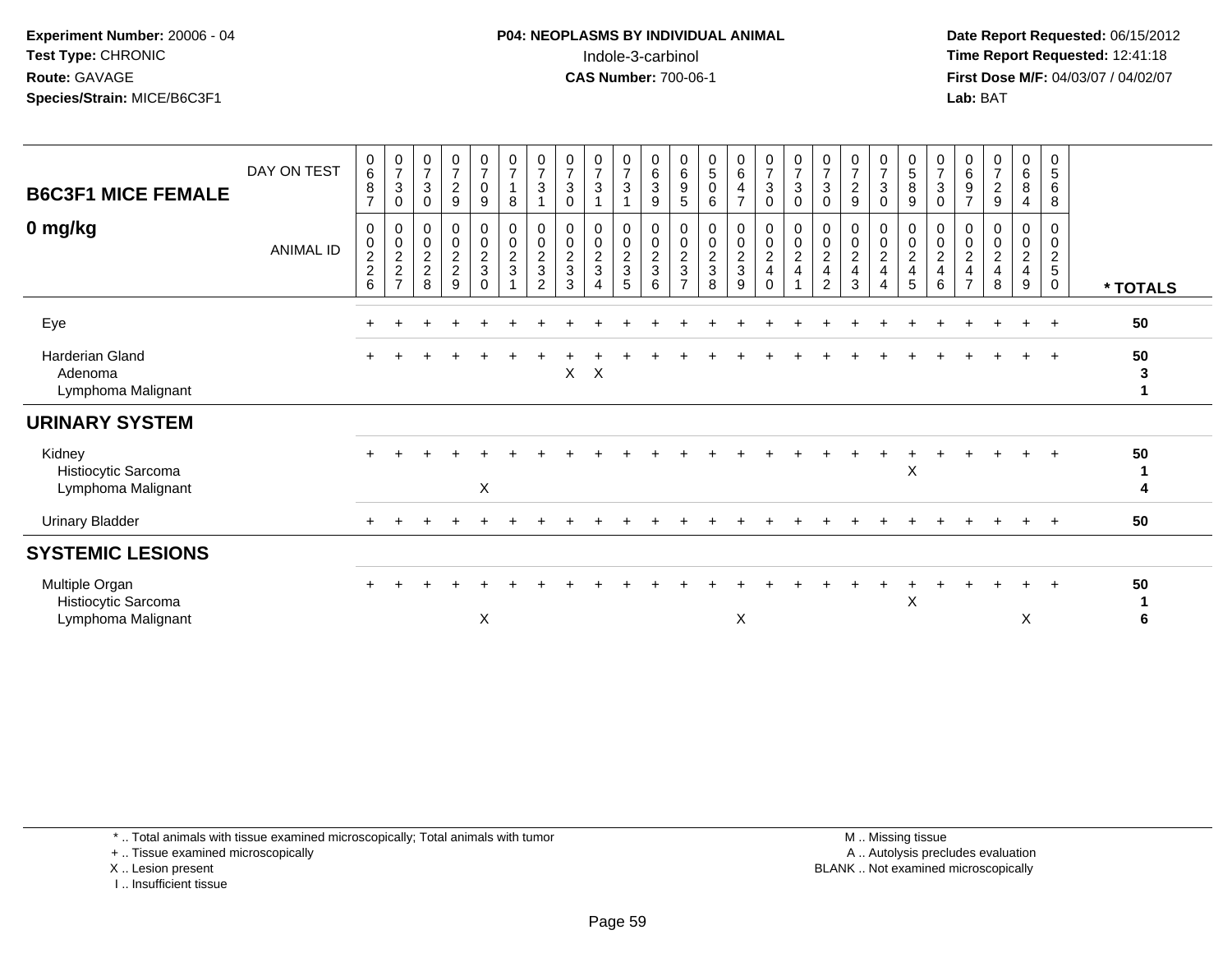**Date Report Requested:** 06/15/2012 **First Dose M/F:** 04/03/07 / 04/02/07<br>Lab: BAT **Lab:** BAT

| <b>B6C3F1 MICE FEMALE</b>                                                                       | DAY ON TEST      | $\frac{0}{7}$<br>$\ensuremath{\mathsf{3}}$<br>$\mathbf{1}$ | $\begin{array}{c} 0 \\ 7 \end{array}$<br>$\ensuremath{\mathsf{3}}$<br>$\mathsf{O}\xspace$ | $\frac{0}{7}$<br>$\mathbf 0$<br>$\overline{1}$ | $\begin{array}{c} 0 \\ 7 \end{array}$<br>$\sqrt{3}$<br>$\mathbf{1}$ | $_6^0$<br>8<br>1                                               | $\begin{array}{c} 0 \\ 7 \end{array}$<br>$\mathbf{3}$<br>$\mathbf 0$ | $\frac{0}{7}$<br>$\frac{2}{9}$                            | 0<br>$\overline{7}$<br>$\sqrt{2}$<br>$\boldsymbol{9}$          | $\begin{array}{c} 0 \\ 7 \end{array}$<br>$_{0}^{3}$ | $\frac{0}{7}$<br>$\frac{2}{9}$                    | $\begin{matrix} 0 \\ 7 \end{matrix}$<br>$\frac{2}{9}$                            | $\begin{array}{c} 0 \\ 5 \end{array}$<br>5<br>8             | $\frac{0}{7}$<br>$\sqrt{3}$<br>$\overline{1}$  | $\frac{0}{7}$<br>$\frac{2}{9}$                    | $_{6}^{\rm 0}$<br>8<br>8 | $\begin{array}{c} 0 \\ 6 \end{array}$<br>$\frac{2}{0}$ | $\frac{0}{7}$<br>$\mathbf 3$<br>$\mathbf 0$                     | $\pmb{0}$<br>$\overline{7}$<br>$\sqrt{3}$<br>$\overline{1}$ | $\frac{0}{7}$<br>$\frac{2}{9}$ | $\frac{0}{7}$<br>$\frac{2}{9}$    | $\begin{array}{c} 0 \\ 7 \end{array}$<br>$\sqrt{3}$<br>$\mathbf{1}$ | 0<br>$\overline{7}$<br>$\frac{2}{9}$                | $\begin{array}{c} 0 \\ 7 \end{array}$<br>$\ensuremath{\mathsf{3}}$<br>$\mathbf 0$ | $\frac{0}{7}$<br>$\frac{2}{9}$                    | $\pmb{0}$<br>$\overline{7}$<br>3<br>$\mathbf 0$                                   |                   |
|-------------------------------------------------------------------------------------------------|------------------|------------------------------------------------------------|-------------------------------------------------------------------------------------------|------------------------------------------------|---------------------------------------------------------------------|----------------------------------------------------------------|----------------------------------------------------------------------|-----------------------------------------------------------|----------------------------------------------------------------|-----------------------------------------------------|---------------------------------------------------|----------------------------------------------------------------------------------|-------------------------------------------------------------|------------------------------------------------|---------------------------------------------------|--------------------------|--------------------------------------------------------|-----------------------------------------------------------------|-------------------------------------------------------------|--------------------------------|-----------------------------------|---------------------------------------------------------------------|-----------------------------------------------------|-----------------------------------------------------------------------------------|---------------------------------------------------|-----------------------------------------------------------------------------------|-------------------|
| 62.5 mg/kg                                                                                      | <b>ANIMAL ID</b> | $\pmb{0}$<br>$\frac{0}{2}$                                 | $\pmb{0}$<br>$\frac{0}{2}$<br>5<br>2                                                      | 0<br>$\mathbf 0$<br>$\frac{2}{5}$<br>3         | $\mathbf 0$<br>$\mathbf 0$<br>$\frac{2}{5}$<br>$\overline{4}$       | 0<br>$\mathbf 0$<br>$\begin{array}{c} 2 \\ 5 \\ 5 \end{array}$ | $\mathbf 0$<br>$\frac{0}{2}$<br>$\,6\,$                              | 0<br>$\mathbf 0$<br>$\overline{c}$<br>5<br>$\overline{7}$ | $\mathbf 0$<br>0<br>$\overline{\mathbf{c}}$<br>$\sqrt{5}$<br>8 | $\mathbf 0$<br>$\frac{0}{2}$<br>9                   | 0<br>$\pmb{0}$<br>$\sqrt{2}$<br>$\,6$<br>$\Omega$ | $\mathbf 0$<br>$\begin{smallmatrix} 0\\2 \end{smallmatrix}$<br>6<br>$\mathbf{1}$ | 0<br>$\mathbf 0$<br>$\boldsymbol{2}$<br>6<br>$\overline{c}$ | $\mathbf 0$<br>$\pmb{0}$<br>$\frac{2}{6}$<br>3 | 0<br>$\pmb{0}$<br>$\frac{2}{6}$<br>$\overline{4}$ | 0<br>$0$<br>$6$<br>$5$   | $\mathbf 0$<br>$\frac{0}{2}$<br>6                      | $\mathbf 0$<br>$\mathbf 0$<br>$\sqrt{2}$<br>6<br>$\overline{7}$ | $\mathbf 0$<br>$\mathbf 0$<br>$\sqrt{2}$<br>6<br>8          | 0<br>0<br>$\frac{2}{6}$<br>9   | 0<br>$\frac{0}{2}$<br>$\mathbf 0$ | $\mathbf 0$<br>$\mathbf 0$<br>$\frac{2}{7}$<br>$\mathbf{1}$         | $\mathbf 0$<br>0<br>$\frac{2}{7}$<br>$\overline{2}$ | $\mathbf 0$<br>$\begin{array}{c} 0 \\ 2 \\ 7 \end{array}$<br>3                    | 0<br>$\mathbf 0$<br>$rac{2}{7}$<br>$\overline{4}$ | $\mathbf 0$<br>$\mathbf 0$<br>$\overline{2}$<br>$\overline{7}$<br>$5\phantom{.0}$ | females<br>(cont) |
| <b>ALIMENTARY SYSTEM</b>                                                                        |                  |                                                            |                                                                                           |                                                |                                                                     |                                                                |                                                                      |                                                           |                                                                |                                                     |                                                   |                                                                                  |                                                             |                                                |                                                   |                          |                                                        |                                                                 |                                                             |                                |                                   |                                                                     |                                                     |                                                                                   |                                                   |                                                                                   |                   |
| Esophagus                                                                                       |                  |                                                            |                                                                                           |                                                |                                                                     |                                                                |                                                                      |                                                           |                                                                |                                                     |                                                   |                                                                                  |                                                             |                                                |                                                   |                          |                                                        |                                                                 |                                                             |                                |                                   |                                                                     |                                                     |                                                                                   |                                                   | $+$                                                                               |                   |
| Gallbladder<br>Lymphoma Malignant                                                               |                  |                                                            |                                                                                           |                                                |                                                                     |                                                                |                                                                      |                                                           |                                                                |                                                     |                                                   |                                                                                  | Χ                                                           |                                                |                                                   |                          |                                                        |                                                                 |                                                             |                                |                                   |                                                                     |                                                     |                                                                                   |                                                   |                                                                                   |                   |
| Intestine Large, Cecum                                                                          |                  |                                                            |                                                                                           |                                                |                                                                     |                                                                |                                                                      |                                                           |                                                                |                                                     |                                                   |                                                                                  |                                                             |                                                |                                                   |                          |                                                        |                                                                 |                                                             |                                |                                   |                                                                     |                                                     |                                                                                   |                                                   |                                                                                   |                   |
| Intestine Large, Colon                                                                          |                  |                                                            |                                                                                           |                                                |                                                                     |                                                                |                                                                      |                                                           |                                                                |                                                     |                                                   |                                                                                  |                                                             |                                                |                                                   |                          |                                                        |                                                                 |                                                             |                                |                                   |                                                                     |                                                     |                                                                                   |                                                   | $\ddot{}$                                                                         |                   |
| Intestine Large, Rectum                                                                         |                  |                                                            |                                                                                           |                                                |                                                                     |                                                                |                                                                      |                                                           |                                                                |                                                     |                                                   |                                                                                  |                                                             |                                                |                                                   |                          |                                                        |                                                                 |                                                             |                                |                                   |                                                                     |                                                     |                                                                                   |                                                   | $\ddot{}$                                                                         |                   |
| Intestine Small, Duodenum                                                                       |                  |                                                            |                                                                                           |                                                |                                                                     |                                                                |                                                                      |                                                           |                                                                |                                                     |                                                   |                                                                                  |                                                             |                                                |                                                   |                          |                                                        |                                                                 |                                                             |                                |                                   |                                                                     |                                                     |                                                                                   |                                                   |                                                                                   |                   |
| Intestine Small, Ileum                                                                          |                  |                                                            |                                                                                           |                                                |                                                                     |                                                                |                                                                      |                                                           |                                                                |                                                     |                                                   |                                                                                  |                                                             |                                                |                                                   |                          |                                                        |                                                                 |                                                             |                                |                                   |                                                                     |                                                     |                                                                                   |                                                   |                                                                                   |                   |
| Intestine Small, Jejunum                                                                        |                  |                                                            |                                                                                           |                                                |                                                                     |                                                                |                                                                      |                                                           |                                                                |                                                     |                                                   |                                                                                  |                                                             |                                                |                                                   |                          |                                                        |                                                                 |                                                             |                                |                                   |                                                                     |                                                     |                                                                                   |                                                   | $\ddot{}$                                                                         |                   |
| Liver<br>Hepatocellular Adenoma<br>Hepatocellular Adenoma, Multiple<br>Hepatocellular Carcinoma |                  |                                                            |                                                                                           |                                                | X                                                                   |                                                                |                                                                      | $\sf X$                                                   |                                                                |                                                     |                                                   |                                                                                  |                                                             |                                                |                                                   |                          |                                                        |                                                                 | X                                                           | X                              | $\mathsf{X}$                      | $\mathsf{X}$                                                        | $\boldsymbol{\mathsf{X}}$                           | X<br>$\times$                                                                     |                                                   |                                                                                   |                   |
| Hepatocellular Carcinoma, Multiple<br>Lymphoma Malignant                                        |                  |                                                            |                                                                                           |                                                | $\sf X$                                                             |                                                                |                                                                      | X                                                         |                                                                |                                                     |                                                   |                                                                                  | $\mathsf{X}$                                                |                                                |                                                   | X                        |                                                        |                                                                 |                                                             |                                |                                   |                                                                     |                                                     |                                                                                   |                                                   |                                                                                   |                   |
| Mesentery<br>Carcinoma, Metastatic, Kidney                                                      |                  |                                                            |                                                                                           |                                                |                                                                     |                                                                |                                                                      |                                                           |                                                                |                                                     |                                                   |                                                                                  |                                                             |                                                |                                                   |                          |                                                        | $\ddot{}$                                                       |                                                             |                                | $\ddot{}$                         |                                                                     | $\ddot{}$                                           |                                                                                   |                                                   |                                                                                   |                   |
| Pancreas                                                                                        |                  |                                                            |                                                                                           |                                                |                                                                     |                                                                |                                                                      |                                                           |                                                                |                                                     |                                                   |                                                                                  |                                                             |                                                |                                                   |                          |                                                        |                                                                 |                                                             |                                |                                   |                                                                     |                                                     |                                                                                   |                                                   | $\ddot{}$                                                                         |                   |
| *  Total animals with tissue examined microscopically; Total animals with tumor                 |                  |                                                            |                                                                                           |                                                |                                                                     |                                                                |                                                                      |                                                           |                                                                |                                                     |                                                   |                                                                                  |                                                             |                                                |                                                   |                          |                                                        |                                                                 |                                                             |                                | M  Missing tissue                 |                                                                     |                                                     | $\sim$ $\sim$                                                                     |                                                   |                                                                                   |                   |

+ .. Tissue examined microscopically

X .. Lesion present

I .. Insufficient tissue

y the contract of the contract of the contract of the contract of the contract of the contract of the contract of  $A$ . Autolysis precludes evaluation

Lesion present BLANK .. Not examined microscopically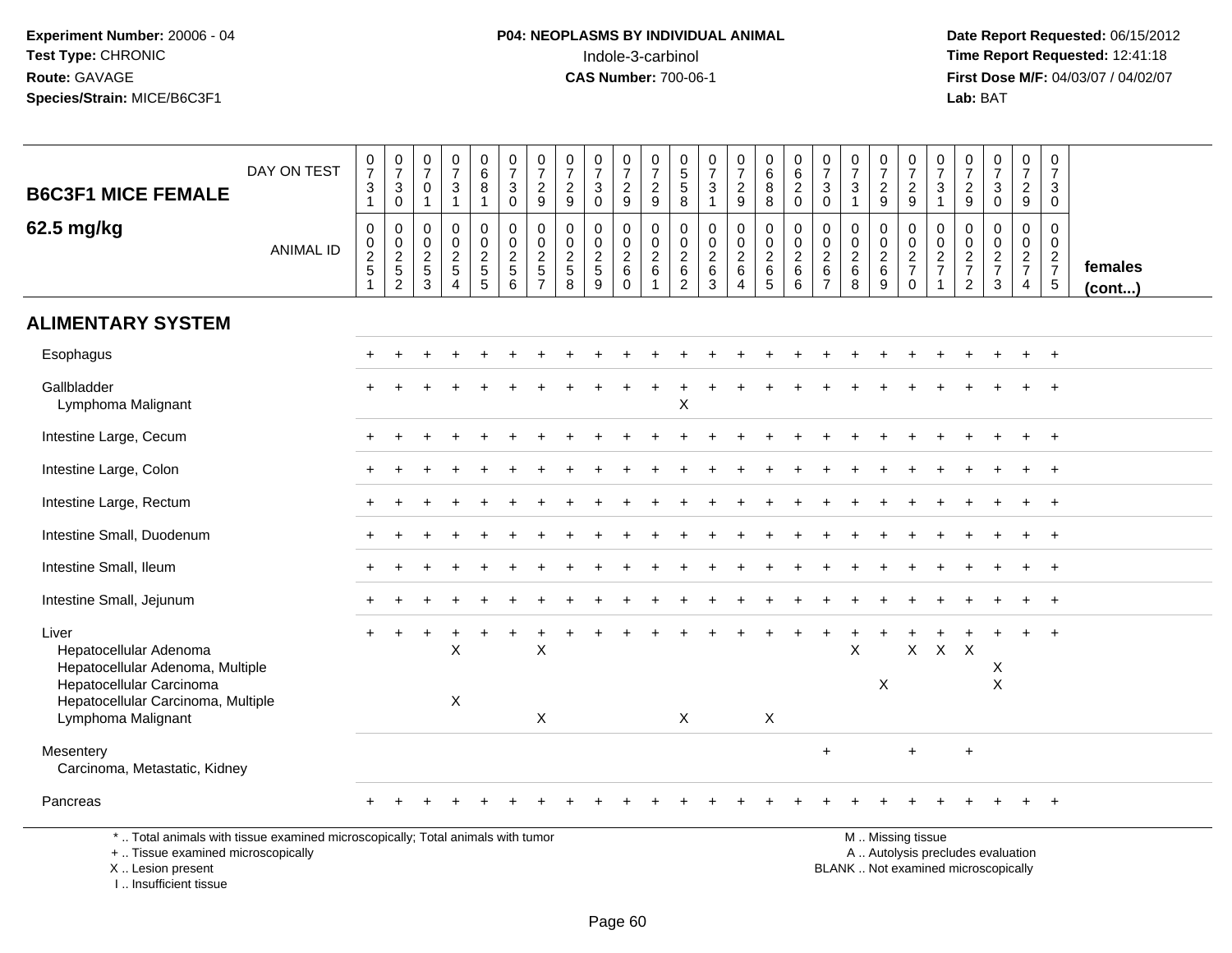## **P04: NEOPLASMS BY INDIVIDUAL ANIMAL**<br>Indole-3-carbinol Indole-3-carbinol **Time Report Requested:** 12:41:18

| <b>B6C3F1 MICE FEMALE</b>                                                                                                                                            | DAY ON TEST      | $\frac{0}{7}$<br>3<br>$\mathbf{1}$                   | $\begin{array}{c} 0 \\ 7 \end{array}$<br>$\mathbf{3}$<br>$\overline{0}$    | $\frac{0}{7}$<br>0<br>$\mathbf{1}$                        | $\frac{0}{7}$<br>$\frac{3}{1}$                                             | 0<br>$\overline{6}$<br>$\,8\,$<br>$\mathbf{1}$                              | $\begin{array}{c} 0 \\ 7 \end{array}$<br>$\sqrt{3}$<br>$\mathbf 0$            | $\frac{0}{7}$<br>$\frac{2}{9}$                    | $\begin{smallmatrix}0\\7\end{smallmatrix}$<br>$\frac{2}{9}$                         | $\begin{array}{c} 0 \\ 7 \end{array}$<br>$\mathbf{3}$<br>$\pmb{0}$ | $\frac{0}{7}$<br>$\frac{2}{9}$                               | $\frac{0}{7}$<br>$\frac{2}{9}$                                                 | 0<br>$\overline{5}$<br>$\frac{5}{8}$                                      | $\begin{array}{c} 0 \\ 7 \end{array}$<br>$\mathbf{3}$<br>$\mathbf{1}$   | $\frac{0}{7}$<br>$\frac{2}{9}$                                                         | 0<br>8<br>8                                          | 0620                                                                            | $\frac{0}{7}$<br>$\mathbf 3$<br>$\mathbf 0$                             | $\begin{array}{c} 0 \\ 7 \end{array}$<br>$\mathbf{3}$<br>$\mathbf{1}$   | $\frac{0}{7}$<br>$\frac{2}{9}$                                  | $\frac{0}{7}$<br>$\frac{2}{9}$                                 | $\frac{0}{7}$<br>$\mathbf{3}$<br>$\mathbf{1}$                        | $\begin{smallmatrix}0\\7\end{smallmatrix}$<br>$\frac{2}{9}$ | $\begin{array}{c} 0 \\ 7 \end{array}$<br>$_{\rm 0}^3$                          | $\frac{0}{7}$<br>$\frac{2}{9}$                            | $\begin{array}{c} 0 \\ 7 \end{array}$<br>3<br>$\mathbf 0$                    |                   |
|----------------------------------------------------------------------------------------------------------------------------------------------------------------------|------------------|------------------------------------------------------|----------------------------------------------------------------------------|-----------------------------------------------------------|----------------------------------------------------------------------------|-----------------------------------------------------------------------------|-------------------------------------------------------------------------------|---------------------------------------------------|-------------------------------------------------------------------------------------|--------------------------------------------------------------------|--------------------------------------------------------------|--------------------------------------------------------------------------------|---------------------------------------------------------------------------|-------------------------------------------------------------------------|----------------------------------------------------------------------------------------|------------------------------------------------------|---------------------------------------------------------------------------------|-------------------------------------------------------------------------|-------------------------------------------------------------------------|-----------------------------------------------------------------|----------------------------------------------------------------|----------------------------------------------------------------------|-------------------------------------------------------------|--------------------------------------------------------------------------------|-----------------------------------------------------------|------------------------------------------------------------------------------|-------------------|
| 62.5 mg/kg                                                                                                                                                           | <b>ANIMAL ID</b> | $\pmb{0}$<br>$_2^0$<br>$\,$ 5 $\,$<br>$\overline{1}$ | $\pmb{0}$<br>$\begin{smallmatrix} 0\\2 \end{smallmatrix}$<br>$\frac{5}{2}$ | 0<br>0<br>$\overline{2}$<br>$\,$ 5 $\,$<br>$\overline{3}$ | $\pmb{0}$<br>$\mathbf 0$<br>$\overline{2}$<br>$\sqrt{5}$<br>$\overline{4}$ | 0<br>$\mathbf 0$<br>$\overline{2}$<br>$\begin{array}{c} 5 \\ 5 \end{array}$ | $\pmb{0}$<br>$\overline{0}$<br>$\overline{2}$<br>$\sqrt{5}$<br>$\overline{6}$ | $\pmb{0}$<br>0<br>$\overline{2}$<br>$\frac{5}{7}$ | $\pmb{0}$<br>$\mathbf 0$<br>$\overline{2}$<br>$\begin{array}{c} 5 \\ 8 \end{array}$ | $\mathbf 0$<br>0<br>$\overline{2}$<br>$\sqrt{5}$<br>$\overline{9}$ | 0<br>$\mathbf 0$<br>$\overline{2}$<br>$\,6\,$<br>$\mathbf 0$ | $\boldsymbol{0}$<br>$\mathbf 0$<br>$\overline{2}$<br>$\,6\,$<br>$\overline{1}$ | $\mathbf 0$<br>$\mathbf 0$<br>$\overline{c}$<br>$\,6\,$<br>$\overline{2}$ | $\pmb{0}$<br>$\mathbf 0$<br>$\overline{2}$<br>$\,6\,$<br>$\overline{3}$ | $\mathsf{O}$<br>$\mathbf 0$<br>$\overline{2}$<br>$\begin{array}{c} 6 \\ 4 \end{array}$ | $\pmb{0}$<br>$\mathbf 0$<br>$\overline{2}$<br>$^6$ 5 | $\pmb{0}$<br>$\mathsf{O}\xspace$<br>$\overline{2}$<br>$\,6\,$<br>$\overline{6}$ | $\pmb{0}$<br>$\mathbf 0$<br>$\overline{2}$<br>$\,6\,$<br>$\overline{7}$ | $\pmb{0}$<br>$\mathbf 0$<br>$\overline{2}$<br>$\,6\,$<br>$\overline{8}$ | 0<br>$\mathbf 0$<br>$\overline{2}$<br>$\,6\,$<br>$\overline{9}$ | $\mathbf 0$<br>$\begin{array}{c} 0 \\ 2 \\ 7 \\ 0 \end{array}$ | 0<br>$\mathbf 0$<br>$\overline{2}$<br>$\overline{7}$<br>$\mathbf{1}$ | 0<br>0<br>$\overline{2}$<br>$\overline{7}$<br>$\sqrt{2}$    | $\mathbf 0$<br>$\mathbf 0$<br>$\overline{2}$<br>$\overline{7}$<br>$\mathbf{3}$ | 0<br>$\mathbf 0$<br>$\overline{2}$<br>$\overline{7}$<br>4 | $\pmb{0}$<br>$\mathbf 0$<br>$\sqrt{2}$<br>$\boldsymbol{7}$<br>$\overline{5}$ | females<br>(cont) |
| Lymphoma Malignant                                                                                                                                                   |                  |                                                      |                                                                            |                                                           |                                                                            |                                                                             |                                                                               |                                                   |                                                                                     |                                                                    |                                                              |                                                                                |                                                                           |                                                                         |                                                                                        |                                                      |                                                                                 |                                                                         |                                                                         |                                                                 |                                                                |                                                                      |                                                             |                                                                                |                                                           |                                                                              |                   |
| <b>Salivary Glands</b><br>Lymphoma Malignant                                                                                                                         |                  |                                                      |                                                                            |                                                           |                                                                            |                                                                             |                                                                               |                                                   |                                                                                     |                                                                    |                                                              |                                                                                | X                                                                         |                                                                         |                                                                                        |                                                      |                                                                                 |                                                                         |                                                                         |                                                                 |                                                                |                                                                      |                                                             |                                                                                |                                                           |                                                                              |                   |
| Stomach, Forestomach<br>Lymphoma Malignant                                                                                                                           |                  |                                                      |                                                                            |                                                           |                                                                            |                                                                             |                                                                               |                                                   |                                                                                     |                                                                    |                                                              | $\ddot{}$                                                                      | Χ                                                                         |                                                                         |                                                                                        |                                                      |                                                                                 |                                                                         |                                                                         |                                                                 |                                                                |                                                                      |                                                             |                                                                                |                                                           | $\ddot{}$                                                                    |                   |
| Stomach, Glandular<br>Lymphoma Malignant                                                                                                                             |                  |                                                      |                                                                            |                                                           |                                                                            |                                                                             |                                                                               |                                                   |                                                                                     |                                                                    |                                                              |                                                                                | X                                                                         |                                                                         |                                                                                        |                                                      |                                                                                 |                                                                         |                                                                         |                                                                 |                                                                |                                                                      |                                                             |                                                                                |                                                           |                                                                              |                   |
| Tooth                                                                                                                                                                |                  |                                                      |                                                                            |                                                           |                                                                            |                                                                             | $\ddot{}$                                                                     |                                                   |                                                                                     | $+$ $+$                                                            |                                                              |                                                                                |                                                                           |                                                                         | $\ddot{}$                                                                              |                                                      |                                                                                 | $\ddot{}$                                                               |                                                                         |                                                                 |                                                                |                                                                      |                                                             |                                                                                |                                                           |                                                                              |                   |
| <b>CARDIOVASCULAR SYSTEM</b>                                                                                                                                         |                  |                                                      |                                                                            |                                                           |                                                                            |                                                                             |                                                                               |                                                   |                                                                                     |                                                                    |                                                              |                                                                                |                                                                           |                                                                         |                                                                                        |                                                      |                                                                                 |                                                                         |                                                                         |                                                                 |                                                                |                                                                      |                                                             |                                                                                |                                                           |                                                                              |                   |
| <b>Blood Vessel</b>                                                                                                                                                  |                  |                                                      |                                                                            |                                                           |                                                                            |                                                                             |                                                                               |                                                   |                                                                                     |                                                                    |                                                              |                                                                                |                                                                           |                                                                         |                                                                                        |                                                      |                                                                                 |                                                                         |                                                                         |                                                                 |                                                                |                                                                      |                                                             |                                                                                |                                                           |                                                                              |                   |
| Heart<br>Lymphoma Malignant                                                                                                                                          |                  |                                                      |                                                                            |                                                           |                                                                            |                                                                             |                                                                               |                                                   |                                                                                     |                                                                    |                                                              |                                                                                | X                                                                         |                                                                         |                                                                                        |                                                      |                                                                                 |                                                                         |                                                                         |                                                                 |                                                                |                                                                      |                                                             |                                                                                |                                                           |                                                                              |                   |
| <b>ENDOCRINE SYSTEM</b>                                                                                                                                              |                  |                                                      |                                                                            |                                                           |                                                                            |                                                                             |                                                                               |                                                   |                                                                                     |                                                                    |                                                              |                                                                                |                                                                           |                                                                         |                                                                                        |                                                      |                                                                                 |                                                                         |                                                                         |                                                                 |                                                                |                                                                      |                                                             |                                                                                |                                                           |                                                                              |                   |
| <b>Adrenal Cortex</b><br>Lymphoma Malignant                                                                                                                          |                  |                                                      |                                                                            |                                                           |                                                                            |                                                                             |                                                                               |                                                   |                                                                                     |                                                                    |                                                              |                                                                                | X                                                                         |                                                                         |                                                                                        |                                                      |                                                                                 |                                                                         |                                                                         |                                                                 |                                                                |                                                                      |                                                             |                                                                                |                                                           | $+$                                                                          |                   |
| Adrenal Medulla                                                                                                                                                      |                  |                                                      |                                                                            |                                                           |                                                                            |                                                                             |                                                                               |                                                   |                                                                                     |                                                                    |                                                              |                                                                                |                                                                           |                                                                         |                                                                                        |                                                      |                                                                                 |                                                                         |                                                                         |                                                                 |                                                                |                                                                      |                                                             |                                                                                |                                                           |                                                                              |                   |
| Islets, Pancreatic<br>Adenoma                                                                                                                                        |                  |                                                      |                                                                            |                                                           |                                                                            |                                                                             |                                                                               |                                                   |                                                                                     |                                                                    |                                                              |                                                                                |                                                                           |                                                                         |                                                                                        |                                                      |                                                                                 |                                                                         |                                                                         |                                                                 |                                                                |                                                                      |                                                             |                                                                                |                                                           |                                                                              |                   |
| Parathyroid Gland                                                                                                                                                    |                  |                                                      |                                                                            |                                                           |                                                                            |                                                                             |                                                                               |                                                   |                                                                                     |                                                                    |                                                              |                                                                                |                                                                           |                                                                         |                                                                                        |                                                      |                                                                                 |                                                                         |                                                                         |                                                                 |                                                                |                                                                      |                                                             |                                                                                |                                                           | M +                                                                          |                   |
| *  Total animals with tissue examined microscopically; Total animals with tumor<br>+  Tissue examined microscopically<br>X  Lesion present<br>L. Insufficient tissue |                  |                                                      |                                                                            |                                                           |                                                                            |                                                                             |                                                                               |                                                   |                                                                                     |                                                                    |                                                              |                                                                                |                                                                           |                                                                         |                                                                                        |                                                      |                                                                                 |                                                                         | BLANK  Not examined microscopically                                     |                                                                 | M  Missing tissue                                              |                                                                      |                                                             | A  Autolysis precludes evaluation                                              |                                                           |                                                                              |                   |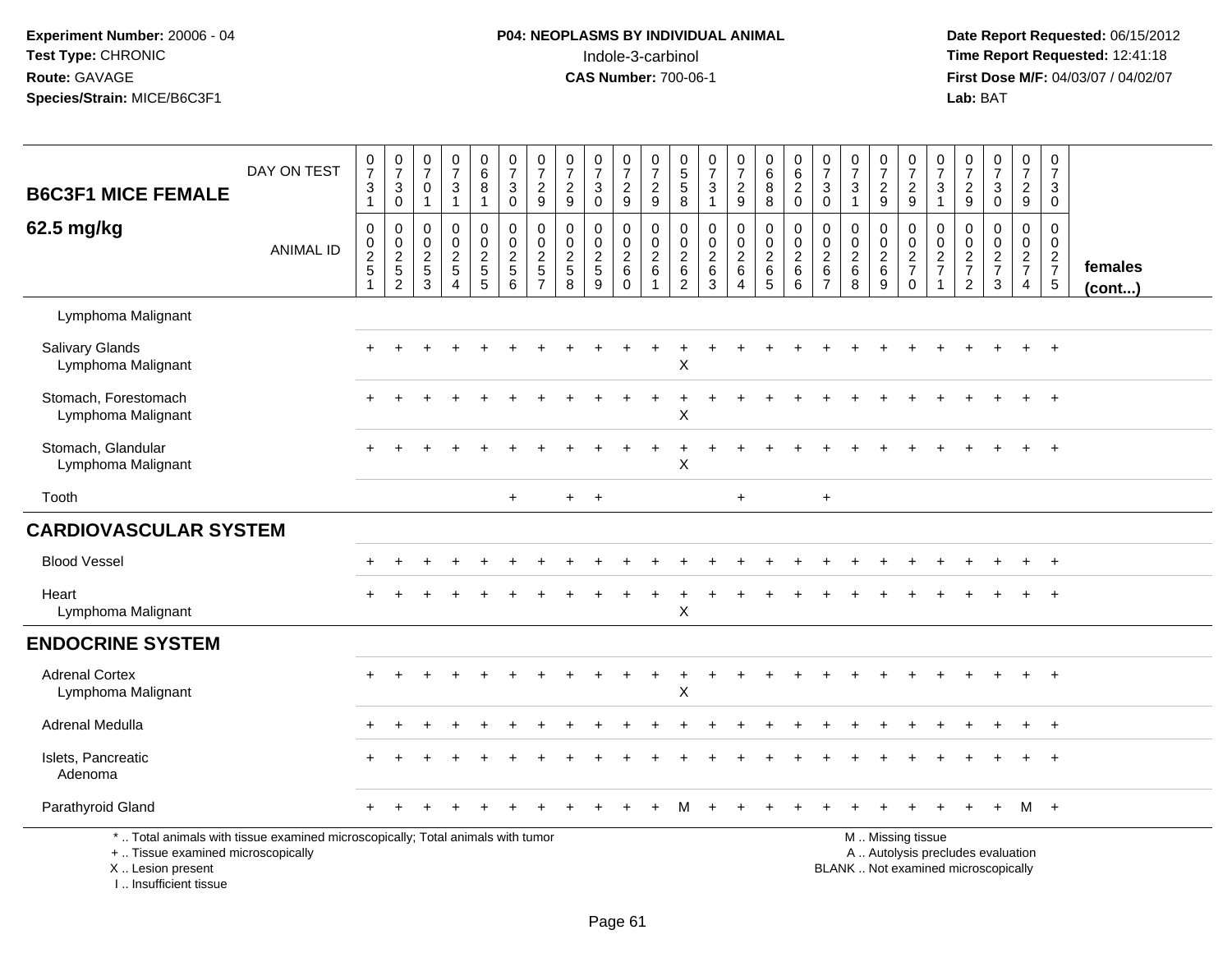| <b>B6C3F1 MICE FEMALE</b>                                                                                                                                           | DAY ON TEST      | 0<br>$\overline{7}$<br>3<br>$\mathbf{1}$        | $\frac{0}{7}$<br>$\sqrt{3}$<br>$\mathbf 0$ | 0<br>$\overline{7}$<br>0<br>$\overline{1}$              | 0<br>$\overline{7}$<br>$\ensuremath{\mathsf{3}}$<br>$\overline{1}$       | $_{6}^{\rm 0}$<br>8<br>$\mathbf{1}$       | 0<br>$\overline{7}$<br>$\ensuremath{\mathsf{3}}$<br>$\mathbf 0$         | $\frac{0}{7}$<br>$\overline{c}$<br>9                      | $\pmb{0}$<br>$\overline{7}$<br>$\overline{2}$<br>9 | $\frac{0}{7}$<br>$\ensuremath{\mathsf{3}}$<br>$\mathbf 0$ | $\frac{0}{7}$<br>$\boldsymbol{2}$<br>$9\,$                 | $\pmb{0}$<br>$\overline{7}$<br>$\overline{c}$<br>$\boldsymbol{9}$         | $\begin{array}{c} 0 \\ 5 \\ 5 \end{array}$<br>8           | 0<br>$\overline{7}$<br>$\ensuremath{\mathsf{3}}$<br>$\mathbf{1}$          | $\frac{0}{7}$<br>$\frac{2}{9}$                                            | $\begin{array}{c} 0 \\ 6 \end{array}$<br>8<br>8  | 0<br>6<br>$\overline{c}$<br>$\mathbf 0$                  | $\pmb{0}$<br>$\overline{7}$<br>3<br>$\mathbf 0$                 | $\pmb{0}$<br>$\overline{7}$<br>$\ensuremath{\mathsf{3}}$<br>$\overline{1}$ | $\frac{0}{7}$<br>$\overline{a}$<br>9 | 0<br>$\overline{7}$<br>$\frac{2}{9}$ | $\begin{array}{c} 0 \\ 7 \end{array}$<br>$\ensuremath{\mathsf{3}}$<br>$\mathbf{1}$ | $\frac{0}{7}$<br>$\frac{2}{9}$                    | $\begin{array}{c} 0 \\ 7 \end{array}$<br>$\ensuremath{\mathsf{3}}$<br>$\mathbf 0$ | $\frac{0}{7}$<br>$\overline{2}$<br>$\boldsymbol{9}$ | $\pmb{0}$<br>$\overline{7}$<br>$\ensuremath{\mathsf{3}}$<br>$\mathbf 0$ |                         |
|---------------------------------------------------------------------------------------------------------------------------------------------------------------------|------------------|-------------------------------------------------|--------------------------------------------|---------------------------------------------------------|--------------------------------------------------------------------------|-------------------------------------------|-------------------------------------------------------------------------|-----------------------------------------------------------|----------------------------------------------------|-----------------------------------------------------------|------------------------------------------------------------|---------------------------------------------------------------------------|-----------------------------------------------------------|---------------------------------------------------------------------------|---------------------------------------------------------------------------|--------------------------------------------------|----------------------------------------------------------|-----------------------------------------------------------------|----------------------------------------------------------------------------|--------------------------------------|--------------------------------------|------------------------------------------------------------------------------------|---------------------------------------------------|-----------------------------------------------------------------------------------|-----------------------------------------------------|-------------------------------------------------------------------------|-------------------------|
| 62.5 mg/kg                                                                                                                                                          | <b>ANIMAL ID</b> | 0<br>$\begin{array}{c} 0 \\ 2 \\ 5 \end{array}$ | 0<br>$\frac{0}{2}$<br>$\overline{2}$       | 0<br>$\mathbf 0$<br>$\boldsymbol{2}$<br>$\sqrt{5}$<br>3 | $\mathbf 0$<br>$\mathbf 0$<br>$\sqrt{2}$<br>$\sqrt{5}$<br>$\overline{4}$ | 0<br>$\mathsf{O}\xspace$<br>$\frac{2}{5}$ | 0<br>$\ddot{\mathbf{0}}$<br>$\overline{c}$<br>$\overline{5}$<br>$\,6\,$ | $\pmb{0}$<br>$\pmb{0}$<br>$\overline{c}$<br>$\frac{1}{7}$ | $\mathbf 0$<br>0<br>$\frac{2}{5}$<br>8             | 0<br>$\mathbf 0$<br>$\overline{c}$<br>$\sqrt{5}$<br>9     | 0<br>$\mathbf 0$<br>$\overline{c}$<br>$\,6$<br>$\mathbf 0$ | $\mathbf 0$<br>$\pmb{0}$<br>$\boldsymbol{2}$<br>$\,6\,$<br>$\overline{1}$ | $\mathbf 0$<br>0<br>$\overline{c}$<br>6<br>$\overline{2}$ | $\mathbf 0$<br>$\mathbf 0$<br>$\boldsymbol{2}$<br>$\,6\,$<br>$\mathbf{3}$ | $\mathbf 0$<br>$\pmb{0}$<br>$\boldsymbol{2}$<br>$\,6\,$<br>$\overline{4}$ | 0<br>$\pmb{0}$<br>$^2\phantom{1}6$<br>$\sqrt{5}$ | 0<br>$\pmb{0}$<br>$\boldsymbol{2}$<br>$\,6\,$<br>$\,6\,$ | 0<br>$\mathbf 0$<br>$\overline{c}$<br>$\,6\,$<br>$\overline{7}$ | $\mathbf 0$<br>$\boldsymbol{0}$<br>$^2\phantom{1}6$<br>8                   | 0<br>0<br>$^2\phantom{1}6$<br>9      | 0<br>$\frac{0}{2}$<br>$\mathbf 0$    | 0<br>$\pmb{0}$<br>$\frac{2}{7}$<br>$\overline{1}$                                  | 0<br>$\pmb{0}$<br>$\frac{2}{7}$<br>$\overline{2}$ | $\mathbf 0$<br>$\mathbf 0$<br>$\frac{2}{7}$<br>$\mathfrak{Z}$                     | 0<br>$\mathbf 0$<br>$\frac{2}{7}$<br>4              | 0<br>$\mathsf{O}\xspace$<br>$\begin{array}{c} 2 \\ 7 \\ 5 \end{array}$  | females<br>$($ cont $)$ |
| <b>Pituitary Gland</b><br>Pars Distalis, Adenoma                                                                                                                    |                  | $\pm$                                           |                                            |                                                         | X                                                                        |                                           |                                                                         |                                                           |                                                    |                                                           |                                                            |                                                                           |                                                           |                                                                           |                                                                           |                                                  |                                                          |                                                                 |                                                                            |                                      |                                      |                                                                                    |                                                   |                                                                                   |                                                     | $\ddot{}$                                                               |                         |
| <b>Thyroid Gland</b><br>Lymphoma Malignant                                                                                                                          |                  |                                                 |                                            |                                                         |                                                                          |                                           |                                                                         |                                                           |                                                    |                                                           |                                                            |                                                                           | X                                                         |                                                                           |                                                                           |                                                  |                                                          |                                                                 |                                                                            |                                      |                                      |                                                                                    |                                                   |                                                                                   |                                                     | $\overline{+}$                                                          |                         |
| <b>GENERAL BODY SYSTEM</b>                                                                                                                                          |                  |                                                 |                                            |                                                         |                                                                          |                                           |                                                                         |                                                           |                                                    |                                                           |                                                            |                                                                           |                                                           |                                                                           |                                                                           |                                                  |                                                          |                                                                 |                                                                            |                                      |                                      |                                                                                    |                                                   |                                                                                   |                                                     |                                                                         |                         |
| <b>NONE</b>                                                                                                                                                         |                  |                                                 |                                            |                                                         |                                                                          |                                           |                                                                         |                                                           |                                                    |                                                           |                                                            |                                                                           |                                                           |                                                                           |                                                                           |                                                  |                                                          |                                                                 |                                                                            |                                      |                                      |                                                                                    |                                                   |                                                                                   |                                                     |                                                                         |                         |
| <b>GENITAL SYSTEM</b>                                                                                                                                               |                  |                                                 |                                            |                                                         |                                                                          |                                           |                                                                         |                                                           |                                                    |                                                           |                                                            |                                                                           |                                                           |                                                                           |                                                                           |                                                  |                                                          |                                                                 |                                                                            |                                      |                                      |                                                                                    |                                                   |                                                                                   |                                                     |                                                                         |                         |
| <b>Clitoral Gland</b>                                                                                                                                               |                  |                                                 |                                            |                                                         |                                                                          |                                           |                                                                         |                                                           |                                                    |                                                           |                                                            |                                                                           |                                                           |                                                                           |                                                                           |                                                  |                                                          |                                                                 |                                                                            |                                      |                                      |                                                                                    |                                                   |                                                                                   |                                                     | $\overline{+}$                                                          |                         |
| Ovary<br>Cystadenoma<br>Lymphoma Malignant                                                                                                                          |                  |                                                 |                                            |                                                         |                                                                          |                                           |                                                                         |                                                           |                                                    |                                                           |                                                            |                                                                           | X                                                         |                                                                           | $\pmb{\times}$                                                            |                                                  |                                                          |                                                                 |                                                                            |                                      |                                      |                                                                                    |                                                   |                                                                                   |                                                     | $\overline{ }$                                                          |                         |
| <b>Uterus</b><br>Carcinoma<br>Lymphoma Malignant                                                                                                                    |                  |                                                 |                                            |                                                         |                                                                          |                                           |                                                                         |                                                           |                                                    |                                                           |                                                            |                                                                           | X                                                         |                                                                           |                                                                           |                                                  |                                                          |                                                                 |                                                                            |                                      |                                      |                                                                                    |                                                   |                                                                                   |                                                     | $\ddot{+}$                                                              |                         |
| <b>HEMATOPOIETIC SYSTEM</b>                                                                                                                                         |                  |                                                 |                                            |                                                         |                                                                          |                                           |                                                                         |                                                           |                                                    |                                                           |                                                            |                                                                           |                                                           |                                                                           |                                                                           |                                                  |                                                          |                                                                 |                                                                            |                                      |                                      |                                                                                    |                                                   |                                                                                   |                                                     |                                                                         |                         |
| <b>Bone Marrow</b><br>Lymphoma Malignant                                                                                                                            |                  |                                                 |                                            |                                                         |                                                                          |                                           |                                                                         |                                                           |                                                    |                                                           |                                                            |                                                                           | X                                                         |                                                                           |                                                                           |                                                  |                                                          |                                                                 |                                                                            |                                      |                                      |                                                                                    |                                                   |                                                                                   |                                                     |                                                                         |                         |
| Lymph Node<br>Lumbar, Lymphoma Malignant<br>Pancreatic, Lymphoma Malignant                                                                                          |                  |                                                 |                                            |                                                         |                                                                          |                                           |                                                                         | $\ddot{}$                                                 |                                                    |                                                           |                                                            |                                                                           |                                                           |                                                                           |                                                                           |                                                  |                                                          |                                                                 |                                                                            |                                      |                                      |                                                                                    |                                                   |                                                                                   |                                                     |                                                                         |                         |
| *  Total animals with tissue examined microscopically; Total animals with tumor<br>+  Tissue examined microscopically<br>X  Lesion present<br>I Insufficient tissue |                  |                                                 |                                            |                                                         |                                                                          |                                           |                                                                         |                                                           |                                                    |                                                           |                                                            |                                                                           |                                                           |                                                                           |                                                                           |                                                  |                                                          |                                                                 |                                                                            | M  Missing tissue                    |                                      |                                                                                    |                                                   | A  Autolysis precludes evaluation<br>BLANK  Not examined microscopically          |                                                     |                                                                         |                         |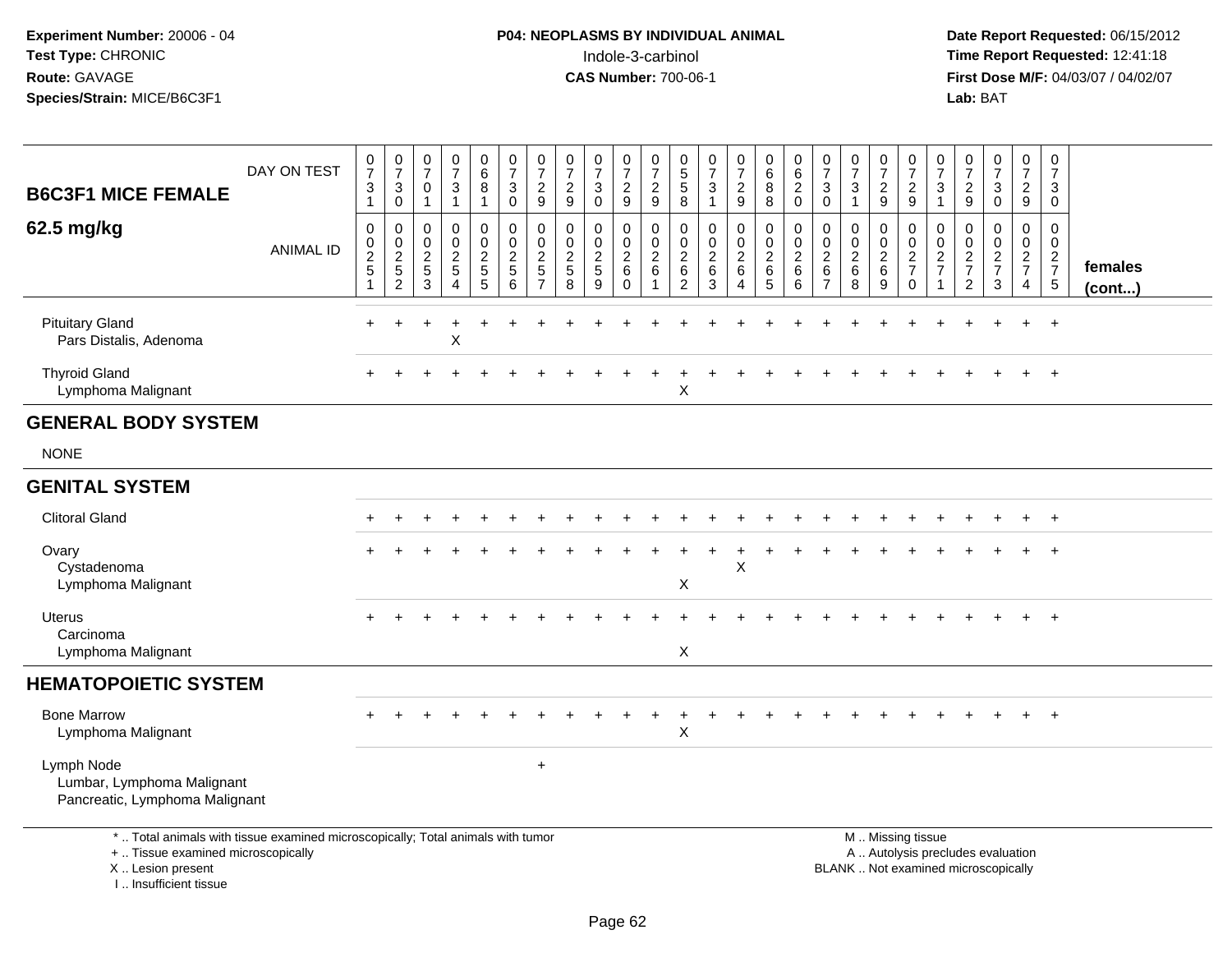I .. Insufficient tissue

# **P04: NEOPLASMS BY INDIVIDUAL ANIMAL**<br>Indole-3-carbinol Indole-3-carbinol **Time Report Requested:** 12:41:18

|                                                                                                                                            | DAY ON TEST | 0<br>$\overline{7}$                       | $\frac{0}{7}$                                                  | 0<br>$\overline{7}$                                   | $\pmb{0}$<br>$\overline{7}$                                                          | $^{\rm 0}_{\rm 6}$                               | 0<br>$\overline{7}$                                            | $\frac{0}{7}$                                                      | $\boldsymbol{0}$<br>$\overline{7}$                    | $\frac{0}{7}$                                             | $\frac{0}{7}$                                            | 0<br>$\overline{7}$                              | $\begin{matrix}0\\5\end{matrix}$                              | 0<br>$\overline{7}$                                          | $\frac{0}{7}$                                                     | $\mathbf 0$<br>$\,6\,$                             | 0<br>$\,6\,$                                                      | $\pmb{0}$<br>$\overline{7}$                                             | 0<br>$\overline{7}$                              | $\frac{0}{7}$                                      | $\frac{0}{7}$                          | $\frac{0}{7}$                          | $\frac{0}{7}$                                       | $\frac{0}{7}$                                                            | $\frac{0}{7}$                                     | 0<br>$\boldsymbol{7}$                                    |                   |
|--------------------------------------------------------------------------------------------------------------------------------------------|-------------|-------------------------------------------|----------------------------------------------------------------|-------------------------------------------------------|--------------------------------------------------------------------------------------|--------------------------------------------------|----------------------------------------------------------------|--------------------------------------------------------------------|-------------------------------------------------------|-----------------------------------------------------------|----------------------------------------------------------|--------------------------------------------------|---------------------------------------------------------------|--------------------------------------------------------------|-------------------------------------------------------------------|----------------------------------------------------|-------------------------------------------------------------------|-------------------------------------------------------------------------|--------------------------------------------------|----------------------------------------------------|----------------------------------------|----------------------------------------|-----------------------------------------------------|--------------------------------------------------------------------------|---------------------------------------------------|----------------------------------------------------------|-------------------|
| <b>B6C3F1 MICE FEMALE</b>                                                                                                                  |             | $\ensuremath{\mathsf{3}}$<br>$\mathbf{1}$ | $\sqrt{3}$<br>$\boldsymbol{0}$                                 | 0<br>$\overline{1}$                                   | 3<br>$\mathbf{1}$                                                                    | 8<br>1                                           | 3<br>$\mathbf 0$                                               | $\frac{2}{9}$                                                      | $\frac{2}{9}$                                         | 3<br>$\mathbf 0$                                          | $\frac{2}{9}$                                            | $\frac{2}{9}$                                    | $\mathbf 5$<br>8                                              | 3<br>$\mathbf{1}$                                            | $\frac{2}{9}$                                                     | 8<br>8                                             | $\overline{c}$<br>$\mathbf 0$                                     | $\mathbf{3}$<br>$\mathbf 0$                                             | 3<br>$\mathbf{1}$                                | $\overline{c}$<br>9                                | $\frac{2}{9}$                          | $\mathbf{3}$<br>$\mathbf{1}$           | $\frac{2}{9}$                                       | $\sqrt{3}$<br>$\mathbf 0$                                                | $\frac{2}{9}$                                     | $\mathbf{3}$<br>$\mathbf 0$                              |                   |
| 62.5 mg/kg                                                                                                                                 | ANIMAL ID   | 0<br>$\mathsf{O}$<br>$rac{2}{5}$          | 0<br>$\mathsf 0$<br>$\begin{array}{c} 2 \\ 5 \\ 2 \end{array}$ | 0<br>$\mathbf 0$<br>$\overline{2}$<br>$\sqrt{5}$<br>3 | $\mathbf 0$<br>$\mathbf 0$<br>$\sqrt{2}$<br>$\overline{5}$<br>$\boldsymbol{\Lambda}$ | 0<br>$\mathbf 0$<br>$\overline{c}$<br>$5\,$<br>5 | 0<br>0<br>$\boldsymbol{2}$<br>$\overline{5}$<br>$6\phantom{1}$ | 0<br>$\pmb{0}$<br>$\boldsymbol{2}$<br>$\sqrt{5}$<br>$\overline{7}$ | 0<br>$\mathbf 0$<br>$\overline{2}$<br>$\sqrt{5}$<br>8 | 0<br>$\mathbf 0$<br>$\overline{2}$<br>$\overline{5}$<br>9 | 0<br>$\mathbf 0$<br>$\sqrt{2}$<br>$\,6\,$<br>$\mathbf 0$ | 0<br>$\mathsf{O}$<br>$\sqrt{2}$<br>$\,6\,$<br>-1 | 0<br>$\mathbf 0$<br>$\overline{c}$<br>$\,6$<br>$\overline{2}$ | $\mathbf 0$<br>$\mathbf 0$<br>$\overline{c}$<br>$\,6\,$<br>3 | $\pmb{0}$<br>$\pmb{0}$<br>$\boldsymbol{2}$<br>$\,6\,$<br>$\Delta$ | 0<br>$\mathbf 0$<br>$\overline{2}$<br>$\,6\,$<br>5 | 0<br>$\mathbf 0$<br>$\boldsymbol{2}$<br>$\,6\,$<br>$6\phantom{1}$ | $\mathbf 0$<br>$\mathbf 0$<br>$\overline{2}$<br>$\,6$<br>$\overline{7}$ | 0<br>$\mathbf 0$<br>$\overline{c}$<br>$\,6$<br>8 | 0<br>$\mathbf 0$<br>$\overline{c}$<br>$\,6\,$<br>9 | 0<br>0<br>$\frac{2}{7}$<br>$\mathbf 0$ | 0<br>$\mathbf 0$<br>$\frac{2}{7}$<br>1 | 0<br>$\mathbf 0$<br>$\frac{2}{7}$<br>$\overline{2}$ | $\mathbf 0$<br>$\mathbf 0$<br>$\frac{2}{7}$<br>$\mathbf{3}$              | 0<br>$\mathbf 0$<br>$rac{2}{7}$<br>$\overline{4}$ | 0<br>$\boldsymbol{0}$<br>$\frac{2}{7}$<br>$\overline{5}$ | females<br>(cont) |
| Renal, Lymphoma Malignant                                                                                                                  |             |                                           |                                                                |                                                       |                                                                                      |                                                  |                                                                | X                                                                  |                                                       |                                                           |                                                          |                                                  |                                                               |                                                              |                                                                   |                                                    |                                                                   |                                                                         |                                                  |                                                    |                                        |                                        |                                                     |                                                                          |                                                   |                                                          |                   |
| Lymph Node, Mandibular<br>Lymphoma Malignant                                                                                               |             |                                           |                                                                |                                                       |                                                                                      |                                                  |                                                                |                                                                    |                                                       |                                                           |                                                          |                                                  | X                                                             |                                                              |                                                                   |                                                    |                                                                   |                                                                         |                                                  |                                                    |                                        |                                        |                                                     |                                                                          |                                                   |                                                          |                   |
| Lymph Node, Mesenteric<br>Lymphoma Malignant                                                                                               |             |                                           |                                                                |                                                       |                                                                                      |                                                  |                                                                | X                                                                  |                                                       |                                                           |                                                          |                                                  | X                                                             |                                                              |                                                                   |                                                    |                                                                   |                                                                         |                                                  |                                                    |                                        |                                        |                                                     |                                                                          |                                                   |                                                          |                   |
| Spleen<br>Lymphoma Malignant                                                                                                               |             |                                           |                                                                |                                                       |                                                                                      |                                                  |                                                                | $\sf X$                                                            |                                                       |                                                           |                                                          |                                                  | X                                                             |                                                              |                                                                   | X                                                  |                                                                   |                                                                         |                                                  |                                                    |                                        |                                        |                                                     |                                                                          |                                                   |                                                          |                   |
| Thymus<br>Lymphoma Malignant                                                                                                               |             |                                           |                                                                |                                                       |                                                                                      |                                                  |                                                                |                                                                    |                                                       |                                                           |                                                          |                                                  | X                                                             |                                                              |                                                                   |                                                    |                                                                   |                                                                         |                                                  |                                                    |                                        |                                        |                                                     |                                                                          |                                                   |                                                          |                   |
| <b>INTEGUMENTARY SYSTEM</b>                                                                                                                |             |                                           |                                                                |                                                       |                                                                                      |                                                  |                                                                |                                                                    |                                                       |                                                           |                                                          |                                                  |                                                               |                                                              |                                                                   |                                                    |                                                                   |                                                                         |                                                  |                                                    |                                        |                                        |                                                     |                                                                          |                                                   |                                                          |                   |
| <b>Mammary Gland</b>                                                                                                                       |             |                                           |                                                                |                                                       |                                                                                      |                                                  |                                                                |                                                                    |                                                       |                                                           |                                                          |                                                  |                                                               |                                                              |                                                                   |                                                    |                                                                   |                                                                         |                                                  |                                                    |                                        |                                        |                                                     |                                                                          |                                                   | $\overline{+}$                                           |                   |
| Skin                                                                                                                                       |             |                                           |                                                                |                                                       |                                                                                      |                                                  |                                                                |                                                                    |                                                       |                                                           |                                                          |                                                  |                                                               |                                                              |                                                                   |                                                    |                                                                   |                                                                         |                                                  |                                                    |                                        |                                        |                                                     |                                                                          |                                                   | $\overline{+}$                                           |                   |
| <b>MUSCULOSKELETAL SYSTEM</b>                                                                                                              |             |                                           |                                                                |                                                       |                                                                                      |                                                  |                                                                |                                                                    |                                                       |                                                           |                                                          |                                                  |                                                               |                                                              |                                                                   |                                                    |                                                                   |                                                                         |                                                  |                                                    |                                        |                                        |                                                     |                                                                          |                                                   |                                                          |                   |
| <b>Bone</b>                                                                                                                                |             |                                           |                                                                |                                                       |                                                                                      |                                                  |                                                                |                                                                    |                                                       |                                                           |                                                          |                                                  |                                                               |                                                              |                                                                   |                                                    |                                                                   |                                                                         |                                                  |                                                    |                                        |                                        |                                                     |                                                                          | $\ddot{}$                                         | $+$                                                      |                   |
| <b>Skeletal Muscle</b><br>Schwannoma Malignant                                                                                             |             |                                           |                                                                |                                                       |                                                                                      | $\ddot{}$<br>X                                   |                                                                |                                                                    |                                                       |                                                           |                                                          |                                                  |                                                               |                                                              |                                                                   |                                                    |                                                                   |                                                                         |                                                  |                                                    |                                        |                                        |                                                     |                                                                          |                                                   |                                                          |                   |
| <b>NERVOUS SYSTEM</b>                                                                                                                      |             |                                           |                                                                |                                                       |                                                                                      |                                                  |                                                                |                                                                    |                                                       |                                                           |                                                          |                                                  |                                                               |                                                              |                                                                   |                                                    |                                                                   |                                                                         |                                                  |                                                    |                                        |                                        |                                                     |                                                                          |                                                   |                                                          |                   |
| <b>Brain</b><br>Meningioma Benign                                                                                                          |             |                                           |                                                                | $\mathsf X$                                           |                                                                                      |                                                  |                                                                |                                                                    |                                                       |                                                           |                                                          |                                                  |                                                               |                                                              |                                                                   |                                                    |                                                                   |                                                                         |                                                  |                                                    |                                        |                                        |                                                     |                                                                          |                                                   |                                                          |                   |
| *  Total animals with tissue examined microscopically; Total animals with tumor<br>+  Tissue examined microscopically<br>X  Lesion present |             |                                           |                                                                |                                                       |                                                                                      |                                                  |                                                                |                                                                    |                                                       |                                                           |                                                          |                                                  |                                                               |                                                              |                                                                   |                                                    |                                                                   |                                                                         |                                                  |                                                    | M  Missing tissue                      |                                        |                                                     | A  Autolysis precludes evaluation<br>BLANK  Not examined microscopically |                                                   |                                                          |                   |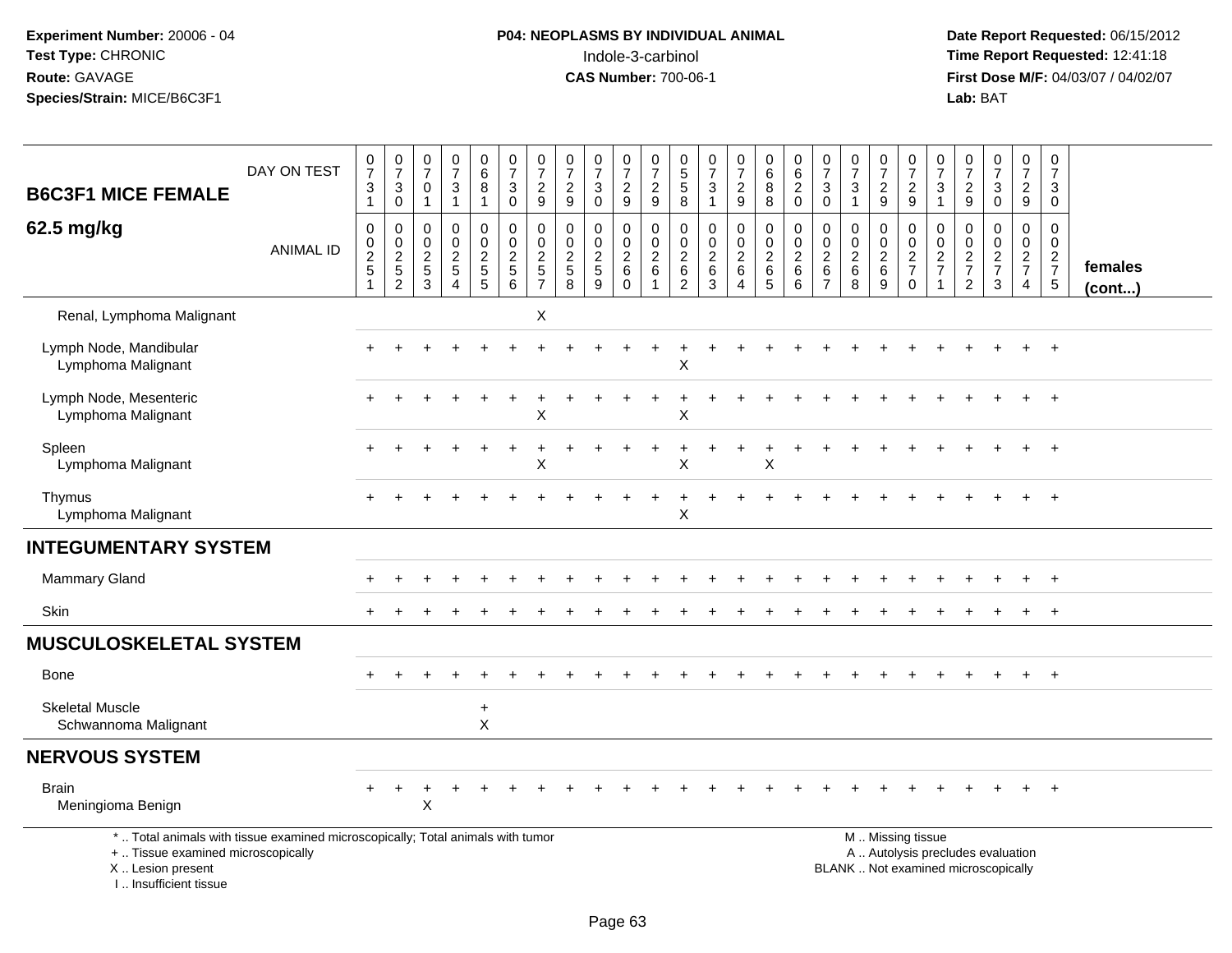| DAY ON TEST<br><b>B6C3F1 MICE FEMALE</b>                                                                                                                                                                                          | $\frac{0}{7}$<br>3<br>$\mathbf{1}$                                         | $\frac{0}{7}$<br>$\sqrt{3}$<br>$\overline{0}$                              | $\begin{array}{c} 0 \\ 7 \end{array}$<br>$\mathbf 0$<br>$\mathbf{1}$ | $\begin{array}{c} 0 \\ 7 \end{array}$<br>$\ensuremath{\mathsf{3}}$<br>$\mathbf{1}$       | 0<br>$6\phantom{a}$<br>$\bf8$<br>$\mathbf{1}$                 | $\begin{array}{c} 0 \\ 7 \end{array}$<br>$\sqrt{3}$<br>$\mathbf 0$ | $\frac{0}{7}$<br>$\frac{2}{9}$                                   | $\begin{smallmatrix}0\\7\end{smallmatrix}$<br>$\frac{2}{9}$             | $\begin{array}{c} 0 \\ 7 \end{array}$<br>$\mathbf{3}$<br>$\mathsf{O}\xspace$ | $\frac{0}{7}$<br>$\frac{2}{9}$                            | $\frac{0}{7}$<br>$\frac{2}{9}$                                                 | 0<br>$\sqrt{5}$<br>$\sqrt{5}$<br>$\overline{8}$                 | $\frac{0}{7}$<br>$\mathbf{3}$<br>$\mathbf{1}$                           | $\frac{0}{7}$<br>$\frac{2}{9}$                                         | $\begin{array}{c} 0 \\ 6 \\ 8 \end{array}$<br>$\overline{8}$            | 0620                                                                    | $\frac{0}{7}$<br>$_{\rm 0}^3$                             | $\frac{0}{7}$<br>$\mathbf{3}$<br>$\mathbf{1}$            | $\frac{0}{7}$<br>$\frac{2}{9}$     | $\frac{0}{7}$<br>$\frac{2}{9}$                      | $\frac{0}{7}$<br>3<br>$\mathbf{1}$                         | $\frac{0}{7}$<br>$\frac{2}{9}$                      | $\begin{array}{c} 0 \\ 7 \end{array}$<br>$\mathbf{3}$<br>$\overline{0}$  | $\frac{0}{7}$<br>$\frac{2}{9}$                      | $\mathbf 0$<br>$\overline{7}$<br>3<br>$\mathbf 0$             |                   |
|-----------------------------------------------------------------------------------------------------------------------------------------------------------------------------------------------------------------------------------|----------------------------------------------------------------------------|----------------------------------------------------------------------------|----------------------------------------------------------------------|------------------------------------------------------------------------------------------|---------------------------------------------------------------|--------------------------------------------------------------------|------------------------------------------------------------------|-------------------------------------------------------------------------|------------------------------------------------------------------------------|-----------------------------------------------------------|--------------------------------------------------------------------------------|-----------------------------------------------------------------|-------------------------------------------------------------------------|------------------------------------------------------------------------|-------------------------------------------------------------------------|-------------------------------------------------------------------------|-----------------------------------------------------------|----------------------------------------------------------|------------------------------------|-----------------------------------------------------|------------------------------------------------------------|-----------------------------------------------------|--------------------------------------------------------------------------|-----------------------------------------------------|---------------------------------------------------------------|-------------------|
| 62.5 mg/kg<br><b>ANIMAL ID</b>                                                                                                                                                                                                    | $\pmb{0}$<br>$\mathbf 0$<br>$\overline{2}$<br>$\sqrt{5}$<br>$\overline{1}$ | $\pmb{0}$<br>$\begin{smallmatrix} 0\\2 \end{smallmatrix}$<br>$\frac{5}{2}$ | $\mathbf 0$<br>$\mathbf 0$<br>$\sqrt{2}$<br>$\sqrt{5}$<br>3          | $\pmb{0}$<br>$\mathbf 0$<br>$\boldsymbol{2}$<br>$\overline{5}$<br>$\boldsymbol{\Lambda}$ | $\mathbf 0$<br>$\mathbf 0$<br>$\overline{2}$<br>$\frac{5}{5}$ | $\pmb{0}$<br>0<br>$\overline{2}$<br>$5\phantom{.0}$<br>6           | $\pmb{0}$<br>0<br>$\overline{c}$<br>$\sqrt{5}$<br>$\overline{7}$ | 0<br>$\mathbf 0$<br>$\sqrt{2}$<br>$\begin{array}{c} 5 \\ 8 \end{array}$ | $\mathbf 0$<br>0<br>$\overline{2}$<br>5<br>9                                 | 0<br>0<br>$\overline{2}$<br>$6\phantom{1}$<br>$\mathbf 0$ | $\boldsymbol{0}$<br>$\mathbf 0$<br>$\overline{2}$<br>$\,6\,$<br>$\overline{1}$ | $\mathbf 0$<br>0<br>$\overline{c}$<br>$\,6\,$<br>$\overline{2}$ | $\pmb{0}$<br>$\mathbf 0$<br>$\overline{2}$<br>$\,6\,$<br>$\overline{3}$ | $\mathsf{O}$<br>$\mathbf 0$<br>$\sqrt{2}$<br>$\,6\,$<br>$\overline{4}$ | $\mathbf 0$<br>$\mathbf 0$<br>$\overline{2}$<br>$\,6$<br>$\overline{5}$ | $\pmb{0}$<br>$\mathsf 0$<br>$\overline{2}$<br>$\,6\,$<br>$6\phantom{1}$ | $\mathbf 0$<br>0<br>$\overline{2}$<br>6<br>$\overline{7}$ | $\mathbf 0$<br>$\mathbf 0$<br>$\sqrt{2}$<br>$\,6\,$<br>8 | 0<br>0<br>$\overline{2}$<br>6<br>9 | 0<br>$\mathbf 0$<br>$\frac{2}{7}$<br>$\overline{0}$ | 0<br>0<br>$\overline{c}$<br>$\overline{7}$<br>$\mathbf{1}$ | $\mathbf 0$<br>0<br>$\frac{2}{7}$<br>$\overline{2}$ | $\pmb{0}$<br>$\mathbf 0$<br>$\frac{2}{7}$<br>$\mathbf{3}$                | 0<br>$\mathbf 0$<br>$\frac{2}{7}$<br>$\overline{4}$ | $\mathbf 0$<br>$\mathbf 0$<br>$\frac{2}{7}$<br>$\overline{5}$ | females<br>(cont) |
| <b>RESPIRATORY SYSTEM</b>                                                                                                                                                                                                         |                                                                            |                                                                            |                                                                      |                                                                                          |                                                               |                                                                    |                                                                  |                                                                         |                                                                              |                                                           |                                                                                |                                                                 |                                                                         |                                                                        |                                                                         |                                                                         |                                                           |                                                          |                                    |                                                     |                                                            |                                                     |                                                                          |                                                     |                                                               |                   |
| Lung<br>Alveolar/Bronchiolar Adenoma<br>Alveolar/Bronchiolar Carcinoma<br>Alveolar/Bronchiolar Carcinoma, Multiple<br>Carcinoma, Metastatic, Harderian Gland<br>Hepatocellular Carcinoma, Metastatic, Liver<br>Lymphoma Malignant |                                                                            |                                                                            |                                                                      |                                                                                          |                                                               |                                                                    |                                                                  |                                                                         |                                                                              |                                                           |                                                                                | X                                                               |                                                                         | X                                                                      |                                                                         |                                                                         |                                                           | $\mathsf X$                                              | X                                  |                                                     |                                                            |                                                     |                                                                          |                                                     |                                                               |                   |
| <b>Nose</b>                                                                                                                                                                                                                       |                                                                            |                                                                            |                                                                      |                                                                                          |                                                               |                                                                    |                                                                  |                                                                         |                                                                              |                                                           |                                                                                |                                                                 |                                                                         |                                                                        |                                                                         |                                                                         |                                                           |                                                          |                                    |                                                     |                                                            |                                                     |                                                                          |                                                     | $+$                                                           |                   |
| Trachea                                                                                                                                                                                                                           |                                                                            |                                                                            |                                                                      |                                                                                          |                                                               |                                                                    |                                                                  |                                                                         |                                                                              |                                                           |                                                                                |                                                                 |                                                                         |                                                                        |                                                                         |                                                                         |                                                           |                                                          |                                    |                                                     |                                                            |                                                     |                                                                          |                                                     | $\overline{+}$                                                |                   |
| <b>SPECIAL SENSES SYSTEM</b>                                                                                                                                                                                                      |                                                                            |                                                                            |                                                                      |                                                                                          |                                                               |                                                                    |                                                                  |                                                                         |                                                                              |                                                           |                                                                                |                                                                 |                                                                         |                                                                        |                                                                         |                                                                         |                                                           |                                                          |                                    |                                                     |                                                            |                                                     |                                                                          |                                                     |                                                               |                   |
| Eye                                                                                                                                                                                                                               |                                                                            |                                                                            |                                                                      |                                                                                          |                                                               |                                                                    |                                                                  |                                                                         |                                                                              |                                                           |                                                                                |                                                                 |                                                                         |                                                                        |                                                                         |                                                                         |                                                           |                                                          |                                    |                                                     |                                                            |                                                     |                                                                          |                                                     | $\overline{ }$                                                |                   |
| Harderian Gland<br>Adenoma<br>Carcinoma<br>Lymphoma Malignant                                                                                                                                                                     |                                                                            |                                                                            |                                                                      |                                                                                          | X                                                             |                                                                    |                                                                  |                                                                         |                                                                              |                                                           |                                                                                | X                                                               |                                                                         |                                                                        |                                                                         |                                                                         |                                                           |                                                          |                                    |                                                     | X                                                          |                                                     |                                                                          |                                                     | $+$                                                           |                   |
| <b>URINARY SYSTEM</b>                                                                                                                                                                                                             |                                                                            |                                                                            |                                                                      |                                                                                          |                                                               |                                                                    |                                                                  |                                                                         |                                                                              |                                                           |                                                                                |                                                                 |                                                                         |                                                                        |                                                                         |                                                                         |                                                           |                                                          |                                    |                                                     |                                                            |                                                     |                                                                          |                                                     |                                                               |                   |
| Kidney<br>Lymphoma Malignant<br>Bilateral, Renal Tubule, Carcinoma                                                                                                                                                                |                                                                            |                                                                            |                                                                      |                                                                                          |                                                               |                                                                    |                                                                  |                                                                         |                                                                              |                                                           |                                                                                | X                                                               |                                                                         |                                                                        | +<br>$\pmb{\times}$                                                     |                                                                         |                                                           |                                                          |                                    |                                                     |                                                            |                                                     |                                                                          |                                                     | $+$                                                           |                   |
| <b>Urinary Bladder</b>                                                                                                                                                                                                            |                                                                            |                                                                            |                                                                      |                                                                                          |                                                               |                                                                    |                                                                  |                                                                         |                                                                              |                                                           |                                                                                |                                                                 |                                                                         |                                                                        |                                                                         |                                                                         |                                                           |                                                          |                                    |                                                     |                                                            |                                                     |                                                                          |                                                     | $+$                                                           |                   |
| *  Total animals with tissue examined microscopically; Total animals with tumor<br>+  Tissue examined microscopically<br>X  Lesion present<br>L. Insufficient tissue                                                              |                                                                            |                                                                            |                                                                      |                                                                                          |                                                               |                                                                    |                                                                  |                                                                         |                                                                              |                                                           |                                                                                |                                                                 |                                                                         |                                                                        |                                                                         |                                                                         |                                                           |                                                          |                                    | M  Missing tissue                                   |                                                            |                                                     | A  Autolysis precludes evaluation<br>BLANK  Not examined microscopically |                                                     |                                                               |                   |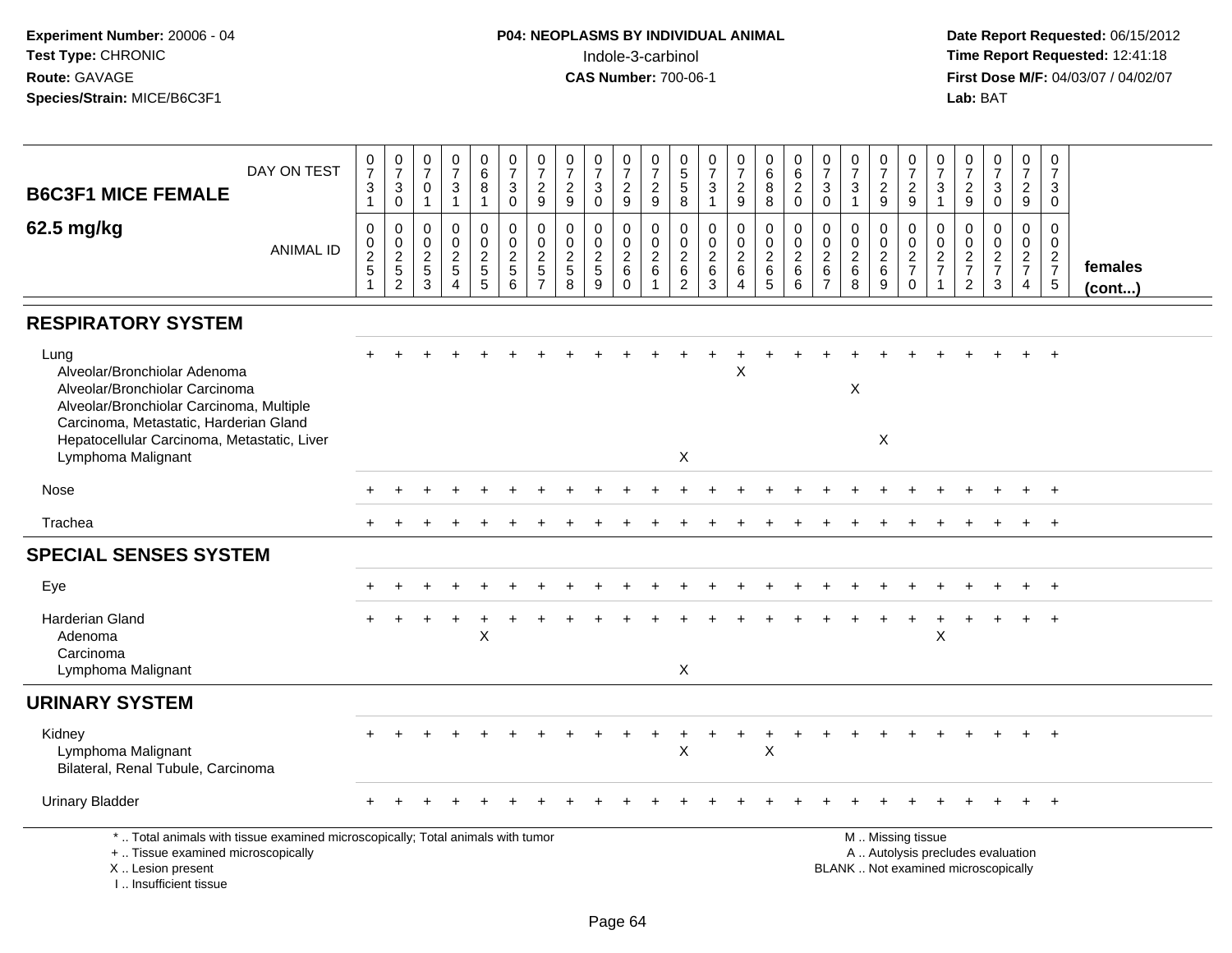**Date Report Requested:** 06/15/2012 **First Dose M/F:** 04/03/07 / 04/02/07<br>**Lab:** BAT **Lab:** BAT

| <b>B6C3F1 MICE FEMALE</b> | DAY ON TEST | 0<br>$\rightarrow$<br>3    | 0<br>$\rightarrow$<br>3<br>0                                 | 0<br>$\rightarrow$<br>$\mathbf{0}$ | 0<br>$\rightarrow$<br>3         | 0<br>6<br>8                                              | 0<br>$\rightarrow$<br>3<br>0                   | 0<br>$\overline{ }$<br>$\overline{2}$<br>9                                       | 0<br>$\rightarrow$<br>2<br>9             | 0<br>$\rightarrow$<br>3<br>0      | 0<br>ົ<br>L<br>9                  | $\overline{ }$<br>2<br>9        | 0<br>ა<br>5<br>8                     | 0<br>3      | 0<br>$\overline{ }$<br>$\overline{2}$<br>9                            | 0<br>6<br>8<br>8                                              | 0<br>$\,6\,$<br>$\sqrt{2}$<br>$\pmb{0}$ | 0<br>$\rightarrow$<br>3<br>0                | 0<br>$\overline{ }$<br>3   | 0<br>$\rightarrow$<br>ົ<br>$\epsilon$<br>9 | $\mathbf 0$<br>$\overline{\phantom{a}}$<br>$\overline{2}$<br>9      | 0<br>3           | 0<br>$\epsilon$<br>9         | $\mathbf{0}$<br>$\rightarrow$<br>3<br>$\mathbf 0$         | $\mathbf{0}$<br>$\rightarrow$<br>2<br>9        | 0<br>$\overline{\phantom{a}}$<br>3<br>$\mathbf 0$    |                   |
|---------------------------|-------------|----------------------------|--------------------------------------------------------------|------------------------------------|---------------------------------|----------------------------------------------------------|------------------------------------------------|----------------------------------------------------------------------------------|------------------------------------------|-----------------------------------|-----------------------------------|---------------------------------|--------------------------------------|-------------|-----------------------------------------------------------------------|---------------------------------------------------------------|-----------------------------------------|---------------------------------------------|----------------------------|--------------------------------------------|---------------------------------------------------------------------|------------------|------------------------------|-----------------------------------------------------------|------------------------------------------------|------------------------------------------------------|-------------------|
| 62.5 mg/kg                | ANIMAL ID   | 0<br>0<br>$\sim$<br>∼<br>5 | 0<br>0<br>$\sim$<br>∠<br>$\overline{r}$<br><sub>5</sub><br>2 | 0<br>0<br>$\sim$<br>∠<br>5<br>3    | 0<br>0<br>$\sim$<br>∠<br>5<br>4 | 0<br>0<br>$\Omega$<br>∠<br>$\sqrt{5}$<br>$5\phantom{.0}$ | $\mathbf{0}$<br>0<br>2<br>$5\phantom{.0}$<br>6 | $\mathbf 0$<br>$\mathbf 0$<br>$\overline{2}$<br>$\overline{5}$<br>$\overline{ }$ | 0<br>0<br>C<br>∠<br>$5\phantom{.0}$<br>8 | 0<br>0<br>$\mathcal{D}$<br>5<br>9 | $\Omega$<br>$\sim$<br>6<br>$\sim$ | $\mathbf 0$<br>$\sim$<br>∠<br>6 | 0<br>0<br>$\sim$<br>▵<br>6<br>ົ<br>▵ | ▃<br>6<br>3 | $\mathbf 0$<br>0<br>$\Omega$<br>∠<br>$6\phantom{1}$<br>$\overline{4}$ | $\mathbf{0}$<br>0<br>C.<br>$\epsilon$<br>6<br>$5\phantom{.0}$ | 0<br>$\pmb{0}$<br>$\frac{2}{6}$<br>6    | 0<br>0<br>$\sim$<br>∼<br>6<br>$\rightarrow$ | $\mathbf 0$<br>0<br>6<br>8 | 0<br>0<br>$\sim$<br>$\epsilon$<br>6<br>9   | $\mathbf 0$<br>0<br>$\overline{c}$<br>$\overline{\phantom{a}}$<br>0 | 0<br>υ<br>റ<br>∼ | 0<br>0<br>ົ<br><u>_</u><br>2 | $\mathbf 0$<br>0<br>$\overline{2}$<br>$\overline{ }$<br>3 | 0<br>0<br>C.<br><u>_</u><br>$\rightarrow$<br>4 | 0<br>0<br>$\mathcal{D}$<br>∼<br>$\overline{ }$<br>-5 | females<br>(cont) |
| Lymphoma Malignant        |             |                            |                                                              |                                    |                                 |                                                          |                                                |                                                                                  |                                          |                                   |                                   |                                 | X                                    |             |                                                                       |                                                               |                                         |                                             |                            |                                            |                                                                     |                  |                              |                                                           |                                                |                                                      |                   |
| <b>SYSTEMIC LESIONS</b>   |             |                            |                                                              |                                    |                                 |                                                          |                                                |                                                                                  |                                          |                                   |                                   |                                 |                                      |             |                                                                       |                                                               |                                         |                                             |                            |                                            |                                                                     |                  |                              |                                                           |                                                |                                                      |                   |

Multiple Organiitipie Organ<br>Lymphoma Malignant <sup>+</sup> <sup>+</sup> <sup>+</sup> <sup>+</sup> <sup>+</sup> <sup>+</sup> <sup>+</sup> <sup>+</sup> <sup>+</sup> <sup>+</sup> <sup>+</sup> <sup>+</sup> <sup>+</sup> <sup>+</sup> <sup>+</sup> <sup>+</sup> <sup>+</sup> <sup>+</sup> <sup>+</sup> <sup>+</sup> <sup>+</sup> <sup>+</sup> <sup>+</sup> <sup>+</sup> t x x x x

\* .. Total animals with tissue examined microscopically; Total animals with tumor

+ .. Tissue examined microscopically

X .. Lesion present

I .. Insufficient tissue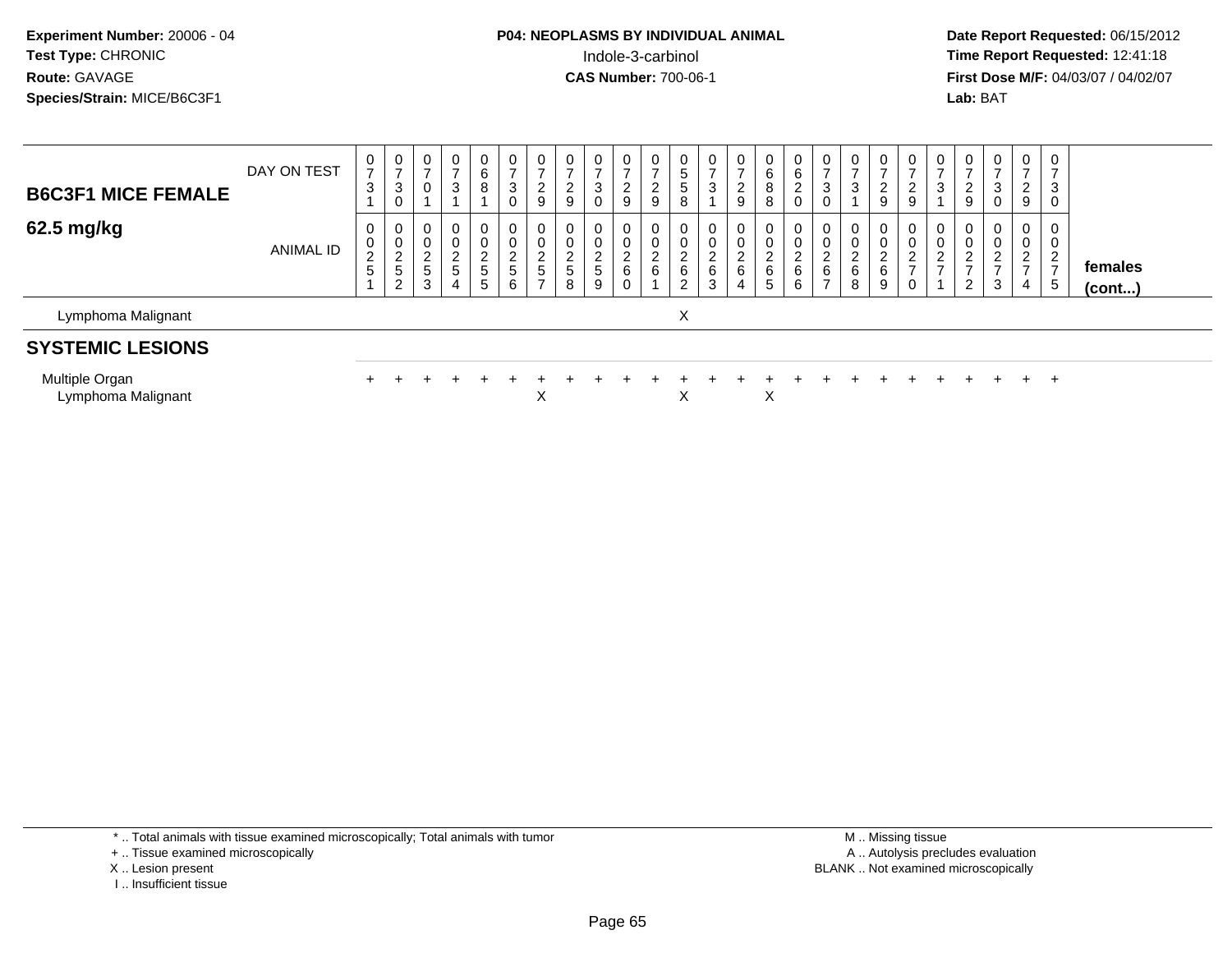**Date Report Requested:** 06/15/2012 **First Dose M/F:** 04/03/07 / 04/02/07<br>Lab: BAT **Lab:** BAT

| <b>B6C3F1 MICE FEMALE</b>                                                                                                                                   | DAY ON TEST      | $\begin{smallmatrix}0\\7\end{smallmatrix}$<br>$\overline{3}$<br>$\overline{0}$ | $\frac{0}{7}$<br>3<br>$\mathbf 0$                                           | $\frac{0}{7}$<br>$\mathbf{3}$<br>$\mathbf 0$                   | $\frac{0}{7}$<br>3<br>$\mathbf 0$      | 0687                                      | $\frac{0}{7}$<br>$\mathfrak{Z}$<br>$\overline{1}$              | 0<br>$\overline{7}$<br>$\overline{2}$<br>$\overline{9}$                   | $\frac{0}{7}$<br>$\mathbf{3}$<br>$\overline{1}$              | 0<br>$\overline{7}$<br>$\mathbf{3}$<br>$\mathbf 0$              | $\frac{0}{7}$<br>$\frac{2}{9}$                               | 0<br>$\overline{7}$<br>$\mathbf{3}$<br>$\mathbf{1}$ | $\begin{matrix} 0 \\ 6 \\ 2 \end{matrix}$<br>$\mathsf{O}\xspace$ | $\begin{matrix} 0 \\ 6 \end{matrix}$<br>$\overline{4}$<br>$\overline{2}$ | $\begin{array}{c} 0 \\ 6 \end{array}$<br>$\overline{5}$<br>$\mathbf 0$ | $\frac{0}{7}$<br>$\mathbf{3}$<br>$\mathsf 0$                 | 0<br>$\overline{7}$<br>3                            | $\frac{0}{7}$<br>$\mathbf{3}$<br>$\mathbf 1$                | $\frac{0}{7}$<br>$\frac{2}{9}$                   | 0<br>$\overline{1}$<br>9<br>$\overline{1}$                                      | 0<br>$\overline{7}$<br>3<br>$\pmb{0}$                                 | $\frac{0}{7}$<br>3<br>$\mathbf 0$                                     | $\frac{0}{7}$<br>$\frac{2}{9}$                            | $\frac{0}{7}$<br>3<br>$\overline{1}$                                  | $\frac{0}{7}$<br>3<br>$\mathbf{1}$          | 0<br>$\overline{7}$<br>3<br>$\mathbf 0$              |                                              |
|-------------------------------------------------------------------------------------------------------------------------------------------------------------|------------------|--------------------------------------------------------------------------------|-----------------------------------------------------------------------------|----------------------------------------------------------------|----------------------------------------|-------------------------------------------|----------------------------------------------------------------|---------------------------------------------------------------------------|--------------------------------------------------------------|-----------------------------------------------------------------|--------------------------------------------------------------|-----------------------------------------------------|------------------------------------------------------------------|--------------------------------------------------------------------------|------------------------------------------------------------------------|--------------------------------------------------------------|-----------------------------------------------------|-------------------------------------------------------------|--------------------------------------------------|---------------------------------------------------------------------------------|-----------------------------------------------------------------------|-----------------------------------------------------------------------|-----------------------------------------------------------|-----------------------------------------------------------------------|---------------------------------------------|------------------------------------------------------|----------------------------------------------|
| 62.5 mg/kg                                                                                                                                                  | <b>ANIMAL ID</b> | $\mathbf 0$<br>$\begin{array}{c} 0 \\ 2 \\ 7 \end{array}$<br>6                 | $\mathbf 0$<br>$\begin{array}{c} 0 \\ 2 \\ 7 \end{array}$<br>$\overline{7}$ | $\mathbf 0$<br>$\begin{array}{c} 0 \\ 2 \\ 7 \end{array}$<br>8 | 0<br>$\mathbf 0$<br>$\frac{2}{7}$<br>9 | 0<br>$\frac{0}{2}$<br>$\bf 8$<br>$\Omega$ | $\mathbf 0$<br>$^{\rm 0}_{\rm 2}$<br>$\,8\,$<br>$\overline{1}$ | $\mathbf 0$<br>$\mathbf 0$<br>$\overline{2}$<br>$\bf 8$<br>$\overline{2}$ | $\mathbf 0$<br>$\mathbf 0$<br>$\overline{2}$<br>$\bf 8$<br>3 | 0<br>$\mathbf 0$<br>$\overline{2}$<br>$\,8\,$<br>$\overline{A}$ | $\mathbf 0$<br>$\mathsf 0$<br>$\overline{2}$<br>$\,8\,$<br>5 | 0<br>$\mathbf 0$<br>$\overline{2}$<br>8<br>6        | $\mathbf 0$<br>0<br>$\overline{2}$<br>$\,8\,$<br>$\overline{7}$  | 0<br>0<br>$\overline{2}$<br>$\bf 8$<br>8                                 | 0<br>$\mathbf 0$<br>$\overline{2}$<br>$\,8\,$<br>9                     | $\mathbf 0$<br>$\frac{0}{2}$<br>$\boldsymbol{9}$<br>$\Omega$ | $\Omega$<br>0<br>$\overline{2}$<br>$\boldsymbol{9}$ | $\mathbf 0$<br>$\pmb{0}$<br>$\frac{2}{9}$<br>$\overline{2}$ | 0<br>$\mathbf 0$<br>$\overline{2}$<br>$9\,$<br>3 | $\mathbf 0$<br>$\mathbf 0$<br>$\overline{2}$<br>$9\,$<br>$\boldsymbol{\Lambda}$ | $\mathbf 0$<br>$\mathbf 0$<br>$\overline{2}$<br>$\boldsymbol{9}$<br>5 | $\mathbf 0$<br>$\mathbf 0$<br>$\overline{2}$<br>$\boldsymbol{9}$<br>6 | 0<br>0<br>$\overline{2}$<br>$\mathsf g$<br>$\overline{7}$ | $\mathbf 0$<br>$\mathbf 0$<br>$\overline{2}$<br>$\boldsymbol{9}$<br>8 | $\mathbf 0$<br>$^{\rm 0}_{\rm 2}$<br>9<br>9 | $\Omega$<br>$\Omega$<br>3<br>$\mathbf 0$<br>$\Omega$ | * TOTALS                                     |
| <b>ALIMENTARY SYSTEM</b>                                                                                                                                    |                  |                                                                                |                                                                             |                                                                |                                        |                                           |                                                                |                                                                           |                                                              |                                                                 |                                                              |                                                     |                                                                  |                                                                          |                                                                        |                                                              |                                                     |                                                             |                                                  |                                                                                 |                                                                       |                                                                       |                                                           |                                                                       |                                             |                                                      |                                              |
| Esophagus                                                                                                                                                   |                  |                                                                                |                                                                             |                                                                |                                        |                                           |                                                                |                                                                           |                                                              |                                                                 |                                                              |                                                     |                                                                  |                                                                          |                                                                        |                                                              |                                                     |                                                             |                                                  |                                                                                 |                                                                       |                                                                       |                                                           |                                                                       |                                             |                                                      | 50                                           |
| Gallbladder<br>Lymphoma Malignant                                                                                                                           |                  |                                                                                |                                                                             |                                                                |                                        |                                           |                                                                |                                                                           |                                                              |                                                                 |                                                              |                                                     |                                                                  |                                                                          |                                                                        |                                                              |                                                     |                                                             |                                                  |                                                                                 |                                                                       |                                                                       |                                                           |                                                                       |                                             |                                                      | 50<br>1                                      |
| Intestine Large, Cecum                                                                                                                                      |                  |                                                                                |                                                                             |                                                                |                                        |                                           |                                                                |                                                                           |                                                              |                                                                 |                                                              |                                                     |                                                                  |                                                                          |                                                                        |                                                              |                                                     |                                                             |                                                  |                                                                                 |                                                                       |                                                                       |                                                           |                                                                       |                                             |                                                      | 50                                           |
| Intestine Large, Colon                                                                                                                                      |                  |                                                                                |                                                                             |                                                                |                                        |                                           |                                                                |                                                                           |                                                              |                                                                 |                                                              |                                                     |                                                                  |                                                                          |                                                                        |                                                              |                                                     |                                                             |                                                  |                                                                                 |                                                                       |                                                                       |                                                           |                                                                       |                                             |                                                      | 50                                           |
| Intestine Large, Rectum                                                                                                                                     |                  |                                                                                |                                                                             |                                                                |                                        |                                           |                                                                |                                                                           |                                                              |                                                                 |                                                              |                                                     |                                                                  |                                                                          |                                                                        |                                                              |                                                     |                                                             |                                                  |                                                                                 |                                                                       |                                                                       |                                                           |                                                                       |                                             |                                                      | 50                                           |
| Intestine Small, Duodenum                                                                                                                                   |                  |                                                                                |                                                                             |                                                                |                                        |                                           |                                                                |                                                                           |                                                              |                                                                 |                                                              |                                                     |                                                                  |                                                                          |                                                                        |                                                              |                                                     |                                                             |                                                  |                                                                                 |                                                                       |                                                                       |                                                           |                                                                       |                                             |                                                      | 50                                           |
| Intestine Small, Ileum                                                                                                                                      |                  |                                                                                |                                                                             |                                                                |                                        |                                           |                                                                |                                                                           |                                                              |                                                                 |                                                              |                                                     |                                                                  |                                                                          |                                                                        |                                                              |                                                     |                                                             |                                                  |                                                                                 |                                                                       |                                                                       |                                                           |                                                                       |                                             |                                                      | 50                                           |
| Intestine Small, Jejunum                                                                                                                                    |                  |                                                                                |                                                                             |                                                                |                                        |                                           |                                                                |                                                                           |                                                              |                                                                 |                                                              |                                                     |                                                                  |                                                                          |                                                                        |                                                              |                                                     |                                                             |                                                  |                                                                                 |                                                                       |                                                                       |                                                           |                                                                       |                                             |                                                      | 50                                           |
| Liver<br>Hepatocellular Adenoma<br>Hepatocellular Adenoma, Multiple<br>Hepatocellular Carcinoma<br>Hepatocellular Carcinoma, Multiple<br>Lymphoma Malignant |                  | $\boldsymbol{\mathsf{X}}$                                                      |                                                                             |                                                                |                                        | $\boldsymbol{\mathsf{X}}$                 |                                                                |                                                                           | $\pmb{\times}$                                               |                                                                 | $\mathsf{X}$                                                 |                                                     | X                                                                |                                                                          | X                                                                      |                                                              | X                                                   | $\pmb{\times}$                                              | $\mathsf X$                                      |                                                                                 |                                                                       | X                                                                     | $\boldsymbol{\mathsf{X}}$                                 |                                                                       |                                             | $\div$<br>X<br>$X$ $X$                               | 50<br>11<br>3<br>$\bf 6$<br>$\mathbf 2$<br>5 |
| Mesentery<br>Carcinoma, Metastatic, Kidney                                                                                                                  |                  |                                                                                |                                                                             |                                                                |                                        |                                           |                                                                |                                                                           | $+$                                                          |                                                                 |                                                              |                                                     |                                                                  |                                                                          |                                                                        |                                                              |                                                     | $\ddot{}$                                                   |                                                  |                                                                                 |                                                                       | $\ddot{}$<br>X                                                        |                                                           |                                                                       |                                             | $+$                                                  | $\overline{7}$<br>1                          |
| Pancreas                                                                                                                                                    |                  |                                                                                |                                                                             |                                                                |                                        |                                           |                                                                |                                                                           |                                                              |                                                                 |                                                              |                                                     |                                                                  |                                                                          |                                                                        |                                                              |                                                     |                                                             |                                                  |                                                                                 |                                                                       |                                                                       |                                                           |                                                                       |                                             |                                                      | 50                                           |
| *  Total animals with tissue examined microscopically; Total animals with tumor                                                                             |                  |                                                                                |                                                                             |                                                                |                                        |                                           |                                                                |                                                                           |                                                              |                                                                 |                                                              |                                                     |                                                                  |                                                                          |                                                                        |                                                              |                                                     |                                                             |                                                  |                                                                                 | M  Missing tissue                                                     |                                                                       |                                                           |                                                                       |                                             |                                                      |                                              |

+ .. Tissue examined microscopically

X .. Lesion present

I .. Insufficient tissue

A .. Autolysis precludes evaluation Lesion present BLANK .. Not examined microscopically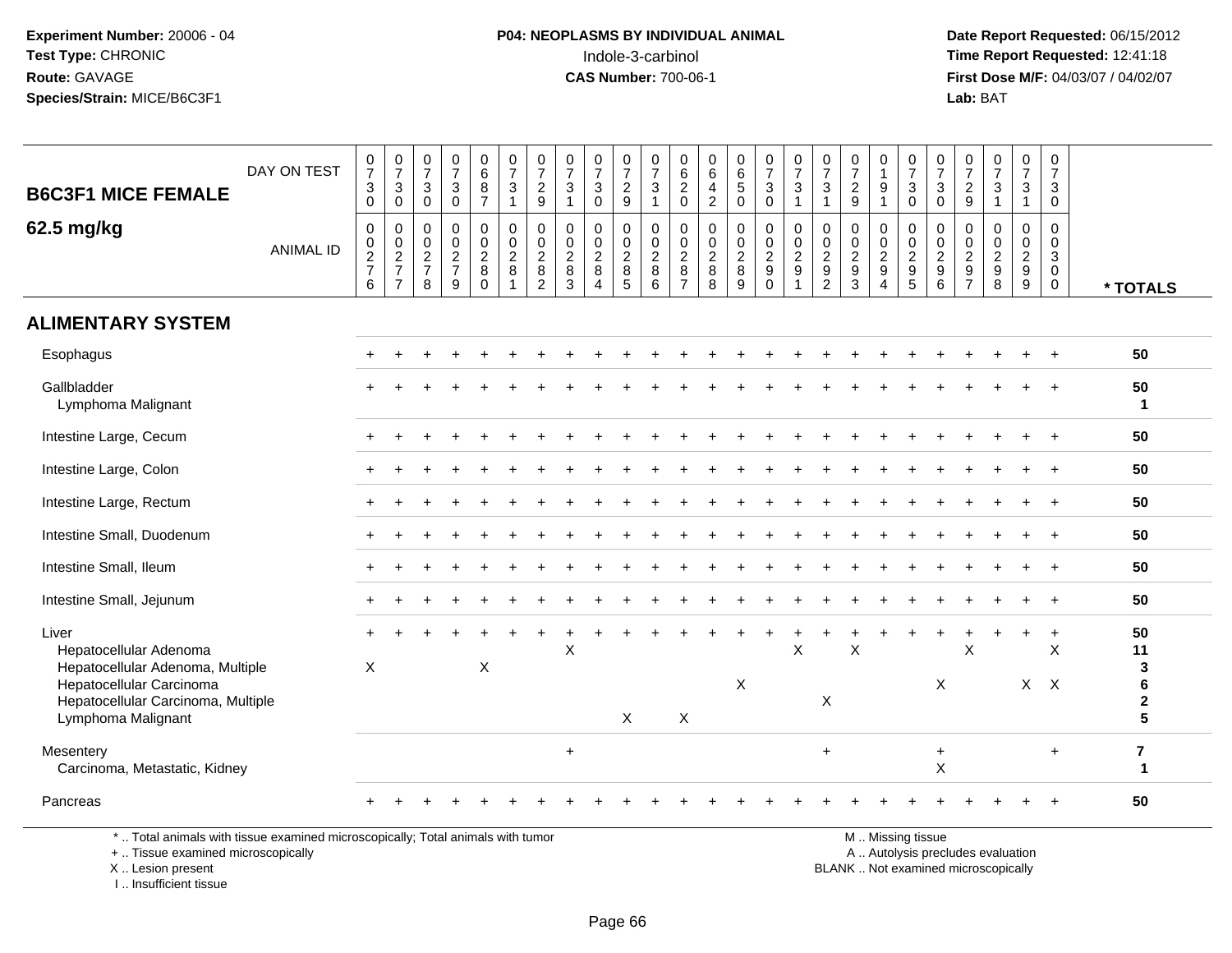#### **P04: NEOPLASMS BY INDIVIDUAL ANIMAL**<br>Indole-3-carbinol Indole-3-carbinol **Time Report Requested:** 12:41:18

 **Date Report Requested:** 06/15/2012 **First Dose M/F:** 04/03/07 / 04/02/07<br>Lab: BAT **Lab:** BAT

|                                                                                                                                           |                  |                                        |                                                     |                                            |                                                | $\mathbf 0$                                    |                                                               |                                                             |                                                    |                                                                                  |                                                       |                                                  | $\mathbf 0$                                                   | 0                                                            |                                                      |                                                                 |                                                     |                                                            |                                                                               | 0                                      |                                   |                                                           |                                                  |                                                                          |                                            | 0                                                                   |                    |
|-------------------------------------------------------------------------------------------------------------------------------------------|------------------|----------------------------------------|-----------------------------------------------------|--------------------------------------------|------------------------------------------------|------------------------------------------------|---------------------------------------------------------------|-------------------------------------------------------------|----------------------------------------------------|----------------------------------------------------------------------------------|-------------------------------------------------------|--------------------------------------------------|---------------------------------------------------------------|--------------------------------------------------------------|------------------------------------------------------|-----------------------------------------------------------------|-----------------------------------------------------|------------------------------------------------------------|-------------------------------------------------------------------------------|----------------------------------------|-----------------------------------|-----------------------------------------------------------|--------------------------------------------------|--------------------------------------------------------------------------|--------------------------------------------|---------------------------------------------------------------------|--------------------|
|                                                                                                                                           | DAY ON TEST      | $\frac{0}{7}$                          | $\frac{0}{7}$                                       | $\begin{smallmatrix}0\\7\end{smallmatrix}$ | $\frac{0}{7}$                                  | $6\phantom{a}$                                 | $\frac{0}{7}$                                                 | $\frac{0}{7}$                                               | $\frac{0}{7}$                                      | $\frac{0}{7}$                                                                    | $\begin{array}{c} 0 \\ 7 \end{array}$                 | $\frac{0}{7}$                                    | $\,6\,$                                                       | $\,6\,$                                                      | $_{6}^{\rm 0}$                                       | $\begin{smallmatrix}0\\7\end{smallmatrix}$                      | $\frac{0}{7}$                                       | $\frac{0}{7}$                                              | $\frac{0}{7}$                                                                 | $\mathbf{1}$                           | $\frac{0}{7}$                     | $\frac{0}{7}$                                             | $\begin{smallmatrix}0\\7\end{smallmatrix}$       | $\frac{0}{7}$                                                            | $\begin{smallmatrix}0\\7\end{smallmatrix}$ | $\overline{7}$                                                      |                    |
| <b>B6C3F1 MICE FEMALE</b>                                                                                                                 |                  | 3<br>$\mathbf 0$                       | $\mathbf{3}$<br>$\mathbf 0$                         | $\ensuremath{\mathsf{3}}$<br>$\mathbf 0$   | $_{0}^{3}$                                     | $\frac{8}{7}$                                  | $\sqrt{3}$<br>$\mathbf{1}$                                    | $\frac{2}{9}$                                               | $\sqrt{3}$<br>$\overline{1}$                       | $\sqrt{3}$<br>$\mathbf 0$                                                        | $\frac{2}{9}$                                         | $\sqrt{3}$<br>$\overline{1}$                     | $^2_{\rm 0}$                                                  | 4<br>$\overline{2}$                                          | $\begin{array}{c} 5 \\ 0 \end{array}$                | $_0^3$                                                          | $\ensuremath{\mathsf{3}}$<br>$\mathbf{1}$           | 3<br>$\overline{1}$                                        | $\frac{2}{9}$                                                                 | 9<br>1                                 | $_0^3$                            | $\sqrt{3}$<br>$\mathbf 0$                                 | $\frac{2}{9}$                                    | $\ensuremath{\mathsf{3}}$<br>$\overline{1}$                              | $\mathbf{3}$<br>$\mathbf{1}$               | 3<br>0                                                              |                    |
| 62.5 mg/kg                                                                                                                                | <b>ANIMAL ID</b> | $\mathbf 0$<br>0<br>$\frac{2}{7}$<br>6 | 0<br>$\mathbf 0$<br>$\frac{2}{7}$<br>$\overline{7}$ | 0<br>$\mathbf 0$<br>$\frac{2}{7}$<br>8     | $\pmb{0}$<br>$\mathbf 0$<br>$\frac{2}{7}$<br>9 | 0<br>$\pmb{0}$<br>$\frac{2}{8}$<br>$\mathbf 0$ | $\mathbf 0$<br>$\mathbf 0$<br>$\frac{2}{8}$<br>$\overline{1}$ | $\mathbf 0$<br>$\Omega$<br>$_{8}^{\rm 2}$<br>$\overline{2}$ | $\Omega$<br>$\Omega$<br>$\sqrt{2}$<br>$\bf 8$<br>3 | $\mathbf 0$<br>$\mathbf 0$<br>$\overline{c}$<br>$\overline{8}$<br>$\overline{4}$ | 0<br>$\mathbf 0$<br>$_{8}^{\rm 2}$<br>$5\phantom{.0}$ | $\mathbf 0$<br>$\mathbf 0$<br>$\frac{2}{8}$<br>6 | $\mathbf 0$<br>$\mathbf 0$<br>$\frac{2}{8}$<br>$\overline{7}$ | $\mathbf 0$<br>$\mathbf 0$<br>$\overline{c}$<br>$\bf 8$<br>8 | 0<br>$\mathbf 0$<br>$_{8}^{\rm 2}$<br>$\overline{9}$ | 0<br>$\mathbf 0$<br>$\begin{bmatrix} 2 \\ 9 \\ 0 \end{bmatrix}$ | 0<br>$\mathsf 0$<br>$\frac{2}{9}$<br>$\overline{1}$ | $\mathbf 0$<br>$\Omega$<br>$\frac{2}{9}$<br>$\overline{2}$ | $\mathbf{0}$<br>$\mathbf 0$<br>$\sqrt{2}$<br>$\boldsymbol{9}$<br>$\mathbf{3}$ | 0<br>$\mathbf 0$<br>$\frac{2}{9}$<br>4 | 0<br>$\mathbf 0$<br>$\frac{2}{9}$ | 0<br>$\mathbf 0$<br>$\overline{c}$<br>$\overline{9}$<br>6 | 0<br>$\Omega$<br>$\frac{2}{9}$<br>$\overline{7}$ | $\mathbf 0$<br>$\mathbf 0$<br>$\frac{2}{9}$<br>8                         | 0<br>$\mathbf 0$<br>$\frac{2}{9}$<br>9     | $\mathbf 0$<br>$\mathbf 0$<br>3<br>$\overline{0}$<br>$\overline{0}$ | * TOTALS           |
| Lymphoma Malignant                                                                                                                        |                  |                                        |                                                     |                                            |                                                |                                                |                                                               |                                                             |                                                    |                                                                                  |                                                       |                                                  | X                                                             |                                                              |                                                      |                                                                 |                                                     |                                                            |                                                                               |                                        |                                   |                                                           |                                                  |                                                                          |                                            |                                                                     | $\mathbf 1$        |
| <b>Salivary Glands</b><br>Lymphoma Malignant                                                                                              |                  |                                        |                                                     |                                            |                                                |                                                |                                                               |                                                             |                                                    |                                                                                  |                                                       |                                                  | Χ                                                             |                                                              |                                                      |                                                                 |                                                     |                                                            |                                                                               |                                        |                                   |                                                           |                                                  |                                                                          |                                            |                                                                     | 49<br>$\mathbf{2}$ |
| Stomach, Forestomach<br>Lymphoma Malignant                                                                                                |                  |                                        |                                                     |                                            |                                                |                                                |                                                               |                                                             |                                                    |                                                                                  |                                                       |                                                  |                                                               |                                                              |                                                      |                                                                 |                                                     |                                                            |                                                                               |                                        |                                   |                                                           |                                                  |                                                                          |                                            |                                                                     | 50<br>$\mathbf{1}$ |
| Stomach, Glandular<br>Lymphoma Malignant                                                                                                  |                  |                                        |                                                     |                                            |                                                |                                                |                                                               |                                                             |                                                    |                                                                                  |                                                       |                                                  |                                                               |                                                              |                                                      |                                                                 |                                                     |                                                            |                                                                               |                                        |                                   |                                                           |                                                  |                                                                          |                                            |                                                                     | 50<br>1            |
| Tooth                                                                                                                                     |                  |                                        |                                                     |                                            |                                                |                                                |                                                               |                                                             |                                                    | $+$                                                                              | $+$                                                   |                                                  |                                                               |                                                              |                                                      |                                                                 |                                                     | $\ddot{}$                                                  |                                                                               |                                        |                                   |                                                           | $+$                                              |                                                                          |                                            |                                                                     | 9                  |
| <b>CARDIOVASCULAR SYSTEM</b>                                                                                                              |                  |                                        |                                                     |                                            |                                                |                                                |                                                               |                                                             |                                                    |                                                                                  |                                                       |                                                  |                                                               |                                                              |                                                      |                                                                 |                                                     |                                                            |                                                                               |                                        |                                   |                                                           |                                                  |                                                                          |                                            |                                                                     |                    |
| <b>Blood Vessel</b>                                                                                                                       |                  |                                        |                                                     |                                            |                                                |                                                |                                                               |                                                             |                                                    |                                                                                  |                                                       |                                                  |                                                               |                                                              |                                                      |                                                                 |                                                     |                                                            |                                                                               |                                        |                                   |                                                           |                                                  |                                                                          |                                            |                                                                     | 50                 |
| Heart<br>Lymphoma Malignant                                                                                                               |                  |                                        |                                                     |                                            |                                                |                                                |                                                               |                                                             |                                                    |                                                                                  |                                                       |                                                  |                                                               |                                                              |                                                      |                                                                 |                                                     |                                                            |                                                                               |                                        |                                   |                                                           |                                                  |                                                                          |                                            |                                                                     | 50<br>$\mathbf{1}$ |
| <b>ENDOCRINE SYSTEM</b>                                                                                                                   |                  |                                        |                                                     |                                            |                                                |                                                |                                                               |                                                             |                                                    |                                                                                  |                                                       |                                                  |                                                               |                                                              |                                                      |                                                                 |                                                     |                                                            |                                                                               |                                        |                                   |                                                           |                                                  |                                                                          |                                            |                                                                     |                    |
| <b>Adrenal Cortex</b><br>Lymphoma Malignant                                                                                               |                  |                                        |                                                     |                                            |                                                |                                                |                                                               |                                                             |                                                    |                                                                                  |                                                       |                                                  |                                                               |                                                              |                                                      |                                                                 |                                                     |                                                            |                                                                               |                                        |                                   |                                                           |                                                  |                                                                          |                                            |                                                                     | 50<br>$\mathbf{1}$ |
| Adrenal Medulla                                                                                                                           |                  |                                        |                                                     |                                            |                                                |                                                |                                                               |                                                             |                                                    |                                                                                  |                                                       |                                                  |                                                               |                                                              |                                                      |                                                                 |                                                     |                                                            |                                                                               |                                        |                                   |                                                           |                                                  |                                                                          |                                            |                                                                     | 50                 |
| Islets, Pancreatic<br>Adenoma                                                                                                             |                  |                                        |                                                     |                                            |                                                | X                                              |                                                               |                                                             |                                                    |                                                                                  |                                                       |                                                  |                                                               |                                                              |                                                      |                                                                 |                                                     |                                                            |                                                                               |                                        |                                   |                                                           |                                                  |                                                                          |                                            |                                                                     | 50<br>1            |
| Parathyroid Gland                                                                                                                         |                  |                                        |                                                     |                                            |                                                |                                                |                                                               |                                                             |                                                    |                                                                                  |                                                       |                                                  |                                                               |                                                              |                                                      |                                                                 |                                                     |                                                            |                                                                               |                                        |                                   |                                                           |                                                  |                                                                          |                                            |                                                                     | 48                 |
| *  Total animals with tissue examined microscopically; Total animals with tumor<br>+  Tissue examined microscopically<br>X Lesion present |                  |                                        |                                                     |                                            |                                                |                                                |                                                               |                                                             |                                                    |                                                                                  |                                                       |                                                  |                                                               |                                                              |                                                      |                                                                 |                                                     |                                                            |                                                                               |                                        | M  Missing tissue                 |                                                           |                                                  | A  Autolysis precludes evaluation<br>BLANK  Not examined microscopically |                                            |                                                                     |                    |

I .. Insufficient tissue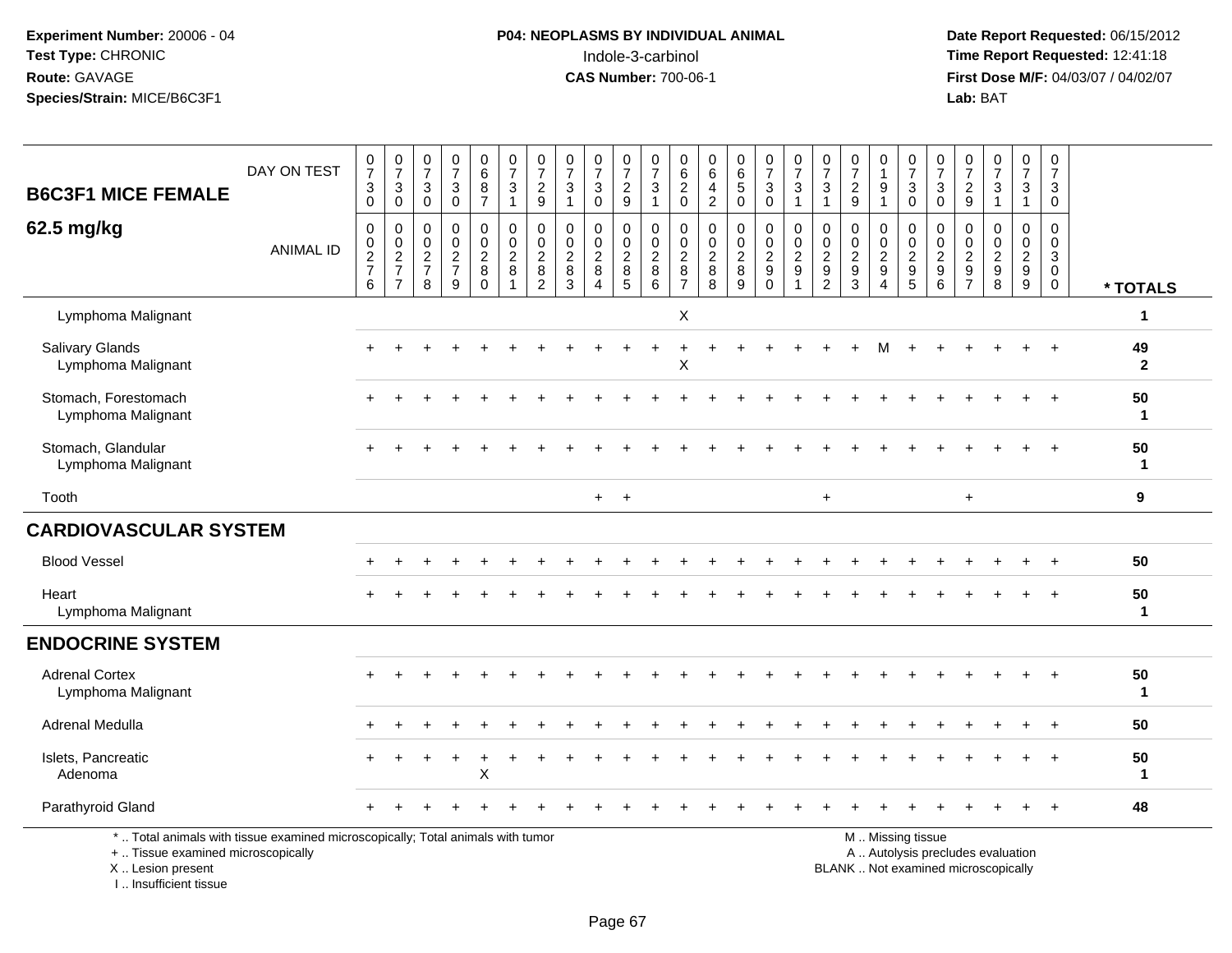**Date Report Requested:** 06/15/2012 **First Dose M/F:** 04/03/07 / 04/02/07<br>Lab: BAT **Lab:** BAT

| <b>B6C3F1 MICE FEMALE</b>                                                                                                                  | DAY ON TEST      | 0<br>$\overline{7}$<br>3<br>0    | $\frac{0}{7}$<br>3<br>$\mathbf 0$                 | $\frac{0}{7}$<br>3<br>$\mathbf 0$                         | $\pmb{0}$<br>$\overline{7}$<br>3<br>0                                 | $\begin{array}{c} 0 \\ 6 \end{array}$<br>$\bf 8$<br>$\overline{7}$  | $\frac{0}{7}$<br>$\ensuremath{\mathsf{3}}$<br>$\overline{1}$ | $\frac{0}{7}$<br>$\frac{2}{9}$                              | $\frac{0}{7}$<br>3<br>$\mathbf{1}$                  | $\frac{0}{7}$<br>$\sqrt{3}$<br>$\mathbf 0$              | $\frac{0}{7}$<br>$\overline{2}$<br>9                | $\frac{0}{7}$<br>$\ensuremath{\mathsf{3}}$<br>$\mathbf{1}$ | $\pmb{0}$<br>$\,6\,$<br>$^2_{\rm 0}$                        | 0<br>$\,6\,$<br>4<br>$\boldsymbol{2}$               | 0<br>$\,6\,$<br>$\sqrt{5}$<br>$\mathbf 0$              | $\frac{0}{7}$<br>3<br>$\mathsf 0$                                  | $\frac{0}{7}$<br>3<br>$\overline{1}$                   | $\begin{array}{c} 0 \\ 7 \end{array}$<br>3<br>$\mathbf{1}$         | $\frac{0}{7}$<br>$\overline{c}$<br>9                                  | $\mathbf 0$<br>$\overline{1}$<br>9<br>$\overline{1}$          | $\pmb{0}$<br>$\overline{7}$<br>3<br>$\mathbf 0$ | 0<br>$\overline{7}$<br>3<br>0                               | $\frac{0}{7}$<br>$\frac{2}{9}$                                           | $\pmb{0}$<br>$\overline{7}$<br>$\ensuremath{\mathsf{3}}$<br>$\mathbf{1}$ | $\begin{array}{c} 0 \\ 7 \end{array}$<br>$\sqrt{3}$<br>$\mathbf{1}$                  | $\mathbf 0$<br>$\overline{7}$<br>3<br>$\mathbf 0$                |                                           |
|--------------------------------------------------------------------------------------------------------------------------------------------|------------------|----------------------------------|---------------------------------------------------|-----------------------------------------------------------|-----------------------------------------------------------------------|---------------------------------------------------------------------|--------------------------------------------------------------|-------------------------------------------------------------|-----------------------------------------------------|---------------------------------------------------------|-----------------------------------------------------|------------------------------------------------------------|-------------------------------------------------------------|-----------------------------------------------------|--------------------------------------------------------|--------------------------------------------------------------------|--------------------------------------------------------|--------------------------------------------------------------------|-----------------------------------------------------------------------|---------------------------------------------------------------|-------------------------------------------------|-------------------------------------------------------------|--------------------------------------------------------------------------|--------------------------------------------------------------------------|--------------------------------------------------------------------------------------|------------------------------------------------------------------|-------------------------------------------|
| 62.5 mg/kg                                                                                                                                 | <b>ANIMAL ID</b> | 0<br>0<br>$\frac{2}{7}$<br>$\,6$ | 0<br>$\pmb{0}$<br>$\frac{2}{7}$<br>$\overline{7}$ | 0<br>$\mathbf 0$<br>$\overline{c}$<br>$\overline{7}$<br>8 | $\mathbf 0$<br>$\mathbf 0$<br>$\overline{c}$<br>$\boldsymbol{7}$<br>9 | $\mathbf 0$<br>$\mathbf 0$<br>$\overline{2}$<br>$\bf 8$<br>$\Omega$ | 0<br>$\mathsf{O}\xspace$<br>$_{\rm 8}^2$<br>$\overline{1}$   | 0<br>$\mathbf 0$<br>$\sqrt{2}$<br>$\,8\,$<br>$\overline{c}$ | $\mathbf 0$<br>$\Omega$<br>$\overline{c}$<br>8<br>3 | $\mathbf 0$<br>$\mathbf 0$<br>$\sqrt{2}$<br>$\bf8$<br>4 | $\mathbf 0$<br>$\Omega$<br>$\overline{2}$<br>8<br>5 | 0<br>$\mathbf 0$<br>$_{8}^{\rm 2}$<br>6                    | 0<br>$\mathbf 0$<br>$\sqrt{2}$<br>$\bf 8$<br>$\overline{7}$ | $\mathbf 0$<br>$\Omega$<br>$\overline{c}$<br>8<br>8 | $\mathbf 0$<br>$\mathbf 0$<br>$\overline{c}$<br>8<br>9 | 0<br>$\mathbf 0$<br>$\overline{c}$<br>$\boldsymbol{9}$<br>$\Omega$ | 0<br>$\mathbf 0$<br>$\overline{c}$<br>$\boldsymbol{9}$ | 0<br>$\mathbf 0$<br>$\sqrt{2}$<br>$\overline{9}$<br>$\overline{c}$ | $\mathbf 0$<br>$\mathbf 0$<br>$\overline{2}$<br>$\boldsymbol{9}$<br>3 | $\mathbf 0$<br>$\mathbf 0$<br>$\overline{c}$<br>9<br>$\Delta$ | 0<br>$\mathbf 0$<br>$\frac{2}{9}$<br>$\sqrt{5}$ | 0<br>$\mathbf 0$<br>$\overline{c}$<br>$\boldsymbol{9}$<br>6 | 0<br>$\Omega$<br>$\overline{c}$<br>9<br>$\overline{7}$                   | $\Omega$<br>$\Omega$<br>$\overline{c}$<br>9<br>8                         | $\mathbf 0$<br>$\mathbf 0$<br>$\overline{2}$<br>$\boldsymbol{9}$<br>$\boldsymbol{9}$ | $\mathbf 0$<br>$\mathbf 0$<br>3<br>$\overline{0}$<br>$\mathbf 0$ | * TOTALS                                  |
| <b>Pituitary Gland</b><br>Pars Distalis, Adenoma                                                                                           |                  |                                  |                                                   |                                                           |                                                                       |                                                                     |                                                              | X                                                           | $\times$                                            |                                                         |                                                     |                                                            |                                                             |                                                     |                                                        |                                                                    | X                                                      |                                                                    |                                                                       |                                                               |                                                 |                                                             |                                                                          |                                                                          |                                                                                      | $\ddot{}$                                                        | 50<br>4                                   |
| <b>Thyroid Gland</b><br>Lymphoma Malignant                                                                                                 |                  |                                  |                                                   |                                                           |                                                                       |                                                                     |                                                              |                                                             |                                                     |                                                         |                                                     |                                                            |                                                             |                                                     |                                                        |                                                                    |                                                        |                                                                    |                                                                       |                                                               |                                                 |                                                             |                                                                          |                                                                          |                                                                                      |                                                                  | 50<br>$\mathbf{1}$                        |
| <b>GENERAL BODY SYSTEM</b>                                                                                                                 |                  |                                  |                                                   |                                                           |                                                                       |                                                                     |                                                              |                                                             |                                                     |                                                         |                                                     |                                                            |                                                             |                                                     |                                                        |                                                                    |                                                        |                                                                    |                                                                       |                                                               |                                                 |                                                             |                                                                          |                                                                          |                                                                                      |                                                                  |                                           |
| <b>NONE</b>                                                                                                                                |                  |                                  |                                                   |                                                           |                                                                       |                                                                     |                                                              |                                                             |                                                     |                                                         |                                                     |                                                            |                                                             |                                                     |                                                        |                                                                    |                                                        |                                                                    |                                                                       |                                                               |                                                 |                                                             |                                                                          |                                                                          |                                                                                      |                                                                  |                                           |
| <b>GENITAL SYSTEM</b>                                                                                                                      |                  |                                  |                                                   |                                                           |                                                                       |                                                                     |                                                              |                                                             |                                                     |                                                         |                                                     |                                                            |                                                             |                                                     |                                                        |                                                                    |                                                        |                                                                    |                                                                       |                                                               |                                                 |                                                             |                                                                          |                                                                          |                                                                                      |                                                                  |                                           |
| <b>Clitoral Gland</b>                                                                                                                      |                  |                                  |                                                   |                                                           |                                                                       |                                                                     |                                                              |                                                             |                                                     |                                                         |                                                     |                                                            |                                                             |                                                     |                                                        |                                                                    |                                                        |                                                                    |                                                                       |                                                               |                                                 |                                                             |                                                                          |                                                                          |                                                                                      |                                                                  | 50                                        |
| Ovary<br>Cystadenoma<br>Lymphoma Malignant                                                                                                 |                  |                                  |                                                   |                                                           |                                                                       |                                                                     |                                                              |                                                             |                                                     |                                                         |                                                     |                                                            | X                                                           |                                                     |                                                        |                                                                    | X                                                      |                                                                    | X                                                                     |                                                               |                                                 | X                                                           |                                                                          |                                                                          |                                                                                      |                                                                  | 50<br>4<br>$\mathbf{2}$                   |
| <b>Uterus</b><br>Carcinoma<br>Lymphoma Malignant                                                                                           |                  | +                                |                                                   |                                                           |                                                                       |                                                                     |                                                              |                                                             |                                                     |                                                         |                                                     |                                                            |                                                             |                                                     |                                                        |                                                                    |                                                        |                                                                    |                                                                       |                                                               |                                                 |                                                             |                                                                          |                                                                          |                                                                                      | $\ddot{}$<br>X                                                   | 50<br>$\mathbf{1}$<br>$\mathbf{1}$        |
| <b>HEMATOPOIETIC SYSTEM</b>                                                                                                                |                  |                                  |                                                   |                                                           |                                                                       |                                                                     |                                                              |                                                             |                                                     |                                                         |                                                     |                                                            |                                                             |                                                     |                                                        |                                                                    |                                                        |                                                                    |                                                                       |                                                               |                                                 |                                                             |                                                                          |                                                                          |                                                                                      |                                                                  |                                           |
| <b>Bone Marrow</b><br>Lymphoma Malignant                                                                                                   |                  |                                  |                                                   |                                                           |                                                                       |                                                                     |                                                              |                                                             |                                                     |                                                         |                                                     |                                                            | X                                                           |                                                     |                                                        |                                                                    |                                                        |                                                                    |                                                                       |                                                               |                                                 |                                                             |                                                                          |                                                                          |                                                                                      | $\ddot{}$                                                        | 50<br>$\mathbf{2}$                        |
| Lymph Node<br>Lumbar, Lymphoma Malignant<br>Pancreatic, Lymphoma Malignant                                                                 |                  |                                  |                                                   |                                                           | $\ddot{}$<br>X                                                        |                                                                     |                                                              |                                                             |                                                     |                                                         |                                                     |                                                            | $\ddot{}$<br>X                                              |                                                     |                                                        | $\ddot{}$                                                          |                                                        |                                                                    |                                                                       |                                                               |                                                 |                                                             |                                                                          |                                                                          | $\ddot{}$<br>X                                                                       |                                                                  | 5<br>$\blacktriangleleft$<br>$\mathbf{2}$ |
| *  Total animals with tissue examined microscopically; Total animals with tumor<br>+  Tissue examined microscopically<br>X  Lesion present |                  |                                  |                                                   |                                                           |                                                                       |                                                                     |                                                              |                                                             |                                                     |                                                         |                                                     |                                                            |                                                             |                                                     |                                                        |                                                                    |                                                        |                                                                    |                                                                       |                                                               | M  Missing tissue                               |                                                             | A  Autolysis precludes evaluation<br>BLANK  Not examined microscopically |                                                                          |                                                                                      |                                                                  |                                           |

I .. Insufficient tissue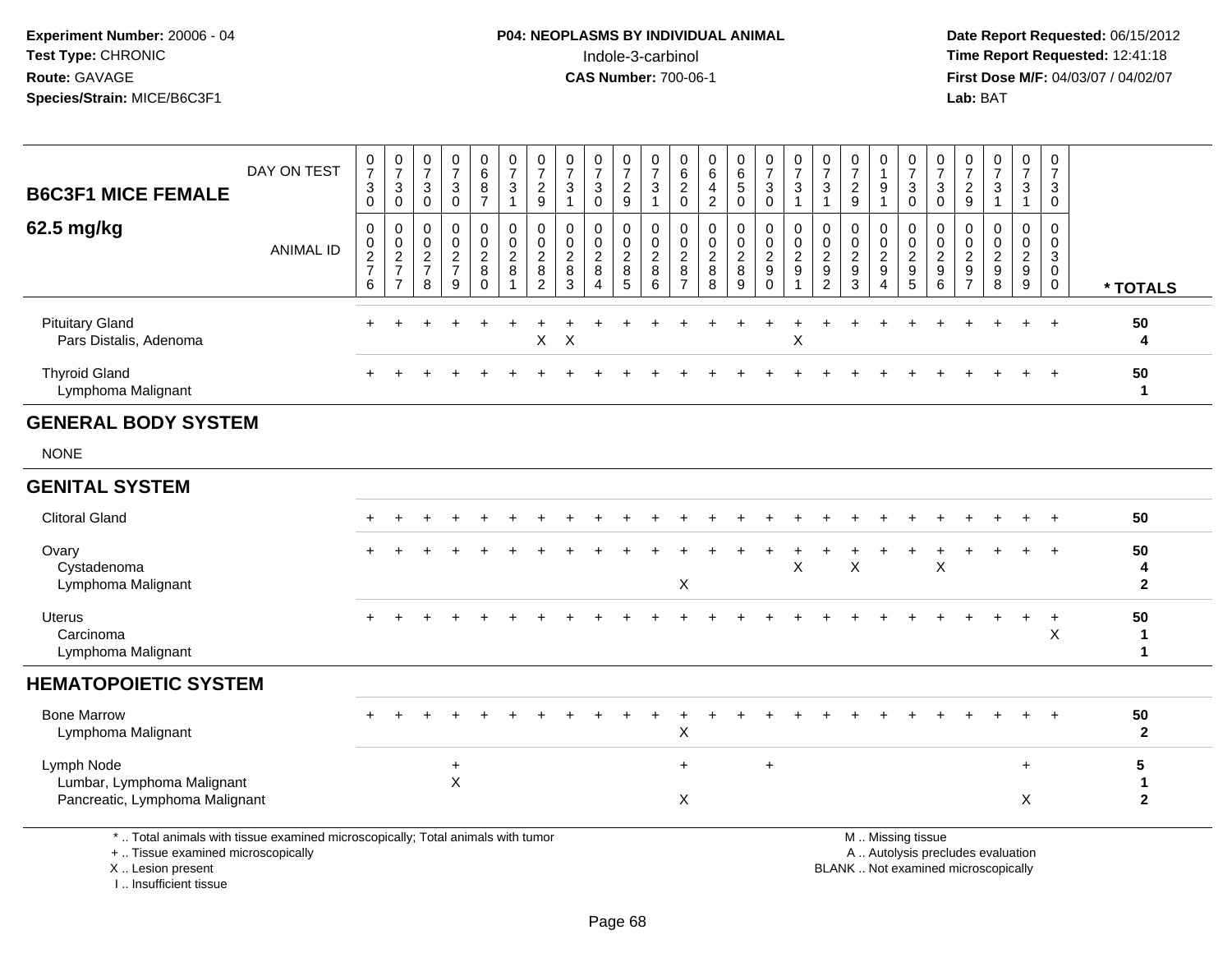# **P04: NEOPLASMS BY INDIVIDUAL ANIMAL**<br>Indole-3-carbinol Indole-3-carbinol **Time Report Requested:** 12:41:18

| <b>B6C3F1 MICE FEMALE</b>                                                                                                                                           | DAY ON TEST      | $\frac{0}{7}$<br>3<br>$\overline{0}$ | $\begin{array}{c} 0 \\ 7 \end{array}$<br>3<br>$\overline{0}$        | $\begin{smallmatrix}0\\7\end{smallmatrix}$<br>$\ensuremath{\mathsf{3}}$<br>$\overline{0}$ | $\begin{array}{c} 0 \\ 7 \end{array}$<br>$_{\rm 0}^3$               | $\begin{array}{c} 0 \\ 6 \end{array}$<br>$\begin{array}{c} 8 \\ 7 \end{array}$ | $\frac{0}{7}$<br>$\sqrt{3}$<br>$\overline{1}$                  | $\frac{0}{7}$<br>$\frac{2}{9}$                                    | $\frac{0}{7}$<br>$\ensuremath{\mathsf{3}}$<br>$\mathbf{1}$ | $\frac{0}{7}$<br>3<br>$\bar{0}$                                       | $\frac{0}{7}$<br>$\frac{2}{9}$                             | $\mathbf 0$<br>$\overline{7}$<br>$\sqrt{3}$<br>$\overline{1}$ | 0<br>$\,6\,$<br>$^2_{\rm 0}$                          | 0<br>$\,6\,$<br>$\overline{\mathbf{4}}$<br>$\overline{2}$                 | $\begin{array}{c} 0 \\ 6 \end{array}$<br>$\sqrt{5}$<br>$\pmb{0}$                           | $\frac{0}{7}$<br>3<br>$\overline{0}$                           | $\frac{0}{7}$<br>$\ensuremath{\mathsf{3}}$<br>$\mathbf{1}$             | $\pmb{0}$<br>$\overline{7}$<br>$\sqrt{3}$<br>$\overline{1}$              | $\frac{0}{7}$<br>$\overline{c}$<br>9                 | 0<br>$\mathbf{1}$<br>$\boldsymbol{9}$<br>$\mathbf{1}$ | 0<br>$\overline{7}$<br>$\ensuremath{\mathsf{3}}$<br>$\mathbf 0$                             | $\frac{0}{7}$<br>3<br>$\pmb{0}$                               | $\pmb{0}$<br>$\overline{7}$<br>$\frac{2}{9}$                    | $\begin{array}{c} 0 \\ 7 \end{array}$<br>$\ensuremath{\mathsf{3}}$<br>$\mathbf{1}$ | $\mathbf 0$<br>$\overline{7}$<br>$\mathsf 3$<br>$\mathbf{1}$ | $\pmb{0}$<br>$\overline{7}$<br>$\ensuremath{\mathsf{3}}$<br>$\mathbf 0$  |                             |
|---------------------------------------------------------------------------------------------------------------------------------------------------------------------|------------------|--------------------------------------|---------------------------------------------------------------------|-------------------------------------------------------------------------------------------|---------------------------------------------------------------------|--------------------------------------------------------------------------------|----------------------------------------------------------------|-------------------------------------------------------------------|------------------------------------------------------------|-----------------------------------------------------------------------|------------------------------------------------------------|---------------------------------------------------------------|-------------------------------------------------------|---------------------------------------------------------------------------|--------------------------------------------------------------------------------------------|----------------------------------------------------------------|------------------------------------------------------------------------|--------------------------------------------------------------------------|------------------------------------------------------|-------------------------------------------------------|---------------------------------------------------------------------------------------------|---------------------------------------------------------------|-----------------------------------------------------------------|------------------------------------------------------------------------------------|--------------------------------------------------------------|--------------------------------------------------------------------------|-----------------------------|
| 62.5 mg/kg                                                                                                                                                          | <b>ANIMAL ID</b> | $\pmb{0}$<br>0<br>$\frac{2}{7}$<br>6 | $\pmb{0}$<br>$\mathsf{O}\xspace$<br>$\frac{2}{7}$<br>$\overline{7}$ | $\pmb{0}$<br>$\boldsymbol{0}$<br>$\frac{2}{7}$<br>8                                       | $\pmb{0}$<br>$\mathsf{O}\xspace$<br>$\frac{2}{7}$<br>$\overline{9}$ | $\pmb{0}$<br>$\pmb{0}$<br>$\frac{2}{8}$<br>$\overline{0}$                      | $\pmb{0}$<br>$\overline{0}$<br>$\frac{2}{8}$<br>$\overline{1}$ | 0<br>$\mathbf 0$<br>$\boldsymbol{2}$<br>$\bf 8$<br>$\overline{2}$ | $\pmb{0}$<br>$\pmb{0}$<br>$\frac{2}{8}$<br>$\overline{3}$  | $\mathbf 0$<br>$\mathbf 0$<br>$\frac{2}{8}$<br>$\boldsymbol{\Lambda}$ | 0<br>$\mathsf{O}$<br>$\overline{c}$<br>8<br>$\overline{5}$ | $\pmb{0}$<br>$\mathsf{O}\xspace$<br>$\frac{2}{8}$<br>6        | 0<br>$\mathbf 0$<br>$\sqrt{2}$<br>8<br>$\overline{7}$ | $\mathbf 0$<br>$\pmb{0}$<br>$\boldsymbol{2}$<br>$\bf 8$<br>$\overline{8}$ | $\boldsymbol{0}$<br>$\mathbf 0$<br>$\begin{array}{c} 2 \\ 8 \end{array}$<br>$\overline{9}$ | 0<br>$\mathbf 0$<br>$\sqrt{2}$<br>$\boldsymbol{9}$<br>$\Omega$ | $\pmb{0}$<br>$\mathbf 0$<br>$\boldsymbol{2}$<br>$\boldsymbol{9}$<br>-1 | $\mathbf 0$<br>$\mathbf 0$<br>$\begin{array}{c} 2 \\ 9 \\ 2 \end{array}$ | $\mathbf 0$<br>$\mathbf 0$<br>$\sqrt{2}$<br>$9$<br>3 | 0<br>0<br>$\frac{2}{9}$<br>$\overline{4}$             | $\mathbf 0$<br>$\mathsf 0$<br>$\overline{\mathbf{c}}$<br>$\boldsymbol{9}$<br>$\overline{5}$ | 0<br>$\mathbf 0$<br>$\boldsymbol{2}$<br>$\boldsymbol{9}$<br>6 | $\mathbf 0$<br>$\mathbf 0$<br>$\boldsymbol{2}$<br>$\frac{9}{7}$ | $\mathbf 0$<br>$\mathbf 0$<br>$\frac{2}{9}$                                        | $\mathbf 0$<br>$\mathbf 0$<br>$\frac{2}{9}$                  | $\mathbf 0$<br>$\mathbf 0$<br>$\mathbf{3}$<br>$\mathbf 0$<br>$\mathbf 0$ | * TOTALS                    |
| Renal, Lymphoma Malignant                                                                                                                                           |                  |                                      |                                                                     |                                                                                           | X                                                                   |                                                                                |                                                                |                                                                   |                                                            |                                                                       |                                                            |                                                               |                                                       |                                                                           |                                                                                            |                                                                |                                                                        |                                                                          |                                                      |                                                       |                                                                                             |                                                               |                                                                 |                                                                                    |                                                              |                                                                          | $\mathbf{2}$                |
| Lymph Node, Mandibular<br>Lymphoma Malignant                                                                                                                        |                  |                                      |                                                                     |                                                                                           | X                                                                   |                                                                                |                                                                |                                                                   |                                                            |                                                                       |                                                            |                                                               | X                                                     |                                                                           |                                                                                            |                                                                |                                                                        |                                                                          |                                                      | м                                                     |                                                                                             |                                                               |                                                                 |                                                                                    |                                                              | $+$                                                                      | 49<br>3                     |
| Lymph Node, Mesenteric<br>Lymphoma Malignant                                                                                                                        |                  |                                      | $\div$                                                              | $\ddot{}$                                                                                 | $\ddot{}$<br>X                                                      | ÷.                                                                             |                                                                |                                                                   |                                                            | $\overline{1}$                                                        | ÷<br>X                                                     | $\ddot{}$                                                     | $\ddot{}$<br>Χ                                        |                                                                           |                                                                                            |                                                                |                                                                        |                                                                          |                                                      | м                                                     | $\div$                                                                                      |                                                               |                                                                 | $\ddot{}$                                                                          | $+$<br>$\pmb{\times}$                                        | $+$<br>$\times$                                                          | 49<br>$\overline{7}$        |
| Spleen<br>Lymphoma Malignant                                                                                                                                        |                  |                                      |                                                                     |                                                                                           |                                                                     |                                                                                |                                                                |                                                                   |                                                            |                                                                       |                                                            |                                                               | X                                                     |                                                                           |                                                                                            |                                                                |                                                                        |                                                                          |                                                      |                                                       |                                                                                             |                                                               |                                                                 |                                                                                    | $+$                                                          | $\ddot{}$<br>X                                                           | 50<br>5                     |
| Thymus<br>Lymphoma Malignant                                                                                                                                        |                  |                                      |                                                                     |                                                                                           |                                                                     |                                                                                |                                                                |                                                                   |                                                            | X                                                                     |                                                            |                                                               | X                                                     |                                                                           |                                                                                            |                                                                |                                                                        |                                                                          |                                                      |                                                       |                                                                                             |                                                               |                                                                 |                                                                                    |                                                              | $\ddot{}$                                                                | 50<br>3                     |
| <b>INTEGUMENTARY SYSTEM</b>                                                                                                                                         |                  |                                      |                                                                     |                                                                                           |                                                                     |                                                                                |                                                                |                                                                   |                                                            |                                                                       |                                                            |                                                               |                                                       |                                                                           |                                                                                            |                                                                |                                                                        |                                                                          |                                                      |                                                       |                                                                                             |                                                               |                                                                 |                                                                                    |                                                              |                                                                          |                             |
| Mammary Gland                                                                                                                                                       |                  |                                      |                                                                     |                                                                                           |                                                                     |                                                                                |                                                                |                                                                   |                                                            |                                                                       |                                                            |                                                               |                                                       |                                                                           |                                                                                            |                                                                |                                                                        |                                                                          |                                                      |                                                       |                                                                                             |                                                               |                                                                 |                                                                                    |                                                              | $\ddot{}$                                                                | 50                          |
| <b>Skin</b>                                                                                                                                                         |                  |                                      |                                                                     |                                                                                           |                                                                     |                                                                                |                                                                |                                                                   |                                                            |                                                                       |                                                            |                                                               |                                                       |                                                                           |                                                                                            |                                                                |                                                                        |                                                                          |                                                      |                                                       |                                                                                             |                                                               |                                                                 |                                                                                    |                                                              | $\div$                                                                   | 50                          |
| <b>MUSCULOSKELETAL SYSTEM</b>                                                                                                                                       |                  |                                      |                                                                     |                                                                                           |                                                                     |                                                                                |                                                                |                                                                   |                                                            |                                                                       |                                                            |                                                               |                                                       |                                                                           |                                                                                            |                                                                |                                                                        |                                                                          |                                                      |                                                       |                                                                                             |                                                               |                                                                 |                                                                                    |                                                              |                                                                          |                             |
| <b>Bone</b>                                                                                                                                                         |                  |                                      |                                                                     |                                                                                           |                                                                     |                                                                                |                                                                |                                                                   |                                                            |                                                                       |                                                            |                                                               |                                                       |                                                                           |                                                                                            |                                                                |                                                                        |                                                                          |                                                      |                                                       |                                                                                             |                                                               |                                                                 |                                                                                    |                                                              |                                                                          | 50                          |
| <b>Skeletal Muscle</b><br>Schwannoma Malignant                                                                                                                      |                  |                                      |                                                                     |                                                                                           |                                                                     |                                                                                |                                                                |                                                                   |                                                            |                                                                       |                                                            |                                                               |                                                       |                                                                           |                                                                                            |                                                                |                                                                        |                                                                          |                                                      |                                                       |                                                                                             |                                                               |                                                                 |                                                                                    |                                                              |                                                                          | $\mathbf{1}$<br>$\mathbf 1$ |
| <b>NERVOUS SYSTEM</b>                                                                                                                                               |                  |                                      |                                                                     |                                                                                           |                                                                     |                                                                                |                                                                |                                                                   |                                                            |                                                                       |                                                            |                                                               |                                                       |                                                                           |                                                                                            |                                                                |                                                                        |                                                                          |                                                      |                                                       |                                                                                             |                                                               |                                                                 |                                                                                    |                                                              |                                                                          |                             |
| <b>Brain</b><br>Meningioma Benign                                                                                                                                   |                  |                                      |                                                                     |                                                                                           |                                                                     |                                                                                |                                                                |                                                                   |                                                            |                                                                       |                                                            |                                                               |                                                       |                                                                           |                                                                                            |                                                                |                                                                        |                                                                          |                                                      |                                                       |                                                                                             |                                                               |                                                                 |                                                                                    |                                                              | $+$                                                                      | 50<br>$\mathbf 1$           |
| *  Total animals with tissue examined microscopically; Total animals with tumor<br>+  Tissue examined microscopically<br>X  Lesion present<br>I Insufficient tissue |                  |                                      |                                                                     |                                                                                           |                                                                     |                                                                                |                                                                |                                                                   |                                                            |                                                                       |                                                            |                                                               |                                                       |                                                                           |                                                                                            |                                                                |                                                                        |                                                                          |                                                      | M  Missing tissue                                     |                                                                                             |                                                               |                                                                 | A  Autolysis precludes evaluation<br>BLANK  Not examined microscopically           |                                                              |                                                                          |                             |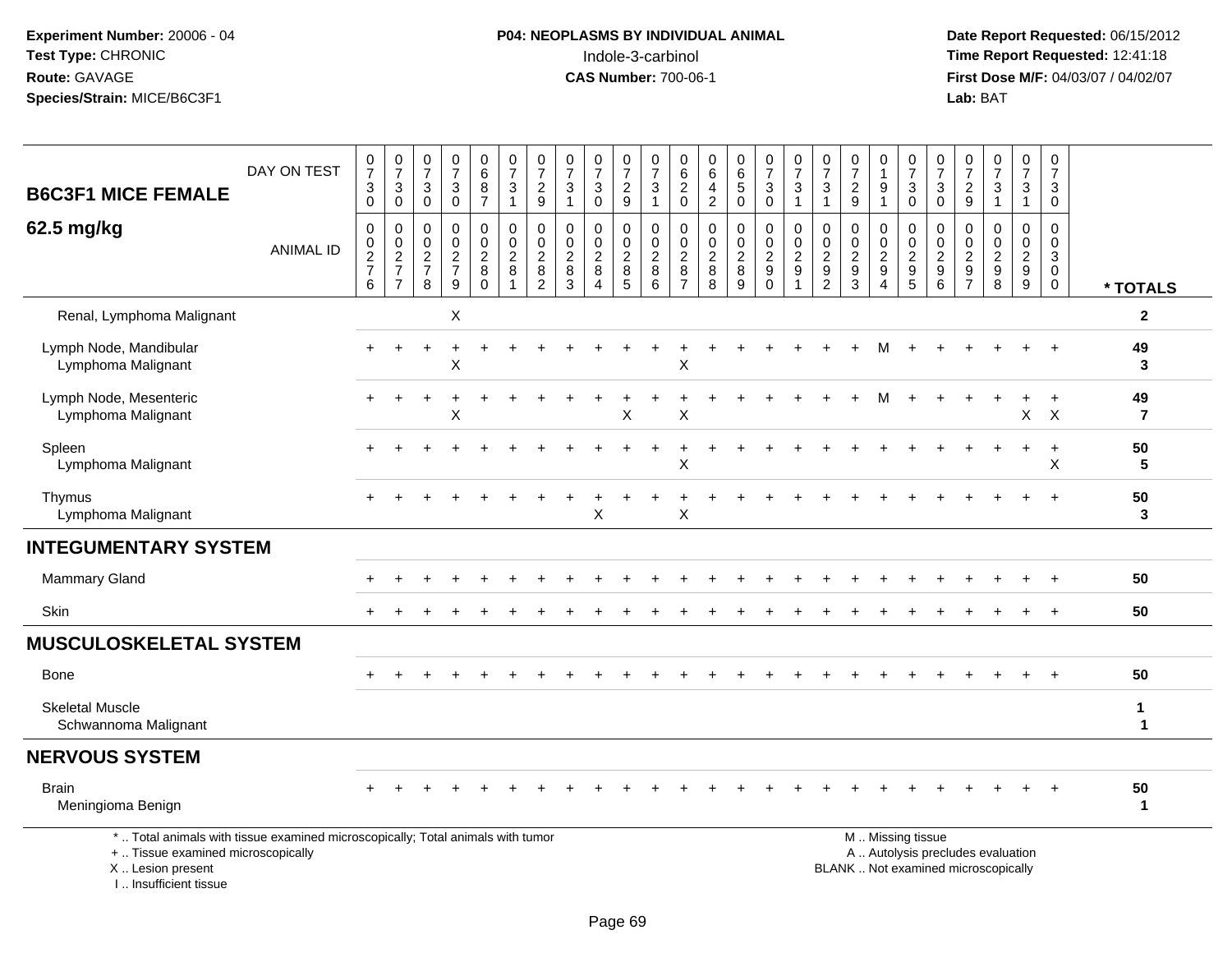**Date Report Requested:** 06/15/2012 **First Dose M/F:** 04/03/07 / 04/02/07<br>Lab: BAT **Lab:** BAT

| DAY ON TEST<br><b>B6C3F1 MICE FEMALE</b>                                                                                                                                                                                          | $\frac{0}{7}$<br>$_{\rm 0}^3$                    | $\frac{0}{7}$<br>$\sqrt{3}$<br>$\mathbf 0$          | $\frac{0}{7}$<br>3<br>$\mathbf 0$                         | $\frac{0}{7}$<br>$_{0}^{3}$                                           | $_{6}^{\rm 0}$<br>$\frac{8}{7}$                               | $\begin{smallmatrix}0\\7\end{smallmatrix}$<br>3<br>$\mathbf{1}$ | $\frac{0}{7}$<br>$\frac{2}{9}$                                      | $\frac{0}{7}$<br>3<br>$\overline{1}$                               | $\pmb{0}$<br>$\overline{7}$<br>$\sqrt{3}$<br>$\mathbf{0}$                   | $\frac{0}{7}$<br>$\overline{c}$<br>$\overline{9}$ | $\frac{0}{7}$<br>$\ensuremath{\mathsf{3}}$<br>$\overline{1}$ | $\boldsymbol{0}$<br>6<br>$\sqrt{2}$<br>$\mathbf 0$          | $\begin{array}{c} 0 \\ 6 \end{array}$<br>$\overline{a}$<br>$\overline{2}$ | $\begin{array}{c} 0 \\ 6 \end{array}$<br>$\sqrt{5}$<br>$\mathbf 0$ | $\frac{0}{7}$<br>3<br>$\overline{0}$                                  | $\frac{0}{7}$<br>$\mathsf 3$<br>$\mathbf{1}$      | $\frac{0}{7}$<br>3<br>$\mathbf{1}$                                                   | $\frac{0}{7}$<br>$\frac{2}{9}$                 | $\pmb{0}$<br>$\mathbf{1}$<br>$\boldsymbol{9}$<br>$\overline{1}$                        | $\frac{0}{7}$<br>$\mathbf{3}$<br>0                               | $\frac{0}{7}$<br>$\mathbf{3}$<br>$\mathbf 0$            | 0<br>$\overline{7}$<br>$\frac{2}{9}$                     | $\frac{0}{7}$<br>3<br>$\overline{1}$                                     | $\frac{0}{7}$<br>$\mathbf{3}$<br>$\mathbf{1}$                                          | 0<br>$\overline{7}$<br>3<br>$\mathbf 0$                          |                                                              |
|-----------------------------------------------------------------------------------------------------------------------------------------------------------------------------------------------------------------------------------|--------------------------------------------------|-----------------------------------------------------|-----------------------------------------------------------|-----------------------------------------------------------------------|---------------------------------------------------------------|-----------------------------------------------------------------|---------------------------------------------------------------------|--------------------------------------------------------------------|-----------------------------------------------------------------------------|---------------------------------------------------|--------------------------------------------------------------|-------------------------------------------------------------|---------------------------------------------------------------------------|--------------------------------------------------------------------|-----------------------------------------------------------------------|---------------------------------------------------|--------------------------------------------------------------------------------------|------------------------------------------------|----------------------------------------------------------------------------------------|------------------------------------------------------------------|---------------------------------------------------------|----------------------------------------------------------|--------------------------------------------------------------------------|----------------------------------------------------------------------------------------|------------------------------------------------------------------|--------------------------------------------------------------|
| 62.5 mg/kg<br><b>ANIMAL ID</b>                                                                                                                                                                                                    | $\mathbf 0$<br>$\mathbf 0$<br>$\frac{2}{7}$<br>6 | 0<br>$\mathsf 0$<br>$\frac{2}{7}$<br>$\overline{7}$ | 0<br>$\mathbf 0$<br>$\overline{2}$<br>$\overline{7}$<br>8 | $\mathbf 0$<br>$\mathbf 0$<br>$\boldsymbol{2}$<br>$\overline{7}$<br>9 | 0<br>$\mathsf{O}$<br>$\overline{c}$<br>$\bf 8$<br>$\mathbf 0$ | 0<br>$\mathbf 0$<br>$\overline{2}$<br>8                         | $\mathbf 0$<br>$\pmb{0}$<br>$\sqrt{2}$<br>$\bf 8$<br>$\overline{2}$ | $\mathbf 0$<br>$\mathbf{0}$<br>$\overline{2}$<br>8<br>$\mathbf{3}$ | $\mathbf 0$<br>$\mathbf 0$<br>$\overline{c}$<br>8<br>$\boldsymbol{\Lambda}$ | 0<br>$\mathbf 0$<br>$\mathbf{2}$<br>$\bf 8$<br>5  | 0<br>0<br>$\overline{c}$<br>$\,8\,$<br>6                     | 0<br>$\mathsf 0$<br>$\sqrt{2}$<br>$\,8\,$<br>$\overline{7}$ | $\mathbf 0$<br>$\mathbf 0$<br>$\sqrt{2}$<br>$\, 8$<br>$\bf8$              | $\mathbf 0$<br>$\mathbf 0$<br>$\boldsymbol{2}$<br>$\bf8$<br>9      | 0<br>$\mathbf 0$<br>$\overline{c}$<br>$\boldsymbol{9}$<br>$\mathbf 0$ | 0<br>$\mathbf 0$<br>$\frac{2}{9}$<br>$\mathbf{1}$ | $\mathbf 0$<br>$\mathbf 0$<br>$\boldsymbol{2}$<br>$\boldsymbol{9}$<br>$\overline{2}$ | 0<br>$\mathbf 0$<br>2<br>$\boldsymbol{9}$<br>3 | $\mathbf 0$<br>$\mathbf 0$<br>$\sqrt{2}$<br>$\boldsymbol{9}$<br>$\boldsymbol{\Lambda}$ | 0<br>$\mathbf 0$<br>$\sqrt{2}$<br>$\boldsymbol{9}$<br>$\sqrt{5}$ | 0<br>$\mathbf 0$<br>$\sqrt{2}$<br>$\boldsymbol{9}$<br>6 | 0<br>$\Omega$<br>2<br>$\boldsymbol{9}$<br>$\overline{7}$ | $\mathbf 0$<br>$\mathbf 0$<br>$\overline{c}$<br>$\boldsymbol{9}$<br>8    | $\mathbf 0$<br>$\mathbf 0$<br>$\boldsymbol{2}$<br>$\boldsymbol{9}$<br>$\boldsymbol{9}$ | $\mathbf 0$<br>$\mathbf 0$<br>3<br>$\overline{0}$<br>$\mathbf 0$ | * TOTALS                                                     |
| <b>RESPIRATORY SYSTEM</b>                                                                                                                                                                                                         |                                                  |                                                     |                                                           |                                                                       |                                                               |                                                                 |                                                                     |                                                                    |                                                                             |                                                   |                                                              |                                                             |                                                                           |                                                                    |                                                                       |                                                   |                                                                                      |                                                |                                                                                        |                                                                  |                                                         |                                                          |                                                                          |                                                                                        |                                                                  |                                                              |
| Lung<br>Alveolar/Bronchiolar Adenoma<br>Alveolar/Bronchiolar Carcinoma<br>Alveolar/Bronchiolar Carcinoma, Multiple<br>Carcinoma, Metastatic, Harderian Gland<br>Hepatocellular Carcinoma, Metastatic, Liver<br>Lymphoma Malignant |                                                  |                                                     |                                                           | X                                                                     |                                                               |                                                                 |                                                                     |                                                                    |                                                                             |                                                   |                                                              | X                                                           |                                                                           |                                                                    | X                                                                     |                                                   | X                                                                                    |                                                |                                                                                        | X                                                                |                                                         |                                                          |                                                                          |                                                                                        |                                                                  | 50<br>1<br>$\mathbf{2}$<br>2<br>$\overline{2}$               |
| Nose                                                                                                                                                                                                                              |                                                  |                                                     |                                                           |                                                                       |                                                               |                                                                 |                                                                     |                                                                    |                                                                             |                                                   |                                                              |                                                             |                                                                           |                                                                    |                                                                       |                                                   |                                                                                      |                                                |                                                                                        |                                                                  |                                                         |                                                          |                                                                          |                                                                                        |                                                                  | 50                                                           |
| Trachea                                                                                                                                                                                                                           |                                                  |                                                     |                                                           |                                                                       |                                                               |                                                                 |                                                                     |                                                                    |                                                                             |                                                   |                                                              |                                                             |                                                                           |                                                                    |                                                                       |                                                   |                                                                                      |                                                |                                                                                        |                                                                  |                                                         |                                                          |                                                                          |                                                                                        | $\ddot{}$                                                        | 50                                                           |
| <b>SPECIAL SENSES SYSTEM</b>                                                                                                                                                                                                      |                                                  |                                                     |                                                           |                                                                       |                                                               |                                                                 |                                                                     |                                                                    |                                                                             |                                                   |                                                              |                                                             |                                                                           |                                                                    |                                                                       |                                                   |                                                                                      |                                                |                                                                                        |                                                                  |                                                         |                                                          |                                                                          |                                                                                        |                                                                  |                                                              |
| Eye                                                                                                                                                                                                                               |                                                  |                                                     |                                                           |                                                                       |                                                               |                                                                 |                                                                     |                                                                    |                                                                             |                                                   |                                                              |                                                             |                                                                           |                                                                    |                                                                       |                                                   |                                                                                      |                                                |                                                                                        |                                                                  |                                                         |                                                          |                                                                          |                                                                                        |                                                                  | 50                                                           |
| Harderian Gland<br>Adenoma<br>Carcinoma<br>Lymphoma Malignant                                                                                                                                                                     |                                                  | X                                                   |                                                           | X                                                                     | $\times$                                                      |                                                                 |                                                                     |                                                                    |                                                                             |                                                   |                                                              |                                                             |                                                                           |                                                                    |                                                                       | $\boldsymbol{\mathsf{X}}$                         |                                                                                      |                                                |                                                                                        | X                                                                |                                                         | X                                                        |                                                                          |                                                                                        |                                                                  | 50<br>$\overline{7}$<br>$\mathbf{1}$<br>$\blacktriangleleft$ |
| <b>URINARY SYSTEM</b>                                                                                                                                                                                                             |                                                  |                                                     |                                                           |                                                                       |                                                               |                                                                 |                                                                     |                                                                    |                                                                             |                                                   |                                                              |                                                             |                                                                           |                                                                    |                                                                       |                                                   |                                                                                      |                                                |                                                                                        |                                                                  |                                                         |                                                          |                                                                          |                                                                                        |                                                                  |                                                              |
| Kidney<br>Lymphoma Malignant<br>Bilateral, Renal Tubule, Carcinoma                                                                                                                                                                |                                                  |                                                     |                                                           |                                                                       |                                                               |                                                                 |                                                                     |                                                                    |                                                                             |                                                   |                                                              | $\sf X$                                                     |                                                                           |                                                                    |                                                                       |                                                   |                                                                                      |                                                |                                                                                        |                                                                  | X                                                       |                                                          |                                                                          |                                                                                        |                                                                  | 50<br>3<br>$\blacktriangleleft$                              |
| <b>Urinary Bladder</b>                                                                                                                                                                                                            |                                                  |                                                     |                                                           |                                                                       |                                                               |                                                                 |                                                                     |                                                                    |                                                                             |                                                   |                                                              |                                                             |                                                                           |                                                                    |                                                                       |                                                   |                                                                                      |                                                |                                                                                        |                                                                  |                                                         |                                                          |                                                                          |                                                                                        |                                                                  | 50                                                           |
| *  Total animals with tissue examined microscopically; Total animals with tumor<br>+  Tissue examined microscopically<br>X  Lesion present                                                                                        |                                                  |                                                     |                                                           |                                                                       |                                                               |                                                                 |                                                                     |                                                                    |                                                                             |                                                   |                                                              |                                                             |                                                                           |                                                                    |                                                                       |                                                   |                                                                                      |                                                |                                                                                        | M  Missing tissue                                                |                                                         |                                                          | A  Autolysis precludes evaluation<br>BLANK  Not examined microscopically |                                                                                        |                                                                  |                                                              |

I .. Insufficient tissue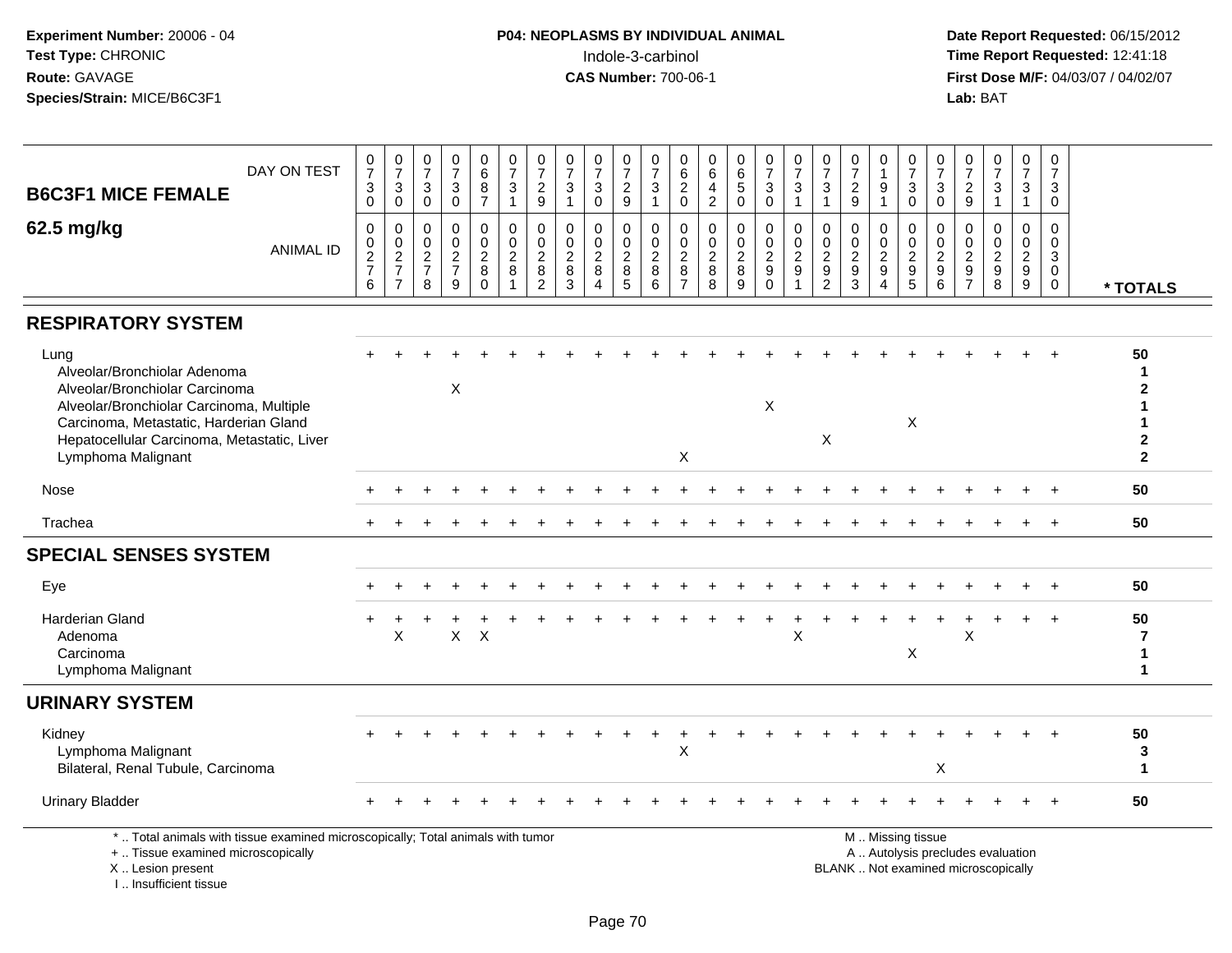**Date Report Requested:** 06/15/2012 **First Dose M/F:** 04/03/07 / 04/02/07<br>Lab: BAT **Lab:** BAT

| <b>B6C3F1 MICE FEMALE</b>            | DAY ON TEST | 0<br>$\overline{ }$<br>3<br>0                   | $\mathbf 0$<br>$\overline{ }$<br>3<br>$\mathbf 0$                     | $\mathbf 0$<br>$\rightarrow$<br>3                     | $\mathbf 0$<br>$\overline{ }$<br>3                                  | 0<br>6<br>8<br>-                                                    | 0<br>$\rightarrow$<br>3                | $\mathbf 0$<br>$\overline{ }$<br>$\sqrt{2}$<br>$\boldsymbol{9}$ | 0<br>$\overline{ }$<br>3            | 0<br>$\overline{ }$<br>3<br>$\mathbf 0$                   | $\mathbf 0$<br>$\rightarrow$<br>2<br>9 | $\mathbf 0$<br>$\overline{ }$<br>3               | 0<br>6<br>$\overline{c}$<br>0                                      | 0<br>6<br>4<br>$\overline{2}$  | $\overline{0}$<br>6<br>$\sqrt{5}$<br>$\mathbf 0$      | $\overline{0}$<br>$\overline{ }$<br>$\mathbf{3}$<br>0 | $\mathbf 0$<br>$\overline{7}$<br>$\sqrt{3}$ | 0<br>$\rightarrow$<br>3                   | 0<br>$\overline{ }$<br>2<br>9                                   | $\mathbf 0$<br>9                        | $\frac{0}{7}$<br>3<br>0                                | 0<br>$\rightarrow$<br>3<br>0                                 | $\mathbf 0$<br>$\overline{ }$<br>2<br>9           | $\overline{0}$<br>$\overline{ }$<br>3                     | 0<br>$\overline{\phantom{a}}$<br>3 | 7<br>3<br>0                |          |
|--------------------------------------|-------------|-------------------------------------------------|-----------------------------------------------------------------------|-------------------------------------------------------|---------------------------------------------------------------------|---------------------------------------------------------------------|----------------------------------------|-----------------------------------------------------------------|-------------------------------------|-----------------------------------------------------------|----------------------------------------|--------------------------------------------------|--------------------------------------------------------------------|--------------------------------|-------------------------------------------------------|-------------------------------------------------------|---------------------------------------------|-------------------------------------------|-----------------------------------------------------------------|-----------------------------------------|--------------------------------------------------------|--------------------------------------------------------------|---------------------------------------------------|-----------------------------------------------------------|------------------------------------|----------------------------|----------|
| 62.5 mg/kg                           | ANIMAL ID   | 0<br>0<br>$\overline{c}$<br>$\overline{ }$<br>6 | 0<br>$\mathbf 0$<br>$\overline{2}$<br>$\overline{ }$<br>$\rightarrow$ | 0<br>$\mathbf 0$<br>$\sim$<br>∼<br>$\rightarrow$<br>8 | $\mathbf 0$<br>$\mathbf 0$<br>$\overline{2}$<br>$\overline{7}$<br>9 | $\mathbf 0$<br>$\overline{0}$<br>$\boldsymbol{2}$<br>8<br>$\pmb{0}$ | 0<br>0<br>$\overline{\mathbf{c}}$<br>8 | $\mathbf 0$<br>$\pmb{0}$<br>$\frac{2}{8}$<br>$\overline{2}$     | 0<br>$\pmb{0}$<br>$_{\rm 8}^2$<br>3 | 0<br>$\mathbf 0$<br>$\overline{c}$<br>8<br>$\overline{4}$ | 0<br>0<br>2<br>8<br>5                  | $\mathbf 0$<br>$\overline{\mathbf{c}}$<br>8<br>6 | 0<br>$\mathsf{O}\xspace$<br>$\boldsymbol{2}$<br>8<br>$\rightarrow$ | 0<br>ົ<br>$\epsilon$<br>8<br>8 | 0<br>$\mathbf 0$<br>$\frac{2}{8}$<br>$\boldsymbol{9}$ | $\mathbf 0$<br>$\pmb{0}$<br>$\frac{2}{9}$<br>0        | 0<br>$\pmb{0}$<br>$\frac{2}{9}$             | 0<br>0<br>C<br>∼<br>$\boldsymbol{9}$<br>2 | $\mathbf 0$<br>$\overline{\mathbf{c}}$<br>$\boldsymbol{9}$<br>3 | 0<br>$\mathsf{O}$<br>$\frac{2}{9}$<br>4 | 0<br>0<br>$\begin{array}{c}\n2 \\ 9 \\ 5\n\end{array}$ | $\mathbf{0}$<br>0<br>$\overline{c}$<br>$\boldsymbol{9}$<br>6 | 0<br>$\pmb{0}$<br>$\frac{2}{9}$<br>$\overline{7}$ | 0<br>$\pmb{0}$<br>$\overline{c}$<br>$\boldsymbol{9}$<br>8 | 0<br>0<br>$\overline{c}$<br>9<br>9 | 0<br>3<br>0<br>$\mathbf 0$ | * TOTALS |
| Lymphoma Malignant                   |             |                                                 |                                                                       |                                                       |                                                                     |                                                                     |                                        |                                                                 |                                     |                                                           |                                        |                                                  |                                                                    |                                |                                                       |                                                       |                                             |                                           |                                                                 |                                         |                                                        |                                                              |                                                   |                                                           |                                    |                            |          |
| <b>SYSTEMIC LESIONS</b>              |             |                                                 |                                                                       |                                                       |                                                                     |                                                                     |                                        |                                                                 |                                     |                                                           |                                        |                                                  |                                                                    |                                |                                                       |                                                       |                                             |                                           |                                                                 |                                         |                                                        |                                                              |                                                   |                                                           |                                    |                            |          |
| Multiple Organ<br>Lymphoma Malignant |             |                                                 |                                                                       |                                                       | X                                                                   |                                                                     |                                        |                                                                 |                                     | X.                                                        | X                                      |                                                  | X                                                                  |                                |                                                       |                                                       |                                             |                                           |                                                                 |                                         |                                                        |                                                              |                                                   |                                                           | $\div$<br>X                        | X                          | 50<br>9  |

\* .. Total animals with tissue examined microscopically; Total animals with tumor

- X .. Lesion present
- I .. Insufficient tissue

<sup>+ ..</sup> Tissue examined microscopically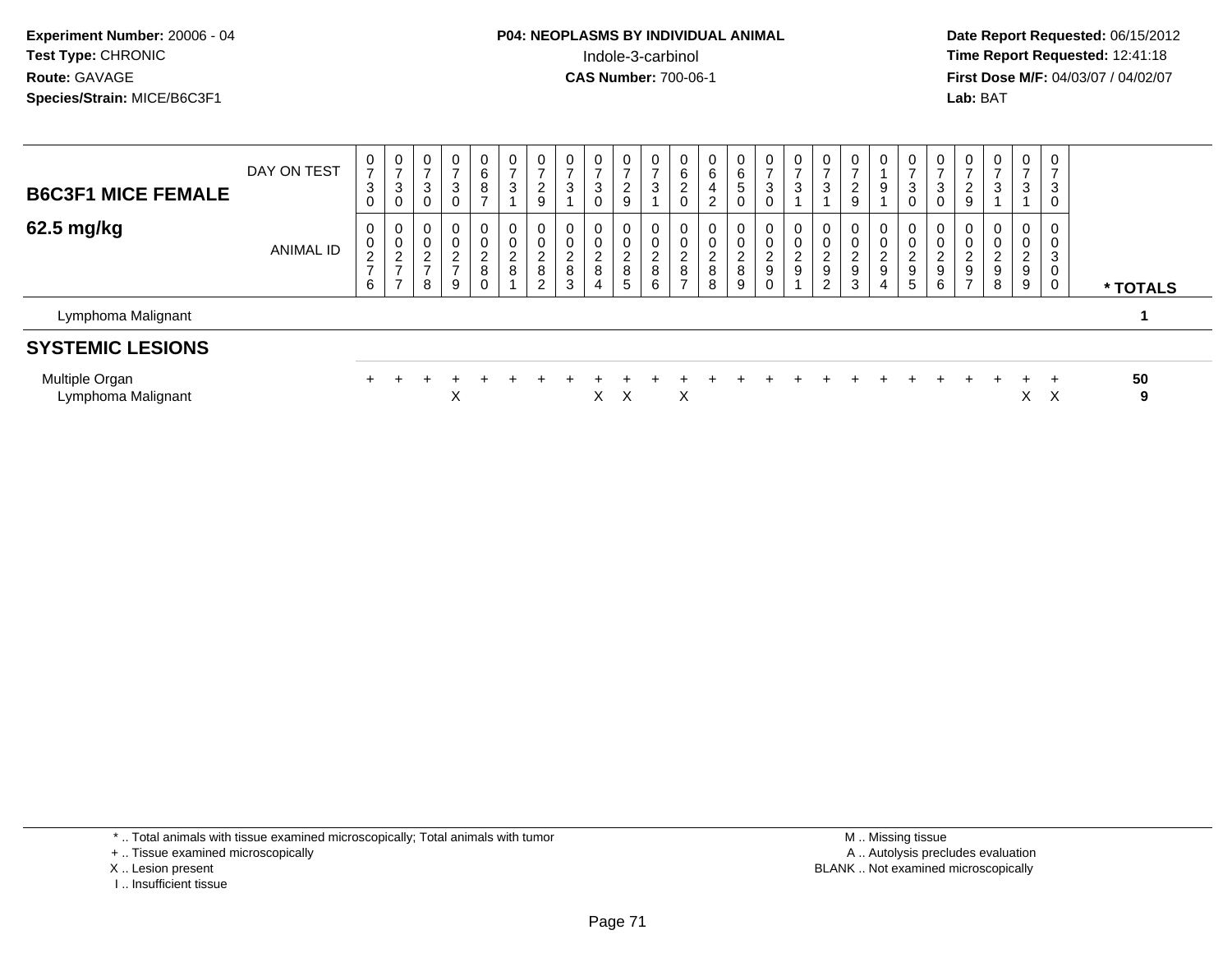| <b>B6C3F1 MICE FEMALE</b>                                                                                                                                             | DAY ON TEST      | 0729                                                                  | 0729                                                                                     | $\frac{0}{7}$<br>$\mathbf 0$<br>$\overline{7}$                  | $\begin{array}{c} 0 \\ 7 \end{array}$<br>$\sqrt{3}$<br>$\mathbf 0$         | $\begin{array}{c} 0 \\ 5 \end{array}$<br>1<br>$\overline{4}$ | $\frac{0}{7}$<br>$\mathbf{3}$<br>$\mathsf{O}\xspace$                                | $\begin{array}{c} 0 \\ 7 \end{array}$<br>3<br>$\mathbf 0$      | 0<br>$\,6\,$<br>6<br>$\overline{2}$      | $\begin{array}{c} 0 \\ 6 \end{array}$<br>$\overline{a}$<br>$\sqrt{2}$   | $\frac{0}{7}$<br>3<br>$\pmb{0}$                         | $\mathbf 0$<br>$\,6\,$<br>$\sqrt{5}$<br>$\overline{2}$                                        | 0<br>$\overline{7}$<br>3<br>$\mathsf 0$ | $\begin{array}{c} 0 \\ 7 \\ 2 \end{array}$<br>$\boldsymbol{9}$   | $\begin{array}{c} 0 \\ 6 \\ 9 \end{array}$<br>$\overline{5}$         | $\frac{0}{7}$<br>$\frac{2}{9}$                             | $\frac{0}{7}$<br>$\sqrt{3}$<br>$\mathbf{1}$                   | $\pmb{0}$<br>$\,6\,$<br>8<br>$\bf8$           | $\frac{0}{7}$<br>3<br>$\mathbf 0$                               | $\frac{0}{7}$<br>3<br>$\pmb{0}$            | $\begin{array}{c} 0 \\ 7 \\ 2 \end{array}$<br>9        | $\begin{array}{c} 0 \\ 5 \\ 2 \end{array}$<br>$\mathbf{3}$      | 0<br>$\begin{array}{c} 6 \\ 2 \\ 6 \end{array}$ | $\begin{array}{c} 0 \\ 6 \end{array}$<br>$\mathbf 0$<br>$\,6\,$          | 0<br>$\,6\,$<br>4<br>$5\phantom{.0}$                                           | $\pmb{0}$<br>$\overline{7}$<br>$\boldsymbol{2}$<br>$9\,$    |                   |
|-----------------------------------------------------------------------------------------------------------------------------------------------------------------------|------------------|-----------------------------------------------------------------------|------------------------------------------------------------------------------------------|-----------------------------------------------------------------|----------------------------------------------------------------------------|--------------------------------------------------------------|-------------------------------------------------------------------------------------|----------------------------------------------------------------|------------------------------------------|-------------------------------------------------------------------------|---------------------------------------------------------|-----------------------------------------------------------------------------------------------|-----------------------------------------|------------------------------------------------------------------|----------------------------------------------------------------------|------------------------------------------------------------|---------------------------------------------------------------|-----------------------------------------------|-----------------------------------------------------------------|--------------------------------------------|--------------------------------------------------------|-----------------------------------------------------------------|-------------------------------------------------|--------------------------------------------------------------------------|--------------------------------------------------------------------------------|-------------------------------------------------------------|-------------------|
| 125 mg/kg                                                                                                                                                             | <b>ANIMAL ID</b> | $\pmb{0}$<br>$\pmb{0}$<br>$\overline{3}$<br>$\pmb{0}$<br>$\mathbf{1}$ | $\pmb{0}$<br>$\pmb{0}$<br>$\overline{3}$<br>$\begin{smallmatrix} 0\\2 \end{smallmatrix}$ | $\mathbf 0$<br>0<br>$\sqrt{3}$<br>$\mathbf 0$<br>$\overline{3}$ | $\mathbf 0$<br>$\mathbf 0$<br>$\mathsf 3$<br>$\mathbf 0$<br>$\overline{4}$ | 0<br>$\mathbf 0$<br>3<br>$\mathbf 0$<br>$\overline{5}$       | $\mathbf 0$<br>$\mathbf 0$<br>$\mathbf{3}$<br>$\begin{array}{c} 0 \\ 6 \end{array}$ | $\mathbf 0$<br>$\mathbf 0$<br>3<br>$\pmb{0}$<br>$\overline{7}$ | 0<br>0<br>$\mathbf{3}$<br>$\pmb{0}$<br>8 | $\pmb{0}$<br>$\pmb{0}$<br>$\overline{3}$<br>$\pmb{0}$<br>$\overline{9}$ | 0<br>0<br>$\mathbf{3}$<br>$\overline{1}$<br>$\mathbf 0$ | $\boldsymbol{0}$<br>$\mathsf{O}\xspace$<br>$\overline{3}$<br>$\overline{1}$<br>$\overline{1}$ | 0<br>0<br>3<br>1<br>$\overline{c}$      | 0<br>$\mathbf 0$<br>$\mathbf{3}$<br>$\mathbf{1}$<br>$\mathbf{3}$ | $\boldsymbol{0}$<br>$\mathsf 0$<br>$\mathbf{3}$<br>$\mathbf{1}$<br>4 | 0<br>$\overline{0}$<br>3<br>$\mathbf{1}$<br>$\overline{5}$ | $\pmb{0}$<br>$\pmb{0}$<br>$\overline{3}$<br>$\mathbf{1}$<br>6 | 0<br>0<br>3<br>$\mathbf{1}$<br>$\overline{7}$ | $\mathbf 0$<br>$\mathbf 0$<br>$\mathbf{3}$<br>$\mathbf{1}$<br>8 | 0<br>$\mathbf 0$<br>3<br>$\mathbf{1}$<br>9 | 0<br>$\mathsf{O}\xspace$<br>$\frac{3}{2}$ <sub>0</sub> | $\,0\,$<br>$\mathsf{O}\xspace$<br>$\frac{3}{2}$<br>$\mathbf{1}$ | 0<br>0<br>$\mathbf{3}$<br>$\frac{2}{2}$         | $\mathbf 0$<br>$\mathbf 0$<br>$\frac{3}{2}$                              | $\mathbf 0$<br>$\mathbf 0$<br>$\mathbf{3}$<br>$\overline{2}$<br>$\overline{4}$ | $\mathbf 0$<br>$\mathbf 0$<br>$\mathbf{3}$<br>$\frac{2}{5}$ | females<br>(cont) |
| <b>ALIMENTARY SYSTEM</b>                                                                                                                                              |                  |                                                                       |                                                                                          |                                                                 |                                                                            |                                                              |                                                                                     |                                                                |                                          |                                                                         |                                                         |                                                                                               |                                         |                                                                  |                                                                      |                                                            |                                                               |                                               |                                                                 |                                            |                                                        |                                                                 |                                                 |                                                                          |                                                                                |                                                             |                   |
| Esophagus<br>Squamous Cell Carcinoma                                                                                                                                  |                  |                                                                       |                                                                                          |                                                                 |                                                                            |                                                              |                                                                                     |                                                                |                                          |                                                                         |                                                         |                                                                                               |                                         |                                                                  |                                                                      |                                                            |                                                               |                                               |                                                                 |                                            |                                                        |                                                                 |                                                 |                                                                          |                                                                                |                                                             |                   |
| Gallbladder                                                                                                                                                           |                  |                                                                       |                                                                                          |                                                                 |                                                                            |                                                              |                                                                                     |                                                                |                                          |                                                                         |                                                         |                                                                                               |                                         |                                                                  |                                                                      |                                                            |                                                               |                                               |                                                                 |                                            |                                                        |                                                                 |                                                 |                                                                          |                                                                                |                                                             |                   |
| Intestine Large, Cecum<br>Lymphoma Malignant                                                                                                                          |                  |                                                                       |                                                                                          |                                                                 |                                                                            |                                                              |                                                                                     |                                                                |                                          |                                                                         |                                                         | X                                                                                             |                                         |                                                                  |                                                                      |                                                            |                                                               |                                               |                                                                 |                                            |                                                        |                                                                 |                                                 |                                                                          |                                                                                |                                                             |                   |
| Intestine Large, Colon<br>Lymphoma Malignant                                                                                                                          |                  |                                                                       |                                                                                          |                                                                 |                                                                            |                                                              |                                                                                     |                                                                |                                          |                                                                         |                                                         | X                                                                                             |                                         |                                                                  |                                                                      |                                                            |                                                               |                                               |                                                                 |                                            |                                                        |                                                                 |                                                 |                                                                          |                                                                                |                                                             |                   |
| Intestine Large, Rectum<br>Lymphoma Malignant                                                                                                                         |                  |                                                                       |                                                                                          |                                                                 |                                                                            |                                                              |                                                                                     |                                                                |                                          |                                                                         |                                                         | X                                                                                             |                                         |                                                                  |                                                                      |                                                            |                                                               |                                               |                                                                 |                                            |                                                        |                                                                 |                                                 |                                                                          |                                                                                |                                                             |                   |
| Intestine Small, Duodenum<br>Lymphoma Malignant                                                                                                                       |                  |                                                                       |                                                                                          |                                                                 |                                                                            |                                                              |                                                                                     |                                                                |                                          |                                                                         |                                                         | $\sf X$                                                                                       |                                         |                                                                  |                                                                      |                                                            |                                                               |                                               |                                                                 |                                            |                                                        |                                                                 |                                                 |                                                                          |                                                                                |                                                             |                   |
| Intestine Small, Ileum<br>Lymphoma Malignant                                                                                                                          |                  |                                                                       |                                                                                          |                                                                 |                                                                            |                                                              |                                                                                     |                                                                |                                          |                                                                         |                                                         | X                                                                                             |                                         |                                                                  |                                                                      |                                                            |                                                               |                                               |                                                                 |                                            |                                                        |                                                                 |                                                 |                                                                          |                                                                                |                                                             |                   |
| Intestine Small, Jejunum<br>Lymphoma Malignant                                                                                                                        |                  |                                                                       | $\sf X$                                                                                  |                                                                 |                                                                            |                                                              |                                                                                     |                                                                |                                          |                                                                         |                                                         | $\sf X$                                                                                       |                                         |                                                                  |                                                                      |                                                            |                                                               |                                               |                                                                 |                                            |                                                        |                                                                 |                                                 |                                                                          |                                                                                |                                                             |                   |
| Liver<br>Hemangiosarcoma, Multiple<br>Hepatoblastoma<br>Hepatocellular Adenoma                                                                                        |                  |                                                                       |                                                                                          |                                                                 |                                                                            |                                                              |                                                                                     |                                                                |                                          |                                                                         |                                                         |                                                                                               |                                         | X                                                                |                                                                      | X                                                          |                                                               |                                               |                                                                 |                                            | $\times$                                               |                                                                 |                                                 |                                                                          |                                                                                | $\times$                                                    |                   |
| Hepatocellular Adenoma, Multiple<br>Hepatocellular Carcinoma                                                                                                          |                  |                                                                       | X<br>$\mathsf{x}$                                                                        | $\boldsymbol{\mathsf{x}}$                                       |                                                                            |                                                              |                                                                                     |                                                                |                                          | X                                                                       |                                                         |                                                                                               | X                                       |                                                                  |                                                                      |                                                            | X                                                             |                                               |                                                                 |                                            |                                                        |                                                                 |                                                 | X                                                                        |                                                                                |                                                             |                   |
| *  Total animals with tissue examined microscopically; Total animals with tumor<br>+  Tissue examined microscopically<br>X  Lesion present<br>I., Insufficient tissue |                  |                                                                       |                                                                                          |                                                                 |                                                                            |                                                              |                                                                                     |                                                                |                                          |                                                                         |                                                         |                                                                                               |                                         |                                                                  |                                                                      |                                                            |                                                               |                                               |                                                                 |                                            | M  Missing tissue                                      |                                                                 |                                                 | A  Autolysis precludes evaluation<br>BLANK  Not examined microscopically |                                                                                |                                                             |                   |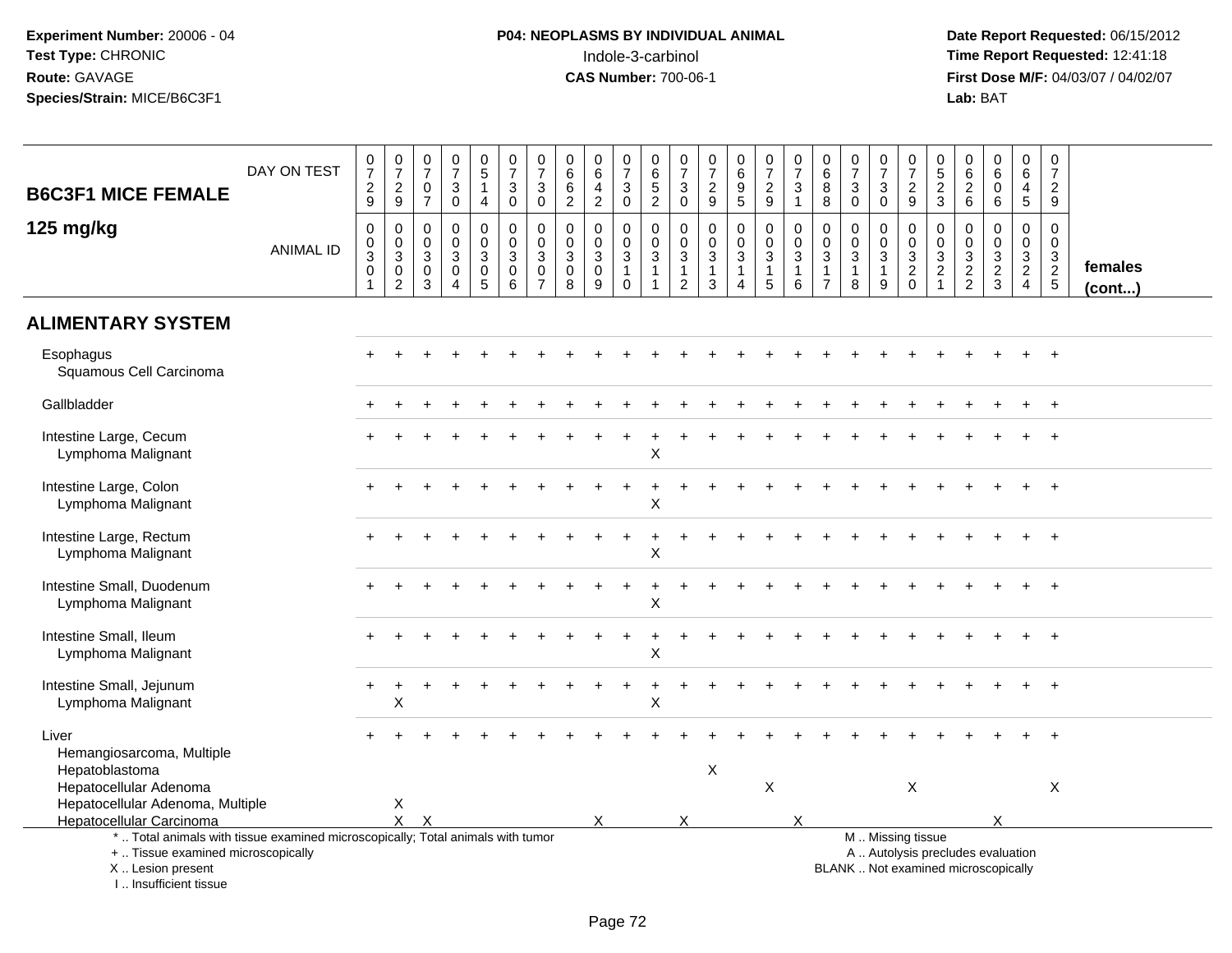# **P04: NEOPLASMS BY INDIVIDUAL ANIMAL**<br>Indole-3-carbinol Indole-3-carbinol **Time Report Requested:** 12:41:18

| <b>B6C3F1 MICE FEMALE</b>                                                                                                                                           | DAY ON TEST      | $\frac{0}{7}$<br>$\frac{2}{9}$                                            | $\frac{0}{7}$<br>$\frac{2}{9}$                                                | $\begin{array}{c} 0 \\ 7 \end{array}$<br>$\mathbf 0$<br>$\overline{7}$ | $\frac{0}{7}$<br>3<br>0                             | $\begin{array}{c} 0 \\ 5 \end{array}$<br>$\mathbf{1}$<br>4                     | $\frac{0}{7}$<br>$\sqrt{3}$<br>$\mathbf 0$                                   | $\frac{0}{7}$<br>$\sqrt{3}$<br>$\mathbf 0$            | $\pmb{0}$<br>$6\phantom{a}$<br>$\,6\,$<br>$\overline{2}$     | 0<br>$6\overline{6}$<br>$\overline{4}$<br>$\overline{c}$ | $\frac{0}{7}$<br>$_0^3$                                                                  | $_{\rm 6}^{\rm 0}$<br>$\frac{5}{2}$                                     | 0<br>$\overline{7}$<br>$\sqrt{3}$<br>$\mathsf 0$                 | $\begin{smallmatrix}0\\7\end{smallmatrix}$<br>$\frac{2}{9}$                  | $\begin{array}{c} 0 \\ 6 \end{array}$<br>$\boldsymbol{9}$<br>$\overline{5}$ | $\begin{array}{c} 0 \\ 7 \end{array}$<br>$\frac{2}{9}$                       | $\frac{0}{7}$<br>$\mathbf{3}$<br>$\mathbf{1}$ | $\pmb{0}$<br>$6\phantom{a}$<br>8<br>8                              | $\frac{0}{7}$<br>$\mathbf{3}$<br>$\pmb{0}$                    | $\begin{array}{c} 0 \\ 7 \end{array}$<br>$_0^3$                 | $\frac{0}{7}$<br>$\frac{2}{9}$                              | 0<br>$\sqrt{5}$<br>$\frac{2}{3}$                          | 0<br>$6\phantom{a}$<br>$\frac{2}{6}$            | $_{6}^{\rm 0}$<br>0<br>$6\phantom{a}$   | $\pmb{0}$<br>$6\phantom{a}$<br>$\overline{4}$<br>$\overline{5}$ | $\frac{0}{7}$<br>$\frac{2}{9}$                                 |                         |
|---------------------------------------------------------------------------------------------------------------------------------------------------------------------|------------------|---------------------------------------------------------------------------|-------------------------------------------------------------------------------|------------------------------------------------------------------------|-----------------------------------------------------|--------------------------------------------------------------------------------|------------------------------------------------------------------------------|-------------------------------------------------------|--------------------------------------------------------------|----------------------------------------------------------|------------------------------------------------------------------------------------------|-------------------------------------------------------------------------|------------------------------------------------------------------|------------------------------------------------------------------------------|-----------------------------------------------------------------------------|------------------------------------------------------------------------------|-----------------------------------------------|--------------------------------------------------------------------|---------------------------------------------------------------|-----------------------------------------------------------------|-------------------------------------------------------------|-----------------------------------------------------------|-------------------------------------------------|-----------------------------------------|-----------------------------------------------------------------|----------------------------------------------------------------|-------------------------|
| 125 mg/kg                                                                                                                                                           | <b>ANIMAL ID</b> | $\mathsf 0$<br>$\pmb{0}$<br>$\mathbf{3}$<br>$\mathbf 0$<br>$\overline{1}$ | $\mathbf 0$<br>$\mathbf 0$<br>$\overline{3}$<br>$\mathbf 0$<br>$\overline{c}$ | $\mathbf 0$<br>$\mathbf 0$<br>$\mathfrak{S}$<br>$\mathbf 0$<br>3       | $\mathbf 0$<br>$\mathbf 0$<br>3<br>$\mathbf 0$<br>4 | $\pmb{0}$<br>$\mathbf 0$<br>$\overline{3}$<br>$\begin{matrix}0\\5\end{matrix}$ | $\mathbf 0$<br>$\pmb{0}$<br>$\overline{3}$<br>$\mathbf 0$<br>$6\phantom{1}6$ | 0<br>$\mathbf 0$<br>$\sqrt{3}$<br>0<br>$\overline{7}$ | $\pmb{0}$<br>$\mathbf 0$<br>$\mathbf{3}$<br>$\mathbf 0$<br>8 | 0<br>$\mathbf 0$<br>$\sqrt{3}$<br>$\mathbf 0$<br>9       | $\mathbf 0$<br>$\boldsymbol{0}$<br>$\overline{3}$<br>$\mathbf{1}$<br>$\ddot{\mathbf{0}}$ | $\mathsf{O}\xspace$<br>$\mathbf 0$<br>$\mathbf{3}$<br>$\mathbf{1}$<br>1 | 0<br>$\mathbf 0$<br>$\sqrt{3}$<br>$\mathbf{1}$<br>$\overline{c}$ | $\pmb{0}$<br>$\mathbf 0$<br>$\overline{3}$<br>$\mathbf{1}$<br>$\overline{3}$ | 0<br>0<br>$\sqrt{3}$<br>$\mathbf{1}$<br>4                                   | $\pmb{0}$<br>$\mathbf 0$<br>$\overline{3}$<br>$\mathbf{1}$<br>$\overline{5}$ | $\mathbf 0$<br>0<br>$\mathbf{3}$<br>1<br>6    | 0<br>$\mathbf 0$<br>$\mathbf{3}$<br>$\mathbf{1}$<br>$\overline{7}$ | $\mathbf 0$<br>$\mathbf 0$<br>$\sqrt{3}$<br>$\mathbf{1}$<br>8 | $\mathbf 0$<br>$\mathbf 0$<br>$\mathbf{3}$<br>$\mathbf{1}$<br>9 | $\boldsymbol{0}$<br>$\pmb{0}$<br>$\frac{3}{2}$ <sub>0</sub> | $\mathbf 0$<br>$\mathbf 0$<br>$\sqrt{3}$<br>$\frac{2}{1}$ | 0<br>$\mathbf 0$<br>$\sqrt{3}$<br>$\frac{2}{2}$ | 0<br>0<br>$\mathbf{3}$<br>$\frac{2}{3}$ | $\pmb{0}$<br>$\mathbf 0$<br>$\mathbf{3}$<br>$\frac{2}{4}$       | $\mathbf 0$<br>0<br>$\ensuremath{\mathsf{3}}$<br>$\frac{2}{5}$ | females<br>$($ cont $)$ |
| Hepatocellular Carcinoma, Multiple<br>Lymphoma Malignant                                                                                                            |                  |                                                                           |                                                                               |                                                                        |                                                     |                                                                                |                                                                              |                                                       |                                                              |                                                          |                                                                                          | X                                                                       |                                                                  |                                                                              |                                                                             |                                                                              |                                               |                                                                    |                                                               |                                                                 |                                                             |                                                           |                                                 |                                         |                                                                 |                                                                |                         |
| Mesentery<br>Hemangioma                                                                                                                                             |                  |                                                                           | $\ddot{}$                                                                     |                                                                        |                                                     |                                                                                |                                                                              | $\ddot{}$                                             | Χ                                                            |                                                          | $\ddot{}$                                                                                |                                                                         |                                                                  |                                                                              |                                                                             |                                                                              |                                               |                                                                    |                                                               |                                                                 |                                                             |                                                           |                                                 |                                         |                                                                 |                                                                |                         |
| Pancreas<br>Lymphoma Malignant                                                                                                                                      |                  |                                                                           |                                                                               |                                                                        |                                                     |                                                                                |                                                                              |                                                       |                                                              |                                                          |                                                                                          | X                                                                       |                                                                  |                                                                              |                                                                             |                                                                              |                                               |                                                                    |                                                               |                                                                 |                                                             |                                                           |                                                 |                                         |                                                                 |                                                                |                         |
| <b>Salivary Glands</b><br>Lymphoma Malignant                                                                                                                        |                  |                                                                           |                                                                               |                                                                        |                                                     |                                                                                |                                                                              |                                                       |                                                              |                                                          |                                                                                          |                                                                         |                                                                  |                                                                              |                                                                             |                                                                              |                                               |                                                                    |                                                               |                                                                 |                                                             |                                                           |                                                 |                                         |                                                                 |                                                                |                         |
| Stomach, Forestomach<br>Lymphoma Malignant                                                                                                                          |                  |                                                                           |                                                                               |                                                                        |                                                     |                                                                                |                                                                              |                                                       |                                                              |                                                          |                                                                                          | X                                                                       |                                                                  |                                                                              |                                                                             |                                                                              |                                               |                                                                    |                                                               |                                                                 |                                                             |                                                           |                                                 |                                         |                                                                 | $\ddot{}$                                                      |                         |
| Stomach, Glandular<br>Lymphoma Malignant                                                                                                                            |                  |                                                                           |                                                                               |                                                                        |                                                     |                                                                                |                                                                              |                                                       |                                                              |                                                          |                                                                                          | $\mathsf X$                                                             |                                                                  |                                                                              |                                                                             |                                                                              |                                               |                                                                    |                                                               |                                                                 |                                                             |                                                           |                                                 |                                         |                                                                 |                                                                |                         |
| Tooth                                                                                                                                                               |                  |                                                                           |                                                                               |                                                                        |                                                     |                                                                                | $\ddot{}$                                                                    |                                                       |                                                              |                                                          |                                                                                          |                                                                         | $\ddot{}$                                                        |                                                                              |                                                                             | $+$                                                                          |                                               | $\ddot{}$                                                          |                                                               | $+$                                                             |                                                             |                                                           | $\ddot{}$                                       |                                         |                                                                 |                                                                |                         |
| <b>CARDIOVASCULAR SYSTEM</b>                                                                                                                                        |                  |                                                                           |                                                                               |                                                                        |                                                     |                                                                                |                                                                              |                                                       |                                                              |                                                          |                                                                                          |                                                                         |                                                                  |                                                                              |                                                                             |                                                                              |                                               |                                                                    |                                                               |                                                                 |                                                             |                                                           |                                                 |                                         |                                                                 |                                                                |                         |
| <b>Blood Vessel</b>                                                                                                                                                 |                  |                                                                           |                                                                               |                                                                        |                                                     |                                                                                |                                                                              |                                                       |                                                              |                                                          |                                                                                          |                                                                         |                                                                  |                                                                              |                                                                             |                                                                              |                                               |                                                                    |                                                               |                                                                 |                                                             |                                                           |                                                 |                                         |                                                                 |                                                                |                         |
| Heart<br>Lymphoma Malignant                                                                                                                                         |                  |                                                                           |                                                                               |                                                                        |                                                     |                                                                                |                                                                              |                                                       |                                                              |                                                          |                                                                                          | X                                                                       |                                                                  |                                                                              |                                                                             |                                                                              |                                               |                                                                    |                                                               |                                                                 |                                                             |                                                           |                                                 |                                         |                                                                 |                                                                |                         |
| <b>ENDOCRINE SYSTEM</b>                                                                                                                                             |                  |                                                                           |                                                                               |                                                                        |                                                     |                                                                                |                                                                              |                                                       |                                                              |                                                          |                                                                                          |                                                                         |                                                                  |                                                                              |                                                                             |                                                                              |                                               |                                                                    |                                                               |                                                                 |                                                             |                                                           |                                                 |                                         |                                                                 |                                                                |                         |
| <b>Adrenal Cortex</b><br>Lymphoma Malignant                                                                                                                         |                  |                                                                           |                                                                               |                                                                        |                                                     |                                                                                |                                                                              |                                                       |                                                              |                                                          |                                                                                          | $\sf X$                                                                 |                                                                  |                                                                              |                                                                             |                                                                              |                                               |                                                                    |                                                               |                                                                 |                                                             |                                                           |                                                 |                                         |                                                                 | $+$                                                            |                         |
| *  Total animals with tissue examined microscopically; Total animals with tumor<br>+  Tissue examined microscopically<br>X  Lesion present<br>I Insufficient tissue |                  |                                                                           |                                                                               |                                                                        |                                                     |                                                                                |                                                                              |                                                       |                                                              |                                                          |                                                                                          |                                                                         |                                                                  |                                                                              |                                                                             |                                                                              |                                               |                                                                    | BLANK  Not examined microscopically                           |                                                                 | M  Missing tissue<br>A  Autolysis precludes evaluation      |                                                           |                                                 |                                         |                                                                 |                                                                |                         |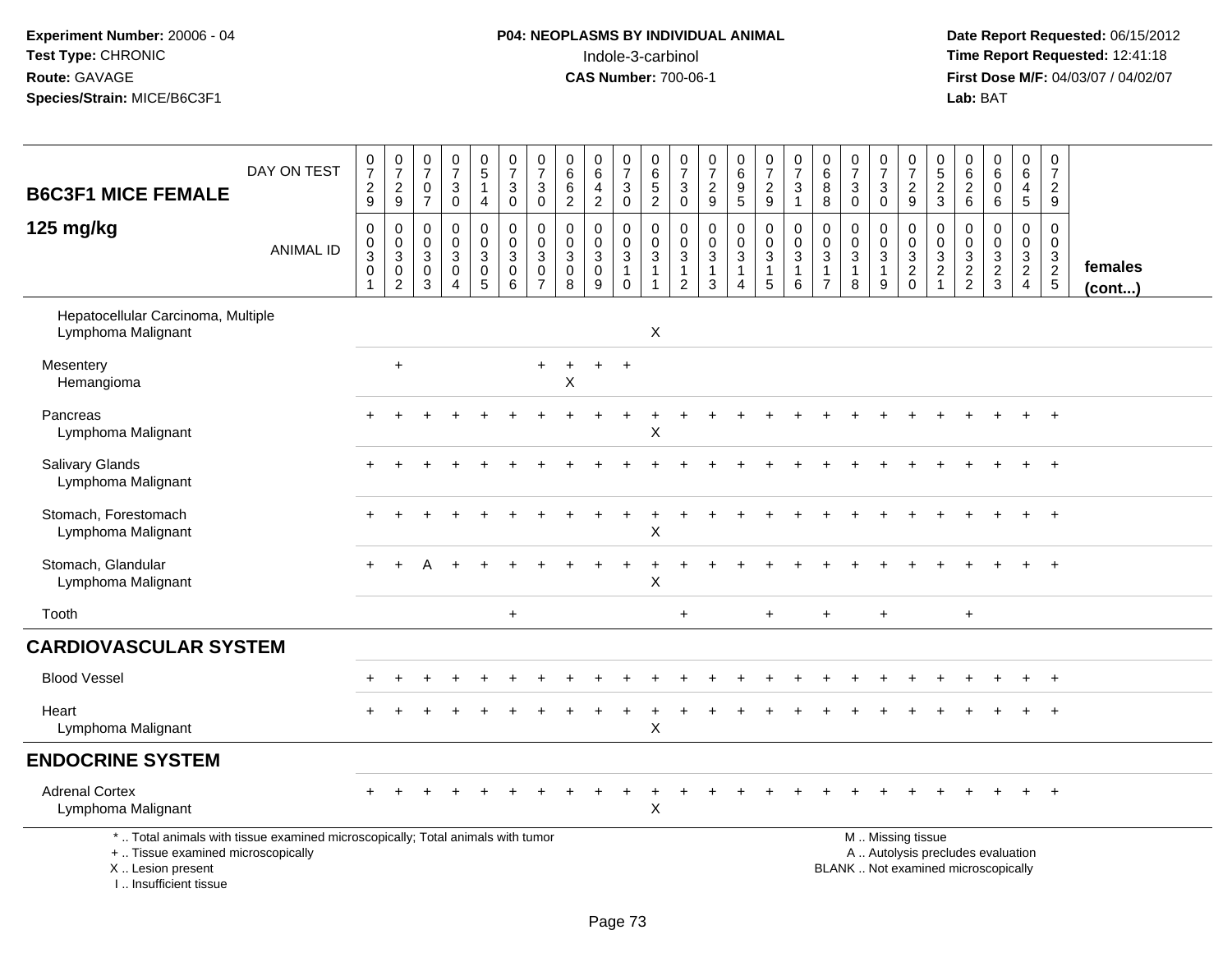# **P04: NEOPLASMS BY INDIVIDUAL ANIMAL**<br>Indole-3-carbinol Indole-3-carbinol **Time Report Requested:** 12:41:18

| <b>B6C3F1 MICE FEMALE</b>                                                                                                                                             | DAY ON TEST      | $\begin{array}{c} 0 \\ 7 \\ 2 \end{array}$<br>$\mathsf g$    | $\frac{0}{7}$<br>$\overline{2}$<br>$\boldsymbol{9}$ | $\frac{0}{7}$<br>$\mathbf 0$<br>$\overline{7}$    | $\frac{0}{7}$<br>3<br>$\mathsf 0$ | $\begin{array}{c} 0 \\ 5 \end{array}$<br>$\mathbf{1}$<br>4                      | $\frac{0}{7}$<br>$\sqrt{3}$<br>$\pmb{0}$             | $\frac{0}{7}$<br>3<br>$\pmb{0}$                               | $\pmb{0}$<br>$\,6\,$<br>6<br>$\overline{2}$                    | 0<br>$\,6\,$<br>$\overline{4}$<br>$\overline{2}$ | $\frac{0}{7}$<br>$\mathbf{3}$<br>$\ddot{\mathbf{0}}$                        | 0<br>$\frac{6}{5}$<br>$\overline{2}$                          | 0<br>$\overline{7}$<br>3<br>$\mathbf 0$                 | $\frac{0}{7}$<br>$\sqrt{2}$<br>$\boldsymbol{9}$               | $\pmb{0}$<br>$\frac{6}{9}$<br>$\overline{5}$         | $\frac{0}{7}$<br>$\overline{c}$<br>9 | $\frac{0}{7}$<br>3<br>$\mathbf{1}$         | 0<br>$\frac{6}{8}$<br>$\,8\,$                 | $\begin{array}{c} 0 \\ 7 \end{array}$<br>$\sqrt{3}$<br>$\mathsf{O}\xspace$ | $\frac{0}{7}$<br>$\mathbf{3}$<br>$\mathbf 0$        | $\frac{0}{7}$<br>$\frac{2}{9}$                                 | 0<br>$\frac{5}{2}$<br>$\mathbf{3}$      | 0<br>$\frac{6}{2}$<br>$6\phantom{a}$              | $_{6}^{\rm 0}$<br>$\mathbf 0$<br>$\,6\,$                                 | 0<br>$6^{\circ}$<br>4<br>$\overline{5}$              | $\boldsymbol{0}$<br>$\overline{7}$<br>$\overline{2}$<br>9 |                         |
|-----------------------------------------------------------------------------------------------------------------------------------------------------------------------|------------------|--------------------------------------------------------------|-----------------------------------------------------|---------------------------------------------------|-----------------------------------|---------------------------------------------------------------------------------|------------------------------------------------------|---------------------------------------------------------------|----------------------------------------------------------------|--------------------------------------------------|-----------------------------------------------------------------------------|---------------------------------------------------------------|---------------------------------------------------------|---------------------------------------------------------------|------------------------------------------------------|--------------------------------------|--------------------------------------------|-----------------------------------------------|----------------------------------------------------------------------------|-----------------------------------------------------|----------------------------------------------------------------|-----------------------------------------|---------------------------------------------------|--------------------------------------------------------------------------|------------------------------------------------------|-----------------------------------------------------------|-------------------------|
| 125 mg/kg                                                                                                                                                             | <b>ANIMAL ID</b> | $\pmb{0}$<br>$_{3}^{\rm 0}$<br>$\mathbf 0$<br>$\overline{1}$ | 0<br>0<br>$\sqrt{3}$<br>0<br>$\overline{c}$         | $\mathbf 0$<br>$\Omega$<br>$\mathbf{3}$<br>0<br>3 | 0<br>$\mathbf 0$<br>3<br>0<br>4   | $\mathbf 0$<br>$\mathbf 0$<br>$\mathsf 3$<br>$\boldsymbol{0}$<br>$\overline{5}$ | $\mathbf 0$<br>$\pmb{0}$<br>$\mathfrak{Z}$<br>0<br>6 | $\pmb{0}$<br>0<br>$\sqrt{3}$<br>$\mathbf 0$<br>$\overline{7}$ | $\mathbf 0$<br>$\mathbf 0$<br>$\mathbf{3}$<br>$\mathbf 0$<br>8 | 0<br>$\mathbf 0$<br>3<br>$\mathbf 0$<br>9        | $\mathbf 0$<br>$\mathbf 0$<br>$\overline{3}$<br>$\mathbf{1}$<br>$\mathbf 0$ | $\pmb{0}$<br>$\mathbf 0$<br>$\mathbf{3}$<br>$\mathbf{1}$<br>1 | 0<br>$\mathbf 0$<br>3<br>$\mathbf{1}$<br>$\overline{2}$ | $\pmb{0}$<br>$\pmb{0}$<br>$\overline{3}$<br>$\mathbf{1}$<br>3 | 0<br>$\mathbf 0$<br>$\mathsf 3$<br>$\mathbf{1}$<br>4 | 0<br>0<br>3<br>1<br>5                | 0<br>$\mathbf 0$<br>3<br>$\mathbf{1}$<br>6 | 0<br>0<br>3<br>$\mathbf{1}$<br>$\overline{7}$ | $\mathbf 0$<br>$\mathbf 0$<br>$\sqrt{3}$<br>$\mathbf{1}$<br>8              | 0<br>$\mathbf 0$<br>$\sqrt{3}$<br>$\mathbf{1}$<br>9 | $\mathbf 0$<br>$\begin{array}{c} 0 \\ 3 \\ 2 \\ 0 \end{array}$ | 0<br>$\mathbf 0$<br>3<br>$\overline{c}$ | 0<br>$\mathbf 0$<br>$\mathbf{3}$<br>$\frac{2}{2}$ | $\mathbf 0$<br>$\mathbf 0$<br>$\frac{3}{2}$                              | 0<br>$\overline{0}$<br>$\mathbf{3}$<br>$\frac{2}{4}$ | $\mathbf 0$<br>$\mathbf 0$<br>$\frac{3}{2}$               | females<br>$($ cont $)$ |
| Adrenal Medulla<br>Lymphoma Malignant                                                                                                                                 |                  |                                                              |                                                     |                                                   |                                   |                                                                                 |                                                      |                                                               |                                                                |                                                  |                                                                             | X                                                             |                                                         |                                                               |                                                      |                                      |                                            |                                               |                                                                            |                                                     |                                                                |                                         |                                                   |                                                                          |                                                      |                                                           |                         |
| Islets, Pancreatic<br>Carcinoma                                                                                                                                       |                  |                                                              |                                                     |                                                   | X                                 |                                                                                 |                                                      |                                                               |                                                                |                                                  |                                                                             |                                                               |                                                         |                                                               |                                                      |                                      |                                            |                                               |                                                                            |                                                     |                                                                |                                         |                                                   |                                                                          |                                                      | $\ddot{}$                                                 |                         |
| Parathyroid Gland                                                                                                                                                     |                  |                                                              |                                                     |                                                   |                                   |                                                                                 |                                                      |                                                               |                                                                |                                                  |                                                                             |                                                               |                                                         |                                                               |                                                      |                                      |                                            |                                               |                                                                            |                                                     |                                                                |                                         |                                                   |                                                                          |                                                      | $+$                                                       |                         |
| <b>Pituitary Gland</b>                                                                                                                                                |                  |                                                              |                                                     |                                                   |                                   |                                                                                 |                                                      |                                                               |                                                                |                                                  |                                                                             |                                                               |                                                         |                                                               |                                                      |                                      |                                            |                                               |                                                                            |                                                     |                                                                |                                         |                                                   |                                                                          |                                                      |                                                           |                         |
| <b>Thyroid Gland</b>                                                                                                                                                  |                  |                                                              |                                                     |                                                   |                                   |                                                                                 |                                                      |                                                               |                                                                |                                                  |                                                                             |                                                               |                                                         |                                                               |                                                      |                                      |                                            |                                               |                                                                            |                                                     |                                                                |                                         |                                                   |                                                                          | $\ddot{}$                                            | $+$                                                       |                         |
| <b>GENERAL BODY SYSTEM</b>                                                                                                                                            |                  |                                                              |                                                     |                                                   |                                   |                                                                                 |                                                      |                                                               |                                                                |                                                  |                                                                             |                                                               |                                                         |                                                               |                                                      |                                      |                                            |                                               |                                                                            |                                                     |                                                                |                                         |                                                   |                                                                          |                                                      |                                                           |                         |
| <b>Tissue NOS</b>                                                                                                                                                     |                  |                                                              |                                                     |                                                   |                                   |                                                                                 |                                                      |                                                               | $\ddot{}$                                                      |                                                  |                                                                             |                                                               |                                                         |                                                               |                                                      |                                      |                                            |                                               |                                                                            |                                                     |                                                                |                                         |                                                   |                                                                          |                                                      |                                                           |                         |
| <b>GENITAL SYSTEM</b>                                                                                                                                                 |                  |                                                              |                                                     |                                                   |                                   |                                                                                 |                                                      |                                                               |                                                                |                                                  |                                                                             |                                                               |                                                         |                                                               |                                                      |                                      |                                            |                                               |                                                                            |                                                     |                                                                |                                         |                                                   |                                                                          |                                                      |                                                           |                         |
| <b>Clitoral Gland</b>                                                                                                                                                 |                  |                                                              |                                                     |                                                   |                                   |                                                                                 |                                                      |                                                               |                                                                |                                                  |                                                                             |                                                               |                                                         |                                                               |                                                      |                                      |                                            |                                               |                                                                            |                                                     |                                                                |                                         |                                                   |                                                                          |                                                      | $+$                                                       |                         |
| Ovary<br>Cystadenoma<br>Lymphoma Malignant                                                                                                                            |                  |                                                              |                                                     |                                                   |                                   |                                                                                 |                                                      |                                                               |                                                                |                                                  |                                                                             |                                                               |                                                         |                                                               |                                                      |                                      |                                            |                                               |                                                                            |                                                     |                                                                |                                         |                                                   |                                                                          |                                                      | $+$                                                       |                         |
| Uterus<br>Lymphoma Malignant                                                                                                                                          |                  |                                                              |                                                     |                                                   |                                   |                                                                                 |                                                      |                                                               |                                                                |                                                  |                                                                             |                                                               |                                                         |                                                               |                                                      |                                      |                                            |                                               |                                                                            |                                                     |                                                                |                                         |                                                   |                                                                          |                                                      | $+$                                                       |                         |
| <b>HEMATOPOIETIC SYSTEM</b>                                                                                                                                           |                  |                                                              |                                                     |                                                   |                                   |                                                                                 |                                                      |                                                               |                                                                |                                                  |                                                                             |                                                               |                                                         |                                                               |                                                      |                                      |                                            |                                               |                                                                            |                                                     |                                                                |                                         |                                                   |                                                                          |                                                      |                                                           |                         |
| <b>Bone Marrow</b><br>Lymphoma Malignant                                                                                                                              |                  |                                                              |                                                     |                                                   |                                   |                                                                                 |                                                      |                                                               |                                                                |                                                  |                                                                             | +<br>X                                                        |                                                         |                                                               |                                                      |                                      |                                            |                                               |                                                                            |                                                     |                                                                |                                         |                                                   |                                                                          |                                                      | $^{+}$                                                    |                         |
| *  Total animals with tissue examined microscopically; Total animals with tumor<br>+  Tissue examined microscopically<br>X  Lesion present<br>I., Insufficient tissue |                  |                                                              |                                                     |                                                   |                                   |                                                                                 |                                                      |                                                               |                                                                |                                                  |                                                                             |                                                               |                                                         |                                                               |                                                      |                                      |                                            |                                               |                                                                            |                                                     | M  Missing tissue                                              |                                         |                                                   | A  Autolysis precludes evaluation<br>BLANK  Not examined microscopically |                                                      |                                                           |                         |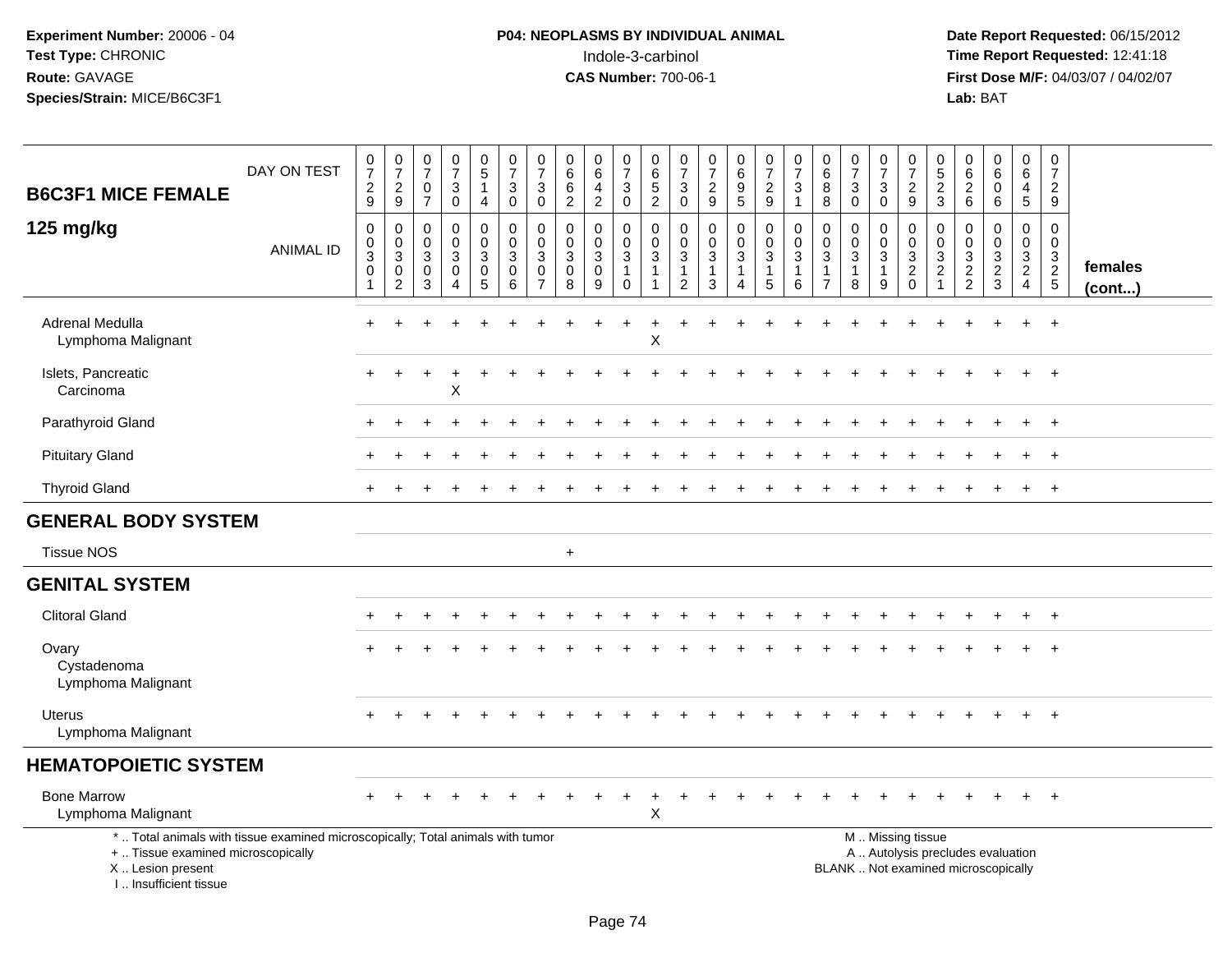### **P04: NEOPLASMS BY INDIVIDUAL ANIMAL**Indole-3-carbinol **Time Report Requested:** 12:41:18

 **Date Report Requested:** 06/15/2012 **First Dose M/F:** 04/03/07 / 04/02/07<br>Lab: BAT **Lab:** BAT

| <b>B6C3F1 MICE FEMALE</b>                                                                                                                  | DAY ON TEST      | $\frac{0}{7}$<br>$\sqrt{2}$<br>$\boldsymbol{9}$                   | $\frac{0}{7}$<br>$\frac{2}{9}$                                    | $\frac{0}{7}$<br>$\mathbf 0$<br>$\overline{7}$               | $\frac{0}{7}$<br>$\ensuremath{\mathsf{3}}$<br>$\mathbf 0$           | $\begin{array}{c} 0 \\ 5 \end{array}$<br>$\mathbf{1}$<br>$\overline{4}$     | $\frac{0}{7}$<br>$\sqrt{3}$<br>$\mathbf 0$                   | $\frac{0}{7}$<br>3<br>$\mathbf 0$                                        | $\begin{array}{c} 0 \\ 6 \end{array}$<br>$\,6\,$<br>$\overline{2}$ | $_6^0$<br>$\overline{4}$<br>$\overline{2}$                   | $\frac{0}{7}$<br>$\ensuremath{\mathsf{3}}$<br>$\mathbf 0$       | 0<br>$6\phantom{a}$<br>$\frac{5}{2}$                         | $\frac{0}{7}$<br>$\sqrt{3}$<br>$\mathbf 0$                    | $\frac{0}{7}$<br>$\frac{2}{9}$                                    | $_{6}^{\rm 0}$<br>9<br>5                                  | $\frac{0}{7}$<br>$\frac{2}{9}$                                                      | $\frac{0}{7}$<br>$\mathbf{3}$<br>$\mathbf{1}$                   | $_{6}^{\rm 0}$<br>8<br>8                                          | $\frac{0}{7}$<br>$\mathbf{3}$<br>$\Omega$                         | $\frac{0}{7}$<br>$\sqrt{3}$<br>$\mathbf 0$  | 0<br>$\overline{7}$<br>$\sqrt{2}$<br>$\boldsymbol{9}$                     | 0<br>$\,$ 5 $\,$<br>$\frac{2}{3}$                                                         | 0<br>$\,6\,$<br>$\overline{c}$<br>6         | $\begin{array}{c} 0 \\ 6 \end{array}$<br>$\pmb{0}$<br>6 | $\mathbf 0$<br>$\,6\,$<br>$\overline{4}$<br>$\overline{5}$    | 0<br>$\overline{7}$<br>$\overline{2}$<br>9                     |                   |
|--------------------------------------------------------------------------------------------------------------------------------------------|------------------|-------------------------------------------------------------------|-------------------------------------------------------------------|--------------------------------------------------------------|---------------------------------------------------------------------|-----------------------------------------------------------------------------|--------------------------------------------------------------|--------------------------------------------------------------------------|--------------------------------------------------------------------|--------------------------------------------------------------|-----------------------------------------------------------------|--------------------------------------------------------------|---------------------------------------------------------------|-------------------------------------------------------------------|-----------------------------------------------------------|-------------------------------------------------------------------------------------|-----------------------------------------------------------------|-------------------------------------------------------------------|-------------------------------------------------------------------|---------------------------------------------|---------------------------------------------------------------------------|-------------------------------------------------------------------------------------------|---------------------------------------------|---------------------------------------------------------|---------------------------------------------------------------|----------------------------------------------------------------|-------------------|
| 125 mg/kg                                                                                                                                  | <b>ANIMAL ID</b> | $\mathbf 0$<br>$\mathbf 0$<br>$\overline{3}$<br>$\mathbf 0$<br>-1 | 0<br>$\mathbf 0$<br>$\overline{3}$<br>$\pmb{0}$<br>$\overline{2}$ | $\mathbf 0$<br>$\mathbf 0$<br>$\sqrt{3}$<br>$\mathbf 0$<br>3 | $\pmb{0}$<br>$\mathbf 0$<br>$\overline{3}$<br>$\pmb{0}$<br>$\Delta$ | $\mathbf 0$<br>$\mathbf 0$<br>$\ensuremath{\mathsf{3}}$<br>$\mathbf 0$<br>5 | $\mathbf 0$<br>$\mathbf 0$<br>$\sqrt{3}$<br>$\mathbf 0$<br>6 | $\mathbf 0$<br>$\Omega$<br>$\mathbf{3}$<br>$\mathbf 0$<br>$\overline{7}$ | $\mathbf 0$<br>$\mathbf 0$<br>$\overline{3}$<br>$\mathbf 0$<br>8   | $\mathbf 0$<br>$\mathbf 0$<br>$\mathbf{3}$<br>$\pmb{0}$<br>9 | 0<br>$\pmb{0}$<br>$\overline{3}$<br>$\mathbf{1}$<br>$\mathbf 0$ | $\pmb{0}$<br>$\mathbf 0$<br>$\overline{3}$<br>$\overline{1}$ | 0<br>$\mathsf{O}\xspace$<br>$\sqrt{3}$<br>$\overline{1}$<br>2 | $\mathbf 0$<br>$\mathbf 0$<br>$\overline{3}$<br>$\mathbf{1}$<br>3 | $\mathbf 0$<br>0<br>$\overline{3}$<br>1<br>$\overline{4}$ | $\pmb{0}$<br>$\mathbf 0$<br>$\overline{3}$<br>$\begin{array}{c} 1 \\ 5 \end{array}$ | $\pmb{0}$<br>$\mathbf 0$<br>$\overline{3}$<br>$\mathbf{1}$<br>6 | $\mathbf 0$<br>$\mathbf 0$<br>3<br>$\mathbf{1}$<br>$\overline{7}$ | $\mathbf 0$<br>$\mathbf 0$<br>$\mathbf{3}$<br>$\overline{1}$<br>8 | 0<br>0<br>$\mathbf{3}$<br>$\mathbf{1}$<br>9 | $\mathbf 0$<br>$\overline{0}$<br>$\overline{3}$<br>$\sqrt{2}$<br>$\Omega$ | $\mathbf 0$<br>$\mathbf 0$<br>$\ensuremath{\mathsf{3}}$<br>$\overline{c}$<br>$\mathbf{1}$ | $\mathbf 0$<br>$\mathbf 0$<br>$\frac{3}{2}$ | $\pmb{0}$<br>$\mathbf 0$<br>$\frac{3}{2}$               | $\mathbf 0$<br>$\mathbf 0$<br>$\frac{3}{2}$<br>$\overline{4}$ | $\mathbf 0$<br>$\mathbf 0$<br>$\frac{3}{2}$<br>$5\phantom{.0}$ | females<br>(cont) |
| Lymph Node<br>Lumbar, Lymphoma Malignant<br>Mediastinal, Lymphoma Malignant<br>Pancreatic, Lymphoma Malignant<br>Renal, Lymphoma Malignant |                  |                                                                   |                                                                   |                                                              |                                                                     |                                                                             |                                                              |                                                                          |                                                                    |                                                              |                                                                 |                                                              | $+$                                                           | $\ddot{}$                                                         |                                                           |                                                                                     |                                                                 |                                                                   |                                                                   |                                             |                                                                           |                                                                                           |                                             |                                                         | $\ddot{}$                                                     |                                                                |                   |
| Lymph Node, Mandibular<br>Lymphoma Malignant                                                                                               |                  |                                                                   |                                                                   |                                                              |                                                                     |                                                                             |                                                              |                                                                          |                                                                    |                                                              |                                                                 | $\mathsf{X}$                                                 |                                                               |                                                                   |                                                           |                                                                                     |                                                                 |                                                                   |                                                                   |                                             |                                                                           |                                                                                           |                                             |                                                         |                                                               |                                                                |                   |
| Lymph Node, Mesenteric<br>Hemangiosarcoma<br>Lymphoma Malignant                                                                            |                  |                                                                   | Χ                                                                 |                                                              |                                                                     |                                                                             |                                                              |                                                                          |                                                                    |                                                              |                                                                 | X                                                            |                                                               |                                                                   |                                                           |                                                                                     |                                                                 |                                                                   |                                                                   |                                             |                                                                           |                                                                                           |                                             |                                                         |                                                               | $\ddot{}$                                                      |                   |
| Spleen<br>Lymphoma Malignant                                                                                                               |                  |                                                                   |                                                                   |                                                              |                                                                     |                                                                             |                                                              |                                                                          |                                                                    |                                                              |                                                                 | $\overline{1}$<br>$\mathsf X$                                |                                                               |                                                                   |                                                           |                                                                                     |                                                                 |                                                                   |                                                                   |                                             |                                                                           |                                                                                           |                                             |                                                         |                                                               | $+$                                                            |                   |
| Thymus<br>Alveolar/Bronchiolar Carcinoma, Metastatic,<br>Lung<br>Lymphoma Malignant                                                        |                  |                                                                   |                                                                   |                                                              |                                                                     |                                                                             |                                                              |                                                                          |                                                                    |                                                              |                                                                 | X                                                            |                                                               |                                                                   |                                                           |                                                                                     |                                                                 |                                                                   |                                                                   |                                             |                                                                           |                                                                                           |                                             |                                                         |                                                               | $\ddot{}$                                                      |                   |
| <b>INTEGUMENTARY SYSTEM</b>                                                                                                                |                  |                                                                   |                                                                   |                                                              |                                                                     |                                                                             |                                                              |                                                                          |                                                                    |                                                              |                                                                 |                                                              |                                                               |                                                                   |                                                           |                                                                                     |                                                                 |                                                                   |                                                                   |                                             |                                                                           |                                                                                           |                                             |                                                         |                                                               |                                                                |                   |
| <b>Mammary Gland</b>                                                                                                                       |                  |                                                                   |                                                                   |                                                              |                                                                     |                                                                             |                                                              |                                                                          |                                                                    |                                                              |                                                                 |                                                              |                                                               |                                                                   |                                                           |                                                                                     |                                                                 |                                                                   |                                                                   |                                             |                                                                           |                                                                                           |                                             |                                                         |                                                               | $\overline{+}$                                                 |                   |
| Skin<br>Squamous Cell Carcinoma<br>Subcutaneous Tissue, Fibrosarcoma<br>Subcutaneous Tissue, Hemangiosarcoma,<br>Multiple                  |                  |                                                                   |                                                                   |                                                              |                                                                     |                                                                             |                                                              |                                                                          | X                                                                  |                                                              |                                                                 |                                                              |                                                               |                                                                   |                                                           |                                                                                     |                                                                 |                                                                   |                                                                   |                                             |                                                                           |                                                                                           |                                             |                                                         | X                                                             |                                                                |                   |
| *  Total animals with tissue examined microscopically; Total animals with tumor<br>+  Tissue examined microscopically                      |                  |                                                                   |                                                                   |                                                              |                                                                     |                                                                             |                                                              |                                                                          |                                                                    |                                                              |                                                                 |                                                              |                                                               |                                                                   |                                                           |                                                                                     |                                                                 |                                                                   |                                                                   |                                             | M  Missing tissue                                                         |                                                                                           |                                             | A  Autolysis precludes evaluation                       |                                                               |                                                                |                   |

X .. Lesion present I .. Insufficient tissue

Lesion present BLANK .. Not examined microscopically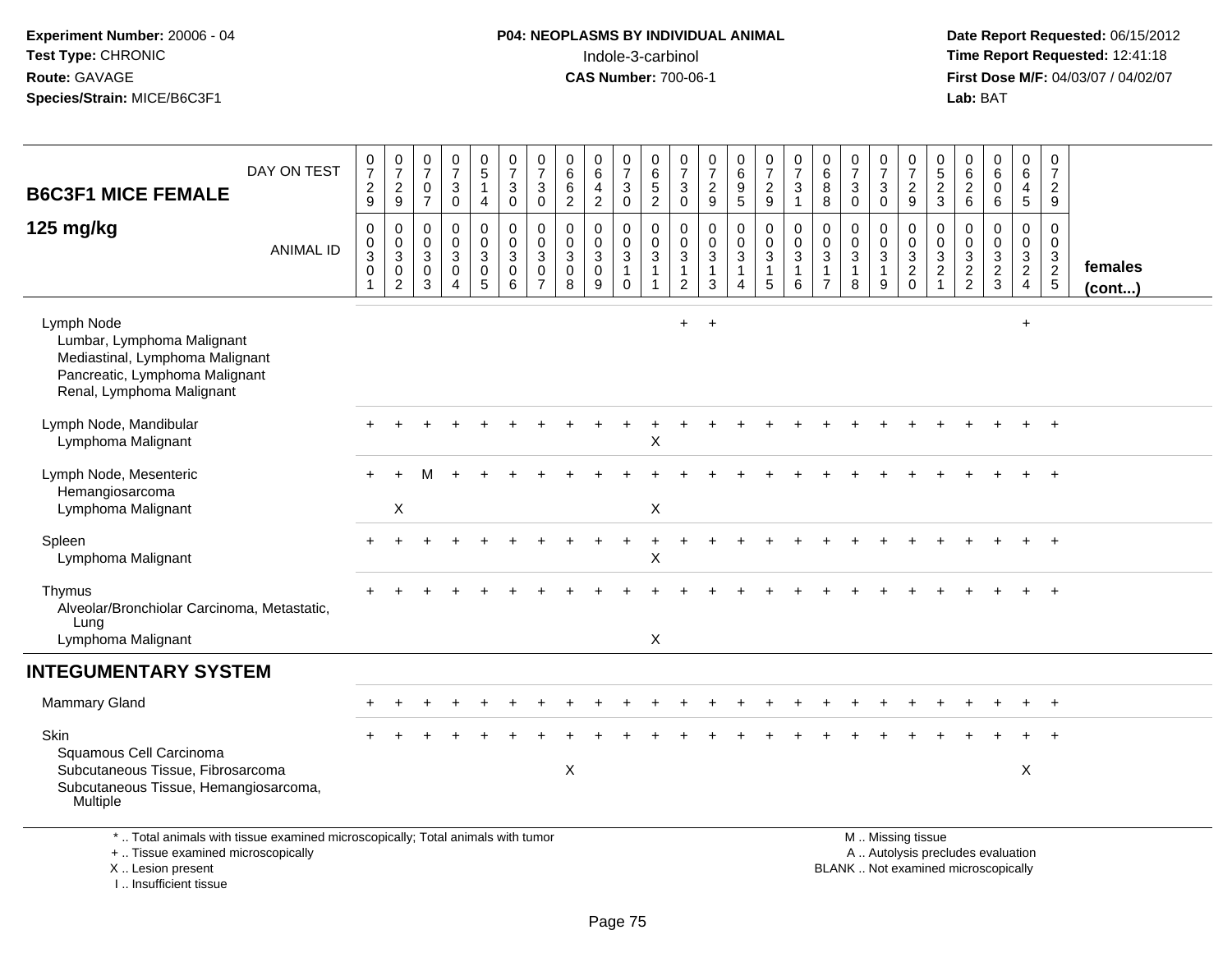| <b>B6C3F1 MICE FEMALE</b>                                                                                                                                             | DAY ON TEST      | $\frac{0}{7}$<br>$\overline{c}$<br>$\boldsymbol{9}$ | $\begin{smallmatrix}0\\7\end{smallmatrix}$<br>$\frac{2}{9}$             | $\frac{0}{7}$<br>$\mathbf 0$<br>$\overline{7}$ | $\begin{array}{c} 0 \\ 7 \end{array}$<br>$\ensuremath{\mathsf{3}}$<br>$\mathbf 0$ | $\begin{array}{c} 0 \\ 5 \end{array}$<br>$\mathbf{1}$<br>$\overline{4}$ | $\frac{0}{7}$<br>3<br>0                              | 0<br>$\overline{7}$<br>$\mathbf{3}$<br>$\mathbf 0$     | $\mathbf 0$<br>$\overline{6}$<br>$\frac{6}{2}$                                    | 0<br>$\overline{6}$<br>$\frac{4}{2}$               | $\frac{0}{7}$<br>$\ensuremath{\mathsf{3}}$<br>$\mathsf 0$          | 0<br>$6\phantom{1}$<br>$\frac{5}{2}$ | $\frac{0}{7}$<br>$\sqrt{3}$<br>0                                 | $\frac{0}{7}$<br>$\frac{2}{9}$                      | $\pmb{0}$<br>$\overline{6}$<br>$\frac{9}{5}$  | $\begin{array}{c} 0 \\ 7 \end{array}$<br>$\frac{2}{9}$          | 0<br>$\overline{7}$<br>$\mathbf{3}$<br>$\overline{1}$ | $\mathbf 0$<br>$6\phantom{a}$<br>8<br>8                                     | $\frac{0}{7}$<br>3<br>$\mathbf 0$                     | $\begin{array}{c} 0 \\ 7 \end{array}$<br>$_{0}^{3}$     | $\pmb{0}$<br>$\overline{7}$<br>$\frac{2}{9}$                                                  | $\begin{array}{c} 0 \\ 5 \\ 2 \\ 3 \end{array}$          | $\mathbf 0$<br>$\overline{6}$<br>$\sqrt{2}$<br>6          | 0<br>$\overline{6}$<br>$\mathbf 0$<br>6 | $_{6}^{\rm 0}$<br>$\overline{4}$<br>$\overline{5}$  | $\mathbf 0$<br>$\overline{7}$<br>$\overline{2}$<br>9 |                         |
|-----------------------------------------------------------------------------------------------------------------------------------------------------------------------|------------------|-----------------------------------------------------|-------------------------------------------------------------------------|------------------------------------------------|-----------------------------------------------------------------------------------|-------------------------------------------------------------------------|------------------------------------------------------|--------------------------------------------------------|-----------------------------------------------------------------------------------|----------------------------------------------------|--------------------------------------------------------------------|--------------------------------------|------------------------------------------------------------------|-----------------------------------------------------|-----------------------------------------------|-----------------------------------------------------------------|-------------------------------------------------------|-----------------------------------------------------------------------------|-------------------------------------------------------|---------------------------------------------------------|-----------------------------------------------------------------------------------------------|----------------------------------------------------------|-----------------------------------------------------------|-----------------------------------------|-----------------------------------------------------|------------------------------------------------------|-------------------------|
| 125 mg/kg                                                                                                                                                             | <b>ANIMAL ID</b> | $\mathbf 0$<br>$_3^0$<br>$\pmb{0}$<br>1             | 0<br>$\mathbf 0$<br>$\sqrt{3}$<br>$\mathsf{O}\xspace$<br>$\overline{2}$ | 0<br>$\mathbf 0$<br>3<br>$\mathbf 0$<br>3      | 0<br>$\mathbf 0$<br>$\mathbf{3}$<br>$\mathbf 0$<br>$\overline{4}$                 | 0<br>$\mathbf 0$<br>$\mathsf 3$<br>$\mathbf 0$<br>5                     | $\mathbf 0$<br>$\mathbf 0$<br>3<br>$\mathsf{O}$<br>6 | $\mathbf 0$<br>$\mathbf 0$<br>3<br>0<br>$\overline{7}$ | $\mathbf 0$<br>$\mathbf 0$<br>$\sqrt{3}$<br>$\mathsf{O}\xspace$<br>$\overline{8}$ | 0<br>$\mathbf 0$<br>$\sqrt{3}$<br>$\mathbf 0$<br>9 | 0<br>$\boldsymbol{0}$<br>$\sqrt{3}$<br>$\mathbf{1}$<br>$\mathbf 0$ | 0<br>$\mathbf 0$<br>3                | 0<br>$\mathbf 0$<br>$\sqrt{3}$<br>$\mathbf{1}$<br>$\overline{2}$ | 0<br>$\pmb{0}$<br>$\mathbf{3}$<br>$\mathbf{1}$<br>3 | 0<br>$\overline{0}$<br>3<br>$\mathbf{1}$<br>4 | $\mathbf 0$<br>$\pmb{0}$<br>$\mathbf{3}$<br>$\overline{1}$<br>5 | 0<br>$\mathbf 0$<br>3<br>$\mathbf{1}$<br>6            | $\mathbf 0$<br>$\mathbf 0$<br>$\mathbf{3}$<br>$\mathbf 1$<br>$\overline{7}$ | 0<br>$\mathbf 0$<br>$\mathbf{3}$<br>$\mathbf{1}$<br>8 | 0<br>$\mathbf 0$<br>$\overline{3}$<br>$\mathbf{1}$<br>9 | $\mathbf 0$<br>$\pmb{0}$<br>$\overline{3}$<br>$\frac{2}{0}$                                   | 0<br>$\boldsymbol{0}$<br>$\overline{3}$<br>$\frac{2}{1}$ | $\mathbf 0$<br>$\mathbf 0$<br>$\sqrt{3}$<br>$\frac{2}{2}$ | 0<br>$\mathbf 0$<br>3<br>$\frac{2}{3}$  | 0<br>$\mathbf 0$<br>$\overline{3}$<br>$\frac{2}{4}$ | $\mathbf 0$<br>$\mathbf 0$<br>3<br>$\frac{2}{5}$     | females<br>$($ cont $)$ |
| <b>MUSCULOSKELETAL SYSTEM</b>                                                                                                                                         |                  |                                                     |                                                                         |                                                |                                                                                   |                                                                         |                                                      |                                                        |                                                                                   |                                                    |                                                                    |                                      |                                                                  |                                                     |                                               |                                                                 |                                                       |                                                                             |                                                       |                                                         |                                                                                               |                                                          |                                                           |                                         |                                                     |                                                      |                         |
| <b>Bone</b>                                                                                                                                                           |                  |                                                     |                                                                         |                                                |                                                                                   |                                                                         |                                                      |                                                        |                                                                                   |                                                    |                                                                    |                                      |                                                                  |                                                     |                                               |                                                                 |                                                       |                                                                             |                                                       |                                                         |                                                                                               |                                                          |                                                           |                                         |                                                     | $\overline{+}$                                       |                         |
| <b>Skeletal Muscle</b><br>Fibrosarcoma<br>Rhabdomyosarcoma                                                                                                            |                  |                                                     |                                                                         |                                                |                                                                                   |                                                                         |                                                      |                                                        |                                                                                   |                                                    |                                                                    |                                      |                                                                  |                                                     |                                               |                                                                 |                                                       | $\ddot{}$<br>$\mathsf{X}$                                                   |                                                       |                                                         |                                                                                               |                                                          |                                                           |                                         |                                                     |                                                      |                         |
| <b>NERVOUS SYSTEM</b>                                                                                                                                                 |                  |                                                     |                                                                         |                                                |                                                                                   |                                                                         |                                                      |                                                        |                                                                                   |                                                    |                                                                    |                                      |                                                                  |                                                     |                                               |                                                                 |                                                       |                                                                             |                                                       |                                                         |                                                                                               |                                                          |                                                           |                                         |                                                     |                                                      |                         |
| <b>Brain</b><br>Lymphoma Malignant                                                                                                                                    |                  |                                                     |                                                                         |                                                |                                                                                   |                                                                         |                                                      |                                                        |                                                                                   |                                                    |                                                                    | X                                    |                                                                  |                                                     |                                               |                                                                 |                                                       |                                                                             |                                                       |                                                         |                                                                                               |                                                          |                                                           |                                         |                                                     |                                                      |                         |
| <b>RESPIRATORY SYSTEM</b>                                                                                                                                             |                  |                                                     |                                                                         |                                                |                                                                                   |                                                                         |                                                      |                                                        |                                                                                   |                                                    |                                                                    |                                      |                                                                  |                                                     |                                               |                                                                 |                                                       |                                                                             |                                                       |                                                         |                                                                                               |                                                          |                                                           |                                         |                                                     |                                                      |                         |
| Lung<br>Alveolar/Bronchiolar Adenoma<br>Alveolar/Bronchiolar Carcinoma                                                                                                |                  |                                                     |                                                                         |                                                |                                                                                   |                                                                         |                                                      |                                                        |                                                                                   | X                                                  |                                                                    |                                      | $\times$                                                         |                                                     | X                                             |                                                                 |                                                       |                                                                             |                                                       |                                                         |                                                                                               |                                                          |                                                           |                                         |                                                     | $\overline{1}$                                       |                         |
| Hepatocellular Carcinoma, Metastatic, Liver<br>Lymphoma Malignant<br>Squamous Cell Carcinoma, Metastatic, Skin                                                        |                  |                                                     |                                                                         |                                                |                                                                                   |                                                                         |                                                      |                                                        |                                                                                   |                                                    |                                                                    | X                                    |                                                                  |                                                     |                                               |                                                                 |                                                       |                                                                             |                                                       |                                                         |                                                                                               |                                                          |                                                           |                                         |                                                     |                                                      |                         |
| Nose                                                                                                                                                                  |                  |                                                     |                                                                         |                                                |                                                                                   |                                                                         |                                                      |                                                        |                                                                                   |                                                    |                                                                    |                                      |                                                                  |                                                     |                                               |                                                                 |                                                       |                                                                             |                                                       |                                                         |                                                                                               |                                                          |                                                           |                                         |                                                     | $\div$                                               |                         |
| Trachea                                                                                                                                                               |                  | $\div$                                              |                                                                         |                                                |                                                                                   |                                                                         |                                                      |                                                        |                                                                                   |                                                    |                                                                    |                                      |                                                                  |                                                     |                                               |                                                                 |                                                       |                                                                             |                                                       |                                                         |                                                                                               |                                                          |                                                           |                                         | $+$                                                 | $+$                                                  |                         |
| <b>SPECIAL SENSES SYSTEM</b>                                                                                                                                          |                  |                                                     |                                                                         |                                                |                                                                                   |                                                                         |                                                      |                                                        |                                                                                   |                                                    |                                                                    |                                      |                                                                  |                                                     |                                               |                                                                 |                                                       |                                                                             |                                                       |                                                         |                                                                                               |                                                          |                                                           |                                         |                                                     |                                                      |                         |
| Eye                                                                                                                                                                   |                  |                                                     |                                                                         |                                                |                                                                                   |                                                                         |                                                      |                                                        |                                                                                   |                                                    |                                                                    |                                      |                                                                  |                                                     |                                               |                                                                 |                                                       |                                                                             |                                                       |                                                         |                                                                                               |                                                          |                                                           |                                         |                                                     | $\overline{ }$                                       |                         |
| <b>Harderian Gland</b>                                                                                                                                                |                  |                                                     |                                                                         |                                                |                                                                                   |                                                                         |                                                      |                                                        |                                                                                   |                                                    |                                                                    |                                      |                                                                  |                                                     |                                               |                                                                 |                                                       |                                                                             |                                                       |                                                         |                                                                                               |                                                          |                                                           |                                         |                                                     | $+$                                                  |                         |
| *  Total animals with tissue examined microscopically; Total animals with tumor<br>+  Tissue examined microscopically<br>X  Lesion present<br>I., Insufficient tissue |                  |                                                     |                                                                         |                                                |                                                                                   |                                                                         |                                                      |                                                        |                                                                                   |                                                    |                                                                    |                                      |                                                                  |                                                     |                                               |                                                                 |                                                       |                                                                             |                                                       |                                                         | M  Missing tissue<br>A  Autolysis precludes evaluation<br>BLANK  Not examined microscopically |                                                          |                                                           |                                         |                                                     |                                                      |                         |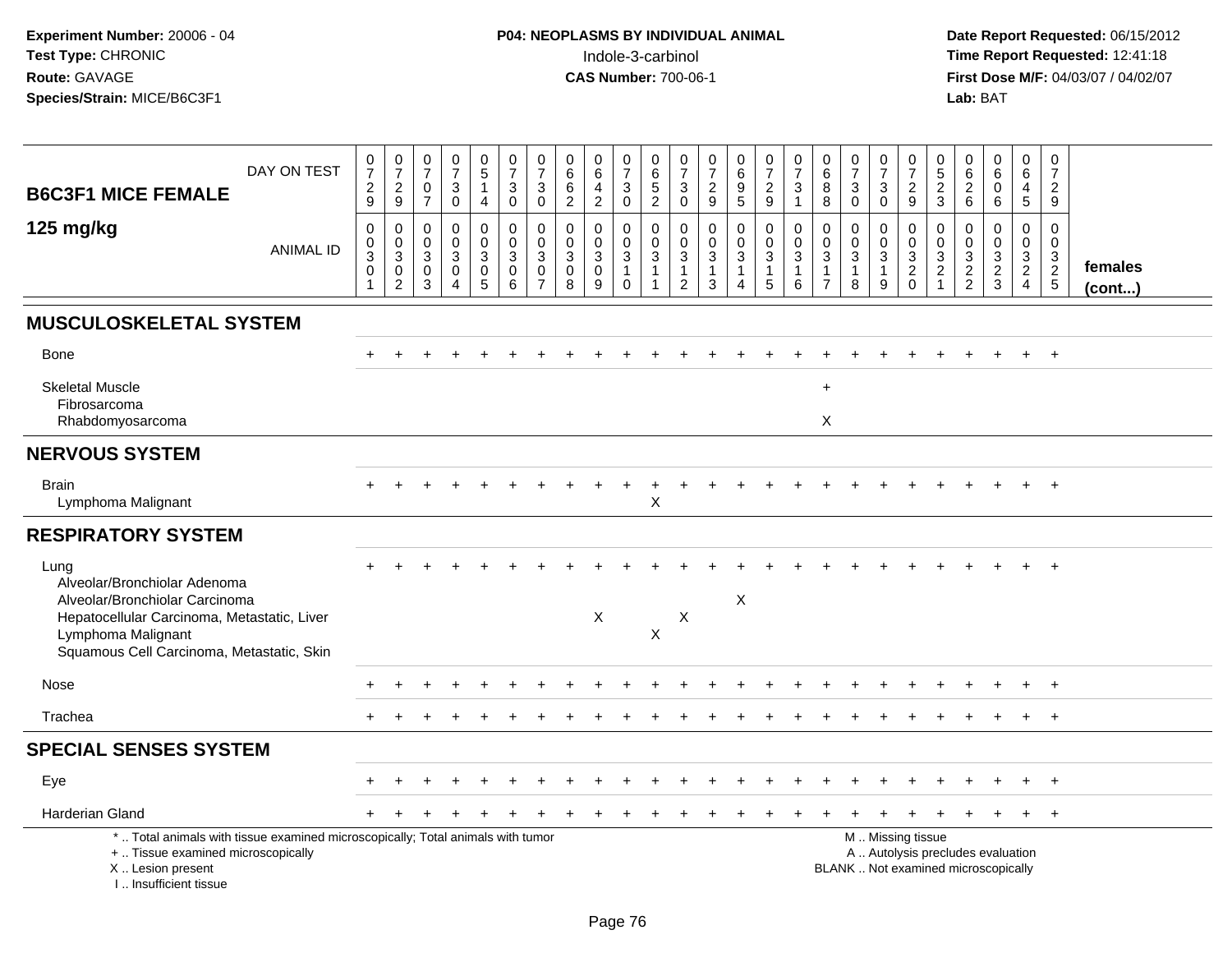**Date Report Requested:** 06/15/2012 **First Dose M/F:** 04/03/07 / 04/02/07<br>Lab: BAT **Lab:** BAT

| <b>B6C3F1 MICE FEMALE</b><br>125 mg/kg       | DAY ON TEST      | $\frac{0}{7}$<br>$\frac{2}{9}$<br>$\mathbf 0$ | $\frac{0}{7}$<br>$\boldsymbol{2}$<br>9<br>0  | $\frac{0}{7}$<br>0<br>$\rightarrow$<br>0<br>$\mathsf{O}\xspace$ | $\frac{0}{7}$<br>$\sqrt{3}$<br>$\mathbf 0$<br>$\mathbf 0$ | $\begin{array}{c} 0 \\ 5 \end{array}$<br>4<br>0<br>0 | $\frac{0}{7}$<br>$\sqrt{3}$<br>$\mathbf 0$<br>0<br>$\pmb{0}$ | $\frac{0}{7}$<br>$\ensuremath{\mathsf{3}}$<br>0<br>0<br>$\pmb{0}$ | $\begin{array}{c} 0 \\ 6 \end{array}$<br>6<br>$\overline{c}$<br>0<br>$\pmb{0}$ | 0<br>$\,6$<br>4<br>$\overline{2}$<br>0<br>$\mathbf 0$ | $\frac{0}{7}$<br>$\sqrt{3}$<br>0<br>0<br>$\mathbf 0$ | 0<br>$6\phantom{a}$<br>$\sqrt{5}$<br>$\overline{2}$<br>0<br>$\pmb{0}$ | $\frac{0}{7}$<br>3<br>$\mathbf 0$<br>$\pmb{0}$<br>$\,0\,$ | $\frac{0}{7}$<br>$\boldsymbol{2}$<br>$\boldsymbol{9}$<br>$\overline{0}$<br>$\pmb{0}$ | $_6^0$<br>9<br>5<br>0<br>$\mathbf 0$ | $\frac{0}{7}$<br>$\sqrt{2}$<br>$\boldsymbol{9}$<br>0<br>$\mathsf 0$ | $\frac{0}{7}$<br>3<br>$\boldsymbol{0}$<br>$\pmb{0}$ | $_{6}^{\rm 0}$<br>8<br>8<br>0<br>$\pmb{0}$ | $\frac{0}{7}$<br>$\sqrt{3}$<br>$\Omega$<br>$\boldsymbol{0}$<br>$\pmb{0}$ | 0<br>$\overline{7}$<br>3<br>$\Omega$<br>0<br>$\mathsf 0$ | $\frac{0}{7}$<br>$\frac{2}{9}$<br>$\boldsymbol{0}$<br>$\mathsf{O}\xspace$ | $\begin{array}{c} 0 \\ 5 \end{array}$<br>$\frac{2}{3}$<br>$\boldsymbol{0}$<br>$\pmb{0}$ | 0<br>$\,6$<br>$\sqrt{2}$<br>6<br>0<br>$\pmb{0}$ | $\begin{array}{c} 0 \\ 6 \end{array}$<br>$\pmb{0}$<br>6<br>0<br>$\pmb{0}$ | $\begin{array}{c} 0 \\ 6 \end{array}$<br>4<br>5<br>0<br>$\pmb{0}$ | $\pmb{0}$<br>7<br>$\boldsymbol{2}$<br>9<br>0           |                         |
|----------------------------------------------|------------------|-----------------------------------------------|----------------------------------------------|-----------------------------------------------------------------|-----------------------------------------------------------|------------------------------------------------------|--------------------------------------------------------------|-------------------------------------------------------------------|--------------------------------------------------------------------------------|-------------------------------------------------------|------------------------------------------------------|-----------------------------------------------------------------------|-----------------------------------------------------------|--------------------------------------------------------------------------------------|--------------------------------------|---------------------------------------------------------------------|-----------------------------------------------------|--------------------------------------------|--------------------------------------------------------------------------|----------------------------------------------------------|---------------------------------------------------------------------------|-----------------------------------------------------------------------------------------|-------------------------------------------------|---------------------------------------------------------------------------|-------------------------------------------------------------------|--------------------------------------------------------|-------------------------|
|                                              | <b>ANIMAL ID</b> | $_3^0$<br>$\boldsymbol{0}$                    | $\frac{0}{3}$<br>$\pmb{0}$<br>$\overline{c}$ | 3<br>0<br>3                                                     | $\frac{0}{3}$<br>$\pmb{0}$<br>$\overline{4}$              | $\mathbf{3}$<br>0<br>5                               | $\mathbf{3}$<br>$\pmb{0}$<br>6                               | $\mathbf{3}$<br>$\pmb{0}$<br>$\overline{ }$                       | $\mathbf 3$<br>$\pmb{0}$<br>8                                                  | 3<br>$\mathbf 0$<br>9                                 | $\mathbf{3}$<br>$\mathbf 0$                          | $\mathbf{3}$                                                          | 3<br>2                                                    | $\mathbf{3}$<br>3                                                                    | 3                                    | $\mathbf{3}$<br>5                                                   | $\mathbf{3}$<br>$\,6\,$                             | $\mathbf{3}$<br>$\overline{ }$             | 3<br>8                                                                   | 3<br>9                                                   | $\sqrt{3}$<br>$\frac{2}{0}$                                               | 3<br>$\boldsymbol{2}$                                                                   | $\ensuremath{\mathsf{3}}$<br>$\frac{2}{2}$      | $\sqrt{3}$<br>$\frac{2}{3}$                                               | $\mathbf{3}$<br>$\overline{c}$<br>4                               | 0<br>$\mathbf{3}$<br>$\overline{c}$<br>$5\phantom{.0}$ | females<br>$($ cont $)$ |
| Adenoma<br>Carcinoma<br>Lymphoma Malignant   |                  |                                               |                                              |                                                                 | X                                                         |                                                      |                                                              |                                                                   |                                                                                |                                                       |                                                      |                                                                       |                                                           | X                                                                                    |                                      | X                                                                   |                                                     |                                            | X                                                                        |                                                          |                                                                           | X                                                                                       |                                                 |                                                                           |                                                                   | X                                                      |                         |
| <b>URINARY SYSTEM</b>                        |                  |                                               |                                              |                                                                 |                                                           |                                                      |                                                              |                                                                   |                                                                                |                                                       |                                                      |                                                                       |                                                           |                                                                                      |                                      |                                                                     |                                                     |                                            |                                                                          |                                                          |                                                                           |                                                                                         |                                                 |                                                                           |                                                                   |                                                        |                         |
| Kidney<br>Lymphoma Malignant                 |                  |                                               |                                              |                                                                 |                                                           |                                                      |                                                              |                                                                   |                                                                                |                                                       |                                                      | X                                                                     |                                                           |                                                                                      |                                      |                                                                     |                                                     |                                            |                                                                          |                                                          |                                                                           |                                                                                         |                                                 |                                                                           | $+$                                                               | $+$                                                    |                         |
| <b>Urinary Bladder</b><br>Lymphoma Malignant |                  |                                               |                                              |                                                                 |                                                           |                                                      |                                                              |                                                                   |                                                                                |                                                       |                                                      |                                                                       |                                                           |                                                                                      |                                      |                                                                     |                                                     |                                            |                                                                          |                                                          |                                                                           |                                                                                         |                                                 |                                                                           | $+$                                                               | $+$                                                    |                         |
| <b>SYSTEMIC LESIONS</b>                      |                  |                                               |                                              |                                                                 |                                                           |                                                      |                                                              |                                                                   |                                                                                |                                                       |                                                      |                                                                       |                                                           |                                                                                      |                                      |                                                                     |                                                     |                                            |                                                                          |                                                          |                                                                           |                                                                                         |                                                 |                                                                           |                                                                   |                                                        |                         |
| Multiple Organ<br>Lymphoma Malignant         |                  |                                               | X                                            |                                                                 |                                                           |                                                      |                                                              |                                                                   |                                                                                |                                                       |                                                      | X                                                                     |                                                           |                                                                                      |                                      |                                                                     |                                                     |                                            |                                                                          |                                                          |                                                                           |                                                                                         |                                                 |                                                                           | $+$                                                               | $+$                                                    |                         |

\* .. Total animals with tissue examined microscopically; Total animals with tumor

+ .. Tissue examined microscopically

X .. Lesion present

I .. Insufficient tissue

 M .. Missing tissuey the contract of the contract of the contract of the contract of the contract of the contract of the contract of  $A$ . Autolysis precludes evaluation Lesion present BLANK .. Not examined microscopically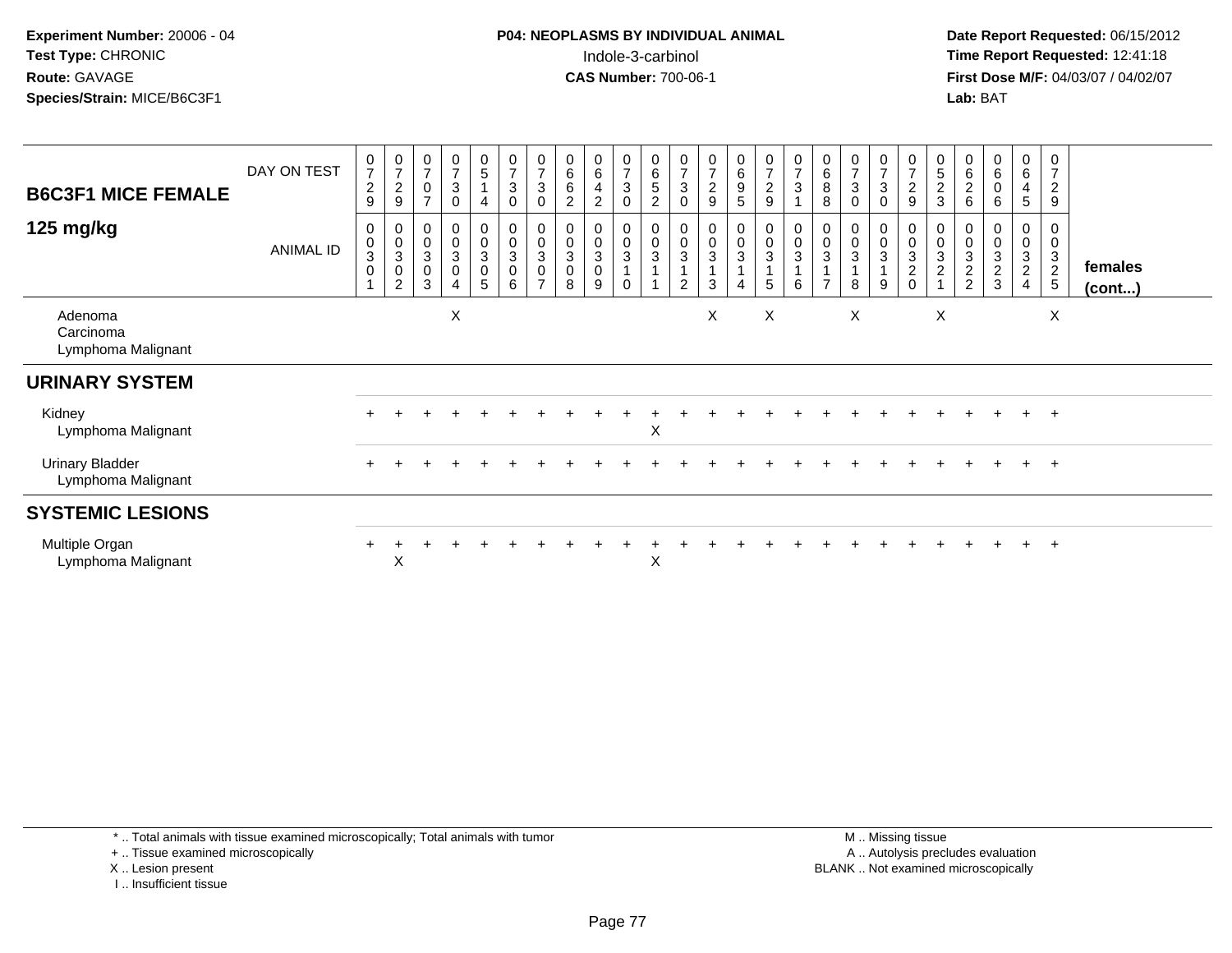| <b>B6C3F1 MICE FEMALE</b>                                                                                                                                           | DAY ON TEST      | $\begin{array}{c} 0 \\ 5 \end{array}$<br>$\,6\,$<br>9        | $\begin{array}{c} 0 \\ 3 \\ 8 \end{array}$<br>$\mathbf{1}$ | $\begin{array}{c} 0 \\ 6 \end{array}$<br>8<br>$6\phantom{1}$               | $0$<br>6<br>6<br>$\mathbf{1}$                                 | $\begin{array}{c} 0 \\ 5 \\ 2 \end{array}$<br>$6\phantom{1}$ | $\frac{0}{7}$<br>$\sqrt{3}$<br>$\mathbf{1}$             | $\begin{array}{c} 0 \\ 6 \end{array}$<br>$\sqrt{3}$<br>$\overline{9}$                                  | $\frac{0}{7}$<br>$\mathbf{3}$<br>$\mathbf{1}$                              | $\begin{smallmatrix}0\0\4\end{smallmatrix}$<br>$\, 8$<br>$\mathbf{1}$                                         | $\frac{0}{7}$<br>$\boldsymbol{2}$<br>$\boldsymbol{9}$               | $\frac{0}{7}$<br>3<br>$\mathbf 0$                  | $\begin{matrix} 0 \\ 6 \end{matrix}$<br>$\overline{2}$<br>$\mathbf{1}$                                 | $\frac{0}{7}$<br>$\sqrt{3}$<br>$\mathbf 0$        | $\frac{0}{7}$<br>$\frac{2}{9}$            | $\frac{0}{7}$<br>$\overline{c}$<br>$\boldsymbol{9}$                                  | $\begin{array}{c} 0 \\ 6 \end{array}$<br>$\overline{1}$<br>$\overline{2}$     | $\begin{array}{c} 0 \\ 7 \end{array}$<br>$\frac{2}{9}$                        | $\frac{0}{7}$<br>$\mathbf{3}$<br>$\mathbf 0$                       | 0<br>$\,6\,$<br>$\mathbf{1}$<br>$9\,$                                        | 0<br>$\,6\,$<br>4<br>$\overline{7}$                                                           | $\frac{0}{7}$<br>$\frac{2}{9}$                                      | $\frac{0}{7}$<br>3<br>$\mathbf{1}$                                | $_{6}^{\rm 0}$<br>$\overline{3}$<br>8                                          | $\begin{array}{c} 0 \\ 5 \end{array}$<br>$\overline{9}$<br>$\overline{7}$     | $\pmb{0}$<br>$\overline{7}$<br>3<br>$\mathbf{1}$               |                       |
|---------------------------------------------------------------------------------------------------------------------------------------------------------------------|------------------|--------------------------------------------------------------|------------------------------------------------------------|----------------------------------------------------------------------------|---------------------------------------------------------------|--------------------------------------------------------------|---------------------------------------------------------|--------------------------------------------------------------------------------------------------------|----------------------------------------------------------------------------|---------------------------------------------------------------------------------------------------------------|---------------------------------------------------------------------|----------------------------------------------------|--------------------------------------------------------------------------------------------------------|---------------------------------------------------|-------------------------------------------|--------------------------------------------------------------------------------------|-------------------------------------------------------------------------------|-------------------------------------------------------------------------------|--------------------------------------------------------------------|------------------------------------------------------------------------------|-----------------------------------------------------------------------------------------------|---------------------------------------------------------------------|-------------------------------------------------------------------|--------------------------------------------------------------------------------|-------------------------------------------------------------------------------|----------------------------------------------------------------|-----------------------|
| 125 mg/kg                                                                                                                                                           | <b>ANIMAL ID</b> | $\pmb{0}$<br>$\begin{array}{c} 0 \\ 3 \\ 2 \end{array}$<br>6 | $\mathbf 0$<br>$\mathsf{O}\xspace$<br>$\frac{3}{2}$<br>7   | $\mathbf 0$<br>$\mathbf 0$<br>$\ensuremath{\mathsf{3}}$<br>$\sqrt{2}$<br>8 | $\mathbf 0$<br>$\pmb{0}$<br>$\sqrt{3}$<br>$\overline{2}$<br>9 | 0<br>$\mathbf 0$<br>$\mathbf{3}$<br>3<br>$\mathbf 0$         | $\pmb{0}$<br>$\pmb{0}$<br>$\frac{3}{3}$<br>$\mathbf{1}$ | $\mathbf 0$<br>$\mathbf 0$<br>$\ensuremath{\mathsf{3}}$<br>$\ensuremath{\mathsf{3}}$<br>$\overline{2}$ | $\mathbf 0$<br>$\mathbf 0$<br>$\ensuremath{\mathsf{3}}$<br>$\sqrt{3}$<br>3 | 0<br>$\mathsf{O}\xspace$<br>$\ensuremath{\mathsf{3}}$<br>$\ensuremath{\mathsf{3}}$<br>$\overline{\mathbf{4}}$ | $\mathbf 0$<br>$\mathsf{O}\xspace$<br>$\sqrt{3}$<br>$\sqrt{3}$<br>5 | $\mathbf 0$<br>$\mathbf 0$<br>3<br>$\sqrt{3}$<br>6 | $\mathbf 0$<br>$\mathbf 0$<br>$\ensuremath{\mathsf{3}}$<br>$\ensuremath{\mathsf{3}}$<br>$\overline{7}$ | 0<br>$\pmb{0}$<br>$\sqrt{3}$<br>$\mathbf{3}$<br>8 | 0<br>$\mathsf{O}\xspace$<br>$\frac{3}{9}$ | $\mathbf 0$<br>$\pmb{0}$<br>$\ensuremath{\mathsf{3}}$<br>$\overline{4}$<br>$\pmb{0}$ | $\mathbf 0$<br>$\mathbf 0$<br>$\mathsf 3$<br>$\overline{4}$<br>$\overline{1}$ | $\mathbf 0$<br>$\mathbf 0$<br>$\mathbf 3$<br>$\overline{4}$<br>$\overline{2}$ | 0<br>$\mathbf 0$<br>$\mathbf{3}$<br>$\overline{4}$<br>$\mathbf{3}$ | $\mathbf 0$<br>$\mathbf 0$<br>$\sqrt{3}$<br>$\overline{4}$<br>$\overline{4}$ | 0<br>$\mathbf 0$<br>3<br>4<br>5                                                               | $\mathbf 0$<br>$\mathbf 0$<br>$\sqrt{3}$<br>$\overline{4}$<br>$\,6$ | $\mathbf 0$<br>$\mathbf 0$<br>$\mathbf{3}$<br>4<br>$\overline{7}$ | $\mathbf 0$<br>$\mathbf 0$<br>$\ensuremath{\mathsf{3}}$<br>$\overline{4}$<br>8 | $\mathbf 0$<br>$\mathsf{O}\xspace$<br>$\ensuremath{\mathsf{3}}$<br>4<br>$9\,$ | $\Omega$<br>$\mathbf 0$<br>$\mathbf{3}$<br>$\overline{5}$<br>0 | * TOTALS              |
| <b>ALIMENTARY SYSTEM</b>                                                                                                                                            |                  |                                                              |                                                            |                                                                            |                                                               |                                                              |                                                         |                                                                                                        |                                                                            |                                                                                                               |                                                                     |                                                    |                                                                                                        |                                                   |                                           |                                                                                      |                                                                               |                                                                               |                                                                    |                                                                              |                                                                                               |                                                                     |                                                                   |                                                                                |                                                                               |                                                                |                       |
| Esophagus<br>Squamous Cell Carcinoma                                                                                                                                |                  |                                                              |                                                            |                                                                            |                                                               |                                                              |                                                         |                                                                                                        |                                                                            |                                                                                                               |                                                                     |                                                    |                                                                                                        |                                                   |                                           |                                                                                      |                                                                               |                                                                               |                                                                    |                                                                              |                                                                                               |                                                                     |                                                                   |                                                                                |                                                                               |                                                                | 50<br>1               |
| Gallbladder                                                                                                                                                         |                  |                                                              |                                                            |                                                                            |                                                               |                                                              |                                                         |                                                                                                        |                                                                            |                                                                                                               |                                                                     |                                                    |                                                                                                        |                                                   |                                           |                                                                                      |                                                                               |                                                                               |                                                                    |                                                                              |                                                                                               |                                                                     |                                                                   |                                                                                |                                                                               |                                                                | 50                    |
| Intestine Large, Cecum<br>Lymphoma Malignant                                                                                                                        |                  |                                                              |                                                            |                                                                            |                                                               |                                                              |                                                         |                                                                                                        |                                                                            |                                                                                                               |                                                                     |                                                    |                                                                                                        |                                                   |                                           |                                                                                      |                                                                               |                                                                               |                                                                    |                                                                              |                                                                                               |                                                                     |                                                                   |                                                                                |                                                                               |                                                                | 50<br>$\mathbf 1$     |
| Intestine Large, Colon<br>Lymphoma Malignant                                                                                                                        |                  |                                                              |                                                            |                                                                            |                                                               |                                                              |                                                         |                                                                                                        |                                                                            |                                                                                                               |                                                                     |                                                    |                                                                                                        |                                                   |                                           |                                                                                      |                                                                               | X                                                                             |                                                                    |                                                                              |                                                                                               |                                                                     |                                                                   |                                                                                |                                                                               |                                                                | 50<br>$\mathbf{2}$    |
| Intestine Large, Rectum<br>Lymphoma Malignant                                                                                                                       |                  |                                                              |                                                            |                                                                            |                                                               |                                                              |                                                         |                                                                                                        |                                                                            |                                                                                                               |                                                                     |                                                    |                                                                                                        |                                                   |                                           |                                                                                      |                                                                               |                                                                               |                                                                    |                                                                              |                                                                                               |                                                                     |                                                                   |                                                                                |                                                                               |                                                                | 50<br>$\mathbf 1$     |
| Intestine Small, Duodenum<br>Lymphoma Malignant                                                                                                                     |                  |                                                              |                                                            |                                                                            |                                                               |                                                              |                                                         |                                                                                                        |                                                                            |                                                                                                               |                                                                     |                                                    |                                                                                                        |                                                   |                                           |                                                                                      |                                                                               |                                                                               |                                                                    |                                                                              |                                                                                               |                                                                     |                                                                   |                                                                                |                                                                               |                                                                | 50<br>1               |
| Intestine Small, Ileum<br>Lymphoma Malignant                                                                                                                        |                  |                                                              |                                                            |                                                                            |                                                               |                                                              |                                                         |                                                                                                        |                                                                            |                                                                                                               |                                                                     |                                                    |                                                                                                        |                                                   |                                           |                                                                                      |                                                                               |                                                                               |                                                                    |                                                                              |                                                                                               |                                                                     |                                                                   |                                                                                |                                                                               |                                                                | 50<br>$\mathbf 1$     |
| Intestine Small, Jejunum<br>Lymphoma Malignant                                                                                                                      |                  |                                                              |                                                            |                                                                            |                                                               |                                                              |                                                         |                                                                                                        |                                                                            |                                                                                                               |                                                                     |                                                    |                                                                                                        |                                                   |                                           | X                                                                                    |                                                                               | X                                                                             |                                                                    |                                                                              |                                                                                               |                                                                     |                                                                   |                                                                                |                                                                               |                                                                | 50<br>4               |
| Liver<br>Hemangiosarcoma, Multiple<br>Hepatoblastoma                                                                                                                |                  |                                                              |                                                            |                                                                            |                                                               |                                                              |                                                         |                                                                                                        |                                                                            |                                                                                                               |                                                                     |                                                    |                                                                                                        |                                                   |                                           |                                                                                      |                                                                               |                                                                               |                                                                    |                                                                              | X                                                                                             |                                                                     |                                                                   |                                                                                |                                                                               |                                                                | 50<br>1<br>1          |
| Hepatocellular Adenoma<br>Hepatocellular Adenoma, Multiple<br><b>Hepatocellular Carcinoma</b>                                                                       |                  |                                                              |                                                            |                                                                            |                                                               |                                                              |                                                         |                                                                                                        |                                                                            |                                                                                                               |                                                                     |                                                    | $X$ $X$                                                                                                |                                                   |                                           | X                                                                                    |                                                                               |                                                                               |                                                                    |                                                                              |                                                                                               |                                                                     |                                                                   | X                                                                              |                                                                               | X                                                              | 6<br>$\mathbf 2$<br>8 |
| *  Total animals with tissue examined microscopically; Total animals with tumor<br>+  Tissue examined microscopically<br>X  Lesion present<br>I Insufficient tissue |                  |                                                              |                                                            |                                                                            |                                                               |                                                              |                                                         |                                                                                                        |                                                                            |                                                                                                               |                                                                     |                                                    |                                                                                                        |                                                   |                                           |                                                                                      |                                                                               |                                                                               |                                                                    |                                                                              | M  Missing tissue<br>A  Autolysis precludes evaluation<br>BLANK  Not examined microscopically |                                                                     |                                                                   |                                                                                |                                                                               |                                                                |                       |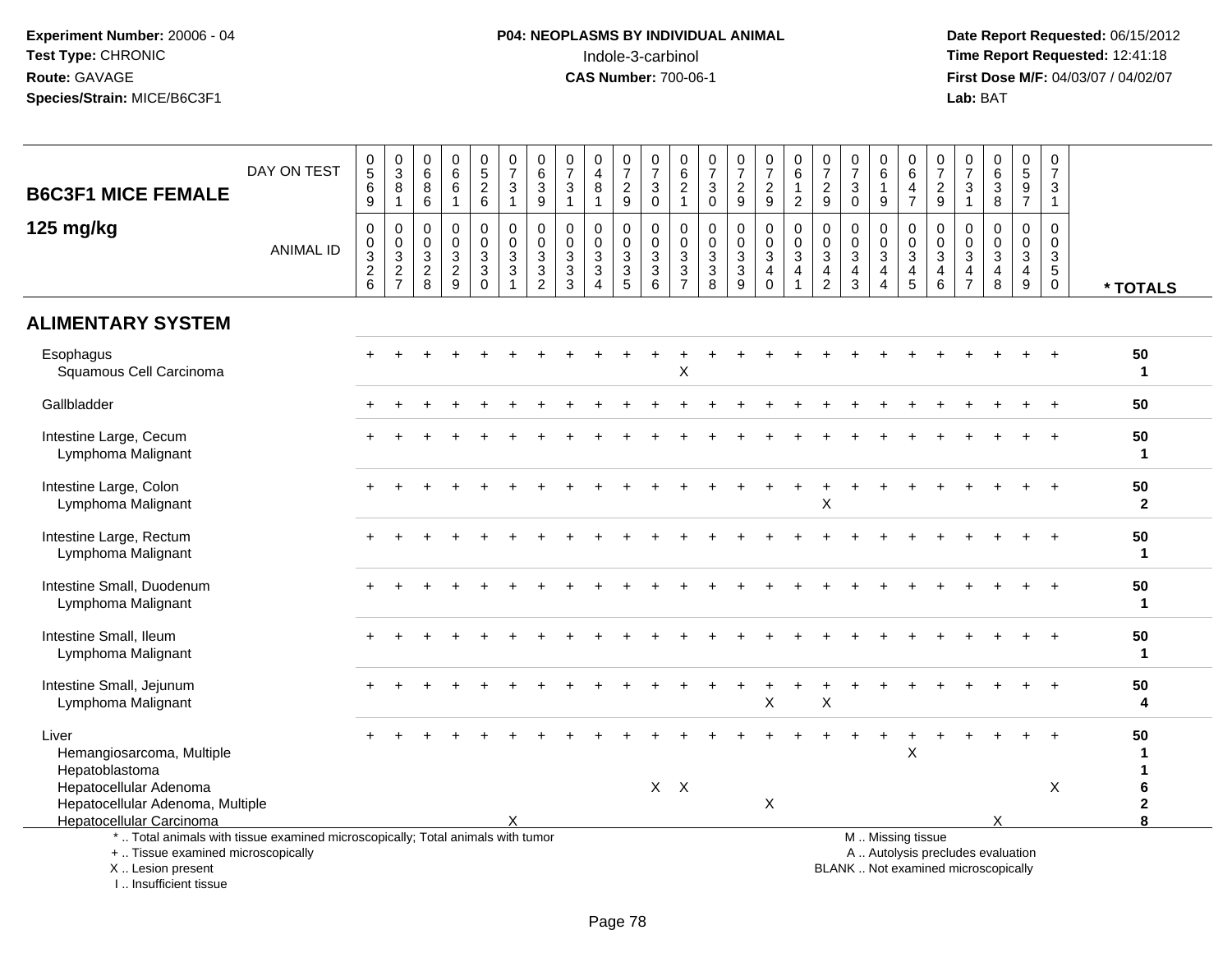## **P04: NEOPLASMS BY INDIVIDUAL ANIMAL**<br>Indole-3-carbinol Indole-3-carbinol **Time Report Requested:** 12:41:18

| <b>B6C3F1 MICE FEMALE</b>                                                                                                                                             | DAY ON TEST      | $\begin{array}{c} 0 \\ 5 \end{array}$<br>$\,6\,$<br>$9\,$          | $_{3}^{\rm 0}$<br>$\bf 8$<br>$\mathbf{1}$                    | 0<br>$6\phantom{a}$<br>$\bf 8$<br>$6\phantom{1}$ | $_{6}^{\rm 0}$<br>$6\phantom{a}$<br>$\mathbf{1}$            | $\begin{array}{c} 0 \\ 5 \end{array}$<br>$\frac{2}{6}$                 | $\frac{0}{7}$<br>$\ensuremath{\mathsf{3}}$<br>$\overline{1}$                      | $\begin{array}{c} 0 \\ 6 \end{array}$<br>$\ensuremath{\mathsf{3}}$<br>9         | $\frac{0}{7}$<br>$\ensuremath{\mathsf{3}}$<br>$\mathbf{1}$               | $\begin{smallmatrix}0\0\4\end{smallmatrix}$<br>$\, 8$<br>$\mathbf 1$ | $\begin{array}{c} 0 \\ 7 \end{array}$<br>$\sqrt{2}$<br>9 | $\frac{0}{7}$<br>$\ensuremath{\mathsf{3}}$<br>$\mathsf 0$ | $\begin{array}{c} 0 \\ 6 \end{array}$<br>$\overline{2}$<br>$\mathbf{1}$ | $\frac{0}{7}$<br>$\ensuremath{\mathsf{3}}$<br>$\mathbf 0$ | $\frac{0}{7}$<br>$\sqrt{2}$<br>$\boldsymbol{9}$   | $\frac{0}{7}$<br>$\frac{2}{9}$                      | $_{6}^{\rm 0}$<br>$\mathbf{1}$<br>$\overline{2}$ | $\pmb{0}$<br>$\overline{7}$<br>$\sqrt{2}$<br>$9\,$         | $\frac{0}{7}$<br>$\ensuremath{\mathsf{3}}$<br>$\mathbf 0$ | $\begin{array}{c} 0 \\ 6 \end{array}$<br>$\mathbf{1}$<br>$9\,$     | $_{6}^{\rm 0}$<br>$\frac{4}{7}$                             | $\begin{smallmatrix}0\\7\end{smallmatrix}$<br>$\boldsymbol{2}$<br>9 | $\frac{0}{7}$<br>$\ensuremath{\mathsf{3}}$<br>$\mathbf{1}$  | $\begin{array}{c} 0 \\ 6 \\ 3 \end{array}$<br>8                          | $0$<br>$5$<br>$9$<br>$7$                                  | $\pmb{0}$<br>$\overline{7}$<br>$\sqrt{3}$<br>$\overline{1}$                                  |                    |
|-----------------------------------------------------------------------------------------------------------------------------------------------------------------------|------------------|--------------------------------------------------------------------|--------------------------------------------------------------|--------------------------------------------------|-------------------------------------------------------------|------------------------------------------------------------------------|-----------------------------------------------------------------------------------|---------------------------------------------------------------------------------|--------------------------------------------------------------------------|----------------------------------------------------------------------|----------------------------------------------------------|-----------------------------------------------------------|-------------------------------------------------------------------------|-----------------------------------------------------------|---------------------------------------------------|-----------------------------------------------------|--------------------------------------------------|------------------------------------------------------------|-----------------------------------------------------------|--------------------------------------------------------------------|-------------------------------------------------------------|---------------------------------------------------------------------|-------------------------------------------------------------|--------------------------------------------------------------------------|-----------------------------------------------------------|----------------------------------------------------------------------------------------------|--------------------|
| 125 mg/kg                                                                                                                                                             | <b>ANIMAL ID</b> | $\mathbf 0$<br>$_{3}^{\rm 0}$<br>$\overline{2}$<br>$6\phantom{1}6$ | 0<br>$\pmb{0}$<br>$\ensuremath{\mathsf{3}}$<br>$\frac{2}{7}$ | 0<br>$\mathsf 0$<br>3<br>$\sqrt{2}$<br>8         | $\mathbf 0$<br>$\mathsf 0$<br>$\mathbf{3}$<br>$\frac{2}{9}$ | 0<br>$\overline{0}$<br>$\mathfrak{S}$<br>$\overline{3}$<br>$\mathbf 0$ | $\overline{0}$<br>$\mathbf 0$<br>$\mathbf{3}$<br>$\overline{3}$<br>$\overline{1}$ | 0<br>$\mathbf 0$<br>$\mathbf{3}$<br>$\ensuremath{\mathsf{3}}$<br>$\overline{2}$ | $\mathbf 0$<br>$\mathbf 0$<br>$\ensuremath{\mathsf{3}}$<br>$\frac{3}{3}$ | 0<br>$\mathbf 0$<br>3<br>$\overline{3}$<br>$\overline{A}$            | 0<br>$\mathbf 0$<br>$\sqrt{3}$<br>$\overline{3}$<br>5    | 0<br>$_{3}^{\rm 0}$<br>$\overline{3}$ 6                   | $\mathbf 0$<br>$\mathbf 0$<br>$\sqrt{3}$<br>$\frac{3}{7}$               | 0<br>$\mathbf 0$<br>$\mathbf{3}$<br>$\overline{3}$<br>8   | 0<br>$\pmb{0}$<br>$\overline{3}$<br>$\frac{3}{9}$ | 0<br>$\frac{0}{3}$<br>$\overline{4}$<br>$\mathbf 0$ | 0<br>$\mathbf 0$<br>$\mathbf{3}$<br>4            | 0<br>0<br>$\mathbf{3}$<br>$\overline{4}$<br>$\overline{2}$ | 0<br>$\mathbf 0$<br>$\sqrt{3}$<br>$\frac{4}{3}$           | 0<br>$\mathbf 0$<br>$\sqrt{3}$<br>$\overline{4}$<br>$\overline{4}$ | 0<br>$\mathsf{O}\xspace$<br>$\overline{3}$<br>$\frac{4}{5}$ | 0<br>$\mathbf 0$<br>3<br>4<br>6                                     | 0<br>$\mathsf{O}\xspace$<br>$\overline{3}$<br>$\frac{4}{7}$ | 0<br>$\mathbf 0$<br>$\mathbf{3}$<br>$\overline{4}$<br>8                  | 0<br>$\mathbf 0$<br>$\overline{3}$<br>$\overline{4}$<br>9 | $\mathbf 0$<br>$\mathsf{O}\xspace$<br>$\ensuremath{\mathsf{3}}$<br>$\sqrt{5}$<br>$\mathbf 0$ | * TOTALS           |
| Hepatocellular Carcinoma, Multiple<br>Lymphoma Malignant                                                                                                              |                  |                                                                    |                                                              |                                                  |                                                             |                                                                        |                                                                                   |                                                                                 | $\mathsf{X}$                                                             |                                                                      |                                                          |                                                           |                                                                         |                                                           |                                                   | $\times$                                            |                                                  | X                                                          |                                                           |                                                                    |                                                             |                                                                     |                                                             |                                                                          | $X$ $X$                                                   |                                                                                              | 5                  |
| Mesentery<br>Hemangioma                                                                                                                                               |                  |                                                                    |                                                              | $\ddot{}$                                        |                                                             |                                                                        |                                                                                   |                                                                                 |                                                                          |                                                                      |                                                          |                                                           |                                                                         |                                                           |                                                   | $\ddot{}$                                           |                                                  |                                                            |                                                           |                                                                    |                                                             |                                                                     |                                                             |                                                                          |                                                           |                                                                                              | 7<br>$\mathbf 1$   |
| Pancreas<br>Lymphoma Malignant                                                                                                                                        |                  |                                                                    |                                                              |                                                  |                                                             |                                                                        |                                                                                   |                                                                                 |                                                                          |                                                                      |                                                          |                                                           |                                                                         |                                                           |                                                   |                                                     |                                                  |                                                            |                                                           |                                                                    |                                                             |                                                                     |                                                             | $\pm$<br>X                                                               | $\ddot{}$                                                 | $\overline{+}$                                                                               | 50<br>$\mathbf{2}$ |
| <b>Salivary Glands</b><br>Lymphoma Malignant                                                                                                                          |                  |                                                                    |                                                              |                                                  |                                                             |                                                                        |                                                                                   |                                                                                 |                                                                          |                                                                      |                                                          |                                                           |                                                                         |                                                           |                                                   |                                                     |                                                  | X                                                          |                                                           |                                                                    |                                                             |                                                                     |                                                             | X                                                                        | $\boldsymbol{\mathsf{X}}$                                 |                                                                                              | 50<br>3            |
| Stomach, Forestomach<br>Lymphoma Malignant                                                                                                                            |                  |                                                                    |                                                              |                                                  |                                                             |                                                                        |                                                                                   |                                                                                 |                                                                          |                                                                      |                                                          |                                                           |                                                                         |                                                           |                                                   |                                                     |                                                  |                                                            |                                                           |                                                                    |                                                             |                                                                     |                                                             | $\ddot{}$<br>X                                                           | $\ddot{}$<br>$\mathsf X$                                  | $+$                                                                                          | 50<br>3            |
| Stomach, Glandular<br>Lymphoma Malignant                                                                                                                              |                  |                                                                    |                                                              |                                                  |                                                             |                                                                        |                                                                                   |                                                                                 |                                                                          |                                                                      |                                                          |                                                           |                                                                         |                                                           |                                                   |                                                     |                                                  |                                                            |                                                           |                                                                    |                                                             |                                                                     |                                                             | $\mathsf X$                                                              | $\mathsf{X}$                                              |                                                                                              | 49<br>3            |
| Tooth                                                                                                                                                                 |                  |                                                                    |                                                              |                                                  |                                                             |                                                                        |                                                                                   |                                                                                 |                                                                          |                                                                      | $+$                                                      | $+$                                                       |                                                                         |                                                           |                                                   |                                                     |                                                  |                                                            |                                                           |                                                                    |                                                             |                                                                     |                                                             |                                                                          |                                                           | $+$                                                                                          | 9                  |
| <b>CARDIOVASCULAR SYSTEM</b>                                                                                                                                          |                  |                                                                    |                                                              |                                                  |                                                             |                                                                        |                                                                                   |                                                                                 |                                                                          |                                                                      |                                                          |                                                           |                                                                         |                                                           |                                                   |                                                     |                                                  |                                                            |                                                           |                                                                    |                                                             |                                                                     |                                                             |                                                                          |                                                           |                                                                                              |                    |
| <b>Blood Vessel</b>                                                                                                                                                   |                  |                                                                    |                                                              |                                                  |                                                             |                                                                        |                                                                                   |                                                                                 |                                                                          |                                                                      |                                                          |                                                           |                                                                         |                                                           |                                                   |                                                     |                                                  |                                                            |                                                           |                                                                    |                                                             |                                                                     |                                                             |                                                                          |                                                           |                                                                                              | 50                 |
| Heart<br>Lymphoma Malignant                                                                                                                                           |                  |                                                                    |                                                              |                                                  |                                                             |                                                                        |                                                                                   |                                                                                 |                                                                          |                                                                      |                                                          |                                                           |                                                                         |                                                           |                                                   |                                                     |                                                  | X                                                          |                                                           |                                                                    |                                                             |                                                                     |                                                             |                                                                          | $\pm$<br>$X$ $X$                                          | $\overline{1}$                                                                               | 50<br>4            |
| <b>ENDOCRINE SYSTEM</b>                                                                                                                                               |                  |                                                                    |                                                              |                                                  |                                                             |                                                                        |                                                                                   |                                                                                 |                                                                          |                                                                      |                                                          |                                                           |                                                                         |                                                           |                                                   |                                                     |                                                  |                                                            |                                                           |                                                                    |                                                             |                                                                     |                                                             |                                                                          |                                                           |                                                                                              |                    |
| <b>Adrenal Cortex</b><br>Lymphoma Malignant                                                                                                                           |                  |                                                                    |                                                              |                                                  |                                                             |                                                                        |                                                                                   |                                                                                 |                                                                          |                                                                      |                                                          |                                                           |                                                                         |                                                           |                                                   |                                                     |                                                  | X                                                          |                                                           |                                                                    |                                                             |                                                                     |                                                             | X                                                                        |                                                           |                                                                                              | 50<br>3            |
| *  Total animals with tissue examined microscopically; Total animals with tumor<br>+  Tissue examined microscopically<br>X  Lesion present<br>I., Insufficient tissue |                  |                                                                    |                                                              |                                                  |                                                             |                                                                        |                                                                                   |                                                                                 |                                                                          |                                                                      |                                                          |                                                           |                                                                         |                                                           |                                                   |                                                     |                                                  |                                                            |                                                           |                                                                    | M  Missing tissue                                           |                                                                     |                                                             | A  Autolysis precludes evaluation<br>BLANK  Not examined microscopically |                                                           |                                                                                              |                    |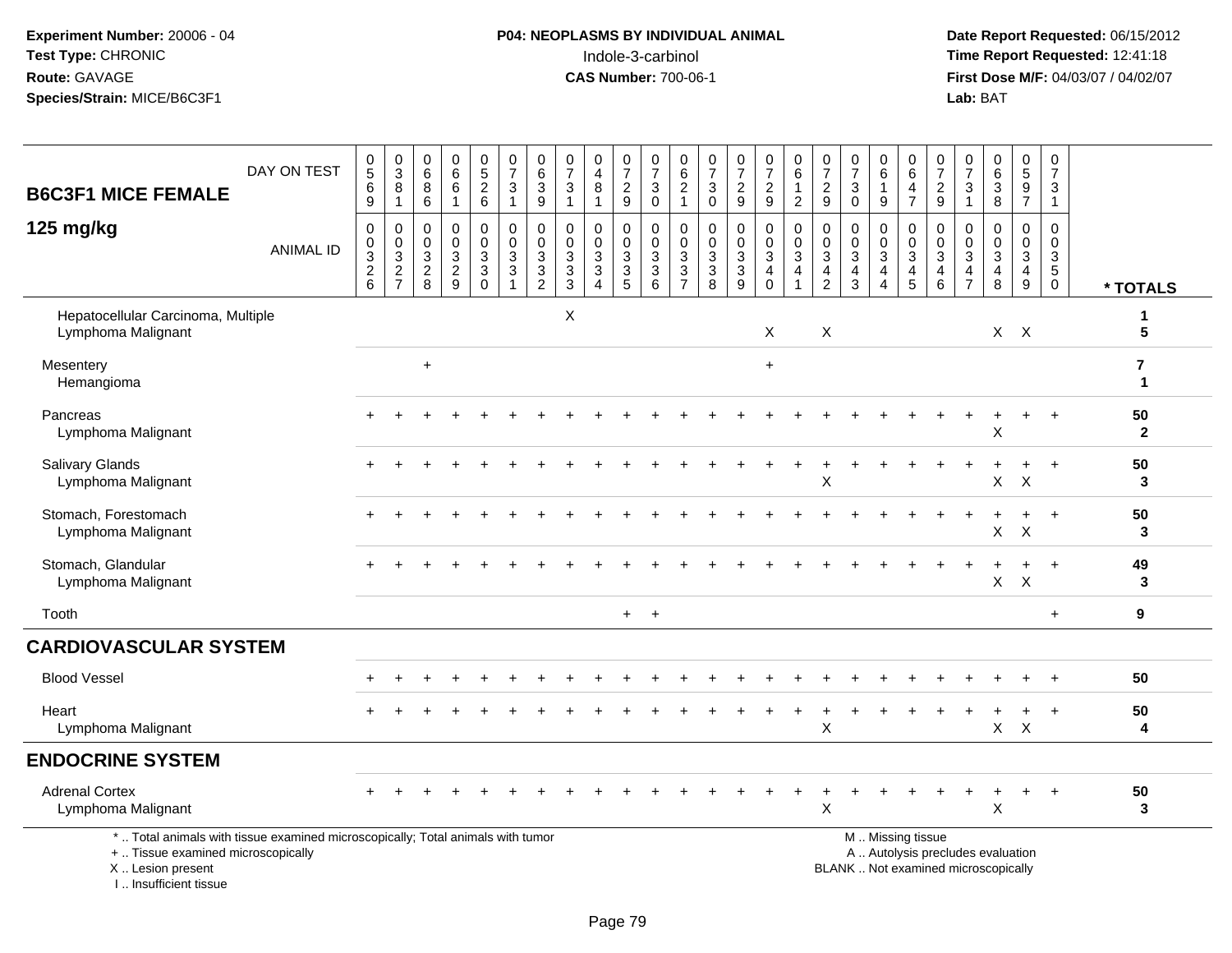# **P04: NEOPLASMS BY INDIVIDUAL ANIMAL**<br>Indole-3-carbinol Indole-3-carbinol **Time Report Requested:** 12:41:18

| <b>B6C3F1 MICE FEMALE</b>                                                                                                                                           | DAY ON TEST      | $\begin{array}{c} 0 \\ 5 \end{array}$<br>$\,6\,$<br>9                                           | $\mathbf 0$<br>$\overline{3}$<br>8<br>$\mathbf{1}$            | $\begin{array}{c} 0 \\ 6 \end{array}$<br>8<br>6            | $\begin{array}{c} 0 \\ 6 \end{array}$<br>6<br>$\mathbf{1}$ | $\begin{smallmatrix} 0\\5 \end{smallmatrix}$<br>$\frac{2}{6}$ | $\frac{0}{7}$<br>$\sqrt{3}$<br>$\mathbf{1}$            | 0<br>$\,6\,$<br>$\mathbf{3}$<br>$\boldsymbol{9}$                                           | $\begin{array}{c} 0 \\ 7 \end{array}$<br>3<br>$\mathbf{1}$ | 0<br>$\overline{\mathbf{4}}$<br>8<br>$\mathbf 1$      | $\begin{array}{c} 0 \\ 7 \end{array}$<br>$\frac{2}{9}$ | $\frac{0}{7}$<br>$\sqrt{3}$<br>$\overline{0}$       | 0<br>$6^{6}_{2}$ 1                                  | $\frac{0}{7}$<br>$\sqrt{3}$<br>$\mathbf 0$                  | $\frac{0}{7}$<br>$\frac{2}{9}$                           | $\frac{0}{7}$<br>$\frac{2}{9}$                         | $\begin{array}{c} 0 \\ 6 \end{array}$<br>$\mathbf{1}$<br>$\overline{c}$ | $\begin{smallmatrix}0\\7\end{smallmatrix}$<br>$\frac{2}{9}$                  | $\pmb{0}$<br>$\overline{7}$<br>3<br>0                            | 0<br>6<br>$\mathbf{1}$<br>$\boldsymbol{9}$                                       | 0<br>$6\overline{6}$<br>4<br>$\overline{7}$                   | $\frac{0}{7}$<br>$\frac{2}{9}$     | 0<br>$\overline{7}$<br>3                        | $\begin{array}{c} 0 \\ 6 \end{array}$<br>$\sqrt{3}$<br>$\overline{8}$        | $\begin{array}{c} 0 \\ 5 \end{array}$<br>$9\,$<br>$\overline{7}$     | $\pmb{0}$<br>$\overline{7}$<br>3<br>$\mathbf{1}$                             |                        |
|---------------------------------------------------------------------------------------------------------------------------------------------------------------------|------------------|-------------------------------------------------------------------------------------------------|---------------------------------------------------------------|------------------------------------------------------------|------------------------------------------------------------|---------------------------------------------------------------|--------------------------------------------------------|--------------------------------------------------------------------------------------------|------------------------------------------------------------|-------------------------------------------------------|--------------------------------------------------------|-----------------------------------------------------|-----------------------------------------------------|-------------------------------------------------------------|----------------------------------------------------------|--------------------------------------------------------|-------------------------------------------------------------------------|------------------------------------------------------------------------------|------------------------------------------------------------------|----------------------------------------------------------------------------------|---------------------------------------------------------------|------------------------------------|-------------------------------------------------|------------------------------------------------------------------------------|----------------------------------------------------------------------|------------------------------------------------------------------------------|------------------------|
| 125 mg/kg                                                                                                                                                           | <b>ANIMAL ID</b> | $\boldsymbol{0}$<br>$\boldsymbol{0}$<br>$\overline{3}$<br>$\begin{array}{c} 2 \\ 6 \end{array}$ | $\mathbf 0$<br>$\mathbf 0$<br>$\overline{3}$<br>$\frac{2}{7}$ | $\mathbf 0$<br>$\mathbf 0$<br>$\mathbf{3}$<br>$_{\rm 8}^2$ | 0<br>$\mathbf 0$<br>3<br>$\frac{2}{9}$                     | $\mathbf 0$<br>$\mathbf 0$<br>$\mathbf{3}$<br>$\frac{3}{0}$   | $\mathbf 0$<br>$\mathbf 0$<br>$\sqrt{3}$<br>$\sqrt{3}$ | $\mathbf 0$<br>$\mathbf{0}$<br>$\mathbf{3}$<br>$\ensuremath{\mathsf{3}}$<br>$\overline{2}$ | 0<br>$\Omega$<br>$\mathfrak{Z}$<br>$\mathbf{3}$<br>3       | 0<br>$\mathbf 0$<br>$\mathbf{3}$<br>$\mathbf{3}$<br>4 | 0<br>0<br>$\sqrt{3}$<br>$\frac{3}{5}$                  | $\mathbf 0$<br>0<br>$\overline{3}$<br>$\frac{3}{6}$ | $\mathbf 0$<br>0<br>$\overline{3}$<br>$\frac{3}{7}$ | $\mathbf 0$<br>$\mathbf 0$<br>$\sqrt{3}$<br>$\sqrt{3}$<br>8 | 0<br>0<br>$\mathbf{3}$<br>$\ensuremath{\mathsf{3}}$<br>9 | 0<br>$\mathbf 0$<br>$\overline{3}$<br>4<br>$\mathbf 0$ | $\mathbf 0$<br>$\pmb{0}$<br>$\overline{3}$<br>$\overline{4}$            | $\mathbf 0$<br>$\mathbf 0$<br>$\sqrt{3}$<br>$\overline{4}$<br>$\overline{c}$ | $\mathbf 0$<br>$\mathbf 0$<br>$\mathbf 3$<br>$\overline{4}$<br>3 | 0<br>0<br>$\ensuremath{\mathsf{3}}$<br>$\overline{\mathbf{4}}$<br>$\overline{4}$ | 0<br>0<br>$\sqrt{3}$<br>$\begin{array}{c} 4 \\ 5 \end{array}$ | 0<br>0<br>3<br>4<br>$\overline{6}$ | 0<br>0<br>3<br>$\overline{4}$<br>$\overline{7}$ | $\mathbf 0$<br>$\mathbf 0$<br>$\sqrt{3}$<br>$\overline{4}$<br>$\overline{8}$ | 0<br>$\mathbf 0$<br>$\mathbf{3}$<br>$\overline{4}$<br>$\overline{9}$ | $\mathbf 0$<br>$\mathbf 0$<br>$\mathbf{3}$<br>$5\phantom{.0}$<br>$\mathbf 0$ | * TOTALS               |
| Adrenal Medulla<br>Lymphoma Malignant                                                                                                                               |                  |                                                                                                 |                                                               |                                                            |                                                            |                                                               |                                                        |                                                                                            |                                                            |                                                       |                                                        |                                                     |                                                     |                                                             |                                                          |                                                        |                                                                         |                                                                              |                                                                  |                                                                                  |                                                               |                                    |                                                 | X                                                                            |                                                                      | $\ddot{}$                                                                    | 50<br>$\mathbf{2}$     |
| Islets, Pancreatic<br>Carcinoma                                                                                                                                     |                  |                                                                                                 |                                                               |                                                            |                                                            |                                                               |                                                        |                                                                                            |                                                            |                                                       |                                                        |                                                     |                                                     |                                                             |                                                          |                                                        |                                                                         |                                                                              |                                                                  |                                                                                  |                                                               |                                    |                                                 |                                                                              |                                                                      |                                                                              | 50<br>1                |
| Parathyroid Gland                                                                                                                                                   |                  |                                                                                                 |                                                               |                                                            |                                                            |                                                               |                                                        |                                                                                            |                                                            |                                                       |                                                        |                                                     |                                                     |                                                             |                                                          |                                                        |                                                                         |                                                                              |                                                                  |                                                                                  |                                                               |                                    |                                                 |                                                                              |                                                                      |                                                                              | 49                     |
| <b>Pituitary Gland</b>                                                                                                                                              |                  |                                                                                                 |                                                               |                                                            |                                                            |                                                               |                                                        |                                                                                            |                                                            |                                                       |                                                        |                                                     |                                                     |                                                             |                                                          |                                                        |                                                                         |                                                                              |                                                                  |                                                                                  |                                                               |                                    |                                                 |                                                                              |                                                                      |                                                                              | 50                     |
| <b>Thyroid Gland</b>                                                                                                                                                |                  |                                                                                                 |                                                               |                                                            |                                                            |                                                               |                                                        |                                                                                            |                                                            | м                                                     |                                                        |                                                     |                                                     |                                                             |                                                          |                                                        |                                                                         |                                                                              |                                                                  |                                                                                  |                                                               |                                    |                                                 |                                                                              |                                                                      | $^{+}$                                                                       | 49                     |
| <b>GENERAL BODY SYSTEM</b>                                                                                                                                          |                  |                                                                                                 |                                                               |                                                            |                                                            |                                                               |                                                        |                                                                                            |                                                            |                                                       |                                                        |                                                     |                                                     |                                                             |                                                          |                                                        |                                                                         |                                                                              |                                                                  |                                                                                  |                                                               |                                    |                                                 |                                                                              |                                                                      |                                                                              |                        |
| <b>Tissue NOS</b>                                                                                                                                                   |                  |                                                                                                 |                                                               |                                                            |                                                            |                                                               |                                                        |                                                                                            |                                                            |                                                       |                                                        |                                                     |                                                     |                                                             |                                                          |                                                        |                                                                         |                                                                              |                                                                  |                                                                                  |                                                               |                                    |                                                 |                                                                              |                                                                      |                                                                              | $\mathbf{1}$           |
| <b>GENITAL SYSTEM</b>                                                                                                                                               |                  |                                                                                                 |                                                               |                                                            |                                                            |                                                               |                                                        |                                                                                            |                                                            |                                                       |                                                        |                                                     |                                                     |                                                             |                                                          |                                                        |                                                                         |                                                                              |                                                                  |                                                                                  |                                                               |                                    |                                                 |                                                                              |                                                                      |                                                                              |                        |
| <b>Clitoral Gland</b>                                                                                                                                               |                  |                                                                                                 |                                                               |                                                            |                                                            |                                                               |                                                        |                                                                                            |                                                            |                                                       |                                                        |                                                     |                                                     |                                                             |                                                          |                                                        |                                                                         |                                                                              |                                                                  |                                                                                  |                                                               |                                    |                                                 |                                                                              |                                                                      |                                                                              | 50                     |
| Ovary<br>Cystadenoma<br>Lymphoma Malignant                                                                                                                          |                  |                                                                                                 |                                                               |                                                            |                                                            |                                                               |                                                        |                                                                                            |                                                            |                                                       |                                                        |                                                     |                                                     |                                                             |                                                          |                                                        |                                                                         | X                                                                            |                                                                  |                                                                                  |                                                               |                                    |                                                 | X                                                                            |                                                                      | $\ddot{}$                                                                    | 50<br>1<br>$\mathbf 1$ |
| Uterus<br>Lymphoma Malignant                                                                                                                                        |                  |                                                                                                 |                                                               |                                                            |                                                            |                                                               |                                                        |                                                                                            |                                                            |                                                       |                                                        |                                                     |                                                     |                                                             |                                                          |                                                        |                                                                         | $\ddot{}$<br>X                                                               |                                                                  |                                                                                  |                                                               |                                    |                                                 | X                                                                            | $\ddot{}$                                                            | $+$                                                                          | 50<br>$\mathbf{2}$     |
| <b>HEMATOPOIETIC SYSTEM</b>                                                                                                                                         |                  |                                                                                                 |                                                               |                                                            |                                                            |                                                               |                                                        |                                                                                            |                                                            |                                                       |                                                        |                                                     |                                                     |                                                             |                                                          |                                                        |                                                                         |                                                                              |                                                                  |                                                                                  |                                                               |                                    |                                                 |                                                                              |                                                                      |                                                                              |                        |
| <b>Bone Marrow</b><br>Lymphoma Malignant                                                                                                                            |                  |                                                                                                 |                                                               |                                                            |                                                            |                                                               |                                                        |                                                                                            |                                                            |                                                       |                                                        |                                                     |                                                     |                                                             |                                                          |                                                        |                                                                         |                                                                              |                                                                  |                                                                                  |                                                               |                                    |                                                 |                                                                              |                                                                      |                                                                              | 50<br>$\mathbf{1}$     |
| *  Total animals with tissue examined microscopically; Total animals with tumor<br>+  Tissue examined microscopically<br>X  Lesion present<br>I Insufficient tissue |                  |                                                                                                 |                                                               |                                                            |                                                            |                                                               |                                                        |                                                                                            |                                                            |                                                       |                                                        |                                                     |                                                     |                                                             |                                                          |                                                        |                                                                         |                                                                              | M  Missing tissue<br>BLANK  Not examined microscopically         |                                                                                  |                                                               |                                    |                                                 | A  Autolysis precludes evaluation                                            |                                                                      |                                                                              |                        |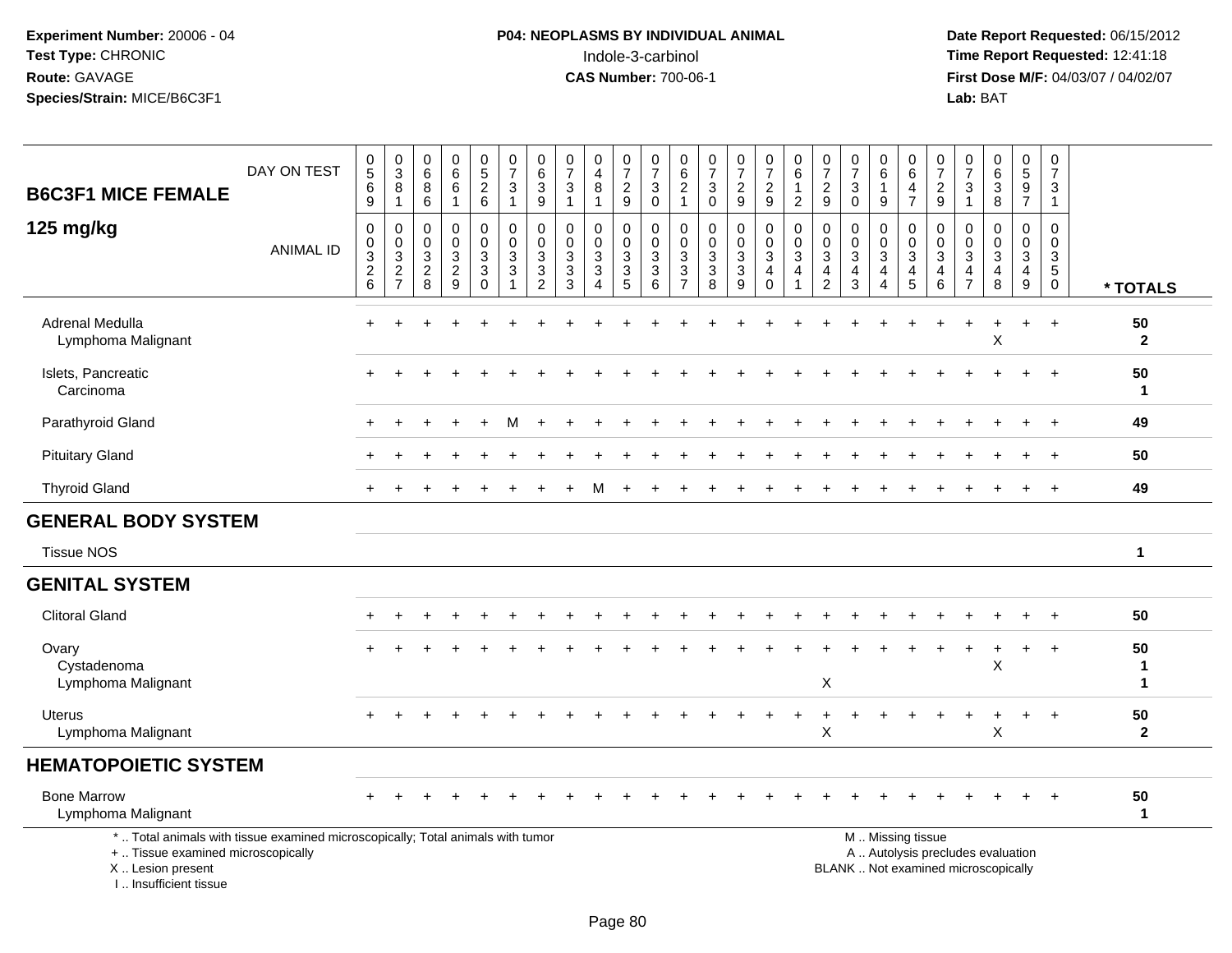#### **P04: NEOPLASMS BY INDIVIDUAL ANIMAL**<br>Indole-3-carbinol Indole-3-carbinol **Time Report Requested:** 12:41:18

 **Date Report Requested:** 06/15/2012 **First Dose M/F:** 04/03/07 / 04/02/07<br>Lab: BAT **Lab:** BAT

| DAY ON TEST<br><b>B6C3F1 MICE FEMALE</b>                                                                                                   | $\begin{matrix} 0 \\ 5 \end{matrix}$<br>$\,6\,$<br>$\boldsymbol{9}$ | $\begin{array}{c} 0 \\ 3 \\ 8 \end{array}$<br>$\mathbf{1}$                      | 0<br>$\,6\,$<br>8<br>6                                  | 0<br>$\,6\,$<br>$\,6\,$<br>$\overline{1}$                     | $\begin{array}{c} 0 \\ 5 \end{array}$<br>$\overline{c}$<br>$\,6\,$ | $\frac{0}{7}$<br>$\sqrt{3}$<br>$\overline{1}$                    | $\boldsymbol{0}$<br>6<br>$\sqrt{3}$<br>$\boldsymbol{9}$                                   | $\frac{0}{7}$<br>$\mathbf{3}$<br>$\overline{1}$                    | 0<br>$\overline{4}$<br>$\,8\,$<br>-1                                                      | 0<br>$\boldsymbol{7}$<br>$\boldsymbol{2}$<br>$\boldsymbol{9}$                 | 0<br>$\overline{7}$<br>3<br>$\mathsf 0$    | 0<br>$\overline{6}$<br>$\overline{a}$<br>$\mathbf{1}$      | $\frac{0}{7}$<br>$\mathsf 3$<br>$\pmb{0}$                               | $\frac{0}{7}$<br>$\boldsymbol{2}$<br>$\boldsymbol{9}$                      | $\frac{0}{7}$<br>$\boldsymbol{2}$<br>$\boldsymbol{9}$                    | 0<br>$\,6\,$<br>$\mathbf{1}$<br>$\sqrt{2}$                                     | $\frac{0}{7}$<br>$\overline{c}$<br>9       | $\frac{0}{7}$<br>$\sqrt{3}$<br>$\mathbf 0$                                  | $\begin{array}{c} 0 \\ 6 \end{array}$<br>$\mathbf{1}$<br>$\boldsymbol{9}$               | 0<br>$\,6\,$<br>$\overline{4}$<br>$\overline{7}$ | $\frac{0}{7}$<br>$\overline{c}$<br>$\boldsymbol{9}$                 | 0<br>$\overline{7}$<br>3<br>$\mathbf{1}$     | 0<br>6<br>3<br>8                          | $\begin{matrix} 0 \\ 5 \end{matrix}$<br>$\boldsymbol{9}$<br>$\overline{7}$ | $\begin{smallmatrix}0\\7\end{smallmatrix}$<br>$\mathsf 3$<br>$\mathbf{1}$ |                              |
|--------------------------------------------------------------------------------------------------------------------------------------------|---------------------------------------------------------------------|---------------------------------------------------------------------------------|---------------------------------------------------------|---------------------------------------------------------------|--------------------------------------------------------------------|------------------------------------------------------------------|-------------------------------------------------------------------------------------------|--------------------------------------------------------------------|-------------------------------------------------------------------------------------------|-------------------------------------------------------------------------------|--------------------------------------------|------------------------------------------------------------|-------------------------------------------------------------------------|----------------------------------------------------------------------------|--------------------------------------------------------------------------|--------------------------------------------------------------------------------|--------------------------------------------|-----------------------------------------------------------------------------|-----------------------------------------------------------------------------------------|--------------------------------------------------|---------------------------------------------------------------------|----------------------------------------------|-------------------------------------------|----------------------------------------------------------------------------|---------------------------------------------------------------------------|------------------------------|
| 125 mg/kg<br><b>ANIMAL ID</b>                                                                                                              | 0<br>0<br>3<br>$\sqrt{2}$<br>6                                      | 0<br>$\begin{smallmatrix}0\\3\end{smallmatrix}$<br>$\sqrt{2}$<br>$\overline{7}$ | 0<br>$\pmb{0}$<br>$\mathbf{3}$<br>$\boldsymbol{2}$<br>8 | $\mathbf 0$<br>$\mathbf 0$<br>$\mathbf{3}$<br>$\sqrt{2}$<br>9 | 0<br>$\pmb{0}$<br>3<br>$\mathbf 3$<br>$\Omega$                     | $\mathbf 0$<br>$\mathbf 0$<br>$\mathfrak{Z}$<br>$\sqrt{3}$<br>-1 | $\mathbf 0$<br>$\pmb{0}$<br>$\mathfrak{Z}$<br>$\ensuremath{\mathsf{3}}$<br>$\overline{2}$ | 0<br>$\mathbf 0$<br>$\mathbf{3}$<br>$\ensuremath{\mathsf{3}}$<br>3 | $\mathbf 0$<br>$\mathbf 0$<br>$\mathbf{3}$<br>$\ensuremath{\mathsf{3}}$<br>$\overline{4}$ | 0<br>$\pmb{0}$<br>$\ensuremath{\mathsf{3}}$<br>$\ensuremath{\mathsf{3}}$<br>5 | 0<br>$\mathbf 0$<br>$\mathbf{3}$<br>3<br>6 | 0<br>0<br>3<br>$\ensuremath{\mathsf{3}}$<br>$\overline{7}$ | 0<br>$\boldsymbol{0}$<br>$\mathbf{3}$<br>$\ensuremath{\mathsf{3}}$<br>8 | $\pmb{0}$<br>$\pmb{0}$<br>$\overline{3}$<br>$\ensuremath{\mathsf{3}}$<br>9 | 0<br>$\mathbf 0$<br>$\sqrt{3}$<br>$\overline{\mathbf{4}}$<br>$\mathbf 0$ | $\mathbf 0$<br>$\pmb{0}$<br>$\overline{3}$<br>$\overline{4}$<br>$\overline{1}$ | 0<br>$\pmb{0}$<br>3<br>$\overline{4}$<br>2 | $\mathbf 0$<br>$\mathsf{O}\xspace$<br>$\mathfrak{Z}$<br>$\overline{4}$<br>3 | $\mathbf 0$<br>$\pmb{0}$<br>$\mathfrak{Z}$<br>$\overline{\mathbf{4}}$<br>$\overline{4}$ | 0<br>0<br>3<br>$\overline{4}$<br>5               | $\mathbf 0$<br>$\mathbf 0$<br>$\overline{3}$<br>$\overline{4}$<br>6 | 0<br>$\mathbf 0$<br>3<br>4<br>$\overline{7}$ | $\mathbf 0$<br>$\mathbf 0$<br>3<br>4<br>8 | 0<br>$\mathbf 0$<br>3<br>$\overline{\mathbf{4}}$<br>9                      | $\mathbf 0$<br>$\mathbf 0$<br>3<br>$\sqrt{5}$<br>$\mathbf 0$              | * TOTALS                     |
| Lymph Node<br>Lumbar, Lymphoma Malignant<br>Mediastinal, Lymphoma Malignant<br>Pancreatic, Lymphoma Malignant<br>Renal, Lymphoma Malignant |                                                                     |                                                                                 |                                                         |                                                               |                                                                    |                                                                  |                                                                                           |                                                                    |                                                                                           |                                                                               |                                            |                                                            |                                                                         |                                                                            |                                                                          |                                                                                | $\ddot{}$<br>X<br>X                        |                                                                             |                                                                                         |                                                  |                                                                     |                                              | $+$<br>X<br>X                             | $\ddot{}$<br>$\times$<br>X<br>Χ<br>$\times$                                |                                                                           | 6<br>3<br>3                  |
| Lymph Node, Mandibular<br>Lymphoma Malignant                                                                                               |                                                                     |                                                                                 |                                                         |                                                               |                                                                    |                                                                  |                                                                                           |                                                                    |                                                                                           |                                                                               |                                            |                                                            |                                                                         |                                                                            |                                                                          |                                                                                | X                                          |                                                                             |                                                                                         |                                                  |                                                                     |                                              | X.                                        | $\boldsymbol{\mathsf{X}}$                                                  |                                                                           | 50<br>4                      |
| Lymph Node, Mesenteric<br>Hemangiosarcoma<br>Lymphoma Malignant                                                                            |                                                                     |                                                                                 |                                                         |                                                               |                                                                    |                                                                  |                                                                                           |                                                                    |                                                                                           |                                                                               |                                            |                                                            |                                                                         |                                                                            |                                                                          |                                                                                | X                                          |                                                                             |                                                                                         | X                                                |                                                                     |                                              | X                                         |                                                                            | $\ddot{}$                                                                 | 49<br>-1<br>4                |
| Spleen<br>Lymphoma Malignant                                                                                                               |                                                                     |                                                                                 |                                                         |                                                               |                                                                    |                                                                  |                                                                                           |                                                                    |                                                                                           |                                                                               |                                            |                                                            |                                                                         |                                                                            | X                                                                        |                                                                                | X                                          |                                                                             |                                                                                         |                                                  |                                                                     |                                              | X                                         | $\mathsf{X}$                                                               |                                                                           | 50<br>5                      |
| Thymus<br>Alveolar/Bronchiolar Carcinoma, Metastatic,<br>Lung<br>Lymphoma Malignant                                                        |                                                                     |                                                                                 |                                                         |                                                               | Χ                                                                  |                                                                  |                                                                                           |                                                                    |                                                                                           |                                                                               |                                            |                                                            |                                                                         |                                                                            |                                                                          |                                                                                |                                            |                                                                             |                                                                                         |                                                  |                                                                     |                                              |                                           | X                                                                          |                                                                           | 50<br>1<br>$\mathbf{2}$      |
| <b>INTEGUMENTARY SYSTEM</b>                                                                                                                |                                                                     |                                                                                 |                                                         |                                                               |                                                                    |                                                                  |                                                                                           |                                                                    |                                                                                           |                                                                               |                                            |                                                            |                                                                         |                                                                            |                                                                          |                                                                                |                                            |                                                                             |                                                                                         |                                                  |                                                                     |                                              |                                           |                                                                            |                                                                           |                              |
| <b>Mammary Gland</b>                                                                                                                       |                                                                     |                                                                                 |                                                         |                                                               |                                                                    |                                                                  |                                                                                           |                                                                    |                                                                                           |                                                                               |                                            |                                                            |                                                                         |                                                                            |                                                                          |                                                                                |                                            |                                                                             |                                                                                         |                                                  |                                                                     |                                              |                                           |                                                                            | $\ddot{}$                                                                 | 50                           |
| <b>Skin</b><br>Squamous Cell Carcinoma<br>Subcutaneous Tissue, Fibrosarcoma<br>Subcutaneous Tissue, Hemangiosarcoma,<br>Multiple           |                                                                     |                                                                                 |                                                         |                                                               |                                                                    |                                                                  |                                                                                           |                                                                    |                                                                                           |                                                                               |                                            | $\mathsf X$                                                |                                                                         |                                                                            |                                                                          |                                                                                |                                            |                                                                             | X                                                                                       |                                                  |                                                                     |                                              |                                           |                                                                            |                                                                           | 50<br>-1<br>$\mathbf 2$<br>1 |
| *  Total animals with tissue examined microscopically; Total animals with tumor                                                            |                                                                     |                                                                                 |                                                         |                                                               |                                                                    |                                                                  |                                                                                           |                                                                    |                                                                                           |                                                                               |                                            |                                                            |                                                                         |                                                                            |                                                                          |                                                                                |                                            |                                                                             |                                                                                         | M  Missing tissue                                |                                                                     |                                              |                                           |                                                                            |                                                                           |                              |

+ .. Tissue examined microscopically

X .. Lesion present

I .. Insufficient tissue

y the contract of the contract of the contract of the contract of the contract of the contract of the contract of  $A$ . Autolysis precludes evaluation

Lesion present BLANK .. Not examined microscopically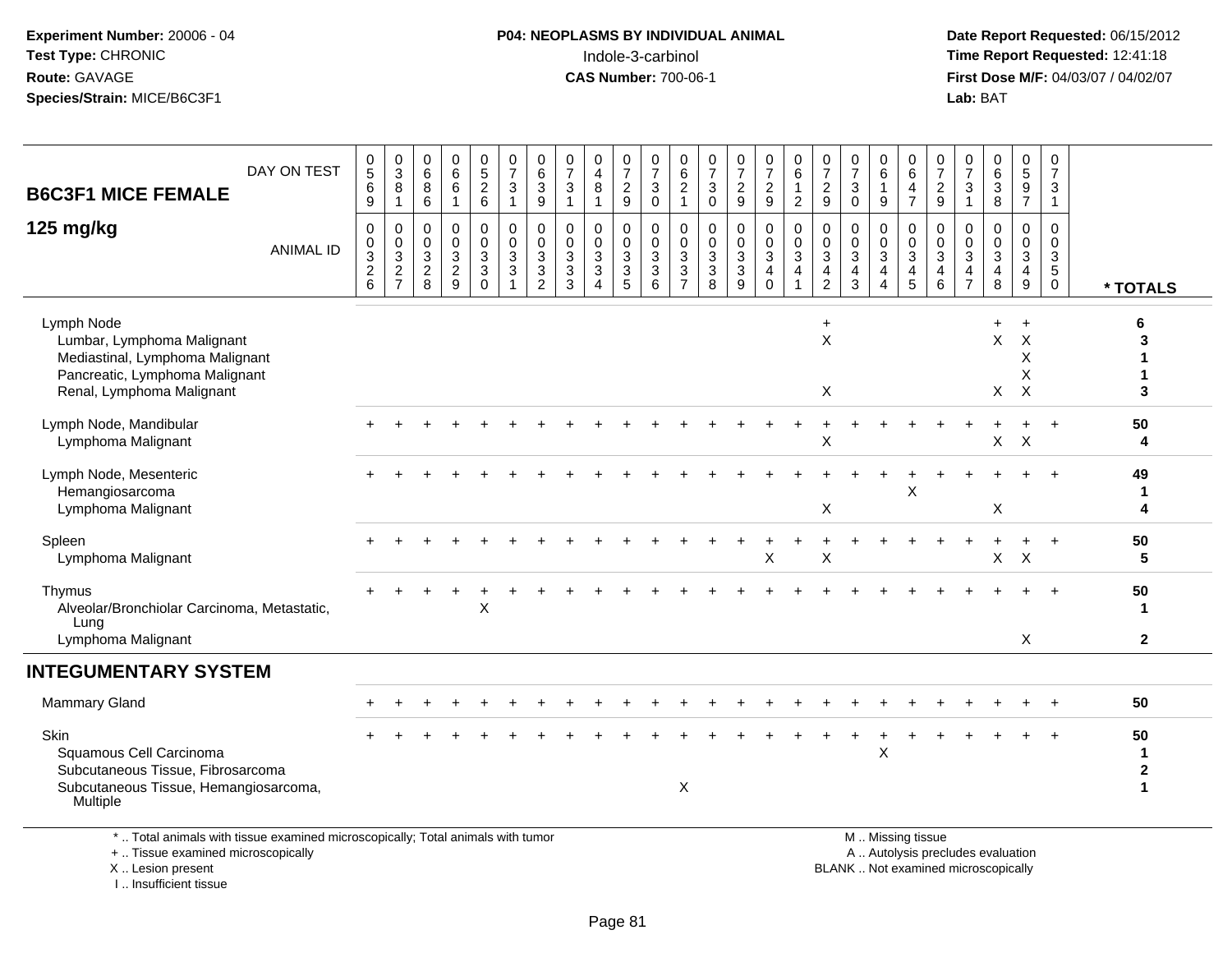| <b>B6C3F1 MICE FEMALE</b>                                                                                                                                             | DAY ON TEST      | $\begin{array}{c} 0 \\ 5 \end{array}$<br>6<br>$9\,$                           | $\pmb{0}$<br>$\overline{3}$<br>8<br>$\mathbf{1}$ | 0<br>6<br>8<br>6                                            | $_6^0$<br>$\overline{6}$<br>$\mathbf{1}$          | $0$<br>5<br>2<br>6                                                       | $\frac{0}{7}$<br>$\ensuremath{\mathsf{3}}$<br>$\mathbf{1}$     | $\mathbf 0$<br>6<br>$\ensuremath{\mathsf{3}}$<br>9                | $\pmb{0}$<br>$\overline{7}$<br>$\ensuremath{\mathsf{3}}$<br>$\overline{1}$ | 0<br>$\overline{4}$<br>8<br>$\mathbf{1}$          | $\frac{0}{7}$<br>$\frac{2}{9}$                                  | $\frac{0}{7}$<br>$\ensuremath{\mathsf{3}}$<br>$\mathbf 0$                         | $\begin{array}{c} 0 \\ 6 \end{array}$<br>$\begin{array}{c} 2 \\ 1 \end{array}$ | $\frac{0}{7}$<br>$\sqrt{3}$<br>$\mathbf 0$                                 | $\frac{0}{7}$<br>$\overline{a}$<br>$9\,$                | $\frac{0}{7}$<br>$\frac{2}{9}$                                                                  | $_{\rm 6}^{\rm 0}$<br>$\mathbf{1}$<br>$\overline{2}$                      | 0<br>$\overline{7}$<br>$\boldsymbol{2}$<br>$9\,$                    | $\pmb{0}$<br>$\overline{7}$<br>$\ensuremath{\mathsf{3}}$<br>$\mathbf 0$               | 0<br>6<br>$\mathbf{1}$<br>9                                        | 0<br>6<br>$\overline{4}$<br>$\overline{7}$ | 0<br>$\overline{7}$<br>$\frac{2}{9}$  | 0<br>$\overline{7}$<br>$\ensuremath{\mathsf{3}}$<br>$\overline{1}$           | 0<br>0<br>0<br>0<br>0                                                    | $0$<br>5<br>9<br>7                             | $\mathbf 0$<br>$\overline{7}$<br>3<br>$\mathbf{1}$                      |                                              |
|-----------------------------------------------------------------------------------------------------------------------------------------------------------------------|------------------|-------------------------------------------------------------------------------|--------------------------------------------------|-------------------------------------------------------------|---------------------------------------------------|--------------------------------------------------------------------------|----------------------------------------------------------------|-------------------------------------------------------------------|----------------------------------------------------------------------------|---------------------------------------------------|-----------------------------------------------------------------|-----------------------------------------------------------------------------------|--------------------------------------------------------------------------------|----------------------------------------------------------------------------|---------------------------------------------------------|-------------------------------------------------------------------------------------------------|---------------------------------------------------------------------------|---------------------------------------------------------------------|---------------------------------------------------------------------------------------|--------------------------------------------------------------------|--------------------------------------------|---------------------------------------|------------------------------------------------------------------------------|--------------------------------------------------------------------------|------------------------------------------------|-------------------------------------------------------------------------|----------------------------------------------|
| 125 mg/kg                                                                                                                                                             | <b>ANIMAL ID</b> | $\mathbf 0$<br>$\pmb{0}$<br>$\mathbf{3}$<br>$\overline{2}$<br>$6\phantom{1}6$ | 0<br>$\mathbf 0$<br>$\sqrt{3}$<br>$\frac{2}{7}$  | $\mathbf 0$<br>$\mathbf 0$<br>$\sqrt{3}$<br>$\sqrt{2}$<br>8 | 0<br>$\mathbf 0$<br>$\mathbf{3}$<br>$\frac{2}{9}$ | $\pmb{0}$<br>$\overline{0}$<br>$\mathsf 3$<br>$\mathsf 3$<br>$\mathbf 0$ | $\mathbf 0$<br>$\ddot{\mathbf{0}}$<br>$\sqrt{3}$<br>$\sqrt{3}$ | $\mathbf 0$<br>$\mathbf 0$<br>$\mathbf{3}$<br>3<br>$\overline{2}$ | $\mathbf 0$<br>$\mathbf 0$<br>$\sqrt{3}$<br>$\ensuremath{\mathsf{3}}$<br>3 | 0<br>$\mathbf 0$<br>3<br>$\mathbf{3}$<br>$\Delta$ | 0<br>$\mathbf 0$<br>$\ensuremath{\mathsf{3}}$<br>$\overline{3}$ | 0<br>$\mathbf 0$<br>$\ensuremath{\mathsf{3}}$<br>$\overline{3}$<br>$6\phantom{a}$ | $\mathbf 0$<br>$\mathbf 0$<br>$\mathsf 3$<br>$\frac{3}{7}$                     | $\mathbf 0$<br>$\mathbf 0$<br>$\sqrt{3}$<br>$\ensuremath{\mathsf{3}}$<br>8 | 0<br>$\mathbf 0$<br>3<br>$\mathbf{3}$<br>$\overline{9}$ | 0<br>$\ddot{\mathbf{0}}$<br>$\ensuremath{\mathsf{3}}$<br>$\overline{\mathbf{4}}$<br>$\mathbf 0$ | $\mathbf 0$<br>$\mathsf{O}\xspace$<br>$\mathbf{3}$<br>4<br>$\overline{1}$ | $\mathbf 0$<br>$\mathbf 0$<br>3<br>$\overline{4}$<br>$\overline{c}$ | $\mathbf 0$<br>$\mathbf 0$<br>$\mathbf{3}$<br>$\overline{\mathbf{4}}$<br>$\mathbf{3}$ | 0<br>$\mathbf 0$<br>$\sqrt{3}$<br>$\overline{4}$<br>$\overline{4}$ | 0<br>$\mathbf 0$<br>$\sqrt{3}$<br>4<br>5   | 0<br>$\mathbf 0$<br>3<br>4<br>$\,6\,$ | $\mathbf 0$<br>$\mathbf 0$<br>$\sqrt{3}$<br>$\overline{4}$<br>$\overline{7}$ | $\mathbf 0$<br>$\mathbf 0$<br>$\mathsf 3$<br>$\overline{4}$<br>8         | 0<br>$\mathbf 0$<br>$\mathbf{3}$<br>4<br>$9\,$ | $\Omega$<br>$\mathbf 0$<br>$\sqrt{3}$<br>$5\phantom{.0}$<br>$\mathbf 0$ | * TOTALS                                     |
| <b>MUSCULOSKELETAL SYSTEM</b>                                                                                                                                         |                  |                                                                               |                                                  |                                                             |                                                   |                                                                          |                                                                |                                                                   |                                                                            |                                                   |                                                                 |                                                                                   |                                                                                |                                                                            |                                                         |                                                                                                 |                                                                           |                                                                     |                                                                                       |                                                                    |                                            |                                       |                                                                              |                                                                          |                                                |                                                                         |                                              |
| <b>Bone</b>                                                                                                                                                           |                  |                                                                               |                                                  |                                                             |                                                   |                                                                          |                                                                |                                                                   |                                                                            |                                                   |                                                                 |                                                                                   |                                                                                |                                                                            |                                                         |                                                                                                 |                                                                           |                                                                     |                                                                                       |                                                                    |                                            |                                       |                                                                              |                                                                          |                                                |                                                                         | 50                                           |
| <b>Skeletal Muscle</b><br>Fibrosarcoma<br>Rhabdomyosarcoma                                                                                                            |                  | $\ddot{}$<br>$\sf X$                                                          |                                                  |                                                             |                                                   |                                                                          |                                                                |                                                                   |                                                                            |                                                   |                                                                 |                                                                                   |                                                                                |                                                                            |                                                         |                                                                                                 |                                                                           |                                                                     |                                                                                       |                                                                    |                                            |                                       |                                                                              |                                                                          |                                                |                                                                         | $\mathbf{2}$<br>$\mathbf{1}$<br>$\mathbf{1}$ |
| <b>NERVOUS SYSTEM</b>                                                                                                                                                 |                  |                                                                               |                                                  |                                                             |                                                   |                                                                          |                                                                |                                                                   |                                                                            |                                                   |                                                                 |                                                                                   |                                                                                |                                                                            |                                                         |                                                                                                 |                                                                           |                                                                     |                                                                                       |                                                                    |                                            |                                       |                                                                              |                                                                          |                                                |                                                                         |                                              |
| <b>Brain</b><br>Lymphoma Malignant                                                                                                                                    |                  |                                                                               |                                                  |                                                             |                                                   |                                                                          |                                                                |                                                                   |                                                                            |                                                   |                                                                 |                                                                                   |                                                                                |                                                                            |                                                         |                                                                                                 |                                                                           | X                                                                   |                                                                                       |                                                                    |                                            |                                       |                                                                              | X                                                                        |                                                |                                                                         | 50<br>3                                      |
| <b>RESPIRATORY SYSTEM</b>                                                                                                                                             |                  |                                                                               |                                                  |                                                             |                                                   |                                                                          |                                                                |                                                                   |                                                                            |                                                   |                                                                 |                                                                                   |                                                                                |                                                                            |                                                         |                                                                                                 |                                                                           |                                                                     |                                                                                       |                                                                    |                                            |                                       |                                                                              |                                                                          |                                                |                                                                         |                                              |
| Lung<br>Alveolar/Bronchiolar Adenoma<br>Alveolar/Bronchiolar Carcinoma<br>Hepatocellular Carcinoma, Metastatic, Liver                                                 |                  |                                                                               |                                                  |                                                             |                                                   | X                                                                        |                                                                | $\pmb{\times}$                                                    |                                                                            |                                                   |                                                                 |                                                                                   |                                                                                |                                                                            |                                                         |                                                                                                 | X                                                                         |                                                                     |                                                                                       |                                                                    |                                            |                                       | X                                                                            |                                                                          |                                                | $\ddot{}$<br>X                                                          | 50<br>3<br>3<br>$\overline{2}$               |
| Lymphoma Malignant<br>Squamous Cell Carcinoma, Metastatic, Skin                                                                                                       |                  |                                                                               |                                                  |                                                             |                                                   |                                                                          |                                                                |                                                                   |                                                                            |                                                   |                                                                 |                                                                                   |                                                                                |                                                                            |                                                         |                                                                                                 |                                                                           | X                                                                   |                                                                                       | X                                                                  |                                            |                                       |                                                                              | $X$ $X$                                                                  |                                                |                                                                         | 4<br>1                                       |
| Nose                                                                                                                                                                  |                  |                                                                               |                                                  |                                                             |                                                   |                                                                          |                                                                |                                                                   |                                                                            |                                                   |                                                                 |                                                                                   |                                                                                |                                                                            |                                                         |                                                                                                 |                                                                           |                                                                     |                                                                                       |                                                                    |                                            |                                       |                                                                              |                                                                          |                                                | $\ddot{}$                                                               | 50                                           |
| Trachea                                                                                                                                                               |                  |                                                                               |                                                  |                                                             |                                                   |                                                                          |                                                                |                                                                   |                                                                            |                                                   |                                                                 |                                                                                   |                                                                                |                                                                            |                                                         |                                                                                                 |                                                                           |                                                                     |                                                                                       |                                                                    |                                            |                                       |                                                                              |                                                                          |                                                | $+$                                                                     | 50                                           |
| <b>SPECIAL SENSES SYSTEM</b>                                                                                                                                          |                  |                                                                               |                                                  |                                                             |                                                   |                                                                          |                                                                |                                                                   |                                                                            |                                                   |                                                                 |                                                                                   |                                                                                |                                                                            |                                                         |                                                                                                 |                                                                           |                                                                     |                                                                                       |                                                                    |                                            |                                       |                                                                              |                                                                          |                                                |                                                                         |                                              |
| Eye                                                                                                                                                                   |                  |                                                                               |                                                  |                                                             |                                                   |                                                                          |                                                                |                                                                   |                                                                            |                                                   |                                                                 |                                                                                   |                                                                                |                                                                            |                                                         |                                                                                                 |                                                                           |                                                                     |                                                                                       |                                                                    |                                            |                                       |                                                                              |                                                                          |                                                |                                                                         | 50                                           |
| <b>Harderian Gland</b>                                                                                                                                                |                  |                                                                               |                                                  |                                                             |                                                   |                                                                          |                                                                |                                                                   |                                                                            |                                                   |                                                                 |                                                                                   |                                                                                |                                                                            |                                                         |                                                                                                 |                                                                           |                                                                     |                                                                                       |                                                                    |                                            |                                       |                                                                              |                                                                          |                                                |                                                                         | 50                                           |
| *  Total animals with tissue examined microscopically; Total animals with tumor<br>+  Tissue examined microscopically<br>X  Lesion present<br>I., Insufficient tissue |                  |                                                                               |                                                  |                                                             |                                                   |                                                                          |                                                                |                                                                   |                                                                            |                                                   |                                                                 |                                                                                   |                                                                                |                                                                            |                                                         |                                                                                                 |                                                                           |                                                                     | M  Missing tissue                                                                     |                                                                    |                                            |                                       |                                                                              | A  Autolysis precludes evaluation<br>BLANK  Not examined microscopically |                                                |                                                                         |                                              |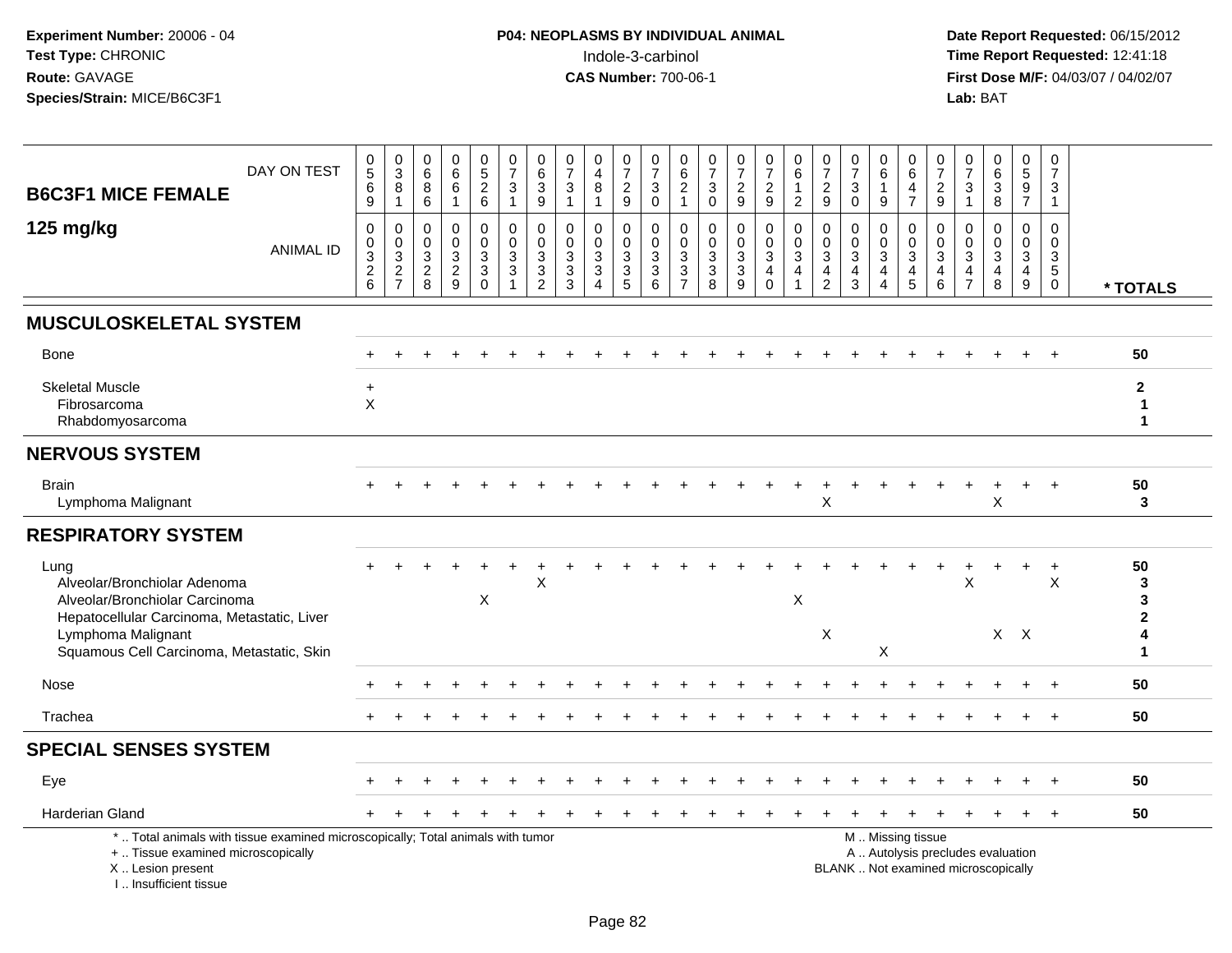**Date Report Requested:** 06/15/2012 **First Dose M/F:** 04/03/07 / 04/02/07<br>Lab: BAT **Lab:** BAT

| <b>B6C3F1 MICE FEMALE</b>                    | DAY ON TEST      | $\begin{matrix} 0 \\ 5 \end{matrix}$<br>$\,6$<br>9           | $_3^0$<br>$\bf 8$                                                | 0<br>6<br>8<br>6                                                     | $\begin{array}{c} 0 \\ 6 \end{array}$<br>6                       | $\begin{array}{c} 0 \\ 5 \end{array}$<br>$\boldsymbol{2}$<br>6 | $\begin{array}{c} 0 \\ 7 \end{array}$<br>3       | $\begin{array}{c} 0 \\ 6 \end{array}$<br>$\mathbf{3}$<br>9         | $\frac{0}{7}$<br>3                           | 0<br>4<br>8                                 | $\frac{0}{7}$<br>$\sqrt{2}$<br>9                          | $\pmb{0}$<br>$\overline{7}$<br>$\mathbf{3}$<br>$\mathbf 0$ | 0<br>$\,6\,$<br>$\sqrt{2}$                                         | $\pmb{0}$<br>$\overline{7}$<br>$\ensuremath{\mathsf{3}}$<br>$\Omega$          | $\frac{0}{7}$<br>$\overline{a}$<br>9 | $\frac{0}{7}$<br>$\sqrt{2}$<br>$9\,$                                      | $\begin{array}{c} 0 \\ 6 \end{array}$<br>$\overline{c}$ | $\begin{array}{c} 0 \\ 7 \end{array}$<br>$\frac{2}{9}$ | $\frac{0}{7}$<br>$\mathbf 3$<br>$\Omega$                             | 0<br>6<br>9                           | $\begin{array}{c} 0 \\ 6 \\ 4 \end{array}$<br>$\overline{7}$ | $\frac{0}{7}$<br>$\boldsymbol{2}$<br>$9\,$                   | 3                              | $\begin{array}{c} 0 \\ 6 \end{array}$<br>$\sqrt{3}$<br>8     | $^0$ 5<br>9<br>$\overline{ }$ | $\pmb{0}$<br>$\overline{7}$<br>3                                      |          |
|----------------------------------------------|------------------|--------------------------------------------------------------|------------------------------------------------------------------|----------------------------------------------------------------------|------------------------------------------------------------------|----------------------------------------------------------------|--------------------------------------------------|--------------------------------------------------------------------|----------------------------------------------|---------------------------------------------|-----------------------------------------------------------|------------------------------------------------------------|--------------------------------------------------------------------|-------------------------------------------------------------------------------|--------------------------------------|---------------------------------------------------------------------------|---------------------------------------------------------|--------------------------------------------------------|----------------------------------------------------------------------|---------------------------------------|--------------------------------------------------------------|--------------------------------------------------------------|--------------------------------|--------------------------------------------------------------|-------------------------------|-----------------------------------------------------------------------|----------|
| 125 mg/kg                                    | <b>ANIMAL ID</b> | 0<br>$\pmb{0}$<br>$\ensuremath{\mathsf{3}}$<br>$\frac{2}{6}$ | $\begin{smallmatrix} 0\\0\\3 \end{smallmatrix}$<br>$\frac{2}{7}$ | 0<br>$\pmb{0}$<br>$\ensuremath{\mathsf{3}}$<br>$\boldsymbol{2}$<br>8 | $\begin{smallmatrix}0\\0\\3\end{smallmatrix}$<br>$\sqrt{2}$<br>9 | 0<br>0<br>$\mathbf 3$<br>3<br>$\Omega$                         | 0<br>$\pmb{0}$<br>$\ensuremath{\mathsf{3}}$<br>3 | 0<br>$\pmb{0}$<br>$\ensuremath{\mathsf{3}}$<br>3<br>$\overline{2}$ | $\pmb{0}$<br>$\mathbf 3$<br>$\mathbf 3$<br>3 | 0<br>$\mathsf{O}\xspace$<br>3<br>$\sqrt{3}$ | 0<br>$\mathsf{O}\xspace$<br>$\sqrt{3}$<br>$\sqrt{3}$<br>5 | 0<br>$\pmb{0}$<br>$\mathbf{3}$<br>$\mathbf{3}$<br>6        | 0<br>$\pmb{0}$<br>$\ensuremath{\mathsf{3}}$<br>3<br>$\overline{ }$ | 0<br>$\pmb{0}$<br>$\ensuremath{\mathsf{3}}$<br>$\ensuremath{\mathsf{3}}$<br>8 | 0<br>0<br>3<br>3<br>9                | 0<br>$\mathsf 0$<br>$\mathbf 3$<br>$\overline{\mathbf{4}}$<br>$\mathbf 0$ | 0<br>$\pmb{0}$<br>$\sqrt{3}$<br>$\overline{4}$          | $_{\rm 0}^{\rm 0}$<br>$\sqrt{3}$<br>4<br>2             | $\pmb{0}$<br>$\pmb{0}$<br>$\sqrt{3}$<br>$\overline{\mathbf{4}}$<br>3 | 0<br>$\pmb{0}$<br>3<br>$\overline{4}$ | $\pmb{0}$<br>$\ensuremath{\mathsf{3}}$<br>4<br>5             | 0<br>$\pmb{0}$<br>$\sqrt{3}$<br>$\overline{\mathbf{4}}$<br>6 | $\ensuremath{\mathsf{3}}$<br>4 | 0<br>$\pmb{0}$<br>$\sqrt{3}$<br>$\overline{\mathbf{4}}$<br>8 | 0<br>0<br>3<br>4<br>9         | $\mathbf 0$<br>$\mathbf 0$<br>$\sqrt{3}$<br>$\sqrt{5}$<br>$\mathbf 0$ | * TOTALS |
| Adenoma<br>Carcinoma<br>Lymphoma Malignant   |                  |                                                              | X                                                                |                                                                      |                                                                  |                                                                |                                                  |                                                                    |                                              |                                             |                                                           |                                                            |                                                                    |                                                                               |                                      |                                                                           |                                                         | X                                                      |                                                                      |                                       |                                                              | $\mathsf X$                                                  |                                |                                                              | $X$ $X$                       |                                                                       | 3        |
| <b>URINARY SYSTEM</b>                        |                  |                                                              |                                                                  |                                                                      |                                                                  |                                                                |                                                  |                                                                    |                                              |                                             |                                                           |                                                            |                                                                    |                                                                               |                                      |                                                                           |                                                         |                                                        |                                                                      |                                       |                                                              |                                                              |                                |                                                              |                               |                                                                       |          |
| Kidney<br>Lymphoma Malignant                 |                  |                                                              |                                                                  |                                                                      |                                                                  |                                                                |                                                  |                                                                    |                                              |                                             |                                                           |                                                            |                                                                    |                                                                               |                                      |                                                                           |                                                         | X                                                      |                                                                      |                                       |                                                              |                                                              |                                | X                                                            | $\boldsymbol{\mathsf{X}}$     | $\ddot{}$                                                             | 50<br>4  |
| <b>Urinary Bladder</b><br>Lymphoma Malignant |                  |                                                              |                                                                  |                                                                      |                                                                  |                                                                |                                                  |                                                                    |                                              |                                             |                                                           |                                                            |                                                                    |                                                                               |                                      |                                                                           |                                                         | X                                                      |                                                                      |                                       |                                                              |                                                              |                                | X                                                            | X                             | $+$                                                                   | 50<br>3  |
| <b>SYSTEMIC LESIONS</b>                      |                  |                                                              |                                                                  |                                                                      |                                                                  |                                                                |                                                  |                                                                    |                                              |                                             |                                                           |                                                            |                                                                    |                                                                               |                                      |                                                                           |                                                         |                                                        |                                                                      |                                       |                                                              |                                                              |                                |                                                              |                               |                                                                       |          |
| Multiple Organ<br>Lymphoma Malignant         |                  |                                                              |                                                                  |                                                                      |                                                                  |                                                                |                                                  |                                                                    |                                              |                                             |                                                           |                                                            |                                                                    |                                                                               |                                      | X                                                                         |                                                         | X                                                      |                                                                      |                                       |                                                              |                                                              |                                | X.                                                           | X                             | $\ddot{}$                                                             | 50<br>6  |

\* .. Total animals with tissue examined microscopically; Total animals with tumor

+ .. Tissue examined microscopically

X .. Lesion present

I .. Insufficient tissue

 M .. Missing tissuey the contract of the contract of the contract of the contract of the contract of the contract of the contract of  $A$ . Autolysis precludes evaluation Lesion present BLANK .. Not examined microscopically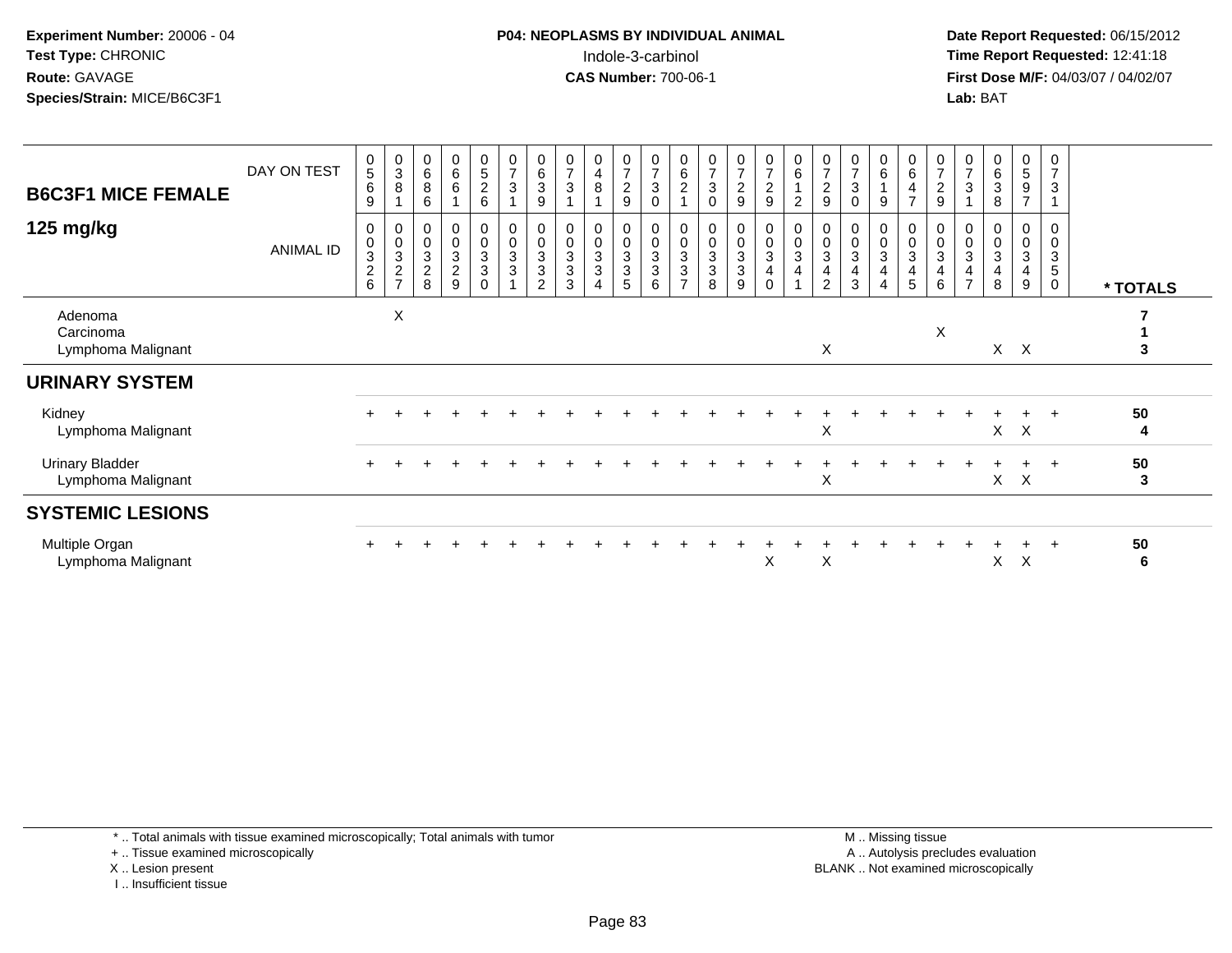**Date Report Requested:** 06/15/2012 **First Dose M/F:** 04/03/07 / 04/02/07<br>Lab: BAT **Lab:** BAT

| <b>B6C3F1 MICE FEMALE</b>                                                                                                           | DAY ON TEST      | $\frac{0}{7}$<br>$\ensuremath{\mathsf{3}}$<br>$\mathbf{1}$ | $\begin{array}{c} 0 \\ 7 \end{array}$<br>$\frac{2}{9}$       | $\frac{0}{7}$<br>$\mathbf{3}$<br>$\overline{1}$     | 0<br>6<br>$\mathbf 0$<br>$\mathbf{3}$                                   | $\frac{0}{7}$<br>$\overline{a}$<br>9                    | 0<br>$\overline{7}$<br>$\mathbf{3}$<br>$\mathbf 0$  | $\frac{0}{7}$<br>$\overline{c}$<br>$\boldsymbol{9}$ | $\frac{0}{7}$<br>$\sqrt{3}$<br>$\mathbf 0$       | $\begin{array}{c} 0 \\ 5 \end{array}$<br>$\mathbf 0$<br>$\overline{5}$ | $\frac{0}{7}$<br>$\sqrt{3}$<br>$\mathbf{1}$  | $\frac{0}{7}$<br>$\sqrt{3}$<br>$\mathsf{O}\xspace$                  | 0<br>$\overline{7}$<br>$\sqrt{3}$<br>$\mathbf 0$                                   | $\begin{array}{c} 0 \\ 7 \end{array}$<br>$\ensuremath{\mathsf{3}}$<br>$\overline{1}$ | $\frac{0}{7}$<br>$\sqrt{3}$<br>$\mathbf{1}$                               | $\begin{smallmatrix}0\\7\end{smallmatrix}$<br>$\ensuremath{\mathsf{3}}$<br>$\mathsf{O}\xspace$ | $\frac{0}{7}$<br>$\mathbf 3$<br>$\mathbf 0$             | $\begin{array}{c} 0 \\ 7 \end{array}$<br>$\sqrt{3}$<br>$\mathbf 0$      | $\frac{0}{7}$<br>$\overline{c}$<br>$\boldsymbol{9}$ | $\frac{0}{7}$<br>3<br>$\mathbf 0$         | $\frac{0}{7}$<br>$\sqrt{3}$<br>$\mathbf{1}$                                      | $\begin{array}{c} 0 \\ 7 \end{array}$<br>$\boldsymbol{2}$<br>9 | $\frac{0}{7}$<br>$\mathbf{3}$<br>$\mathbf 0$                       | $\frac{0}{7}$<br>$\pmb{0}$<br>$\,6\,$                       | $\begin{array}{c} 0 \\ 7 \end{array}$<br>$\overline{a}$<br>$\boldsymbol{9}$ | 0<br>$\overline{4}$<br>$\boldsymbol{9}$<br>$\mathbf{1}$ |                         |
|-------------------------------------------------------------------------------------------------------------------------------------|------------------|------------------------------------------------------------|--------------------------------------------------------------|-----------------------------------------------------|-------------------------------------------------------------------------|---------------------------------------------------------|-----------------------------------------------------|-----------------------------------------------------|--------------------------------------------------|------------------------------------------------------------------------|----------------------------------------------|---------------------------------------------------------------------|------------------------------------------------------------------------------------|--------------------------------------------------------------------------------------|---------------------------------------------------------------------------|------------------------------------------------------------------------------------------------|---------------------------------------------------------|-------------------------------------------------------------------------|-----------------------------------------------------|-------------------------------------------|----------------------------------------------------------------------------------|----------------------------------------------------------------|--------------------------------------------------------------------|-------------------------------------------------------------|-----------------------------------------------------------------------------|---------------------------------------------------------|-------------------------|
| 250 mg/kg                                                                                                                           | <b>ANIMAL ID</b> | $\pmb{0}$<br>$\frac{0}{3}$                                 | $\pmb{0}$<br>$\begin{array}{c} 0 \\ 3 \\ 5 \\ 2 \end{array}$ | 0<br>$\mathbf 0$<br>$\mathbf{3}$<br>$\sqrt{5}$<br>3 | $\mathbf 0$<br>$\mathbf 0$<br>3<br>$\sqrt{5}$<br>$\boldsymbol{\Lambda}$ | $\mathsf 0$<br>0<br>$\mathbf{3}$<br>5<br>$\overline{5}$ | 0<br>$\mathbf 0$<br>$\frac{3}{5}$<br>$6\phantom{1}$ | $\pmb{0}$<br>$\pmb{0}$<br>$\frac{3}{5}$             | $\mathbf 0$<br>$\mathbf 0$<br>$\frac{3}{5}$<br>8 | $\mathbf 0$<br>$\mathbf 0$<br>$\frac{3}{5}$<br>9                       | 0<br>$\mathbf 0$<br>3<br>$\,6\,$<br>$\Omega$ | $\pmb{0}$<br>$\mathbf 0$<br>$\mathbf{3}$<br>$\,6\,$<br>$\mathbf{1}$ | $\mathbf 0$<br>$\mathbf 0$<br>$\ensuremath{\mathsf{3}}$<br>$\,6$<br>$\overline{2}$ | 0<br>$\mathbf 0$<br>$\sqrt{3}$<br>$\,6\,$<br>3                                       | $\pmb{0}$<br>$\begin{array}{c} 0 \\ 3 \\ 6 \end{array}$<br>$\overline{4}$ | $\mathbf 0$<br>$\frac{0}{3}$<br>$\overline{5}$                                                 | $\pmb{0}$<br>$\mathbf 0$<br>$\mathbf 3$<br>$\,6\,$<br>6 | $\mathbf 0$<br>$\mathbf 0$<br>$\mathbf{3}$<br>$\,6\,$<br>$\overline{7}$ | $\pmb{0}$<br>$\mathbf 0$<br>$\frac{3}{6}$<br>8      | 0<br>0<br>$\frac{3}{6}$<br>$\overline{9}$ | $\mathsf{O}\xspace$<br>$\begin{array}{c} 0 \\ 3 \\ 7 \end{array}$<br>$\mathbf 0$ | $\mathsf 0$<br>$\mathbf 0$<br>$\frac{3}{7}$                    | $\mathbf 0$<br>$\boldsymbol{0}$<br>$\frac{3}{7}$<br>$\overline{2}$ | $\mathbf 0$<br>$\mathbf 0$<br>$\frac{3}{7}$<br>$\mathbf{3}$ | 0<br>0<br>$\frac{3}{7}$<br>$\overline{4}$                                   | $\pmb{0}$<br>$\mathbf 0$<br>$\frac{3}{7}$               | females<br>$($ cont $)$ |
| <b>ALIMENTARY SYSTEM</b>                                                                                                            |                  |                                                            |                                                              |                                                     |                                                                         |                                                         |                                                     |                                                     |                                                  |                                                                        |                                              |                                                                     |                                                                                    |                                                                                      |                                                                           |                                                                                                |                                                         |                                                                         |                                                     |                                           |                                                                                  |                                                                |                                                                    |                                                             |                                                                             |                                                         |                         |
| Esophagus                                                                                                                           |                  |                                                            |                                                              |                                                     |                                                                         |                                                         |                                                     |                                                     |                                                  |                                                                        |                                              |                                                                     |                                                                                    |                                                                                      |                                                                           |                                                                                                |                                                         |                                                                         |                                                     |                                           |                                                                                  |                                                                |                                                                    |                                                             |                                                                             |                                                         |                         |
| Gallbladder<br>Lymphoma Malignant                                                                                                   |                  |                                                            |                                                              |                                                     |                                                                         |                                                         |                                                     |                                                     |                                                  |                                                                        |                                              |                                                                     |                                                                                    |                                                                                      |                                                                           |                                                                                                |                                                         |                                                                         |                                                     |                                           |                                                                                  |                                                                |                                                                    |                                                             |                                                                             |                                                         |                         |
| Intestine Large, Cecum                                                                                                              |                  |                                                            |                                                              |                                                     |                                                                         |                                                         |                                                     |                                                     |                                                  |                                                                        |                                              |                                                                     |                                                                                    |                                                                                      |                                                                           |                                                                                                |                                                         |                                                                         |                                                     |                                           |                                                                                  |                                                                |                                                                    |                                                             |                                                                             | $\overline{+}$                                          |                         |
| Intestine Large, Colon                                                                                                              |                  |                                                            |                                                              |                                                     |                                                                         |                                                         |                                                     |                                                     |                                                  |                                                                        |                                              |                                                                     |                                                                                    |                                                                                      |                                                                           |                                                                                                |                                                         |                                                                         |                                                     |                                           |                                                                                  |                                                                |                                                                    |                                                             |                                                                             |                                                         |                         |
| Intestine Large, Rectum                                                                                                             |                  |                                                            |                                                              |                                                     |                                                                         |                                                         |                                                     |                                                     |                                                  |                                                                        |                                              |                                                                     |                                                                                    |                                                                                      |                                                                           |                                                                                                |                                                         |                                                                         |                                                     |                                           |                                                                                  |                                                                |                                                                    |                                                             |                                                                             | $\overline{+}$                                          |                         |
| Intestine Small, Duodenum                                                                                                           |                  |                                                            |                                                              |                                                     |                                                                         |                                                         |                                                     |                                                     |                                                  |                                                                        |                                              |                                                                     |                                                                                    |                                                                                      |                                                                           |                                                                                                |                                                         |                                                                         |                                                     |                                           |                                                                                  |                                                                |                                                                    |                                                             |                                                                             |                                                         |                         |
| Intestine Small, Ileum<br>Lymphoma Malignant                                                                                        |                  |                                                            |                                                              |                                                     |                                                                         |                                                         |                                                     |                                                     |                                                  |                                                                        |                                              |                                                                     |                                                                                    |                                                                                      |                                                                           |                                                                                                |                                                         |                                                                         |                                                     |                                           |                                                                                  |                                                                |                                                                    |                                                             |                                                                             | $+$                                                     |                         |
| Intestine Small, Jejunum<br>Lymphoma Malignant                                                                                      |                  |                                                            |                                                              |                                                     |                                                                         |                                                         |                                                     |                                                     |                                                  |                                                                        |                                              |                                                                     |                                                                                    |                                                                                      |                                                                           |                                                                                                |                                                         |                                                                         |                                                     |                                           |                                                                                  |                                                                |                                                                    |                                                             |                                                                             | $+$                                                     |                         |
| Liver<br>Hepatoblastoma                                                                                                             |                  |                                                            |                                                              |                                                     |                                                                         |                                                         |                                                     |                                                     |                                                  |                                                                        |                                              |                                                                     |                                                                                    |                                                                                      |                                                                           |                                                                                                |                                                         |                                                                         |                                                     |                                           |                                                                                  |                                                                |                                                                    |                                                             |                                                                             |                                                         |                         |
| Hepatocellular Adenoma<br>Hepatocellular Adenoma, Multiple<br>Hepatocellular Carcinoma<br>Histiocytic Sarcoma<br>Lymphoma Malignant |                  |                                                            | $\boldsymbol{\mathsf{X}}$                                    |                                                     | $\mathsf X$                                                             |                                                         | $\mathsf X$                                         |                                                     |                                                  |                                                                        |                                              |                                                                     | $\times$                                                                           |                                                                                      | $\mathsf X$                                                               |                                                                                                | $\mathsf X$                                             |                                                                         |                                                     |                                           |                                                                                  |                                                                |                                                                    |                                                             | X                                                                           |                                                         |                         |
| Mesentery                                                                                                                           |                  |                                                            |                                                              |                                                     |                                                                         |                                                         |                                                     |                                                     |                                                  |                                                                        |                                              |                                                                     |                                                                                    | $+$                                                                                  |                                                                           |                                                                                                |                                                         |                                                                         |                                                     |                                           |                                                                                  |                                                                |                                                                    |                                                             |                                                                             |                                                         |                         |
| *  Total animals with tissue examined microscopically; Total animals with tumor<br>+  Tissue examined microscopically               |                  |                                                            |                                                              |                                                     |                                                                         |                                                         |                                                     |                                                     |                                                  |                                                                        |                                              |                                                                     |                                                                                    |                                                                                      |                                                                           |                                                                                                |                                                         |                                                                         |                                                     |                                           | M  Missing tissue                                                                |                                                                |                                                                    | A  Autolysis precludes evaluation                           |                                                                             |                                                         |                         |

X .. Lesion present

I .. Insufficient tissue

Lesion present BLANK .. Not examined microscopically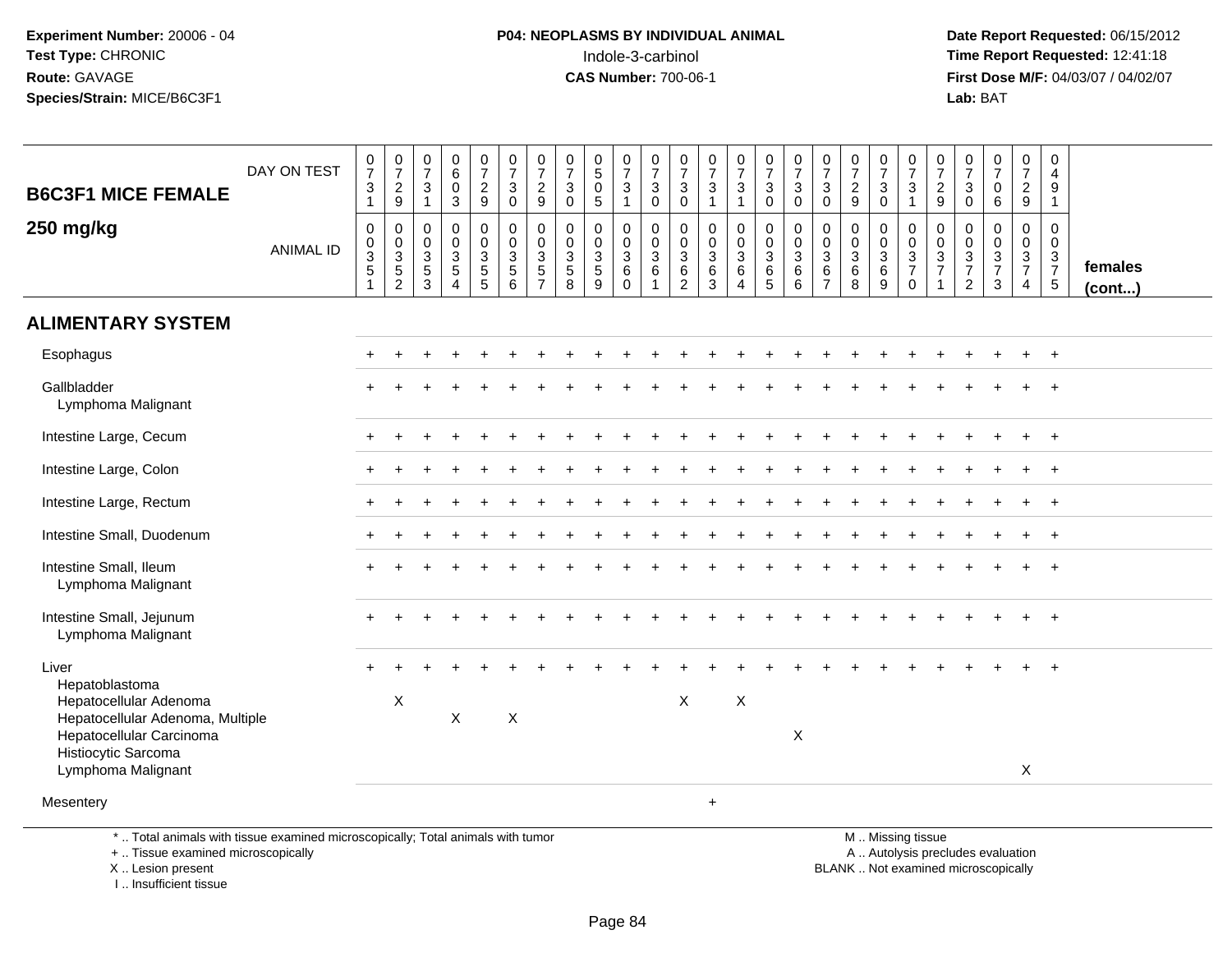### **P04: NEOPLASMS BY INDIVIDUAL ANIMAL**<br>Indole-3-carbinol Indole-3-carbinol **Time Report Requested:** 12:41:18

| <b>B6C3F1 MICE FEMALE</b>                                                                                                                                           | DAY ON TEST      | $\frac{0}{7}$<br>$\mathbf{3}$<br>$\mathbf{1}$ | $\begin{smallmatrix}0\\7\end{smallmatrix}$<br>$rac{2}{9}$      | $\frac{0}{7}$<br>3<br>$\overline{1}$    | $\pmb{0}$<br>6<br>$\mathbf 0$<br>$\sqrt{3}$                             | $\begin{smallmatrix}0\\7\end{smallmatrix}$<br>$\overline{c}$<br>$\boldsymbol{9}$ | $\frac{0}{7}$<br>$\mathbf{3}$<br>$\mathbf 0$                             | $\frac{0}{7}$<br>$\overline{c}$<br>9            | 0<br>$\overline{7}$<br>$\sqrt{3}$<br>$\mathbf 0$    | $\begin{array}{c} 0 \\ 5 \end{array}$<br>$\mathbf 0$<br>5 | $\frac{0}{7}$<br>$\ensuremath{\mathsf{3}}$<br>$\mathbf{1}$ | $\frac{0}{7}$<br>$\mathbf{3}$<br>$\mathbf 0$                       | 0<br>$\overline{7}$<br>$\mathbf{3}$<br>$\mathbf 0$ | $\frac{0}{7}$<br>$\sqrt{3}$<br>$\overline{1}$ | $\begin{array}{c} 0 \\ 7 \end{array}$<br>$\sqrt{3}$<br>$\mathbf{1}$                        | $\begin{smallmatrix}0\\7\end{smallmatrix}$<br>$\mathbf{3}$<br>$\mathbf 0$ | $\frac{0}{7}$<br>$\sqrt{3}$<br>$\Omega$                    | $\frac{0}{7}$<br>$\sqrt{3}$<br>$\mathbf 0$   | $\frac{0}{7}$<br>$\overline{2}$<br>$\boldsymbol{9}$  | $\frac{0}{7}$<br>3<br>$\mathbf 0$            | $\begin{array}{c} 0 \\ 7 \end{array}$<br>$\mathbf{3}$<br>$\mathbf{1}$ | $\frac{0}{7}$<br>$\boldsymbol{2}$<br>9                     | $\mathbf 0$<br>$\overline{7}$<br>$\mathsf 3$<br>$\mathbf 0$        | $\begin{array}{c} 0 \\ 7 \end{array}$<br>$\mathbf 0$<br>6                | $\frac{0}{7}$<br>$\overline{c}$<br>$9\,$                            | $\mathbf 0$<br>$\overline{4}$<br>$\boldsymbol{9}$<br>$\mathbf{1}$ |                   |
|---------------------------------------------------------------------------------------------------------------------------------------------------------------------|------------------|-----------------------------------------------|----------------------------------------------------------------|-----------------------------------------|-------------------------------------------------------------------------|----------------------------------------------------------------------------------|--------------------------------------------------------------------------|-------------------------------------------------|-----------------------------------------------------|-----------------------------------------------------------|------------------------------------------------------------|--------------------------------------------------------------------|----------------------------------------------------|-----------------------------------------------|--------------------------------------------------------------------------------------------|---------------------------------------------------------------------------|------------------------------------------------------------|----------------------------------------------|------------------------------------------------------|----------------------------------------------|-----------------------------------------------------------------------|------------------------------------------------------------|--------------------------------------------------------------------|--------------------------------------------------------------------------|---------------------------------------------------------------------|-------------------------------------------------------------------|-------------------|
| 250 mg/kg                                                                                                                                                           | <b>ANIMAL ID</b> | 0<br>0<br>$\frac{3}{5}$<br>1                  | $\mathbf 0$<br>$\begin{array}{c} 0 \\ 3 \\ 5 \\ 2 \end{array}$ | $\Omega$<br>0<br>3<br>5<br>$\mathbf{3}$ | $\Omega$<br>$\mathbf 0$<br>$\mathbf{3}$<br>$\sqrt{5}$<br>$\overline{A}$ | 0<br>$\mathbf 0$<br>$\mathbf{3}$<br>$\frac{5}{5}$                                | $\mathbf 0$<br>$\mathbf 0$<br>$\ensuremath{\mathsf{3}}$<br>$\frac{5}{6}$ | 0<br>$\pmb{0}$<br>$\mathbf{3}$<br>$\frac{5}{7}$ | $\mathbf{0}$<br>$\mathbf 0$<br>3<br>$\sqrt{5}$<br>8 | $\mathbf 0$<br>$\mathbf 0$<br>3<br>$\frac{5}{9}$          | 0<br>$\mathbf 0$<br>3<br>6<br>$\mathbf 0$                  | $\Omega$<br>$\mathsf{O}$<br>3<br>$6\phantom{1}6$<br>$\overline{1}$ | 0<br>0<br>$\mathbf{3}$<br>6<br>$\overline{2}$      | 0<br>$\mathbf 0$<br>$\mathbf{3}$<br>6<br>3    | $\mathbf 0$<br>$\pmb{0}$<br>$\ensuremath{\mathsf{3}}$<br>$\,6\,$<br>$\boldsymbol{\Lambda}$ | 0<br>$\mathbf 0$<br>$\mathsf 3$<br>$6\over 5$                             | $\mathbf 0$<br>$\mathbf 0$<br>$\mathbf{3}$<br>$\,6\,$<br>6 | $\mathbf 0$<br>0<br>3<br>6<br>$\overline{7}$ | $\mathbf 0$<br>$\mathbf 0$<br>$\mathbf{3}$<br>6<br>8 | 0<br>$\mathbf 0$<br>3<br>$\overline{6}$<br>9 | $\mathbf 0$<br>$\mathbf 0$<br>$\frac{3}{7}$<br>$\mathbf 0$            | $\mathbf 0$<br>$\mathsf 0$<br>$\sqrt{3}$<br>$\overline{7}$ | $\mathbf 0$<br>$\boldsymbol{0}$<br>$\frac{3}{7}$<br>$\overline{2}$ | $\Omega$<br>$\mathbf 0$<br>$\frac{3}{7}$<br>$\mathbf{3}$                 | $\mathbf 0$<br>$\mathbf 0$<br>3<br>$\overline{7}$<br>$\overline{4}$ | 0<br>$\mathbf 0$<br>$\frac{3}{7}$                                 | females<br>(cont) |
| Lymphoma Malignant                                                                                                                                                  |                  |                                               |                                                                |                                         |                                                                         |                                                                                  |                                                                          |                                                 |                                                     |                                                           |                                                            |                                                                    |                                                    |                                               |                                                                                            |                                                                           |                                                            |                                              |                                                      |                                              |                                                                       |                                                            |                                                                    |                                                                          |                                                                     |                                                                   |                   |
| Pancreas<br>Lymphoma Malignant                                                                                                                                      |                  | ÷                                             |                                                                |                                         |                                                                         |                                                                                  |                                                                          |                                                 |                                                     |                                                           |                                                            |                                                                    |                                                    |                                               |                                                                                            |                                                                           |                                                            |                                              |                                                      |                                              |                                                                       |                                                            |                                                                    |                                                                          |                                                                     | $+$                                                               |                   |
| Salivary Glands<br>Lymphoma Malignant                                                                                                                               |                  | ÷                                             |                                                                |                                         |                                                                         |                                                                                  |                                                                          |                                                 |                                                     |                                                           |                                                            |                                                                    |                                                    |                                               |                                                                                            |                                                                           |                                                            |                                              |                                                      |                                              |                                                                       |                                                            |                                                                    |                                                                          |                                                                     |                                                                   |                   |
| Stomach, Forestomach                                                                                                                                                |                  | ÷                                             |                                                                |                                         |                                                                         |                                                                                  |                                                                          |                                                 |                                                     |                                                           |                                                            |                                                                    |                                                    |                                               |                                                                                            |                                                                           |                                                            |                                              |                                                      |                                              |                                                                       |                                                            |                                                                    |                                                                          | $\ddot{}$                                                           | $^+$                                                              |                   |
| Stomach, Glandular                                                                                                                                                  |                  |                                               |                                                                |                                         |                                                                         |                                                                                  |                                                                          |                                                 |                                                     |                                                           |                                                            |                                                                    |                                                    |                                               |                                                                                            |                                                                           |                                                            |                                              |                                                      |                                              |                                                                       |                                                            |                                                                    |                                                                          | $\ddot{}$                                                           | $^{+}$                                                            |                   |
| Tongue<br>Squamous Cell Papilloma                                                                                                                                   |                  |                                               |                                                                |                                         |                                                                         |                                                                                  |                                                                          | $\ddot{}$<br>$\pmb{\times}$                     |                                                     |                                                           |                                                            |                                                                    |                                                    |                                               |                                                                                            |                                                                           |                                                            |                                              |                                                      |                                              |                                                                       |                                                            |                                                                    |                                                                          |                                                                     |                                                                   |                   |
| Tooth                                                                                                                                                               |                  |                                               |                                                                |                                         | $\ddot{}$                                                               |                                                                                  |                                                                          | $\ddot{}$                                       |                                                     |                                                           | $\ddot{}$                                                  |                                                                    | $+$                                                | $+$                                           |                                                                                            |                                                                           |                                                            |                                              |                                                      |                                              |                                                                       | $\ddot{}$                                                  |                                                                    |                                                                          |                                                                     |                                                                   |                   |
| <b>CARDIOVASCULAR SYSTEM</b>                                                                                                                                        |                  |                                               |                                                                |                                         |                                                                         |                                                                                  |                                                                          |                                                 |                                                     |                                                           |                                                            |                                                                    |                                                    |                                               |                                                                                            |                                                                           |                                                            |                                              |                                                      |                                              |                                                                       |                                                            |                                                                    |                                                                          |                                                                     |                                                                   |                   |
| <b>Blood Vessel</b>                                                                                                                                                 |                  |                                               |                                                                |                                         |                                                                         |                                                                                  |                                                                          |                                                 |                                                     |                                                           |                                                            |                                                                    |                                                    |                                               |                                                                                            |                                                                           |                                                            |                                              |                                                      |                                              |                                                                       |                                                            |                                                                    |                                                                          |                                                                     | $\overline{ }$                                                    |                   |
| Heart                                                                                                                                                               |                  | $+$                                           |                                                                |                                         |                                                                         |                                                                                  |                                                                          |                                                 |                                                     |                                                           |                                                            |                                                                    |                                                    |                                               |                                                                                            |                                                                           |                                                            |                                              |                                                      |                                              |                                                                       |                                                            |                                                                    |                                                                          | +                                                                   | $+$                                                               |                   |
| <b>ENDOCRINE SYSTEM</b>                                                                                                                                             |                  |                                               |                                                                |                                         |                                                                         |                                                                                  |                                                                          |                                                 |                                                     |                                                           |                                                            |                                                                    |                                                    |                                               |                                                                                            |                                                                           |                                                            |                                              |                                                      |                                              |                                                                       |                                                            |                                                                    |                                                                          |                                                                     |                                                                   |                   |
| <b>Adrenal Cortex</b><br>Lymphoma Malignant                                                                                                                         |                  |                                               |                                                                |                                         |                                                                         |                                                                                  |                                                                          |                                                 |                                                     |                                                           |                                                            |                                                                    |                                                    |                                               |                                                                                            |                                                                           |                                                            |                                              |                                                      |                                              |                                                                       |                                                            |                                                                    |                                                                          |                                                                     | $\overline{+}$                                                    |                   |
| Adrenal Medulla                                                                                                                                                     |                  |                                               |                                                                |                                         |                                                                         |                                                                                  |                                                                          |                                                 |                                                     |                                                           |                                                            |                                                                    |                                                    |                                               |                                                                                            |                                                                           |                                                            |                                              |                                                      |                                              |                                                                       |                                                            |                                                                    |                                                                          |                                                                     |                                                                   |                   |
| Islets, Pancreatic                                                                                                                                                  |                  |                                               |                                                                |                                         |                                                                         |                                                                                  |                                                                          |                                                 |                                                     |                                                           |                                                            |                                                                    |                                                    |                                               |                                                                                            |                                                                           |                                                            |                                              |                                                      |                                              |                                                                       |                                                            |                                                                    |                                                                          |                                                                     |                                                                   |                   |
| *  Total animals with tissue examined microscopically; Total animals with tumor<br>+  Tissue examined microscopically<br>X  Lesion present<br>I Insufficient tissue |                  |                                               |                                                                |                                         |                                                                         |                                                                                  |                                                                          |                                                 |                                                     |                                                           |                                                            |                                                                    |                                                    |                                               |                                                                                            |                                                                           |                                                            |                                              |                                                      |                                              | M  Missing tissue                                                     |                                                            |                                                                    | A  Autolysis precludes evaluation<br>BLANK  Not examined microscopically |                                                                     |                                                                   |                   |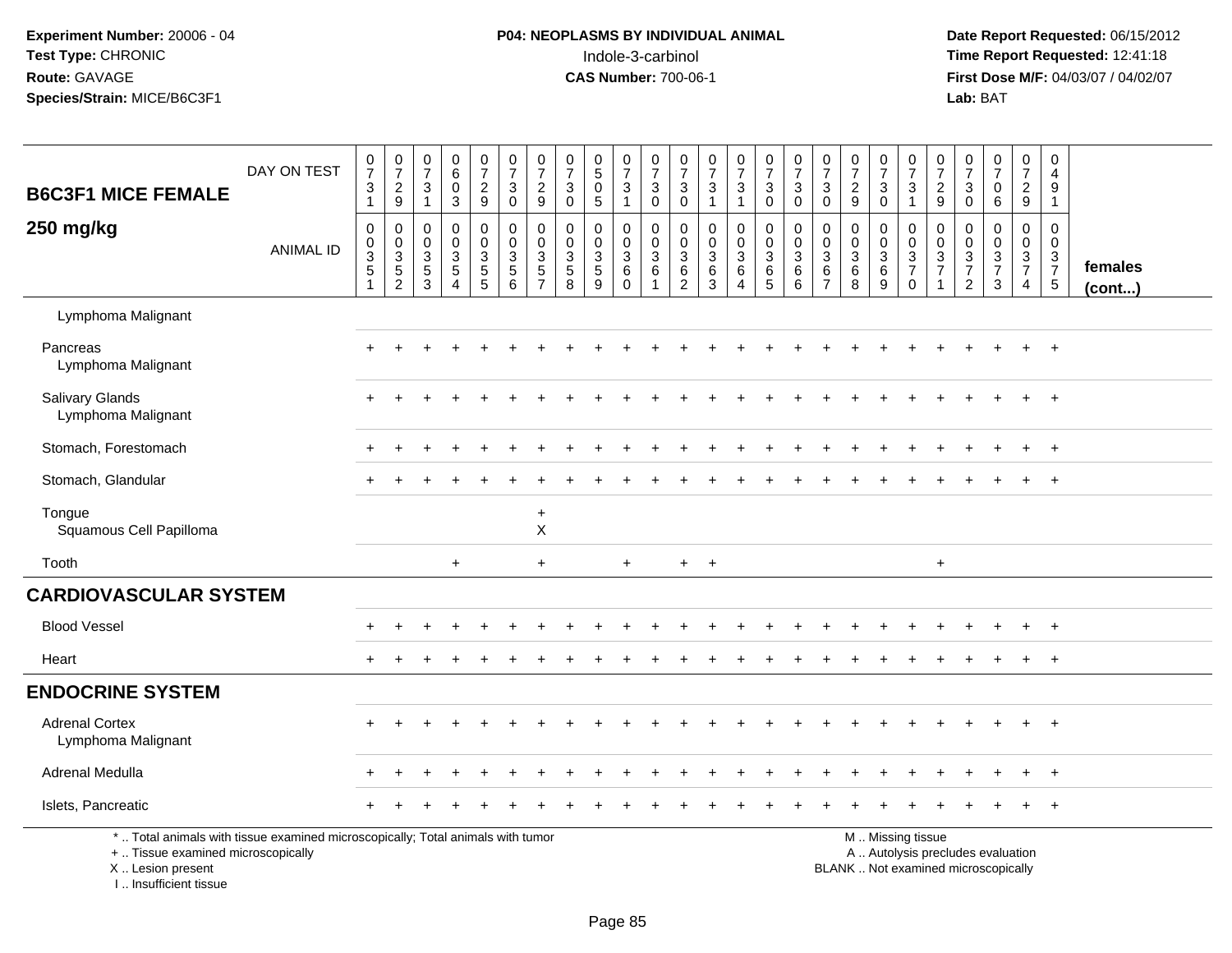| <b>B6C3F1 MICE FEMALE</b>                                                                                                                                           | DAY ON TEST      | $\frac{0}{7}$<br>$\ensuremath{\mathsf{3}}$<br>$\mathbf{1}$ | $\frac{0}{7}$<br>$\frac{2}{9}$                                         | $\frac{0}{7}$<br>3<br>$\mathbf{1}$                                                      | $\pmb{0}$<br>$\,6\,$<br>$\pmb{0}$<br>$\overline{3}$                      | $\frac{0}{7}$<br>$\frac{2}{9}$                            | $\frac{0}{7}$<br>$\mathbf{3}$<br>$\overline{0}$                                     | $\begin{array}{c} 0 \\ 7 \end{array}$<br>$\frac{2}{9}$            | $\frac{0}{7}$<br>$\mathbf{3}$<br>$\mathbf 0$                      | $\begin{array}{c} 0 \\ 5 \end{array}$<br>$\mathbf 0$<br>5                      | $\frac{0}{7}$<br>$\mathsf 3$<br>$\mathbf{1}$    | $\frac{0}{7}$<br>$\sqrt{3}$<br>$\mathbf 0$                      | $\frac{0}{7}$<br>$\mathbf{3}$<br>$\mathbf 0$                      | $\frac{0}{7}$<br>$\ensuremath{\mathsf{3}}$<br>$\overline{1}$ | $\frac{0}{7}$<br>$\ensuremath{\mathsf{3}}$<br>$\mathbf{1}$ | $\begin{smallmatrix}0\\7\end{smallmatrix}$<br>$_{\rm 0}^3$    | $\frac{0}{7}$<br>$\ensuremath{\mathsf{3}}$<br>$\overline{0}$ | $\frac{0}{7}$<br>$\sqrt{3}$<br>$\mathbf 0$                         | $\begin{smallmatrix}0\\7\end{smallmatrix}$<br>$\frac{2}{9}$   | $\frac{0}{7}$<br>$\mathbf{3}$<br>$\overline{0}$                         | $\frac{0}{7}$<br>$\mathbf{3}$<br>$\mathbf{1}$       | $\frac{0}{7}$<br>$\frac{2}{9}$                            | $\frac{0}{7}$<br>$\mathbf{3}$<br>$\mathbf 0$                  | $\frac{0}{7}$<br>$\pmb{0}$<br>6                                          | $\frac{0}{7}$<br>$\overline{a}$<br>9                          | 0<br>$\overline{4}$<br>$\boldsymbol{9}$<br>$\mathbf{1}$        |                   |
|---------------------------------------------------------------------------------------------------------------------------------------------------------------------|------------------|------------------------------------------------------------|------------------------------------------------------------------------|-----------------------------------------------------------------------------------------|--------------------------------------------------------------------------|-----------------------------------------------------------|-------------------------------------------------------------------------------------|-------------------------------------------------------------------|-------------------------------------------------------------------|--------------------------------------------------------------------------------|-------------------------------------------------|-----------------------------------------------------------------|-------------------------------------------------------------------|--------------------------------------------------------------|------------------------------------------------------------|---------------------------------------------------------------|--------------------------------------------------------------|--------------------------------------------------------------------|---------------------------------------------------------------|-------------------------------------------------------------------------|-----------------------------------------------------|-----------------------------------------------------------|---------------------------------------------------------------|--------------------------------------------------------------------------|---------------------------------------------------------------|----------------------------------------------------------------|-------------------|
| 250 mg/kg                                                                                                                                                           | <b>ANIMAL ID</b> | $\pmb{0}$<br>$\frac{0}{3}$<br>$\mathbf{1}$                 | $\mathsf{O}\xspace$<br>$\begin{array}{c} 0 \\ 3 \\ 5 \\ 2 \end{array}$ | $\mathbf 0$<br>$\mathbf 0$<br>$\ensuremath{\mathsf{3}}$<br>$\sqrt{5}$<br>$\overline{3}$ | $\mathbf 0$<br>$\mathsf 0$<br>$\sqrt{3}$<br>$\sqrt{5}$<br>$\overline{4}$ | $\pmb{0}$<br>$\mathbf 0$<br>$\mathbf{3}$<br>$\frac{5}{5}$ | $\begin{smallmatrix}0\0\0\end{smallmatrix}$<br>$\mathbf{3}$<br>$5\phantom{.0}$<br>6 | $\mathbf 0$<br>$\ddot{\mathbf{0}}$<br>$\sqrt{3}$<br>$\frac{5}{7}$ | $\mathbf 0$<br>$\mathbf 0$<br>$\mathbf{3}$<br>5<br>$\overline{8}$ | $\boldsymbol{0}$<br>$\mathbf 0$<br>$\mathbf 3$<br>$\sqrt{5}$<br>$\overline{9}$ | 0<br>$\mathbf 0$<br>$\sqrt{3}$<br>6<br>$\Omega$ | $\pmb{0}$<br>$\mathbf 0$<br>$\mathbf{3}$<br>6<br>$\overline{1}$ | $\mathbf 0$<br>$\mathbf 0$<br>$\mathbf{3}$<br>6<br>$\overline{2}$ | $\mathsf 0$<br>$\mathbf 0$<br>$\sqrt{3}$<br>$\,6\,$<br>3     | $\pmb{0}$<br>$\mathbf 0$<br>$\sqrt{3}$<br>$\,6\,$<br>4     | $\mathbf 0$<br>$\mathbf 0$<br>$\frac{3}{6}$<br>$\overline{5}$ | $\pmb{0}$<br>$\mathsf{O}\xspace$<br>$\sqrt{3}$<br>6<br>6     | $\pmb{0}$<br>$\mathbf 0$<br>3<br>$6\phantom{1}6$<br>$\overline{7}$ | $\mathbf 0$<br>$\mathbf 0$<br>$\frac{3}{6}$<br>$\overline{8}$ | 0<br>$\overline{0}$<br>$\mathbf{3}$<br>$\overline{6}$<br>$\overline{9}$ | 0<br>$\overline{0}$<br>$\frac{3}{7}$<br>$\mathbf 0$ | $\pmb{0}$<br>$\mathbf 0$<br>$\frac{3}{7}$<br>$\mathbf{1}$ | $\mathbf 0$<br>$\mathbf 0$<br>$\frac{3}{7}$<br>$\overline{2}$ | $\mathbf 0$<br>$\mathbf 0$<br>$\frac{3}{7}$<br>$\overline{3}$            | $\mathbf 0$<br>$\mathbf 0$<br>$\frac{3}{7}$<br>$\overline{4}$ | $\mathbf 0$<br>$\mathbf 0$<br>$\frac{3}{7}$<br>$5\phantom{.0}$ | females<br>(cont) |
| Parathyroid Gland                                                                                                                                                   |                  |                                                            |                                                                        |                                                                                         |                                                                          |                                                           |                                                                                     | M                                                                 |                                                                   |                                                                                | M                                               |                                                                 |                                                                   |                                                              |                                                            |                                                               |                                                              |                                                                    |                                                               |                                                                         |                                                     |                                                           |                                                               |                                                                          |                                                               | $\ddot{}$                                                      |                   |
| <b>Pituitary Gland</b><br>Pars Distalis, Adenoma                                                                                                                    |                  | $\ddot{}$<br>X                                             |                                                                        |                                                                                         |                                                                          |                                                           |                                                                                     |                                                                   |                                                                   |                                                                                |                                                 |                                                                 |                                                                   |                                                              |                                                            |                                                               |                                                              |                                                                    |                                                               |                                                                         |                                                     |                                                           |                                                               |                                                                          |                                                               |                                                                |                   |
| <b>Thyroid Gland</b><br>Follicular Cell, Adenoma                                                                                                                    |                  | $\ddot{}$                                                  |                                                                        |                                                                                         |                                                                          |                                                           |                                                                                     |                                                                   |                                                                   |                                                                                |                                                 |                                                                 |                                                                   |                                                              |                                                            |                                                               | X                                                            |                                                                    |                                                               |                                                                         |                                                     |                                                           |                                                               |                                                                          |                                                               |                                                                |                   |
| <b>GENERAL BODY SYSTEM</b>                                                                                                                                          |                  |                                                            |                                                                        |                                                                                         |                                                                          |                                                           |                                                                                     |                                                                   |                                                                   |                                                                                |                                                 |                                                                 |                                                                   |                                                              |                                                            |                                                               |                                                              |                                                                    |                                                               |                                                                         |                                                     |                                                           |                                                               |                                                                          |                                                               |                                                                |                   |
| <b>NONE</b>                                                                                                                                                         |                  |                                                            |                                                                        |                                                                                         |                                                                          |                                                           |                                                                                     |                                                                   |                                                                   |                                                                                |                                                 |                                                                 |                                                                   |                                                              |                                                            |                                                               |                                                              |                                                                    |                                                               |                                                                         |                                                     |                                                           |                                                               |                                                                          |                                                               |                                                                |                   |
| <b>GENITAL SYSTEM</b>                                                                                                                                               |                  |                                                            |                                                                        |                                                                                         |                                                                          |                                                           |                                                                                     |                                                                   |                                                                   |                                                                                |                                                 |                                                                 |                                                                   |                                                              |                                                            |                                                               |                                                              |                                                                    |                                                               |                                                                         |                                                     |                                                           |                                                               |                                                                          |                                                               |                                                                |                   |
| <b>Clitoral Gland</b>                                                                                                                                               |                  |                                                            |                                                                        |                                                                                         |                                                                          |                                                           |                                                                                     |                                                                   |                                                                   |                                                                                |                                                 |                                                                 |                                                                   |                                                              |                                                            |                                                               |                                                              |                                                                    |                                                               |                                                                         |                                                     |                                                           |                                                               |                                                                          |                                                               | $\ddot{}$                                                      |                   |
| Ovary<br>Cystadenoma<br>Hemangioma                                                                                                                                  |                  |                                                            |                                                                        |                                                                                         |                                                                          |                                                           |                                                                                     |                                                                   |                                                                   |                                                                                |                                                 |                                                                 |                                                                   |                                                              |                                                            |                                                               | X                                                            | X                                                                  |                                                               |                                                                         |                                                     |                                                           |                                                               |                                                                          |                                                               |                                                                |                   |
| Histiocytic Sarcoma<br>Lymphoma Malignant                                                                                                                           |                  |                                                            |                                                                        |                                                                                         |                                                                          |                                                           |                                                                                     |                                                                   |                                                                   |                                                                                |                                                 |                                                                 |                                                                   |                                                              |                                                            |                                                               |                                                              |                                                                    |                                                               |                                                                         |                                                     |                                                           |                                                               |                                                                          | X                                                             |                                                                |                   |
| <b>Uterus</b><br>Histiocytic Sarcoma<br>Polyp Stromal                                                                                                               |                  |                                                            | X X X                                                                  |                                                                                         |                                                                          |                                                           |                                                                                     |                                                                   |                                                                   |                                                                                |                                                 |                                                                 |                                                                   |                                                              |                                                            |                                                               |                                                              |                                                                    |                                                               |                                                                         |                                                     |                                                           |                                                               |                                                                          |                                                               |                                                                |                   |
| <b>HEMATOPOIETIC SYSTEM</b>                                                                                                                                         |                  |                                                            |                                                                        |                                                                                         |                                                                          |                                                           |                                                                                     |                                                                   |                                                                   |                                                                                |                                                 |                                                                 |                                                                   |                                                              |                                                            |                                                               |                                                              |                                                                    |                                                               |                                                                         |                                                     |                                                           |                                                               |                                                                          |                                                               |                                                                |                   |
| <b>Bone Marrow</b>                                                                                                                                                  |                  |                                                            |                                                                        |                                                                                         |                                                                          |                                                           |                                                                                     |                                                                   |                                                                   |                                                                                |                                                 |                                                                 |                                                                   |                                                              |                                                            |                                                               |                                                              |                                                                    |                                                               |                                                                         |                                                     |                                                           |                                                               |                                                                          |                                                               |                                                                |                   |
| Lymph Node                                                                                                                                                          |                  |                                                            |                                                                        |                                                                                         |                                                                          |                                                           |                                                                                     |                                                                   |                                                                   |                                                                                |                                                 |                                                                 |                                                                   |                                                              |                                                            |                                                               |                                                              |                                                                    |                                                               |                                                                         |                                                     |                                                           |                                                               |                                                                          |                                                               |                                                                |                   |
| *  Total animals with tissue examined microscopically; Total animals with tumor<br>+  Tissue examined microscopically<br>X  Lesion present<br>I Insufficient tissue |                  |                                                            |                                                                        |                                                                                         |                                                                          |                                                           |                                                                                     |                                                                   |                                                                   |                                                                                |                                                 |                                                                 |                                                                   |                                                              |                                                            |                                                               |                                                              |                                                                    |                                                               | M  Missing tissue                                                       |                                                     |                                                           |                                                               | A  Autolysis precludes evaluation<br>BLANK  Not examined microscopically |                                                               |                                                                |                   |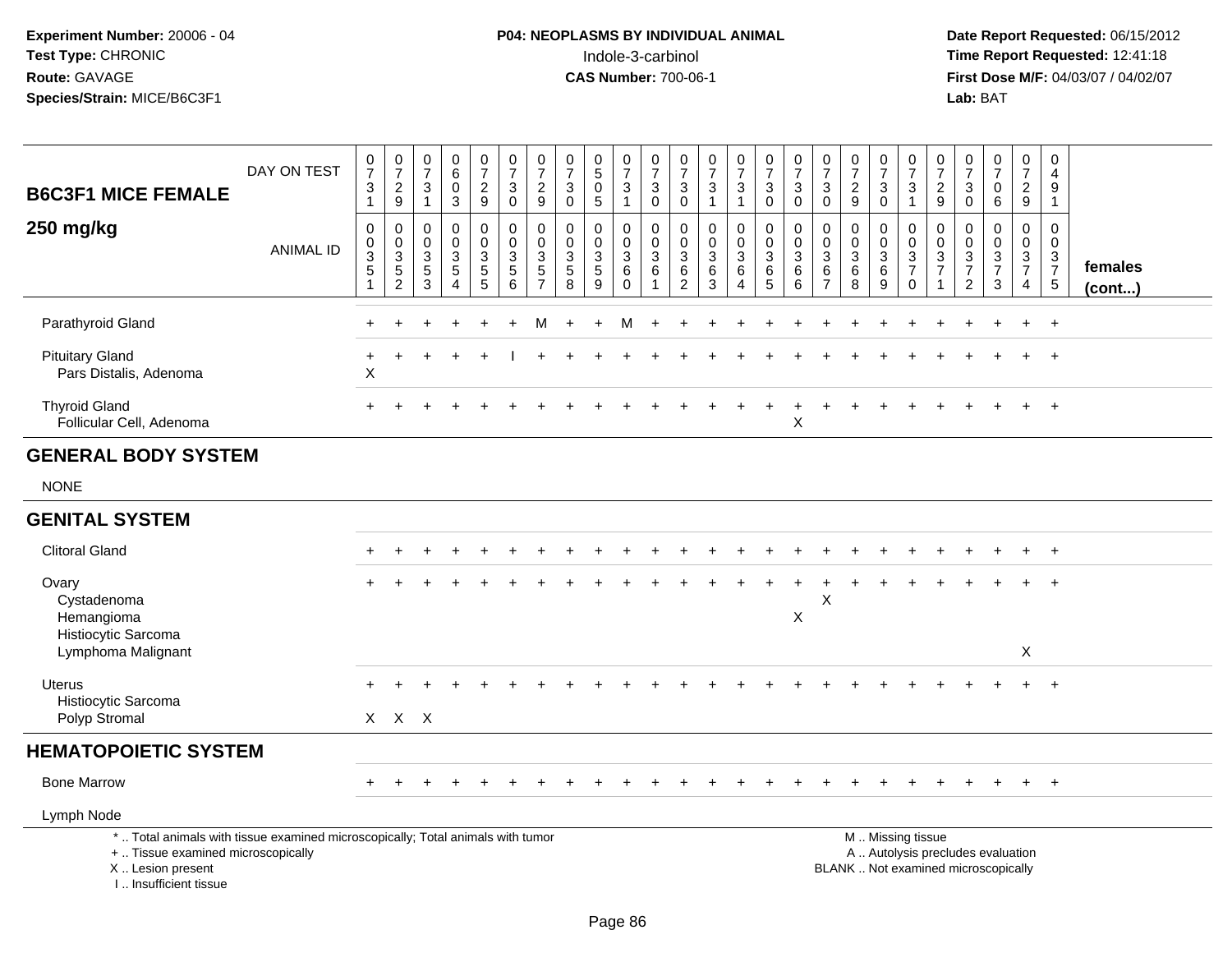# **P04: NEOPLASMS BY INDIVIDUAL ANIMAL**Indole-3-carbinol **Time Report Requested:** 12:41:18

 **Date Report Requested:** 06/15/2012 **First Dose M/F:** 04/03/07 / 04/02/07<br>Lab: BAT **Lab:** BAT

|                                                                                                                       |                  |                                                  |                                                              |                                                       |                                                                            |                                                                    |                                                           |                                                     |                                        |                                                                    |                                                            | $\mathbf 0$                                                         |                                                                                   |                                                                   |                                                              |                                                       |                                                                       |                                                               |                                                                   |                              |                                                | 0                                       |                                                               |                                                                         |                                                                     | 0                                                              |                         |
|-----------------------------------------------------------------------------------------------------------------------|------------------|--------------------------------------------------|--------------------------------------------------------------|-------------------------------------------------------|----------------------------------------------------------------------------|--------------------------------------------------------------------|-----------------------------------------------------------|-----------------------------------------------------|----------------------------------------|--------------------------------------------------------------------|------------------------------------------------------------|---------------------------------------------------------------------|-----------------------------------------------------------------------------------|-------------------------------------------------------------------|--------------------------------------------------------------|-------------------------------------------------------|-----------------------------------------------------------------------|---------------------------------------------------------------|-------------------------------------------------------------------|------------------------------|------------------------------------------------|-----------------------------------------|---------------------------------------------------------------|-------------------------------------------------------------------------|---------------------------------------------------------------------|----------------------------------------------------------------|-------------------------|
|                                                                                                                       | DAY ON TEST      | $\frac{0}{7}$<br>$\ensuremath{\mathsf{3}}$       | $\frac{0}{7}$<br>$\sqrt{2}$                                  | $\begin{array}{c} 0 \\ 7 \end{array}$<br>$\mathbf{3}$ | $\begin{array}{c} 0 \\ 6 \end{array}$<br>$\mathbf 0$                       | $\frac{0}{7}$<br>$\overline{2}$                                    | $\frac{0}{7}$<br>3                                        | $\frac{0}{7}$<br>$\sqrt{2}$                         | $\frac{0}{7}$<br>$\mathbf{3}$          | $\begin{smallmatrix}0\0\5\end{smallmatrix}$<br>$\mathsf{O}\xspace$ | $\frac{0}{7}$<br>$\mathsf 3$                               | $\overline{7}$<br>$\mathbf 3$                                       | $\frac{0}{7}$<br>$\mathbf{3}$                                                     | $\frac{0}{7}$<br>$\sqrt{3}$                                       | $\frac{0}{7}$<br>$\mathbf{3}$                                | $\begin{array}{c} 0 \\ 7 \end{array}$<br>$\mathbf{3}$ | $\frac{0}{7}$<br>$\sqrt{3}$                                           | $\frac{0}{7}$<br>$\sqrt{3}$                                   | $\frac{0}{7}$<br>$\sqrt{2}$                                       | $\frac{0}{7}$<br>$\sqrt{3}$  | $\frac{0}{7}$<br>$\mathbf{3}$                  | $\overline{7}$<br>$\overline{c}$        | $\frac{0}{7}$<br>$\mathbf{3}$                                 | $\frac{0}{7}$<br>$\pmb{0}$                                              | $\begin{array}{c} 0 \\ 7 \end{array}$<br>$\sqrt{2}$                 | $\overline{4}$<br>9                                            |                         |
| <b>B6C3F1 MICE FEMALE</b>                                                                                             |                  | $\overline{1}$                                   | $9\,$                                                        | $\mathbf{1}$                                          | 3                                                                          | 9                                                                  | $\mathbf 0$                                               | 9                                                   | $\mathbf 0$                            | 5                                                                  | $\mathbf{1}$                                               | $\Omega$                                                            | $\overline{0}$                                                                    | $\overline{1}$                                                    | $\mathbf{1}$                                                 | $\mathsf{O}$                                          | $\mathbf 0$                                                           | $\mathbf 0$                                                   | 9                                                                 | $\mathbf{0}$                 | $\mathbf{1}$                                   | 9                                       | $\mathbf 0$                                                   | 6                                                                       | 9                                                                   | $\mathbf{1}$                                                   |                         |
| 250 mg/kg                                                                                                             | <b>ANIMAL ID</b> | 0<br>0<br>$\overline{3}$<br>$\overline{5}$<br>-1 | $\pmb{0}$<br>$\begin{array}{c} 0 \\ 3 \\ 5 \\ 2 \end{array}$ | $\mathbf 0$<br>$\mathbf 0$<br>$\frac{3}{5}$<br>3      | $\pmb{0}$<br>$\mathbf 0$<br>$\overline{3}$<br>$\sqrt{5}$<br>$\overline{4}$ | 0<br>$\mathbf 0$<br>$\overline{3}$<br>$\overline{5}$<br>$\sqrt{5}$ | 0<br>$\mathbf 0$<br>$\overline{3}$<br>$\overline{5}$<br>6 | $\mathbf 0$<br>0<br>$\frac{3}{5}$<br>$\overline{7}$ | 0<br>$\mathbf 0$<br>$\frac{3}{5}$<br>8 | 0<br>0<br>$\frac{3}{5}$<br>9                                       | $\mathbf 0$<br>$\mathbf 0$<br>$\frac{3}{6}$<br>$\mathbf 0$ | $\mathbf 0$<br>$\mathbf 0$<br>$\overline{3}$<br>6<br>$\overline{1}$ | $\mathbf 0$<br>$\overline{0}$<br>$\mathbf{3}$<br>$6\phantom{a}$<br>$\overline{2}$ | $\pmb{0}$<br>$\mathbf 0$<br>$\overline{3}$<br>$6\phantom{a}$<br>3 | 0<br>0<br>$\overline{3}$<br>$6\phantom{a}$<br>$\overline{4}$ | $\pmb{0}$<br>$_3^0$<br>$\overline{6}$<br>5            | $\pmb{0}$<br>$\pmb{0}$<br>$\overline{3}$<br>$6\phantom{a}$<br>$\,6\,$ | $\mathbf 0$<br>$\mathbf 0$<br>$\frac{3}{6}$<br>$\overline{7}$ | $\pmb{0}$<br>$\mathbf 0$<br>$\overline{3}$<br>$6\phantom{a}$<br>8 | 0<br>0<br>$\frac{3}{6}$<br>9 | 0<br>$\mathsf 0$<br>$\frac{3}{7}$<br>$\pmb{0}$ | 0<br>0<br>$\frac{3}{7}$<br>$\mathbf{1}$ | $\mathbf 0$<br>$\mathbf 0$<br>$\frac{3}{7}$<br>$\overline{2}$ | $\pmb{0}$<br>$\begin{array}{c} 0 \\ 3 \\ 7 \end{array}$<br>$\mathbf{3}$ | $\pmb{0}$<br>$\mathsf{O}\xspace$<br>$\frac{3}{7}$<br>$\overline{4}$ | $\mathbf 0$<br>$\mathbf 0$<br>$\frac{3}{7}$<br>$5\phantom{.0}$ | females<br>$($ cont $)$ |
| Lumbar, Lymphoma Malignant<br>Mediastinal, Lymphoma Malignant<br>Renal, Lymphoma Malignant                            |                  |                                                  |                                                              |                                                       |                                                                            |                                                                    |                                                           |                                                     |                                        |                                                                    |                                                            |                                                                     |                                                                                   |                                                                   |                                                              |                                                       |                                                                       |                                                               |                                                                   |                              |                                                |                                         |                                                               |                                                                         |                                                                     |                                                                |                         |
| Lymph Node, Mandibular<br>Lymphoma Malignant                                                                          |                  |                                                  |                                                              |                                                       |                                                                            |                                                                    |                                                           |                                                     |                                        |                                                                    |                                                            |                                                                     |                                                                                   |                                                                   |                                                              |                                                       |                                                                       |                                                               |                                                                   |                              |                                                |                                         |                                                               |                                                                         | $\boldsymbol{\mathsf{X}}$                                           | $\overline{+}$                                                 |                         |
| Lymph Node, Mesenteric<br>Lymphoma Malignant                                                                          |                  |                                                  |                                                              |                                                       |                                                                            |                                                                    |                                                           |                                                     |                                        |                                                                    |                                                            |                                                                     |                                                                                   |                                                                   |                                                              |                                                       |                                                                       |                                                               |                                                                   |                              |                                                |                                         |                                                               |                                                                         | $\ddot{}$<br>$\sf X$                                                | $+$                                                            |                         |
| Spleen<br>Lymphoma Malignant                                                                                          |                  |                                                  |                                                              |                                                       |                                                                            |                                                                    |                                                           |                                                     |                                        |                                                                    |                                                            |                                                                     |                                                                                   |                                                                   |                                                              |                                                       |                                                                       |                                                               |                                                                   |                              |                                                |                                         |                                                               |                                                                         | $+$<br>X                                                            | $+$                                                            |                         |
| Thymus<br>Lymphoma Malignant                                                                                          |                  |                                                  |                                                              |                                                       |                                                                            |                                                                    |                                                           |                                                     |                                        |                                                                    |                                                            |                                                                     |                                                                                   |                                                                   |                                                              |                                                       |                                                                       |                                                               |                                                                   |                              |                                                |                                         |                                                               |                                                                         | $\boldsymbol{\mathsf{X}}$                                           |                                                                |                         |
| <b>INTEGUMENTARY SYSTEM</b>                                                                                           |                  |                                                  |                                                              |                                                       |                                                                            |                                                                    |                                                           |                                                     |                                        |                                                                    |                                                            |                                                                     |                                                                                   |                                                                   |                                                              |                                                       |                                                                       |                                                               |                                                                   |                              |                                                |                                         |                                                               |                                                                         |                                                                     |                                                                |                         |
| <b>Mammary Gland</b>                                                                                                  |                  |                                                  |                                                              |                                                       |                                                                            |                                                                    |                                                           |                                                     |                                        |                                                                    |                                                            |                                                                     |                                                                                   |                                                                   |                                                              |                                                       |                                                                       |                                                               |                                                                   |                              |                                                |                                         |                                                               |                                                                         |                                                                     | $+$                                                            |                         |
| Skin<br>Subcutaneous Tissue, Hemangioma                                                                               |                  |                                                  |                                                              |                                                       |                                                                            |                                                                    |                                                           |                                                     |                                        |                                                                    |                                                            |                                                                     |                                                                                   |                                                                   |                                                              |                                                       |                                                                       |                                                               |                                                                   |                              |                                                |                                         |                                                               |                                                                         |                                                                     |                                                                |                         |
| <b>MUSCULOSKELETAL SYSTEM</b>                                                                                         |                  |                                                  |                                                              |                                                       |                                                                            |                                                                    |                                                           |                                                     |                                        |                                                                    |                                                            |                                                                     |                                                                                   |                                                                   |                                                              |                                                       |                                                                       |                                                               |                                                                   |                              |                                                |                                         |                                                               |                                                                         |                                                                     |                                                                |                         |
| Bone                                                                                                                  |                  |                                                  |                                                              |                                                       |                                                                            |                                                                    |                                                           |                                                     |                                        |                                                                    |                                                            |                                                                     |                                                                                   |                                                                   |                                                              |                                                       |                                                                       |                                                               |                                                                   |                              |                                                |                                         |                                                               |                                                                         | $+$                                                                 | $+$                                                            |                         |
| <b>NERVOUS SYSTEM</b>                                                                                                 |                  |                                                  |                                                              |                                                       |                                                                            |                                                                    |                                                           |                                                     |                                        |                                                                    |                                                            |                                                                     |                                                                                   |                                                                   |                                                              |                                                       |                                                                       |                                                               |                                                                   |                              |                                                |                                         |                                                               |                                                                         |                                                                     |                                                                |                         |
| <b>Brain</b>                                                                                                          |                  |                                                  |                                                              |                                                       |                                                                            |                                                                    |                                                           |                                                     |                                        |                                                                    |                                                            |                                                                     |                                                                                   |                                                                   |                                                              |                                                       |                                                                       |                                                               |                                                                   |                              |                                                |                                         |                                                               |                                                                         |                                                                     | $+$                                                            |                         |
| *  Total animals with tissue examined microscopically; Total animals with tumor<br>+  Tissue examined microscopically |                  |                                                  |                                                              |                                                       |                                                                            |                                                                    |                                                           |                                                     |                                        |                                                                    |                                                            |                                                                     |                                                                                   |                                                                   |                                                              |                                                       |                                                                       |                                                               |                                                                   |                              | M  Missing tissue                              |                                         |                                                               | A  Autolysis precludes evaluation                                       |                                                                     |                                                                |                         |

X .. Lesion present

I .. Insufficient tissue

Lesion present BLANK .. Not examined microscopically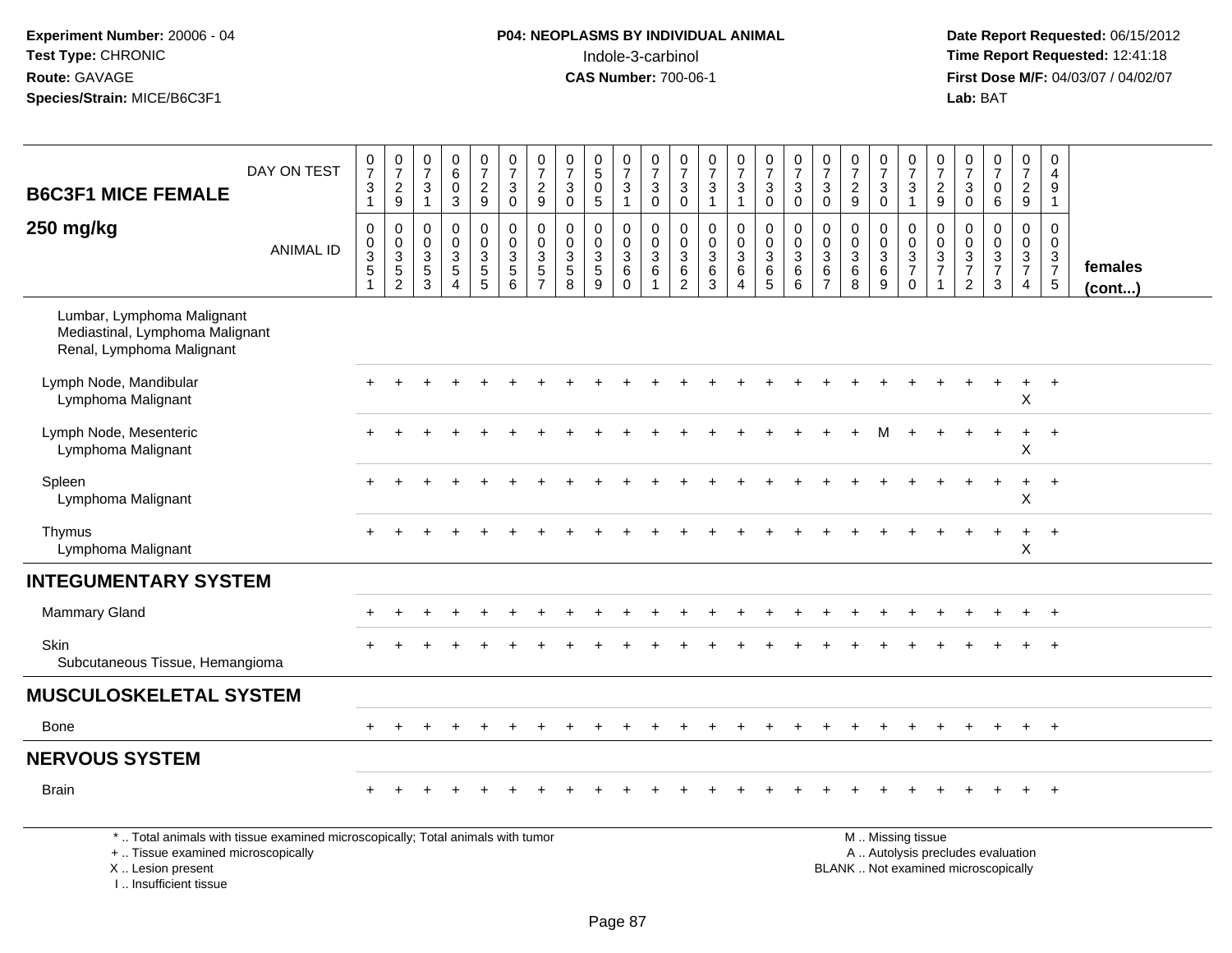| DAY ON TEST<br><b>B6C3F1 MICE FEMALE</b>                                                                                                                            | $\frac{0}{7}$<br>$\ensuremath{\mathsf{3}}$<br>$\mathbf{1}$                  | $\frac{0}{7}$<br>$\boldsymbol{2}$<br>$\boldsymbol{9}$         | $\frac{0}{7}$<br>$\ensuremath{\mathsf{3}}$<br>$\overline{1}$ | $_{6}^{\rm 0}$<br>$\bar{0}$<br>3                                          | $\begin{array}{c} 0 \\ 7 \end{array}$<br>$\frac{2}{9}$ | $\frac{0}{7}$<br>$\sqrt{3}$<br>$\mathbf 0$                            | $\frac{0}{7}$<br>$\sqrt{2}$<br>9                                           | $\frac{0}{7}$<br>$\ensuremath{\mathsf{3}}$<br>$\mathbf 0$   | $\begin{array}{c} 0 \\ 5 \end{array}$<br>$\ddot{\mathbf{0}}$<br>5 | $\begin{smallmatrix}0\\7\end{smallmatrix}$<br>3<br>$\mathbf{1}$               | $\frac{0}{7}$<br>$\ensuremath{\mathsf{3}}$<br>$\mathbf 0$ | $\frac{0}{7}$<br>$\ensuremath{\mathsf{3}}$<br>$\mathbf 0$     | $\begin{array}{c} 0 \\ 7 \end{array}$<br>$\ensuremath{\mathsf{3}}$<br>$\overline{1}$ | $\frac{0}{7}$<br>3<br>$\mathbf{1}$                                      | $\begin{smallmatrix}0\\7\end{smallmatrix}$<br>$\frac{3}{0}$    | $\begin{smallmatrix}0\\7\end{smallmatrix}$<br>$\ensuremath{\mathsf{3}}$<br>$\mathbf 0$ | $\frac{0}{7}$<br>$\sqrt{3}$<br>$\mathbf 0$                            | $\frac{0}{7}$<br>$\sqrt{2}$<br>9                                                      | $\frac{0}{7}$<br>$\ensuremath{\mathsf{3}}$<br>$\mathbf 0$ | $\frac{0}{7}$<br>$\sqrt{3}$<br>$\overline{1}$              | $\frac{0}{7}$<br>$\boldsymbol{2}$<br>9                                    | $\frac{0}{7}$<br>$\ensuremath{\mathsf{3}}$<br>$\mathbf 0$                        | $\frac{0}{7}$<br>$\pmb{0}$<br>6                                          | $\begin{smallmatrix}0\\7\end{smallmatrix}$<br>$\frac{2}{9}$   | $\mathbf 0$<br>$\overline{4}$<br>$\boldsymbol{9}$<br>$\overline{1}$ |                   |
|---------------------------------------------------------------------------------------------------------------------------------------------------------------------|-----------------------------------------------------------------------------|---------------------------------------------------------------|--------------------------------------------------------------|---------------------------------------------------------------------------|--------------------------------------------------------|-----------------------------------------------------------------------|----------------------------------------------------------------------------|-------------------------------------------------------------|-------------------------------------------------------------------|-------------------------------------------------------------------------------|-----------------------------------------------------------|---------------------------------------------------------------|--------------------------------------------------------------------------------------|-------------------------------------------------------------------------|----------------------------------------------------------------|----------------------------------------------------------------------------------------|-----------------------------------------------------------------------|---------------------------------------------------------------------------------------|-----------------------------------------------------------|------------------------------------------------------------|---------------------------------------------------------------------------|----------------------------------------------------------------------------------|--------------------------------------------------------------------------|---------------------------------------------------------------|---------------------------------------------------------------------|-------------------|
| 250 mg/kg<br><b>ANIMAL ID</b>                                                                                                                                       | $\mathbf 0$<br>$\mathbf 0$<br>$\overline{3}$<br>$\mathbf 5$<br>$\mathbf{1}$ | $\mathbf 0$<br>$\mathbf 0$<br>$\overline{3}$<br>$\frac{5}{2}$ | $\mathbf 0$<br>0<br>$\overline{3}$<br>$\frac{5}{3}$          | $\mathbf 0$<br>$\mathbf 0$<br>$\mathbf 3$<br>$\sqrt{5}$<br>$\overline{4}$ | 0<br>$\mathbf 0$<br>$\overline{3}$<br>$\frac{5}{5}$    | $\mathbf 0$<br>$\mathsf{O}\xspace$<br>$\overline{3}$<br>$\frac{5}{6}$ | $\mathbf 0$<br>$\mathbf 0$<br>$\mathbf{3}$<br>$\sqrt{5}$<br>$\overline{7}$ | $\mathbf 0$<br>$\mathbf 0$<br>$\sqrt{3}$<br>$\sqrt{5}$<br>8 | 0<br>0<br>$\overline{3}$<br>$\overline{5}$<br>9                   | $\mathbf 0$<br>$\mathbf 0$<br>$\overline{3}$<br>$6\phantom{1}$<br>$\mathbf 0$ | $\mathbf 0$<br>$\mathsf 0$<br>$\overline{3}$<br>$\,6\,$   | $\mathbf 0$<br>$\mathbf 0$<br>$\overline{3}$<br>$\frac{6}{2}$ | $\mathbf 0$<br>$\mathbf 0$<br>$\sqrt{3}$<br>$\,6\,$<br>3                             | $\mathbf 0$<br>$\mathbf 0$<br>$\mathbf{3}$<br>$\,6\,$<br>$\overline{4}$ | $\begin{smallmatrix}0\0\0\3\end{smallmatrix}$<br>$\frac{6}{5}$ | $\mathbf 0$<br>$\mathbf 0$<br>$\mathbf{3}$<br>6<br>6                                   | $\mathbf 0$<br>$\mathbf 0$<br>$\sqrt{3}$<br>$\,6\,$<br>$\overline{7}$ | $\mathbf 0$<br>$\mathbf 0$<br>$\overline{3}$<br>$\begin{array}{c} 6 \\ 8 \end{array}$ | 0<br>$\mathbf{0}$<br>$\mathbf{3}$<br>$\,6\,$<br>9         | $\mathbf 0$<br>$\mathbf 0$<br>$\frac{3}{7}$<br>$\mathbf 0$ | $\mathbf 0$<br>$\mathbf 0$<br>$\ensuremath{\mathsf{3}}$<br>$\overline{7}$ | $\mathbf 0$<br>$\mathbf 0$<br>$\overline{3}$<br>$\overline{7}$<br>$\overline{2}$ | $\mathbf 0$<br>$\pmb{0}$<br>$\frac{3}{7}$<br>3                           | $\mathbf 0$<br>$\mathbf 0$<br>$\frac{3}{7}$<br>$\overline{4}$ | $\Omega$<br>$\mathbf 0$<br>$\frac{3}{7}$<br>$5\phantom{.0}$         | females<br>(cont) |
| <b>RESPIRATORY SYSTEM</b>                                                                                                                                           |                                                                             |                                                               |                                                              |                                                                           |                                                        |                                                                       |                                                                            |                                                             |                                                                   |                                                                               |                                                           |                                                               |                                                                                      |                                                                         |                                                                |                                                                                        |                                                                       |                                                                                       |                                                           |                                                            |                                                                           |                                                                                  |                                                                          |                                                               |                                                                     |                   |
| Lung<br>Alveolar/Bronchiolar Adenoma<br>Histiocytic Sarcoma<br>Lymphoma Malignant                                                                                   |                                                                             |                                                               |                                                              |                                                                           |                                                        |                                                                       |                                                                            |                                                             |                                                                   |                                                                               |                                                           |                                                               |                                                                                      |                                                                         |                                                                |                                                                                        |                                                                       | $\ddot{}$<br>$\pmb{\times}$                                                           | $\ddot{}$                                                 |                                                            |                                                                           |                                                                                  |                                                                          | $+$                                                           | $+$                                                                 |                   |
| Nose                                                                                                                                                                |                                                                             |                                                               |                                                              |                                                                           |                                                        |                                                                       |                                                                            |                                                             |                                                                   |                                                                               |                                                           |                                                               |                                                                                      |                                                                         |                                                                |                                                                                        |                                                                       |                                                                                       |                                                           |                                                            |                                                                           |                                                                                  |                                                                          |                                                               | $+$                                                                 |                   |
| Trachea                                                                                                                                                             |                                                                             |                                                               |                                                              |                                                                           |                                                        |                                                                       |                                                                            |                                                             |                                                                   |                                                                               |                                                           |                                                               |                                                                                      |                                                                         |                                                                |                                                                                        |                                                                       |                                                                                       |                                                           |                                                            |                                                                           |                                                                                  |                                                                          |                                                               | $+$                                                                 |                   |
| <b>SPECIAL SENSES SYSTEM</b>                                                                                                                                        |                                                                             |                                                               |                                                              |                                                                           |                                                        |                                                                       |                                                                            |                                                             |                                                                   |                                                                               |                                                           |                                                               |                                                                                      |                                                                         |                                                                |                                                                                        |                                                                       |                                                                                       |                                                           |                                                            |                                                                           |                                                                                  |                                                                          |                                                               |                                                                     |                   |
| Eye                                                                                                                                                                 |                                                                             |                                                               |                                                              |                                                                           |                                                        |                                                                       |                                                                            |                                                             |                                                                   |                                                                               |                                                           |                                                               |                                                                                      |                                                                         |                                                                |                                                                                        |                                                                       |                                                                                       |                                                           |                                                            |                                                                           |                                                                                  |                                                                          | $+$                                                           | $+$                                                                 |                   |
| <b>Harderian Gland</b><br>Carcinoma<br>Lymphoma Malignant                                                                                                           |                                                                             |                                                               |                                                              | $\mathsf X$                                                               |                                                        |                                                                       |                                                                            |                                                             |                                                                   |                                                                               |                                                           |                                                               |                                                                                      |                                                                         |                                                                |                                                                                        |                                                                       |                                                                                       |                                                           |                                                            |                                                                           |                                                                                  |                                                                          |                                                               | $\ddot{}$                                                           |                   |
| <b>URINARY SYSTEM</b>                                                                                                                                               |                                                                             |                                                               |                                                              |                                                                           |                                                        |                                                                       |                                                                            |                                                             |                                                                   |                                                                               |                                                           |                                                               |                                                                                      |                                                                         |                                                                |                                                                                        |                                                                       |                                                                                       |                                                           |                                                            |                                                                           |                                                                                  |                                                                          |                                                               |                                                                     |                   |
| Kidney<br>Lymphoma Malignant<br>Renal Tubule, Carcinoma, Multiple                                                                                                   |                                                                             |                                                               |                                                              |                                                                           |                                                        |                                                                       |                                                                            |                                                             |                                                                   |                                                                               |                                                           |                                                               |                                                                                      |                                                                         |                                                                |                                                                                        |                                                                       |                                                                                       |                                                           |                                                            |                                                                           |                                                                                  |                                                                          |                                                               | $\ddot{}$<br>X                                                      |                   |
| <b>Urinary Bladder</b>                                                                                                                                              |                                                                             |                                                               |                                                              |                                                                           |                                                        |                                                                       |                                                                            |                                                             |                                                                   |                                                                               |                                                           |                                                               |                                                                                      |                                                                         |                                                                |                                                                                        |                                                                       |                                                                                       |                                                           |                                                            |                                                                           |                                                                                  |                                                                          | $\pm$                                                         | $+$                                                                 |                   |
| <b>SYSTEMIC LESIONS</b>                                                                                                                                             |                                                                             |                                                               |                                                              |                                                                           |                                                        |                                                                       |                                                                            |                                                             |                                                                   |                                                                               |                                                           |                                                               |                                                                                      |                                                                         |                                                                |                                                                                        |                                                                       |                                                                                       |                                                           |                                                            |                                                                           |                                                                                  |                                                                          |                                                               |                                                                     |                   |
| Multiple Organ<br>Histiocytic Sarcoma                                                                                                                               |                                                                             |                                                               |                                                              |                                                                           |                                                        |                                                                       |                                                                            |                                                             |                                                                   |                                                                               |                                                           |                                                               |                                                                                      |                                                                         |                                                                |                                                                                        |                                                                       |                                                                                       |                                                           |                                                            |                                                                           |                                                                                  |                                                                          |                                                               | $^{+}$                                                              |                   |
| *  Total animals with tissue examined microscopically; Total animals with tumor<br>+  Tissue examined microscopically<br>X  Lesion present<br>I Insufficient tissue |                                                                             |                                                               |                                                              |                                                                           |                                                        |                                                                       |                                                                            |                                                             |                                                                   |                                                                               |                                                           |                                                               |                                                                                      |                                                                         |                                                                |                                                                                        |                                                                       |                                                                                       |                                                           | M  Missing tissue                                          |                                                                           |                                                                                  | A  Autolysis precludes evaluation<br>BLANK  Not examined microscopically |                                                               |                                                                     |                   |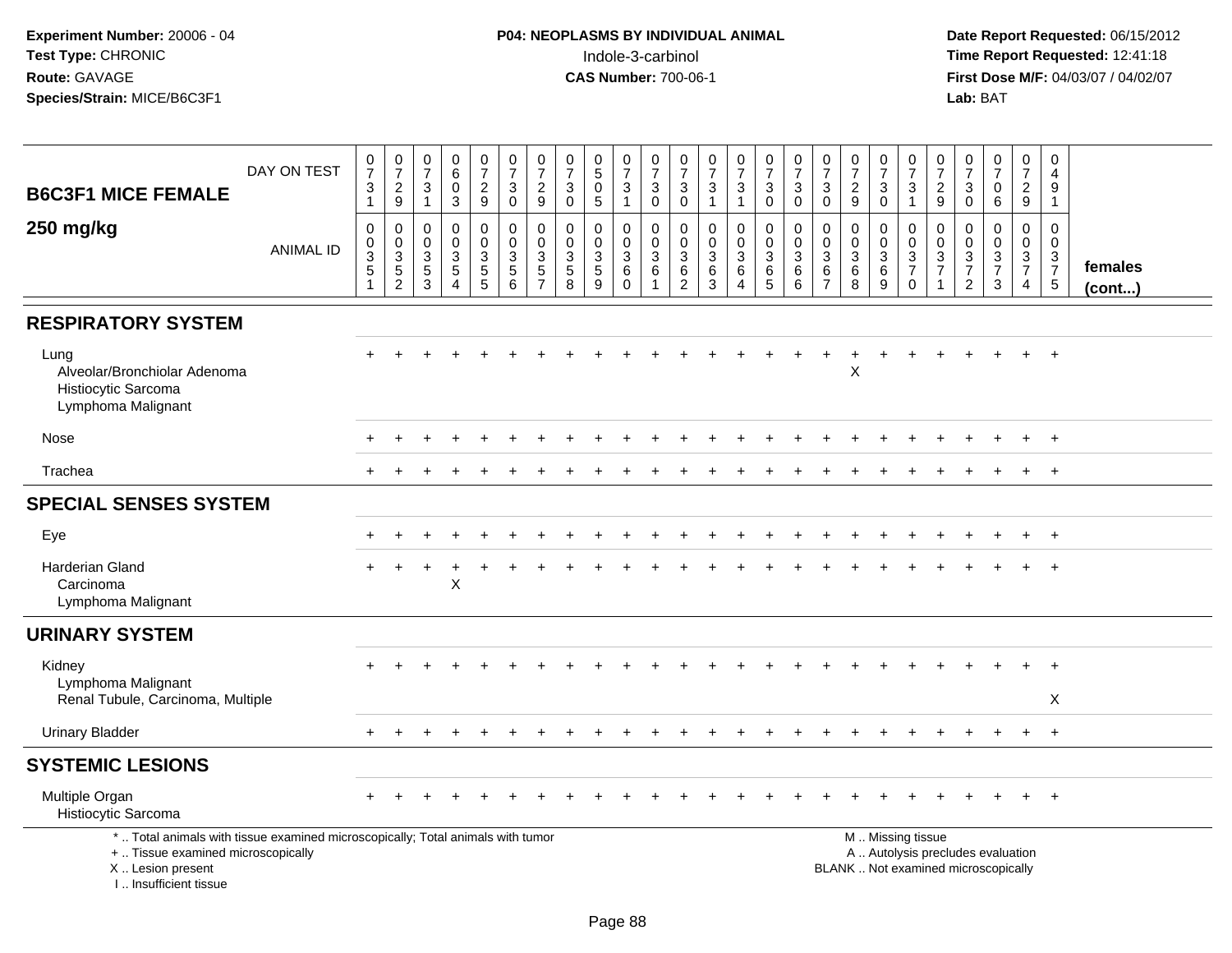**Date Report Requested:** 06/15/2012 **First Dose M/F:** 04/03/07 / 04/02/07<br>Lab: BAT **Lab:** BAT

| <b>B6C3F1 MICE FEMALE</b> | DAY ON TEST      | ◡<br>-<br>◠<br>ັບ      | 0<br>-<br>n<br><u>_</u><br>9       | U<br>ົ<br>J                | 0<br>3           | _ |     | ັບ<br>▃<br>9     |           | c<br>.5       | U<br>ົ<br>ັ                | v<br>ാ<br>ు   | C.  | v<br>3           | U<br>J      | U<br>-<br>-3          | U<br>ີ<br>ັ<br>U           | റ<br>9            |   | v<br>9        | v              | $\mathbf{0}$<br>-<br>6 | 0<br>ົ<br><u>_</u><br>9 | 9                                    |                   |
|---------------------------|------------------|------------------------|------------------------------------|----------------------------|------------------|---|-----|------------------|-----------|---------------|----------------------------|---------------|-----|------------------|-------------|-----------------------|----------------------------|-------------------|---|---------------|----------------|------------------------|-------------------------|--------------------------------------|-------------------|
| 250 mg/kg                 | <b>ANIMAL ID</b> | 0<br>U<br>ว<br>ັບ<br>5 | 0<br>0<br>3<br>৾৾<br>ົ<br><u>_</u> | U<br>U<br>ີ<br>◡<br>э<br>3 | 0<br>3<br>G<br>4 |   | - 0 | U<br>U<br>ა<br>G | - 11<br>8 | -3<br>.5<br>9 | U<br>U<br>ົ<br>ັ<br>6<br>ັ | ີ<br>- ఎ<br>6 | - ა | υ<br>U<br>ۍ<br>6 | ◠<br>w<br>O | U<br>U<br>3<br>6<br>6 | U<br>v<br>ີ<br>◡<br>6<br>- | ີ<br>ت.<br>6<br>8 | ు | ν<br>U<br>- 0 | ັບ<br><u>_</u> | 0<br>0<br>3<br>-<br>3  | 0<br>0<br>2<br>◡<br>4   | 3<br>$\overline{\phantom{0}}$<br>. 5 | females<br>(cont) |

Lymphoma Malignantt to the contract of the contract of the contract of the contract of the contract of the contract of the contract of the contract of the contract of the contract of the contract of the contract of the contract of the contr

\* .. Total animals with tissue examined microscopically; Total animals with tumor

+ .. Tissue examined microscopically

- X .. Lesion present
- I .. Insufficient tissue

 M .. Missing tissuey the contract of the contract of the contract of the contract of the contract of the contract of the contract of  $A$ . Autolysis precludes evaluation Lesion present BLANK .. Not examined microscopically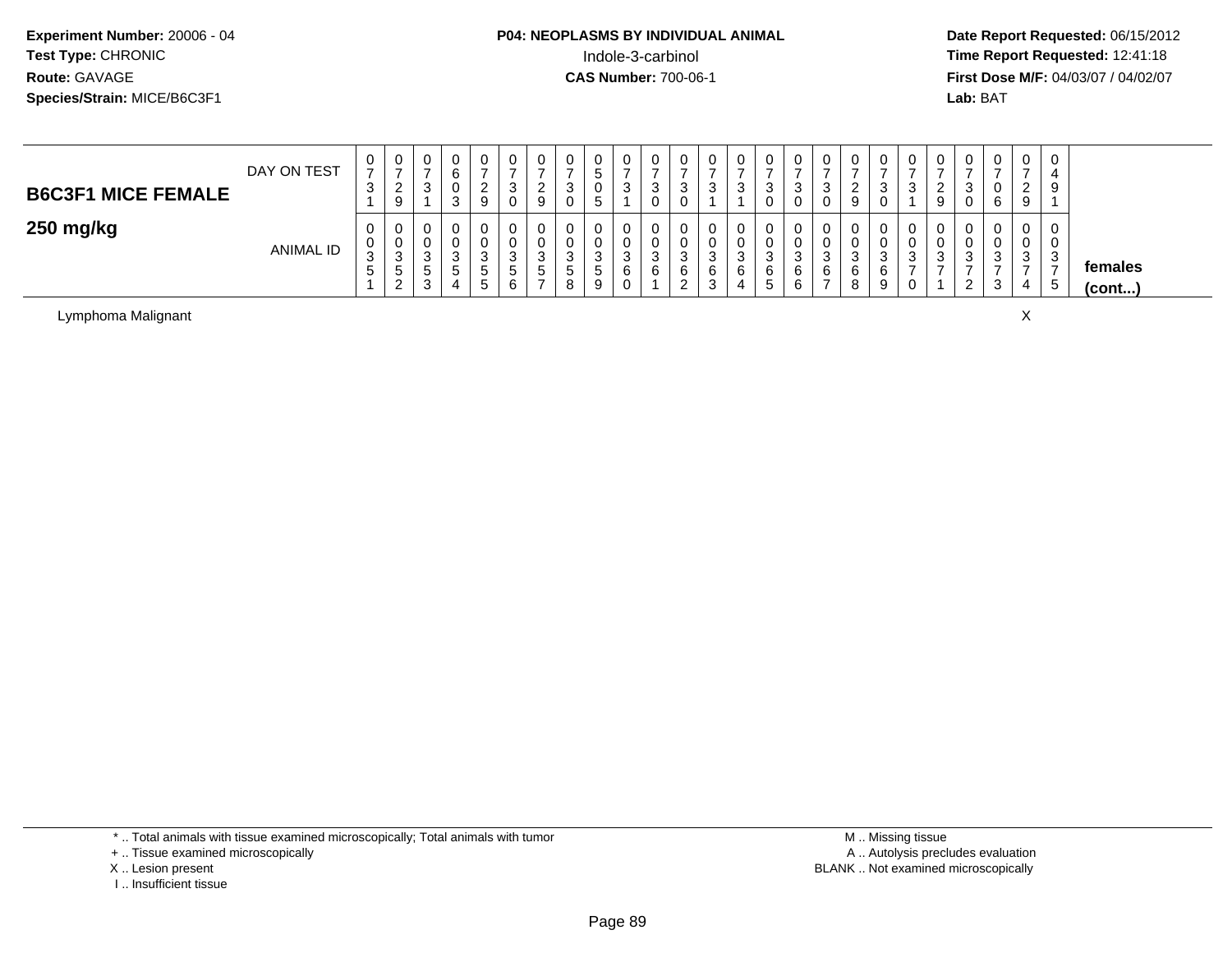**Date Report Requested:** 06/15/2012 **First Dose M/F:** 04/03/07 / 04/02/07<br>Lab: BAT **Lab:** BAT

|                                                                                                                                            | DAY ON TEST      | $\frac{0}{7}$<br>$\sqrt{3}$                                          | $\frac{0}{7}$<br>$\mathbf{3}$                                                     | $\frac{0}{7}$<br>$\boldsymbol{2}$                       | $\frac{0}{7}$<br>$\mathbf{3}$                                        | $\frac{0}{7}$<br>$\sqrt{3}$                               | $\frac{0}{7}$<br>$\overline{c}$                               | $\frac{0}{7}$<br>$\mathbf{3}$                                           | $\frac{0}{7}$<br>$\ensuremath{\mathsf{3}}$                           | $\frac{0}{7}$<br>$\overline{2}$                             | $\frac{0}{7}$<br>$\mathbf{3}$                        | $\begin{array}{c} 0 \\ 5 \end{array}$<br>$\sqrt{5}$  | $\frac{0}{7}$<br>$\sqrt{3}$                             | $\frac{0}{7}$<br>$\overline{c}$                         | $\frac{0}{7}$<br>$\mathbf{3}$              | $\frac{0}{7}$<br>$\overline{c}$                            | $\frac{0}{7}$<br>$\boldsymbol{2}$                 | $\frac{0}{7}$                                                                               | $\frac{0}{7}$<br>$\mathbf 3$                          | $\frac{0}{7}$<br>$\sqrt{3}$                                       | $\frac{0}{7}$<br>$\mathbf{3}$                                       | $\frac{0}{7}$<br>$\mathbf{3}$              | $\frac{0}{7}$<br>$\overline{c}$                                          | $\frac{0}{7}$<br>$\mathbf{3}$                             | $\frac{0}{7}$<br>$\mathbf{3}$                        | $\begin{array}{c} 0 \\ 7 \end{array}$<br>3 |                              |
|--------------------------------------------------------------------------------------------------------------------------------------------|------------------|----------------------------------------------------------------------|-----------------------------------------------------------------------------------|---------------------------------------------------------|----------------------------------------------------------------------|-----------------------------------------------------------|---------------------------------------------------------------|-------------------------------------------------------------------------|----------------------------------------------------------------------|-------------------------------------------------------------|------------------------------------------------------|------------------------------------------------------|---------------------------------------------------------|---------------------------------------------------------|--------------------------------------------|------------------------------------------------------------|---------------------------------------------------|---------------------------------------------------------------------------------------------|-------------------------------------------------------|-------------------------------------------------------------------|---------------------------------------------------------------------|--------------------------------------------|--------------------------------------------------------------------------|-----------------------------------------------------------|------------------------------------------------------|--------------------------------------------|------------------------------|
| <b>B6C3F1 MICE FEMALE</b>                                                                                                                  |                  | $\mathbf 0$                                                          | $\mathbf{1}$                                                                      | $9\,$                                                   | $\mathbf 0$                                                          | $\overline{1}$                                            | 9                                                             | $\overline{1}$                                                          | $\overline{1}$                                                       | 9                                                           | $\mathbf 0$                                          | 8                                                    | $\mathbf 0$                                             | 9                                                       | $\mathbf 0$                                | 9                                                          | $\overline{9}$                                    | $\frac{2}{9}$                                                                               | $\overline{1}$                                        | $\mathbf 0$                                                       | $\mathbf{1}$                                                        | $\mathbf 0$                                | 9                                                                        | $\mathbf 0$                                               | $\mathbf{1}$                                         | $\mathbf 0$                                |                              |
| 250 mg/kg                                                                                                                                  | <b>ANIMAL ID</b> | $\mathbf 0$<br>0<br>$\ensuremath{\mathsf{3}}$<br>$\overline{7}$<br>6 | $\boldsymbol{0}$<br>$\mathbf 0$<br>$\sqrt{3}$<br>$\overline{7}$<br>$\overline{7}$ | $\mathbf 0$<br>0<br>$\mathbf{3}$<br>$\overline{7}$<br>8 | $\mathbf 0$<br>0<br>$\ensuremath{\mathsf{3}}$<br>$\overline{7}$<br>9 | $\mathbf 0$<br>$\mathbf 0$<br>$\sqrt{3}$<br>8<br>$\Omega$ | $\pmb{0}$<br>$\pmb{0}$<br>$\mathbf{3}$<br>8<br>$\overline{1}$ | $\Omega$<br>0<br>$\ensuremath{\mathsf{3}}$<br>$\bf 8$<br>$\overline{2}$ | $\pmb{0}$<br>$\mathbf 0$<br>$\ensuremath{\mathsf{3}}$<br>$\bf8$<br>3 | 0<br>$\boldsymbol{0}$<br>$\mathbf 3$<br>8<br>$\overline{4}$ | $\mathbf 0$<br>$\mathbf 0$<br>$\mathbf{3}$<br>8<br>5 | $\mathbf 0$<br>$\mathbf 0$<br>$\mathbf{3}$<br>8<br>6 | $\mathbf 0$<br>0<br>$\mathbf{3}$<br>8<br>$\overline{7}$ | $\mathbf 0$<br>0<br>$\ensuremath{\mathsf{3}}$<br>8<br>8 | $\mathbf 0$<br>0<br>$\mathbf{3}$<br>8<br>9 | $\pmb{0}$<br>$\pmb{0}$<br>$\mathbf{3}$<br>9<br>$\mathbf 0$ | $\Omega$<br>0<br>$\mathbf{3}$<br>$\boldsymbol{9}$ | $\pmb{0}$<br>$\mathbf 0$<br>$\ensuremath{\mathsf{3}}$<br>$\boldsymbol{9}$<br>$\overline{2}$ | 0<br>$\boldsymbol{0}$<br>$\mathbf 3$<br>$\frac{9}{3}$ | $\mathbf 0$<br>$\mathbf 0$<br>$\sqrt{3}$<br>$\boldsymbol{9}$<br>4 | $\mathbf 0$<br>$\mathbf 0$<br>$\sqrt{3}$<br>$9\,$<br>$\overline{5}$ | $\mathbf 0$<br>0<br>$\mathbf{3}$<br>9<br>6 | 0<br>0<br>$\ensuremath{\mathsf{3}}$<br>9<br>$\overline{7}$               | $\mathbf 0$<br>0<br>$\mathbf{3}$<br>$\boldsymbol{9}$<br>8 | $\mathbf 0$<br>$\mathbf 0$<br>$\mathbf{3}$<br>9<br>9 | 0<br>$\Omega$<br>4<br>0<br>$\mathbf 0$     | * TOTALS                     |
| <b>ALIMENTARY SYSTEM</b>                                                                                                                   |                  |                                                                      |                                                                                   |                                                         |                                                                      |                                                           |                                                               |                                                                         |                                                                      |                                                             |                                                      |                                                      |                                                         |                                                         |                                            |                                                            |                                                   |                                                                                             |                                                       |                                                                   |                                                                     |                                            |                                                                          |                                                           |                                                      |                                            |                              |
| Esophagus                                                                                                                                  |                  |                                                                      |                                                                                   |                                                         |                                                                      |                                                           |                                                               |                                                                         |                                                                      |                                                             |                                                      |                                                      |                                                         |                                                         |                                            |                                                            |                                                   |                                                                                             |                                                       |                                                                   |                                                                     |                                            |                                                                          |                                                           |                                                      |                                            | 50                           |
| Gallbladder<br>Lymphoma Malignant                                                                                                          |                  |                                                                      |                                                                                   |                                                         | X                                                                    |                                                           |                                                               |                                                                         |                                                                      |                                                             |                                                      |                                                      |                                                         |                                                         |                                            |                                                            |                                                   |                                                                                             |                                                       |                                                                   |                                                                     |                                            |                                                                          |                                                           |                                                      |                                            | 50<br>1                      |
| Intestine Large, Cecum                                                                                                                     |                  |                                                                      |                                                                                   |                                                         |                                                                      |                                                           |                                                               |                                                                         |                                                                      |                                                             |                                                      |                                                      |                                                         |                                                         |                                            |                                                            |                                                   |                                                                                             |                                                       |                                                                   |                                                                     |                                            |                                                                          |                                                           |                                                      |                                            | 50                           |
| Intestine Large, Colon                                                                                                                     |                  |                                                                      |                                                                                   |                                                         |                                                                      |                                                           |                                                               |                                                                         |                                                                      |                                                             |                                                      |                                                      |                                                         |                                                         |                                            |                                                            |                                                   |                                                                                             |                                                       |                                                                   |                                                                     |                                            |                                                                          |                                                           |                                                      |                                            | 50                           |
| Intestine Large, Rectum                                                                                                                    |                  |                                                                      |                                                                                   |                                                         |                                                                      |                                                           |                                                               |                                                                         |                                                                      |                                                             |                                                      |                                                      |                                                         |                                                         |                                            |                                                            |                                                   |                                                                                             |                                                       |                                                                   |                                                                     |                                            |                                                                          |                                                           |                                                      |                                            | 50                           |
| Intestine Small, Duodenum                                                                                                                  |                  |                                                                      |                                                                                   |                                                         |                                                                      |                                                           |                                                               |                                                                         |                                                                      |                                                             |                                                      |                                                      |                                                         |                                                         |                                            |                                                            |                                                   |                                                                                             |                                                       |                                                                   |                                                                     |                                            |                                                                          |                                                           |                                                      | $\ddot{+}$                                 | 50                           |
| Intestine Small, Ileum<br>Lymphoma Malignant                                                                                               |                  |                                                                      |                                                                                   |                                                         | X                                                                    |                                                           |                                                               |                                                                         |                                                                      |                                                             |                                                      |                                                      |                                                         |                                                         |                                            |                                                            |                                                   |                                                                                             |                                                       |                                                                   |                                                                     |                                            |                                                                          |                                                           |                                                      |                                            | 50<br>-1                     |
| Intestine Small, Jejunum<br>Lymphoma Malignant                                                                                             |                  |                                                                      |                                                                                   |                                                         | X                                                                    |                                                           |                                                               |                                                                         |                                                                      |                                                             |                                                      |                                                      |                                                         |                                                         |                                            |                                                            | X                                                 |                                                                                             |                                                       |                                                                   |                                                                     |                                            |                                                                          |                                                           |                                                      |                                            | 50<br>$\mathbf{2}$           |
| Liver<br>Hepatoblastoma                                                                                                                    |                  |                                                                      |                                                                                   |                                                         |                                                                      |                                                           |                                                               |                                                                         |                                                                      |                                                             |                                                      |                                                      |                                                         |                                                         |                                            |                                                            |                                                   | X                                                                                           |                                                       |                                                                   |                                                                     |                                            |                                                                          |                                                           |                                                      |                                            | 50                           |
| Hepatocellular Adenoma<br>Hepatocellular Adenoma, Multiple                                                                                 |                  | X                                                                    |                                                                                   |                                                         |                                                                      |                                                           |                                                               | $\pmb{\times}$                                                          |                                                                      |                                                             |                                                      |                                                      |                                                         |                                                         |                                            |                                                            |                                                   | X                                                                                           | X                                                     |                                                                   |                                                                     |                                            | $X$ $X$                                                                  |                                                           |                                                      |                                            | $\overline{\mathbf{r}}$<br>4 |
| Hepatocellular Carcinoma<br>Histiocytic Sarcoma                                                                                            |                  |                                                                      |                                                                                   |                                                         |                                                                      |                                                           |                                                               |                                                                         |                                                                      |                                                             | X                                                    | $\boldsymbol{\mathsf{X}}$                            |                                                         |                                                         |                                            |                                                            |                                                   | $X$ $X$                                                                                     |                                                       |                                                                   |                                                                     |                                            |                                                                          |                                                           |                                                      |                                            | 4<br>1                       |
| Lymphoma Malignant                                                                                                                         |                  |                                                                      |                                                                                   |                                                         | X                                                                    |                                                           |                                                               |                                                                         |                                                                      |                                                             |                                                      |                                                      |                                                         |                                                         |                                            |                                                            |                                                   |                                                                                             |                                                       |                                                                   |                                                                     |                                            |                                                                          |                                                           |                                                      |                                            | $\mathbf{2}$                 |
| Mesentery                                                                                                                                  |                  |                                                                      |                                                                                   |                                                         | $\ddot{}$                                                            |                                                           |                                                               |                                                                         |                                                                      |                                                             |                                                      |                                                      |                                                         |                                                         |                                            |                                                            | $+$                                               |                                                                                             |                                                       |                                                                   |                                                                     |                                            | +                                                                        |                                                           |                                                      |                                            | 6                            |
| *  Total animals with tissue examined microscopically; Total animals with tumor<br>+  Tissue examined microscopically<br>X  Lesion present |                  |                                                                      |                                                                                   |                                                         |                                                                      |                                                           |                                                               |                                                                         |                                                                      |                                                             |                                                      |                                                      |                                                         |                                                         |                                            |                                                            |                                                   |                                                                                             |                                                       |                                                                   | M  Missing tissue                                                   |                                            | A  Autolysis precludes evaluation<br>BLANK  Not examined microscopically |                                                           |                                                      |                                            |                              |

X .. Lesion present

I .. Insufficient tissue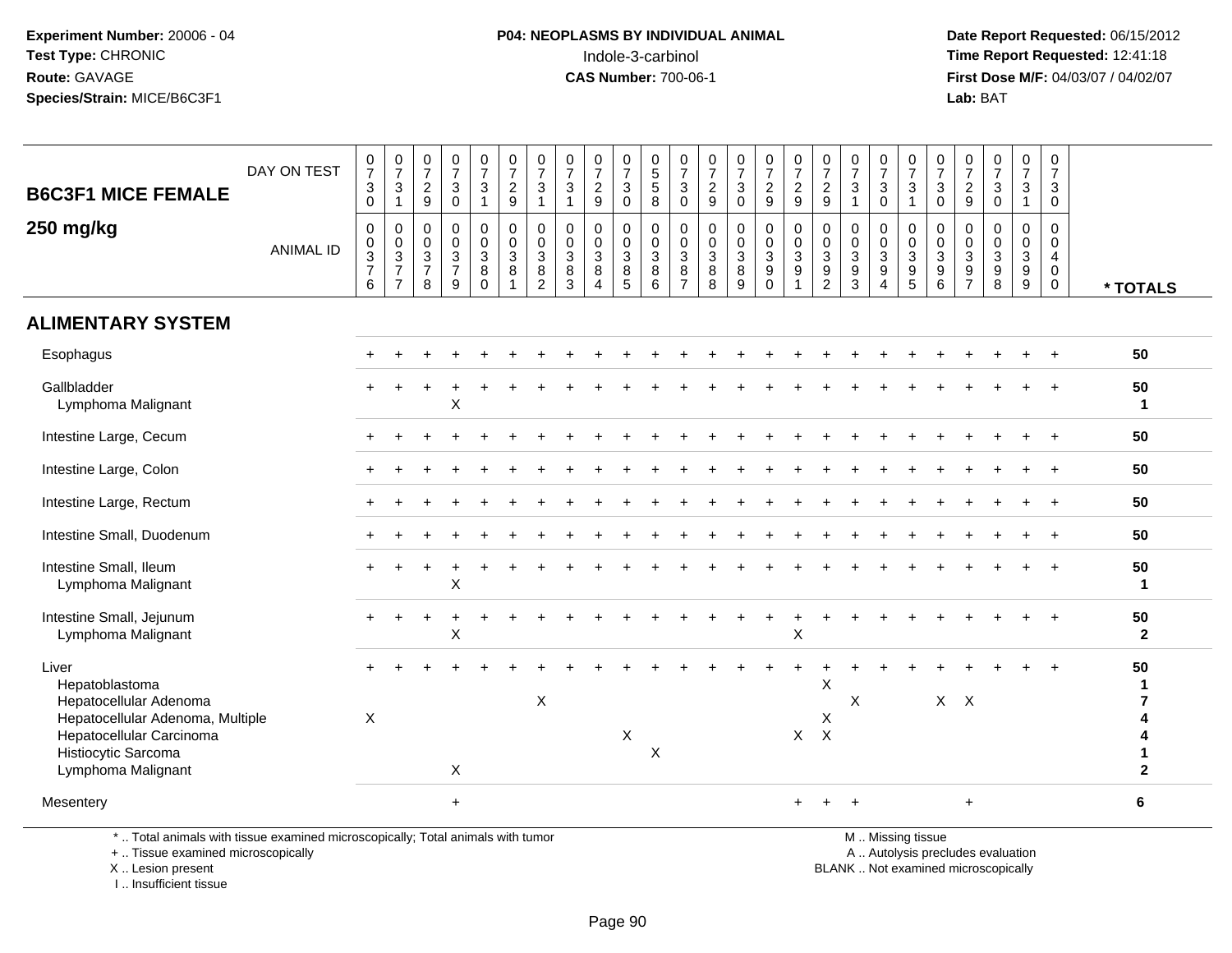## **P04: NEOPLASMS BY INDIVIDUAL ANIMAL**<br>Indole-3-carbinol Indole-3-carbinol **Time Report Requested:** 12:41:18

 **Date Report Requested:** 06/15/2012 **First Dose M/F:** 04/03/07 / 04/02/07<br>Lab: BAT **Lab:** BAT

| <b>B6C3F1 MICE FEMALE</b>                                                                                                                  | DAY ON TEST      | $\frac{0}{7}$<br>3<br>0                          | $\frac{0}{7}$<br>$\sqrt{3}$<br>$\mathbf{1}$       | $\begin{smallmatrix}0\\7\end{smallmatrix}$<br>$\boldsymbol{2}$<br>$9\,$        | $\frac{0}{7}$<br>$\ensuremath{\mathsf{3}}$<br>$\mathsf 0$     | $\frac{0}{7}$<br>3<br>$\mathbf{1}$               | $\frac{0}{7}$<br>$\sqrt{2}$<br>9                                | 0<br>$\overline{7}$<br>3<br>$\mathbf{1}$               | 0<br>$\overline{7}$<br>$\mathbf{3}$<br>$\overline{1}$ | $\begin{array}{c} 0 \\ 7 \end{array}$<br>$\overline{\mathbf{c}}$<br>$\overline{9}$ | $\frac{0}{7}$<br>$\ensuremath{\mathsf{3}}$<br>$\mathbf 0$ | 0<br>$\overline{5}$<br>$\sqrt{5}$<br>8 | 0<br>$\overline{7}$<br>$\mathbf{3}$<br>$\mathbf 0$     | $\frac{0}{7}$<br>$\frac{2}{9}$                                          | $\frac{0}{7}$<br>$\ensuremath{\mathsf{3}}$<br>$\mathsf{O}\xspace$ | $\frac{0}{7}$<br>$\frac{2}{9}$                           | $\frac{0}{7}$<br>$\frac{2}{9}$                      | $\frac{0}{7}$<br>$\overline{c}$<br>9                                             | 0<br>$\overline{7}$<br>$\mathbf{3}$<br>$\overline{1}$ | $\frac{0}{7}$<br>3<br>$\mathbf 0$                           | $\frac{0}{7}$<br>$\ensuremath{\mathsf{3}}$<br>$\mathbf{1}$                                    | $\begin{array}{c} 0 \\ 7 \end{array}$<br>$\sqrt{3}$<br>$\mathbf 0$ | $\frac{0}{7}$<br>$\overline{c}$<br>$\boldsymbol{9}$      | $\frac{0}{7}$<br>$\sqrt{3}$<br>$\mathbf 0$ | 0<br>$\overline{7}$<br>3<br>$\mathbf{1}$                  | 0<br>$\overline{7}$<br>3<br>0                                           |                             |
|--------------------------------------------------------------------------------------------------------------------------------------------|------------------|--------------------------------------------------|---------------------------------------------------|--------------------------------------------------------------------------------|---------------------------------------------------------------|--------------------------------------------------|-----------------------------------------------------------------|--------------------------------------------------------|-------------------------------------------------------|------------------------------------------------------------------------------------|-----------------------------------------------------------|----------------------------------------|--------------------------------------------------------|-------------------------------------------------------------------------|-------------------------------------------------------------------|----------------------------------------------------------|-----------------------------------------------------|----------------------------------------------------------------------------------|-------------------------------------------------------|-------------------------------------------------------------|-----------------------------------------------------------------------------------------------|--------------------------------------------------------------------|----------------------------------------------------------|--------------------------------------------|-----------------------------------------------------------|-------------------------------------------------------------------------|-----------------------------|
| 250 mg/kg                                                                                                                                  | <b>ANIMAL ID</b> | $\mathbf 0$<br>$\mathbf 0$<br>$\frac{3}{7}$<br>6 | 0<br>$\pmb{0}$<br>$\frac{3}{7}$<br>$\overline{7}$ | $\mathbf 0$<br>$\mathbf 0$<br>$\ensuremath{\mathsf{3}}$<br>$\overline{7}$<br>8 | $\pmb{0}$<br>$\mathbf 0$<br>$\frac{3}{7}$<br>$\boldsymbol{9}$ | 0<br>$\pmb{0}$<br>$\sqrt{3}$<br>8<br>$\mathbf 0$ | $\mathbf 0$<br>$\mathbf 0$<br>$\sqrt{3}$<br>8<br>$\overline{1}$ | $\mathbf 0$<br>$\mathbf 0$<br>3<br>8<br>$\overline{2}$ | $\Omega$<br>$\Omega$<br>3<br>8<br>3                   | 0<br>$\mathbf 0$<br>$\sqrt{3}$<br>8<br>$\boldsymbol{\Lambda}$                      | 0<br>$\mathbf 0$<br>$\mathsf 3$<br>$\bf 8$<br>5           | 0<br>$\Omega$<br>$\sqrt{3}$<br>8<br>6  | $\mathbf 0$<br>$\mathbf 0$<br>3<br>8<br>$\overline{7}$ | $\mathbf 0$<br>$\mathbf 0$<br>$\ensuremath{\mathsf{3}}$<br>$\,8\,$<br>8 | $\boldsymbol{0}$<br>$\mathbf 0$<br>$\mathbf{3}$<br>$\bf 8$<br>9   | 0<br>$\mathbf 0$<br>$\mathbf{3}$<br>$9\,$<br>$\mathbf 0$ | 0<br>$\mathbf 0$<br>$\frac{3}{9}$<br>$\overline{1}$ | $\mathbf 0$<br>$\mathbf 0$<br>$\mathbf{3}$<br>$\boldsymbol{9}$<br>$\overline{2}$ | $\mathbf 0$<br>$\mathbf{0}$<br>3<br>9<br>3            | 0<br>$\mathbf 0$<br>3<br>$\boldsymbol{9}$<br>$\overline{4}$ | 0<br>$\mathsf{O}\xspace$<br>$\ensuremath{\mathsf{3}}$<br>$\frac{9}{5}$                        | 0<br>$\Omega$<br>$\sqrt{3}$<br>$\boldsymbol{9}$<br>$\,6\,$         | 0<br>$\mathbf{0}$<br>$\mathbf{3}$<br>9<br>$\overline{7}$ | $\Omega$<br>$\Omega$<br>3<br>9<br>8        | 0<br>$\mathbf 0$<br>$\mathbf{3}$<br>$\boldsymbol{9}$<br>9 | $\Omega$<br>$\mathbf 0$<br>$\overline{4}$<br>$\mathbf 0$<br>$\mathbf 0$ | * TOTALS                    |
| Lymphoma Malignant                                                                                                                         |                  |                                                  |                                                   |                                                                                | X                                                             |                                                  |                                                                 |                                                        |                                                       |                                                                                    |                                                           |                                        |                                                        |                                                                         |                                                                   |                                                          |                                                     |                                                                                  |                                                       |                                                             |                                                                                               |                                                                    |                                                          |                                            |                                                           |                                                                         | 1                           |
| Pancreas<br>Lymphoma Malignant                                                                                                             |                  |                                                  |                                                   |                                                                                | X                                                             |                                                  |                                                                 |                                                        |                                                       |                                                                                    |                                                           |                                        |                                                        |                                                                         |                                                                   |                                                          |                                                     |                                                                                  |                                                       |                                                             |                                                                                               |                                                                    |                                                          |                                            |                                                           |                                                                         | 50<br>-1                    |
| Salivary Glands<br>Lymphoma Malignant                                                                                                      |                  |                                                  |                                                   |                                                                                | X                                                             |                                                  |                                                                 |                                                        |                                                       |                                                                                    |                                                           |                                        |                                                        |                                                                         |                                                                   |                                                          |                                                     |                                                                                  |                                                       |                                                             |                                                                                               |                                                                    |                                                          |                                            |                                                           |                                                                         | 50<br>$\mathbf{1}$          |
| Stomach, Forestomach                                                                                                                       |                  |                                                  |                                                   |                                                                                |                                                               |                                                  |                                                                 |                                                        |                                                       |                                                                                    |                                                           |                                        |                                                        |                                                                         |                                                                   |                                                          |                                                     |                                                                                  |                                                       |                                                             |                                                                                               |                                                                    |                                                          |                                            |                                                           |                                                                         | 50                          |
| Stomach, Glandular                                                                                                                         |                  |                                                  |                                                   |                                                                                |                                                               |                                                  |                                                                 |                                                        |                                                       |                                                                                    |                                                           |                                        |                                                        |                                                                         |                                                                   |                                                          |                                                     |                                                                                  |                                                       |                                                             |                                                                                               |                                                                    |                                                          |                                            |                                                           |                                                                         | 50                          |
| Tongue<br>Squamous Cell Papilloma                                                                                                          |                  |                                                  |                                                   |                                                                                |                                                               |                                                  |                                                                 |                                                        |                                                       |                                                                                    |                                                           |                                        |                                                        |                                                                         |                                                                   |                                                          |                                                     |                                                                                  |                                                       |                                                             |                                                                                               |                                                                    |                                                          |                                            |                                                           |                                                                         | $\mathbf{1}$<br>$\mathbf 1$ |
| Tooth                                                                                                                                      |                  |                                                  |                                                   |                                                                                |                                                               | $+$                                              | $+$                                                             |                                                        |                                                       | $+$                                                                                |                                                           |                                        |                                                        |                                                                         |                                                                   |                                                          |                                                     |                                                                                  |                                                       |                                                             |                                                                                               |                                                                    |                                                          | $+$                                        | $+$                                                       |                                                                         | 11                          |
| <b>CARDIOVASCULAR SYSTEM</b>                                                                                                               |                  |                                                  |                                                   |                                                                                |                                                               |                                                  |                                                                 |                                                        |                                                       |                                                                                    |                                                           |                                        |                                                        |                                                                         |                                                                   |                                                          |                                                     |                                                                                  |                                                       |                                                             |                                                                                               |                                                                    |                                                          |                                            |                                                           |                                                                         |                             |
| <b>Blood Vessel</b>                                                                                                                        |                  |                                                  |                                                   |                                                                                |                                                               |                                                  |                                                                 |                                                        |                                                       |                                                                                    |                                                           |                                        |                                                        |                                                                         |                                                                   |                                                          |                                                     |                                                                                  |                                                       |                                                             |                                                                                               |                                                                    |                                                          |                                            |                                                           |                                                                         | 50                          |
| Heart                                                                                                                                      |                  |                                                  |                                                   |                                                                                |                                                               |                                                  |                                                                 |                                                        |                                                       |                                                                                    |                                                           |                                        |                                                        |                                                                         |                                                                   |                                                          |                                                     |                                                                                  |                                                       |                                                             |                                                                                               |                                                                    |                                                          |                                            |                                                           | $+$                                                                     | 50                          |
| <b>ENDOCRINE SYSTEM</b>                                                                                                                    |                  |                                                  |                                                   |                                                                                |                                                               |                                                  |                                                                 |                                                        |                                                       |                                                                                    |                                                           |                                        |                                                        |                                                                         |                                                                   |                                                          |                                                     |                                                                                  |                                                       |                                                             |                                                                                               |                                                                    |                                                          |                                            |                                                           |                                                                         |                             |
| <b>Adrenal Cortex</b><br>Lymphoma Malignant                                                                                                |                  |                                                  |                                                   |                                                                                | X                                                             |                                                  |                                                                 |                                                        |                                                       |                                                                                    |                                                           |                                        |                                                        |                                                                         |                                                                   |                                                          |                                                     |                                                                                  |                                                       |                                                             |                                                                                               |                                                                    |                                                          |                                            |                                                           |                                                                         | 50<br>$\mathbf 1$           |
| Adrenal Medulla                                                                                                                            |                  |                                                  |                                                   |                                                                                |                                                               |                                                  |                                                                 |                                                        |                                                       |                                                                                    |                                                           |                                        |                                                        |                                                                         |                                                                   |                                                          |                                                     |                                                                                  |                                                       |                                                             |                                                                                               |                                                                    |                                                          |                                            |                                                           |                                                                         | 50                          |
| Islets, Pancreatic                                                                                                                         |                  |                                                  |                                                   |                                                                                |                                                               |                                                  |                                                                 |                                                        |                                                       |                                                                                    |                                                           |                                        |                                                        |                                                                         |                                                                   |                                                          |                                                     |                                                                                  |                                                       |                                                             |                                                                                               |                                                                    |                                                          |                                            |                                                           |                                                                         | 50                          |
| *  Total animals with tissue examined microscopically; Total animals with tumor<br>+  Tissue examined microscopically<br>X  Lesion present |                  |                                                  |                                                   |                                                                                |                                                               |                                                  |                                                                 |                                                        |                                                       |                                                                                    |                                                           |                                        |                                                        |                                                                         |                                                                   |                                                          |                                                     |                                                                                  |                                                       |                                                             | M  Missing tissue<br>A  Autolysis precludes evaluation<br>BLANK  Not examined microscopically |                                                                    |                                                          |                                            |                                                           |                                                                         |                             |

I .. Insufficient tissue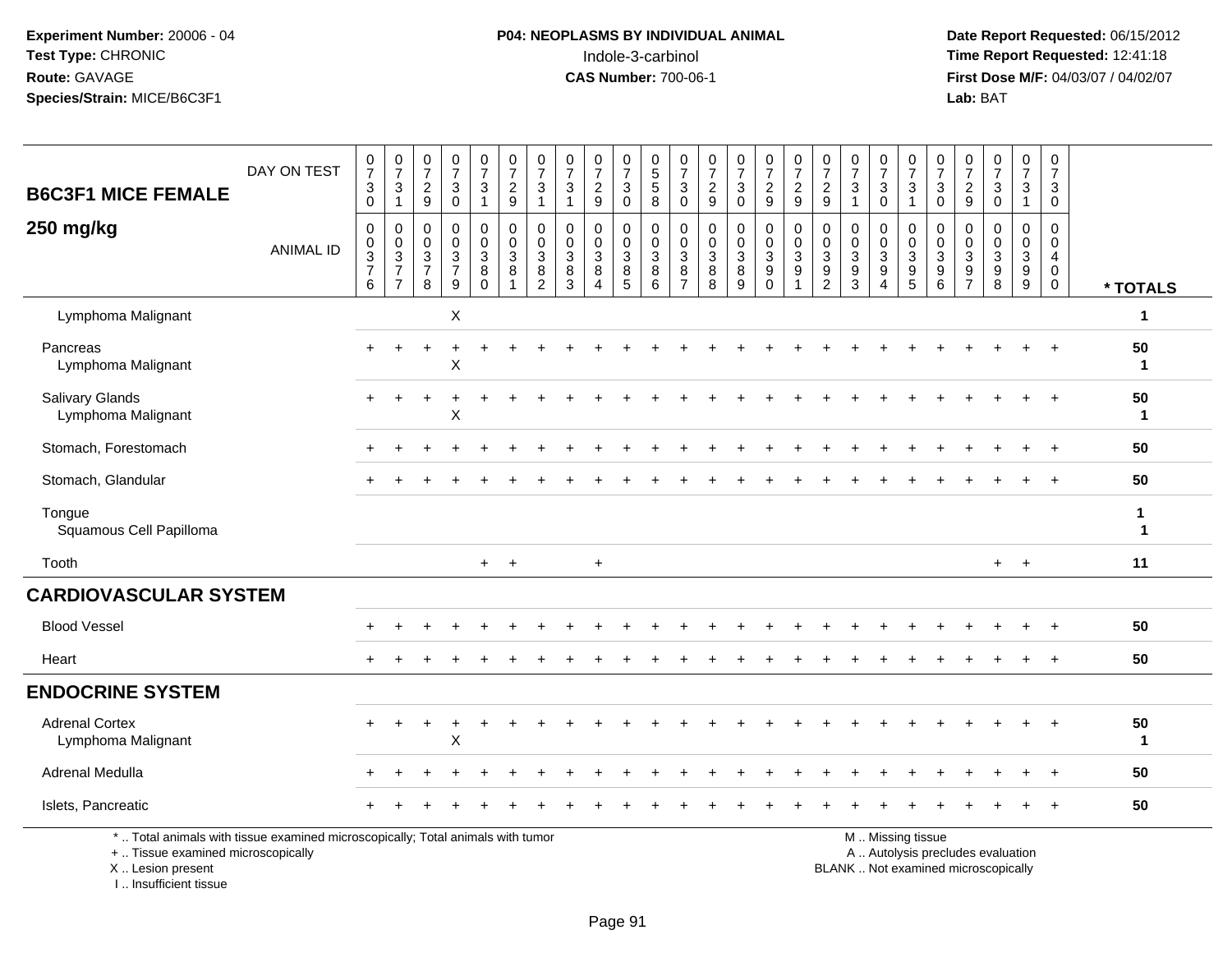# **P04: NEOPLASMS BY INDIVIDUAL ANIMAL**<br>Indole-3-carbinol Indole-3-carbinol **Time Report Requested:** 12:41:18

 **Date Report Requested:** 06/15/2012 **First Dose M/F:** 04/03/07 / 04/02/07<br>Lab: BAT **Lab:** BAT

| <b>B6C3F1 MICE FEMALE</b>                        | DAY ON TEST | $\frac{0}{7}$<br>$\ensuremath{\mathsf{3}}$<br>$\Omega$ | $\frac{0}{7}$<br>$\ensuremath{\mathsf{3}}$                                        | $\frac{0}{7}$<br>$\overline{\mathbf{c}}$<br>9 | $\frac{0}{7}$<br>$\ensuremath{\mathsf{3}}$<br>$\Omega$               | $\frac{0}{7}$<br>$\ensuremath{\mathsf{3}}$ | $\frac{0}{7}$<br>$\frac{2}{9}$                   | $\frac{0}{7}$<br>3                         | $\frac{0}{7}$<br>3 | $\frac{0}{7}$<br>$\overline{c}$<br>9     | $\frac{0}{7}$<br>$\mathbf{3}$<br>0                        | $\frac{0}{5}$<br>5<br>8                             | $\overline{7}$<br>3<br>$\Omega$       | $\frac{0}{7}$<br>$\overline{c}$<br>9 | $\frac{0}{7}$<br>3<br>0 | $\frac{0}{7}$<br>$\frac{2}{9}$                                                  | $\frac{0}{7}$<br>$\frac{2}{9}$                                    | $\frac{0}{7}$<br>$\frac{2}{9}$             | $\frac{0}{7}$<br>3 | $\frac{0}{7}$<br>$\ensuremath{\mathsf{3}}$<br>$\mathbf 0$ | $\frac{0}{7}$<br>3                                        | $\frac{0}{7}$<br>$\sqrt{3}$<br>$\Omega$      | $\frac{0}{7}$<br>$\overline{c}$<br>9     | $\overline{7}$<br>3<br>$\Omega$ | $\frac{0}{7}$<br>3    | 0<br>$\overline{ }$<br>$\sqrt{3}$<br>0 |          |
|--------------------------------------------------|-------------|--------------------------------------------------------|-----------------------------------------------------------------------------------|-----------------------------------------------|----------------------------------------------------------------------|--------------------------------------------|--------------------------------------------------|--------------------------------------------|--------------------|------------------------------------------|-----------------------------------------------------------|-----------------------------------------------------|---------------------------------------|--------------------------------------|-------------------------|---------------------------------------------------------------------------------|-------------------------------------------------------------------|--------------------------------------------|--------------------|-----------------------------------------------------------|-----------------------------------------------------------|----------------------------------------------|------------------------------------------|---------------------------------|-----------------------|----------------------------------------|----------|
| 250 mg/kg                                        | ANIMAL ID   | 0<br>$\begin{array}{c} 0 \\ 3 \\ 7 \end{array}$<br>6   | $\begin{smallmatrix}0\\0\\3\end{smallmatrix}$<br>$\overline{ }$<br>$\overline{ }$ | 0<br>0<br>3<br>$\overline{ }$<br>8            | $\begin{smallmatrix}0\\0\\3\end{smallmatrix}$<br>$\overline{ }$<br>9 | 0<br>$\pmb{0}$<br>3<br>8<br>$\Omega$       | 0<br>$\pmb{0}$<br>$\ensuremath{\mathsf{3}}$<br>8 | 0<br>$\pmb{0}$<br>3<br>8<br>$\overline{2}$ | 3<br>8<br>3        | 0<br>$_3^0$<br>$\,8\,$<br>$\overline{4}$ | 0<br>$\begin{smallmatrix}0\3 \end{smallmatrix}$<br>8<br>5 | $\begin{matrix} 0 \\ 0 \\ 3 \end{matrix}$<br>8<br>6 | $\pmb{0}$<br>3<br>8<br>$\overline{ }$ | $\pmb{0}$<br>3<br>8<br>8             | 0<br>$_3^0$<br>8<br>9   | $\begin{smallmatrix} 0\\0\\3 \end{smallmatrix}$<br>$\boldsymbol{9}$<br>$\Omega$ | $\begin{smallmatrix}0\\0\\3\end{smallmatrix}$<br>$\boldsymbol{9}$ | 0<br>$\pmb{0}$<br>3<br>9<br>$\overline{2}$ | 3<br>9<br>3        | 0<br>$\mathsf 0$<br>$\mathbf{3}$<br>9<br>4                | 0<br>$\begin{smallmatrix}0\3 \end{smallmatrix}$<br>9<br>5 | $\boldsymbol{0}$<br>$_{3}^{\rm 0}$<br>9<br>6 | 0<br>$\,0\,$<br>3<br>9<br>$\overline{ }$ | 3<br>9<br>8                     | 0<br>0<br>3<br>9<br>9 | 0<br>0<br>4<br>$\mathbf 0$<br>0        | * TOTALS |
| Parathyroid Gland                                |             |                                                        |                                                                                   |                                               | $+$                                                                  | М                                          | $+$                                              | $\ddot{}$                                  | м                  |                                          |                                                           |                                                     |                                       |                                      |                         |                                                                                 |                                                                   |                                            |                    |                                                           |                                                           |                                              |                                          |                                 |                       | $+$                                    | 46       |
| <b>Pituitary Gland</b><br>Pars Distalis, Adenoma |             |                                                        |                                                                                   |                                               |                                                                      |                                            |                                                  |                                            |                    |                                          |                                                           |                                                     |                                       |                                      |                         |                                                                                 |                                                                   |                                            |                    |                                                           |                                                           |                                              |                                          |                                 | $+$                   | $\pm$                                  | 49<br>-1 |
| <b>Thyroid Gland</b><br>Follicular Cell, Adenoma |             |                                                        |                                                                                   |                                               |                                                                      |                                            |                                                  |                                            |                    |                                          |                                                           |                                                     |                                       |                                      |                         |                                                                                 |                                                                   |                                            |                    |                                                           |                                                           |                                              |                                          |                                 | $+$                   | $+$                                    | 50<br>1  |
| <b>GENERAL BODY SYSTEM</b>                       |             |                                                        |                                                                                   |                                               |                                                                      |                                            |                                                  |                                            |                    |                                          |                                                           |                                                     |                                       |                                      |                         |                                                                                 |                                                                   |                                            |                    |                                                           |                                                           |                                              |                                          |                                 |                       |                                        |          |
| <b>NONE</b>                                      |             |                                                        |                                                                                   |                                               |                                                                      |                                            |                                                  |                                            |                    |                                          |                                                           |                                                     |                                       |                                      |                         |                                                                                 |                                                                   |                                            |                    |                                                           |                                                           |                                              |                                          |                                 |                       |                                        |          |
| <b>GENITAL SYSTEM</b>                            |             |                                                        |                                                                                   |                                               |                                                                      |                                            |                                                  |                                            |                    |                                          |                                                           |                                                     |                                       |                                      |                         |                                                                                 |                                                                   |                                            |                    |                                                           |                                                           |                                              |                                          |                                 |                       |                                        |          |

| <b>Clitoral Gland</b>                                                                                                                      |       |  |        |  |  |  |   |  |    |              |  |  |                   |                                                                          |   |     |           | 50 |
|--------------------------------------------------------------------------------------------------------------------------------------------|-------|--|--------|--|--|--|---|--|----|--------------|--|--|-------------------|--------------------------------------------------------------------------|---|-----|-----------|----|
| Ovary<br>Cystadenoma<br>Hemangioma<br>Histiocytic Sarcoma<br>Lymphoma Malignant                                                            | $\pm$ |  |        |  |  |  | X |  | X. | $\mathsf{X}$ |  |  |                   |                                                                          | X | $+$ | $\ddot{}$ | 50 |
| Uterus<br>Histiocytic Sarcoma<br>Polyp Stromal                                                                                             |       |  |        |  |  |  | X |  |    |              |  |  |                   | Χ                                                                        |   |     | $+$       | 50 |
| <b>HEMATOPOIETIC SYSTEM</b>                                                                                                                |       |  |        |  |  |  |   |  |    |              |  |  |                   |                                                                          |   |     |           |    |
| <b>Bone Marrow</b>                                                                                                                         |       |  |        |  |  |  |   |  |    |              |  |  |                   |                                                                          |   | ÷.  | $+$       | 50 |
| Lymph Node                                                                                                                                 |       |  | $\div$ |  |  |  |   |  |    |              |  |  |                   |                                                                          |   |     |           |    |
| *  Total animals with tissue examined microscopically; Total animals with tumor<br>+  Tissue examined microscopically<br>X  Lesion present |       |  |        |  |  |  |   |  |    |              |  |  | M  Missing tissue | A  Autolysis precludes evaluation<br>BLANK  Not examined microscopically |   |     |           |    |

I .. Insufficient tissue

Page 92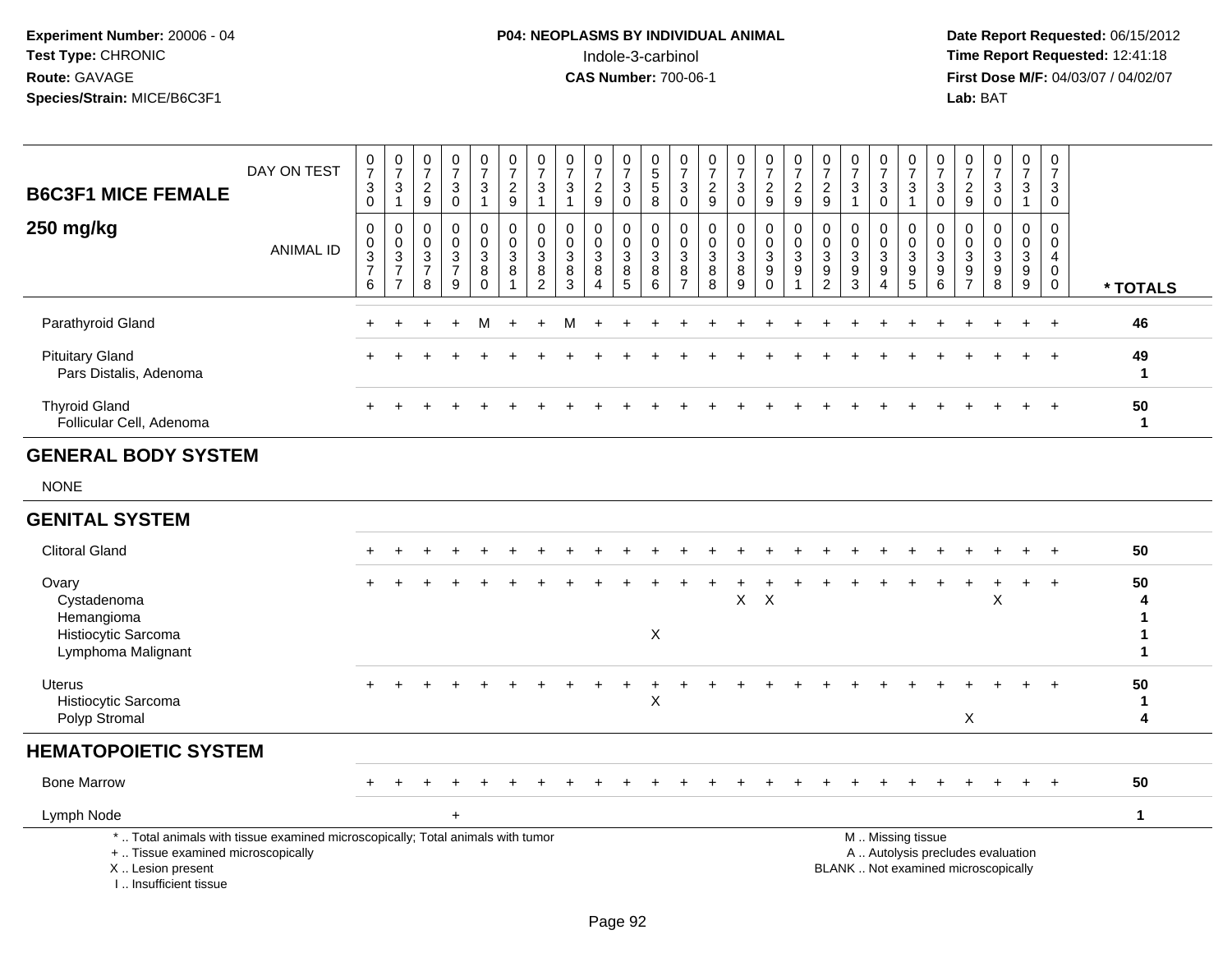# **P04: NEOPLASMS BY INDIVIDUAL ANIMAL**<br>Indole-3-carbinol Indole-3-carbinol **Time Report Requested:** 12:41:18

 **Date Report Requested:** 06/15/2012 **First Dose M/F:** 04/03/07 / 04/02/07<br>Lab: BAT **Lab:** BAT

| DAY ON TEST                                                                                | $\frac{0}{7}$                                  | $\frac{0}{7}$                                     | $\frac{0}{7}$                                                          | $\frac{0}{7}$                                                     | $\frac{0}{7}$                                                 | $\frac{0}{7}$                                              | $\frac{0}{7}$                                          | $\frac{0}{7}$                                | $\begin{array}{c} 0 \\ 7 \end{array}$                     | $\frac{0}{7}$                   | $\begin{array}{c} 0 \\ 5 \\ 5 \end{array}$         | 0<br>$\overline{7}$                                       | $\frac{0}{7}$                                   | $\frac{0}{7}$                 | $\begin{smallmatrix}0\\7\end{smallmatrix}$                                 | $\frac{0}{7}$                                                   | $\frac{0}{7}$                                                               | $\frac{0}{7}$                                                    | $\frac{0}{7}$                                                  | $\frac{0}{7}$                                        | $\frac{0}{7}$                                               | $\frac{0}{7}$                          | $\begin{array}{c} 0 \\ 7 \end{array}$ | $\frac{0}{7}$                                               | 0<br>$\overline{7}$                          |                      |
|--------------------------------------------------------------------------------------------|------------------------------------------------|---------------------------------------------------|------------------------------------------------------------------------|-------------------------------------------------------------------|---------------------------------------------------------------|------------------------------------------------------------|--------------------------------------------------------|----------------------------------------------|-----------------------------------------------------------|---------------------------------|----------------------------------------------------|-----------------------------------------------------------|-------------------------------------------------|-------------------------------|----------------------------------------------------------------------------|-----------------------------------------------------------------|-----------------------------------------------------------------------------|------------------------------------------------------------------|----------------------------------------------------------------|------------------------------------------------------|-------------------------------------------------------------|----------------------------------------|---------------------------------------|-------------------------------------------------------------|----------------------------------------------|----------------------|
| <b>B6C3F1 MICE FEMALE</b>                                                                  | $\ensuremath{\mathsf{3}}$<br>$\mathbf 0$       | $\mathbf{3}$<br>$\mathbf{1}$                      | $\sqrt{2}$<br>9                                                        | $\ensuremath{\mathsf{3}}$<br>$\mathbf 0$                          | $\ensuremath{\mathsf{3}}$<br>$\overline{\mathbf{1}}$          | $\overline{c}$<br>9                                        | 3<br>1                                                 | $\mathbf{3}$<br>$\overline{1}$               | $\sqrt{2}$<br>9                                           | $\sqrt{3}$<br>$\mathbf 0$       | 8                                                  | $\mathbf{3}$<br>$\mathbf 0$                               | $\overline{c}$<br>$\boldsymbol{9}$              | 3<br>0                        | $\frac{2}{9}$                                                              | $\sqrt{2}$<br>$\boldsymbol{9}$                                  | $\overline{c}$<br>9                                                         | $\sqrt{3}$<br>$\overline{1}$                                     | 3<br>$\Omega$                                                  | $\ensuremath{\mathsf{3}}$<br>$\overline{1}$          | $\ensuremath{\mathsf{3}}$<br>$\Omega$                       | $\overline{a}$<br>9                    | $\ensuremath{\mathsf{3}}$<br>$\Omega$ | $\mathbf 3$<br>$\mathbf{1}$                                 | 3<br>$\mathbf 0$                             |                      |
| 250 mg/kg<br><b>ANIMAL ID</b>                                                              | $\mathbf 0$<br>$\pmb{0}$<br>$\frac{3}{7}$<br>6 | 0<br>$\pmb{0}$<br>$\frac{3}{7}$<br>$\overline{7}$ | $\pmb{0}$<br>$\boldsymbol{0}$<br>$\mathbf{3}$<br>$\boldsymbol{7}$<br>8 | $\mathsf 0$<br>$_{3}^{\rm 0}$<br>$\overline{7}$<br>$\overline{9}$ | $\pmb{0}$<br>$\mathbf 0$<br>$\sqrt{3}$<br>$\bf 8$<br>$\Omega$ | $\mathbf 0$<br>$_{3}^{\rm 0}$<br>$\bf 8$<br>$\overline{1}$ | $\mathbf 0$<br>$\mathbf 0$<br>3<br>8<br>$\overline{2}$ | $\mathsf{O}\xspace$<br>0<br>3<br>$\bf8$<br>3 | 0<br>$\pmb{0}$<br>$\sqrt{3}$<br>$\bf 8$<br>$\overline{4}$ | 0<br>$\mathbf 0$<br>3<br>8<br>5 | $\boldsymbol{0}$<br>$_{3}^{\rm 0}$<br>$\bf 8$<br>6 | $\mathbf 0$<br>$\pmb{0}$<br>3<br>$\, 8$<br>$\overline{7}$ | $\mathbf 0$<br>$\mathbf 0$<br>3<br>$\bf 8$<br>8 | 0<br>$_{3}^{\rm 0}$<br>$^8_9$ | $\pmb{0}$<br>$\mathbf 0$<br>$\mathbf 3$<br>$\boldsymbol{9}$<br>$\mathsf 0$ | $\pmb{0}$<br>$_{3}^{\rm 0}$<br>$\boldsymbol{9}$<br>$\mathbf{1}$ | 0<br>$\boldsymbol{0}$<br>$\mathbf{3}$<br>$\boldsymbol{9}$<br>$\overline{2}$ | $\mathbf 0$<br>$\pmb{0}$<br>$\mathbf 3$<br>$\boldsymbol{9}$<br>3 | 0<br>$\pmb{0}$<br>$\mathbf{3}$<br>9<br>$\overline{\mathbf{4}}$ | 0<br>$\begin{array}{c} 0 \\ 3 \\ 9 \\ 5 \end{array}$ | $\mathbf 0$<br>$\mathbf 0$<br>$\mathbf{3}$<br>$\frac{9}{6}$ | 0<br>$\mathbf 0$<br>3<br>$\frac{9}{7}$ | $\mathsf{O}\xspace$<br>0<br>9<br>8    | $\mathbf 0$<br>$\mathbf 0$<br>$\mathbf{3}$<br>$\frac{9}{9}$ | $\mathbf 0$<br>0<br>$\overline{4}$<br>0<br>0 | * TOTALS             |
| Lumbar, Lymphoma Malignant<br>Mediastinal, Lymphoma Malignant<br>Renal, Lymphoma Malignant |                                                |                                                   |                                                                        | Χ<br>X<br>$\sf X$                                                 |                                                               |                                                            |                                                        |                                              |                                                           |                                 |                                                    |                                                           |                                                 |                               |                                                                            |                                                                 |                                                                             |                                                                  |                                                                |                                                      |                                                             |                                        |                                       |                                                             |                                              | 1                    |
| Lymph Node, Mandibular<br>Lymphoma Malignant                                               |                                                |                                                   |                                                                        | X                                                                 |                                                               |                                                            |                                                        |                                              |                                                           |                                 |                                                    |                                                           |                                                 |                               |                                                                            |                                                                 |                                                                             |                                                                  |                                                                |                                                      |                                                             |                                        |                                       |                                                             |                                              | 50<br>$\overline{2}$ |
| Lymph Node, Mesenteric<br>Lymphoma Malignant                                               |                                                |                                                   |                                                                        | X                                                                 |                                                               |                                                            |                                                        |                                              |                                                           |                                 |                                                    |                                                           |                                                 |                               |                                                                            | X                                                               |                                                                             |                                                                  |                                                                |                                                      |                                                             |                                        |                                       |                                                             |                                              | 49<br>3              |
| Spleen<br>Lymphoma Malignant                                                               |                                                |                                                   |                                                                        | X                                                                 |                                                               |                                                            |                                                        |                                              |                                                           |                                 |                                                    |                                                           |                                                 |                               |                                                                            |                                                                 |                                                                             |                                                                  |                                                                |                                                      |                                                             |                                        |                                       |                                                             |                                              | 50<br>$\mathbf{2}$   |
| Thymus<br>Lymphoma Malignant                                                               |                                                |                                                   |                                                                        | X                                                                 |                                                               |                                                            |                                                        |                                              |                                                           |                                 |                                                    |                                                           |                                                 |                               |                                                                            |                                                                 |                                                                             |                                                                  |                                                                |                                                      |                                                             |                                        |                                       |                                                             |                                              | 50<br>$\overline{2}$ |
| <b>INTEGUMENTARY SYSTEM</b>                                                                |                                                |                                                   |                                                                        |                                                                   |                                                               |                                                            |                                                        |                                              |                                                           |                                 |                                                    |                                                           |                                                 |                               |                                                                            |                                                                 |                                                                             |                                                                  |                                                                |                                                      |                                                             |                                        |                                       |                                                             |                                              |                      |
| <b>Mammary Gland</b>                                                                       |                                                |                                                   |                                                                        |                                                                   |                                                               |                                                            |                                                        |                                              |                                                           |                                 |                                                    |                                                           |                                                 |                               |                                                                            |                                                                 |                                                                             |                                                                  |                                                                |                                                      |                                                             |                                        |                                       |                                                             |                                              | 50                   |
| Skin<br>Subcutaneous Tissue, Hemangioma                                                    |                                                |                                                   |                                                                        |                                                                   |                                                               |                                                            |                                                        |                                              |                                                           |                                 |                                                    |                                                           |                                                 |                               | X                                                                          |                                                                 |                                                                             |                                                                  |                                                                |                                                      |                                                             |                                        |                                       |                                                             |                                              | 50<br>1              |
| <b>MUSCULOSKELETAL SYSTEM</b>                                                              |                                                |                                                   |                                                                        |                                                                   |                                                               |                                                            |                                                        |                                              |                                                           |                                 |                                                    |                                                           |                                                 |                               |                                                                            |                                                                 |                                                                             |                                                                  |                                                                |                                                      |                                                             |                                        |                                       |                                                             |                                              |                      |
| Bone                                                                                       |                                                |                                                   |                                                                        |                                                                   |                                                               |                                                            |                                                        |                                              |                                                           |                                 |                                                    |                                                           |                                                 |                               |                                                                            |                                                                 |                                                                             |                                                                  |                                                                |                                                      |                                                             |                                        |                                       |                                                             |                                              | 50                   |
| <b>NERVOUS SYSTEM</b>                                                                      |                                                |                                                   |                                                                        |                                                                   |                                                               |                                                            |                                                        |                                              |                                                           |                                 |                                                    |                                                           |                                                 |                               |                                                                            |                                                                 |                                                                             |                                                                  |                                                                |                                                      |                                                             |                                        |                                       |                                                             |                                              |                      |
| <b>Brain</b>                                                                               |                                                |                                                   |                                                                        |                                                                   |                                                               |                                                            |                                                        |                                              |                                                           |                                 |                                                    |                                                           |                                                 |                               |                                                                            |                                                                 |                                                                             |                                                                  |                                                                |                                                      |                                                             |                                        |                                       |                                                             |                                              | 50                   |
| *  Total animals with tissue examined microscopically; Total animals with tumor            |                                                |                                                   |                                                                        |                                                                   |                                                               |                                                            |                                                        |                                              |                                                           |                                 |                                                    |                                                           |                                                 |                               |                                                                            |                                                                 |                                                                             |                                                                  |                                                                | M  Missing tissue                                    |                                                             |                                        |                                       | $\sim$ $\sim$                                               |                                              |                      |

+ .. Tissue examined microscopically

 Lesion present BLANK .. Not examined microscopicallyX .. Lesion present

I .. Insufficient tissue

y the contract of the contract of the contract of the contract of the contract of the contract of the contract of  $A$ . Autolysis precludes evaluation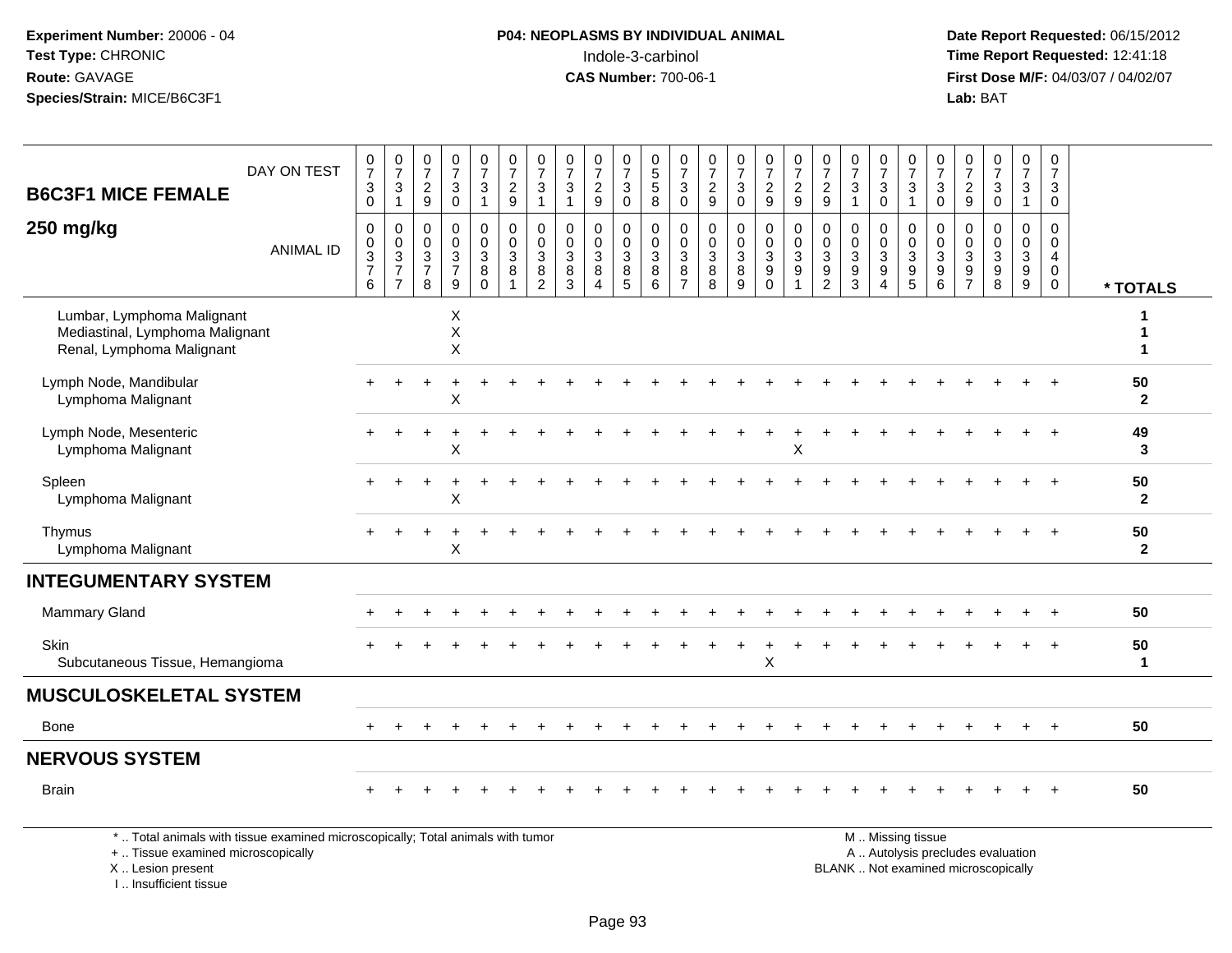| <b>B6C3F1 MICE FEMALE</b>                                                                                                                                             | DAY ON TEST      | $\frac{0}{7}$<br>$\ensuremath{\mathsf{3}}$<br>$\mathbf 0$            | $\frac{0}{7}$<br>$\frac{3}{1}$                                     | $\begin{array}{c} 0 \\ 7 \end{array}$<br>$\frac{2}{9}$            | $\frac{0}{7}$<br>$\mathbf{3}$<br>$\mathbf 0$                      | $\frac{0}{7}$<br>$\mathbf{3}$<br>$\mathbf{1}$                 | $\frac{0}{7}$<br>$\overline{c}$<br>9 | $\frac{0}{7}$<br>$\mathbf{3}$<br>$\mathbf{1}$                                                              | $\begin{array}{c} 0 \\ 7 \end{array}$<br>$\sqrt{3}$<br>1                | $\frac{0}{7}$<br>$\frac{2}{9}$                              | $\frac{0}{7}$<br>$\sqrt{3}$<br>$\mathbf 0$ | $\begin{array}{c} 0 \\ 5 \end{array}$<br>$\overline{5}$<br>$\,8\,$ | $\frac{0}{7}$<br>$\sqrt{3}$<br>$\mathbf 0$                   | $\frac{0}{7}$<br>$\frac{2}{9}$  | $\frac{0}{7}$<br>$\mathbf{3}$<br>$\overline{0}$                | $\begin{array}{c} 0 \\ 7 \end{array}$<br>$\frac{2}{9}$                         | $\frac{0}{7}$<br>$\frac{2}{9}$                      | $\frac{0}{7}$<br>$\frac{2}{9}$                     | $\frac{0}{7}$<br>$\sqrt{3}$<br>$\mathbf{1}$                                    | $\begin{array}{c} 0 \\ 7 \end{array}$<br>3<br>$\mathbf 0$                           | $\frac{0}{7}$<br>$\mathbf{3}$<br>$\mathbf{1}$                          | $\begin{array}{c} 0 \\ 7 \end{array}$<br>$\sqrt{3}$<br>$\mathbf 0$ | $\begin{array}{c} 0 \\ 7 \end{array}$<br>$\frac{2}{9}$                                        | $\begin{array}{c} 0 \\ 7 \end{array}$<br>$\mathsf 3$<br>$\mathbf 0$      | $\frac{0}{7}$<br>$\mathbf{3}$<br>$\overline{1}$     | 0<br>$\overline{7}$<br>3<br>$\mathbf 0$                              |                                    |
|-----------------------------------------------------------------------------------------------------------------------------------------------------------------------|------------------|----------------------------------------------------------------------|--------------------------------------------------------------------|-------------------------------------------------------------------|-------------------------------------------------------------------|---------------------------------------------------------------|--------------------------------------|------------------------------------------------------------------------------------------------------------|-------------------------------------------------------------------------|-------------------------------------------------------------|--------------------------------------------|--------------------------------------------------------------------|--------------------------------------------------------------|---------------------------------|----------------------------------------------------------------|--------------------------------------------------------------------------------|-----------------------------------------------------|----------------------------------------------------|--------------------------------------------------------------------------------|-------------------------------------------------------------------------------------|------------------------------------------------------------------------|--------------------------------------------------------------------|-----------------------------------------------------------------------------------------------|--------------------------------------------------------------------------|-----------------------------------------------------|----------------------------------------------------------------------|------------------------------------|
| 250 mg/kg                                                                                                                                                             | <b>ANIMAL ID</b> | 0<br>$\mathbf 0$<br>$\ensuremath{\mathsf{3}}$<br>$\overline{7}$<br>6 | $\boldsymbol{0}$<br>$\mathbf 0$<br>$\frac{3}{7}$<br>$\overline{7}$ | $\mathbf 0$<br>$\mathbf 0$<br>$\mathbf{3}$<br>$\overline{7}$<br>8 | $\mathbf 0$<br>$\mathbf 0$<br>$\mathbf{3}$<br>$\overline{7}$<br>9 | 0<br>$\mathsf{O}\xspace$<br>$\sqrt{3}$<br>$\bf 8$<br>$\Omega$ | $\mathbf 0$<br>$\Omega$<br>3<br>8    | $\mathbf{0}$<br>$\mathbf 0$<br>$\ensuremath{\mathsf{3}}$<br>$\begin{smallmatrix} 8 \\ 2 \end{smallmatrix}$ | $\mathbf 0$<br>$\mathbf 0$<br>$\ensuremath{\mathsf{3}}$<br>$\bf 8$<br>3 | 0<br>$\mathbf 0$<br>$\mathbf 3$<br>$\bf8$<br>$\overline{4}$ | 0<br>$\Omega$<br>$\sqrt{3}$<br>$\, 8$<br>5 | $\mathbf 0$<br>$\mathbf 0$<br>3<br>8<br>6                          | $\mathbf 0$<br>$\mathbf 0$<br>3<br>$\bf 8$<br>$\overline{7}$ | 0<br>$\mathbf 0$<br>3<br>8<br>8 | 0<br>$\mathbf 0$<br>$\ensuremath{\mathsf{3}}$<br>$\frac{8}{9}$ | 0<br>$\pmb{0}$<br>$\ensuremath{\mathsf{3}}$<br>$\boldsymbol{9}$<br>$\mathbf 0$ | $\mathbf 0$<br>$\mathbf 0$<br>3<br>$\boldsymbol{9}$ | $\Omega$<br>$\Omega$<br>3<br>$\boldsymbol{9}$<br>2 | 0<br>$\mathsf{O}\xspace$<br>$\ensuremath{\mathsf{3}}$<br>$\boldsymbol{9}$<br>3 | 0<br>$\mathbf 0$<br>$\ensuremath{\mathsf{3}}$<br>$\boldsymbol{9}$<br>$\overline{4}$ | 0<br>$\mathbf 0$<br>$\ensuremath{\mathsf{3}}$<br>$\boldsymbol{9}$<br>5 | $\mathbf 0$<br>$\mathbf 0$<br>3<br>$\boldsymbol{9}$<br>6           | $\mathbf 0$<br>$\mathbf 0$<br>$\ensuremath{\mathsf{3}}$<br>$\boldsymbol{9}$<br>$\overline{7}$ | $\overline{0}$<br>$\mathbf 0$<br>3<br>9<br>8                             | $\mathbf 0$<br>$\mathbf 0$<br>$\mathbf 3$<br>9<br>9 | $\Omega$<br>$\Omega$<br>$\overline{4}$<br>$\mathbf 0$<br>$\mathbf 0$ | * TOTALS                           |
| <b>RESPIRATORY SYSTEM</b>                                                                                                                                             |                  |                                                                      |                                                                    |                                                                   |                                                                   |                                                               |                                      |                                                                                                            |                                                                         |                                                             |                                            |                                                                    |                                                              |                                 |                                                                |                                                                                |                                                     |                                                    |                                                                                |                                                                                     |                                                                        |                                                                    |                                                                                               |                                                                          |                                                     |                                                                      |                                    |
| Lung<br>Alveolar/Bronchiolar Adenoma<br>Histiocytic Sarcoma<br>Lymphoma Malignant                                                                                     |                  |                                                                      |                                                                    |                                                                   | X                                                                 |                                                               |                                      | X                                                                                                          |                                                                         |                                                             |                                            | $\times$                                                           |                                                              |                                 |                                                                |                                                                                |                                                     |                                                    |                                                                                |                                                                                     |                                                                        |                                                                    |                                                                                               |                                                                          |                                                     |                                                                      | 50<br>$\overline{2}$<br>1<br>1     |
| Nose                                                                                                                                                                  |                  |                                                                      |                                                                    |                                                                   |                                                                   |                                                               |                                      |                                                                                                            |                                                                         |                                                             |                                            |                                                                    |                                                              |                                 |                                                                |                                                                                |                                                     |                                                    |                                                                                |                                                                                     |                                                                        |                                                                    |                                                                                               |                                                                          |                                                     | $\overline{+}$                                                       | 50                                 |
| Trachea                                                                                                                                                               |                  |                                                                      |                                                                    |                                                                   |                                                                   |                                                               |                                      |                                                                                                            |                                                                         |                                                             |                                            |                                                                    |                                                              |                                 |                                                                |                                                                                |                                                     |                                                    |                                                                                |                                                                                     |                                                                        |                                                                    |                                                                                               |                                                                          |                                                     |                                                                      | 50                                 |
| <b>SPECIAL SENSES SYSTEM</b>                                                                                                                                          |                  |                                                                      |                                                                    |                                                                   |                                                                   |                                                               |                                      |                                                                                                            |                                                                         |                                                             |                                            |                                                                    |                                                              |                                 |                                                                |                                                                                |                                                     |                                                    |                                                                                |                                                                                     |                                                                        |                                                                    |                                                                                               |                                                                          |                                                     |                                                                      |                                    |
| Eye                                                                                                                                                                   |                  |                                                                      |                                                                    |                                                                   |                                                                   |                                                               |                                      |                                                                                                            |                                                                         |                                                             |                                            |                                                                    |                                                              |                                 |                                                                |                                                                                |                                                     |                                                    |                                                                                |                                                                                     |                                                                        |                                                                    |                                                                                               |                                                                          |                                                     |                                                                      | 50                                 |
| <b>Harderian Gland</b><br>Carcinoma<br>Lymphoma Malignant                                                                                                             |                  |                                                                      |                                                                    |                                                                   | X                                                                 |                                                               |                                      |                                                                                                            |                                                                         |                                                             |                                            |                                                                    |                                                              |                                 |                                                                |                                                                                |                                                     |                                                    |                                                                                |                                                                                     |                                                                        |                                                                    |                                                                                               |                                                                          |                                                     | $+$                                                                  | 50<br>1<br>1                       |
| <b>URINARY SYSTEM</b>                                                                                                                                                 |                  |                                                                      |                                                                    |                                                                   |                                                                   |                                                               |                                      |                                                                                                            |                                                                         |                                                             |                                            |                                                                    |                                                              |                                 |                                                                |                                                                                |                                                     |                                                    |                                                                                |                                                                                     |                                                                        |                                                                    |                                                                                               |                                                                          |                                                     |                                                                      |                                    |
| Kidney<br>Lymphoma Malignant<br>Renal Tubule, Carcinoma, Multiple                                                                                                     |                  |                                                                      |                                                                    |                                                                   | $\sf X$                                                           |                                                               |                                      |                                                                                                            |                                                                         |                                                             |                                            |                                                                    |                                                              |                                 |                                                                |                                                                                |                                                     |                                                    |                                                                                |                                                                                     |                                                                        |                                                                    |                                                                                               |                                                                          |                                                     |                                                                      | 50<br>$\mathbf{1}$<br>$\mathbf{1}$ |
| <b>Urinary Bladder</b>                                                                                                                                                |                  |                                                                      |                                                                    |                                                                   |                                                                   |                                                               |                                      |                                                                                                            |                                                                         |                                                             |                                            |                                                                    |                                                              |                                 |                                                                |                                                                                |                                                     |                                                    |                                                                                |                                                                                     |                                                                        |                                                                    |                                                                                               |                                                                          |                                                     |                                                                      | 50                                 |
| <b>SYSTEMIC LESIONS</b>                                                                                                                                               |                  |                                                                      |                                                                    |                                                                   |                                                                   |                                                               |                                      |                                                                                                            |                                                                         |                                                             |                                            |                                                                    |                                                              |                                 |                                                                |                                                                                |                                                     |                                                    |                                                                                |                                                                                     |                                                                        |                                                                    |                                                                                               |                                                                          |                                                     |                                                                      |                                    |
| Multiple Organ<br>Histiocytic Sarcoma                                                                                                                                 |                  |                                                                      |                                                                    |                                                                   |                                                                   |                                                               |                                      |                                                                                                            |                                                                         |                                                             |                                            | X                                                                  |                                                              |                                 |                                                                |                                                                                |                                                     |                                                    |                                                                                |                                                                                     |                                                                        |                                                                    |                                                                                               |                                                                          |                                                     |                                                                      | 50<br>$\mathbf{1}$                 |
| *  Total animals with tissue examined microscopically; Total animals with tumor<br>+  Tissue examined microscopically<br>X  Lesion present<br>I., Insufficient tissue |                  |                                                                      |                                                                    |                                                                   |                                                                   |                                                               |                                      |                                                                                                            |                                                                         |                                                             |                                            |                                                                    |                                                              |                                 |                                                                |                                                                                |                                                     |                                                    |                                                                                |                                                                                     | M  Missing tissue                                                      |                                                                    |                                                                                               | A  Autolysis precludes evaluation<br>BLANK  Not examined microscopically |                                                     |                                                                      |                                    |